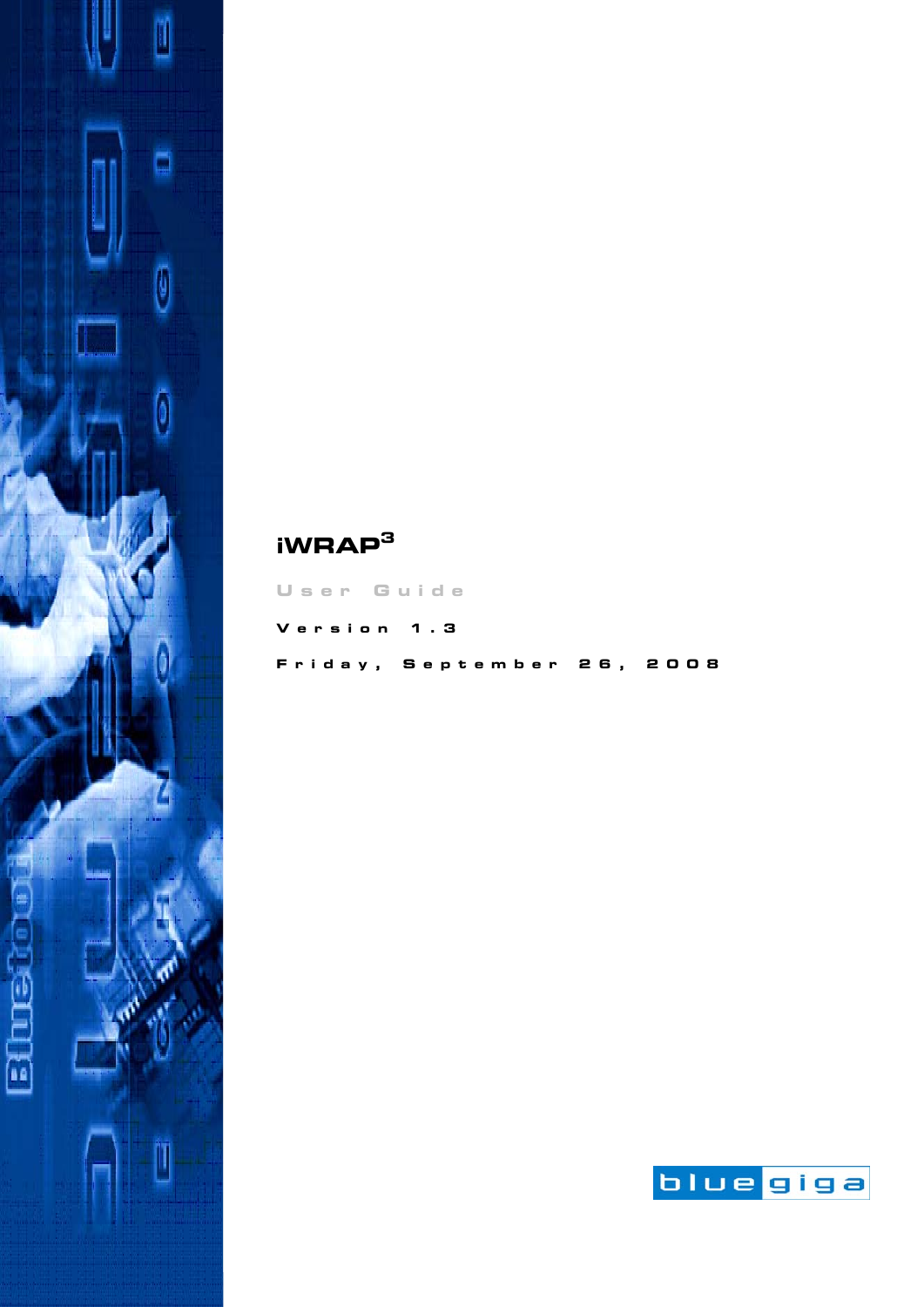#### **Copyright © 2000-2008 Bluegiga Technologies**

All rights reserved.

Bluegiga Technologies assumes no responsibility for any errors, which may appear in this manual. Furthermore, Bluegiga Technologies reserves the right to alter the hardware, software, and/or specifications detailed herein at any time without notice, and does not make any commitment to update the information contained herein. Bluegiga Technologies' products are not authorized for use as critical components in life support devices or systems.

The WRAP is a registered trademark of Bluegiga Technologies

The *Bluetooth* trademark is owned by the *Bluetooth* SIG Inc., USA, and is licensed to Bluegiga Technologies.

All other trademarks listed herein are owned by their respective owners.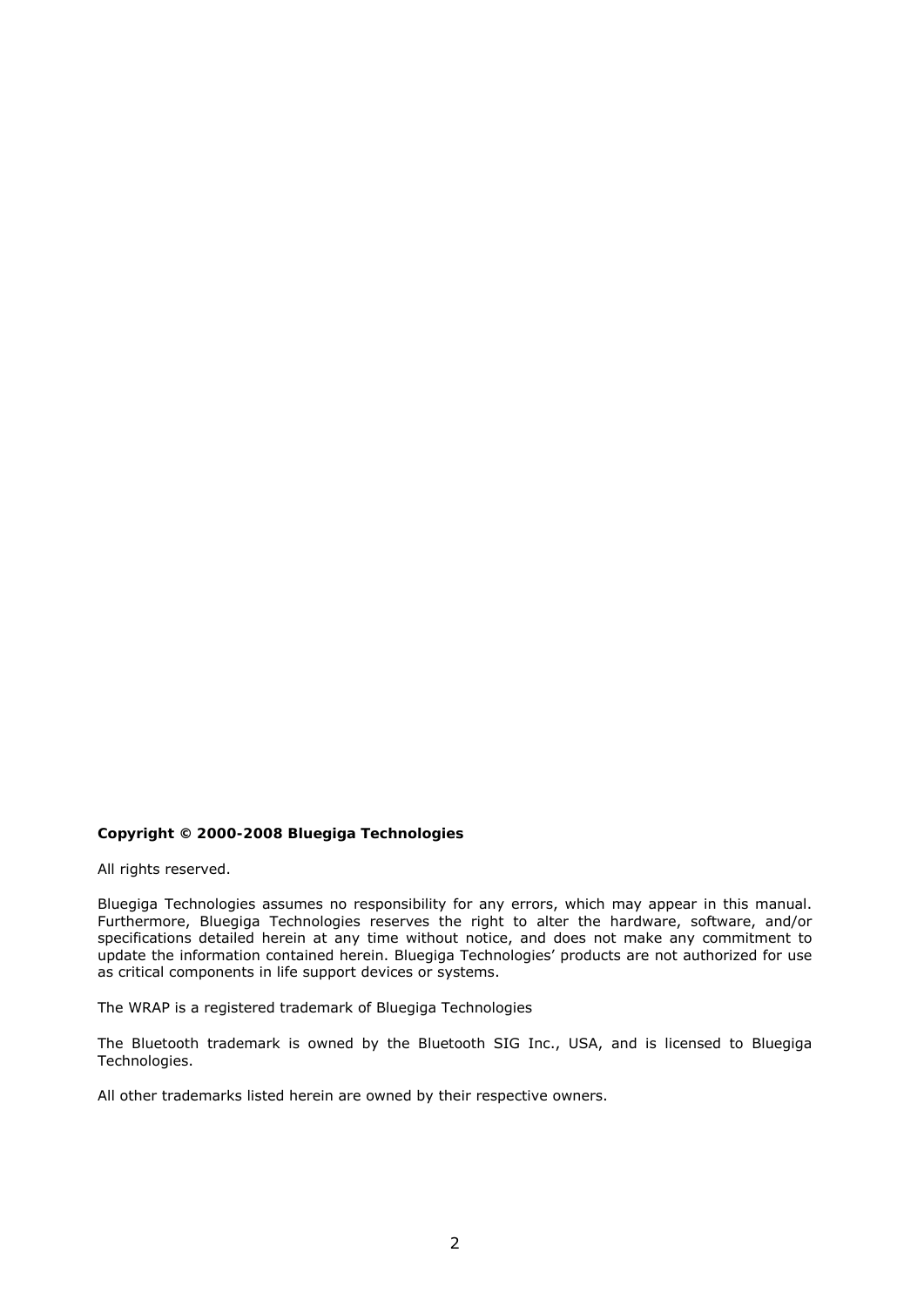# **Contents:**

| 1.   |  |  |  |
|------|--|--|--|
| 2.   |  |  |  |
| 3.   |  |  |  |
| 3.1  |  |  |  |
| 3.2  |  |  |  |
| 3.3  |  |  |  |
| 3.4  |  |  |  |
| 3.5  |  |  |  |
| 3.6  |  |  |  |
| 3.7  |  |  |  |
| 4.   |  |  |  |
| 5.   |  |  |  |
| 5.1  |  |  |  |
| 5.2  |  |  |  |
| 5.3  |  |  |  |
| 5.4  |  |  |  |
| 5.5  |  |  |  |
| 5.6  |  |  |  |
| 5.7  |  |  |  |
| 5.8  |  |  |  |
| 5.9  |  |  |  |
| 5.10 |  |  |  |
| 5.11 |  |  |  |
| 5.12 |  |  |  |
| 5.13 |  |  |  |
| 5.14 |  |  |  |
| 5.15 |  |  |  |
| 5.16 |  |  |  |
| 5.17 |  |  |  |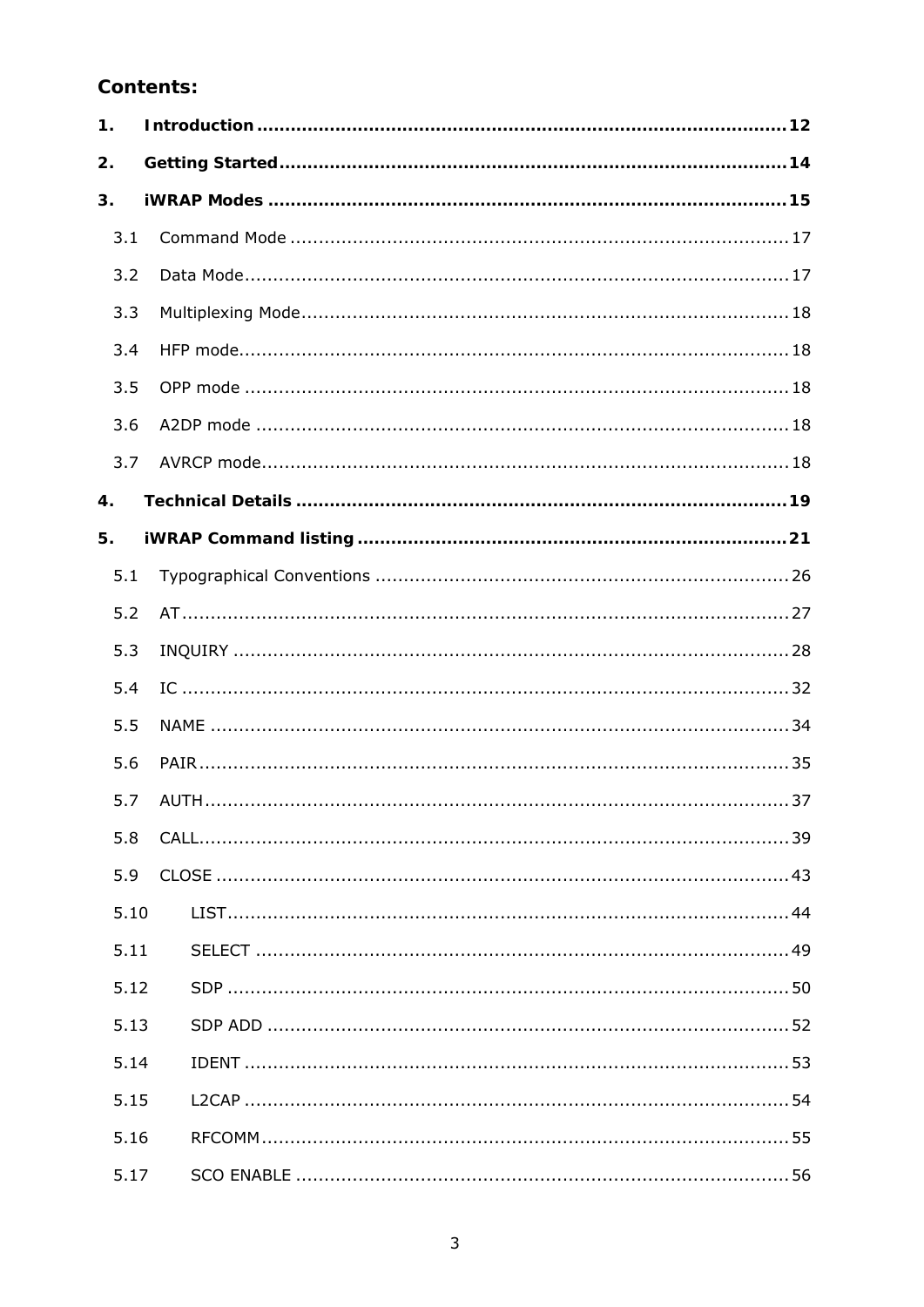| 5.18 |  |
|------|--|
| 5.19 |  |
| 5.20 |  |
| 5.21 |  |
| 5.22 |  |
| 5.23 |  |
| 5.24 |  |
| 5.25 |  |
| 5.26 |  |
| 5.27 |  |
| 5.28 |  |
| 5.29 |  |
| 5.30 |  |
| 5.31 |  |
| 5.32 |  |
| 5.33 |  |
| 5.34 |  |
| 5.35 |  |
| 5.36 |  |
| 5.37 |  |
| 5.38 |  |
| 5.39 |  |
| 5.40 |  |
| 6.   |  |
| 6.2  |  |
| 6.3  |  |
| 6.4  |  |
| 6.5  |  |
| 6.6  |  |
| 6.7  |  |
| 6.8  |  |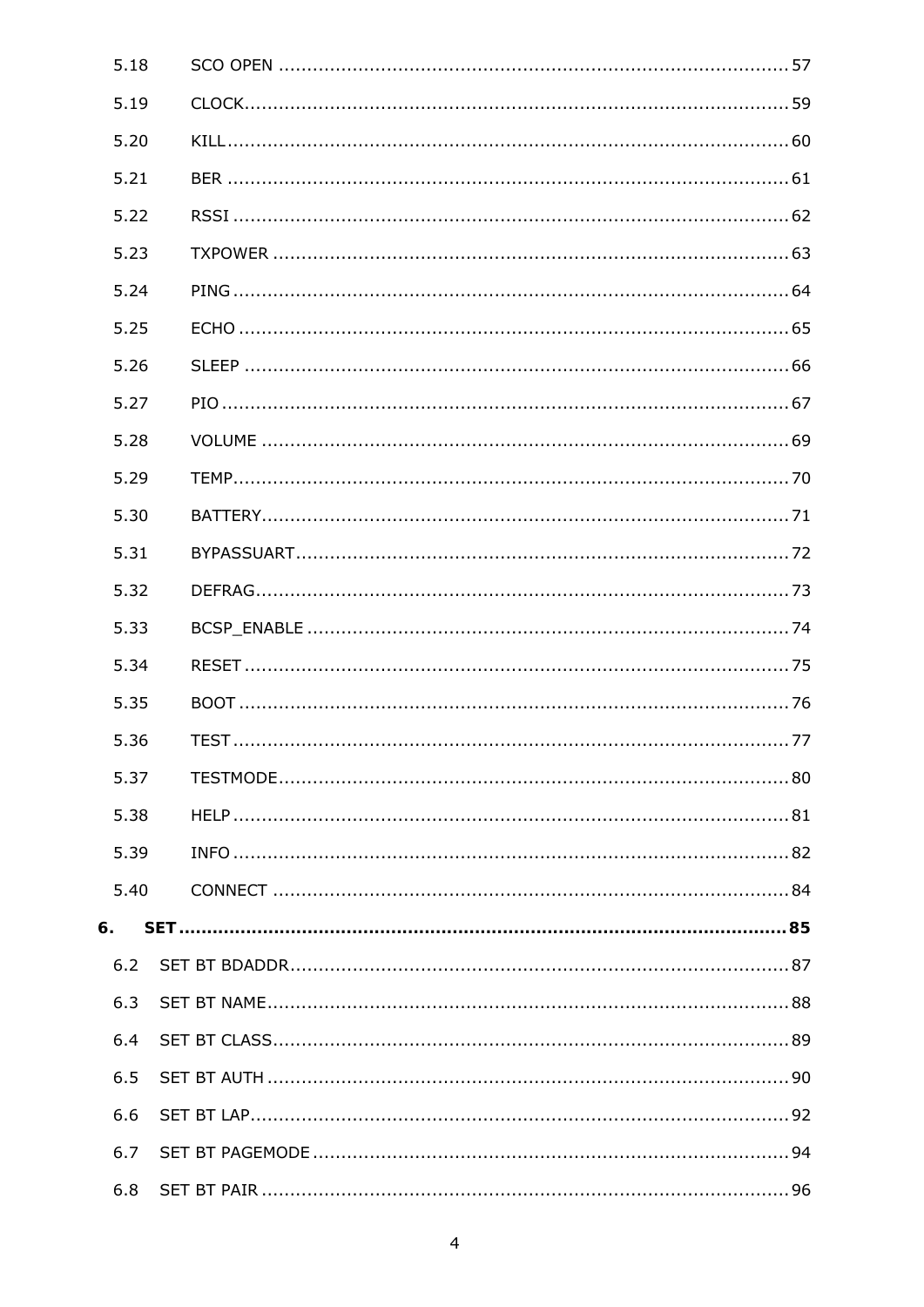| 6.9  |  |
|------|--|
| 6.10 |  |
| 6.11 |  |
| 6.12 |  |
| 6.13 |  |
| 6.14 |  |
| 6.15 |  |
| 6.16 |  |
| 6.17 |  |
| 6.18 |  |
| 6.19 |  |
| 6.20 |  |
| 6.21 |  |
| 6.22 |  |
| 6.23 |  |
| 6.24 |  |
| 6.25 |  |
| 6.26 |  |
| 6.27 |  |
| 6.28 |  |
| 6.29 |  |
| 6.30 |  |
| 6.31 |  |
| 6.32 |  |
| 6.33 |  |
| 7.   |  |
| 7.1  |  |
| 7.2  |  |
| 7.3  |  |
| 7.4  |  |
| 7.5  |  |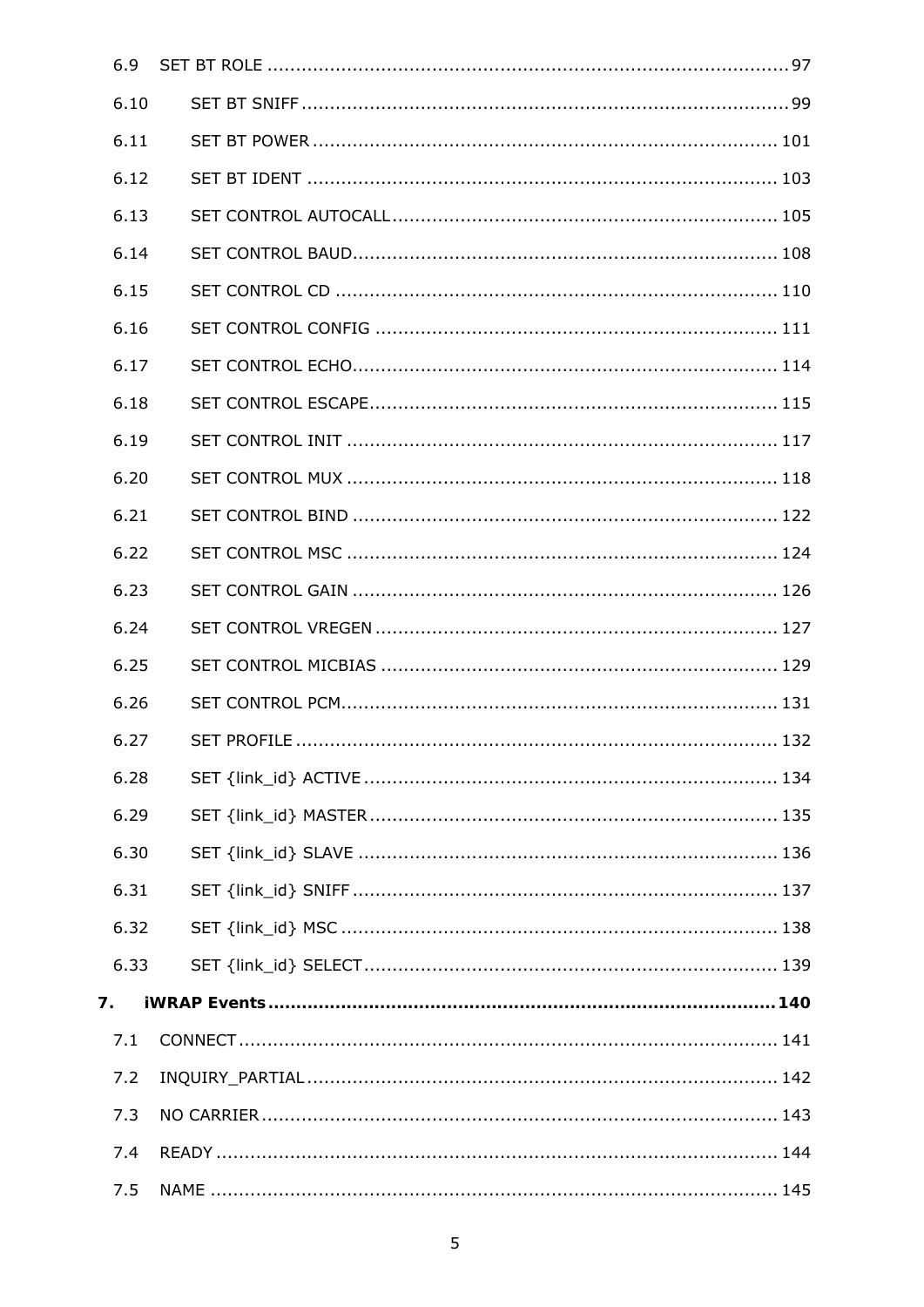| 7.6  |  |
|------|--|
| 7.7  |  |
| 7.8  |  |
| 7.9  |  |
| 7.10 |  |
| 7.11 |  |
| 7.12 |  |
| 7.13 |  |
| 7.14 |  |
| 7.15 |  |
| 7.16 |  |
| 8.   |  |
| 8.1  |  |
| 8.2  |  |
| 8.3  |  |
| 9.   |  |
| 9.1  |  |
| 9.2  |  |
| 9.3  |  |
| 9.4  |  |
| 9.5  |  |
| 9.6  |  |
| 9.7  |  |
| 9.8  |  |
| 9.9  |  |
| 9.10 |  |
| 10.  |  |
| 11.  |  |
| 12.  |  |
| 12.1 |  |
| 12.2 |  |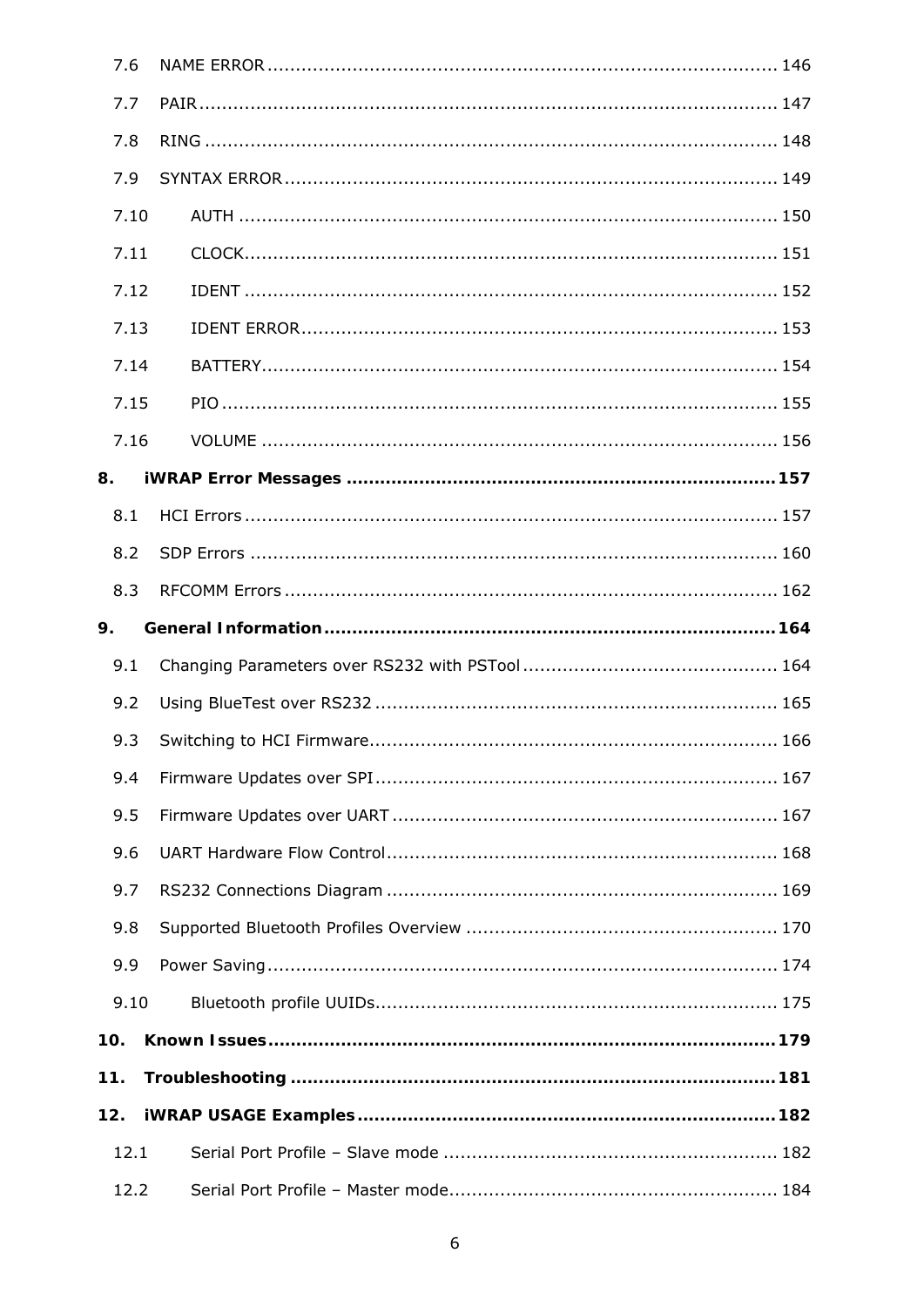|     | 12.3  |                                                             |  |
|-----|-------|-------------------------------------------------------------|--|
|     | 12.4  |                                                             |  |
|     | 12.5  | Hands-Free Audio Gateway Connection to a Headset Device 188 |  |
|     | 12.6  |                                                             |  |
|     | 12.7  | iWRAP to iWRAP Serial Port Profile + SCO connection 195     |  |
|     | 12.8  |                                                             |  |
|     | 12.9  |                                                             |  |
|     | 12.10 |                                                             |  |
|     | 12.11 |                                                             |  |
|     | 12.12 |                                                             |  |
|     | 12.13 |                                                             |  |
|     | 12.14 | Bluetooth Networking with iWRAP and WRAP Access Server  207 |  |
| 13. |       |                                                             |  |
| 14. |       |                                                             |  |
| 15. |       |                                                             |  |
|     |       | <b>List of Tables:</b>                                      |  |
|     |       |                                                             |  |
|     |       |                                                             |  |
|     |       |                                                             |  |
|     |       |                                                             |  |
|     |       |                                                             |  |
|     |       |                                                             |  |
|     |       |                                                             |  |
|     |       |                                                             |  |
|     |       |                                                             |  |
|     |       |                                                             |  |
|     |       |                                                             |  |
|     |       |                                                             |  |
|     |       |                                                             |  |
|     |       |                                                             |  |
|     |       |                                                             |  |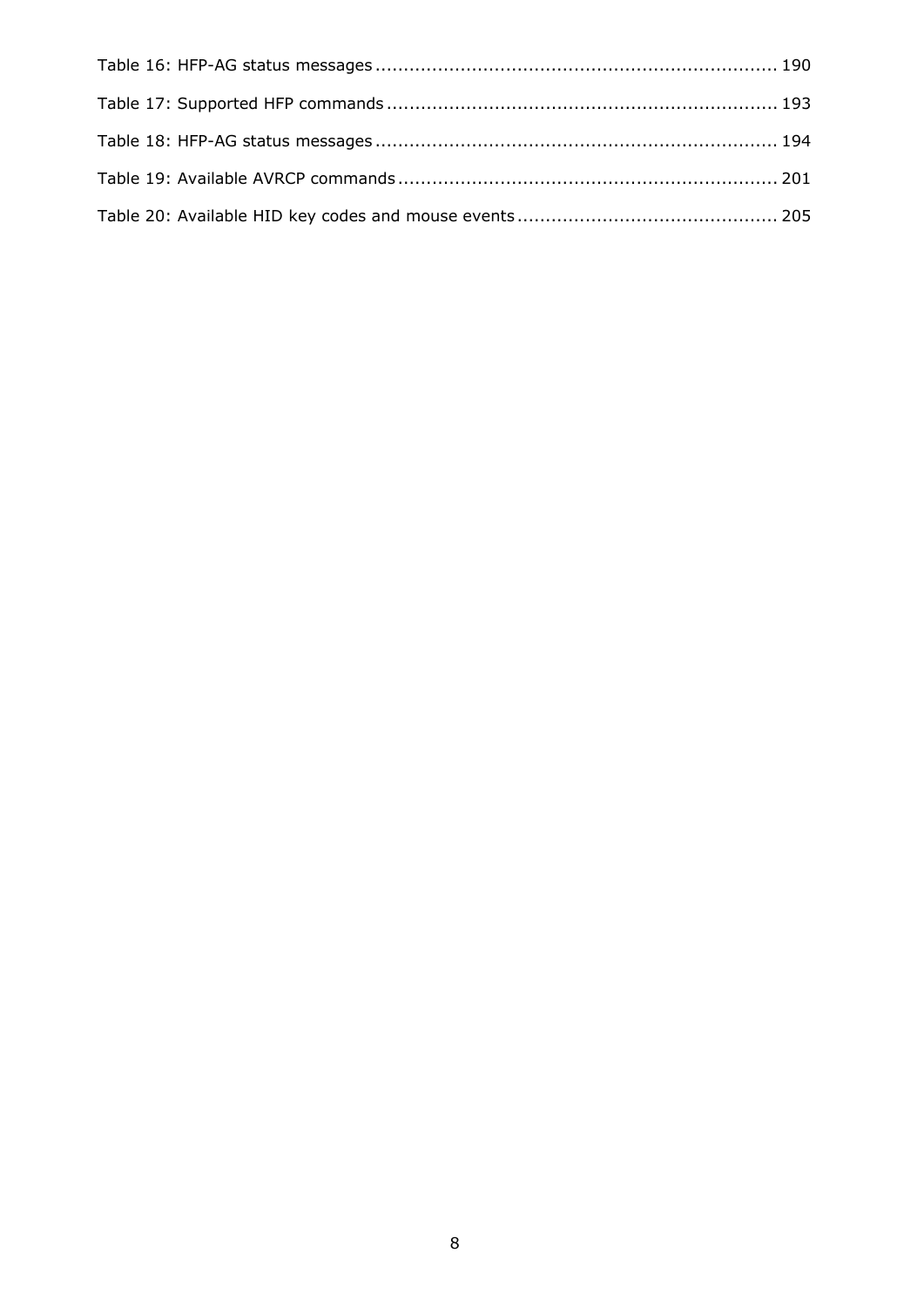# **List of Figures:**

| Figure 15: Simultaneous SPP and SCO connection between two iWRAP modules 195 |
|------------------------------------------------------------------------------|
|                                                                              |
|                                                                              |
|                                                                              |
|                                                                              |
|                                                                              |
|                                                                              |
|                                                                              |
|                                                                              |
|                                                                              |
|                                                                              |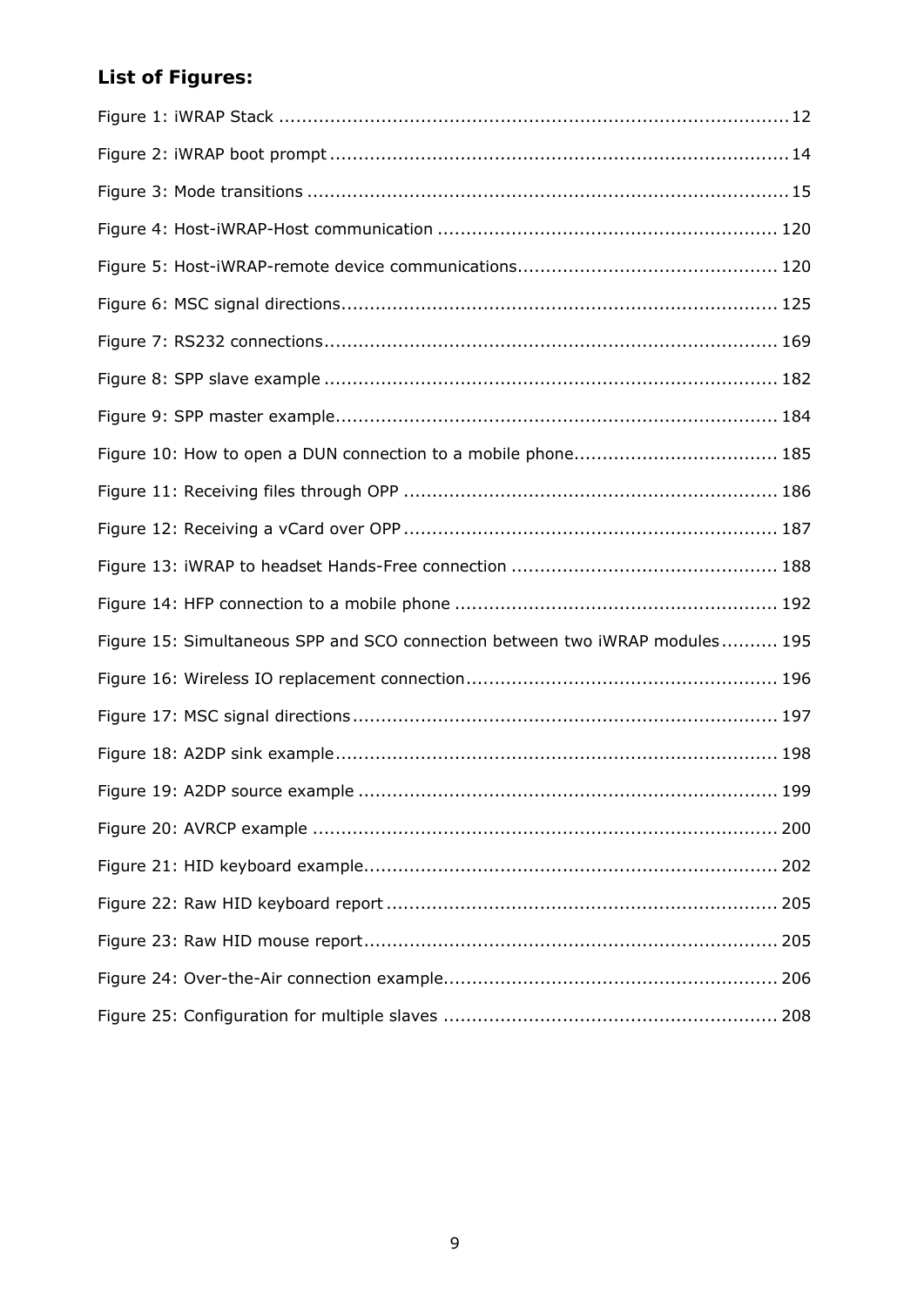## **Version history**

| <b>Version:</b> | <b>Author:</b> | <b>Comments:</b>           |
|-----------------|----------------|----------------------------|
| 1.0             | <b>MSa</b>     | iWRAP3 official user guide |
| 1.1             | <b>MSa</b>     | Added "SET CONTROL CONFIG" |
| 1.2             | MSa            | iWRAP3 updates             |
| 1.3             | MSa            | Added SET {link_id} SELECT |

#### **Terms & Abbreviations**

| <b>Term or Abbreviation:</b> | <b>Explanation:</b>                                                                          |
|------------------------------|----------------------------------------------------------------------------------------------|
| A <sub>2</sub> DP            | Advanced Audio Distribution Profile                                                          |
| <b>AIO</b>                   | Analog Input Output                                                                          |
| <b>AVRCP</b>                 | Audio/Video Remote Control Profile                                                           |
| <b>BDR</b>                   | <b>Basic Data Rate</b>                                                                       |
| <b>Bluetooth</b>             | Set of technologies providing audio and data transfer over short-<br>range radio connections |
| bps                          | Bits per second                                                                              |
| CD                           | <b>Carrier Detect</b>                                                                        |
| <b>DTR</b>                   | Data Terminal Ready                                                                          |
| <b>DUN</b>                   | Dial-Up Networking Profile                                                                   |
| <b>EDR</b>                   | <b>Enhanced Data Rate</b>                                                                    |
| <b>EIR</b>                   | <b>Enhanced Inquiry Response</b>                                                             |
| <b>GPIO</b>                  | General Purpose Input Output                                                                 |
| <b>HCI</b>                   | <b>Host Controller Interface</b>                                                             |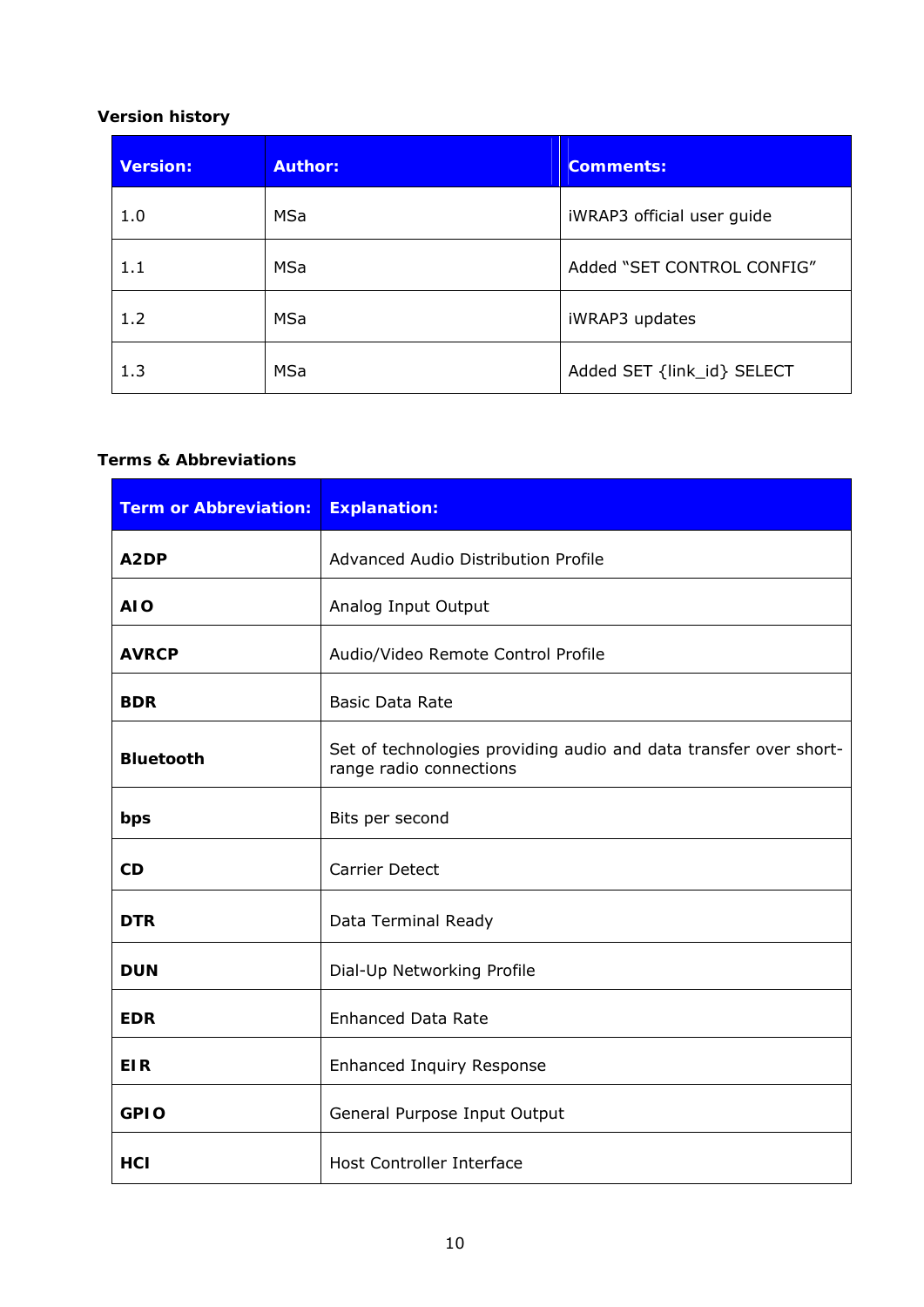| <b>HFP</b>         | Hands-Free Profile                                                                       |  |
|--------------------|------------------------------------------------------------------------------------------|--|
| <b>HFP-AG</b>      | Hands-Free audio Gateway                                                                 |  |
| HID                | Human Interface Device                                                                   |  |
| <b>iWRAP</b>       | Interface for WRAP - a trademark registered by Bluegiga<br>Technologies                  |  |
| L <sub>2</sub> CAP | The Logical Link Control and Adaptation Layer Protocol                                   |  |
| <b>MSC</b>         | Modem Status Control                                                                     |  |
| <i><b>OBEX</b></i> | OBject EXchange Protocol                                                                 |  |
| <b>OPP</b>         | Object Push Profile                                                                      |  |
| <b>RFCOMM</b>      | Serial cable emulation protocol; element of Bluetooth                                    |  |
| <b>SNIFF</b> mode  | Bluetooth low power mode                                                                 |  |
| <b>SPP</b>         | Serial Port Profile                                                                      |  |
| <b>UART</b>        | Universal Asynchronous Receiver Transmitter                                              |  |
| <b>UUID</b>        | Universally Unique Identifier                                                            |  |
| <b>VM</b>          | <b>Virtual Machine</b>                                                                   |  |
| <i><b>WRAP</b></i> | Platform; Bluegiga Technologies'<br>Wireless<br>Remote Access<br>wireless product family |  |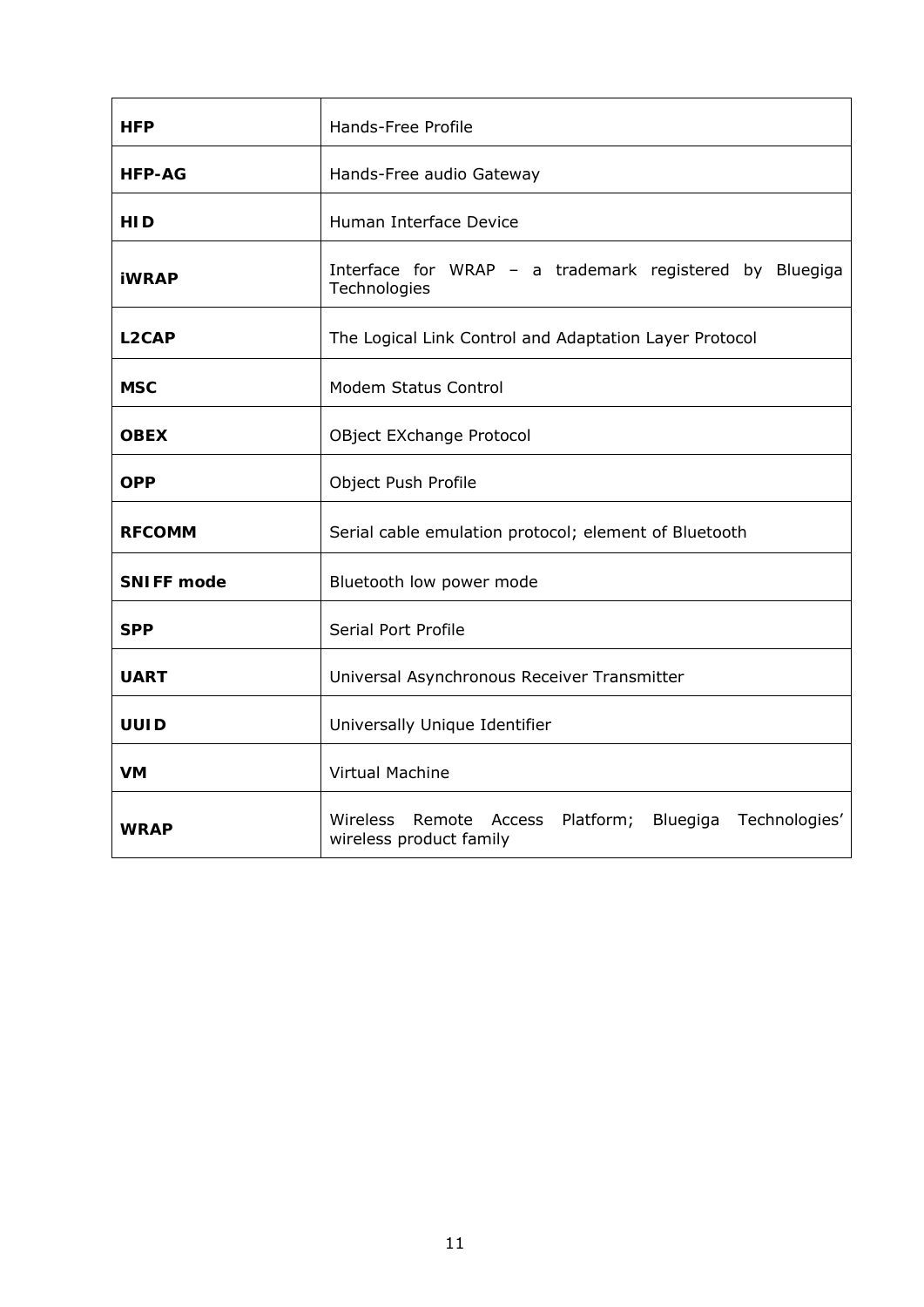## **1. INTRODUCTION**

<span id="page-11-0"></span>iWRAP is an embedded firmware running entirely on the RISC processor of WRAP THOR modules. It implements the full *Bluetooth* protocol stack, and many *Bluetooth* profiles as well. All software layers, including application software, run on the internal RISC processor in a protected user software execution environment known as a Virtual Machine (VM).

The host system can interface to iWRAP firmware through one or more physical interfaces, which are also shown in the figure below. The most common interfacing is done through the UART interface by using the ASCII commands that iWRAP firmware supports. With these ASCII commands, the host can access *Bluetooth* functionality without paying any attention to the complexity, which lies in the *Bluetooth* protocol stack. GPIO interface can be used for event monitoring, command execution and PCM, SPDIF, I2S or analog interfaces are available for audio. The available interfaces depend on the used hardware.

The user can write application code to the host processor and DSP to control iWRAP firmware with ASCII commands or GPIO events. In this way, it is easy to develop *Bluetooth* enabled applications.



The DSP processor is only available on WT32 *Bluetooth* module.

<span id="page-11-1"></span>**Figure 1:** iWRAP Stack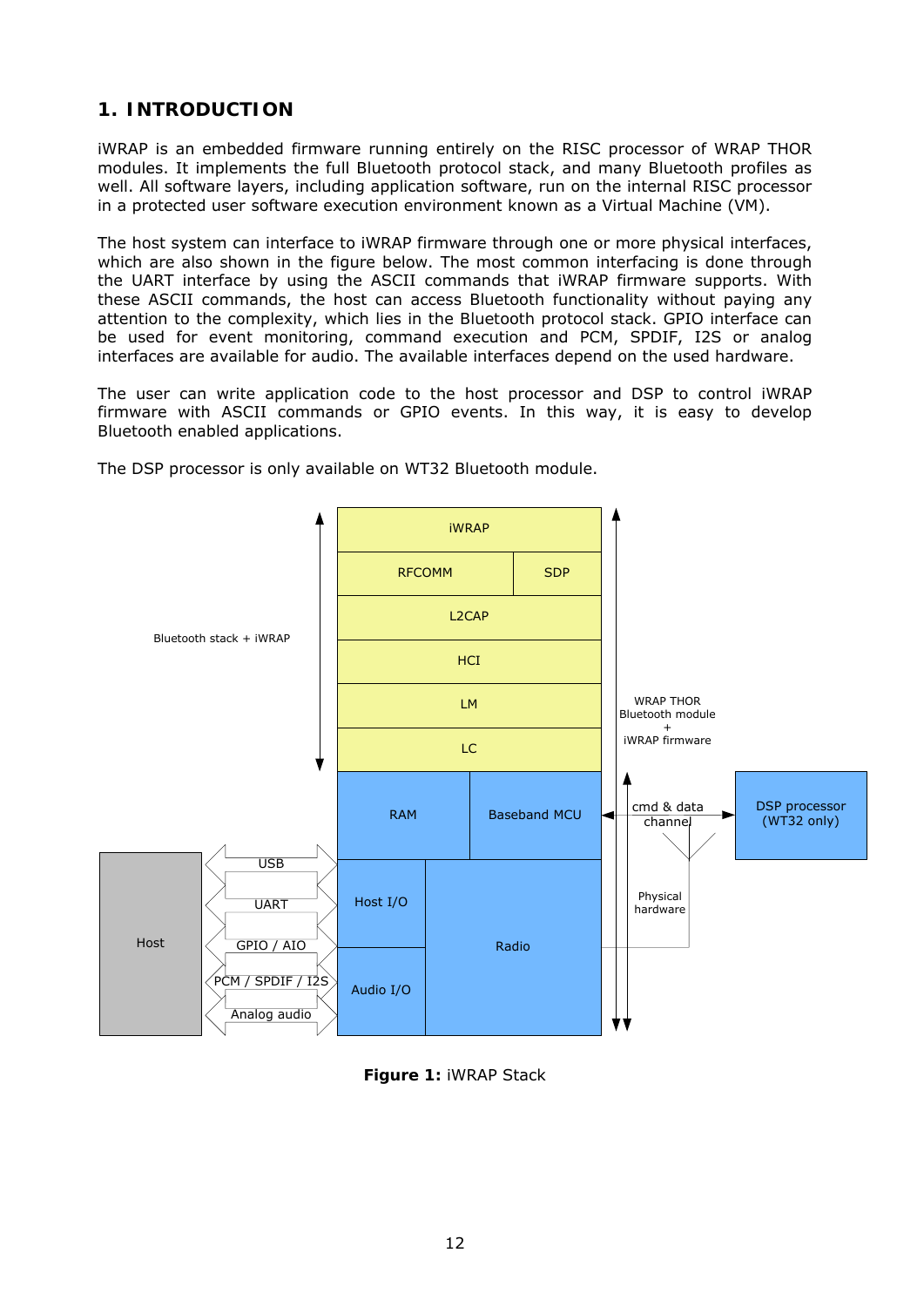In the figure above, a WRAP THOR *Bluetooth* module with iWRAP firmware could be connected to a host system for example via the UART interface.

- 1. If the host system has a processor, software can be used to control iWRAP by using ASCII based commands or GPIO events.
- 2. If there is no need to control iWRAP, or the host system does not need have a processor, iWRAP can be configured to be totally transparent and autonomous, in which case it only accepts connections or automatically opens them.
- 3. GPIO lines that WRAP THOR modules offer can also be used together with iWRAP to achieve additional functionality, such as Carrier Detect or DTR signaling.
- 4. Audio interfaces can be used to transmit audio over a *Bluetooth* link.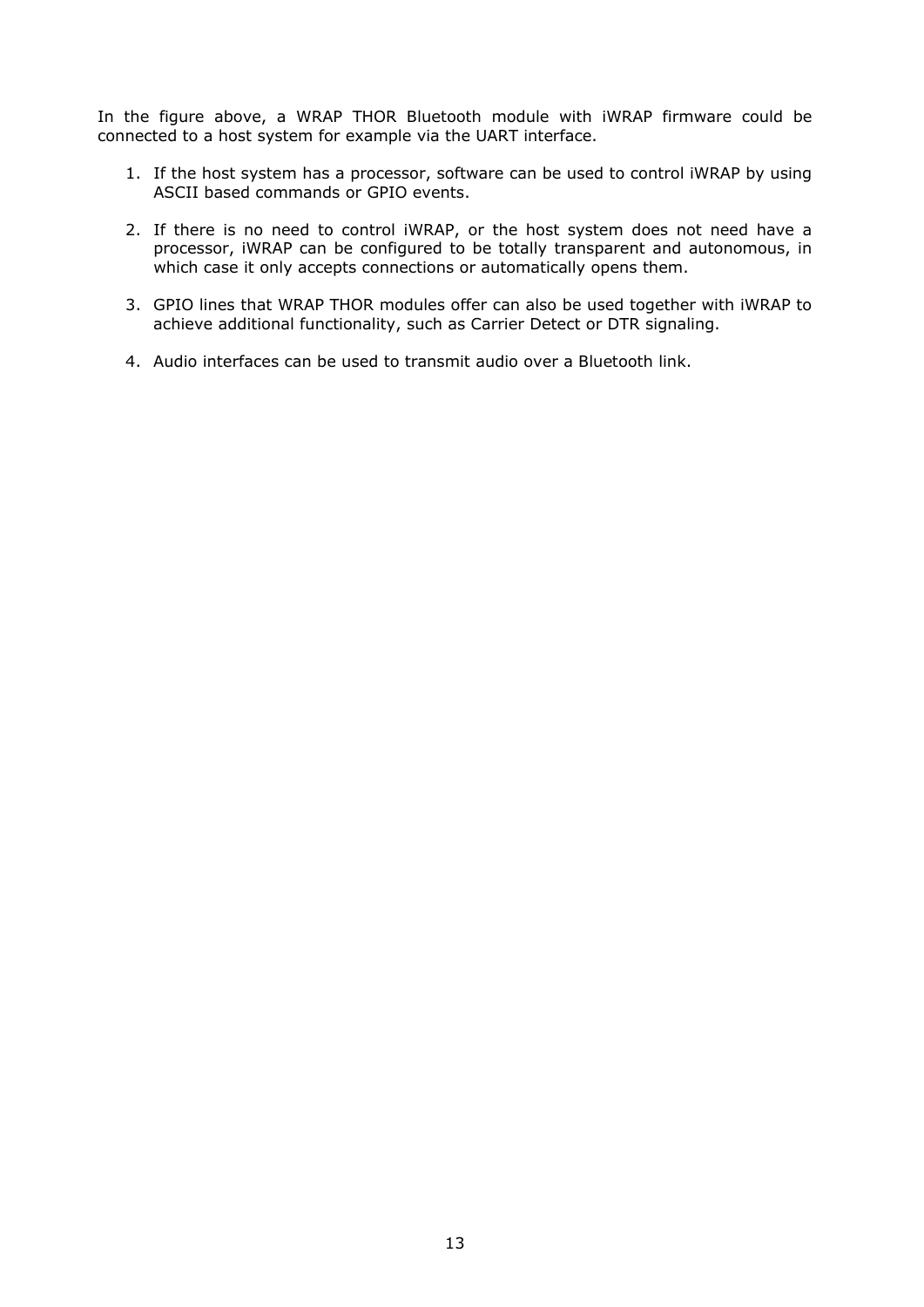## <span id="page-13-0"></span>**2. GETTING STARTED**

To start using iWRAP firmware, you can use, for example, terminal software such as *HyperTerminal*. When using the terminal software, make sure that the WRAP THOR module is connected to your PC's serial port. By default, iWRAP uses the following UART settings:

- Baud rate: 115200bps
- Data bits: 8
- Stop bits: 1
- Parity bit: No parity
- HW Flow Control: Enabled

When you power up your WRAP THOR module or evaluation kit, you can see the boot prompt appear on the screen of the terminal software. After the "**READY**." event iWRAP firmware is ready to be used.

<span id="page-13-1"></span>

**Figure 2:** iWRAP boot prompt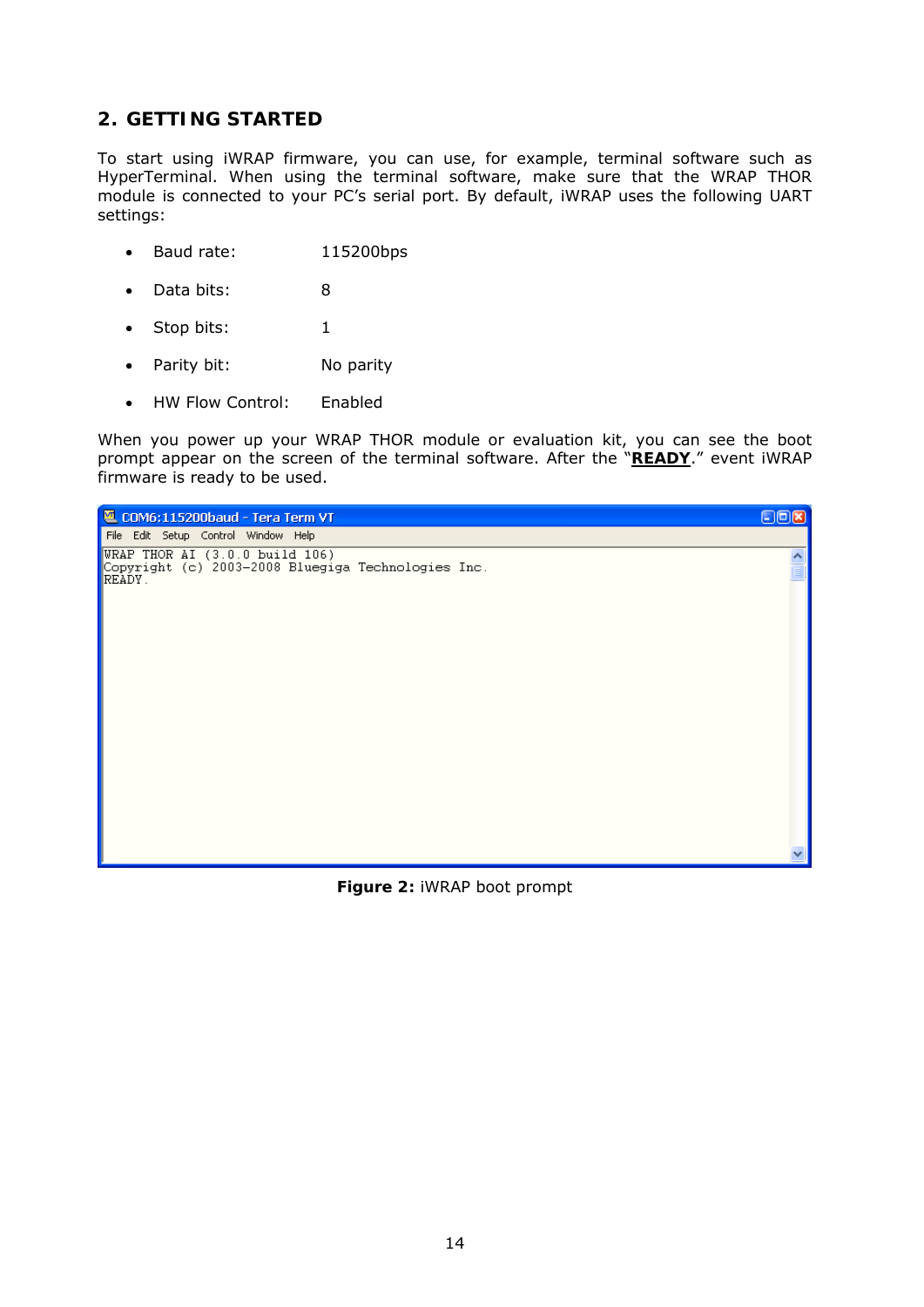## <span id="page-14-0"></span>**3. IWRAP MODES**

iWRAP has two basic operational modes, **command mode** and **data mode**. In command mode ASCII commands can be given to iWRAP firmware to perform various actions or to change configuration settings and is the default mode when there are no *Bluetooth* connections. Data mode on the other hand is used to transmit and receive data over a *Bluetooth* link and it's only available if there is a *Bluetooth* connection. It is possible to switch between modes at any time assuming the conditions for data mode are fulfilled. The mode transitions are illustrated below.



<span id="page-14-1"></span>**Figure 3:** Mode transitions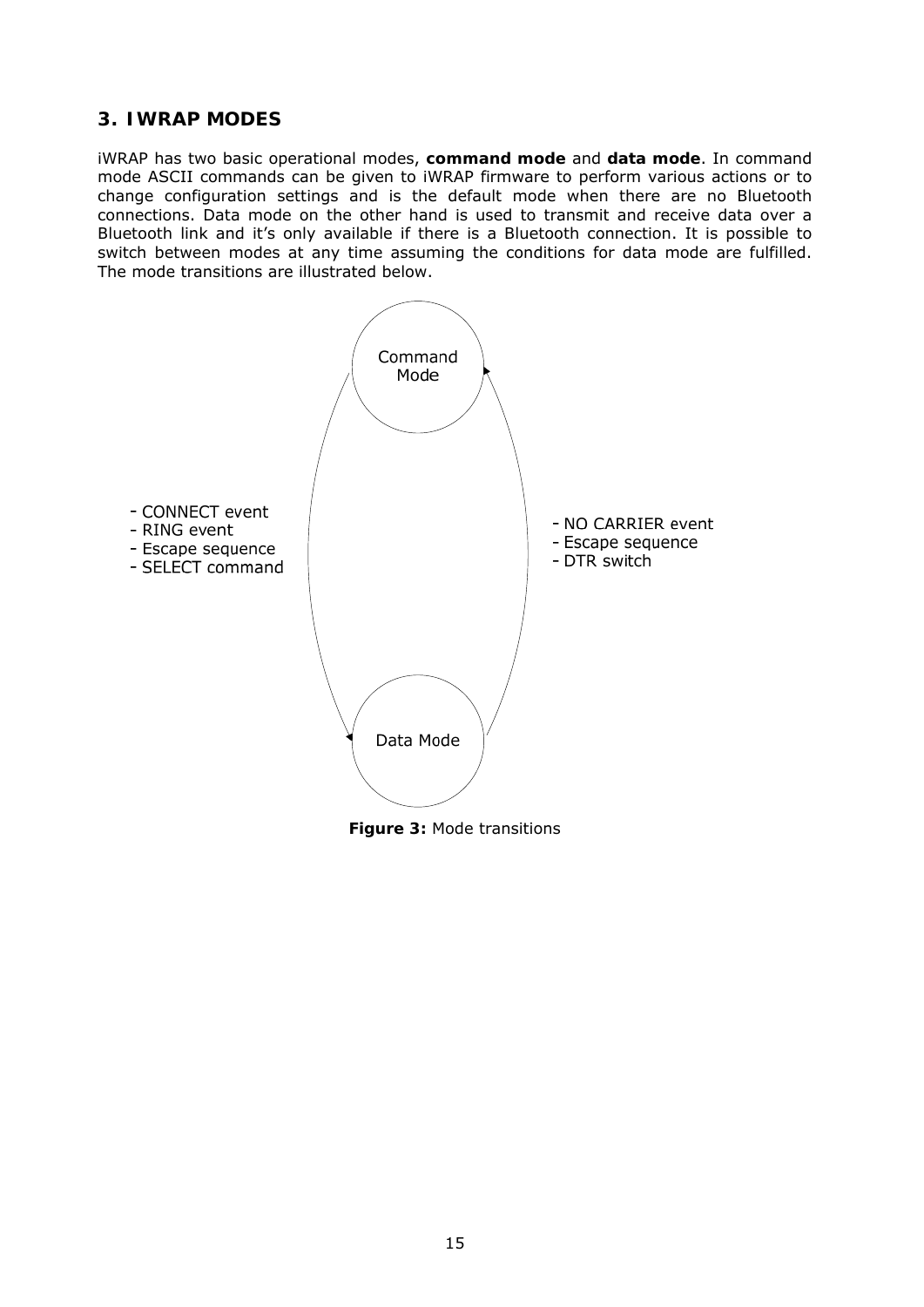| <b>Initial mode</b>                                                                                                    | <b>Target mode</b>  | <b>Requirements for</b><br>state transition                                                                                                                                                                                                                                                               |
|------------------------------------------------------------------------------------------------------------------------|---------------------|-----------------------------------------------------------------------------------------------------------------------------------------------------------------------------------------------------------------------------------------------------------------------------------------------------------|
| <b>Command Mode</b><br>(no Bluetooth connections)<br>In this mode, ASCII commands<br>can be given to iWRAP.            | Data Mode           | connection is successfully<br>A<br>created by using the <b>CALL</b><br>command and <b>CONNECT</b> event<br>indicates a<br>that<br>successful<br>connection is received.<br>A remote device opens a<br>Bluetooth connection to iWRAP.<br>A RING event that indicates a<br>received connection is received. |
| <b>Data Mode</b><br>In this mode, all data is sent<br>transparently from UART<br>interface to Bluetooth<br>connection. | <b>Command Mode</b> | The user switches mode<br>by<br>sending an escape sequence to<br>iWRAP firmware or by toggling<br>the DTR pin.<br>A link is terminated (closed by<br>the remote device or by link<br>loss) and <b>NO CARRIER</b> event is<br>received.                                                                    |
| <b>Command Mode</b><br>(active connection)<br>In this mode, ASCII commands<br>can be given to iWRAP.                   | Data Mode           | User switches the mode either by<br>sending the escape sequence or<br>command <b>SELECT</b> command.                                                                                                                                                                                                      |

**Table 1:** iWRAP modes transitions explained

#### <span id="page-15-0"></span>**The escape sequence:**

The escape sequence causes the iWRAP firmware to go to the command mode from the data mode or vice versa. The escape sequence consists of three (3) escape characters that are defined by **[SET CONTROL ESCAPE](#page-114-0)** command. By default the escape character is '+'.

Do not enter any character before and/or after the escape sequence for a guard time which is 1 second. Also send the escape characters individually, not as a string.

With default settings the escape sequence is:

#### **< 1 second sleep> +++ < 1 second sleep>**

When a successful state transition from data mode to command mode is made, iWRAP sends a "**READY.**" event to indicate that it's ready to receive commands.

The same escape sequence or the **[SELECT](#page-48-0)** command can be used to return to data mode.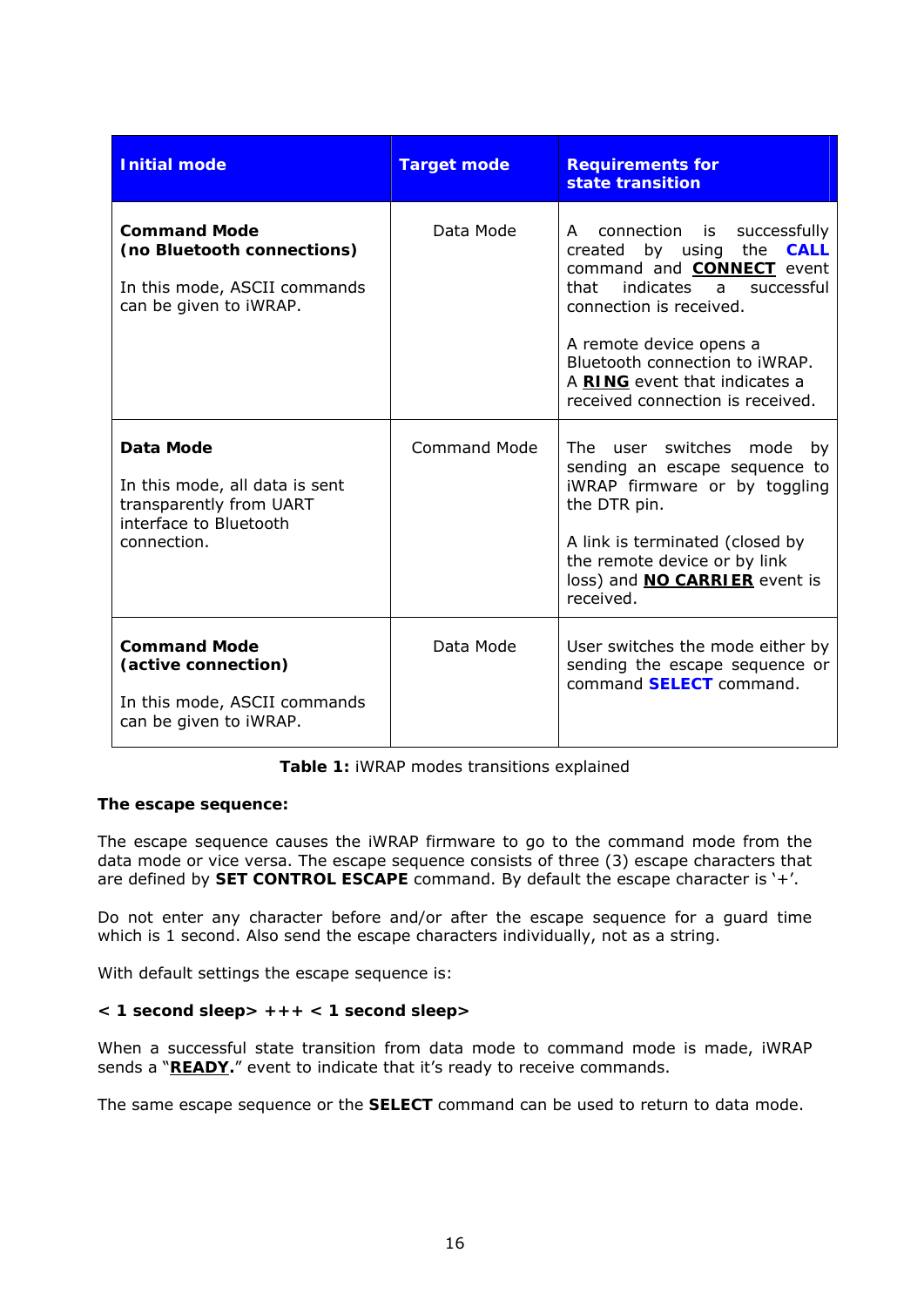## <span id="page-16-0"></span>**3.1 Command Mode**

The command mode is the default mode when iWRAP is powered up. In command mode, ASCII commands can be entered to iWRAP to perform various functions.

#### **Note:**

- In command mode if there are active *Bluetooth* connections, the data from remote devices is buffered into iWRAP buffers.
- Because of the embedded nature of iWRAP, buffering capabilities are low and only small amounts of data can be received to buffers. The amount of data which can be buffered depends on the firmware version and the state of iWRAP. Usually, it is around 1000 bytes, but may vary radically.
- **[LIST](#page-43-0)** command shows active connections, as well the amount of buffered data.

## <span id="page-16-1"></span>**3.2 Data Mode**

Data mode is the default mode when there are one or more *Bluetooth*. In data mode, all data is sent transparently from UART interface to the *Bluetooth* link and vice versa.

#### **Note:**

- When iWRAP enters command mode, a "**READY**" event occurs, unless events are masked away with "4**[SET CONTROL ECH](#page-17-1)O**" command.
- DTR pin can be used instead of escape sequence to switch from data mode to command mode and it allows much faster mode switching so no guard time is needed. DTR pin can be enabled with "**[SET CONTROL ESCAPE](#page-114-0)**" command.
- The escape character can also be changed by with "**[SET CONTROL ESCAPE](#page-114-0)**" command.
- Carrier Detect (CD) pin can also be used to indicate either a *Bluetooth* connection or data mode. CD pin can be enabled with "**[SET CONTROL CD](#page-109-0)**" command.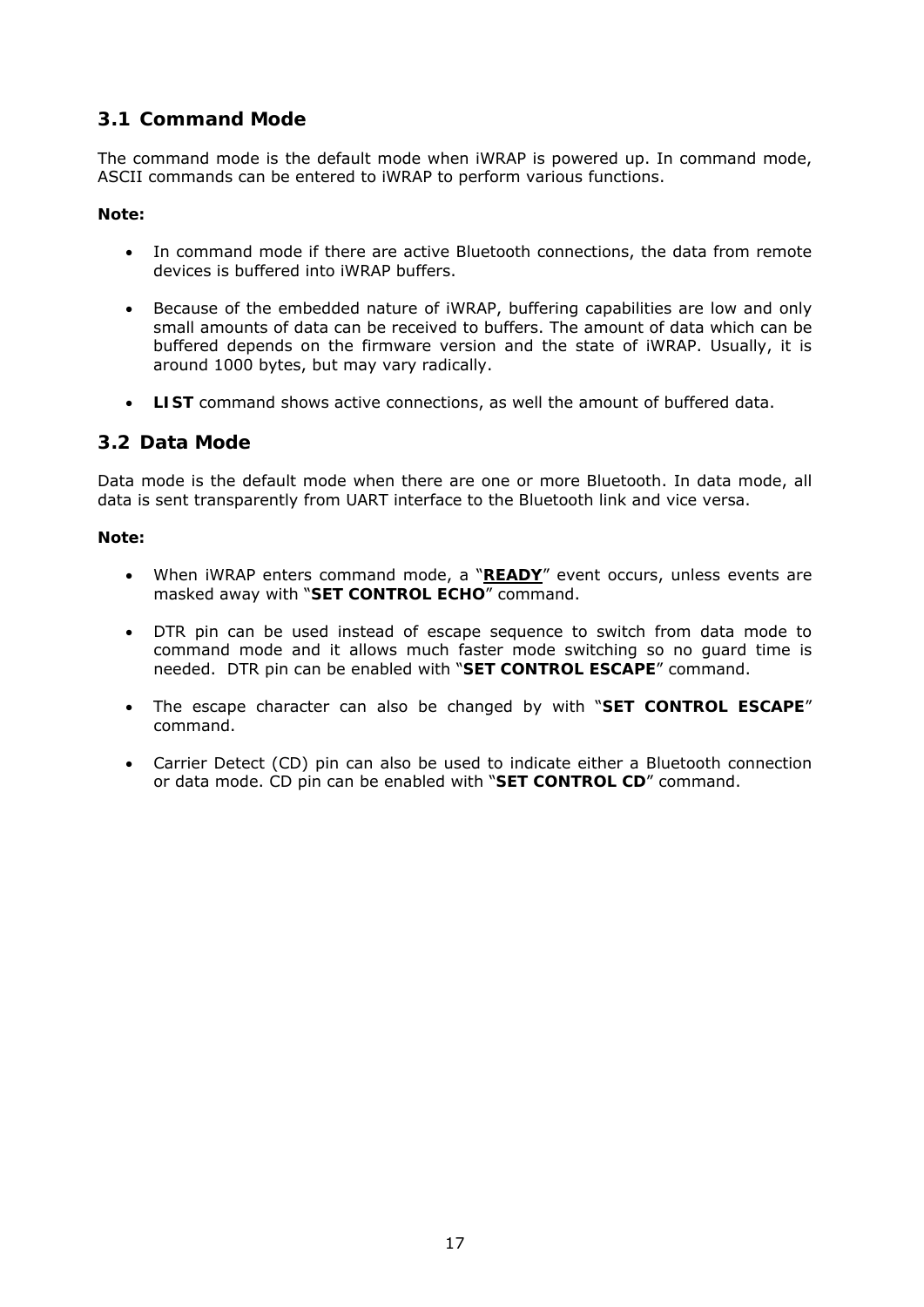## <span id="page-17-0"></span>**3.3 Multiplexing Mode**

In iWRAP version 2.1.0 and newer, there is a special mode called multiplexing mode. In this mode, iWRAP does not have separate commands or data modes, but data, commands and events are all handled in one single mode. There is, however, a special protocol to separate commands and events from the actual data. This protocol must be used between the host system and iWRAP firmware.

The advantage of this multiplexing mode is that several *Bluetooth* connections can be handled simultaneously and there is no need to do time consuming data-command-data mode switching. However the downside is that the performance of iWRAP is reduced, since the firmware needs to handle the multiplexing protocol and the overhead it causes.

To learn more about multiplexing mode, please see the description of "**[SET CONTROL](#page-117-0)  [MUX](#page-117-0)**" command.

#### <span id="page-17-1"></span>**3.4 HFP mode**

iWRAP 2.2.0 and newer support *Bluetooth* Hands-Free (v.1.5) profile. This profile include a lot of control messaging and events, which is handled in the command mode i.e. when a HFP connection is opened or received no state transition occurs, but iWRAP stays in the command mode, where all HFP messaging is done. Please refer to HFP profile usage for more information.

#### <span id="page-17-2"></span>**3.5 OPP mode**

IWRAP 2.1.0 and newer support *Bluetooth* Object Push Profile (OPP) profile. The operation is this profile is quite similar to HFP mode i.e. there is no separate command and data modes, but iWRAP always stays in the command mode. In OPP mode, Please refer to OPP profile usage for more information.

### <span id="page-17-3"></span>**3.6 A2DP mode**

From iWRAP3 on *Bluetooth* Advanced Audio Distribution Profile (A2DP) is supported. This profile includes also control messaging and events, which is handled in the command mode i.e. when a A2DP connection is opened or received no state transition occurs, but iWRAP stays in the command mode, where all A2DP messaging is done.

### <span id="page-17-4"></span>**3.7 AVRCP mode**

From IWRAP3 on *Bluetooth* Audio/Video Remote Control Profile (AVRCP) is supported. This profile includes also control messaging and events, which is handled in the command mode i.e. when a AVRCP connection is opened or received no state transition occurs, but iWRAP stays in the command mode, where all AVRCP messaging is done.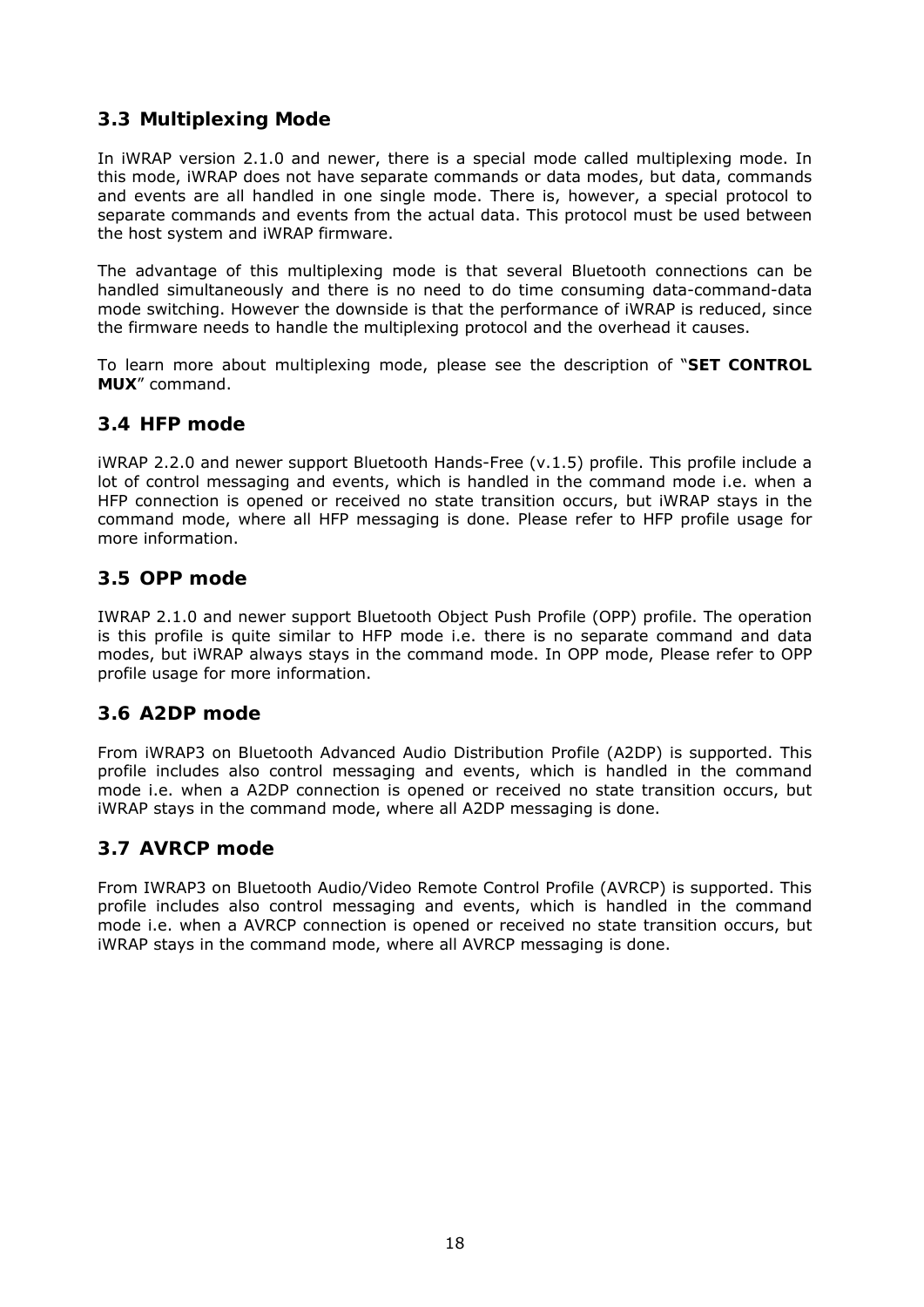# <span id="page-18-0"></span>**4. TECHNICAL DETAILS**

| <b>Feature:</b>                       | Value:                                                                                                                   |
|---------------------------------------|--------------------------------------------------------------------------------------------------------------------------|
| MAX simultaneous ACL connections      | 4                                                                                                                        |
| MAX simultaneous SCO connections      | 1                                                                                                                        |
| MAX data rate                         | 600Kbps (WT12/WT11 to BT2.0 USB dongle)<br>500Kbps (WT12/WT11 to WT12/WT11)<br>450Kbps (WT12/WT11 to BT1.1-BT1.2 device) |
| MAX UART baud rate                    | 921600 bps                                                                                                               |
| Typical data transmission delay       | 10-15ms                                                                                                                  |
| Minimum data transmission delay       | $5-10ms$                                                                                                                 |
| Typical SCO delay                     | 30-40ms                                                                                                                  |
| Typical A2DP delay*                   | 150-200ms                                                                                                                |
| A2DP coding/encoding methods          | SBC, MP3**, AAC**, APT-x** and FastStream**                                                                              |
| PIN code length                       | Configurable from 0 to 16 characters                                                                                     |
| Encryption length                     | Configurable from 0 to 128 <sup>**</sup> bits                                                                            |
| MAX simultaneous pairings             | 16                                                                                                                       |
| MAX Friendly name length              | Configurable up to 248 characters                                                                                        |
| <b>RFCOMM Packet size</b>             | Configurable from 21 to 1008                                                                                             |
| Supported Bluetooth profiles (iWRAP3) | GAP, SPP, Hands-Free Profile (V.1.5), A2DP,<br>AVRCP, HID, DUN, DI, and OPP***                                           |
| Supported power saving modes          | Sniff and deep sleep                                                                                                     |
| Bluetooth QD ID                       | iWRAP 3.0: B014328, iWRAP 2.2.0: B012647                                                                                 |

<span id="page-18-1"></span>

|--|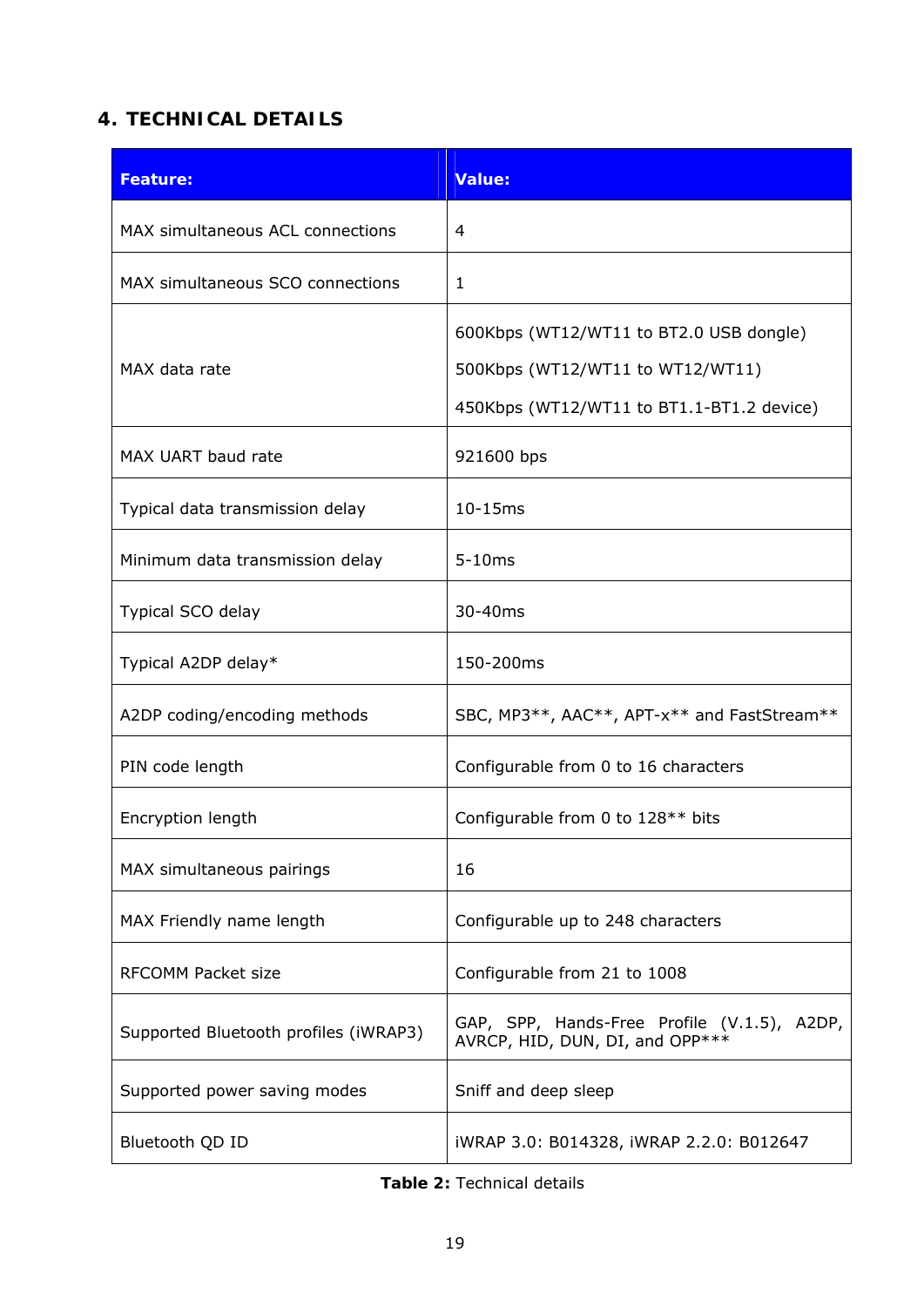- *\*) Alternative coding methods (APT-x, FastStream) exist to reduce the delay to 40-60ms*
- *\*\*) Custom firmware needs to be request from [support@bluegiga.com](mailto:support@bluegiga.com)*
- *\*\*\*) Limited support*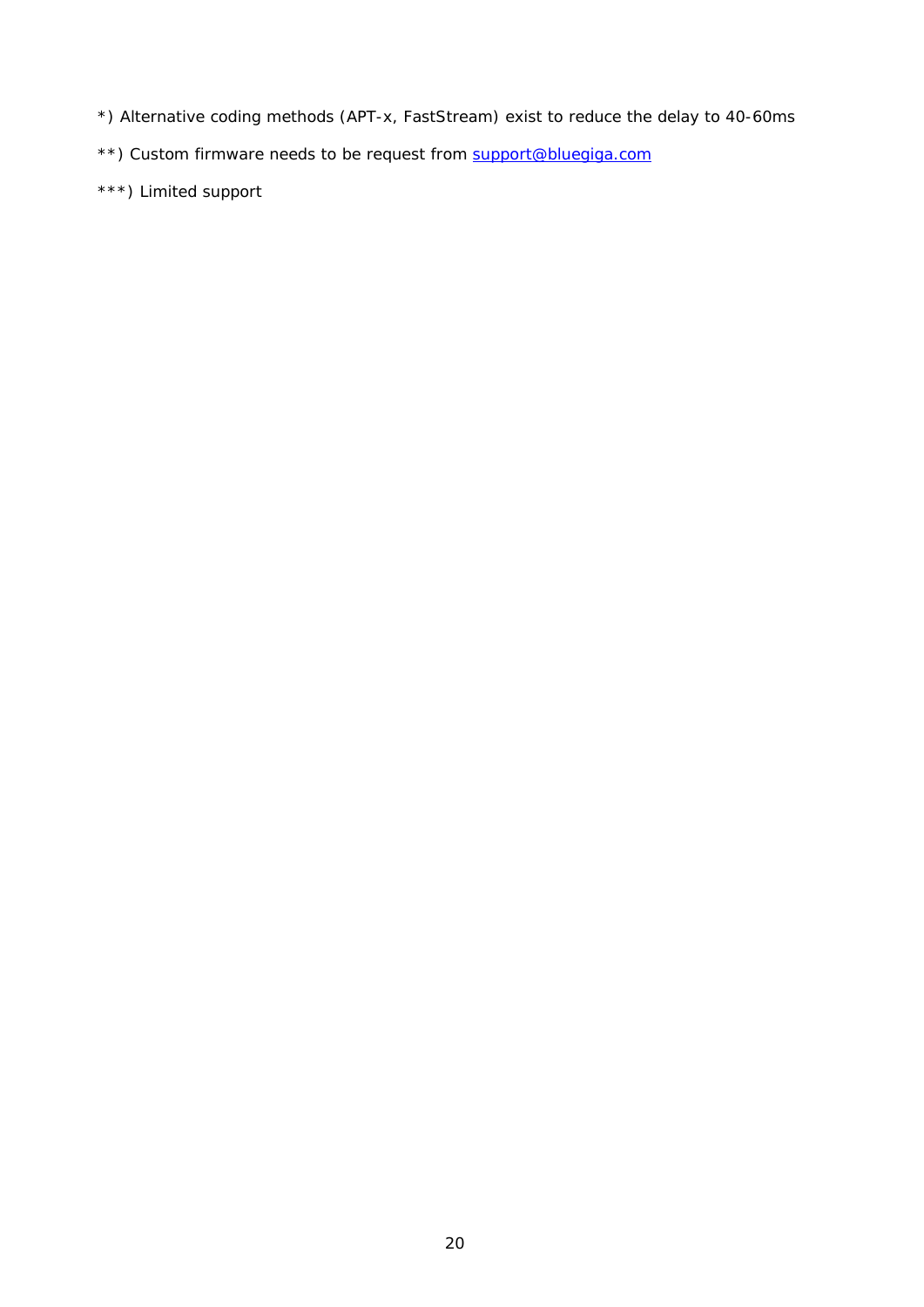# <span id="page-20-0"></span>**5. IWRAP COMMAND LISTING**

iWRAP can be used and controlled from the host system by sending ASCII commands through the UART interface to iWRAP.

When installed and configured, the module can be commanded from the host with the following ASCII commands:

| <b>Command:</b>   | <b>iWRAP</b> version: | <b>HW version:</b> | <b>Short description</b>                  |  |
|-------------------|-----------------------|--------------------|-------------------------------------------|--|
| A <sub>2</sub> DP | iWRAP3.0              | <b>WT32</b>        | A2DP streaming control                    |  |
| AT                | iWRAP 2.1.0           | WT12, WT11, WT32   | Attention                                 |  |
| <b>AUTH</b>       | iWRAP 2.2.0           | WT12, WT11, WT32   | Authenticates <i>Bluetooth</i> connection |  |
| <b>BATTERY</b>    | iWRAP 3.0             | WT32               | Reads battery level                       |  |
| BCSP_ENABLE       | iWRAP 3.0             | WT12, WT11, WT32   | Enables BCSP mode                         |  |
| <b>BER</b>        | <b>iWRAP 2.2.0</b>    | WT12, WT11, WT32   | Reads Bit Error Rate                      |  |
| <b>BOOT</b>       | <b>iWRAP 2.2.0</b>    | WT12, WT11, WT32   | Boots module into different modes         |  |
| <b>BYPASSUART</b> | iWRAP 3.0             | WT12, WT11, WT32   | Enables UART bypass                       |  |
| <b>CALL</b>       | iWRAP 2.1.0           | WT12, WT11, WT32   | Opens Bluetooth connections               |  |
| <b>CLOCK</b>      | iWRAP 3.0             | WT12, WT11, WT32   | Reads Piconet clock                       |  |
| <b>CLOSE</b>      | iWRAP 2.1.0           | WT12, WT11, WT32   | Closes Bluetooth connections              |  |
| <b>CONNECT</b>    | iWRAP 3.0             | WT12, WT11, WT32   | Connects Bluetooth links                  |  |
| <b>DEFRAG</b>     | iWRAP 3.0             | WT12, WT11, WT32   | Defrags PS key storage                    |  |
| <b>ECHO</b>       | iWRAP 2.2.0           | WT12, WT11, WT32   | Echoes data to Bluetooth connection       |  |
| <b>HELP</b>       | iWRAP 2.2.0           | WT12, WT11, WT32   | Prints help                               |  |
| IC                | iWRAP 2.2.0           | WT12, WT11, WT32   | Inquiry cancel                            |  |
| <b>IDENT</b>      | iWRAP 3.0             | WT12, WT11, WT32   | Identifies a Bluetooth device             |  |
| <b>INFO</b>       | iWRAP 2.2.0           | WT12, WT11, WT32   | Prints firmware information               |  |
| INQUIRY           | iWRAP 2.1.0           | WT12, WT11, WT32   | Searches other Bluetooth devices          |  |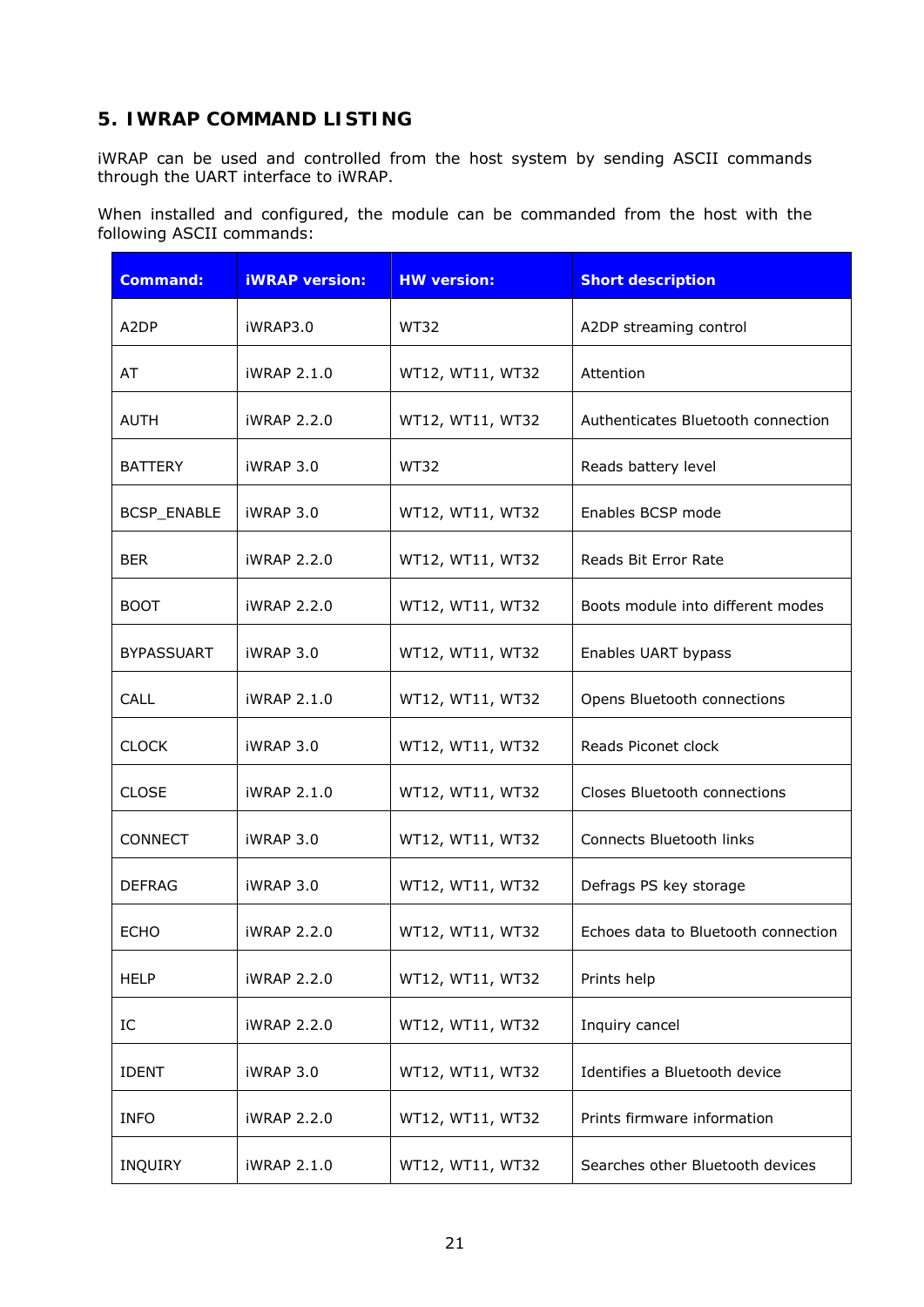| <b>KILL</b>        | iWRAP 3.0          | WT12, WT11, WT32 | Kills Bluetooth connections       |  |
|--------------------|--------------------|------------------|-----------------------------------|--|
| L <sub>2</sub> CAP | iWRAP 3.0          | WT12, WT11, WT32 | Sets up L2CAP psm                 |  |
| <b>LIST</b>        | <b>iWRAP 2.1.0</b> | WT12, WT11, WT32 | Lists Bluetooth connections       |  |
| NAME               | <b>iWRAP 2.2.0</b> | WT12, WT11, WT32 | Does friendly name discovery      |  |
| <b>PAIR</b>        | iWRAP 3.0          | WT12, WT11, WT32 | Pairs with a Bluetooth device     |  |
| <b>PING</b>        | <b>iWRAP 2.2.0</b> | WT12, WT11, WT32 | Pings a Bluetooth connection      |  |
| <b>PIO</b>         | iWRAP 3.0          | WT12, WT11, WT32 | Reads & Writes PIO statuses       |  |
| <b>RESET</b>       | <b>iWRAP 2.1.0</b> | WT12, WT11, WT32 | Does a software reset             |  |
| <b>RFCOMM</b>      | iWRAP 3.0          | WT12, WT11, WT32 | Sets up RFCOMM channels           |  |
| <b>RSSI</b>        | <b>iWRAP 2.2.0</b> | WT12, WT11, WT32 | Reads RSSI of a connection        |  |
| <b>SCO ENABLE</b>  | <b>iWRAP 2.2.0</b> | WT12, WT11, WT32 | Enables SCO connections           |  |
| <b>SCO OPEN</b>    | <b>iWRAP 2.2.0</b> | WT12, WT11, WT32 | Opens SCO connection              |  |
| <b>SDP</b>         | <b>iWRAP 2.2.0</b> | WT12, WT11, WT32 | Browse SDP records                |  |
| <b>SDP ADD</b>     | <b>iWRAP 2.2.0</b> | WT12, WT11, WT32 | Create SDP entries                |  |
| <b>SELECT</b>      | iWRAP 2.1.0        | WT12, WT11, WT32 | Selects a Bluetooth connection    |  |
| <b>SET</b>         | <b>iWRAP 2.1.0</b> | WT12, WT11, WT32 | Lists iWRAP configuration         |  |
| <b>SLEEP</b>       | <b>iWRAP 2.2.0</b> | WT12, WT11, WT32 | Enables deep sleep                |  |
| <b>TEMP</b>        | iWRAP 3.0          | WT12, WT11, WT32 | Reads internal temperature sensor |  |
| <b>TEST</b>        | <b>iWRAP 2.2.0</b> | WT12, WT11, WT32 | Enables self test modes           |  |
| <b>TESTMODE</b>    | <b>iWRAP 2.2.0</b> | WT12, WT11, WT32 | Enables Bluetooth test mode       |  |
| <b>TXPOWER</b>     | <b>iWRAP 2.2.0</b> | WT12, WT11, WT32 | Reads TX power level              |  |
| <b>VOLUME</b>      | iWRAP 3.0          | <b>WT32</b>      | Changes volume level              |  |

<span id="page-21-0"></span>

|  | Table 3: Supported generic iWRAP commands |  |
|--|-------------------------------------------|--|
|--|-------------------------------------------|--|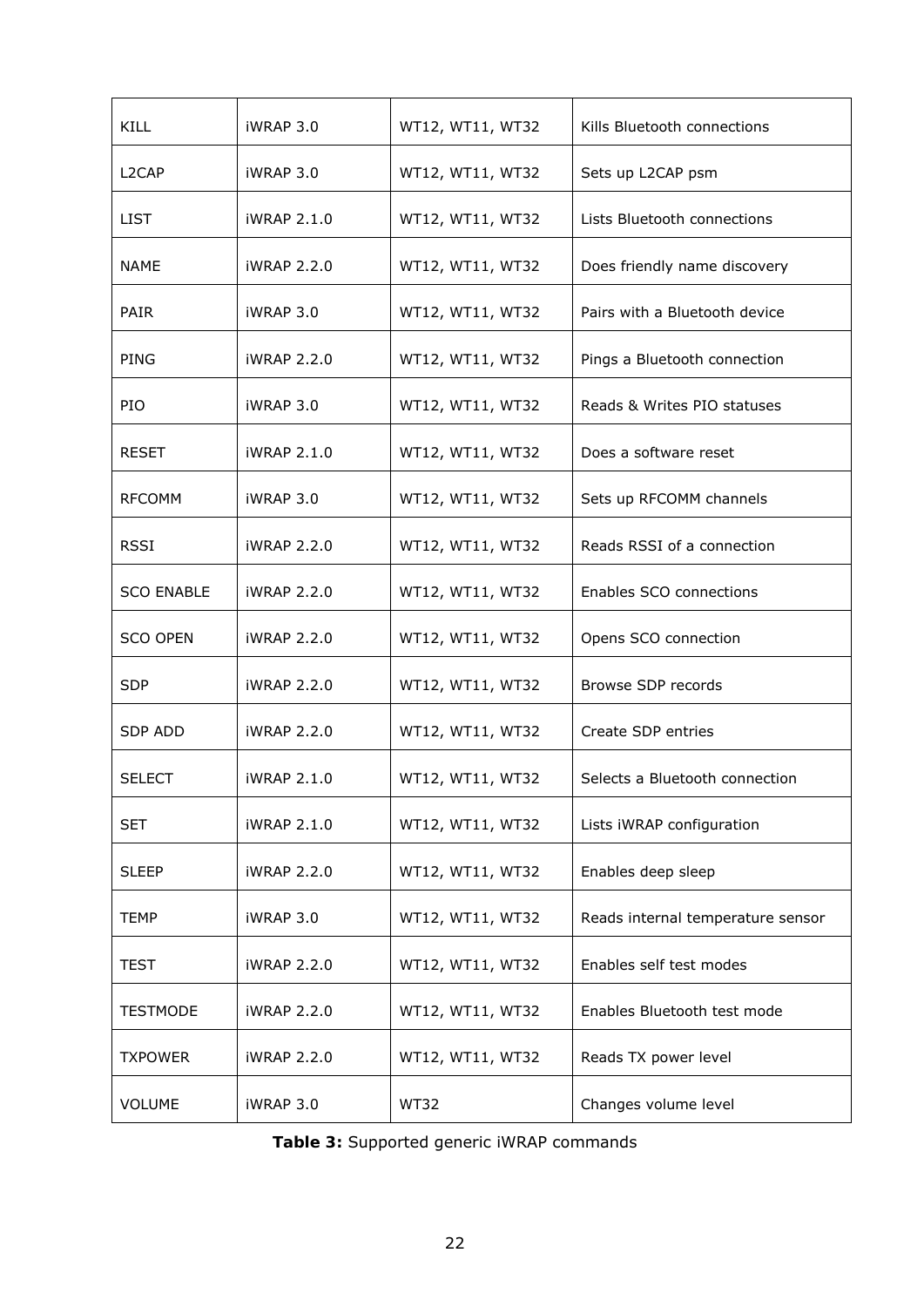| <b>Command:</b>        | <b>iWRAP</b> version: | <b>HW</b> version: | <b>Short description</b>         |
|------------------------|-----------------------|--------------------|----------------------------------|
| <b>SET BT BDADDR</b>   | iWRAP 2.1.0           | WT12, WT11, WT32   | Read BD_ADDR                     |
| <b>SET BT NAME</b>     | iWRAP 2.1.0           | WT12, WT11, WT32   | Change friendly name             |
| <b>SET BT CLASS</b>    | iWRAP 2.1.0           | WT12, WT11, WT32   | Set Class-of-Device              |
| <b>SET BT AUTH</b>     | iWRAP 2.1.0           | WT12, WT11, WT32   | Set PIN code                     |
| <b>SET BT IDENT</b>    | iWRAP 3.0             | WT12, WT11, WT32   | Set DI data                      |
| <b>SET BT LAP</b>      | iWRAP 2.2.0           | WT12, WT11, WT32   | Set inquiry access code          |
| SET BT OPP             | iWRAP 2.2.0           | WT12, WT11, WT32   | Enable OPP profile               |
| <b>SET BT PAGEMODE</b> | iWRAP 2.1.0           | WT12, WT11, WT32   | Set page mode and timeout        |
| <b>SET BT PAIR</b>     | iWRAP 2.1.0           | WT12, WT11, WT32   | Manage pairings                  |
| <b>SET BT POWER</b>    | iWRAP 2.2.0           | WT12, WT11, WT32   | Set TX power levels              |
| <b>SET BT ROLE</b>     | iWRAP 2.1.0           | WT12, WT11, WT32   | Set role and supervision timeout |
| <b>SET BT SNIFF</b>    | iWRAP 2.2.0           | WT12, WT11, WT32   | Manage automatic sniff mode      |

<span id="page-22-0"></span>**Table 4:** Supported "SET BT" commands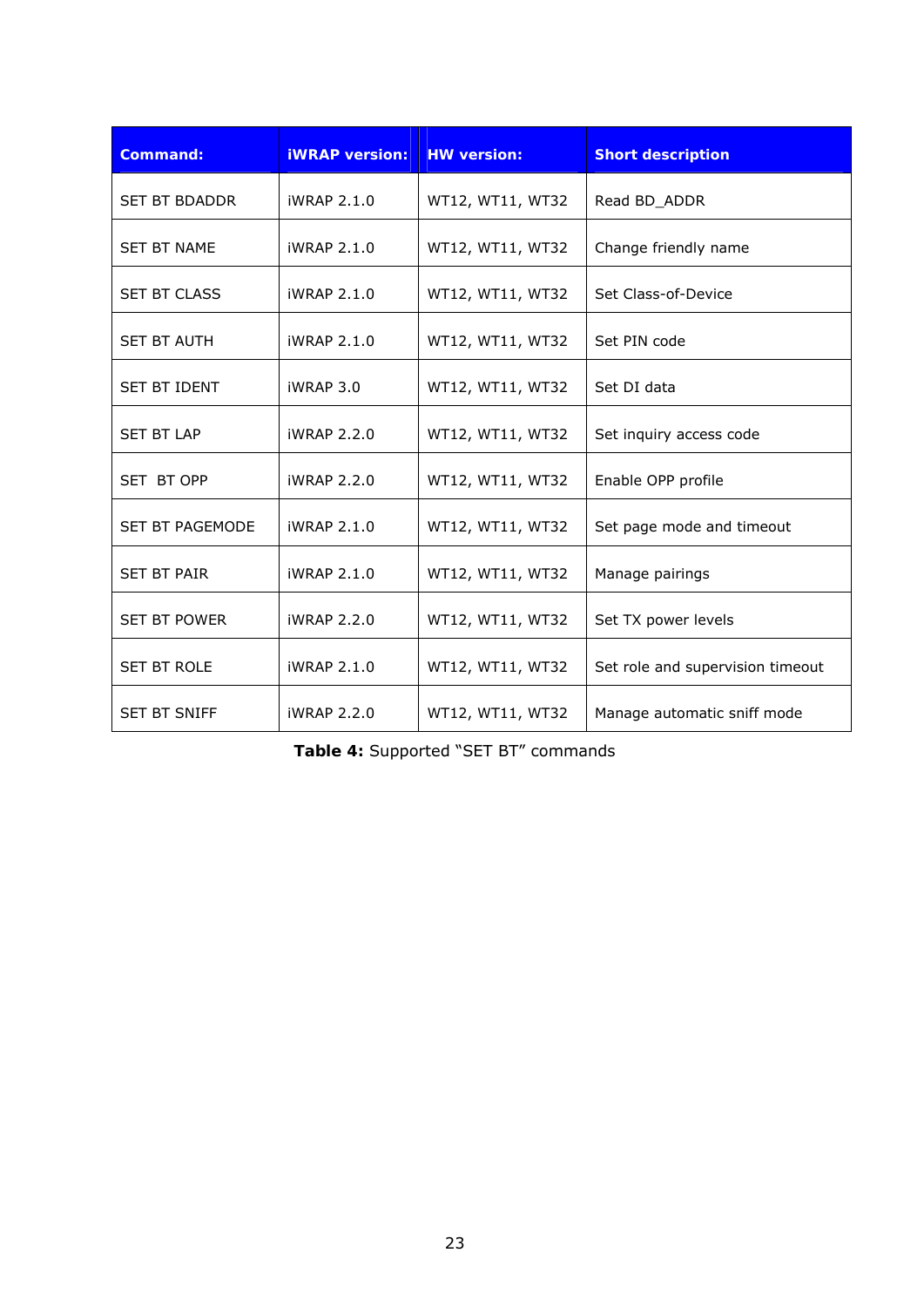| Command:             | <b>iWRAP</b> version: | <b>HW</b> version: | <b>Short description</b>                 |
|----------------------|-----------------------|--------------------|------------------------------------------|
| SET {link_id} MASTER | iWRAP 2.1.0           | WT12, WT11, WT32   | Set Bluetooth link to master             |
| SET {link_id} SLAVE  | iWRAP 2.1.0           | WT12, WT11, WT32   | Set Bluetooth link to slave              |
| SET {link_id} MSC    | iWRAP 2.2.0           | WT12, WT11, WT32   | Set Bluetooth link MSC status            |
| SET {link id} SELECT | iWRAP 3.0             | WT12, WT11, WT32   | Set Bluetooth link to active status      |
| SET {link_id} ACTIVE | iWRAP 2.1.0           | WT12, WT11, WT32   | Disable Bluetooth link power saving      |
| SET {link id} SNIFF  | iWRAP 2.1.0           | WT12, WT11, WT32   | Enable Sniff mode on a Bluetooth<br>link |
| SET {link_id} PARK   | only iWRAP 2.2.0      | WT12, WT11, WT32   | Enable Park state on a Bluetooth link    |

**Table 5:** Supported link control commands

<span id="page-23-0"></span>

| <b>Command:</b>    | <b>iWRAP</b> | <b>HW version:</b> | <b>Short description</b>          |
|--------------------|--------------|--------------------|-----------------------------------|
| <b>PROFILE SPP</b> | iWRAP 2.1.0  | WT12, WT11, WT32   | Enable / disable SPP profile      |
| PROFILE HFP        | iWRAP 2.1.0  | WT12, WT11, WT32   | Enable / disable HFP profile      |
| PROFILE HFP-AG     | iWRAP 2.1.0  | WT12, WT11, WT32   | Enable / disable HFP profile (AG) |
| PROFILE HID        | iWRAP 2.1.0  | WT12, WT11, WT32   | Enable / disable HID profile      |
| PROFILE OPP        | iWRAP 3.0    | WT12, WT11, WT32   | Enable / disable OPP profile      |
| PROFILE A2DP       | iWRAP 2.2.0  | <b>WT32</b>        | Enable / disable A2DP profile     |
| PROFILE OTA        | iWRAP 3.0.0  | WT12, WT11, WT32   | Enable / disable OTA profile      |

<span id="page-23-1"></span>**Table 6:** Supported Bluetooth profile commands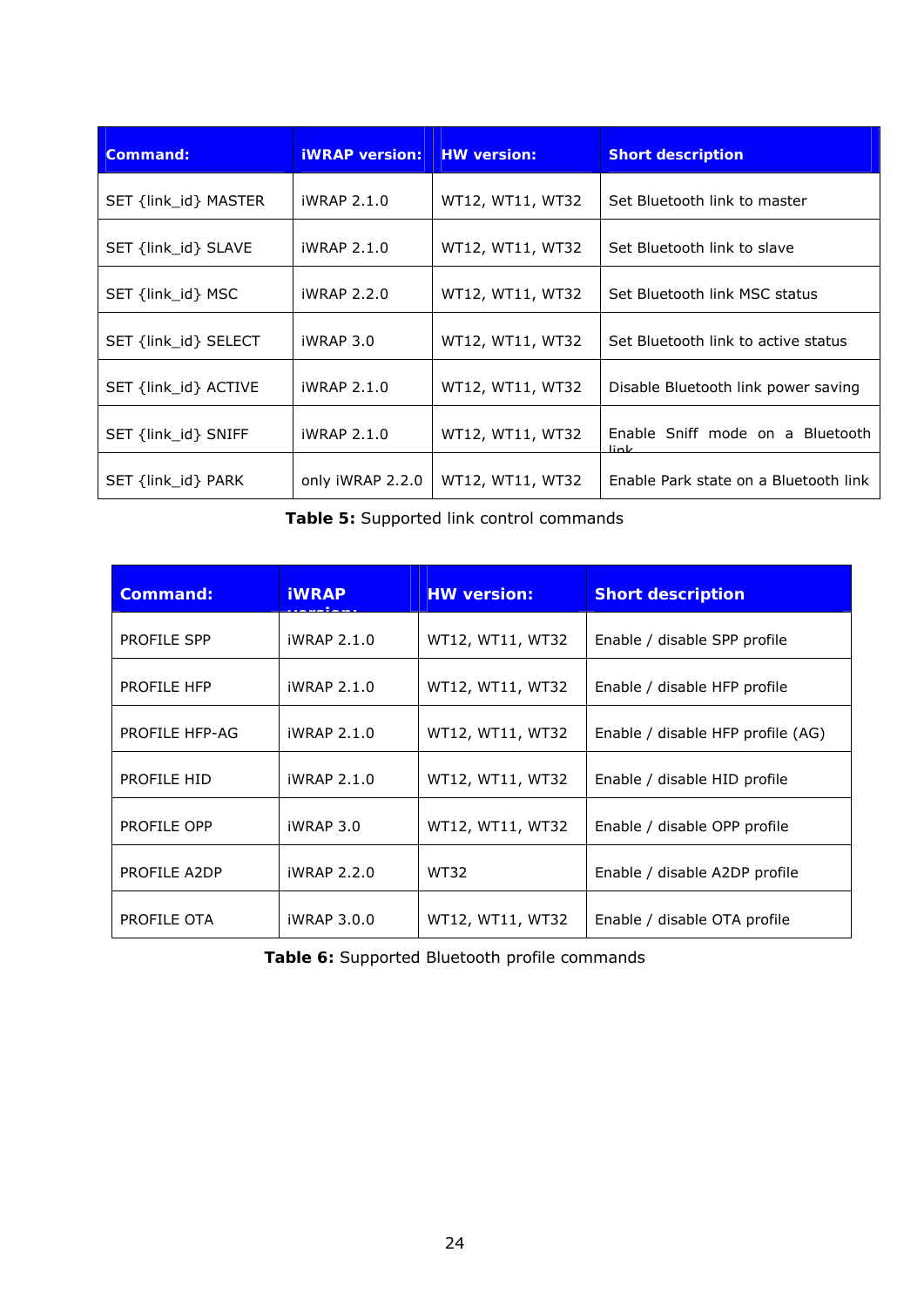| <b>Command:</b>         | <b>iWRAP</b>       | <b>HW version:</b> | <b>Short description</b>     |
|-------------------------|--------------------|--------------------|------------------------------|
| <b>CONTROL AUTOCALL</b> | iWRAP 2.1.0        | WT12, WT11, WT32   | Manage automatic call        |
| <b>CONTROL BAUD</b>     | iWRAP 2.1.0        | WT12, WT11, WT32   | Change UART baud rate        |
| <b>CONTROL BIND</b>     | iWRAP 2.2.0        | WT12, WT11, WT32   | Manage GPIO bindings         |
| <b>CONTROL CD</b>       | iWRAP 2.1.0        | WT12, WT11, WT32   | Manage Carrier Detect signal |
| <b>CONTROL CONFIG</b>   | iWRAP 2.1.0        | WT12, WT11, WT32   | Manage configuration bits    |
| <b>CONTROL ECHO</b>     | iWRAP 2.1.0        | WT12, WT11, WT32   | Manage echo mode             |
| <b>CONTROL GAIN</b>     | iWRAP 3.0          | <b>WT32</b>        | Manage ADC and DAC gains     |
| <b>CONTROL INIT</b>     | iWRAP 2.1.0        | WT12, WT11, WT32   | Manage start-up command      |
| <b>CONTROL MICBIAS</b>  | iWRAP 3,0          | <b>WT32</b>        | Control MIC bias settings    |
| <b>CONTROL MSC</b>      | iWRAP 2.2.0        | WT12, WT11, WT32   | Manage MSC functionality     |
| <b>CONTROL MUX</b>      | <b>iWRAP 2.2.0</b> | WT12, WT11, WT32   | Manage MUX mode              |
| <b>CONTROL PCM</b>      | iWRAP 3.0          | WT12, WT11, WT32   | Manage PCM settings          |
| <b>CONTROL VREGEN</b>   | iWRAP 3.0          | <b>WT32</b>        | Manage VREG_EN functionality |

**Table 7:** Supported "SET CONTROL" commands

## <span id="page-24-0"></span>**NOTE:**

- The parser is not case sensitive!
- ASCII interface 0.0.2 does not accept backspaces, but version 2.0.0 and later do.
- iWRAP commands must end with a line feed **"\n"** character.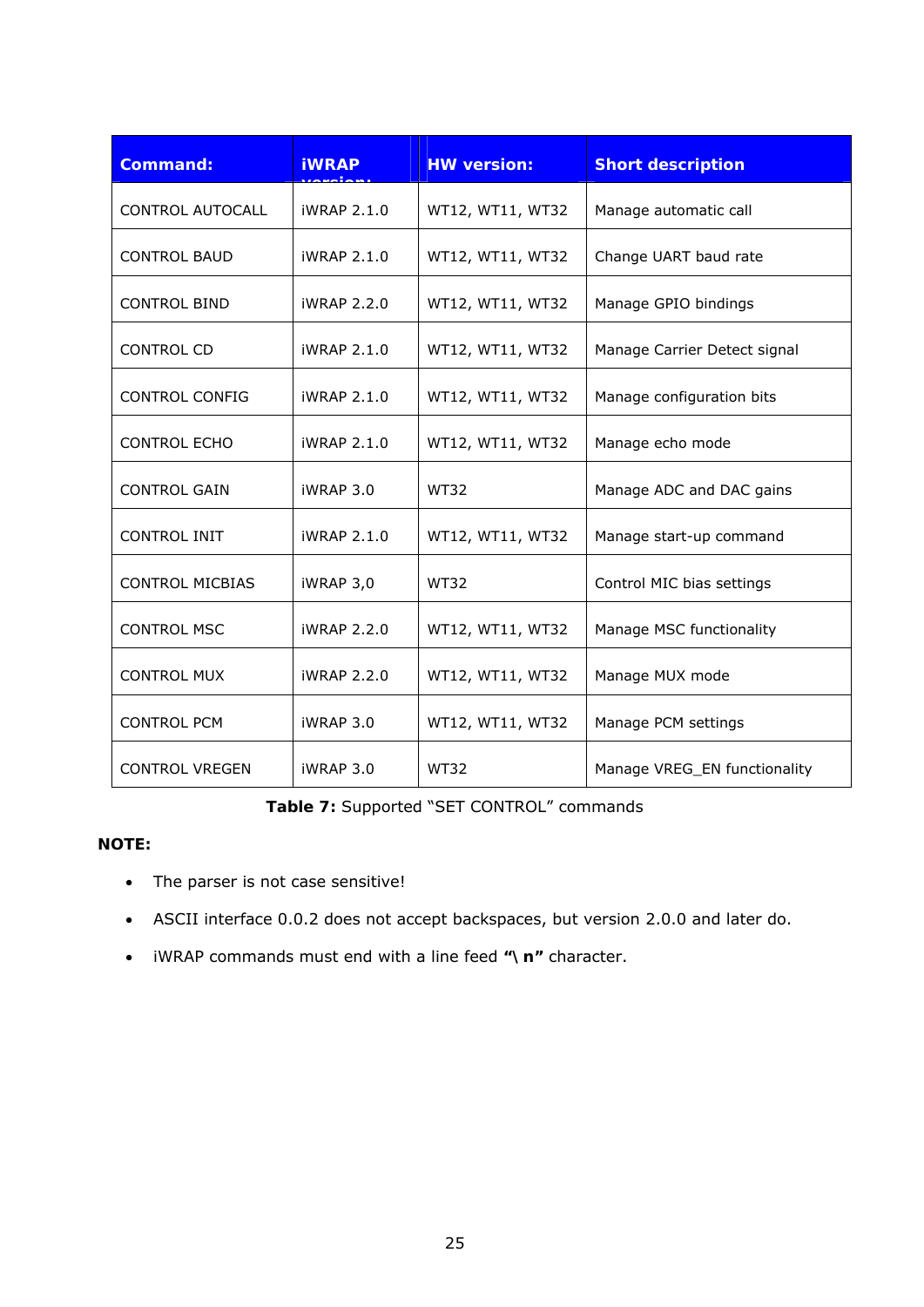# <span id="page-25-0"></span>**5.1 Typographical Conventions**

The ASCII commands and their usage are described further in this chapter. Commands and their output synopsis are presented as follows:

| <b>Synopsis:</b>                     |  |  |  |
|--------------------------------------|--|--|--|
| [2 <sup>ND</sup> OPTIONAL PARAMETER] |  |  |  |

Command parameters, on the other hand, are described like this:

| <b>Description:</b> |             |
|---------------------|-------------|
| parameter           | Description |

Responses to the command are described as in the table below:

| <b>Response:</b>                      |             |  |
|---------------------------------------|-------------|--|
| <b>RESPONSE</b> { <i>parameters</i> } |             |  |
| parameter                             | Description |  |

Events generated by commands or actions are described as follows:

| Events:      |             |
|--------------|-------------|
| <u>EVENT</u> | Description |

The list format is described as follows (only presented with SET commands):

| Events:                                            |
|----------------------------------------------------|
| COMMAND { required parameter} [optional parameter] |
|                                                    |

Finally, examples shown are described like this:

#### **EXAMPLE COMMAND**

RESPONSE TO COMMAND

*(comments)*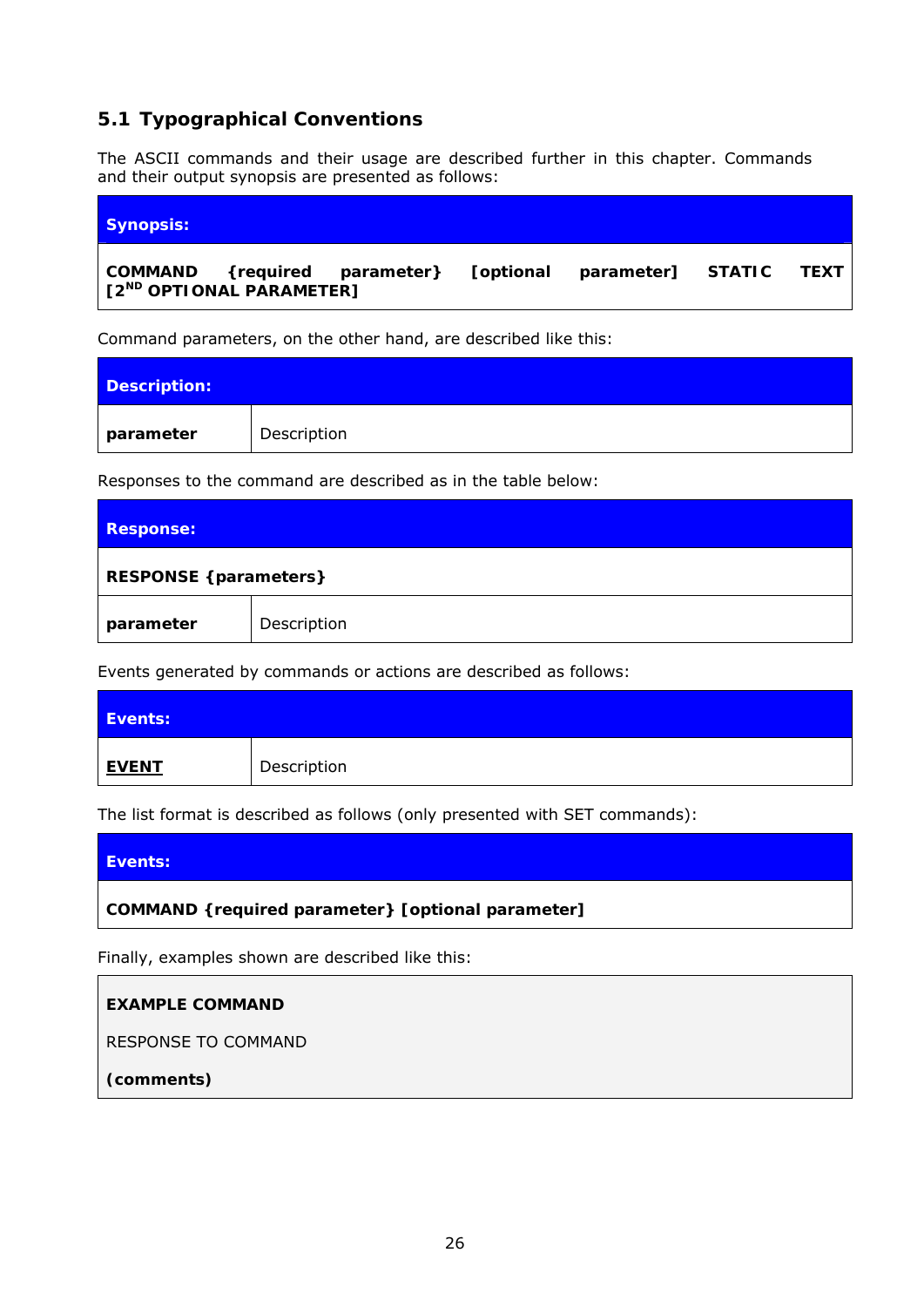# <span id="page-26-0"></span>**5.2 AT**

"Attention", can be used to check that iWRAP is functional and in command mode.

## **5.2.1 Syntax**

| Synopsis: |  |
|-----------|--|
| <b>AT</b> |  |

**Response: OK** 

## **5.2.2 Examples**

Sending AT to iWRAP:

**AT**  OK

#### **Tip:**

Most iWRAP commands do not produce replies telling that command was successful or execution has finished. **AT** command can be used to provide this functionality, but appending AT into the end of other iWRAP commands.

Appending AT after "SET BT AUTH" command:

```
SET BT AUTH * 1234\r\nAT\r\n 
OK
```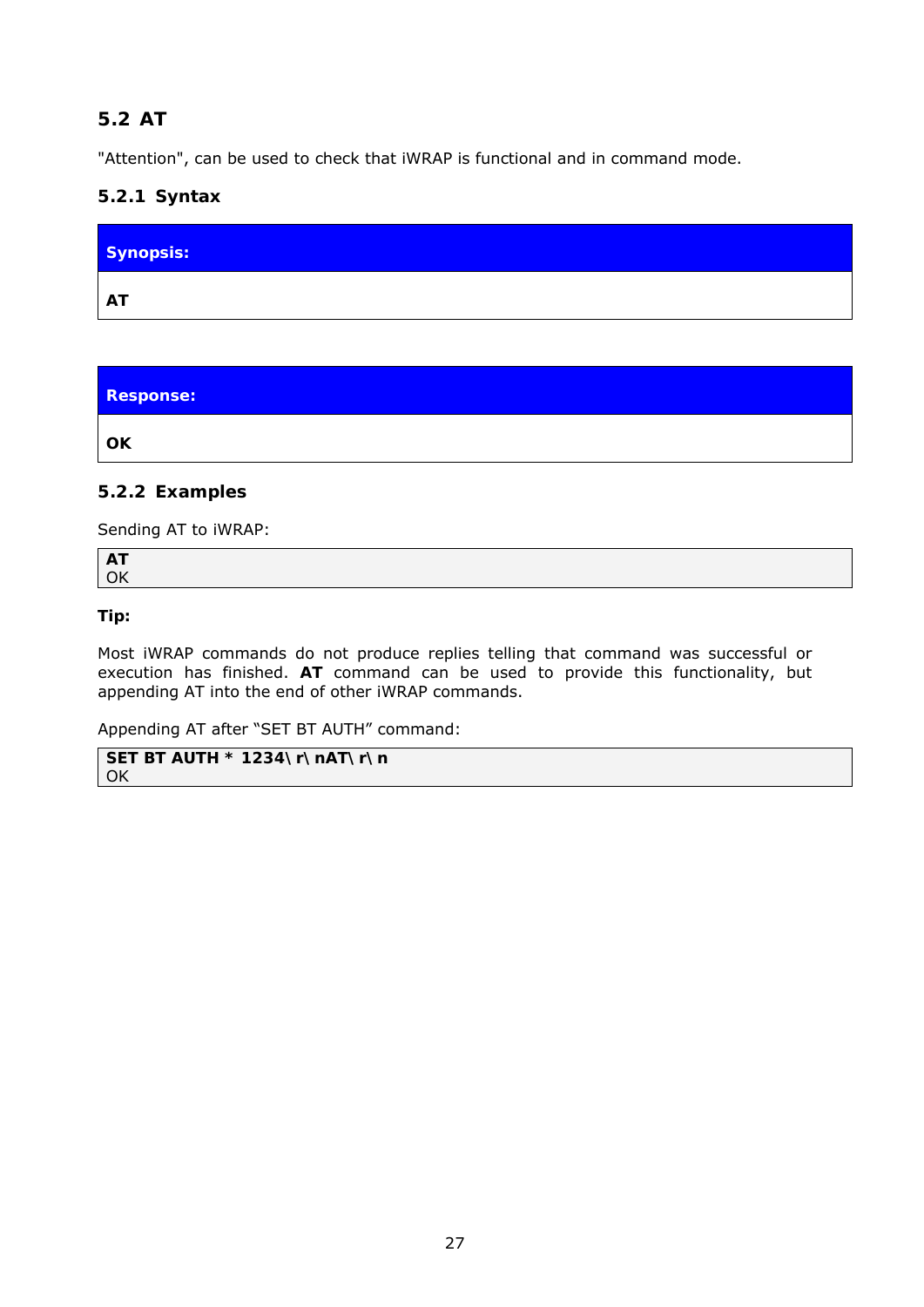# <span id="page-27-0"></span>**5.3 INQUIRY**

Command **INQUIRY** is used to find other *Bluetooth* devices in the area i.e. to make a device discovery.

## **5.3.1 Syntax**

## **Synopsis:**

## **INQUIRY {***timeout***} [NAME] [LAP {***lap***}]**

| <b>Description:</b> |                                                                                                                                                        |  |  |
|---------------------|--------------------------------------------------------------------------------------------------------------------------------------------------------|--|--|
| timeout             | The maximum amount of time (in units of 1.28 seconds) before the<br>inquiry process is halted.                                                         |  |  |
|                     | Range: 1-48                                                                                                                                            |  |  |
| <b>NAME</b>         | Optional flag to automatically request the friendly name for found devices.<br>See command NAME for more information about the remote name<br>request. |  |  |
| <b>LAP</b>          | Optional flag for specifying that inquiry access code will be used.                                                                                    |  |  |
| lap                 | Value for inquiry access code. The following values are possible:                                                                                      |  |  |
|                     | 0x9e8b33                                                                                                                                               |  |  |
|                     | General/Unlimited Inquiry Access Code (GIAC). This is the default<br>value unless "SET BT LAP" is used.                                                |  |  |
|                     | 0x9e8b00                                                                                                                                               |  |  |
|                     | Limited Dedicated Inquiry Access Code (LIAC).                                                                                                          |  |  |
|                     | 0x9e8b01-0x9e8b32 and 0x9e8b34-0x9e8b3f                                                                                                                |  |  |
|                     | Reserved for future use.                                                                                                                               |  |  |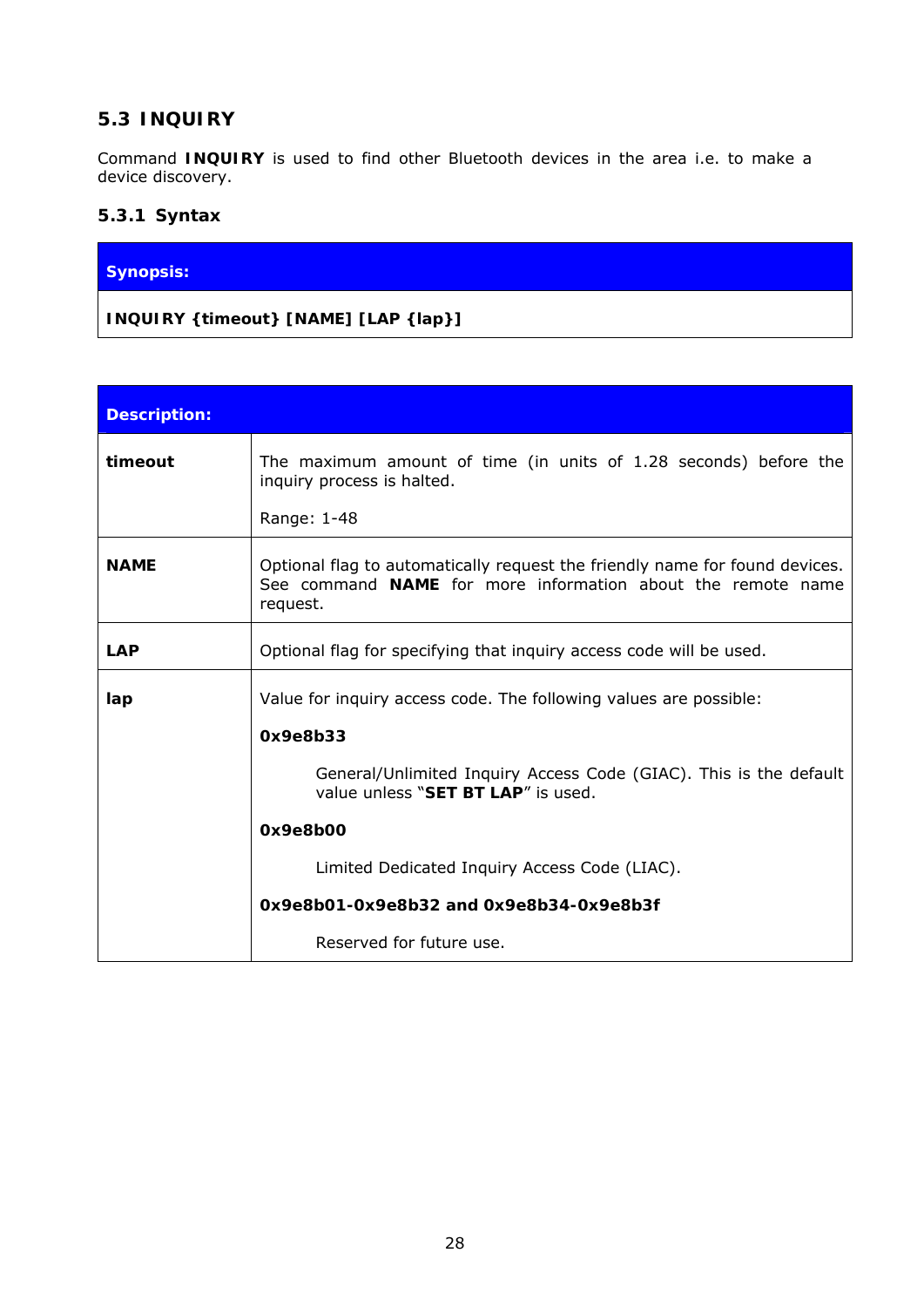#### **Response:**

#### **INQUIRY {***num\_of\_devices***}**

and

#### **INQUIRY {***addr***} {***class\_of\_device***}**

| num_of_devices  | The number of found devices                        |
|-----------------|----------------------------------------------------|
| addr            | <i>Bluetooth</i> address of a found device         |
| class_of_device | <i>Bluetooth</i> Class of Device of a found device |

| Events:                           |                                                                                                                       |
|-----------------------------------|-----------------------------------------------------------------------------------------------------------------------|
| <b>INQUIRY_PARTIAL</b>            | These events are delivered as devices are found.                                                                      |
| <b>NAME</b>                       | These events are delivered after <b>INQUIRY</b> if the <b>NAME</b> flag is<br>present.                                |
| <b>EXTENDED</b><br><b>INQUIRY</b> | These events are delivered when Bluetooth 2.1 + EDR devices are<br>found that support Extended Inquiry Response (EIR) |

#### **Notes:**

- It can take up to 10.24 seconds for a *Bluetooth* device to answer an inquiry scan and, thus, the timeout value should be at least 8 if it is necessary to find every device in the area.
- iWRAP 2.1.0 and later support RSSI in the inquiry, but this feature must be enabled with "**SET CONTROL CONFIG**" command.
- Inquiry uses by default the LAP value defined with "**SET BT LAP**".
- **INQUIRY\_PARTIAL** events can be masked off by using the **"SET CONTROL ECHO"** command.
- "SET CONTROL CONFIG" bit 0x8000 enables low inquiry priority. Low inquiry priority decreases the inquiry priority.
- "SET CONTROL CONFIG" upper bit 0x2 enables Extended Inquiry Response.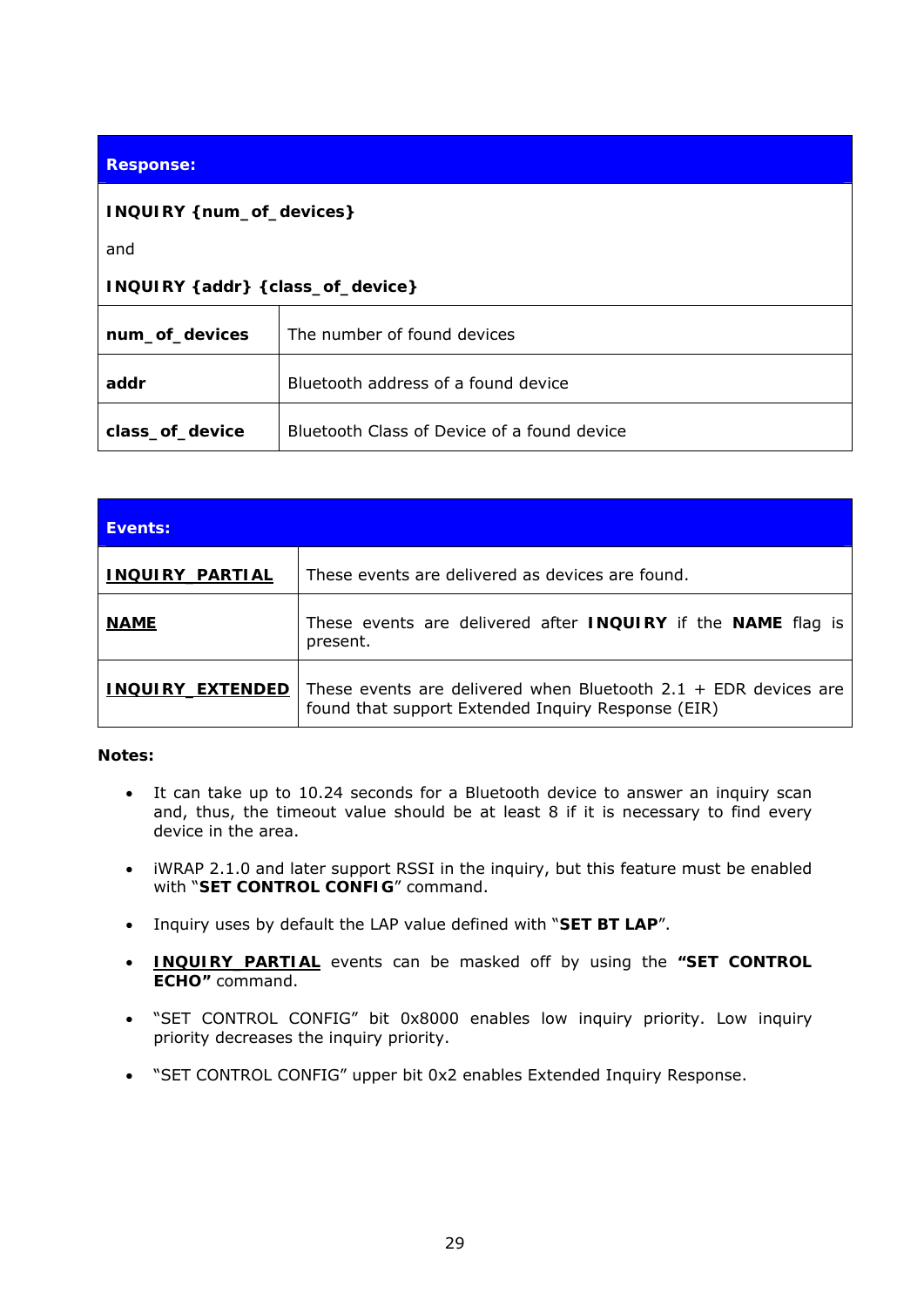#### **5.3.2 Examples**

Basic INQUIRY command:

| <b>INQUIRY 1</b>                         |
|------------------------------------------|
| INQUIRY_PARTIAL 00:14:a4:8b:76:9e 72010c |
| INQUIRY PARTIAL 00:10:c6:62:bb:9b 1e010c |
| INQUIRY_PARTIAL 00:10:c6:4d:62:5c 72010c |
| INQUIRY PARTIAL 00:10:c6:3a:d8:b7 72010c |
| INQUIRY_PARTIAL 00:02:ee:d1:80:6d 520204 |
| INQUIRY PARTIAL 00:10:c6:62:bb:fa 1c010c |
| <b>INQUIRY 6</b>                         |
| INQUIRY 00:14:a4:8b:76:9e 72010c         |
| INQUIRY 00:10:c6:62:bb:9b 1e010c         |
| INQUIRY 00:10:c6:4d:62:5c 72010c         |
| INQUIRY 00:10:c6:3a:d8:b7 72010c         |
| INQUIRY 00:02:ee:d1:80:6d 520204         |
| INQUIRY 00:10:c6:62:bb:fa 1c010c         |

An INQUIRY command with NAME resolution:

**INQUIRY 1 NAME**  INQUIRY\_PARTIAL 00:10:c6:3a:d8:b7 72010c INQUIRY\_PARTIAL 00:10:c6:62:bb:9b 1e010c INQUIRY\_PARTIAL 00:14:a4:8b:76:9e 72010c INQUIRY 3 INQUIRY 00:10:c6:3a:d8:b7 72010c INQUIRY 00:10:c6:62:bb:9b 1e010c INQUIRY 00:14:a4:8b:76:9e 72010c NAME 00:10:c6:3a:d8:b7 "TOM" NAME 00:10:c6:62:bb:9b "CSLTJANI" NAME 00:14:a4:8b:76:9e "SWLTMIKKO\_3"

An INQUIRY command with LAP in use:

**INQUIRY 3 LAP 9e8b11** 

INQUIRY\_PARTIAL 00:07:80:80:52:15 111111 INQUIRY\_PARTIAL 00:07:80:80:52:27 111111 INQUIRY 2 INQUIRY 00:07:80:80:52:15 111111 INQUIRY 00:07:80:80:52:27 111111

An INQUIRY command with RSSI enabled:

**INQUIRY 1**  INQUIRY\_PARTIAL 00:10:c6:62:bb:9b 1e010c "" -71 INQUIRY\_PARTIAL 00:10:c6:4d:62:5c 72010c "" -73 INQUIRY\_PARTIAL 00:10:c6:3a:d8:b7 72010c "" -73 INQUIRY 5 INQUIRY 00:10:c6:62:bb:9b 1e010c INQUIRY 00:10:c6:4d:62:5c 72010c INQUIRY 00:10:c6:3a:d8:b7 72010c

An INQUIRY command with EIR responses:

**INQUIRY 2**  INQUIRY\_PARTIAL 00:18:42:f1:a5:be 5a020c "" -92 INQUIRY\_PARTIAL 00:17:e4:ef:f9:01 50020c "" -92 INQUIRY\_EXTENDED 00:07:80:87:68:ec RAW 0909575433322d53616d020a0800 INQUIRY\_PARTIAL 00:07:80:87:68:ec 200428 "WT32-Sam" -73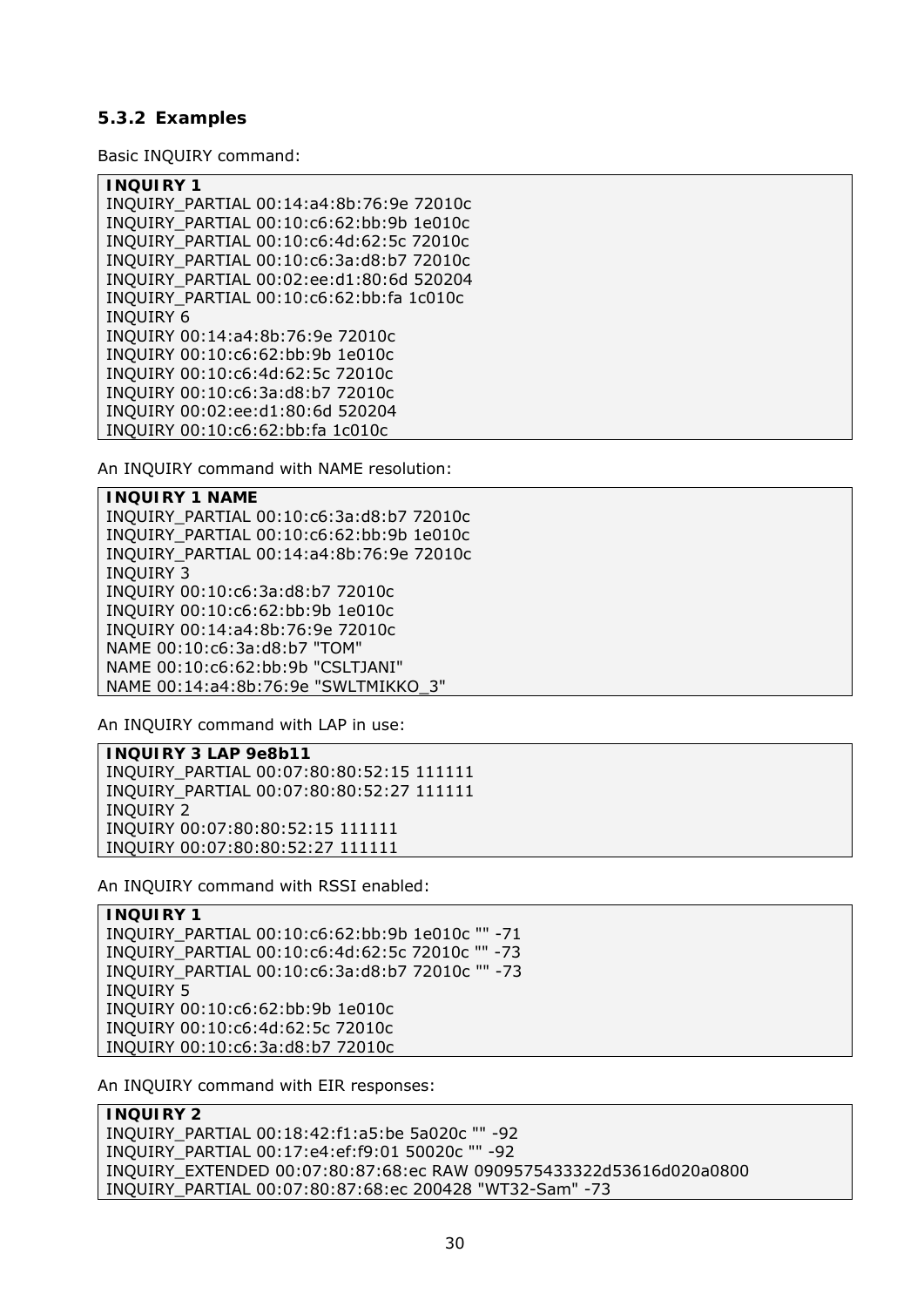INQUIRY 3 INQUIRY 00:18:42:f1:a5:be 5a020c INQUIRY 00:17:e4:ef:f9:01 50020c INQUIRY 00:07:80:87:68:ec 200428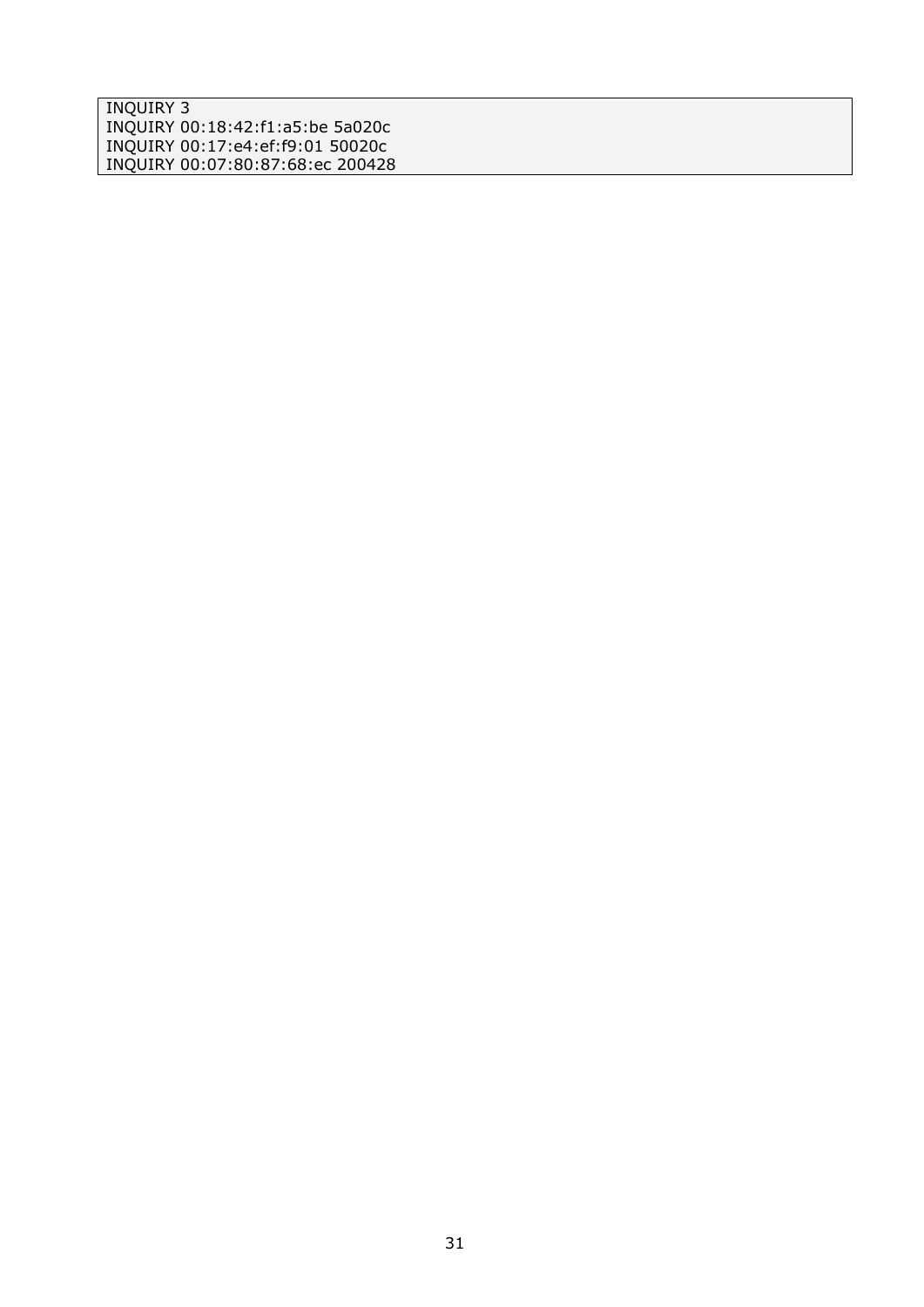# <span id="page-31-0"></span>**5.4 IC**

The **IC** (inquiry cancel) command can be used to stop an on-going **INQUIRY**.

# **5.4.1 Syntax**

| Synopsis:                |  |
|--------------------------|--|
| $\overline{\mathsf{IC}}$ |  |

## **Description:**

No Description

### **Response:**

**INQUIRY {***num\_of\_devices***}** 

**INQUIRY {***addr***} {***class\_of\_device***}** 

| num_of_devices  | The number of found devices                        |
|-----------------|----------------------------------------------------|
| addr            | <i>Bluetooth</i> address of a found device         |
| class_of_device | <i>Bluetooth</i> Class of Device of a found device |

| Events: |  |
|---------|--|
| None    |  |

### **5.4.2 Examples**

Canceling an INQUIRY command:

```
INQUIRY 5 
INQUIRY_PARTIAL 00:14:a4:8b:76:9e 72010c 
INQUIRY_PARTIAL 00:10:c6:62:bb:9b 1e010c 
IC 
INQUIRY 2 
INQUIRY 00:14:a4:8b:76:9e 72010c 
INQUIRY 00:10:c6:62:bb:9b 1e010c
```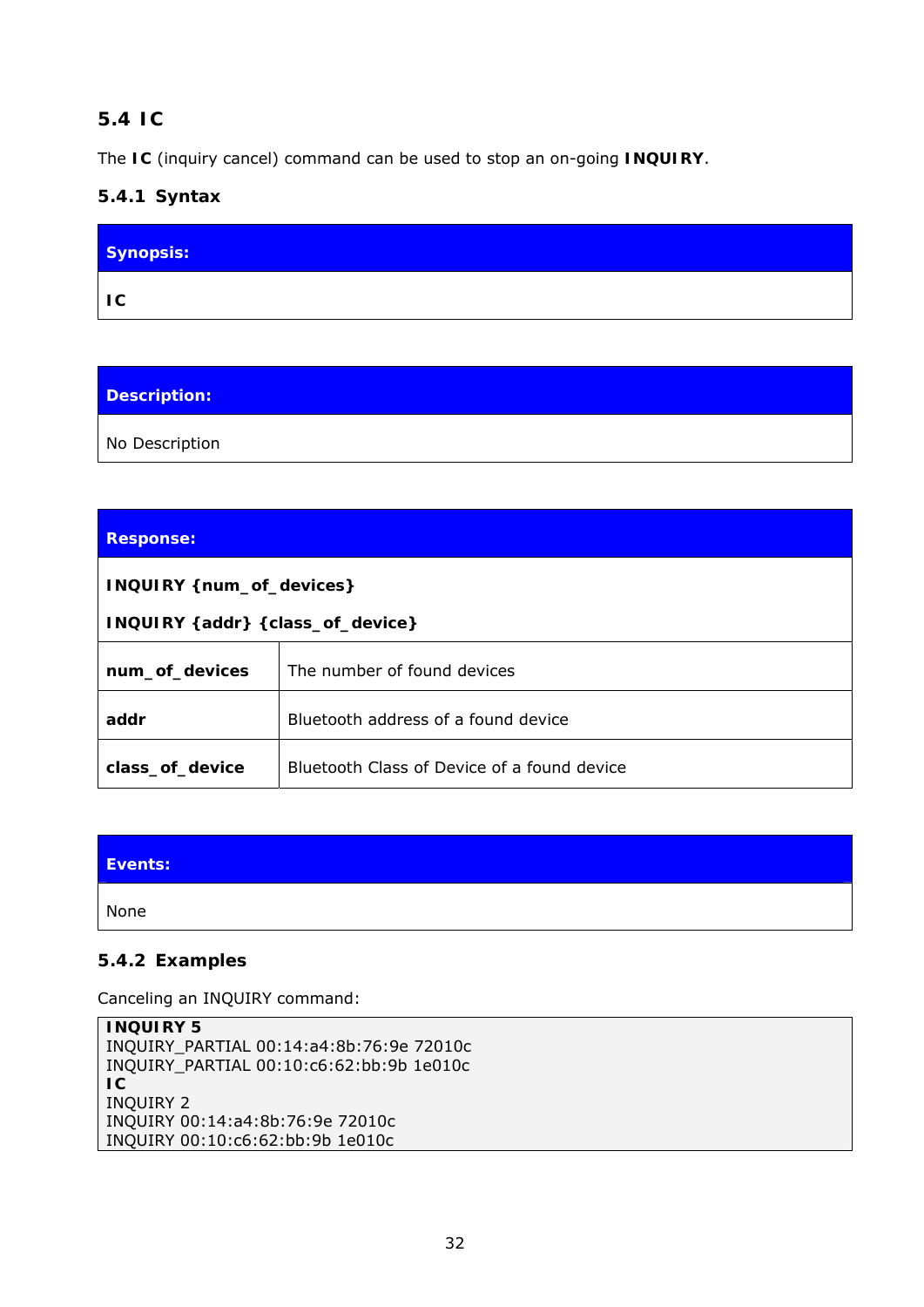#### **Note:**

 IC command cancels the inquiry only if issued before the "**INQUIRY {num\_of\_devices}**" message.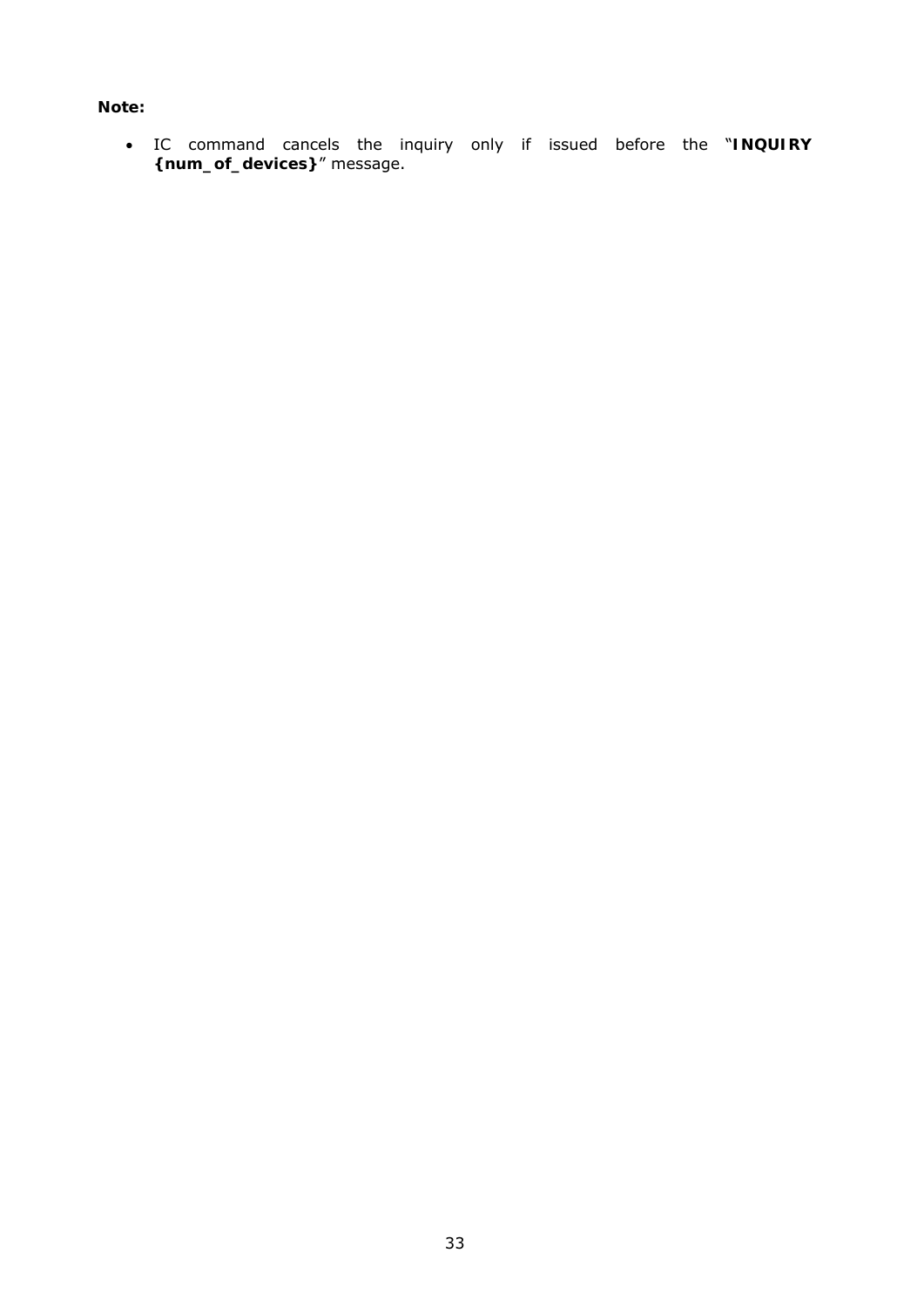# <span id="page-33-0"></span>**5.5 NAME**

Command **NAME** is used to retrieve the friendly name of the device.

## **5.5.1 Syntax**

| <b>Synopsis:</b> |  |
|------------------|--|
| NAME { address}  |  |

| Description: |                                 |
|--------------|---------------------------------|
| address      | Address of the Bluetooth device |

| <b>Response:</b> |  |  |
|------------------|--|--|
| No response      |  |  |

| Events:           |                                                                          |
|-------------------|--------------------------------------------------------------------------|
| <b>NAME</b>       | These events are delivered after INQUIRY if the NAME flag is<br>present. |
| <b>NAME ERROR</b> | These events are delivered if name resolution fails.                     |

### **5.5.2 Examples**

Successful name resolution:

```
NAME 00:07:80:bf:bf:01 
NAME 00:07:80:bf:bf:01 "iWRAP_2.1.0"
```
Unsuccessful name resolution:

**NAME 00:07:80:bf:bf:01**  NAME ERROR 0x104 00:07:80:bf:bf:01 HCI\_ERROR\_PAGE\_TIMEOUT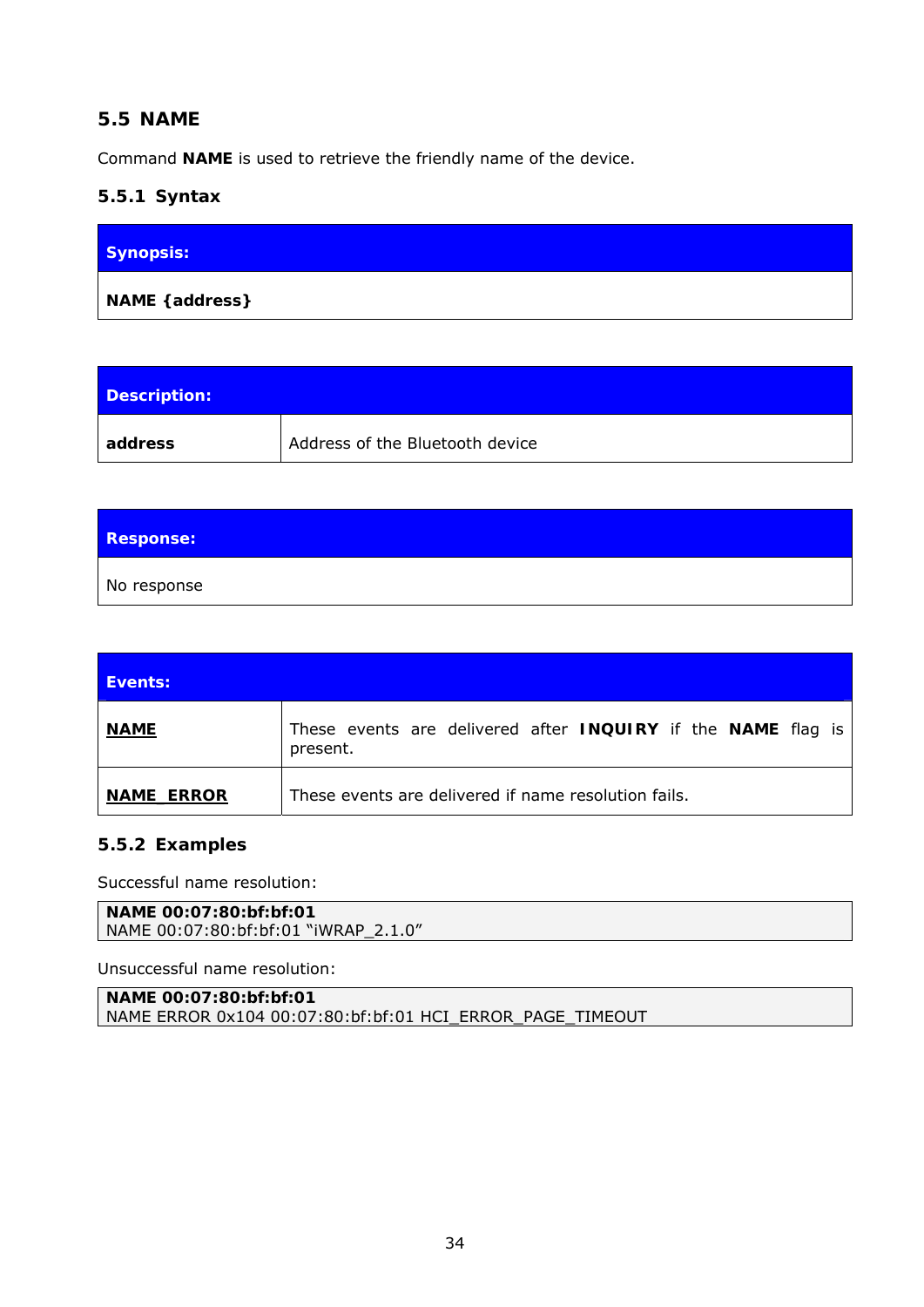# <span id="page-34-0"></span>**5.6 PAIR**

**PAIR** command can be used to pair with other *Bluetooth* devices.

## **5.6.1 Syntax**

| <b>Synopsis:</b> |  |
|------------------|--|
| PAIR { bd_addr}  |  |

| Description: |                                               |
|--------------|-----------------------------------------------|
| bd_addr      | Bluetooth device address of the remote device |

| <b>Response:</b> |  |  |
|------------------|--|--|
| No response      |  |  |

| <b>Events:</b>                      |                                                                                                           |
|-------------------------------------|-----------------------------------------------------------------------------------------------------------|
| <b>PAIR</b><br>bd addr}<br>{status} | This event occurs if PAIR event is enabled with "SET CONTROL<br><b>CONFIG"</b> and pairing is successful. |
| <b>SYNTAX ERROR</b>                 | If incorrect parameters are given.                                                                        |
| <b>AUTH</b>                         | This event occurs if interactive pairing is enabled with "SET CONTROL"<br>CONFIG".                        |

### **5.6.2 Examples**

Successful pairing with a remote device when pin code is enabled with SET BT AUTH:

```
PAIR 00:07:80:80:12:34 
PAIR 00:07:80:80:12:34 OK
```
Unsuccessful pairing with a remote device when pin code is enabled with SET BT AUTH:

```
PAIR 00:07:80:80:12:34 
PAIR 00:07:80:80:12:34 FAIL
```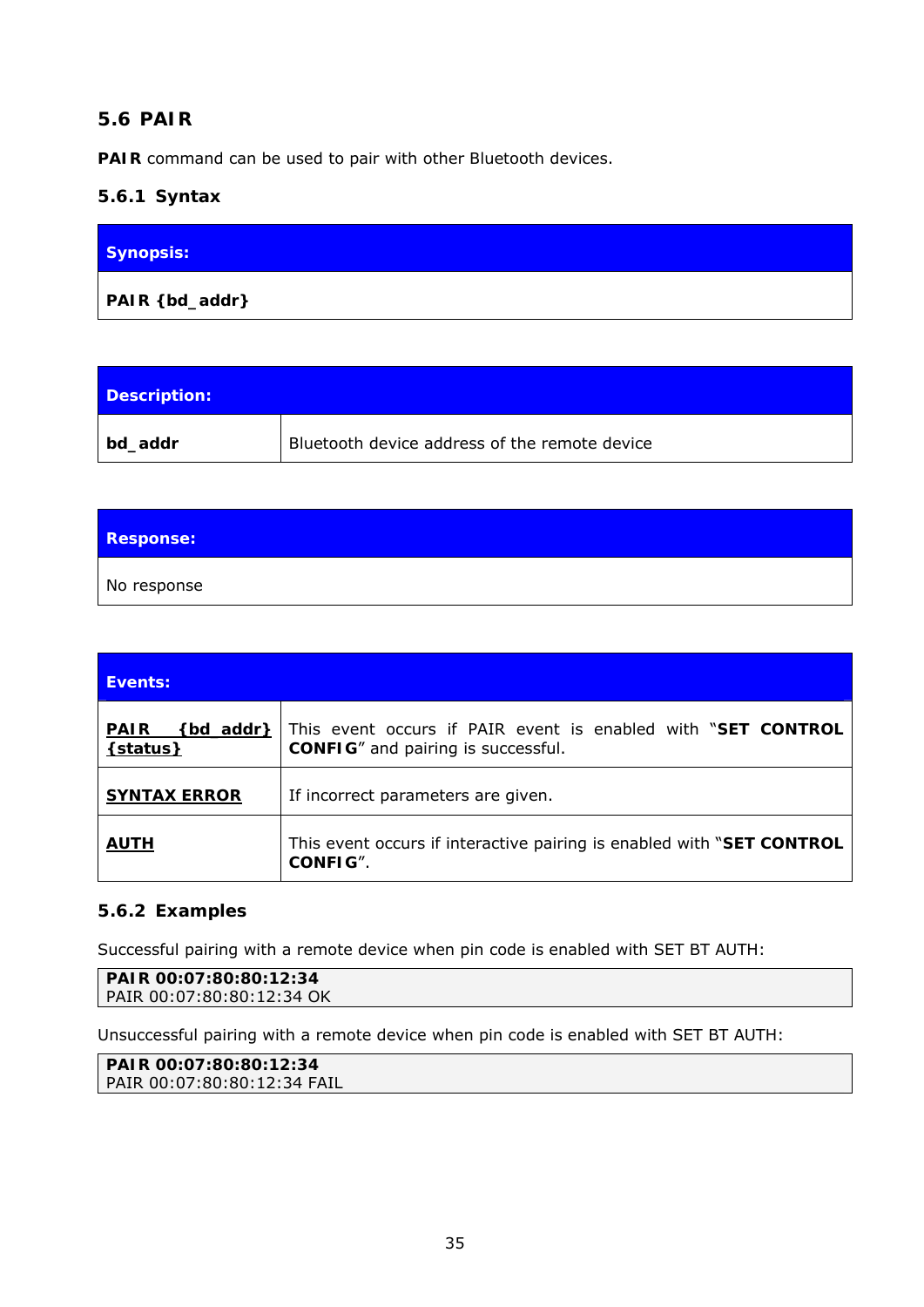Successful pairing with a remote device and interactive pairing:

**PAIR 00:07:80:80:12:34**  AUTH 00:07:80:80:12:34? **AUTH 00:07:80:80:12:34 1234**  PAIR 00:07:80:80:12:34 OK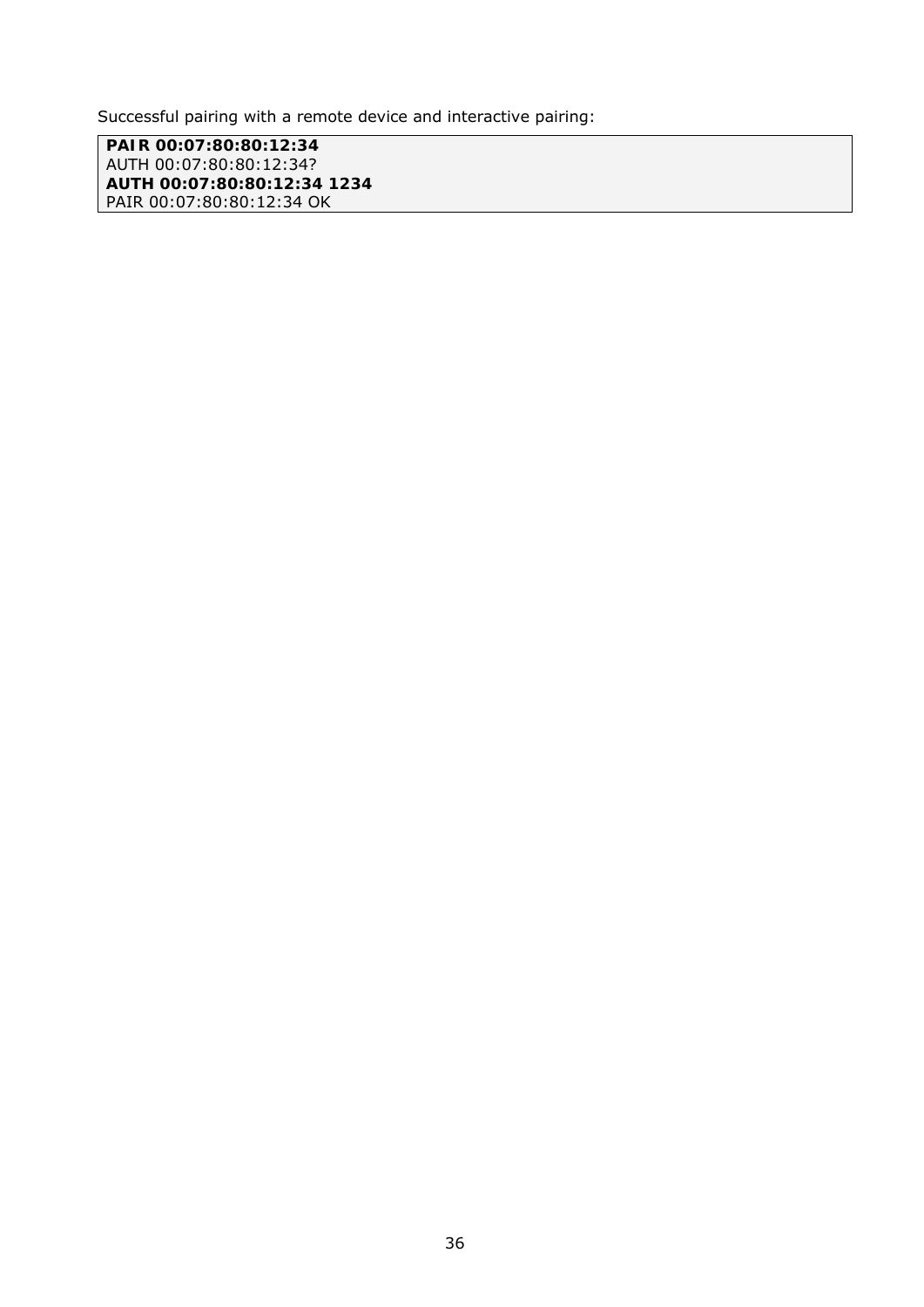# **5.7 AUTH**

**AUTH** command can be used to reply to AUTH event.

# **5.7.1 Syntax**

| Synopsis: |  |
|-----------|--|
|           |  |

| Description: |                                                      |
|--------------|------------------------------------------------------|
| bd_addr      | <i>Bluetooth</i> device address of the remote device |
| pin_code     | Bluetooth pin code                                   |

| <b>Response:</b> |  |
|------------------|--|
| No response      |  |

| <b>Events:</b>                         |                                                                                                  |
|----------------------------------------|--------------------------------------------------------------------------------------------------|
| <b>PAIR</b><br>{bd_addr}<br>{link key} | This event occurs if PAIR event is enabled with SET CONTROL CONFIG<br>and pairing is successful. |

## **5.7.2 Examples**

Pairing with AUTH command, initiated from remote device:

AUTH 00:07:80:80:12:34? **AUTH 00:07:80:80:12:34 1234** *(Remote device asks for a PIN code)*

Declining pairing with AUTH command

AUTH 00:07:80:80:12:34? **AUTH 00:07:80:80:12:34** *(Pairing fails)*

Pairing with AUTH command and with **PAIR** event enabled.

AUTH 00:07:80:80:12:34? **AUTH 00:07:80:80:12:34 1234**  PAIR 00:07:80:80:12:34 4000e000540007d007d006100db006b003100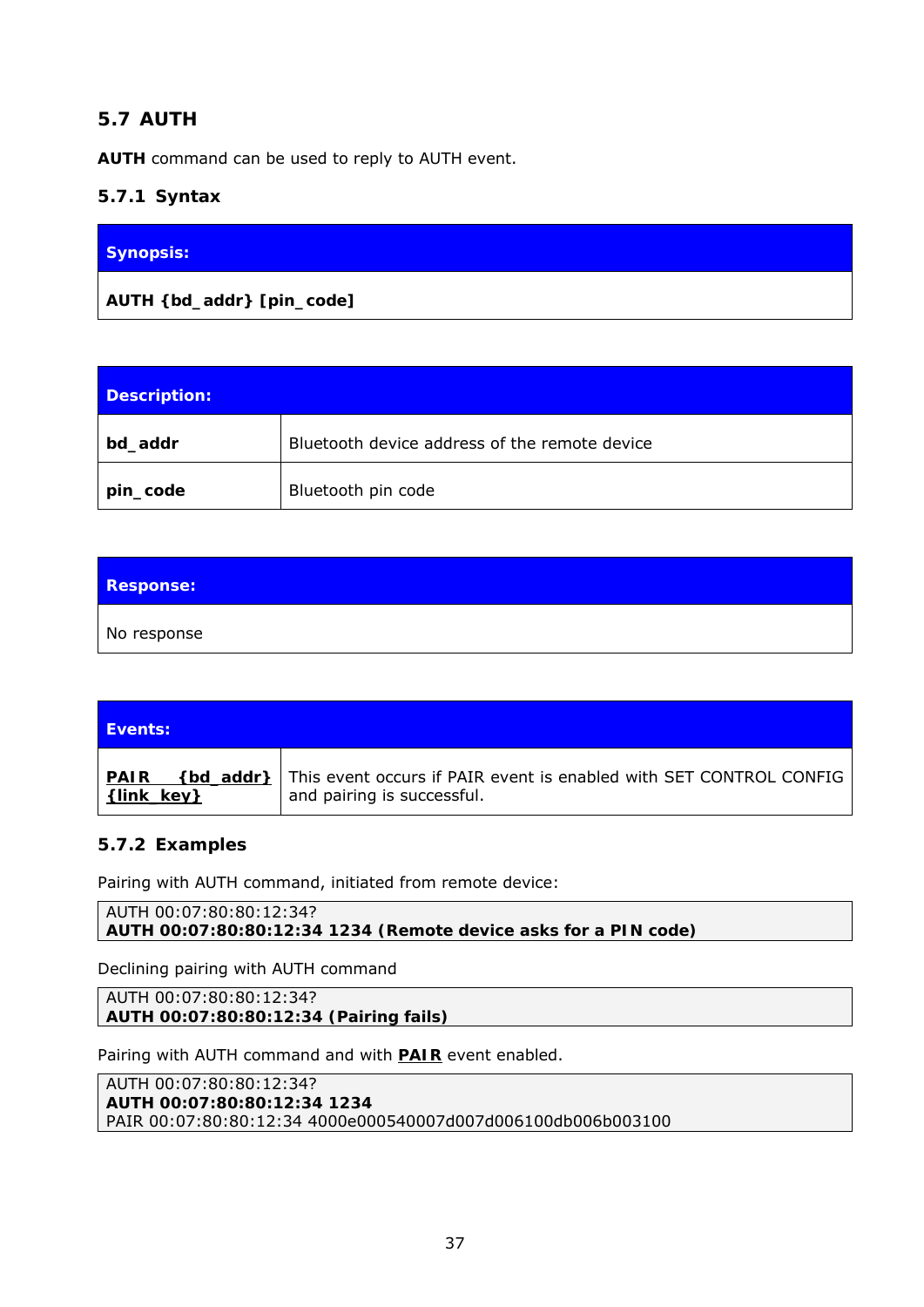#### **Note:**

 Even if pin code is enabled with "**SET BT AUTH**" command you still can use a different pin code with "**AUTH**" command. However if no pin code is set with "**SET BT AUTH**", the remote end can choose the pin code and "**AUTH {bd\_addr} [pin\_code]**" command must use the same.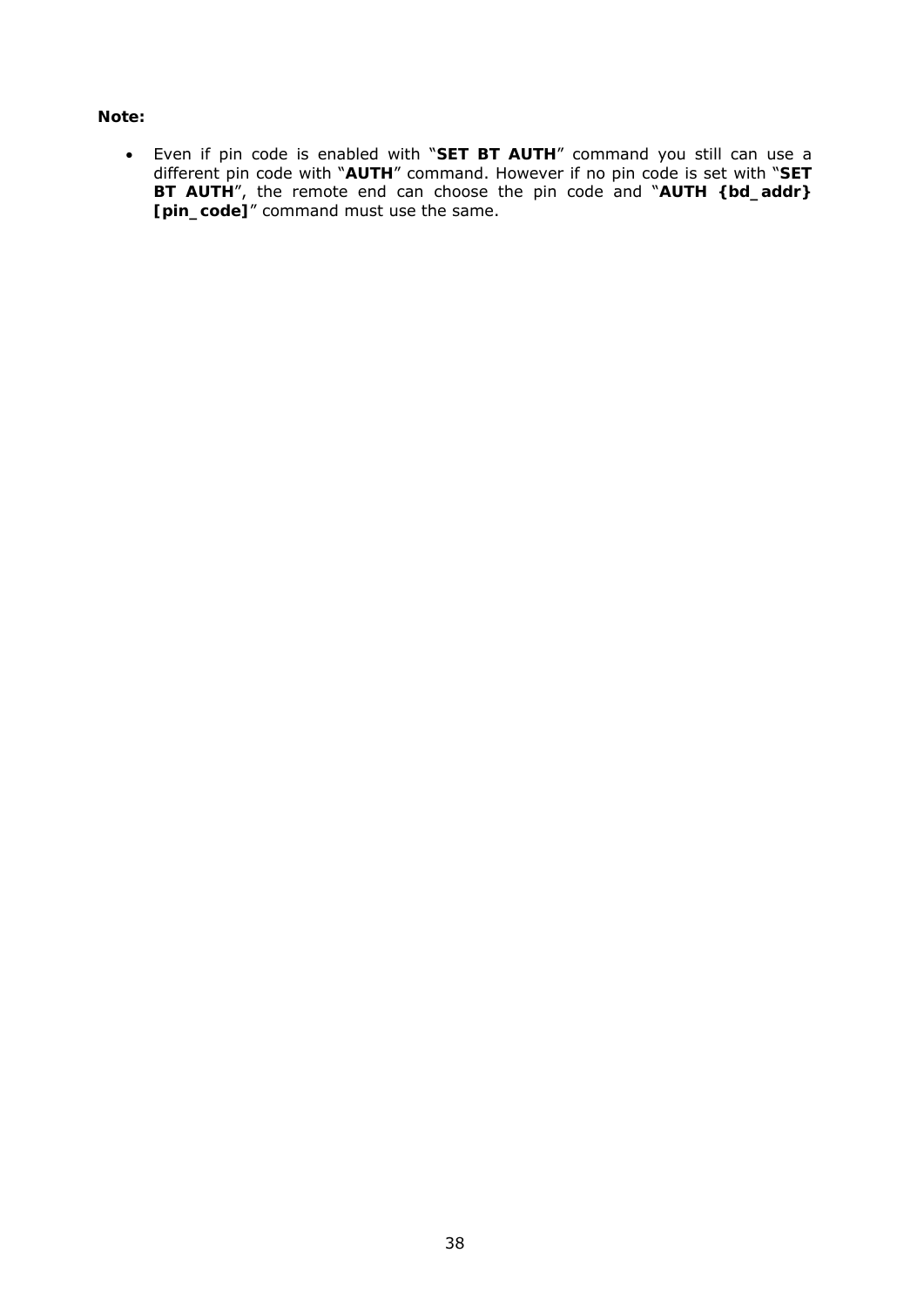# **5.8 CALL**

The **CALL** command is used to initiate *Bluetooth* connections to the remote devices. Connections are closed by using command **CLOSE**. Currently open connections can be viewed by using command **LIST**.

### **5.8.1 Syntax**

### **Synopsis:**

**CALL {***address***} {***target***} {***connect\_mode***} [MTU {***packet size}***]** 

| <b>Description:</b> |                                                                                                          |  |  |
|---------------------|----------------------------------------------------------------------------------------------------------|--|--|
| address             | Bluetooth address of the remote device                                                                   |  |  |
| target              | RFCOMM, HFP or HFP-AG, HID or A2DP target for the connection. The<br>target can be one of the following: |  |  |
|                     | channel                                                                                                  |  |  |
|                     | RFCOMM channel number                                                                                    |  |  |
|                     | HFP channel number                                                                                       |  |  |
|                     | HFP-AG channel number                                                                                    |  |  |
|                     | Format: xx (hex)<br>uuid16                                                                               |  |  |
|                     |                                                                                                          |  |  |
|                     | 16-bit UUID for searching channel                                                                        |  |  |
|                     | Format: xxxx (hex)                                                                                       |  |  |
|                     | uuid32                                                                                                   |  |  |
|                     | 32-bit UUID for searching channel                                                                        |  |  |
|                     | Format: xxxxxxxx (hex)                                                                                   |  |  |
|                     | uuid128                                                                                                  |  |  |
|                     | 128-bit UUID for searching channel                                                                       |  |  |
|                     | Format: xxxxxxxx-xxxx-xxxx-xxxx-xxxxxxxxxxxx (hex)                                                       |  |  |
|                     | <b>L2CAP</b> psm                                                                                         |  |  |
|                     | 16-bit L2CAP psm                                                                                         |  |  |
|                     | Format: xxxx (hex)                                                                                       |  |  |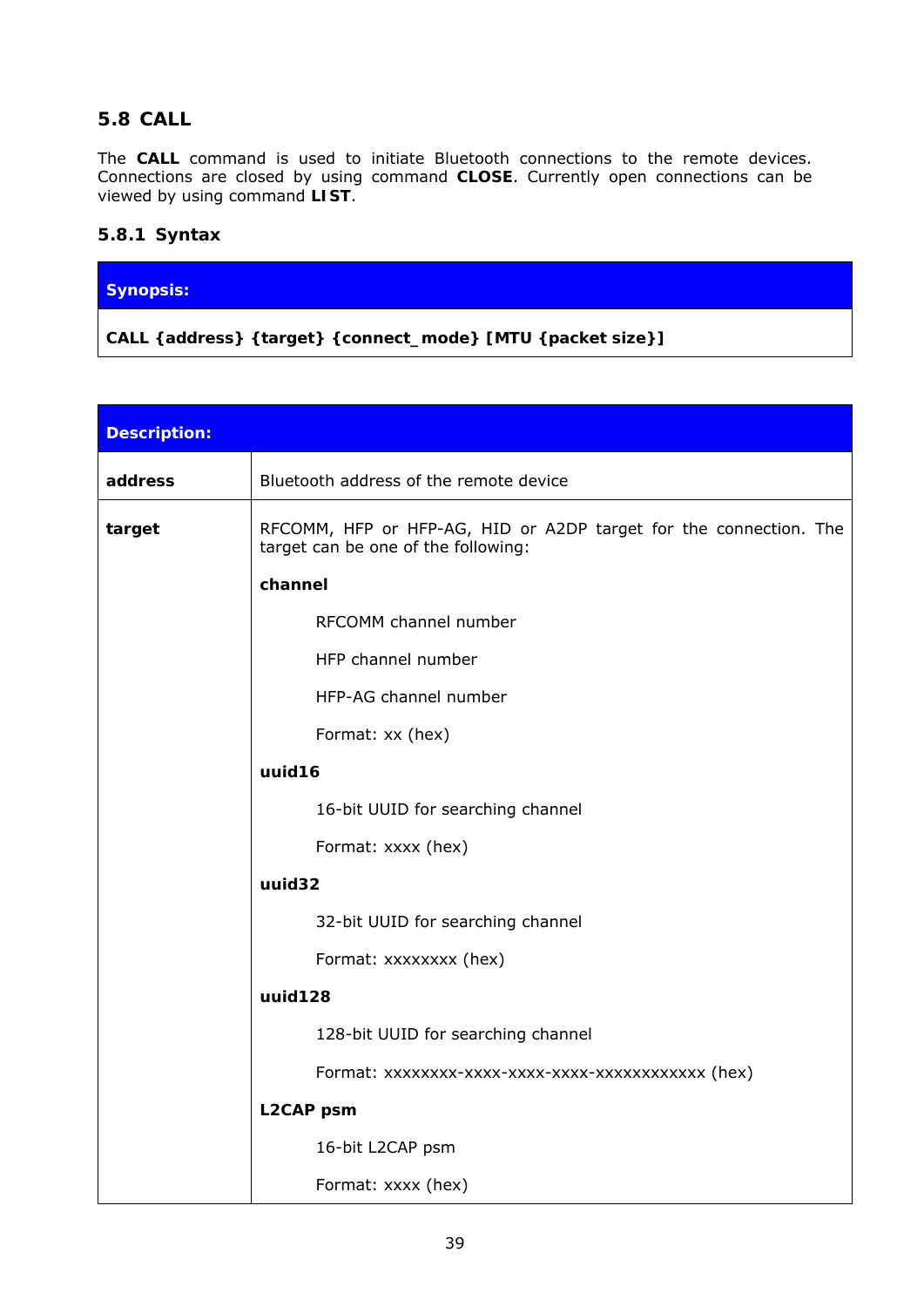| connect_mode | Defines the connection mode to be established.                                                                                                                                 |  |  |
|--------------|--------------------------------------------------------------------------------------------------------------------------------------------------------------------------------|--|--|
|              | Possible modes are:                                                                                                                                                            |  |  |
|              |                                                                                                                                                                                |  |  |
|              | <b>RFCOMM</b>                                                                                                                                                                  |  |  |
|              | Normal RFCOMM connection                                                                                                                                                       |  |  |
|              | <b>HFP</b>                                                                                                                                                                     |  |  |
|              | Opens a connection in the Hands Free device mode.                                                                                                                              |  |  |
|              | <b>HFP-AG</b>                                                                                                                                                                  |  |  |
|              | Opens a connection in the Hands Free Audio Gateway mode.                                                                                                                       |  |  |
|              | A <sub>2</sub> DP                                                                                                                                                              |  |  |
|              | Opens a connection in the Advanced Audio Distribution Profile<br>(A2DP) mode or Audio Video Remote Control Profile (AVRCP)<br>mode. L2CAP psm for A2DP is 19 and for AVRCP 17. |  |  |
|              | <b>HID</b>                                                                                                                                                                     |  |  |
|              | Opens a connection in the HID keyboard mode or HID mouse<br>mode. L2CAP psm for HID is 11.                                                                                     |  |  |
|              | L <sub>2</sub> CAP                                                                                                                                                             |  |  |
|              | Opens a generic L2CAP connection.                                                                                                                                              |  |  |
| <b>MTU</b>   | Optional static text to indicate that the packet size parameter is used.                                                                                                       |  |  |
| packet size  | Packet size to use (Values from 21 to 1008 can be used).                                                                                                                       |  |  |

| <b>Response:</b> |                               |  |
|------------------|-------------------------------|--|
| CALL { link_id}  |                               |  |
| link_id          | Numeric connection identifier |  |

| Events:           |                                              |
|-------------------|----------------------------------------------|
| <b>CONNECT</b>    | Delivered if the CALL command is successful. |
| <b>NO CARRIER</b> | Delivered if the CALL command fails.         |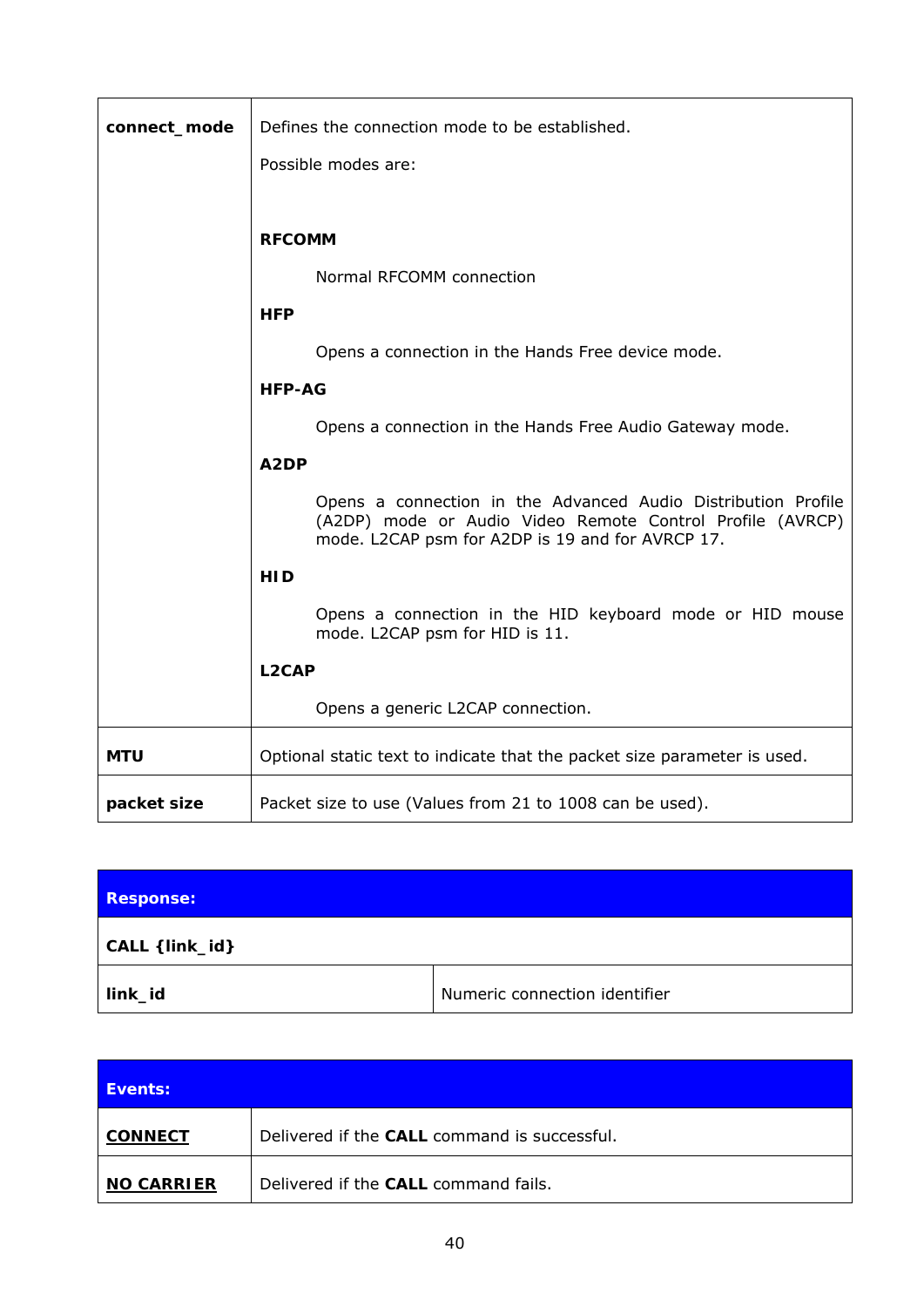| <b>PAIR</b>  | If the <b>PAIR</b> event is enabled by using "SET CONTROL CONFIG", it will<br>be displayed during the call if paring has to be done. |
|--------------|--------------------------------------------------------------------------------------------------------------------------------------|
| <b>CLOCK</b> | If piconet clock event is enabled, <b>CLOCK</b> event will be displayed.                                                             |
| <b>AUTH</b>  | IF interactive pairing mode is enabled and no paring exists, <b>AUTH</b> event<br>will be displayed.                                 |

### **5.8.2 Examples**

Creating a successful connection to 00:07:80:80:52:27 using Serial Port Profile.

(UUID16 SPP = 1101)

**CALL 00:07:80:80:52:27 1101 RFCOMM**  CALL 0 CONNECT 0 RFCOMM 1

Creating a successful connection to 00:07:80:80:52:27 using RFCOMM channel 1.

**CALL 00:07:80:80:52:27 1 RFCOMM**  CALL 0 CONNECT 0 RFCOMM 1

Unsuccessful SPP connection attempt to 00:07:80:80:52:26.

**CALL 00:07:80:80:52:26 1101 RFCOMM**   $CAII$  0 NO CARRIER 0 ERROR 406 RFC\_CONNECTION\_FAILED

Creating a successful connection to 00:07:80:80:52:27 with MTU 600.

**CALL 00:07:80:80:52:27 1101 RFCOMM MTU 600**  CALL 0 CONNECT 0 RFCOMM 1

Creating a successful A2DP connection

**CALL 00:1f:00:bc:73:99 19 A2DP**  CALL 0 CONNECT 0 A2DP 25 CONNECT 1 A2DP 25

Creating a successful AVRCP connection

**CALL 00:1f:00:bc:73:99 17 A2DP**  CALL 0 CONNECT 0 A2DP 23

Creating a successful HID connection

**CALL 00:1f:00:bc:73:99 11 HID**  CONNECT 0 HID 17 CONNECT 0 HID 19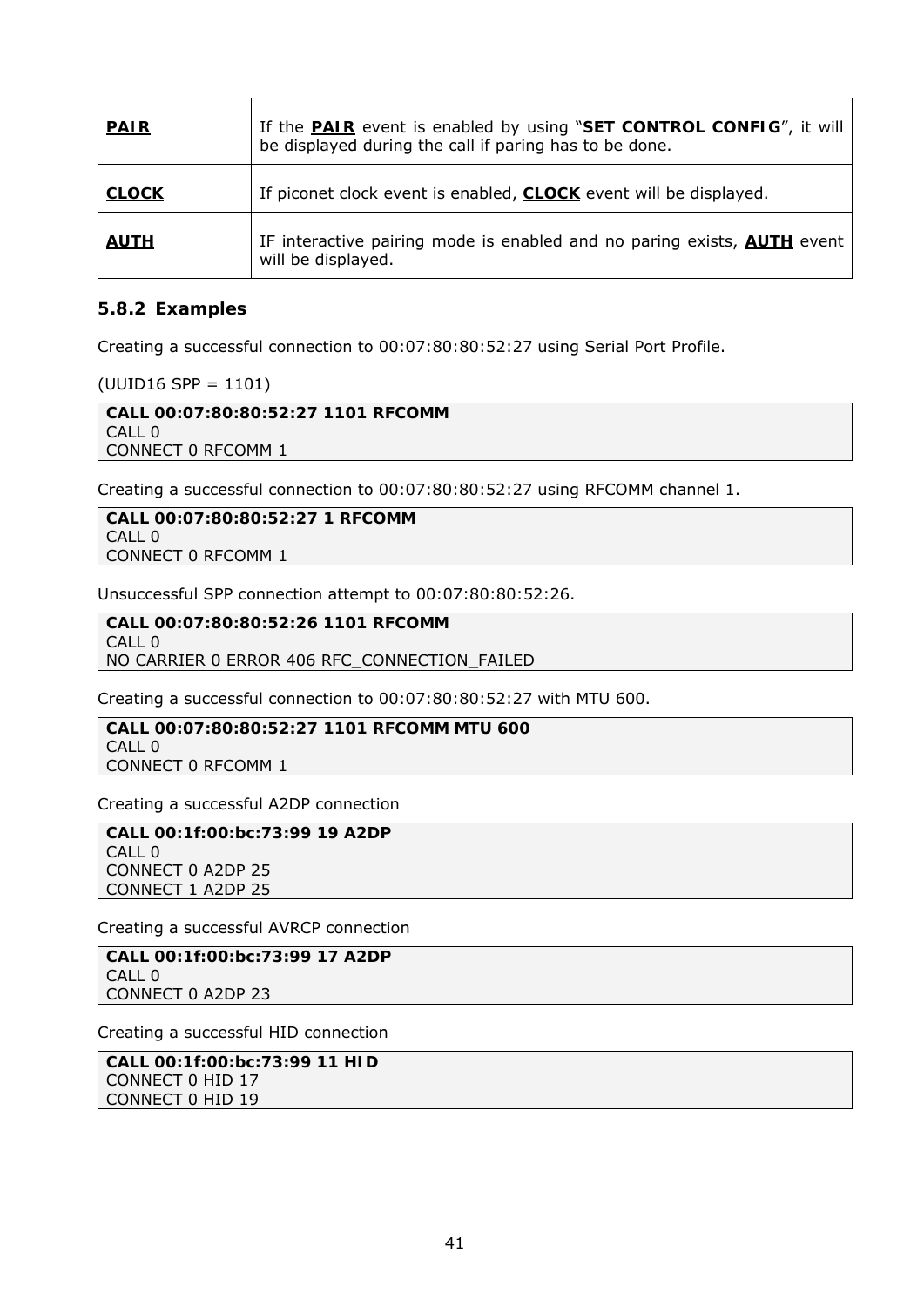#### **Note:**

 If **CALL** is used with **CHANNEL** instead of **UUID**, it will be on average around 300ms faster, since there is no need to do service discovery. However when calling directly with RFCOMM channel you need to be sure that the profile you want to connect to is always in that RFCOMM channel. RFCOMM channel assignments are manufacturer specific and vary between different *Bluetooth* devices.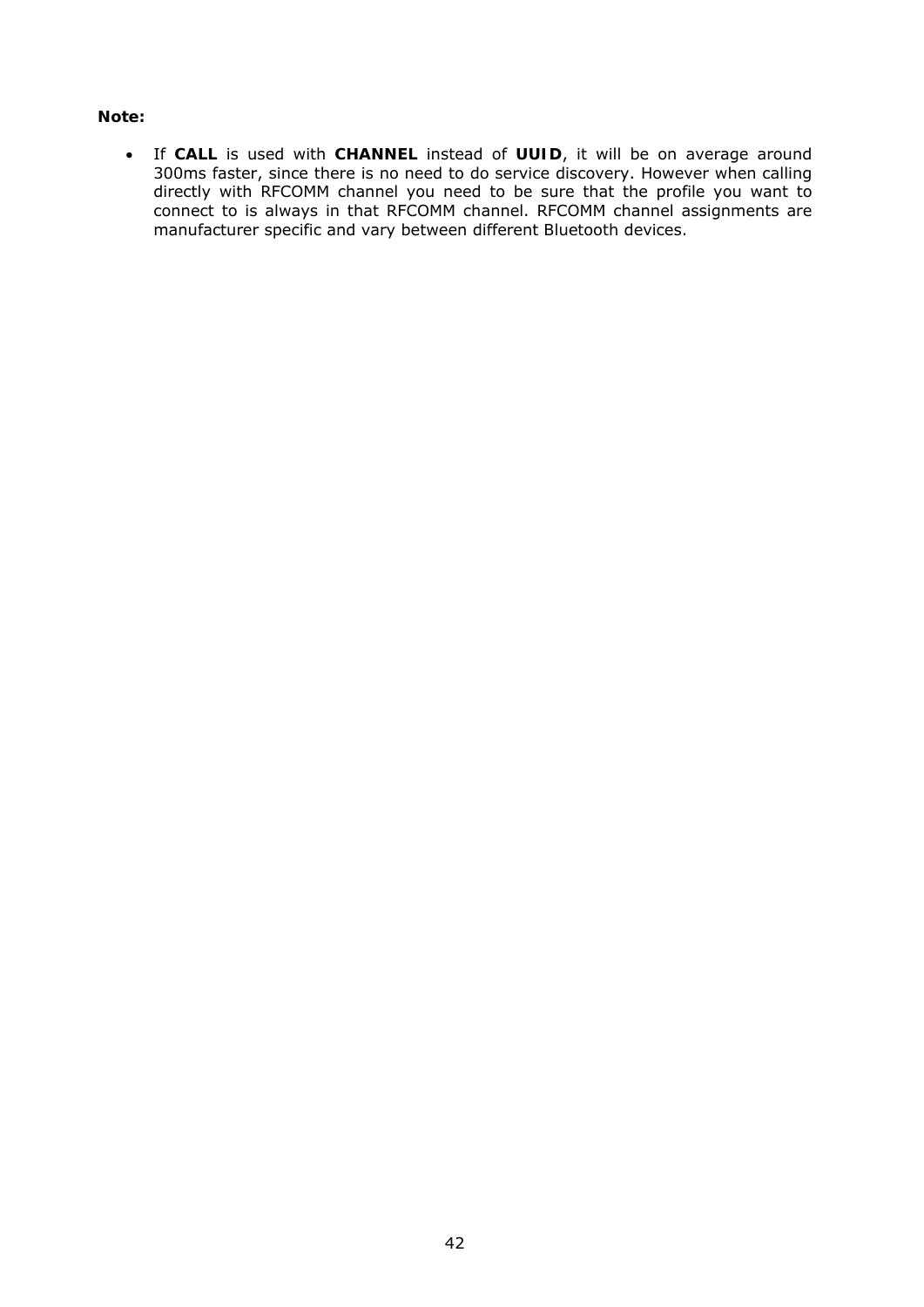# **5.9 CLOSE**

Command **CLOSE** is used to terminate a *Bluetooth* connection.

# **5.9.1 Syntax**

| <b>Synopsis:</b> |  |
|------------------|--|
| CLOSE { link_id} |  |

| Description: |                                                                                                  |
|--------------|--------------------------------------------------------------------------------------------------|
| link_id      | Numeric connection identifier from a previously used command CALL or<br>from event <b>RING</b> . |

| <b>Response:</b> |  |
|------------------|--|
| No response      |  |

| <b>Events:</b> |                                                   |
|----------------|---------------------------------------------------|
| ∣ NO CARRIER   | This event is delivered after the link is closed. |

# **5.9.2 Examples**

Closing an active connection:

| CALL 00:60:57:a6:56:49 1103 RFC |
|---------------------------------|
| CALL 0                          |
| CONNECT 0 RFCOMM 1              |
| $[+++]$ (mode transition)       |
| READY.                          |
| <b>CLOSE 0</b>                  |
| NO CARRIER 0 ERROR 0            |
|                                 |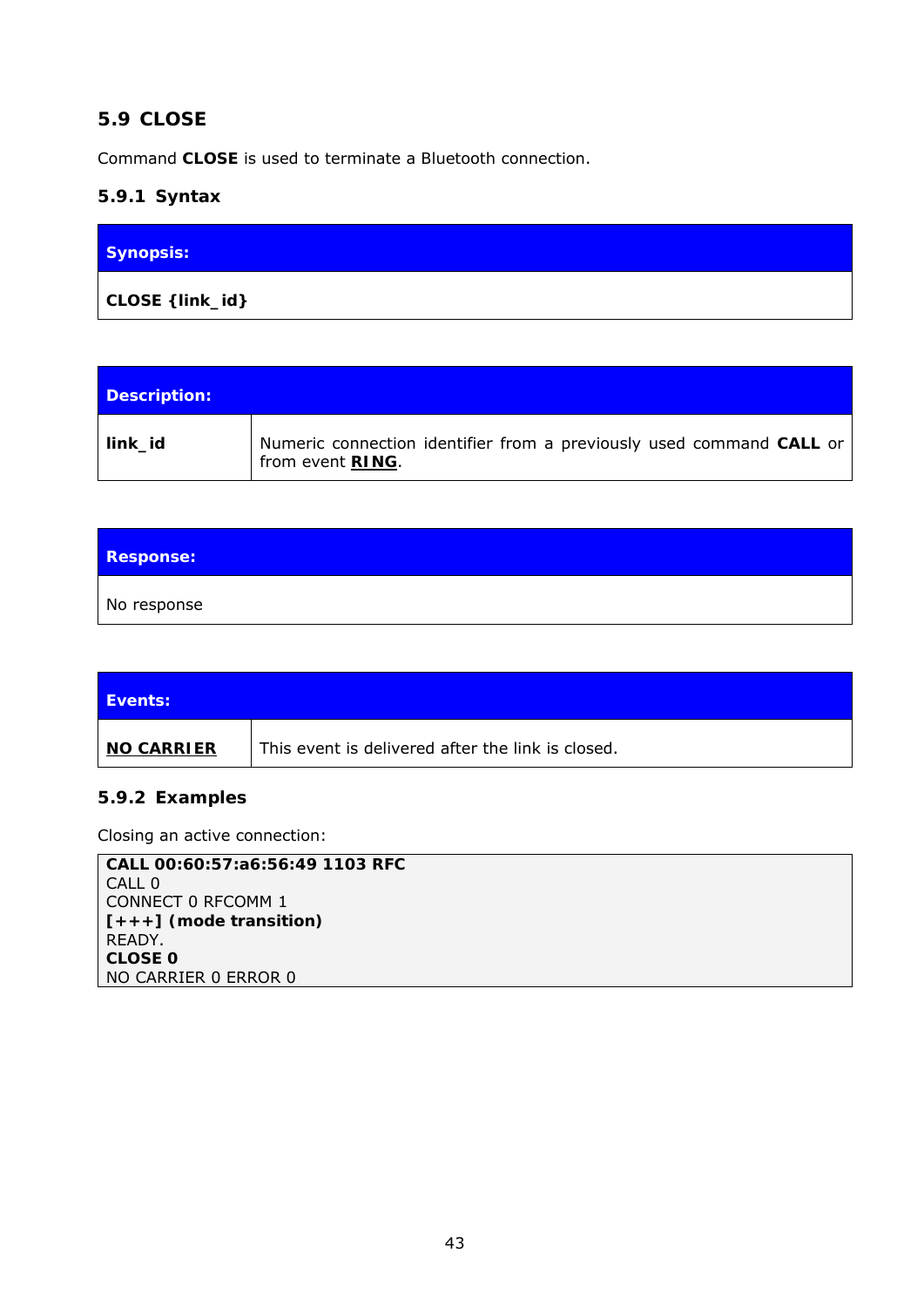# **5.10 LIST**

Command **LIST** shows information about active connections.

# **5.10.1 Syntax**

| Synopsis:   |  |
|-------------|--|
| <b>LIST</b> |  |

**Description:** 

No Description

## **Response:**

**LIST {***num\_of\_connections***}** 

**LIST {***link\_id***} CONNECTED {***mode***} {***blocksize***} 0 0 {***elapsed\_time***} {***local\_msc***} {***remote\_msc***} {***addr***} {***channel***} {***direction***} {***powermode***} {***role***} {***crypt***} {buffer}** 

| link_id     | Numeric connection identifier                                                                       |
|-------------|-----------------------------------------------------------------------------------------------------|
| mode        | <b>RFCOMM</b>                                                                                       |
|             | Connection type is RDCOMM                                                                           |
|             | L <sub>2</sub> CAP                                                                                  |
|             | Connection type is L2CAP                                                                            |
|             | <b>SCO</b>                                                                                          |
|             | Connection type is SCO                                                                              |
| blocksize   | RFCOMM, L2CAP or SCO data packet size, that is, how many bytes of<br>data can be sent in one packet |
| elapse_time | Link life time in seconds                                                                           |
| local_msc   | Local serial port status (MSC) bits. "8d" is a normal value.                                        |
| remote msc  | Remote serial port status (MSC) bits. "8d" is a normal value.                                       |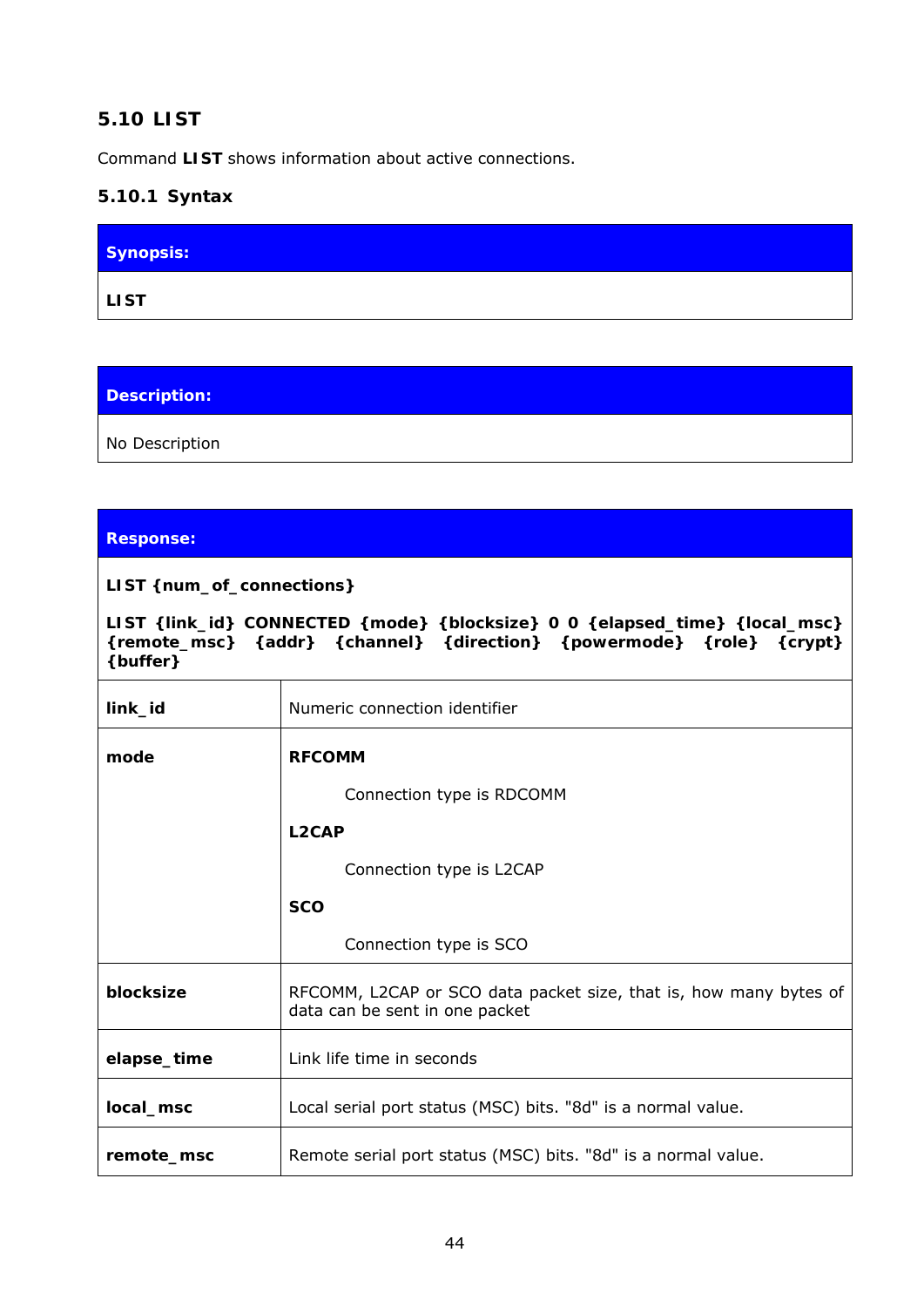| addr      | Bluetooth device address of the remote device                                      |  |
|-----------|------------------------------------------------------------------------------------|--|
| channel   | RFCOMM channel number at remote device                                             |  |
| direction | Direction of the link. The possible values are:<br><b>OUTGOING</b>                 |  |
|           | The link is initiated by a local device (by using command CALL)                    |  |
|           | <b>INCOMING</b>                                                                    |  |
|           | The link is initiated by the remote device                                         |  |
| powermode | Power mode for the link. The possible values are:                                  |  |
|           | <b>ACTIVE</b>                                                                      |  |
|           | Link is in active mode                                                             |  |
|           | <b>SNIFF</b>                                                                       |  |
|           | Link is in sniff mode                                                              |  |
|           | <b>HOLD</b>                                                                        |  |
|           | Link is in hold mode                                                               |  |
|           | <b>PARK</b>                                                                        |  |
|           | Link is in park mode                                                               |  |
| role      | Role of the link. The possible values are:                                         |  |
|           | <b>MASTER</b>                                                                      |  |
|           | iWRAP is the master device of this link                                            |  |
|           | <b>SLAVE</b>                                                                       |  |
|           | iWRAP is the slave device of this link                                             |  |
| crypt     | Encryption state of the link. The possible values are:                             |  |
|           | <b>PLAIN</b>                                                                       |  |
|           | Link is not encrypted                                                              |  |
|           | <b>ENCRYPTED</b>                                                                   |  |
|           | Link is encrypted                                                                  |  |
| buffer    | Tells the amount of data (in bytes) that is stored in the incoming data<br>buffer. |  |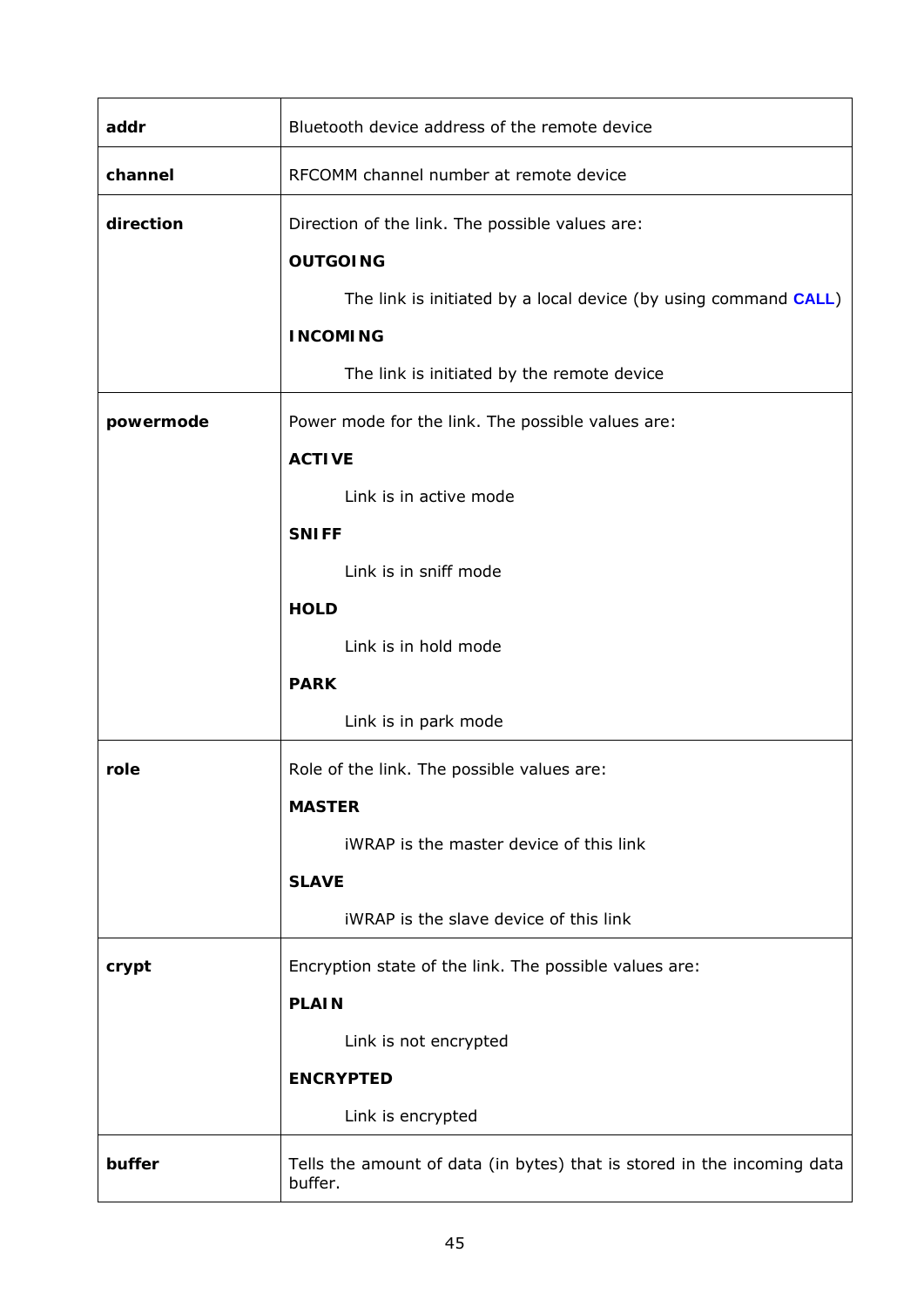### **Response:**

#### **LIST {***num\_of\_connections***}**

 $\mathbf{\overline{1}}$ 

**LIST {***link\_id***} CONNECTED RFCOMM {***blocksize***} 0 0 {***elapsed\_time***} {***local\_msc***} {***remote\_msc***} {***addr***} {***channel***} {***direction***} {***powermode***} {***role***} {***crypt***} {buffer}** 

| link_id     | Numeric connection identifier                                                         |  |  |
|-------------|---------------------------------------------------------------------------------------|--|--|
| blocksize   | RFCOMM data packet size, that is, how many bytes of data can be<br>sent in one packet |  |  |
| elapse_time | Link life time in seconds                                                             |  |  |
| local_msc   | Local serial port status bits, "8d" is a normal value                                 |  |  |
| remote_msc  | Remote serial port status bits, "8d" is a normal value                                |  |  |
| addr        | Bluetooth device address of the remote device                                         |  |  |
| channel     | RFCOMM channel number at remote device                                                |  |  |
| direction   | Direction of the link. The possible values are:                                       |  |  |
|             | <b>OUTGOING</b>                                                                       |  |  |
|             | The link is initiated by a local device (by using command CALL)                       |  |  |
|             | <b>INCOMING</b>                                                                       |  |  |
|             | The link is initiated by the remote device                                            |  |  |
| powermode   | Power mode for the link. The possible values are:                                     |  |  |
|             | <b>ACTIVE</b>                                                                         |  |  |
|             | Link is in active mode                                                                |  |  |
|             | <b>SNIFF</b>                                                                          |  |  |
|             |                                                                                       |  |  |
|             | Link is in sniff mode                                                                 |  |  |
|             | <b>HOLD</b>                                                                           |  |  |
|             | Link is in hold mode                                                                  |  |  |
|             | <b>PARK</b>                                                                           |  |  |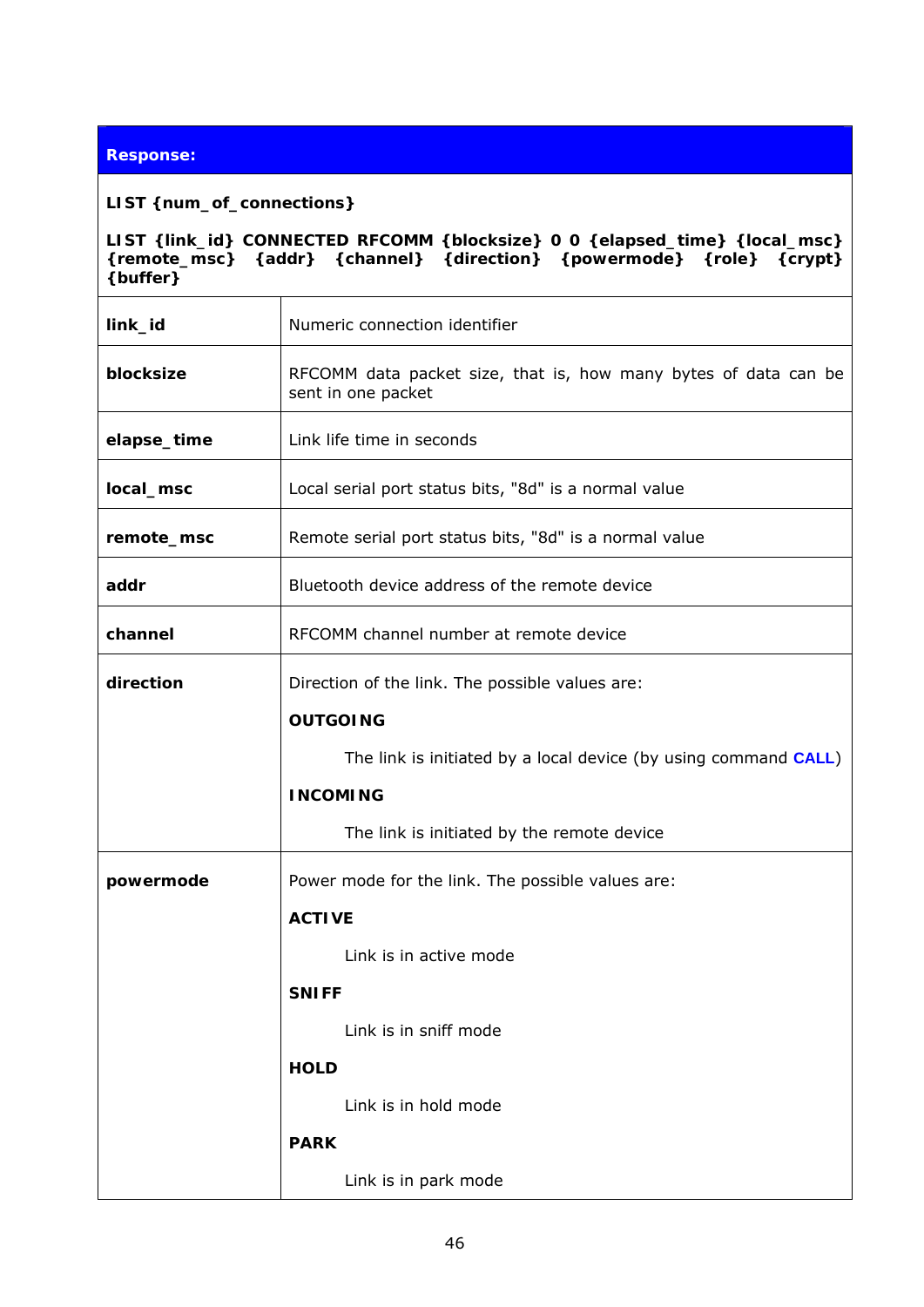| role   | Role of the link. The possible values are:<br><b>MASTER</b>                        |
|--------|------------------------------------------------------------------------------------|
|        | <b>iWRAP</b> is the master device of this link                                     |
|        | <b>SLAVE</b>                                                                       |
|        | <b>iWRAP</b> is the slave device of this link                                      |
| crypt  | Encryption state of the link. The possible values are:                             |
|        | <b>PLAIN</b>                                                                       |
|        | Link is not encrypted                                                              |
|        | <b>ENCRYPTED</b>                                                                   |
|        | Link is encrypted                                                                  |
| buffer | Tells the amount of data (in bytes) that is stored in the incoming data<br>buffer. |

| Events:          |  |
|------------------|--|
| No events raised |  |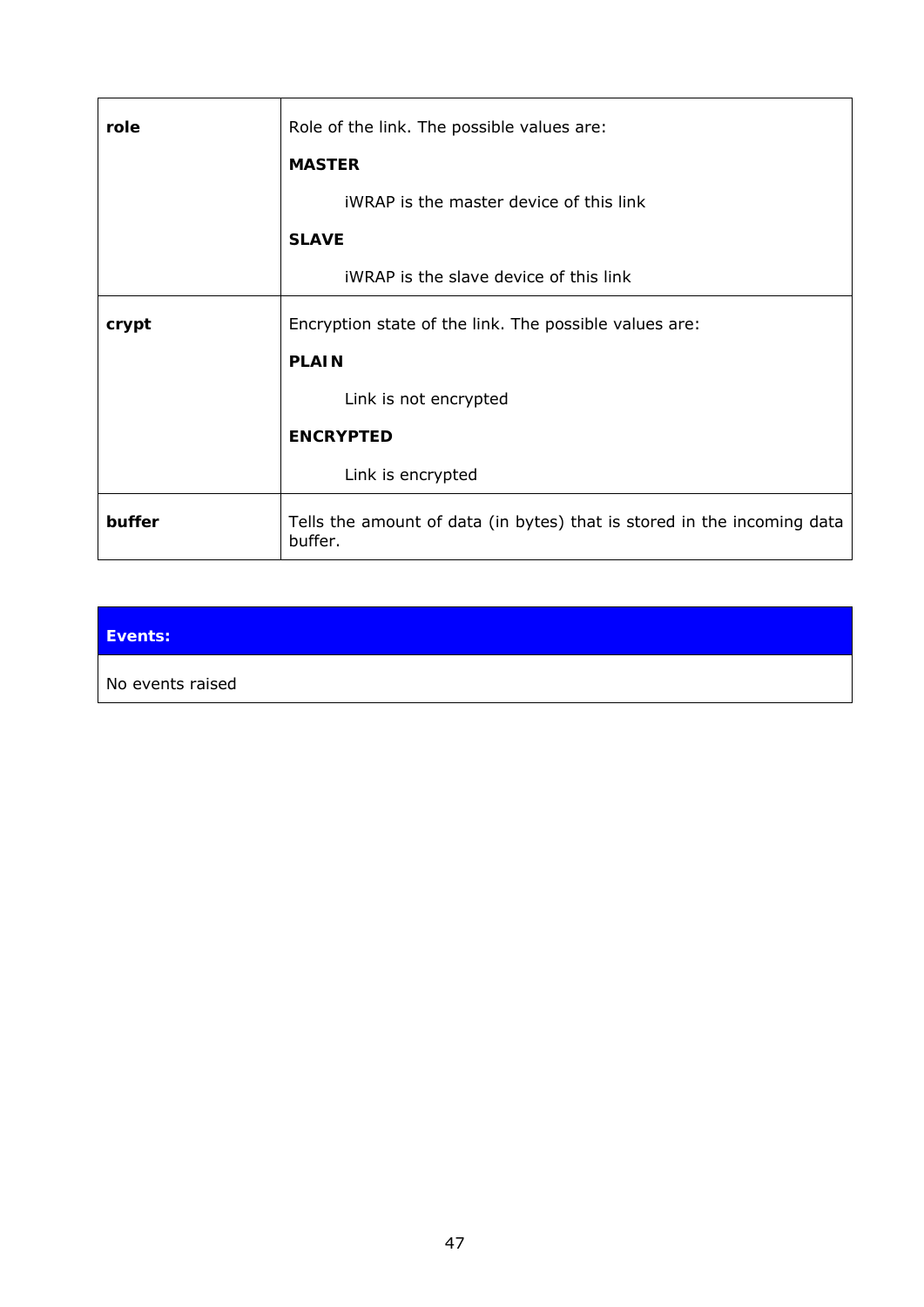# **5.10.2 Examples**

Listing active connections:

**LIST** 

LIST 1 LIST 0 CONNECTED RFCOMM 320 0 0 3 8d 8d 00:60:57:a6:56:49 1 OUTGOING ACTIVE MASTER PLAIN 0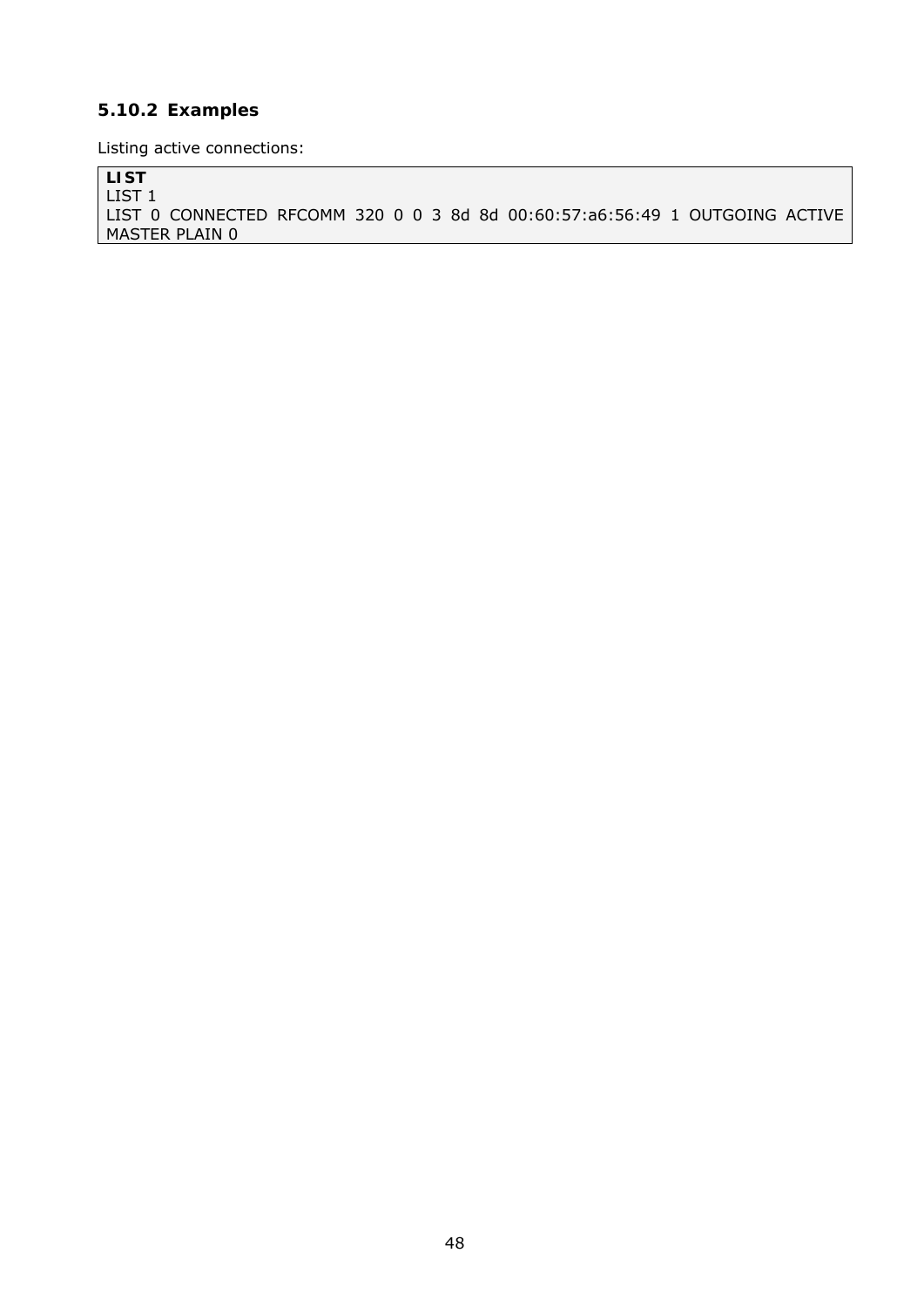# **5.11 SELECT**

Command **SELECT** is used to switch from command mode to data mode.

## **5.11.1 Syntax**

| <b>Synopsis:</b>  |  |
|-------------------|--|
| SELECT { link_id} |  |

| Description: |                               |
|--------------|-------------------------------|
| link_id      | Numeric connection identifier |

### **Response:**

No response if a valid link is selected. iWRAP goes to data mode of the link *link\_id*.

| <b>Events:</b> |                                                         |
|----------------|---------------------------------------------------------|
| SYNTAX ERROR   | This event occurs if an invalid <i>link_id</i> is given |

## **5.11.2 Examples**

Changing between links:

**LIST**  LIST 2 LIST 0 CONNECTED RFCOMM 668 0 0 243 8d 8d 00:07:80:80:38:77 1 OUTGOING ACTIVE MASTER ENCRYPTED LIST 1 CONNECTED RFCOMM 668 0 0 419 8d 8d 00:07:80:80:36:85 1 OUTGOING ACTIVE MASTER ENCRYPTED **SELECT 1** *(iWRAP goes to DATA mode – Device: 00:07:80:80:36:85)*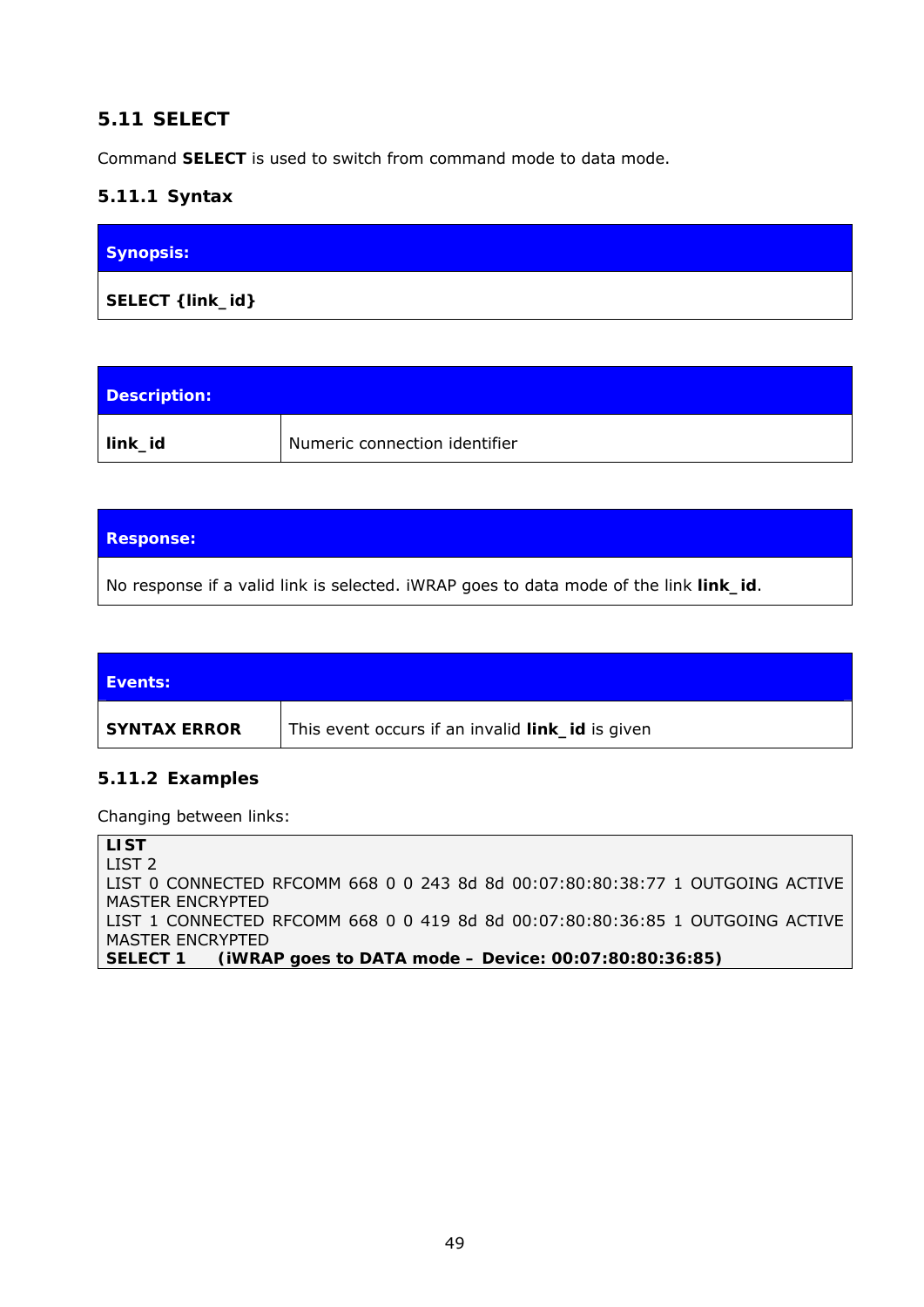# **5.12 SDP**

The **SDP** command can be used to browse the available services on other *Bluetooth* devices.

## **5.12.1 Syntax**

| Synopsis:                             |  |
|---------------------------------------|--|
| $\vert$ SDP { $bd\_addr$ } { $uuid$ } |  |

| <b>Description:</b> |                                                                                                                |
|---------------------|----------------------------------------------------------------------------------------------------------------|
| bd_addr             | Bluetooth address of the remote device                                                                         |
| uuid                | Service to look for<br>UUID "1002" stands for root and returns all the services the remote<br>device supports. |

| <b>Response:</b>                                                                                                                        |                                                        |  |
|-----------------------------------------------------------------------------------------------------------------------------------------|--------------------------------------------------------|--|
| SDP { bd_addr } < I SERVICENAME S "service_name" ><br>< I PROTOCOLDESCRIPTORLIST < < U L2CAP > < U RFCOMM I channel > > ><br><b>SDP</b> |                                                        |  |
| bd_addr                                                                                                                                 | <i>Bluetooth</i> address of the remote device          |  |
| service name                                                                                                                            | Name of the service. For example "Serial Port Profile" |  |
| channel                                                                                                                                 | RECOMM channel for the service                         |  |

| Events: |  |
|---------|--|
| None    |  |

# **5.12.2 Examples**

How to look for the SPP service:

```
SDP 00:07:80:80:52:15 1101 
SDP 00:07:80:80:52:15 < I SERVICENAME S "Bluetooth Serial Port" > < I PROTOCOLDE
```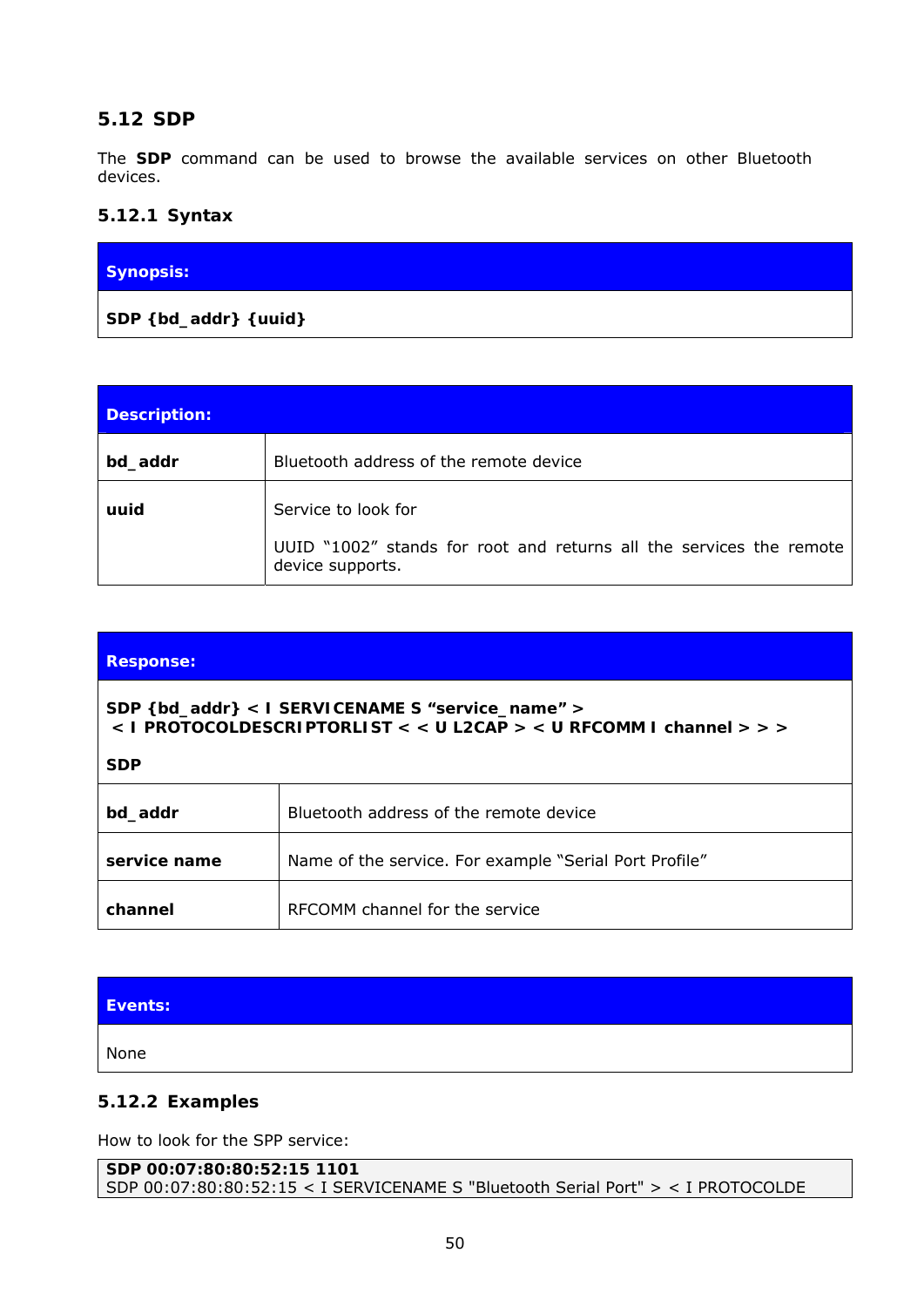```
SCRIPTORLIST < < U L2CAP > < U RFCOMM I 01 > > > 
SDP
```
128-bit SDP response:

**SDP 00:17:4b:67:a8:c3 1101**  SDP 00:17:4b:67:a8:c3 < I SERVICENAME S "Bluetooth SPP" > < I PROTOCOLDESCRIPTORLIST < < U 00000100-0000-1000-8000-00805f9b34fb > < U 00000003-0000-1000-8000-00805f9b34fb I 19 > > >

According to the *Bluetooth* specification:

| 00000100-0000-1000-8000-00805f9b34fb | $=$ L <sub>2</sub> CAP |
|--------------------------------------|------------------------|
| 00000003-0000-1000-8000-00805f9b34fb | $=$ RFCOMM             |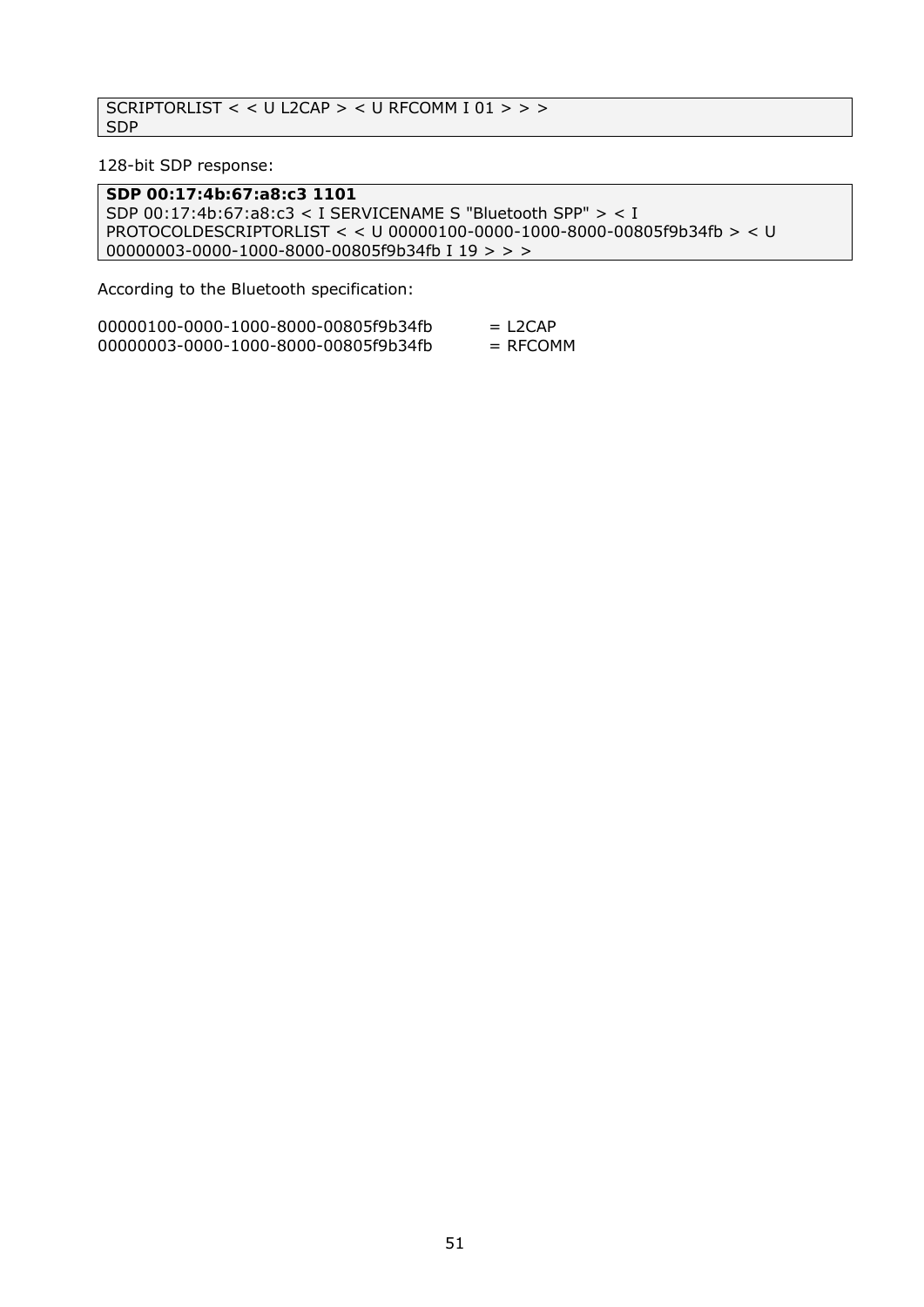# **5.13 SDP ADD**

The **SDP ADD** command can be used to modify a local service record to add new services.

## **5.13.1 Syntax**

| Synopsis:               |  |
|-------------------------|--|
| SDP ADD { uuid} { name} |  |

| Description: |                           |
|--------------|---------------------------|
| uuid         | Identifier of the service |
| name         | Name of the service       |

| <b>Response:</b> |                                              |
|------------------|----------------------------------------------|
| SDP { channer}   |                                              |
| channel          | RFCOMM channel where the service is bound to |

| Events: |  |
|---------|--|
| None    |  |

## **5.13.2 Examples**

Adding a Dial-Up Networking profile

| SDP ADD 1103 Dial-Up Networking |  |
|---------------------------------|--|
| l SDP 2                         |  |

#### **Note:**

- The service record will be cleared when a reset is made, so SDP ADD command(s) must be given every time after a reset, unlike SET commands, which are stored on flash memory.
- "SET CONTROL INIT" can be used to automatically issue one "SDP ADD" command.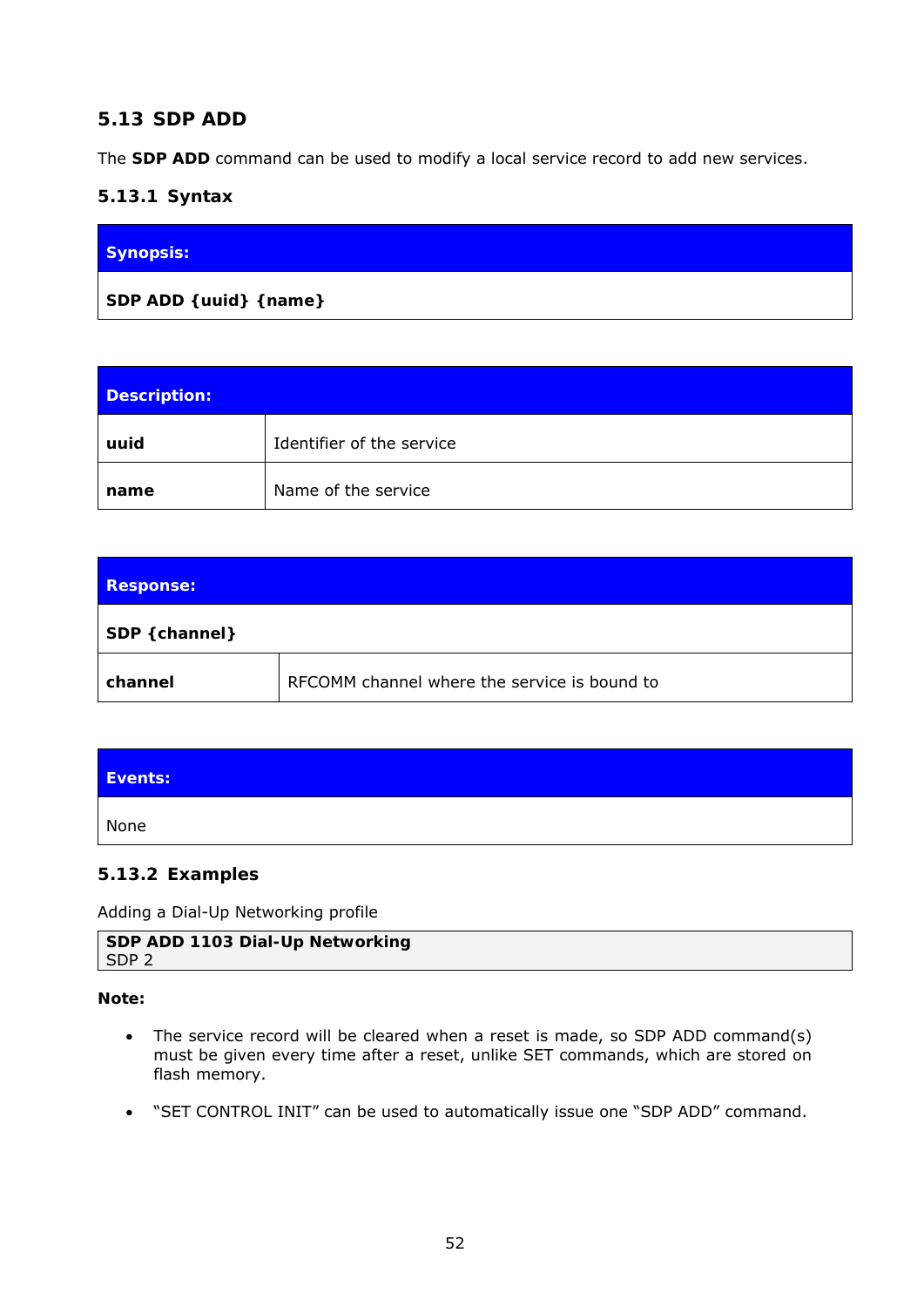# **5.14 IDENT**

**IDENT** command can be used to identify a remote *Bluetooth* device with the *Bluetooth* Device ID method.

### **5.14.1 Syntax**

| <b>Synopsis:</b>  |  |  |
|-------------------|--|--|
| IDENT { bd_addr } |  |  |

| Description: |                                               |
|--------------|-----------------------------------------------|
| bd_addr      | Bluetooth device address of the remote device |

| <b>Response:</b> |  |
|------------------|--|
| No response      |  |

| Events:            |                                                                   |
|--------------------|-------------------------------------------------------------------|
| <b>IDENT</b>       | <b>IDENT</b> event is raised if a successful response is received |
| <b>IDENT ERROR</b> | <b>IDENT ERROR</b> event is raised if identification fails        |

## **5.14.2 Examples**

Succesfully using IDENT to identify a remote Bluetooth device.

**IDENT 00:07:80:00:a5:a5**  IDENT 00:07:80:00:a5:a5 BT:47 f000 3.0.0 "Bluegiga iWRAP" **IDENT 00:07:80:82:42:d8**  IDENT 00:07:80:82:42:d8 BT:47 b00b 3.2.0 "Bluegiga Access Server"

Using IDENT to try to identify a remote Bluetooth device without success.

**IDENT 00:07:80:00:48:84**  IDENT ERROR 2 00:07:80:00:48:84 NOT\_SUPPORTED\_BY\_REMOTE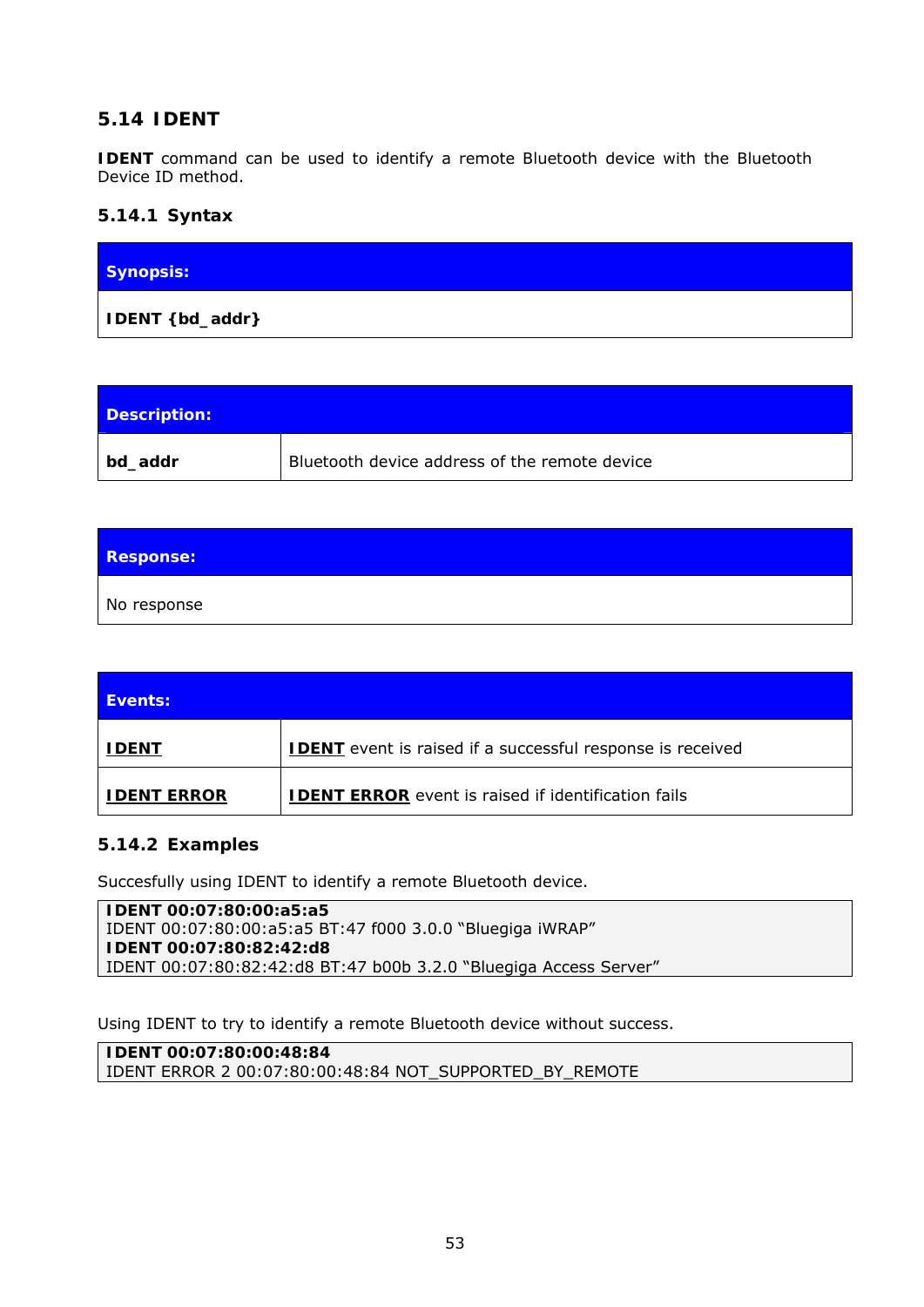# **5.15 L2CAP**

Command **L2CAP** is used to create a L2CAP psm for L2CAP connections to the device.

## **5.15.1 Syntax**

| <b>Synopsis:</b> |  |
|------------------|--|
| L2CAP { uuid16}  |  |

| Description: |                                                  |
|--------------|--------------------------------------------------|
| uuid 16      | 16-bit UUID for searching channels; must be odd. |

| <b>Response:</b> |  |
|------------------|--|
| No response      |  |

| Events: |  |  |  |
|---------|--|--|--|
|         |  |  |  |

**SYNTAX ERROR** if an invalid UUID is given; no event if successful.

## **5.15.2 Examples**

Making an L2CAP call between two iWRAPs:

**L2CAP 25** (device 1, address 00:07:80:12:34:56) **CALL 00:07:80:12:34:56 25 L2CAP** (device 2) CALL 0 CONNECT 0 L2CAP 37 (note: UUID is given in hexadecimal format for L2CAP and CALL, but is displayed in decimal format in CONNECT events.) (devices go to data mode) **+++**  READY. **LIST**  LIST 1 LIST 0 CONNECTED L2CAP 672 0 0 193 0 0 00:70:80:12:34:56 37 OUTGOING ACTIVE MASTER PLAIN 0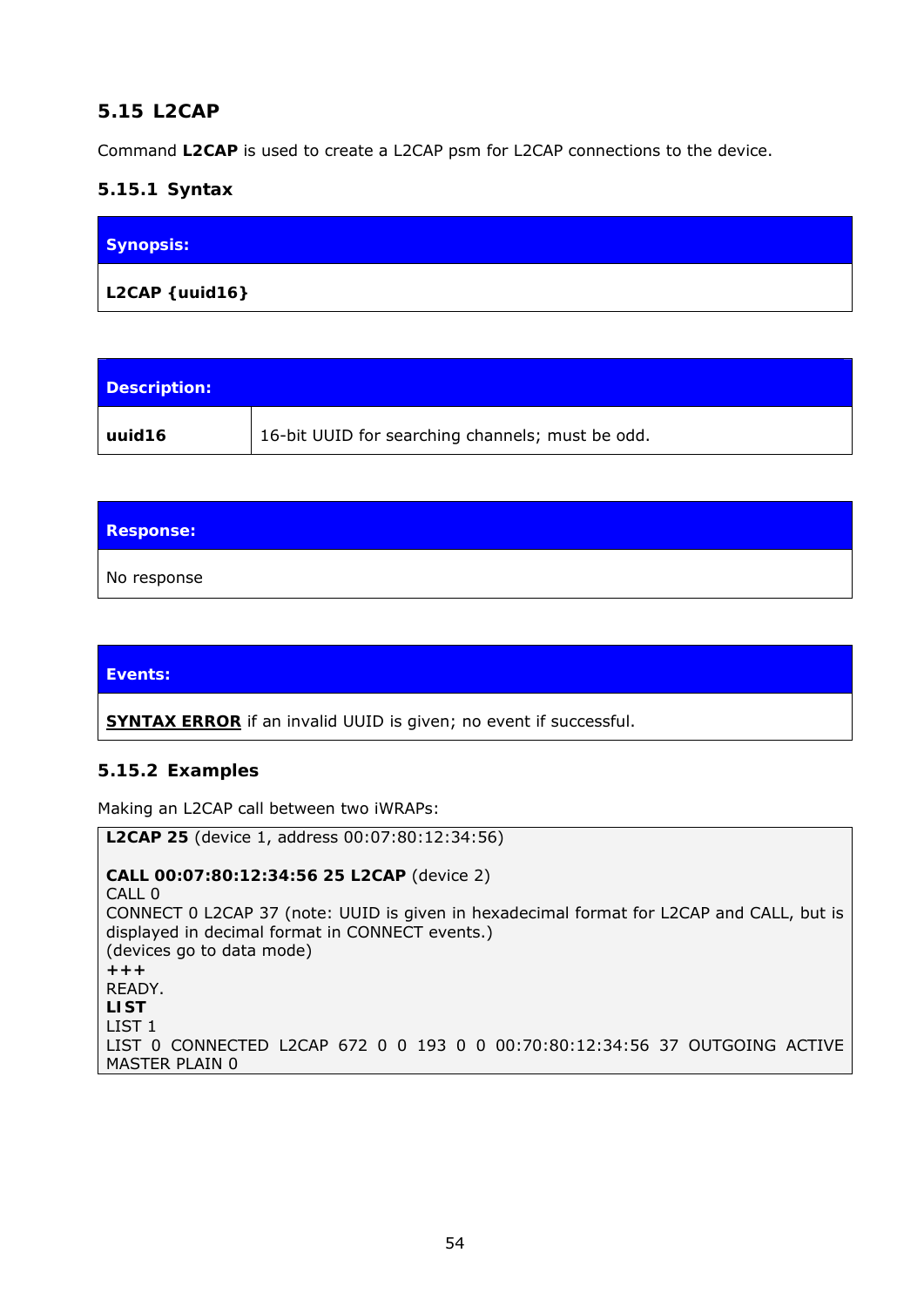## **5.16 RFCOMM**

Command **RFCOMM** is used to create a RFCOMM channel for general RFCOMM connections.

## **5.16.1 Syntax**

| <b>Synopsis:</b> |  |
|------------------|--|
| RFCOMM { action} |  |

| Description: |                                   |
|--------------|-----------------------------------|
| action       | <b>CREATE</b>                     |
|              | Creates a generic RFCOMM channel. |

| <b>Response:</b>  |                       |  |
|-------------------|-----------------------|--|
| RFCOMM { channel} |                       |  |
| channel           | RFCOMM channel number |  |

| Events: |  |
|---------|--|
| None    |  |

### **5.16.2 Examples**

Creating a generic RFCOMM channel.

| <b>RFCOMM CREATE</b> |  |
|----------------------|--|
| <b>RFCOMM 2</b>      |  |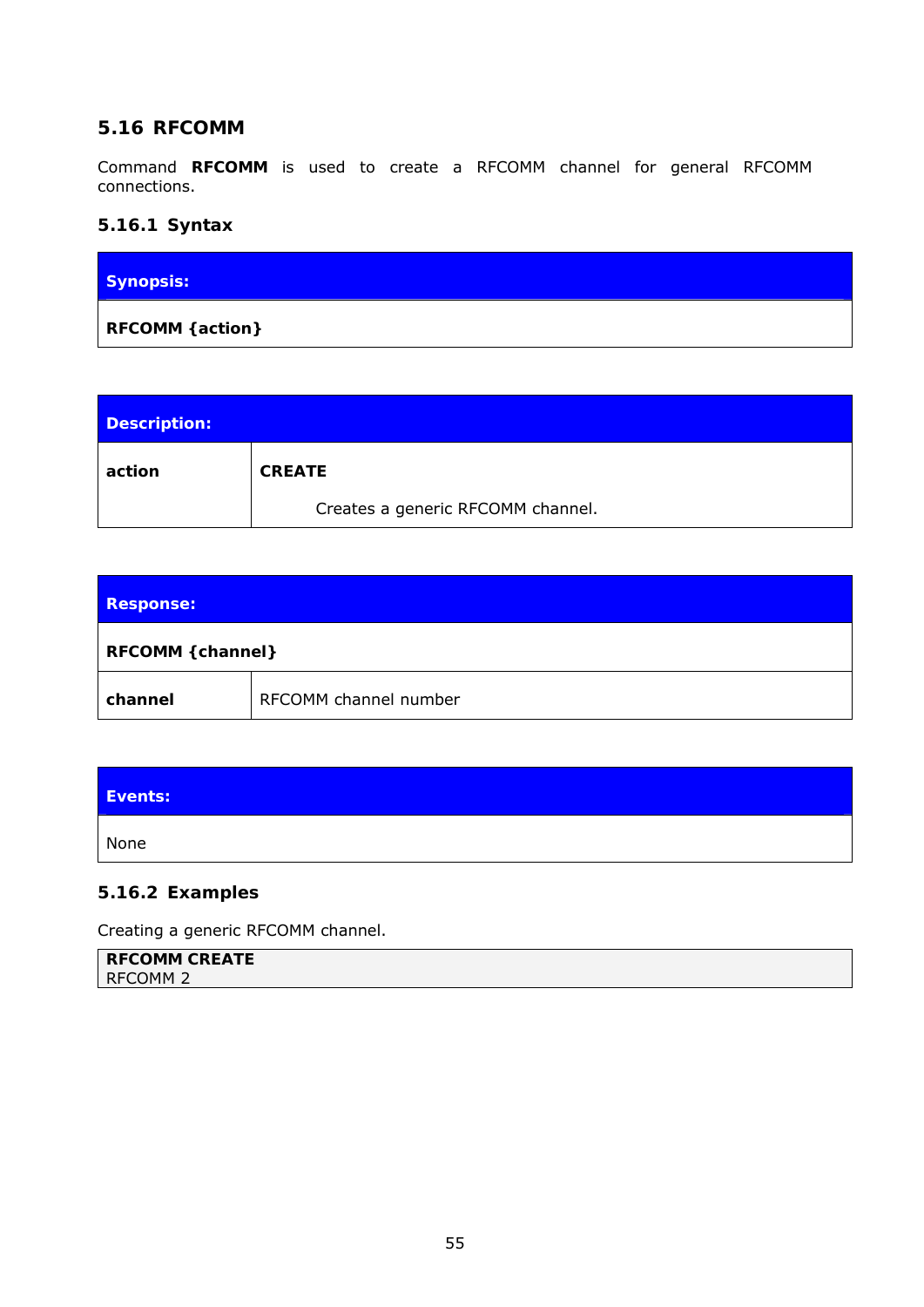# **5.17 SCO ENABLE**

The **SCO ENABLE** command is needed before any SCO (audio) connections can be used

## **5.17.1 Syntax**

| Synopsis:         |  |  |
|-------------------|--|--|
| <b>SCO ENABLE</b> |  |  |

| Description: |  |
|--------------|--|
| None         |  |

| <b>Response:</b> |  |
|------------------|--|
| None             |  |

| Events: |  |
|---------|--|
| None    |  |

**Note:** 

- The SCO ENABLE command must be given every time after reset; it is not stored on flash memory.
- "SET CONTROL INIT" can be used to automatically issue one "SCO ENABLE" command.
- IF HFP or HFP-AG mode is enabled SCO ENBLED command is not needed.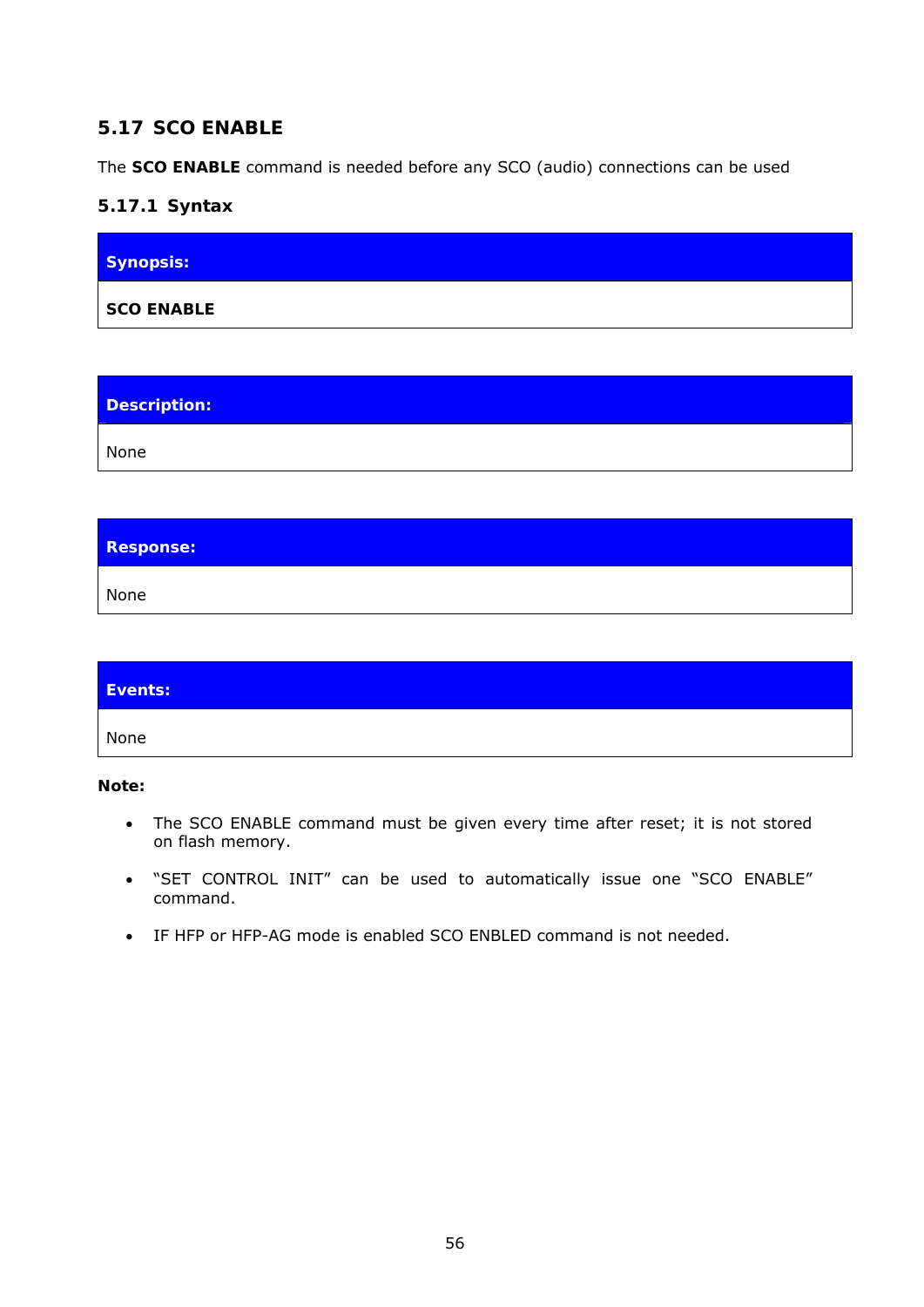# **5.18 SCO OPEN**

The **SCO OPEN** command is used to open the actual SCO connection. An existing RFCOMM connection is needed before SCO OPEN can be issued.

## **5.18.1 Syntax**

| <b>Synopsis:</b>    |  |  |
|---------------------|--|--|
| SCO OPEN { link_id} |  |  |

| Description: |                               |
|--------------|-------------------------------|
| link_id      | Numeric connection identifier |

| <b>Response:</b> |  |
|------------------|--|
| None             |  |

| <b>Response:</b> |  |
|------------------|--|
| None             |  |

| Events:        |                                           |
|----------------|-------------------------------------------|
| <b>CONNECT</b> | If SCO connection was opened successfully |
| NO_CARRIER     | If connection opening failed              |

### **Note:**

 The SCO ENABLE command must be given before the SCO OPEN command can be used.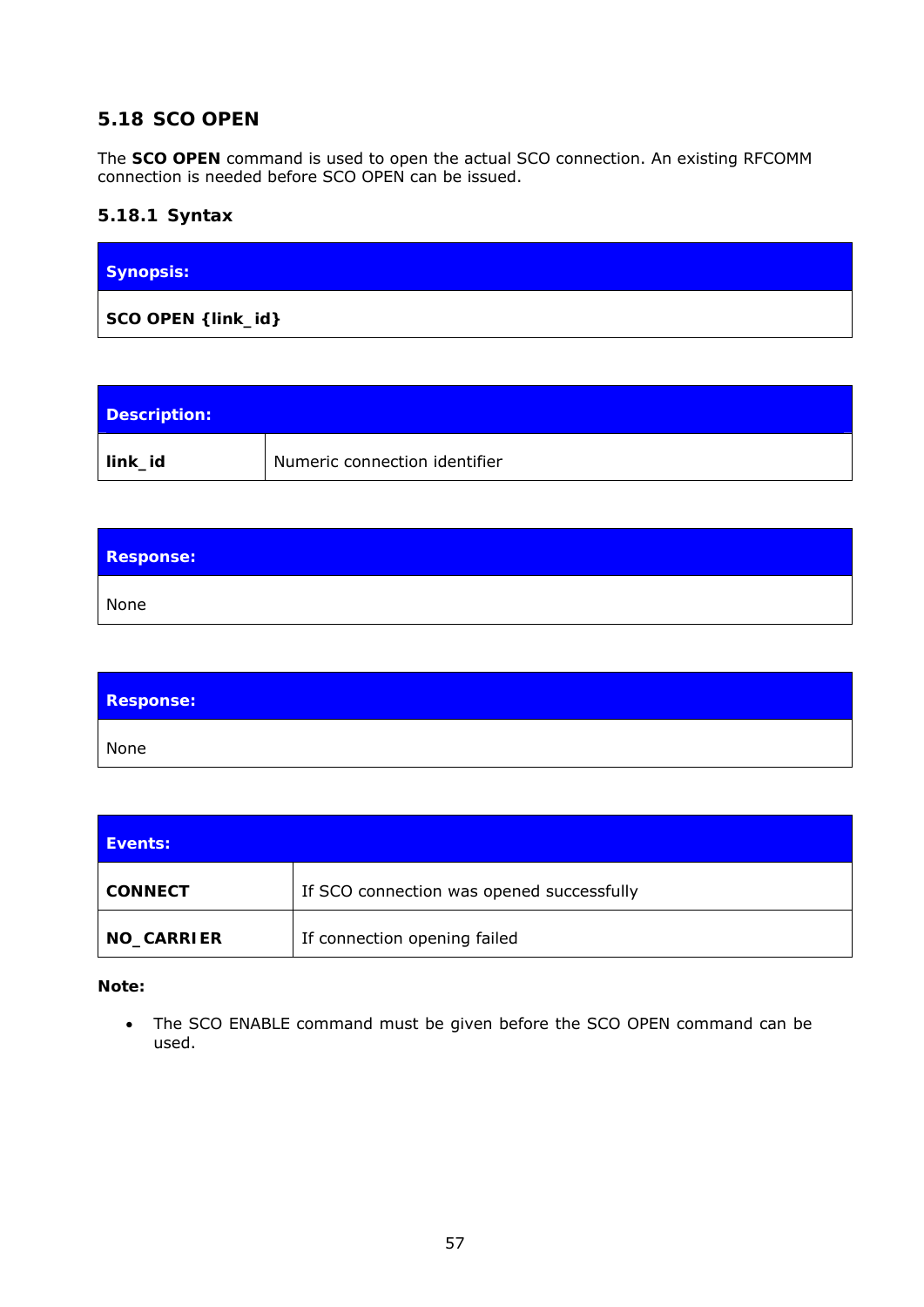## **5.18.2 Examples**

Creating an SCO connection to another iWRAP device:

**SCO ENABLE CALL 00:07:80:80:52:27 1 RFCOMM**  CALL 0 CONNECT 0 RFCOMM 1 **[+++] SCO OPEN 0**  CONNECT 1 SCO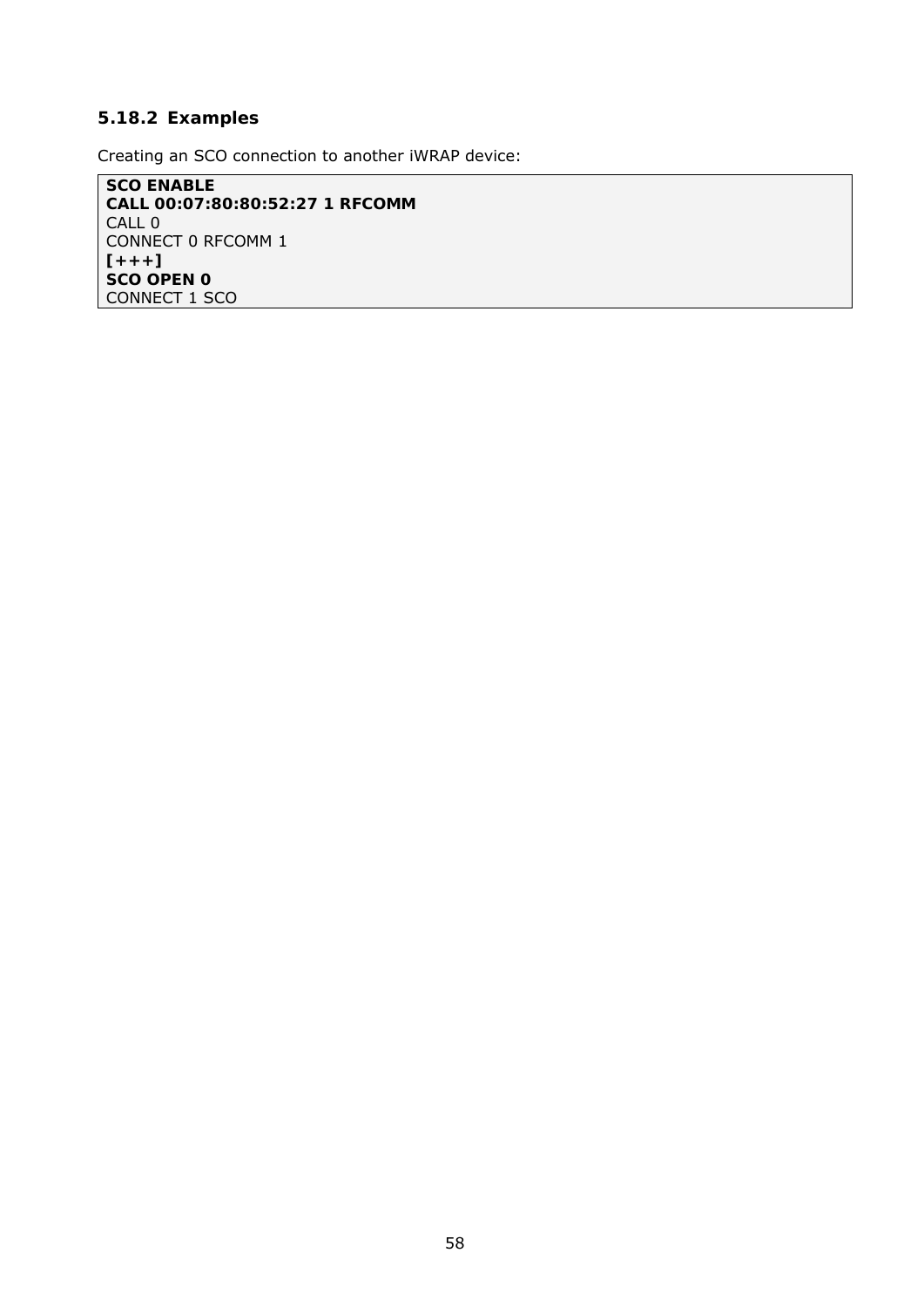# **5.19 CLOCK**

**CLOCK** command can be used to read the *Bluetooth* piconet clock value.

# **5.19.1 Syntax**

| <b>Synopsis:</b> |  |
|------------------|--|
| CLOCK { link_id} |  |

| Description: |                               |
|--------------|-------------------------------|
| link_id      | Numeric connection identifier |

| <b>Response:</b> |  |  |
|------------------|--|--|
| No response      |  |  |

| Events:                      |                                                      |
|------------------------------|------------------------------------------------------|
| CLOCK {bd_addr}<br>${clock}$ | CLOCK event occurs, if valid <i>link_id</i> is used. |
| <b>SYNTAX ERROR</b>          | If incorrect parameters are given.                   |

# **5.19.2 Examples**

Reading Piconet clock value:

| CLOCK 0                        |
|--------------------------------|
| CLOCK 00:07:80:12:34:56 3bb630 |

## **Note:**

- Piconet clock is extremely useful when time needs to be synchronized between Piconet slaves. All the slaves in the Piconet are synchronized to master's clock and they share the same clock value.
- Accuracy is 625us.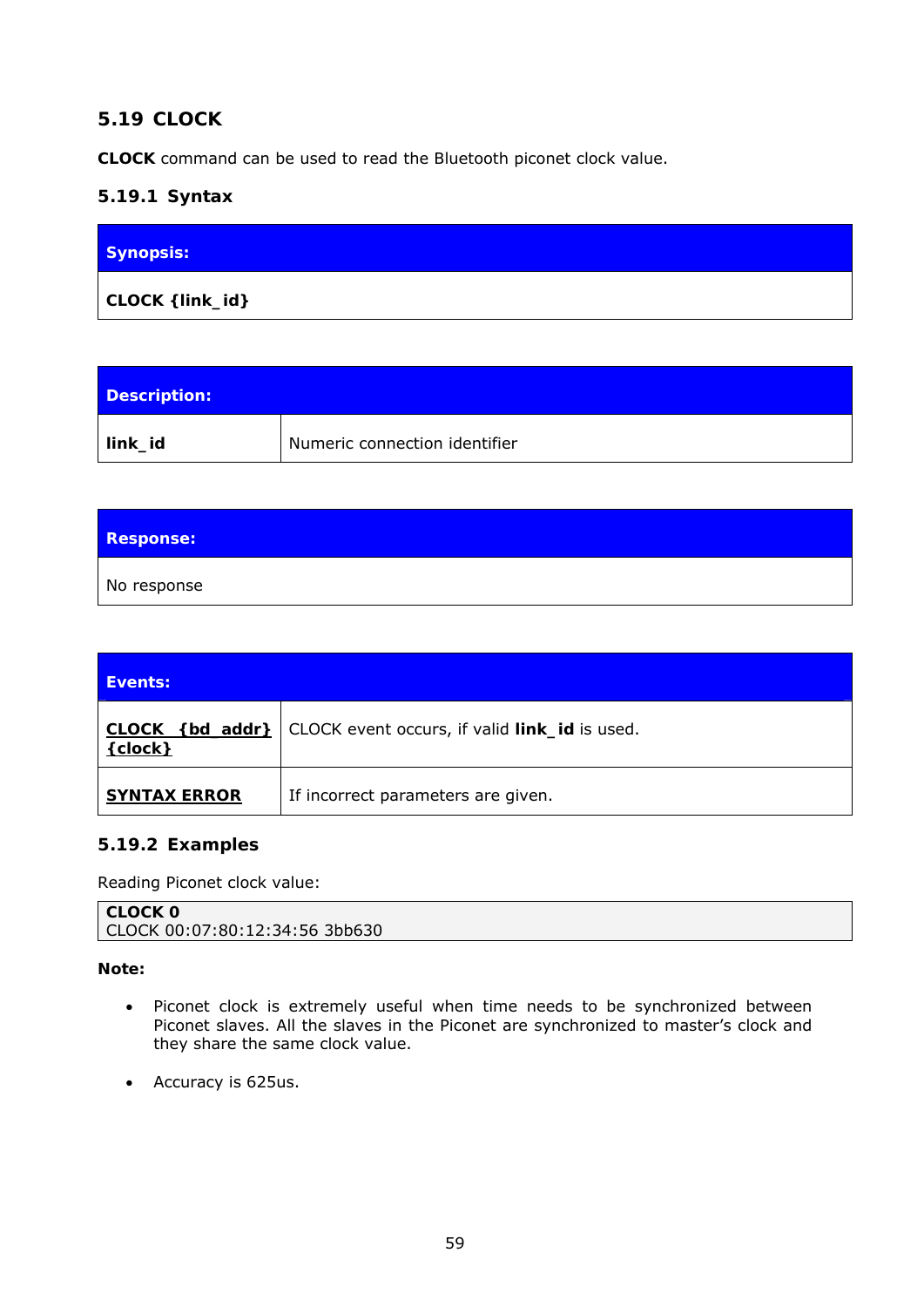# **5.20 KILL**

Command **KILL** is used to explicitly disconnect a connection.

# **5.20.1 Syntax**

| Synopsis: |  |
|-----------|--|
|           |  |

| <b>Description:</b> |                                                                                                                                                                             |
|---------------------|-----------------------------------------------------------------------------------------------------------------------------------------------------------------------------|
| bd_addr             | Bluetooth address of the connected remote device.                                                                                                                           |
| reason              | Reason for disconnecting; see Chapter 9 for a listing of possible error<br>codes. The default value is 0x115: HCI_ERROR_OETC_POWERING_OFF,<br>device is about to power off. |

| <b>Response:</b> |  |
|------------------|--|
| None             |  |

| <b>Events:</b>    |                                                   |
|-------------------|---------------------------------------------------|
| <b>NO CARRIER</b> | This event is delivered after the link is closed. |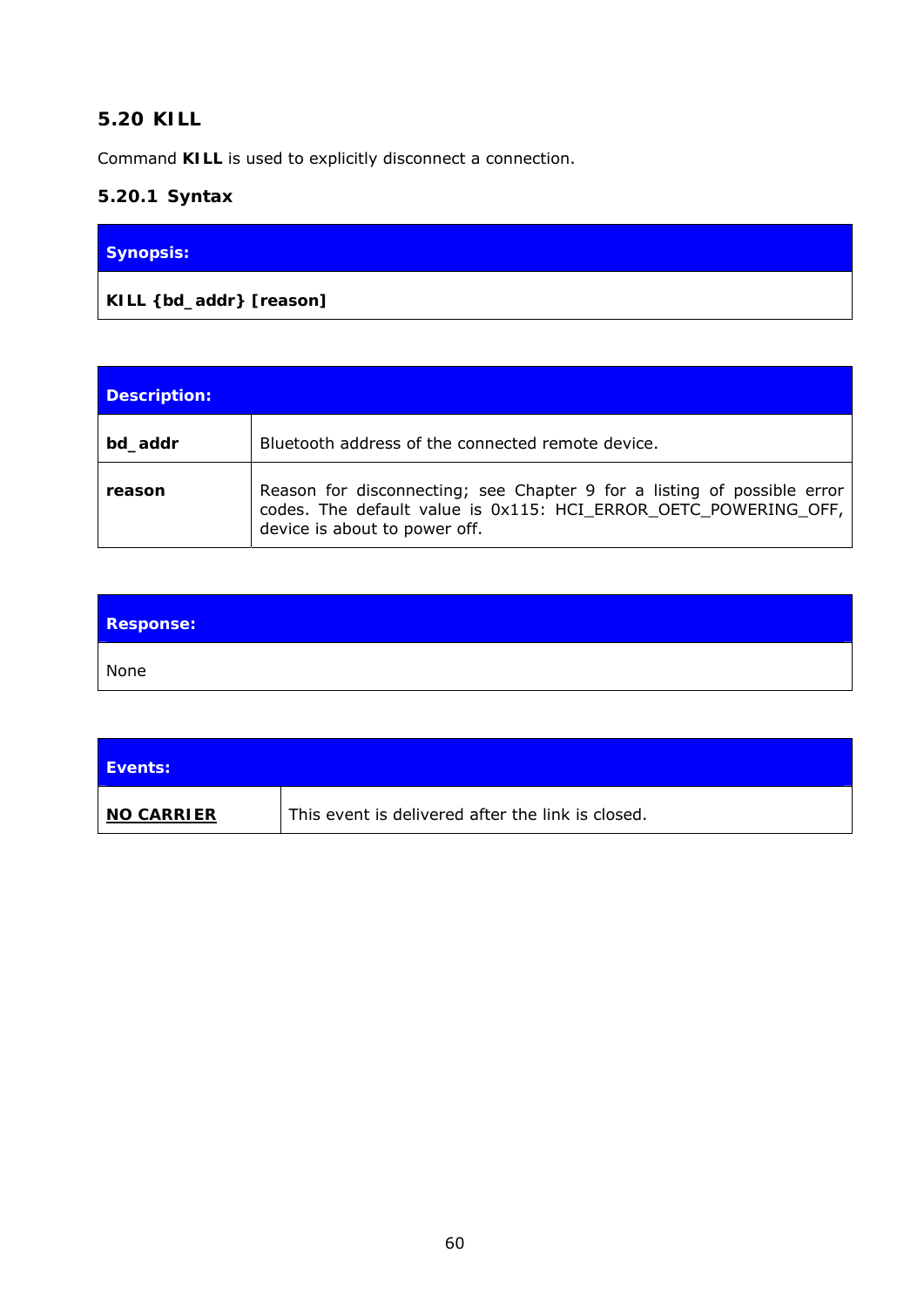# **5.21 BER**

The **BER** command returns the Bit Error Rate of the given link ID.

## **5.21.1 Syntax**

| Synopsis:      |  |
|----------------|--|
| BER { link_id} |  |

| Description: |                               |
|--------------|-------------------------------|
| link_id      | Numeric connection identifier |

| <b>Response:</b>               |                                                                                     |
|--------------------------------|-------------------------------------------------------------------------------------|
| BER $\{ bd\_addr\}$ $\{ ber\}$ |                                                                                     |
| bd_addr                        | Bluetooth address of the remote device                                              |
| ber                            | Average Bit Error Rate on the link. Possible values are from 0.0000 to<br>100.0000. |

| Events: |  |
|---------|--|
| None    |  |

## **5.21.2 Examples**

Checking the Bit Error Rate of an active connection

```
LIST 
LIST 1 
LIST 0 CONNECTED RFCOMM 320 0 0 3 8d 8d 00:60:57:a6:56:49 1 OUTGOING ACTIVE 
MASTER PLAIN 
BER 0 
BER 00:60:57:a6:56:49 0.0103
```
**Note:** 

Works only for BDR links.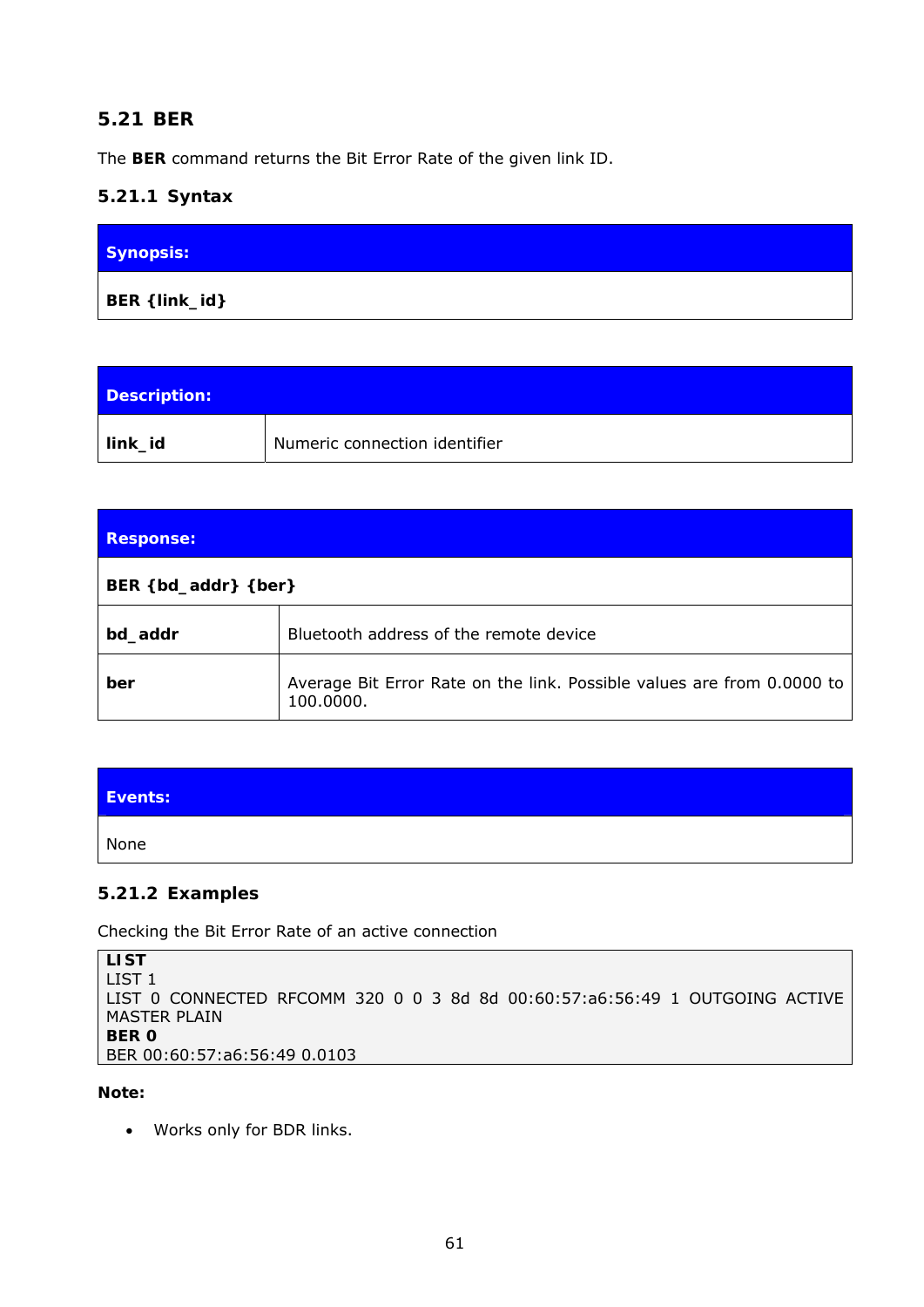# **5.22 RSSI**

The **RSSI** command returns the Receiver Signal Strength Indication of the link given as a parameter.

### **5.22.1 Syntax**

| Synopsis:      |  |
|----------------|--|
| RSSI {link_id} |  |

| Description: |                               |
|--------------|-------------------------------|
| link_id      | Numeric connection identifier |

| <b>Response:</b>      |                                                                                 |
|-----------------------|---------------------------------------------------------------------------------|
| RSSI {bd_addr} {rssi} |                                                                                 |
| bd_addr               | Bluetooth address of the remote device                                          |
| rssi                  | Receiver Signal Strength Indication. Possible values are from +20 to<br>$-128.$ |
|                       | $20 = Good link$                                                                |
|                       | $-128$ = Poor link                                                              |

| Events: |  |
|---------|--|
| None    |  |

#### **5.22.2 Examples**

Checking the Bit Error Rate of an active connection:

**LIST**  LIST 1 LIST 0 CONNECTED RFCOMM 320 0 0 3 8d 8d 00:60:57:a6:56:49 1 OUTGOING ACTIVE MASTER PLAIN **RSSI 0**  RSSI 00:60:57:a6:56:49 -10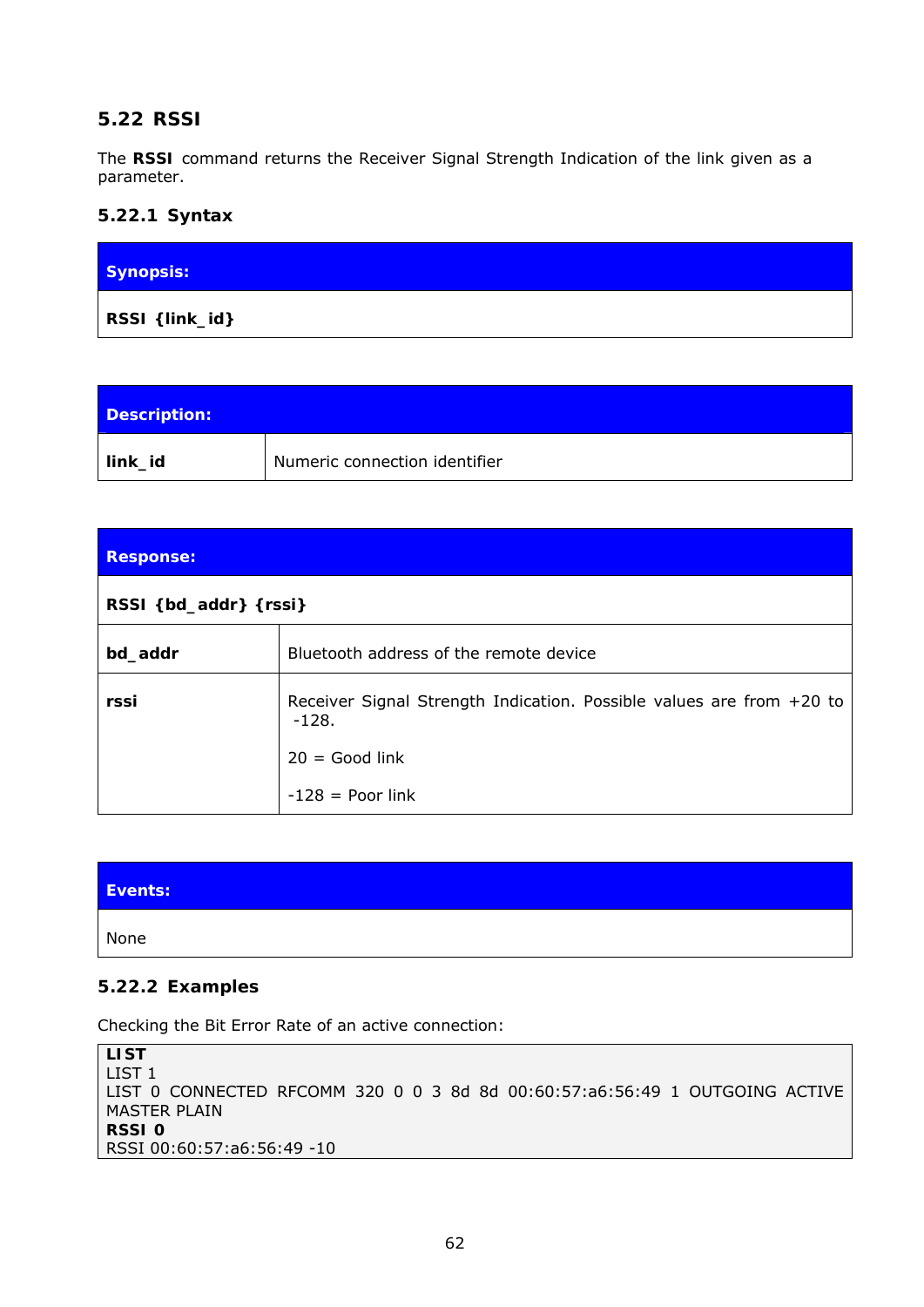# **5.23 TXPOWER**

The **TXPOWER** command can be used check the TX output power level of an active *Bluetooth* link.

### **5.23.1 Syntax**

| <b>Synopsis:</b>   |  |  |
|--------------------|--|--|
| TXPOWER { link_id} |  |  |

| Description: |                               |
|--------------|-------------------------------|
| link_id      | Numeric connection identifier |

| <b>Response:</b>              |                                               |  |
|-------------------------------|-----------------------------------------------|--|
| TXPOWER { bd_addr} { txpower} |                                               |  |
| bd_addr                       | <i>Bluetooth</i> address of the remote device |  |
| txpower                       | User TX power level in dBm                    |  |

| Events: |  |
|---------|--|
| None    |  |

## **5.23.2 Examples**

Checking the TX power level of an active connection:

```
LIST 
LIST 1 
LIST 0 CONNECTED RFCOMM 320 0 0 3 8d 8d 00:60:57:a6:56:49 1 OUTGOING ACTIVE 
MASTER PLAIN 
TXPOWER 0 
TXPOWER 00:60:57:a6:56:49 3
```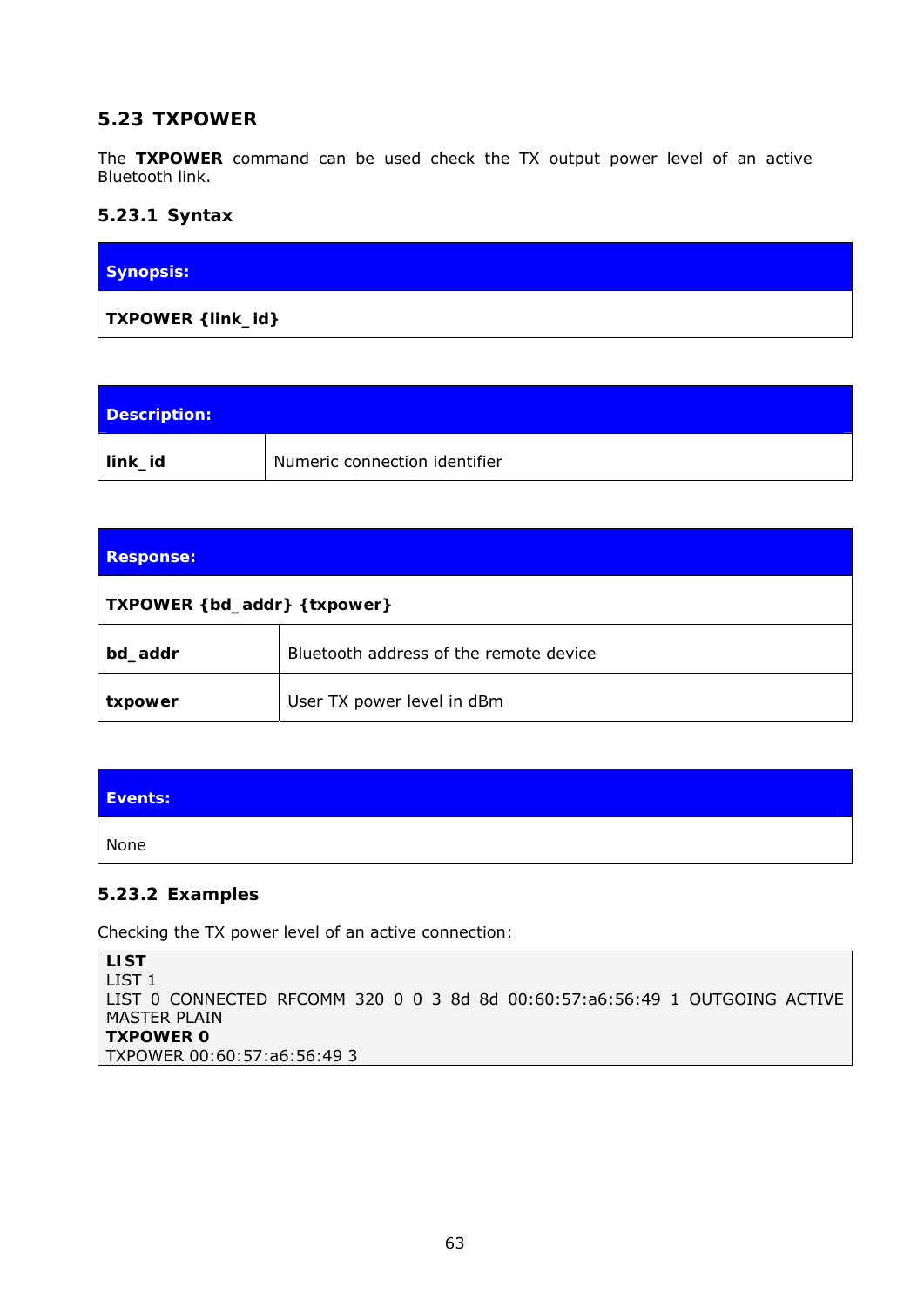# **5.24 PING**

The **PING** command sends a *Bluetooth* test packet to the other device, which sends the packet back and the round trip time of the packet is shown.

## **5.24.1 Syntax**

| Synopsis:           |  |
|---------------------|--|
| $PING \{ link_id\}$ |  |

| Description: |                               |
|--------------|-------------------------------|
| link_id      | Numeric connection identifier |

| Response:                        |                                               |  |
|----------------------------------|-----------------------------------------------|--|
| RSSI {bd_addr} {round trip time} |                                               |  |
| bd_addr                          | <i>Bluetooth</i> address of the remote device |  |
| round trip time                  | Round trip time of the packet                 |  |

| Events: |  |  |
|---------|--|--|
| None    |  |  |
|         |  |  |

## **5.24.2 Examples**

Checking the round trip time:

**PING 0**  PING 00:07:80:80:c3:4a 42

*Round trip time is 42ms in this case.*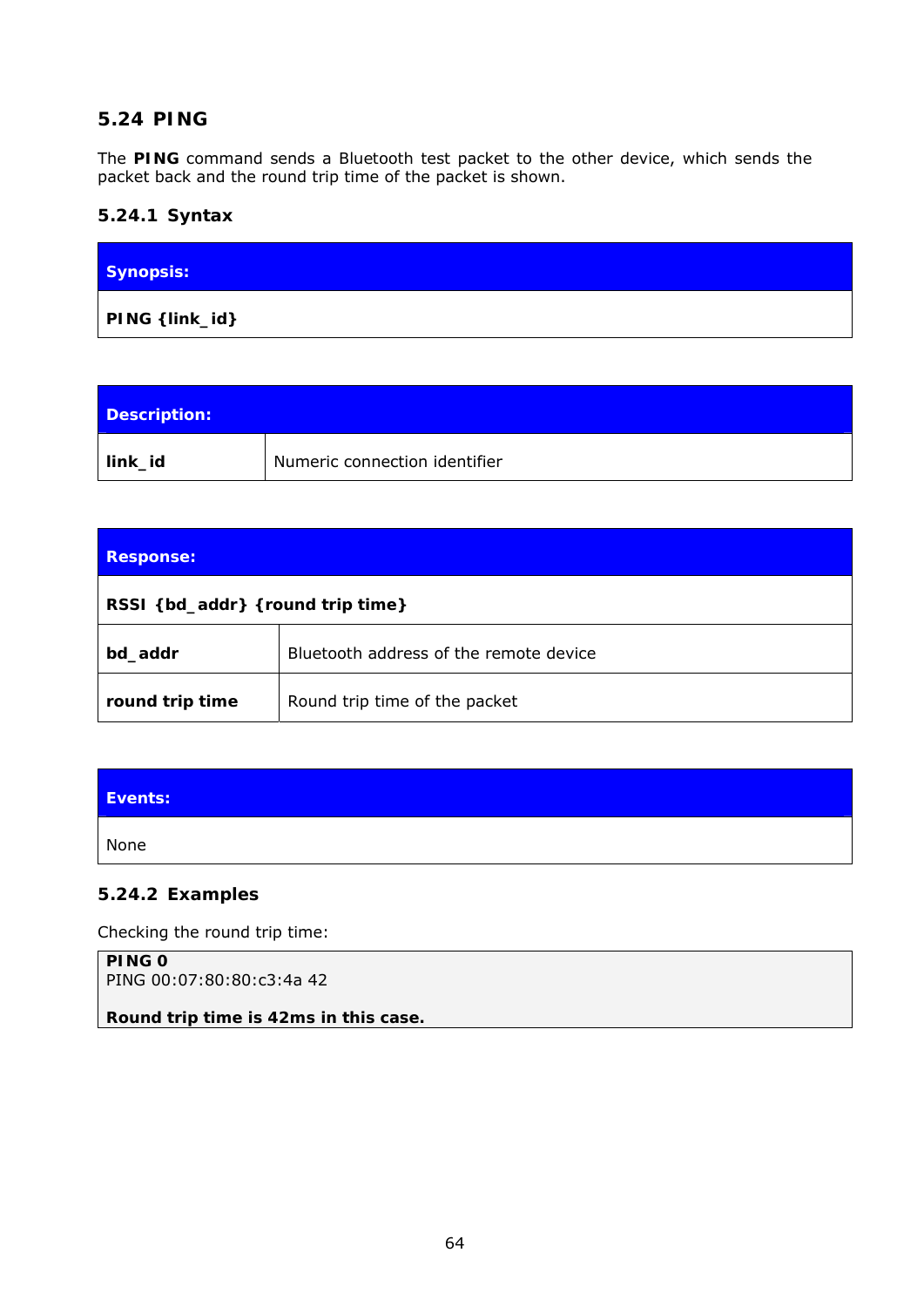### **5.25 ECHO**

The **ECHO** command sends a specified string of characters to the active link specified by the 'link\_id' parameter. This command can be used, for example, with command **SET CONTROL BIND** to send an indication of activity over a *Bluetooth* link.

#### **5.25.1 Syntax**

| Synopsis:                |  |
|--------------------------|--|
| ECHO { link_id} [string] |  |

| Description: |                                      |
|--------------|--------------------------------------|
| link_id      | Numeric connection identifier        |
| string       | User-determined string of characters |

| <b>Response:</b> |  |
|------------------|--|
| No response      |  |

| Events: |  |
|---------|--|
| None    |  |
|         |  |

#### **5.25.2 Examples**

### **ECHO 0 WT12\_DATA**

*On the other device UART receive:*  WT12\_DATA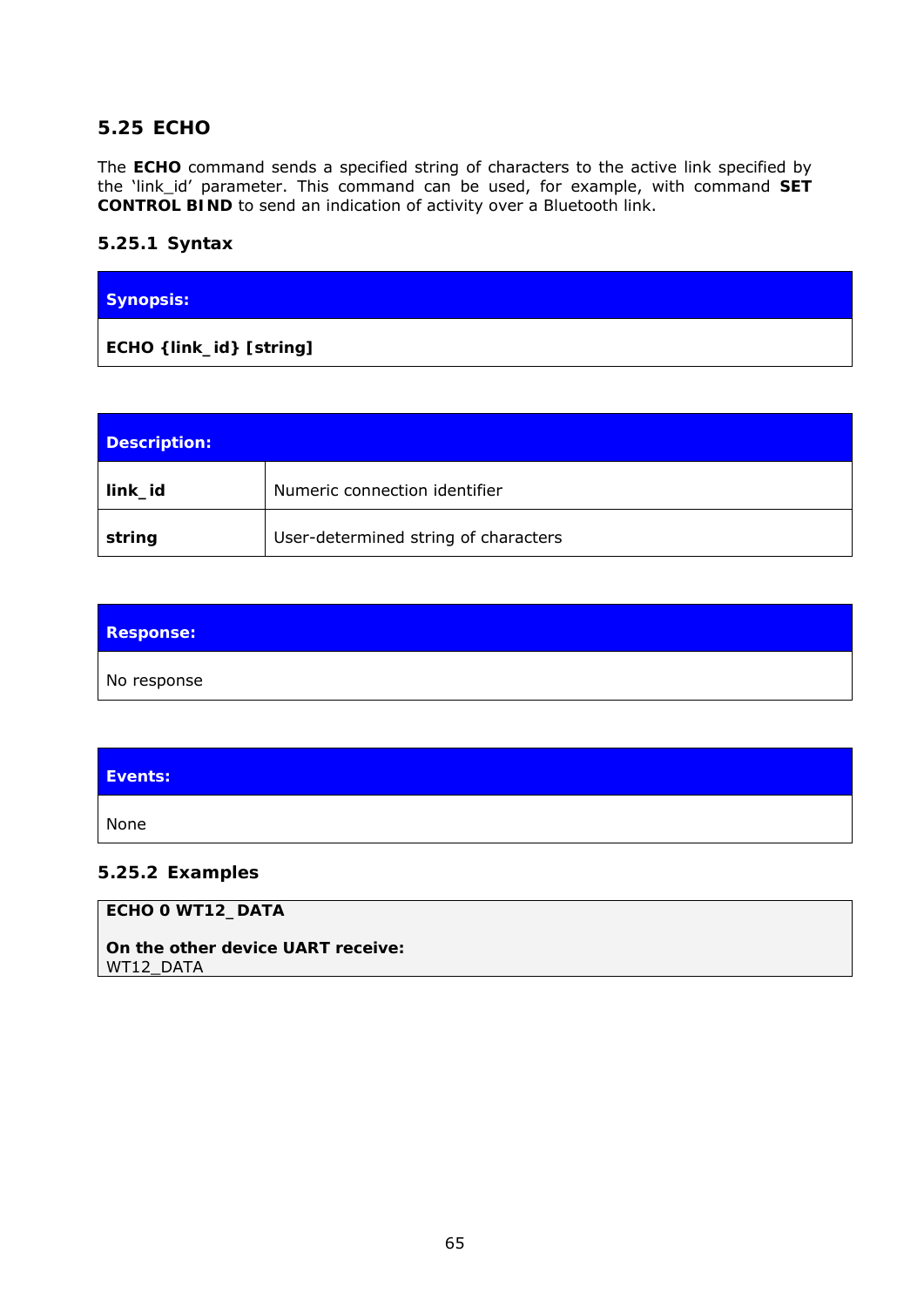# **5.26 SLEEP**

The **SLEEP** command will force deep sleep on. After issuing this command, the module will enter deep sleep until a *Bluetooth* connection is received or something is received from the UART interface in command mode. The SLEEP command will also work when there are one or more active connections and iWRAP is in command mode.

Deep sleep is an aggressive power saving mode for WRAP THOR modules.

## **5.26.1 Syntax**

| Synopsis:    |  |  |  |
|--------------|--|--|--|
| <b>SLEEP</b> |  |  |  |

| Description: |  |
|--------------|--|
| None.        |  |

| <b>Response:</b> |  |
|------------------|--|
| None             |  |

| Events: |  |
|---------|--|
| None    |  |

#### **Note:**

- Refer to power consumption documents for more information about power consumption in deep sleep mode.
- Deep sleep might sometimes be used even if there are active *Bluetooth*  connections. However all the connections need to ne in aggressive sniff power saving mode.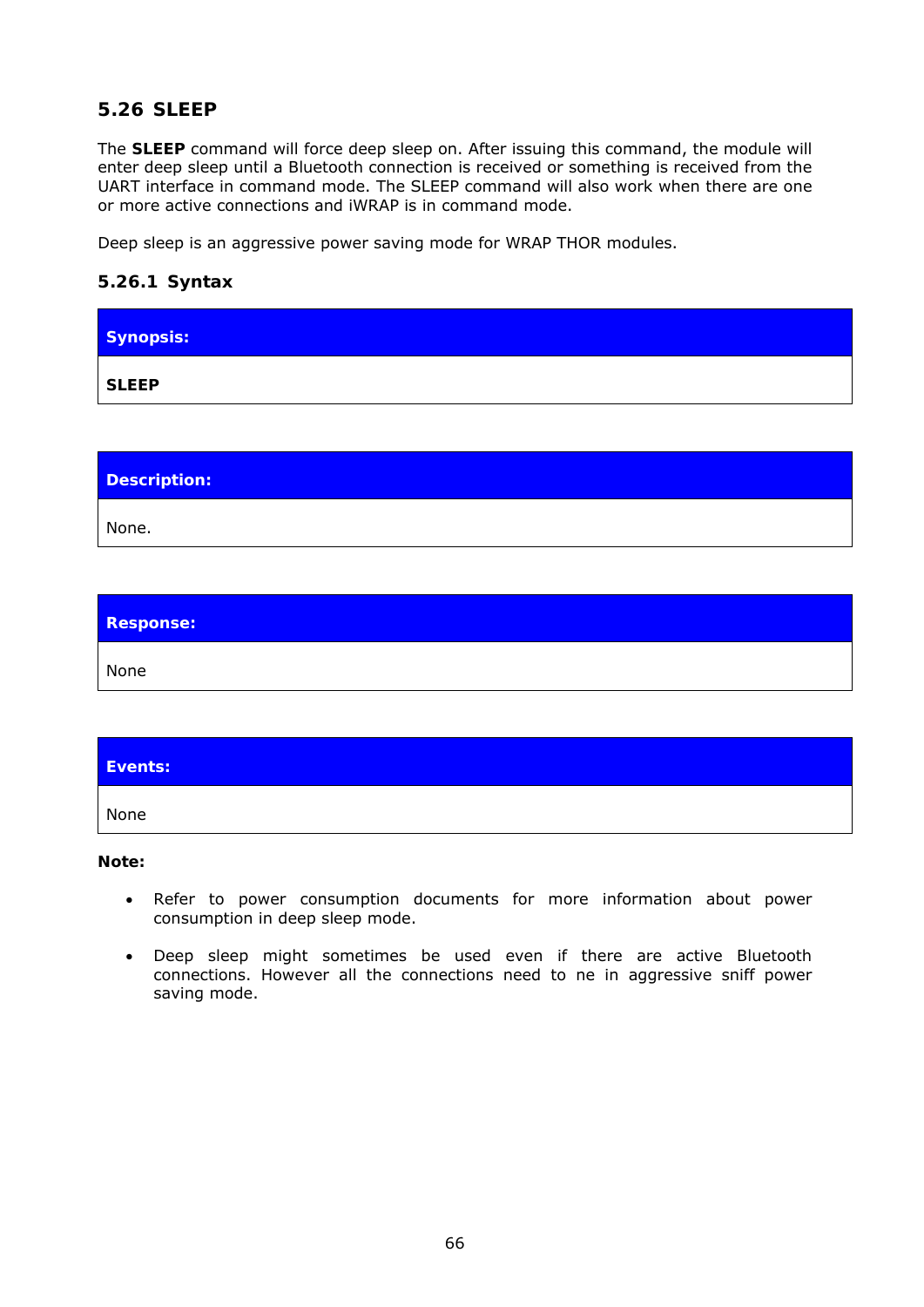# **5.27 PIO**

Command **PIO** is used to get and set PIO states and directions. There are 6 usable IO pins (PIO2-PIO7) on the WT11/12 module, 11 (PIO0-PIO10) on the WT32; thus the range for the mask and state parameters for the WT11/12 is 4-FF (excluding values that have bits 0 or 1 set), for the WT32 it is 0-07FF.

### **5.27.1 Syntax**

| Synopsis:                         |  |  |
|-----------------------------------|--|--|
| $ $ PIO { $cmd$ } [mask] [states] |  |  |

| <b>Description:</b> |                                                                                                                                                                                                       |  |
|---------------------|-------------------------------------------------------------------------------------------------------------------------------------------------------------------------------------------------------|--|
| cmd                 | <b>GET</b>                                                                                                                                                                                            |  |
|                     | Read the contents of the PIO data register. Bits that are set denote<br>pins that are pulled up.                                                                                                      |  |
|                     | <b>GETDIR</b>                                                                                                                                                                                         |  |
|                     | Read the contents of the PIO direction register. Bits that are set<br>denote output pins; others are input pins, i.e. controlled<br>externally, such as the PIO buttons on the WT32 evaluation board. |  |
|                     | <b>GETBIAS</b>                                                                                                                                                                                        |  |
|                     | Read the contents of the PIO bias register. Bits that are set denote<br>pins that are pulled up/down strongly, others are pulled up/down<br>weakly.                                                   |  |
|                     | SET { mask} { states}                                                                                                                                                                                 |  |
|                     | Set the contents of the PIO data register; the first parameter is the<br>bit mask for deciding which PIOs are affected, the second<br>parameter is the bits to set/unset.                             |  |
|                     | SETDIR { mask} { states}                                                                                                                                                                              |  |
|                     | Set the contents of the PIO direction register. By default, only bit 8<br>(PIO7) is set, thus only it can be controlled locally with PIO SET,<br>and all others are input pins.                       |  |
|                     | SETBIAS {mask} { states}                                                                                                                                                                              |  |
|                     | Set the contents of the PIO bias register. By default, all pins are<br>pulled up/down weakly.                                                                                                         |  |
|                     | <b>RESET</b>                                                                                                                                                                                          |  |
|                     | Set the registers to iWRAP defaults.                                                                                                                                                                  |  |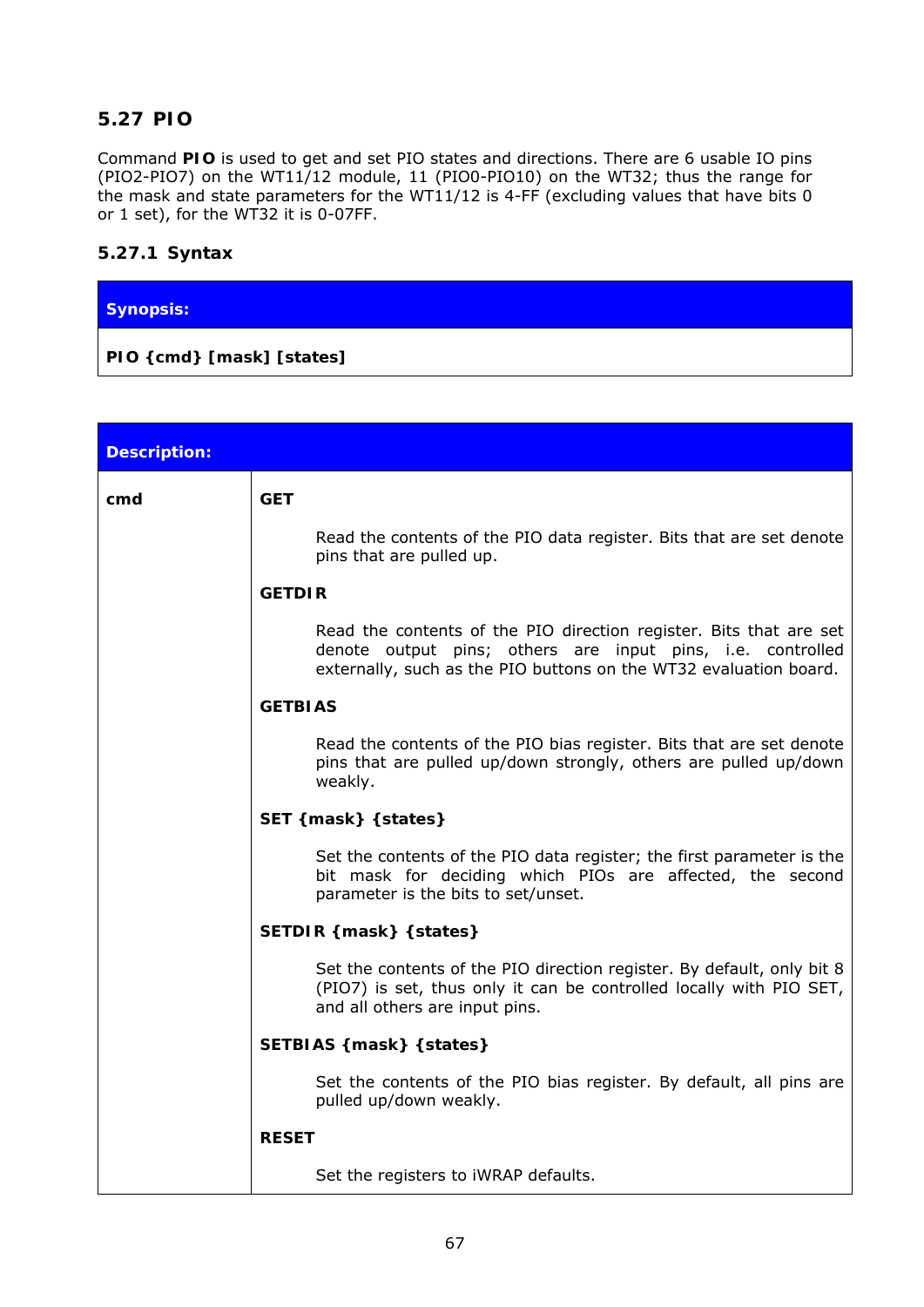| mask   | Bit mask that defines the GPIO lines      |
|--------|-------------------------------------------|
| states | Bit mask that defines the GPIO pin states |

| <b>Response:</b>                                                              |                                                 |  |
|-------------------------------------------------------------------------------|-------------------------------------------------|--|
|                                                                               | No response if command execution is successful. |  |
| This event is raised if incorrect parameters are given<br><b>SYNTAX ERROR</b> |                                                 |  |

| <b>Events:</b>  |                      |
|-----------------|----------------------|
| PIO {req value} | This event is raised |

#### **5.27.2 Examples**

Setting PIO7 (which lights the PIO7 LED on the evaluation kit if the corresponding switch is in the LED position) and PIO5 (which is an input pin and thus cannot be set locally by default):

**PIO SET 80 FF** (80 in hex is 10000000 in binary, so only the 8th bit is affected; parameters 80 80 etc. would yield the same result) **PIO GET**  PIO GET 180 (100 + bits; bit 9, e.g. 100 is always set) **PIO SET 20 FF** (try to set 6th bit) **PIO GET**  PIO GET 180 (only the 8th direction bit is set by default, so only PIO7 can be set) **PIO GETDIR**  PIO GETDIR 80 **PIO SETDIR 20 FF PIO GETDIR**  PIO GETDIR a0 (A0 is 10100000 in binary; now both PIO7 and PIO5 can be set) **PIO SET 20 FF PIO GET**  PIO GET 1a0 (now PIO5 is set too) **PIO RESET PIO GET**  PIO GET 100 **PIO GETDIR**  PIO GETDIR 80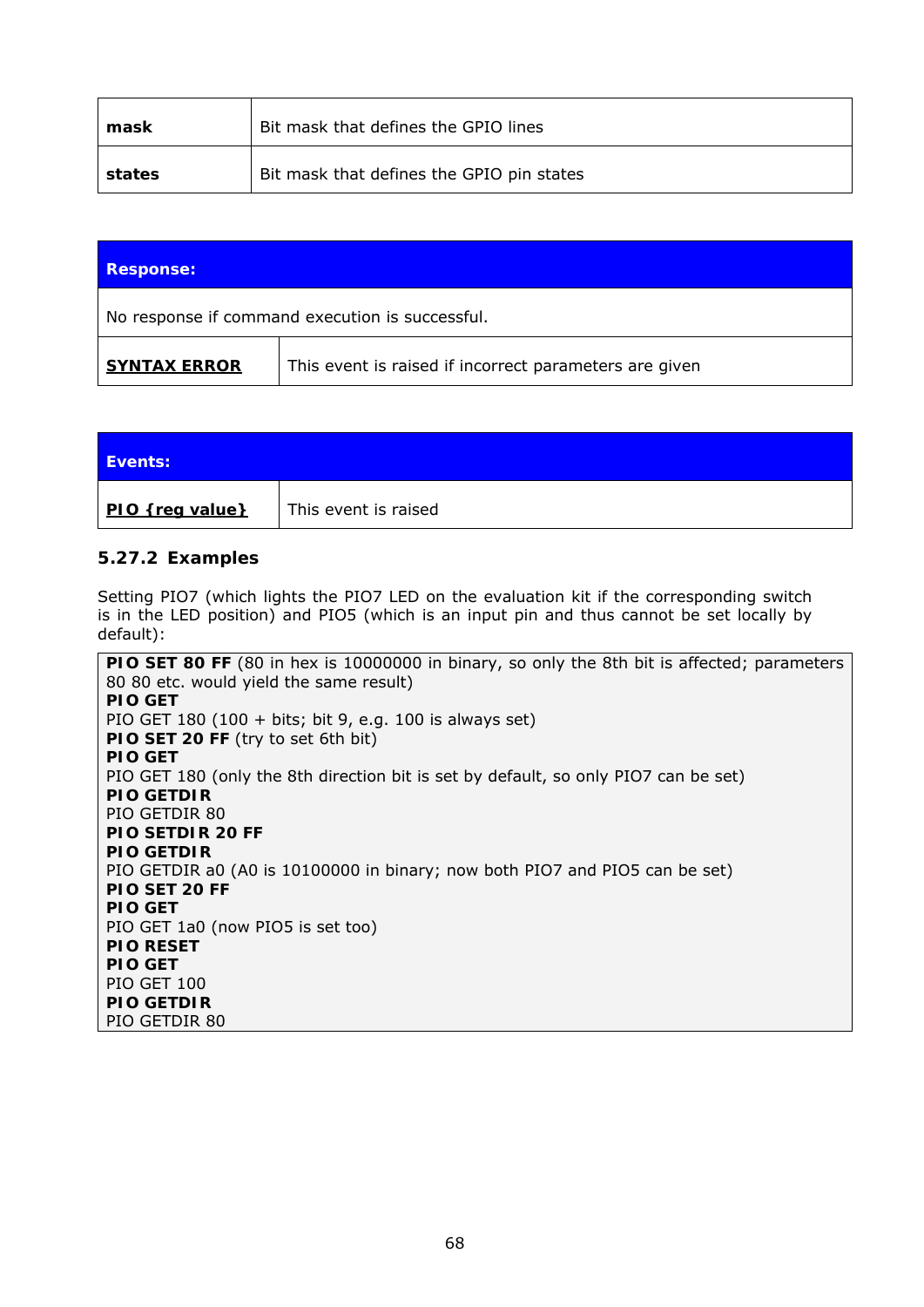## **5.28 VOLUME**

Command **VOLUME** is used to modify and read the module's line out volume level.

# **5.28.1 Syntax**

| Synopsis:      |  |
|----------------|--|
| VOLUME [{vol}] |  |

| <b>Description:</b> |                                                                   |
|---------------------|-------------------------------------------------------------------|
| vol                 | New volume level value; leave blank to read current volume level. |
|                     | 09                                                                |
|                     | Sets volume level: Range 0-9.                                     |
|                     | down                                                              |
|                     | Decreases volume level by one.                                    |
|                     | up                                                                |
|                     | Increases volume level by one.                                    |

| <b>Response:</b> |  |
|------------------|--|
| None             |  |

| <b>Events:</b> |                       |
|----------------|-----------------------|
| VOLUME { vol}  | Current volume level. |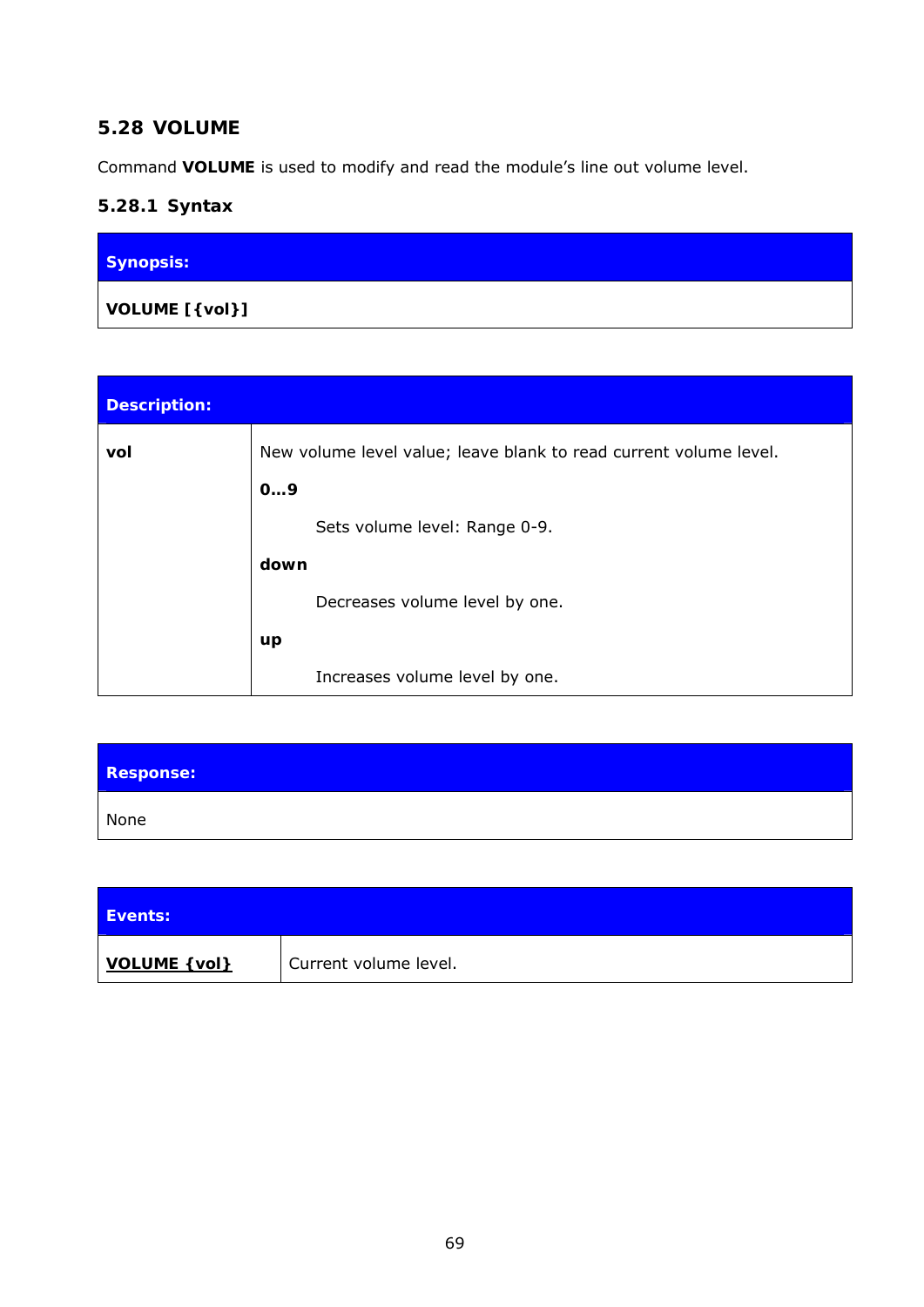### **5.29 TEMP**

This command reads the value of internal temperature sensor. This value should not be considered very reliable. The value can be compensated by modifying PS-key PSKEY\_TEMPERATURE\_CALIBRATION.

#### **5.29.1 Syntax**

| Synopsis:   |  |  |
|-------------|--|--|
| <b>TEMP</b> |  |  |

| Description: |  |  |
|--------------|--|--|
| None.        |  |  |

| <b>Response:</b> |                        |
|------------------|------------------------|
| TEMP { temp}     |                        |
| temp             | Temperature in Celsius |

| Events: |  |
|---------|--|
| None.   |  |

#### **5.29.2 Examples**

Reading the value of internal temperature sensor.

| <b>TEMP</b>                          |  |  |  |
|--------------------------------------|--|--|--|
| EMP 31<br>$\tau$<br><b>.</b><br>$ -$ |  |  |  |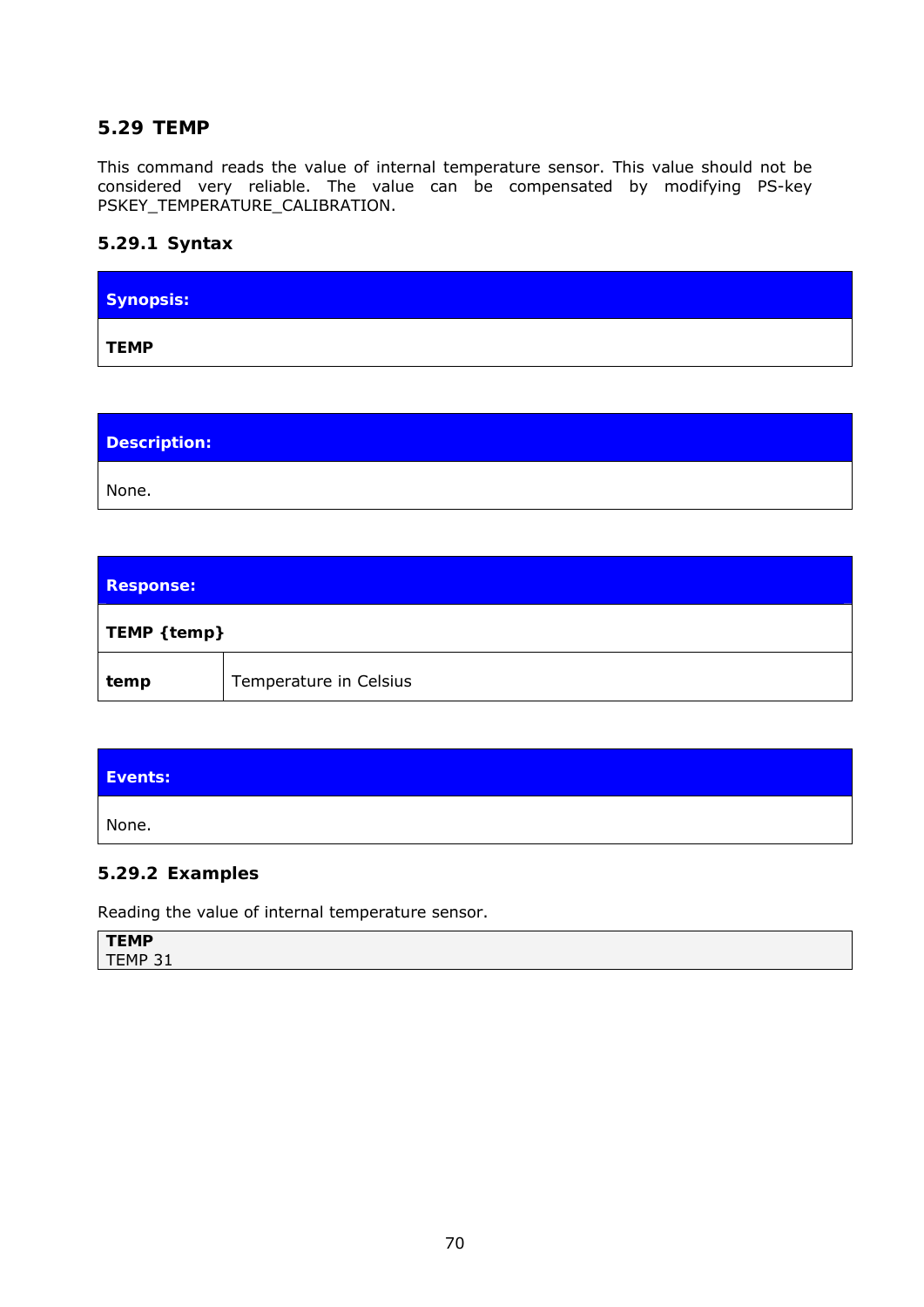# **5.30 BATTERY**

Command **BATTERY** is used to read the current voltage of the module battery.

# **5.30.1 Syntax**

| Synopsis:      |  |  |
|----------------|--|--|
| <b>BATTERY</b> |  |  |

| <b>Description:</b> |  |
|---------------------|--|
| None                |  |

| <b>Response:</b> |  |
|------------------|--|
| None             |  |

| <b>Events:</b> |                                        |
|----------------|----------------------------------------|
| BATTERY { mv}  | Current battery voltage in millivolts. |

# **5.30.2 Examples**

Reading battery voltage.

| <b>BATTERY</b> |  |
|----------------|--|
| BATTERY 3673   |  |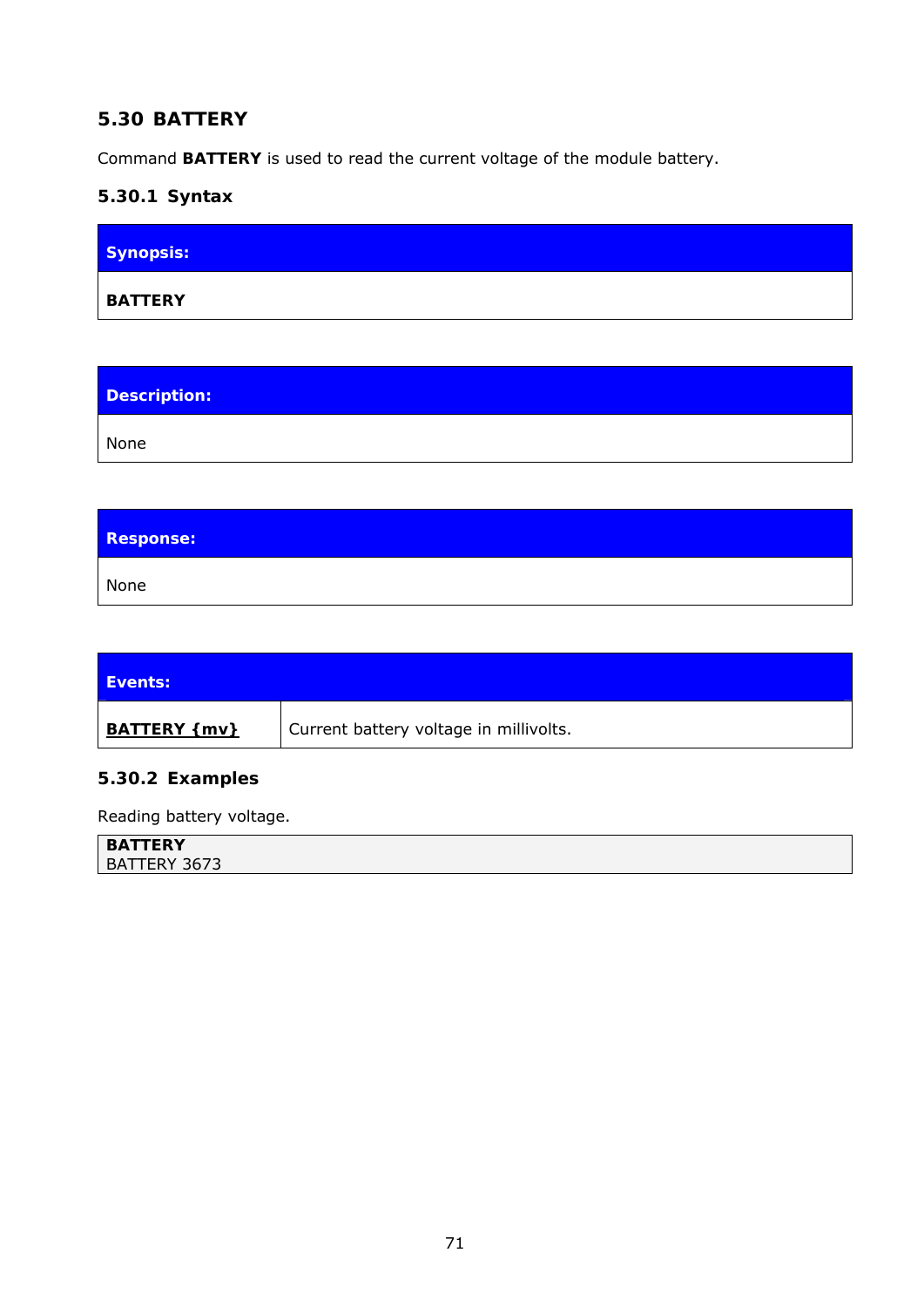## **5.31 BYPASSUART**

**BYPASSUART** command enabled the UART bypass mode, in which the UART traffic is passed to GPIO pins instead of iWRAP. Please refer to the modules data sheet for more information. A physical reset is needed to return to normal operation mode.

#### **5.31.1 Syntax**

**Synopsis: BYPASSUART** 

**Response:** 

No response

**Events:** 

No event is raised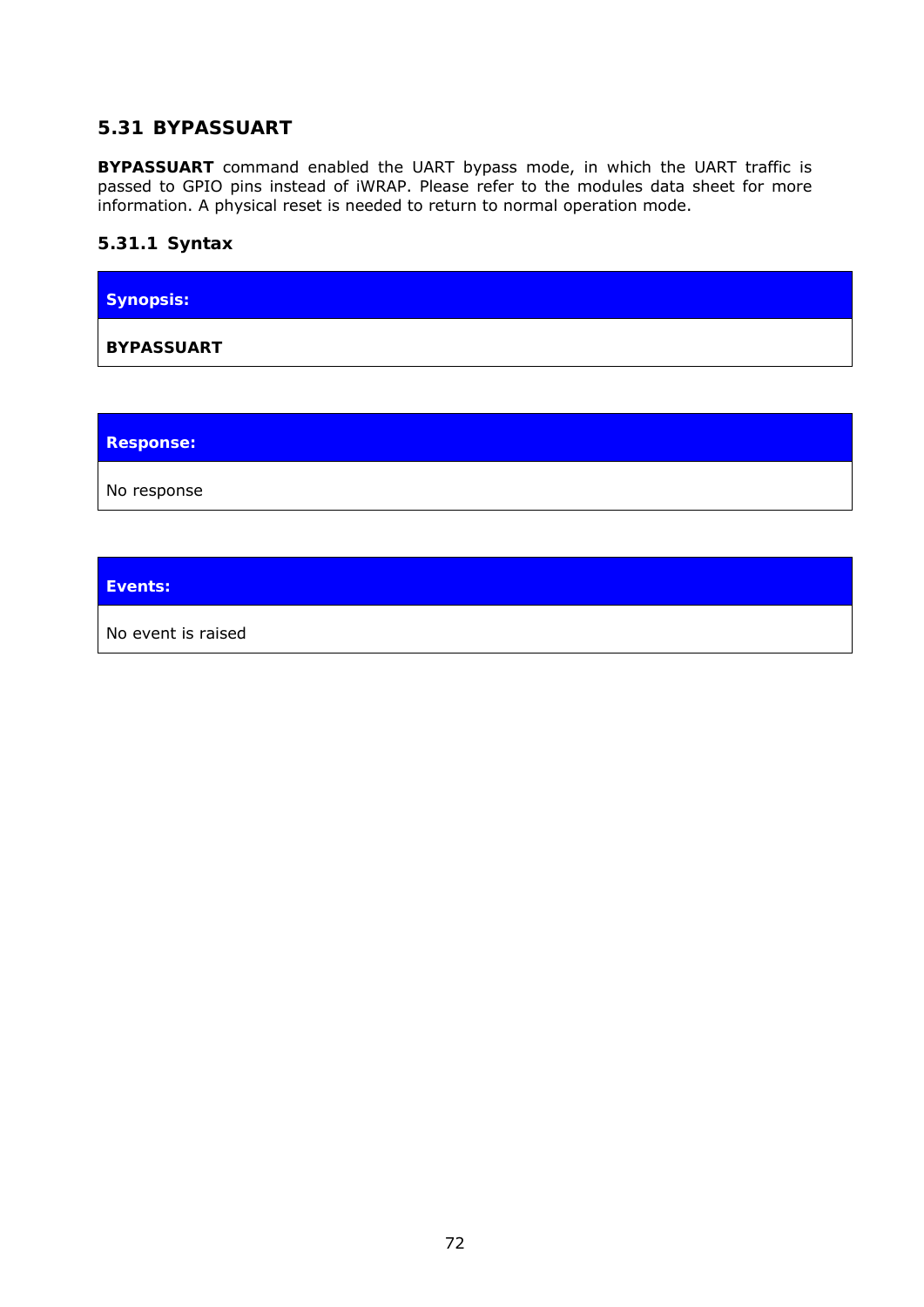# **5.32 DEFRAG**

This command defragments persistent store memory. The command resets iWRAP.

# **5.32.1 Syntax**

| Synopsis:     |  |  |
|---------------|--|--|
| <b>DEFRAG</b> |  |  |

| <b>Description:</b> |  |
|---------------------|--|
| None                |  |

## **Response:**

No response

| Events: |  |
|---------|--|
| None    |  |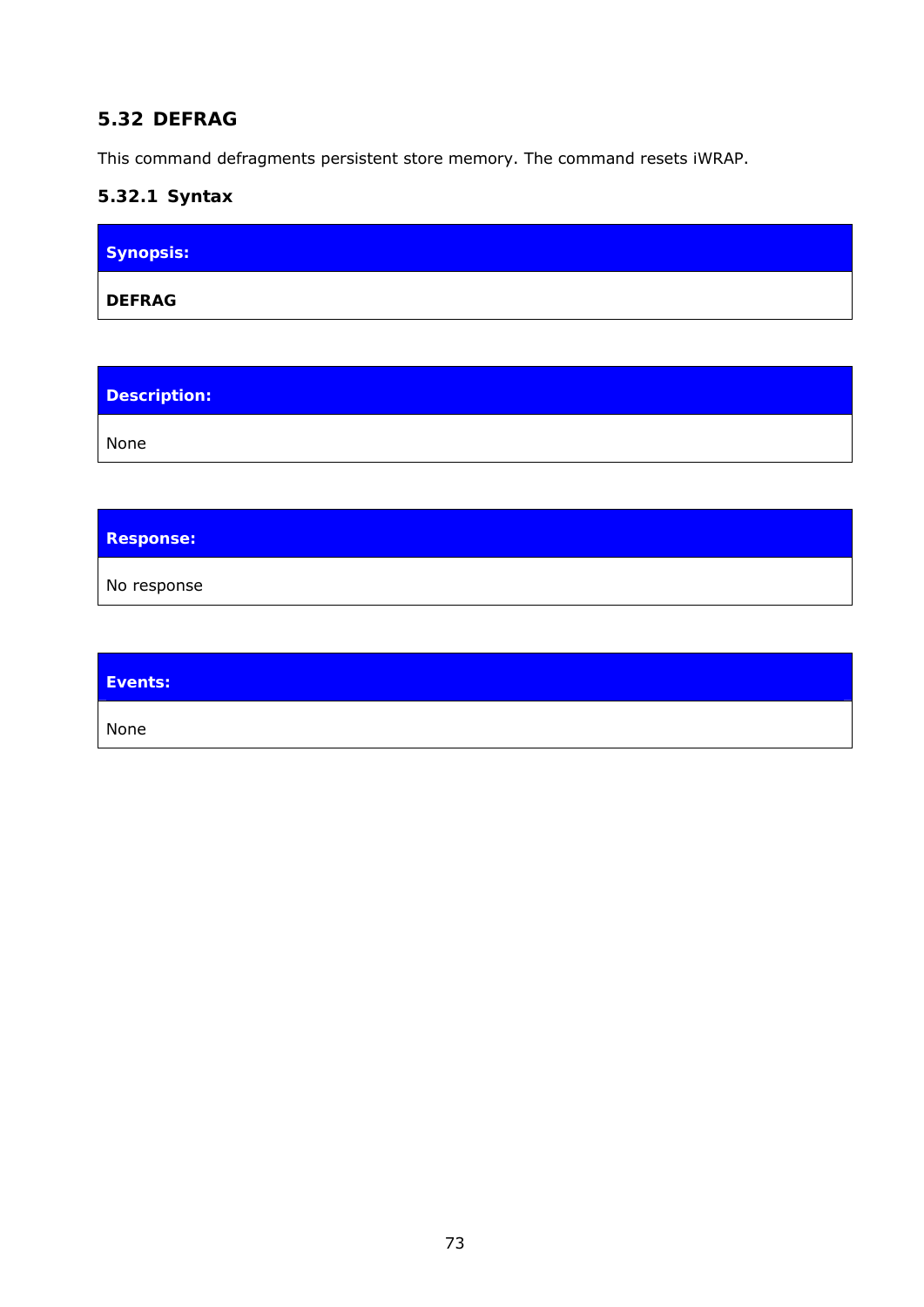# **5.33 BCSP\_ENABLE**

Command **BCSP\_ENABLE** is used to boot the device and enter BCSP mode; it is an alias for **BOOT 1**. See chapter [9.3](#page-165-0) for a detailed explanation of iWRAP boot modes.

# **5.33.1 Syntax**

| <b>Synopsis:</b>   |  |
|--------------------|--|
| <b>BCSP_ENABLE</b> |  |

**Description:** 

None

**Response:** 

No response

| Events: |  |
|---------|--|
| None    |  |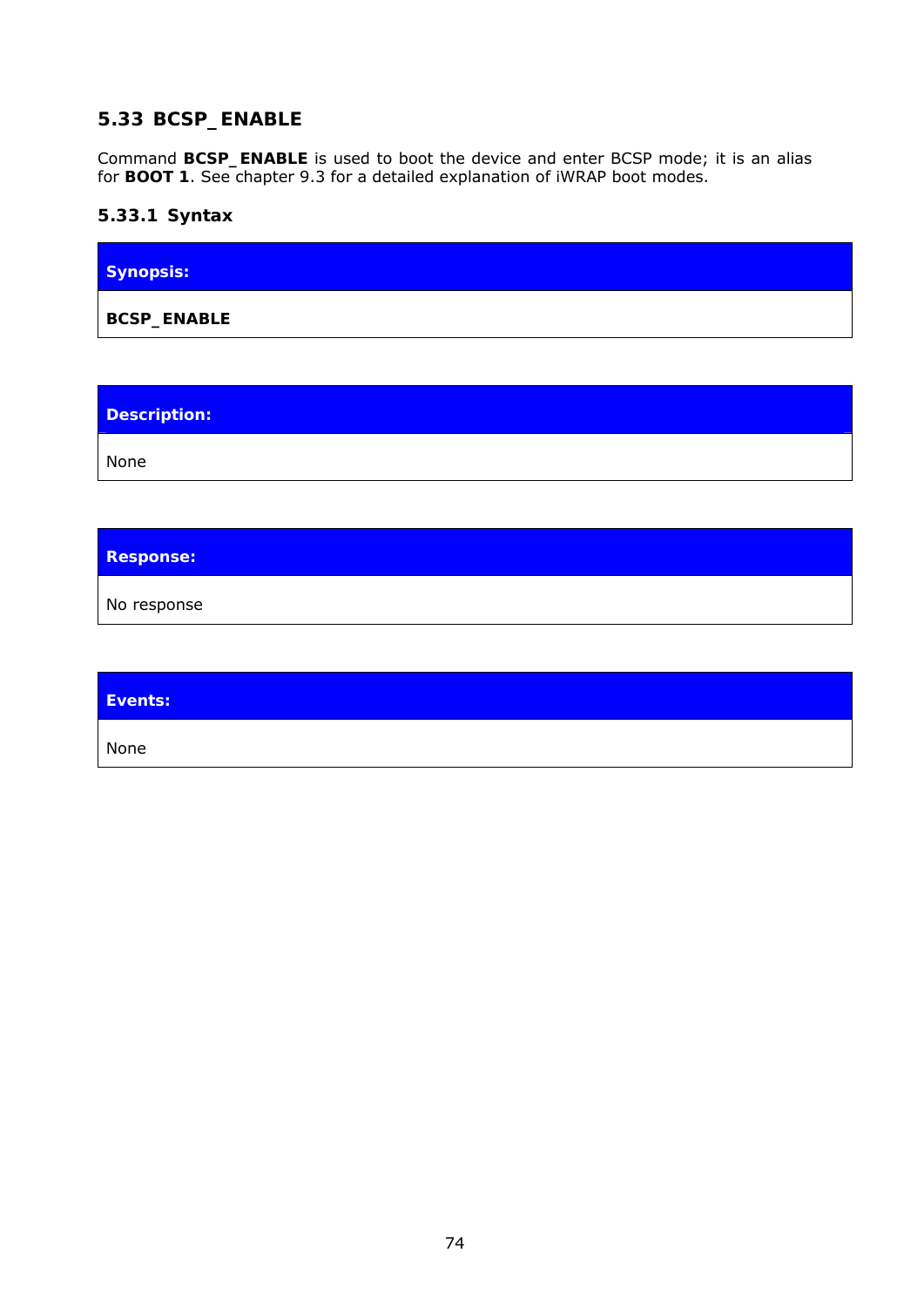## **5.34 RESET**

Command **RESET** is used to reset iWRAP.

# **5.34.1 Syntax**

| Synopsis:    |  |
|--------------|--|
| <b>RESET</b> |  |

**Description:** 

No description

# **Response:**

No response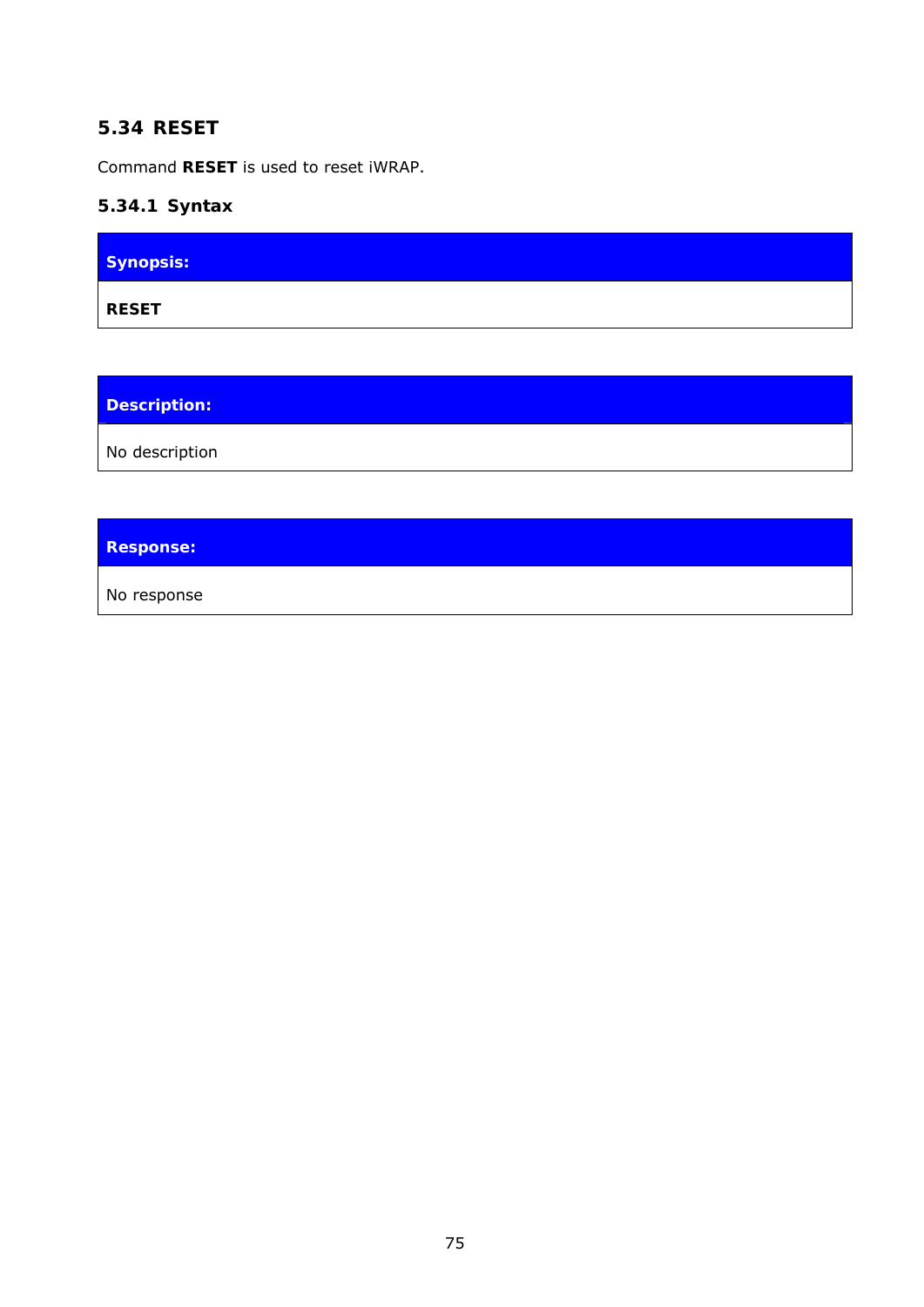# **5.35 BOOT**

The **BOOT** command is used to change the iWRAP's boot mode. After issuing this command, the module will enter the selected boot mode. After resetting the module, it will boot in iWRAP mode again. The boot modes are explained in chapter.

#### **5.35.1 Syntax**

| Synopsis:                 |  |  |
|---------------------------|--|--|
| BOOT [ <i>boot_mode</i> ] |  |  |

| <b>Description:</b> |                       |
|---------------------|-----------------------|
| boot_mode           | 0000                  |
|                     | <b>iWRAP</b>          |
|                     | 0001                  |
|                     | HCI, BCSP, 115800,8n1 |
|                     | 0003                  |
|                     | HCI, USB              |
|                     | 0004                  |
|                     | HCI, H4, 115200,8n1   |

| <b>Response:</b> |  |
|------------------|--|
| No response      |  |

#### **5.35.2 Examples**

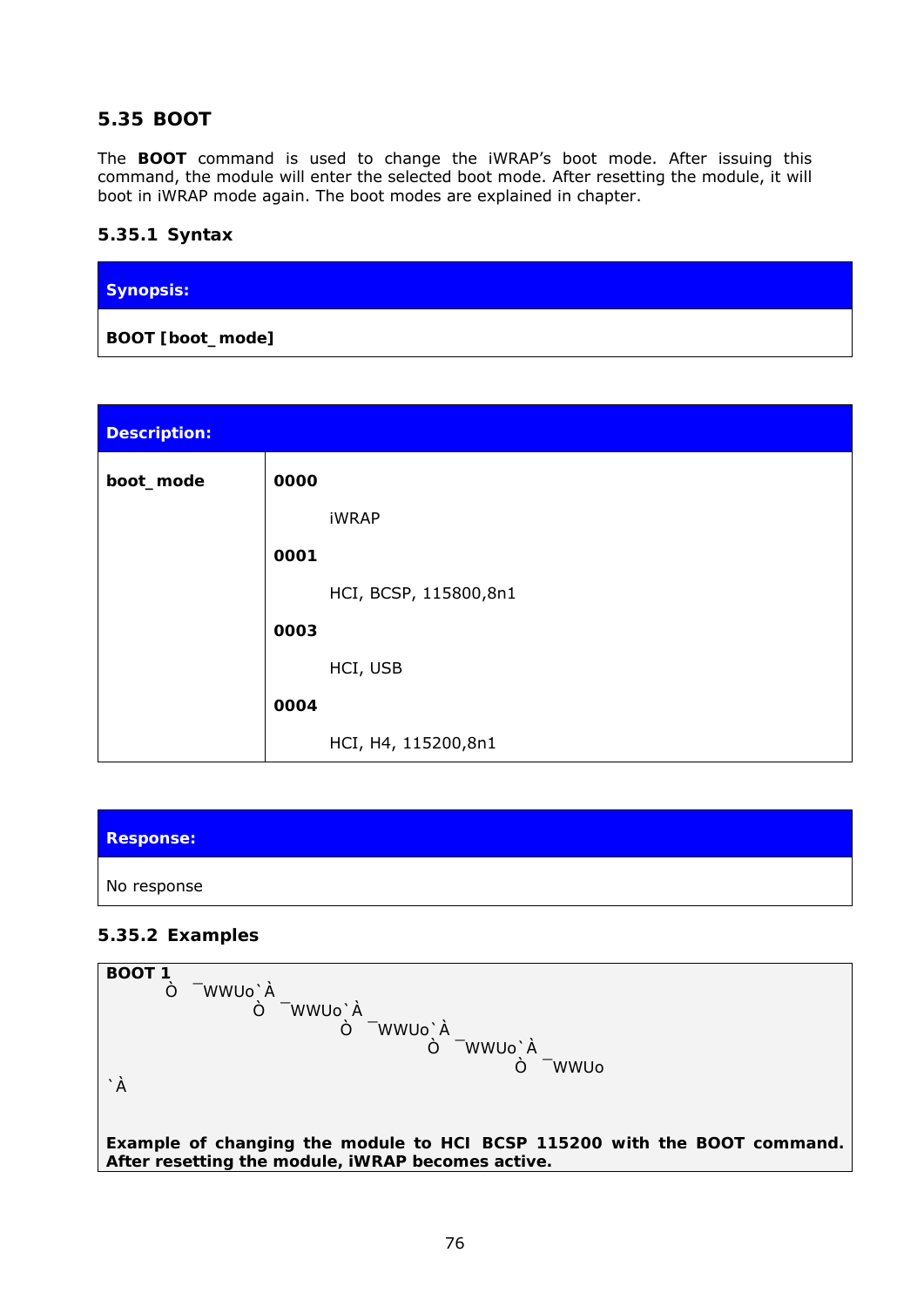## **5.36 TEST**

The **TEST** command is used to give radio test commands to iWRAP. The commands are the same that can be given by using CSR BlueTest software. TEST commands must only be used for testing purposes, not for application functionality.

#### **5.36.1 Syntax**

#### **Synopsis:**

**TEST {***mode***} [***mode\_specific\_parameters***]** 

| <b>Description:</b>      |                                                                                                                                                                                                     |
|--------------------------|-----------------------------------------------------------------------------------------------------------------------------------------------------------------------------------------------------|
| mode &                   | RF Test mode                                                                                                                                                                                        |
| mode_specific_parameters | Supported test modes are:                                                                                                                                                                           |
|                          | <b>PAUSE</b>                                                                                                                                                                                        |
|                          | Pause halts the current test and stops any radio<br>activity.                                                                                                                                       |
|                          | TXSTART {lo_freq} {level} {mod_freq}                                                                                                                                                                |
|                          | Enables the transmitter in continuous transmission at<br>a designated frequency (lo_freq) with a designated<br>output power (level) and designated tone modulation<br>frequency (mod_freq).         |
|                          | $lo_{frac}$ range: 2402 - 2480 (MHz)                                                                                                                                                                |
|                          | <b>level</b> range: $0 \times f(00 - 0 \times f(3))$                                                                                                                                                |
|                          | $mod\_freq$ range: $0 - 32767$ (recommended values 0<br>or 256)                                                                                                                                     |
|                          | TXDATA1 {lo_freq} {level}                                                                                                                                                                           |
|                          | Enables the transmitter with a designated frequency<br>(lo_freq) and output power (level). Payload is PRBS9<br>data. In this mode, the receiver is not operating.                                   |
|                          | TXDATA2 {cc} {level}                                                                                                                                                                                |
|                          | Enables the transmitter with a simplified<br>hop<br>sequence designated by country code {cc}<br>and<br>output power {level}. Payload is PRBS9 data. In this<br>mode, the receiver is not operating. |
|                          | Related test spec name: TRM/CA/01/C (output<br>power), TRM/CA/02/C (power density).                                                                                                                 |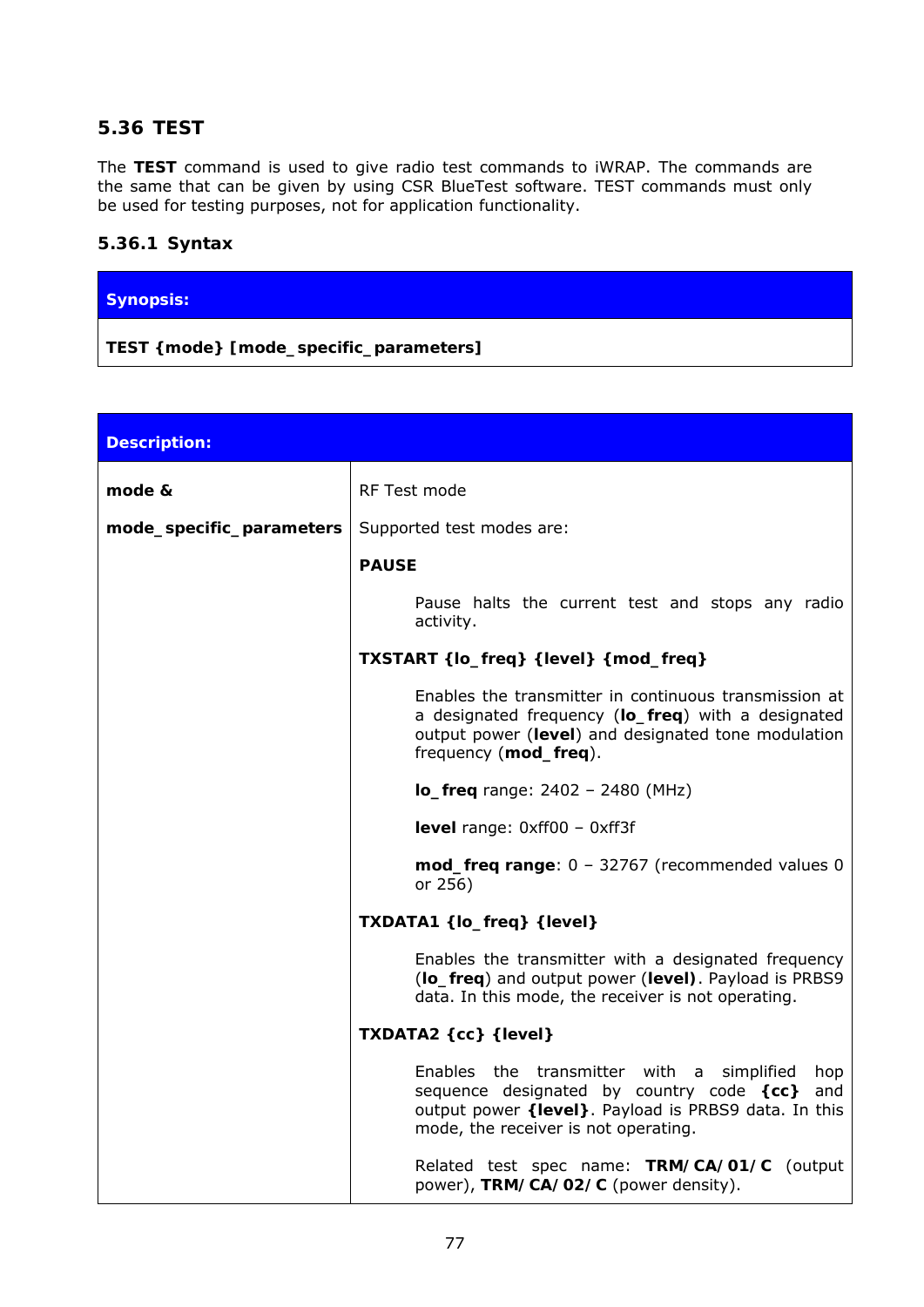| cc range: $0 - 3$ (default = 0)                                                                                                                                                                         |
|---------------------------------------------------------------------------------------------------------------------------------------------------------------------------------------------------------|
| RXSTART {lo_freq} {highside} {attn}                                                                                                                                                                     |
| Enables the receiver in continuous reception at a<br>designated frequency (lo_freq) with a choice of low<br>or high side modulation (highside)<br>and<br>with<br>designated attenuation setting (attn). |
| <b>highside</b> range: 0 or 1 (default = false = 0)                                                                                                                                                     |
| attn: range: $0 - 15$                                                                                                                                                                                   |
| <b>DEEPSLEEP</b>                                                                                                                                                                                        |
| Puts the module into deep-sleep after a delay of half a<br>second until woken by a reset or activity on UART.                                                                                           |
| PCMLB {pcm_mode}                                                                                                                                                                                        |
| Sets the PCM to loop back mode, where the data read<br>from PCM input is output again on the PCM output.                                                                                                |
| If $perm\_mode = 0$ , module is slave in normal 4-wire<br>configuration                                                                                                                                 |
| If $perm\_mode = 1$ , module is master in normal 4-wire<br>configuration                                                                                                                                |
| If $perm\_mode = 2$ , module is master in Manchester<br>encoded 2-wire configuration                                                                                                                    |
| PCMEXTLB {pcm_mode}                                                                                                                                                                                     |
| Sets the PCM to external loop back mode, whereby<br>the data written to PCM output is read again on the<br>input. Check is made that the data read back is the<br>same as that written.                 |
| The external loop back may be a simple wire.                                                                                                                                                            |
| Modes are save as above.                                                                                                                                                                                |
| LOOPBACK {lo_freq} {level}                                                                                                                                                                              |
| Receives data on set frequency <b>lo_freq</b> for data<br>packets and then retransmits this data on the same<br>channel at output power level.                                                          |
| CFGXTALFTRIM { xtal_ftrim}                                                                                                                                                                              |
| This command can be used to set the crystal<br>frequency trim value directly from iWRAP. This is not<br>a permanent setting!                                                                            |
| xtal_ftrim range: $0 - 63$                                                                                                                                                                              |
| PCMTONE {freq} {ampl} {dc}                                                                                                                                                                              |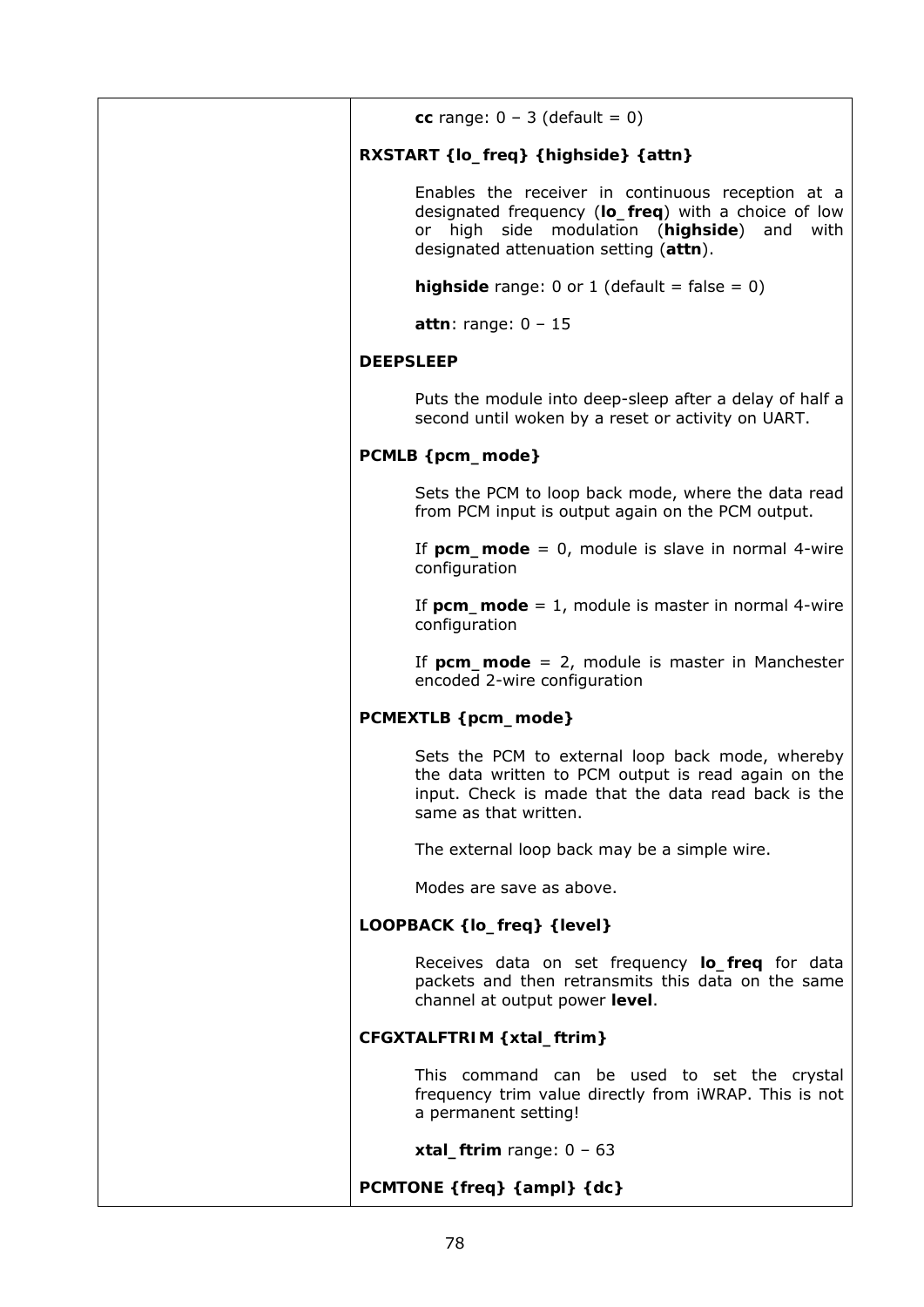| Plays a constant tone on the PCM port.                                                                |
|-------------------------------------------------------------------------------------------------------|
| freq range: $0 - 5$                                                                                   |
| ampl range: $0-8$                                                                                     |
| dc: $0 - 60096$ (set to 0)                                                                            |
| SETPIO {mask} {bits}                                                                                  |
| Sets PIO high or low according to given parameters.                                                   |
| NOTE: This command sets the PIO regardless of other<br>usage!                                         |
| mask: Bit mask specifying the PIOs that are to be set                                                 |
| bits: the bit values                                                                                  |
| If you use hexadecimals, put 0x in front of the value,<br>otherwise they are interpreted as decimals. |
| <b>GETPIO</b>                                                                                         |
| Gets the status of all the PIO lines.                                                                 |

#### **Response:**

**OK** for successful execution

**ERROR** for unsuccessful execution

#### **5.36.2 Examples**

**TEST TXSTART 2441 0xFF3F 0**  OK

*Example on how to set the module to transmit continuous carrier signal at 2441MHz and at full output power.* 

**TEST PCMTONE 1 5 0**  OK

*Example on how to set the modules PCM output a constant signal for PCM testing.*

#### **Note:**

 Always consult Bluegiga Technologies about the right parameters for RF testing. The parameters are unique for each module: WT11, WT12 and WT32.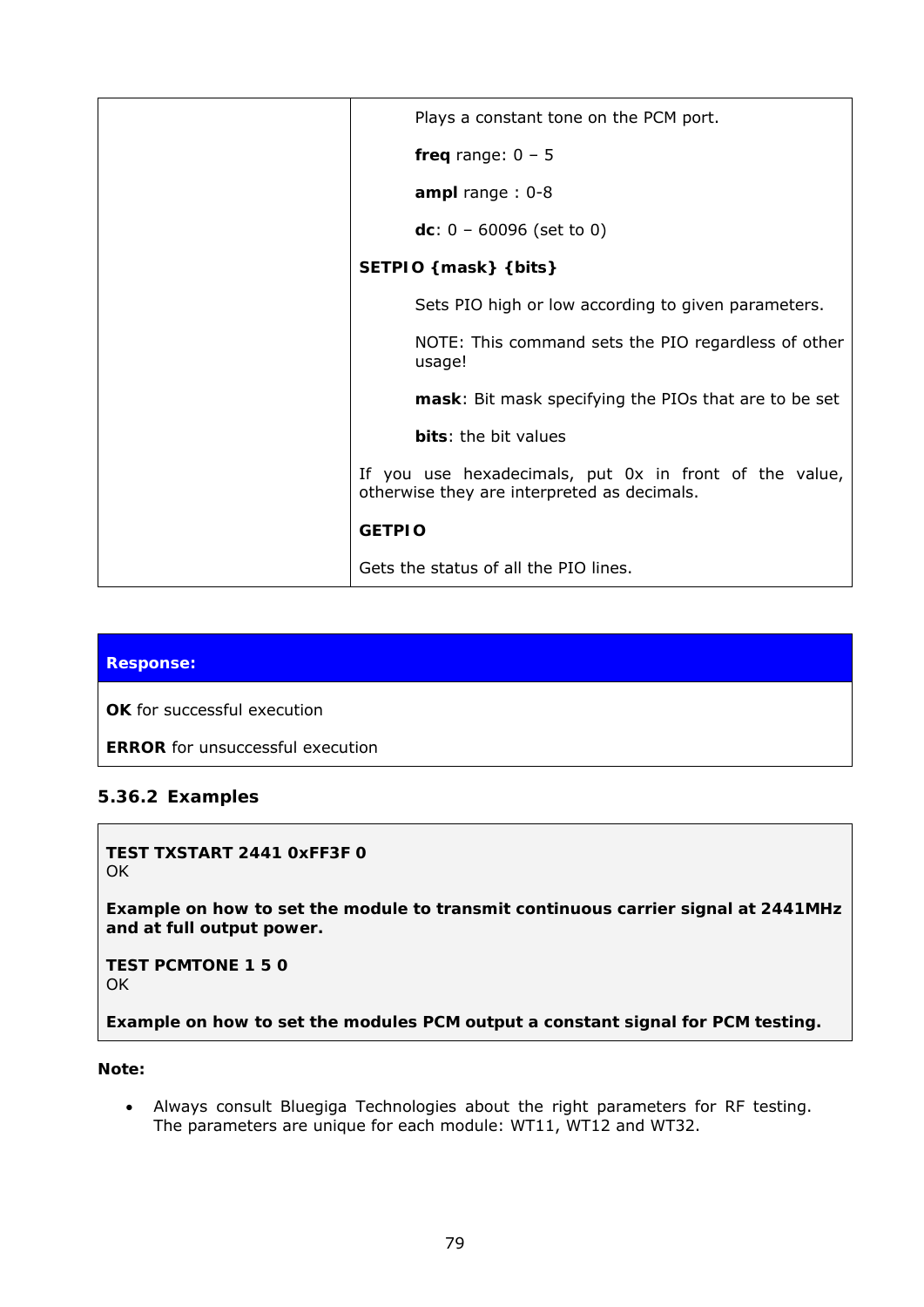# **5.37 TESTMODE**

The **TESTMODE** command is used to put the iWRAP into a *Bluetooth* test mode, where a *Bluetooth* tester can control the hardware. Reset must be done to recover normal operation.

#### **5.37.1 Syntax**

| Synopsis:       |  |  |
|-----------------|--|--|
| <b>TESTMODE</b> |  |  |

**Description:** 

No description.

**Response:** 

**TEST 0**

| Events: |  |
|---------|--|
| None    |  |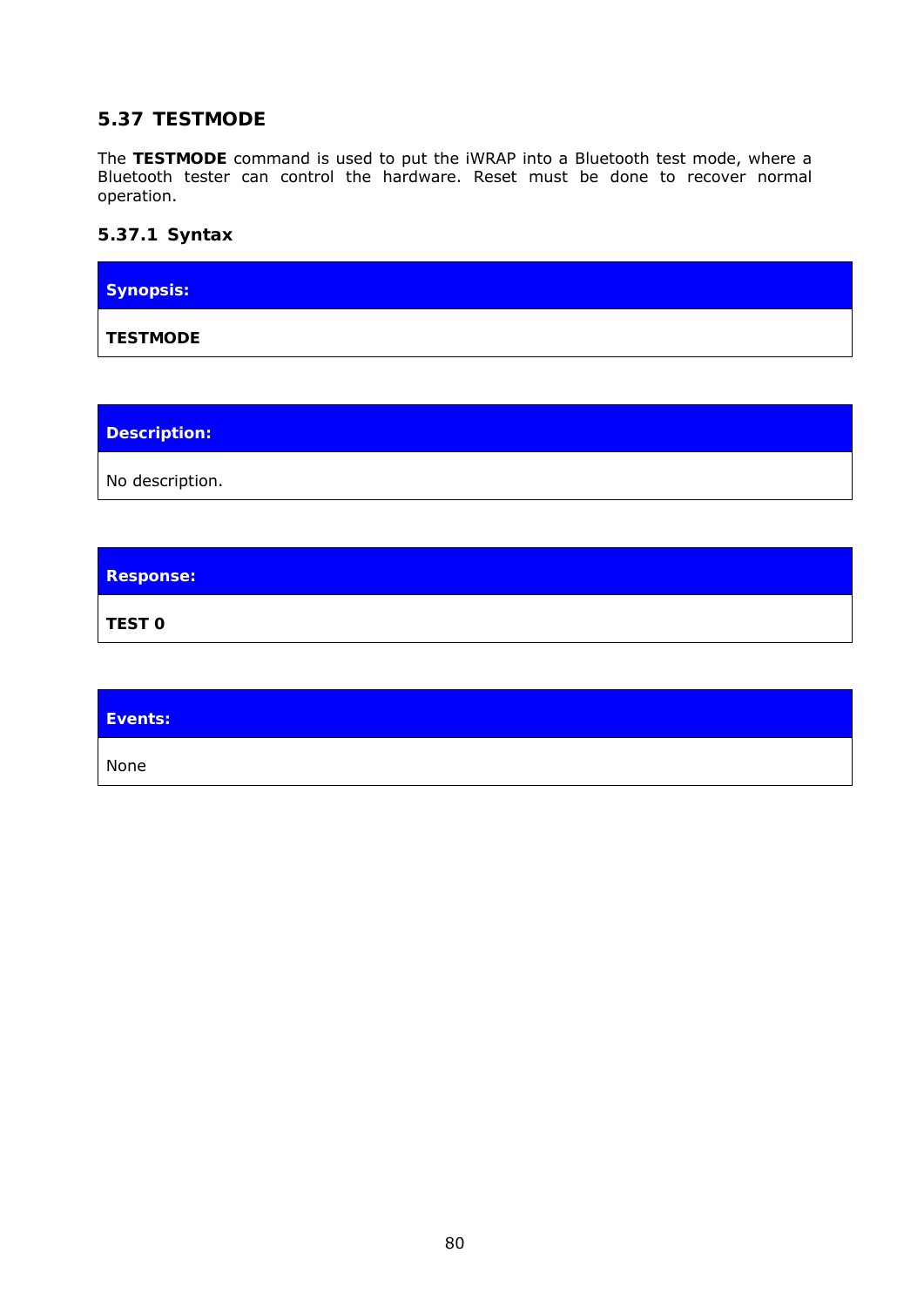#### **5.38 HELP**

Prints supported iWRAP commands.

## **5.38.1 Syntax**

| Synopsis:   |  |
|-------------|--|
| <b>HELP</b> |  |

**Description:** 

No description

# **Response:**

A list of supported iWRAP commands

| Events: |  |
|---------|--|
| None    |  |

## **5.38.2 Examples**

| <b>HELP</b>         |
|---------------------|
| <b>HELP AUTH</b>    |
| <b>HELP BATTery</b> |
| <b>HELP BER</b>     |
| <b>HELP Call</b>    |
| <b>HELP CLose</b>   |
| <b>HELP CLOCK</b>   |
| <b>HELP HELP</b>    |
| <b>HELP INFO</b>    |
| <b>HELP Inquiry</b> |
| <b>HELP IC</b>      |
| $\cdots$            |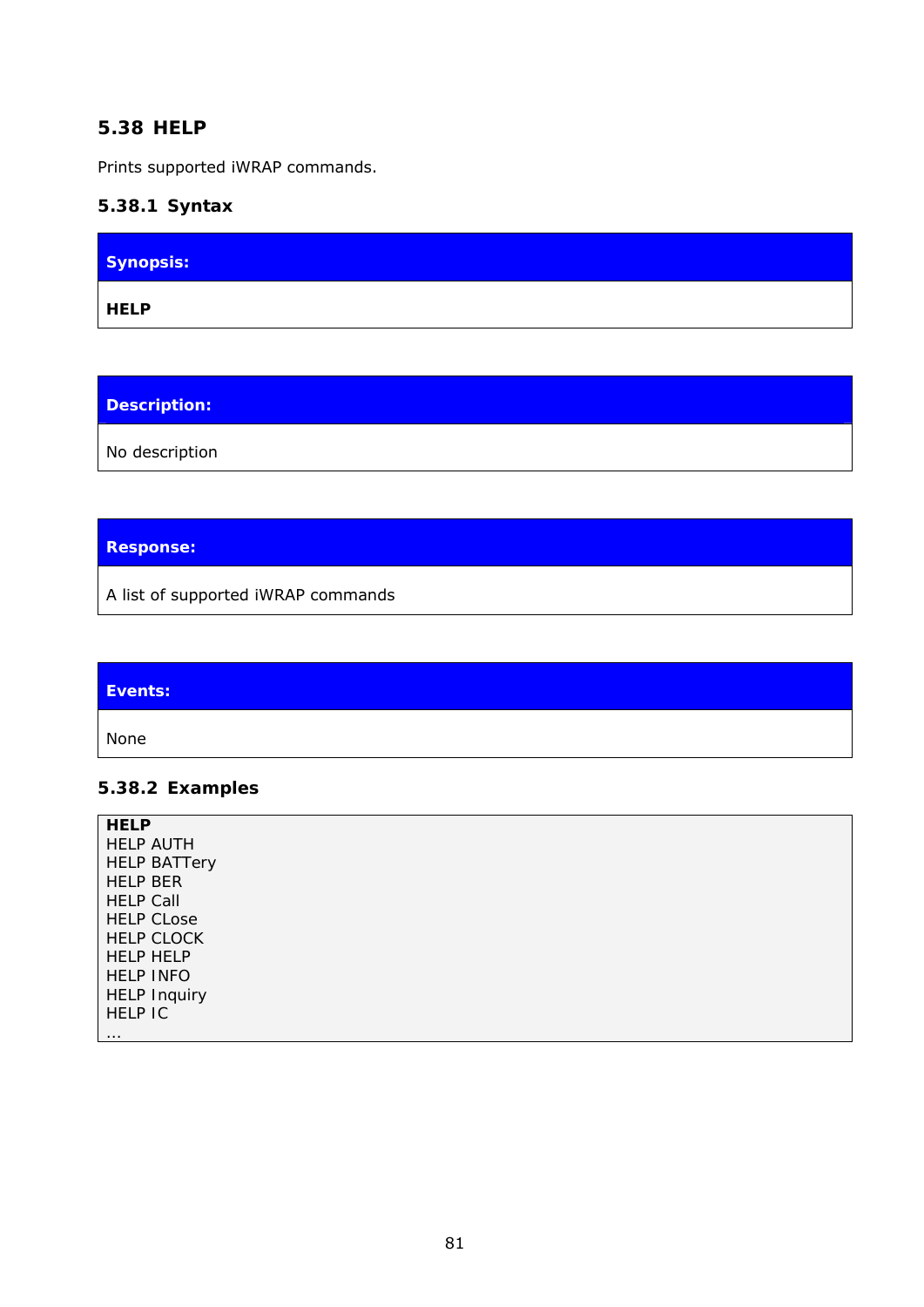## **5.39 INFO**

**INFO** displays information about iWRAP version and features.

#### **5.39.1 Syntax**

#### **Synopsis:**

**INFO [***CONFIG | BOOTMODE***]** 

| Description:    |                                                                                                                  |
|-----------------|------------------------------------------------------------------------------------------------------------------|
| <b>CONFIG</b>   | Optional flag that that displays more detailed information about the<br>firmware for example changed parameters. |
| <b>BOOTMODE</b> | Displays bootmode parameters                                                                                     |

#### **Response:**

Information about iWRAP version and features.

#### **Events:**

None.

#### **5.39.2 Examples**

#### **INFO**  WRAP THOR AI (2.1.0 build 20) Copyright (c) 2003-2006 Bluegiga Technologies Inc. Compiled on Mar 1 2006 13:39:55, running on WT12 module, psr v5 - BOCK3 version 15 (Mar 1 2006 13:38:28) (max acl/sco 7/1) - Bluetooth version 2.0, Power class 2 - Firmware version 2626 - up 0 days, 22:34, 0 connections (pool 1) READY.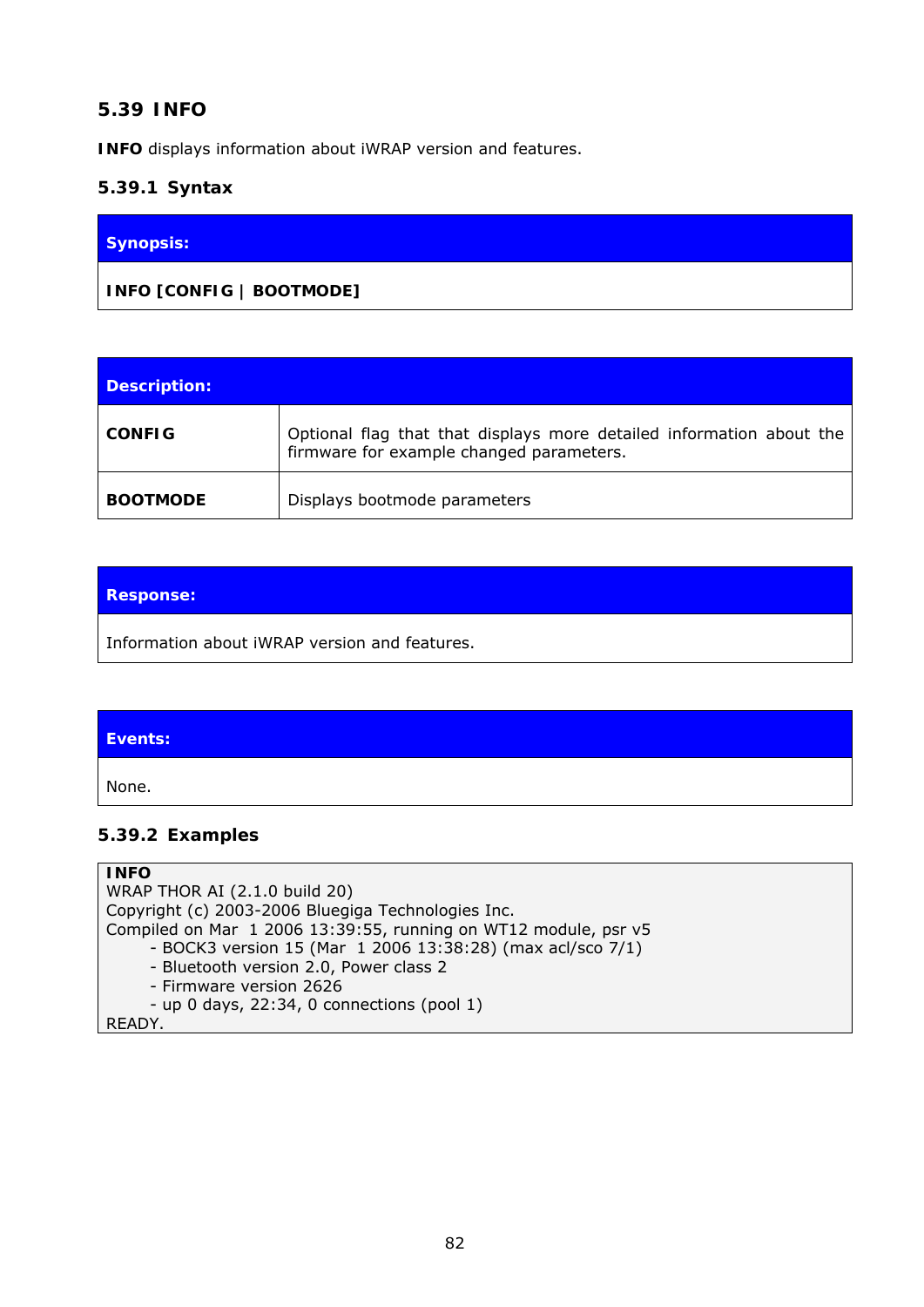Detailed information display:

| <b>INFO CONFIG</b>                                                    |
|-----------------------------------------------------------------------|
| WRAP THOR AI (2.3.0 build 77)                                         |
| Copyright (c) 2003-2007 Bluegiga Technologies Inc.                    |
| Compiled on Oct 15 2007 18:19:00, running on WRAP THOR module, psr v0 |
| - BOCK3 version 27 (Mar 14 2007 15:19:59) (max acl/sco 7/1)           |
| - Bluetooth version 2.0, Power class 2                                |
| - Loader 4156, firmware 4532 (56-bit encryption)                      |
| - up 0 days, 00:39, 0 connections (pool 1)                            |
| - User configuration:                                                 |
| $&028b = 0000 0bb8$                                                   |
| $&028c = 0000 0020 0001 0008$                                         |
| &02a3 = 0031 0032 0033 0034                                           |
| $&02a4 = 1d80$                                                        |
| $&02a6 = 0007$                                                        |
| $&02a7 = 00200408$                                                    |
| $&02a8 = 8000 0000$                                                   |
| &02aa = 0004 2000 0001 0033                                           |
| $&02ab = 0000 000f 3000$                                              |
| &02ac = 2181 0100 0000 0000 0000                                      |
| &02ad = 5457 3233 662d 706f 0061                                      |
| $&02b6 = 0000$                                                        |
| $&02bb = 0000$                                                        |
| READY.                                                                |

#### **Note:**

 When requesting a custom firmware configuration from Bluegiga, it useful to attach output of "INFO CONFIG" to the request.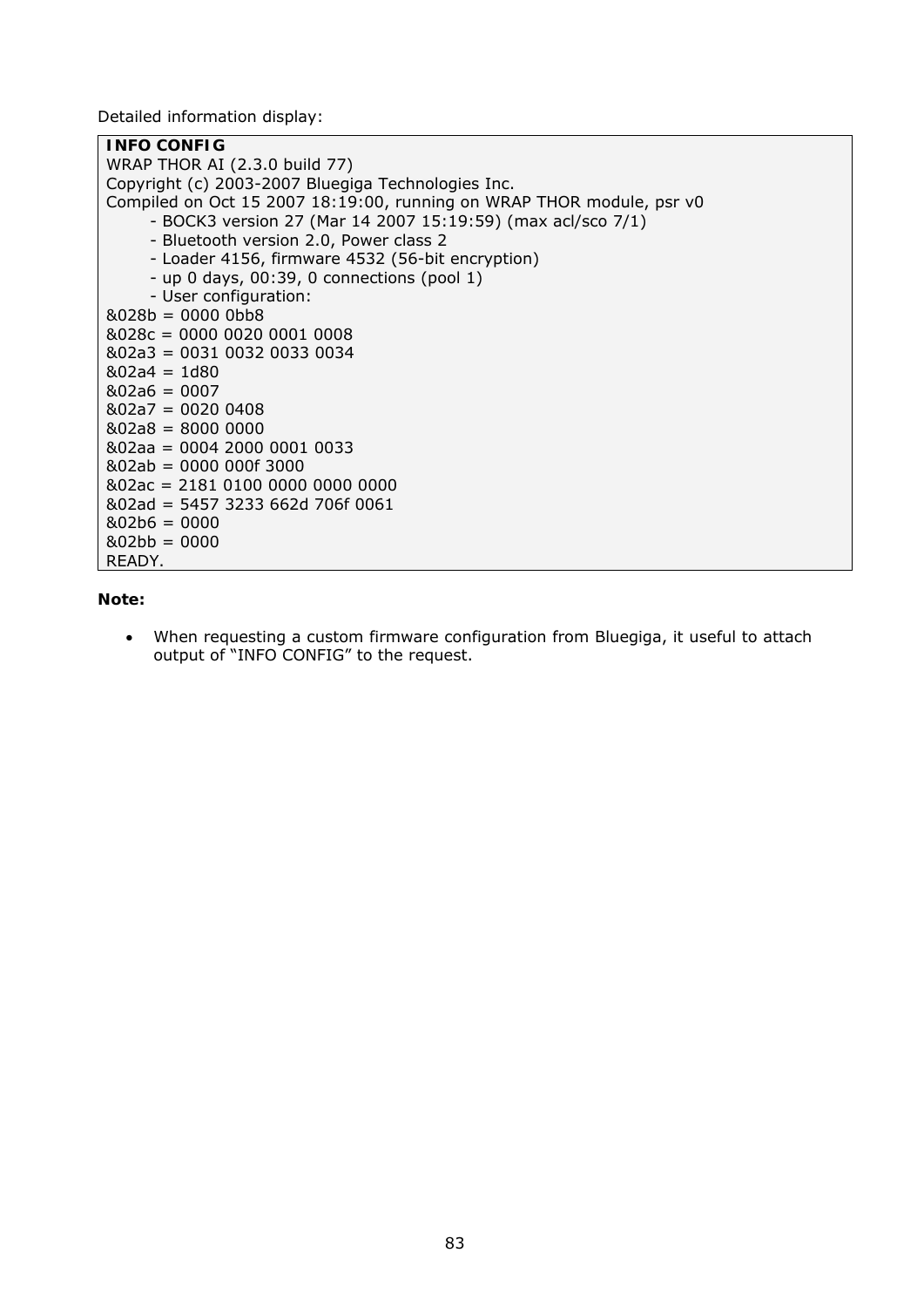# **5.40 CONNECT**

iWRAP3 can act as a repeater / range extender for RFCOMM connections by using the **CONNECT** command which will transparently link two ongoing connections together as a connection between the two remote devices.

#### **5.40.1 Syntax**

# **Synopsis:**

**CONNECT {***link\_id\_1***} {***link\_id\_2***}** 

| Description: |                                                                 |
|--------------|-----------------------------------------------------------------|
| $link_id_1$  | Numeric connection identifier as displayed by the LIST command. |
| link_id_2    | Numeric connection identifier as displayed by the LIST command  |

| Response: |  |
|-----------|--|
| None      |  |

| Events: |  |
|---------|--|
| None    |  |

#### **5.40.2 Examples**

Changing PAGEMODE to 3 (to be able to accept the second call), receiving two calls, escaping to command mode with  $+++$ , checking for active connections with the LIST command and finally connecting the two remote devices through the local iWRAP:

**SET BT PAGEMODE 3**  RING 0 00:07:80:87:69:2f 1 RFCOMM RING 1 00:07:80:87:68:ec 1 RFCOMM **+++**  READY. **LIST**  LIST 2 LIST 0 CONNECTED RFCOMM 320 0 0 33 8d 1 00:07:80:87:69:2f 1 INCOMING ACTIVE SLAVE PLAIN 0 LIST 1 CONNECTED RFCOMM 320 0 0 31 8d 8d 00:07:80:87:68:ec 1 INCOMING ACTIVE MASTER PLAIN 0 **CONNECT 0 1**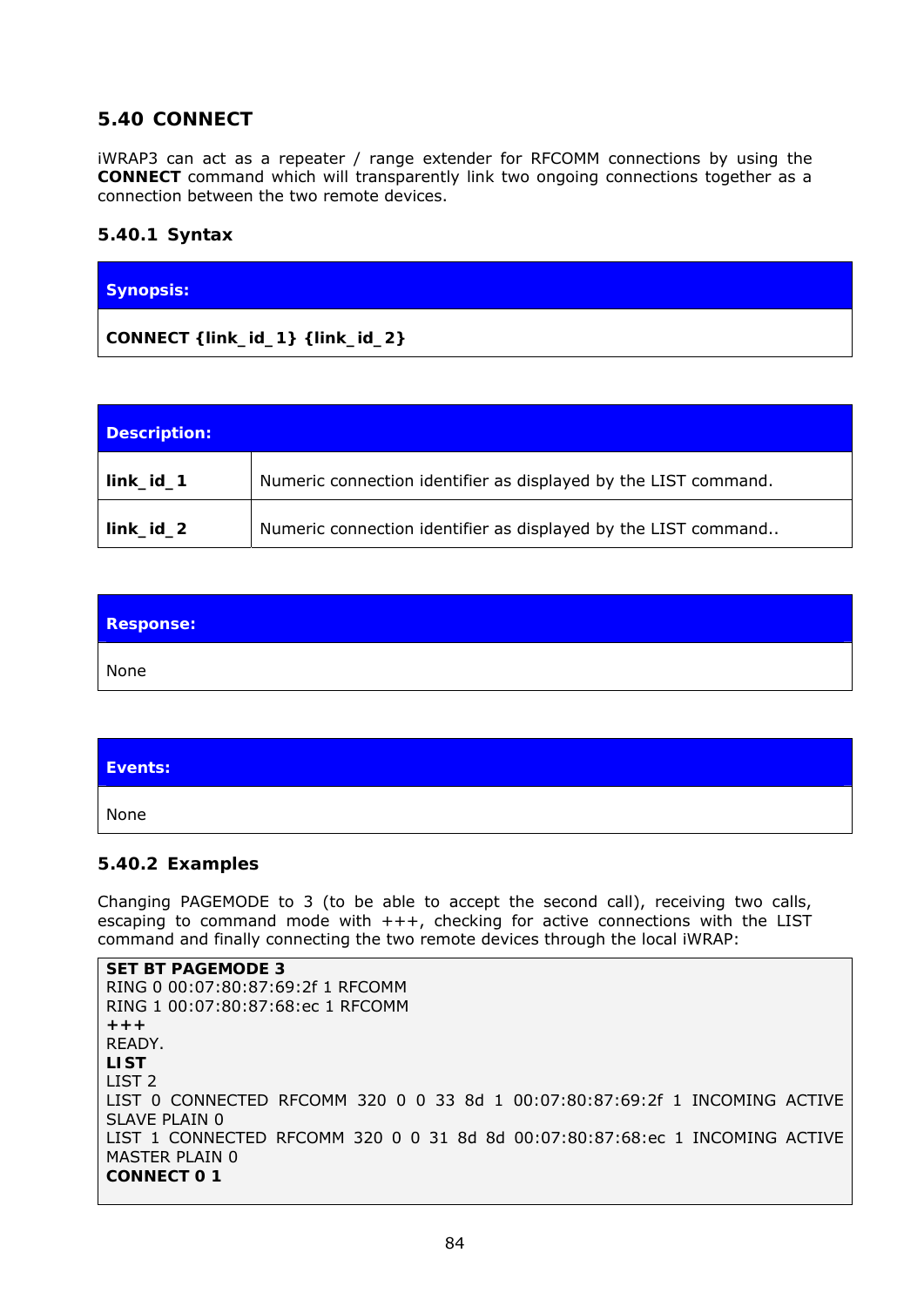# **6. SET**

With the **SET** command, you can display or configure different iWRAP configuration values.

# **6.1.1 Syntax of SET Commands**

# **Synopsis:**

**SET [{***category***} {***option***} {***value***}]** 

| <b>Description:</b> |                                                                                                                                                                                |  |  |  |  |
|---------------------|--------------------------------------------------------------------------------------------------------------------------------------------------------------------------------|--|--|--|--|
|                     | Without any parameters, SET displays the current configuration.                                                                                                                |  |  |  |  |
| category            | Category of setting                                                                                                                                                            |  |  |  |  |
|                     | <b>BT</b>                                                                                                                                                                      |  |  |  |  |
|                     | Changes different <i>Bluetooth</i> related settings. See <b>SET BT</b> for<br>more information about options.                                                                  |  |  |  |  |
|                     | <b>CONTROL</b>                                                                                                                                                                 |  |  |  |  |
|                     | Changes different iWRAP settings. See <b>SET CONTROL</b> for more<br>information about options.                                                                                |  |  |  |  |
|                     | <b>PROFILE</b>                                                                                                                                                                 |  |  |  |  |
|                     | Activates or deactivates Bluetooth profiles.                                                                                                                                   |  |  |  |  |
|                     | link_id                                                                                                                                                                        |  |  |  |  |
|                     | This command is used to control the various settings related to<br>Bluetooth links in iWRAP. These are, for example, master,<br>slave and power save modes (SNIFF and ACTIVE). |  |  |  |  |
| option              | Option name, which depends on the category. See the following<br>sections for more information.                                                                                |  |  |  |  |
| value               | Value for the option. See the following sections for more information.                                                                                                         |  |  |  |  |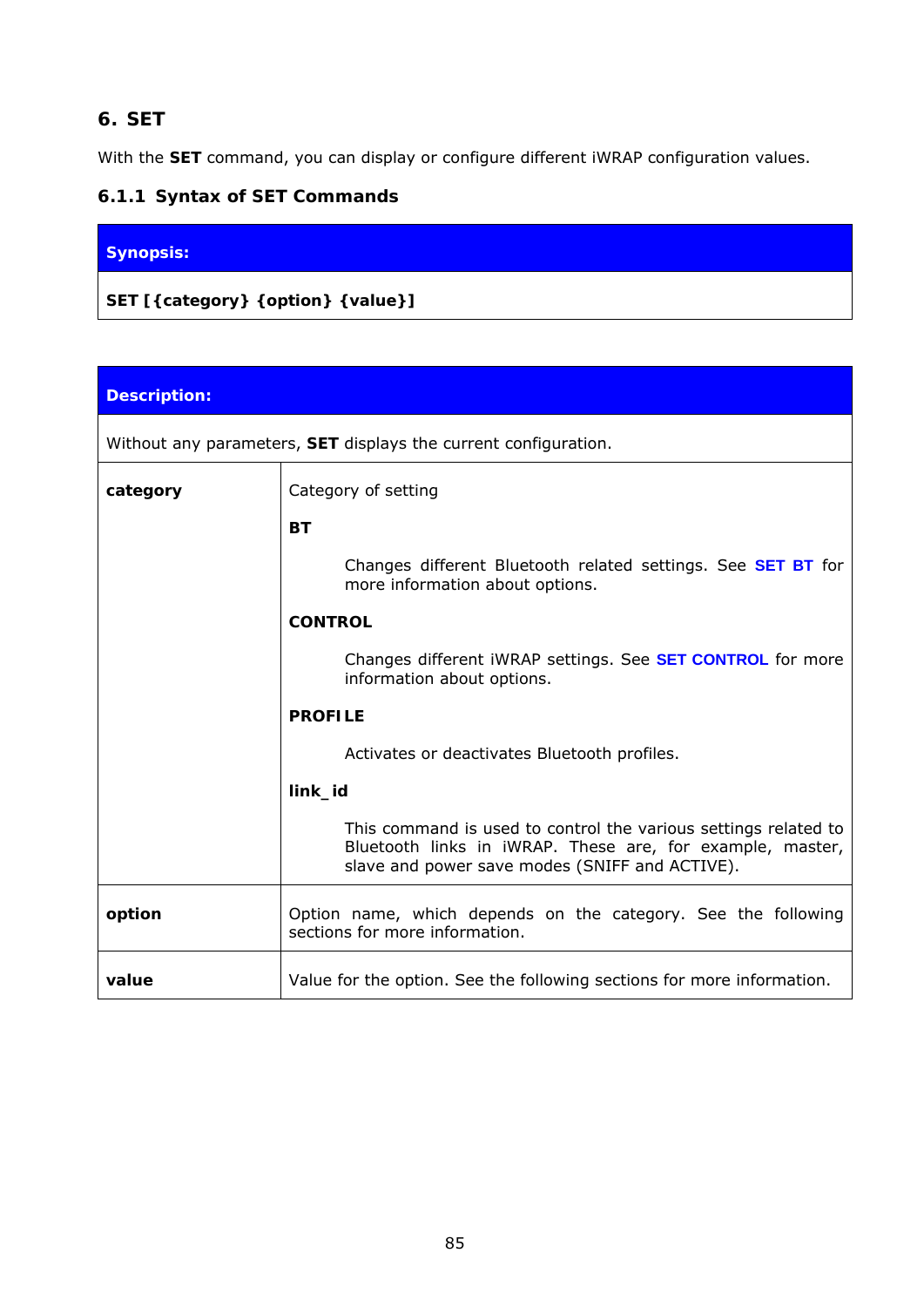| <b>Response:</b>                                 |                                                            |  |  |
|--------------------------------------------------|------------------------------------------------------------|--|--|
| None if issued with parameters                   |                                                            |  |  |
| SET { category} { option} { value}<br><b>SET</b> | If no parameters given displays current iWRAP<br>settings. |  |  |

**Events:**  None

## **6.1.2 Examples**

Listing current settings:

| <b>SET</b>                                                     |
|----------------------------------------------------------------|
| SET BT BDADDR 00:07:80:80:c2:37                                |
| SET BT NAME WT12                                               |
| SET BT CLASS 50020c                                            |
| SET BT AUTH $*$ 9078                                           |
| SET BT LAP 9e8b33                                              |
| SET BT PAGEMODE 4 2000 1                                       |
| SET BT PAIR 00:07:cf:51:f6:8d 9c4e70d929a83812a00badba7379d7c2 |
| SET BT PAIR 00:14:a4:8b:76:9e 90357318b33817002c5c13b62ac6507f |
| SET BT PAIR 00:60:57:a6:56:49 3b41ca4f42401ca64ab3ca3303d8ccdc |
| SET BT ROLE 0 f 7d00                                           |
| SET BT SNIFF 0 20 1 8                                          |
| SET CONTROL BAUD 115200,8n1                                    |
| SET CONTROL CD 80 0                                            |
| <b>SET CONTROL ECHO 7</b>                                      |
| SET CONTROL ESCAPE 43 00 1                                     |
| SET                                                            |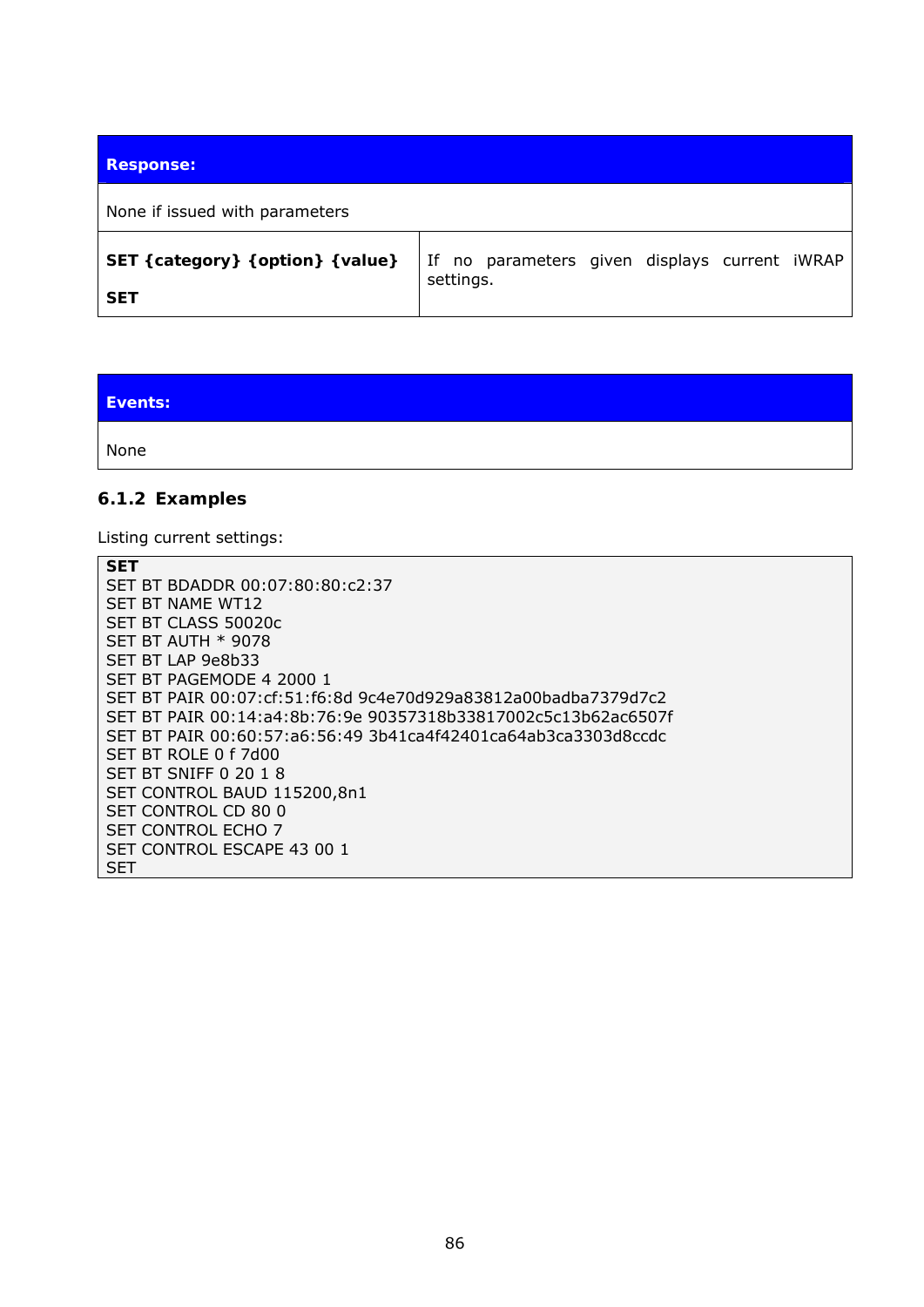# **6.2 SET BT BDADDR**

**SET BT BDADDR** shows the local device's *Bluetooth* address.

## **6.2.1 Syntax**

# **Synopsis:**

No description, since the value is read only.

# **Description:**

No description

# **Response:**  None

| Events: |  |
|---------|--|
| None    |  |

| List format:             |                                              |  |
|--------------------------|----------------------------------------------|--|
| SET BT BDADDR { bd_addr} |                                              |  |
| bd_addr                  | Bluetooth device address of the local device |  |

#### **Note:**

This value is read-only!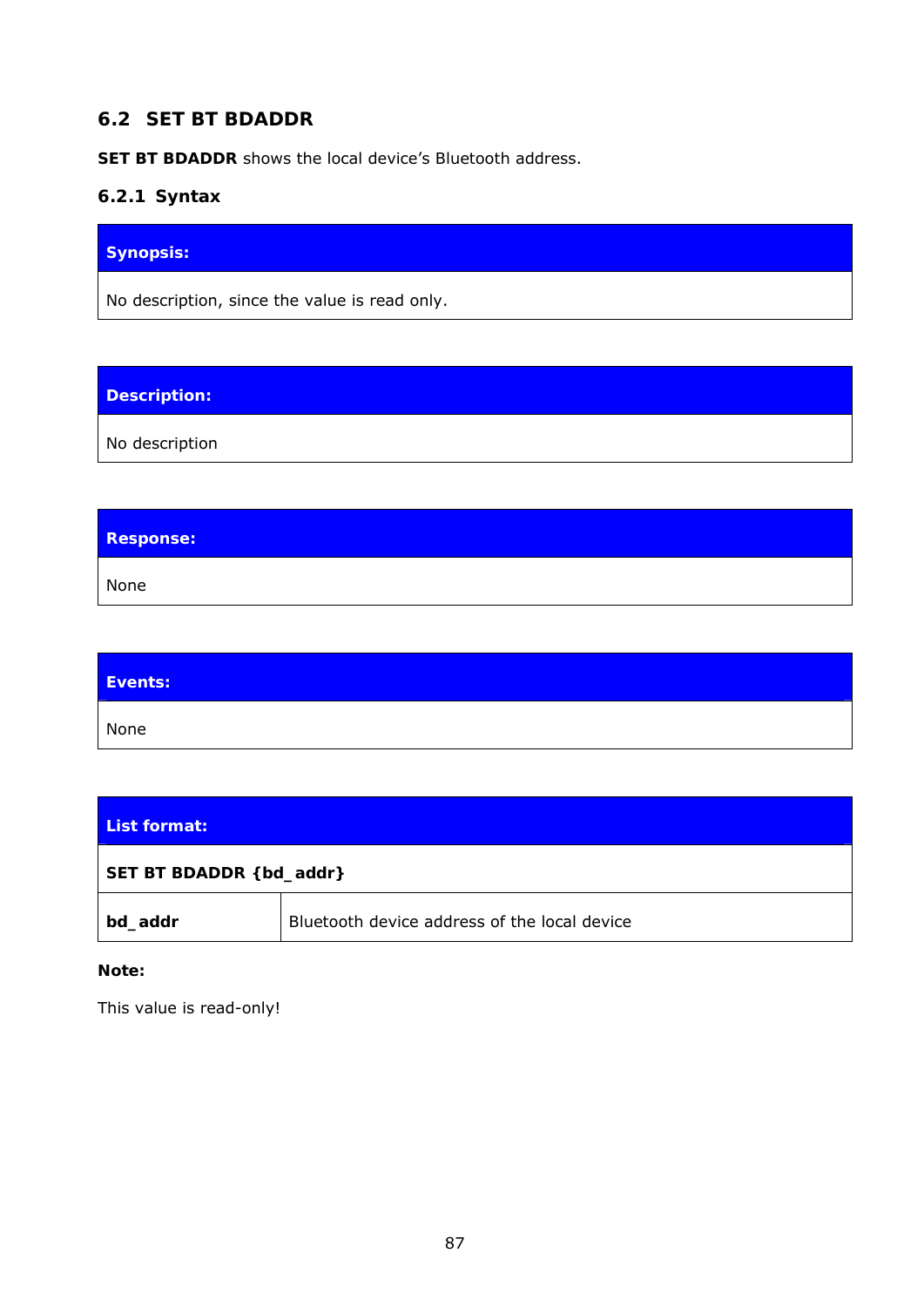# **6.3 SET BT NAME**

**SET BT NAME** shows or sets the local device's friendly name.

## **6.3.1 Syntax**

| Synopsis:                    |  |
|------------------------------|--|
| SET BT NAME { friendly_name} |  |

| Description:  |                                   |
|---------------|-----------------------------------|
| friendly_name | Friendly name of the local device |

| <b>Response:</b> |  |
|------------------|--|
| None             |  |

| <b>Events:</b>      |                                                     |
|---------------------|-----------------------------------------------------|
| <b>SYNTAX ERROR</b> | This event occurs if incorrect parameters are given |

| List format:                 |  |
|------------------------------|--|
| SET BT NAME { friendly_name} |  |

**Note:** 

- The maximum length of a friendly name is 16 characters in iWRAP 2.0.2 and older. In iWRAP 2.1.0 and newer versions, the maximum length is 256 characters.
- If *friendly\_name* is left empty, some devices (like PCs or PDAs) may have problems showing the device in the inquiry.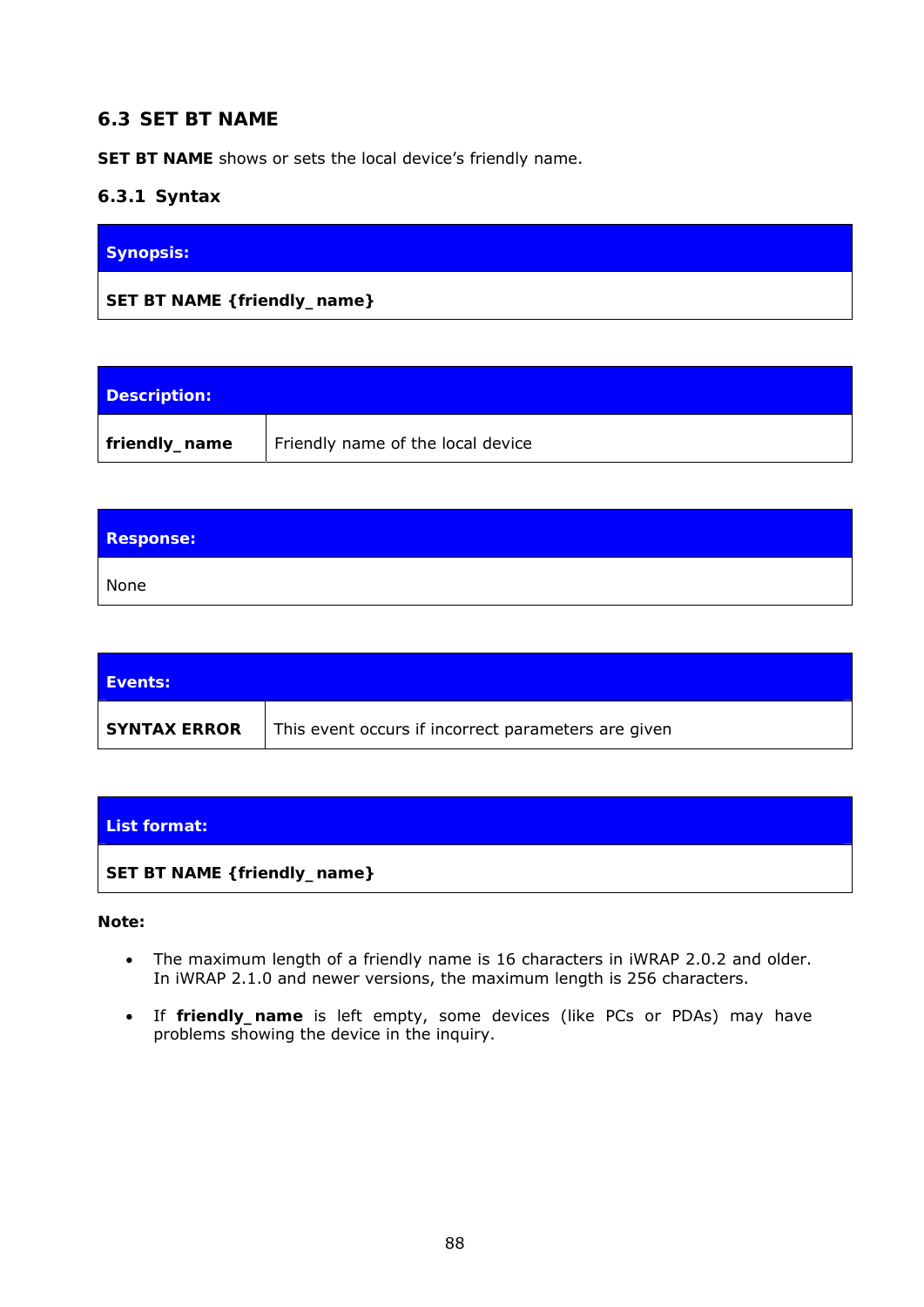# **6.4 SET BT CLASS**

**SET BT CLASS** shows or sets the local device's Class-of-Device (CoD).

Class of device is a parameter, which is received during the device discovery procedure, indicating the type of device and which services are supported.

## **6.4.1 Syntax**

| <b>Synopsis:</b> |  |
|------------------|--|
|                  |  |

| Description: |                                              |
|--------------|----------------------------------------------|
|              | $class_of\_device$   CoD of the local device |

| <b>Response:</b> |  |
|------------------|--|
| None             |  |

| Events:             |                                                     |
|---------------------|-----------------------------------------------------|
| <b>SYNTAX ERROR</b> | This event occurs if incorrect parameters are given |



#### **Note:**

- The class-of-device parameter should reflect the features and supported profiles of a *Bluetooth* device. Refer to the *Bluetooth* specification for more information.
- A useful tool to work out Class of Device can be found from: [http://bluetooth-pentest.narod.ru/software/bluetooth\\_class\\_of\\_device](http://bluetooth-pentest.narod.ru/software/bluetooth_class_of_device-service_generator.html)[service\\_generator.html](http://bluetooth-pentest.narod.ru/software/bluetooth_class_of_device-service_generator.html)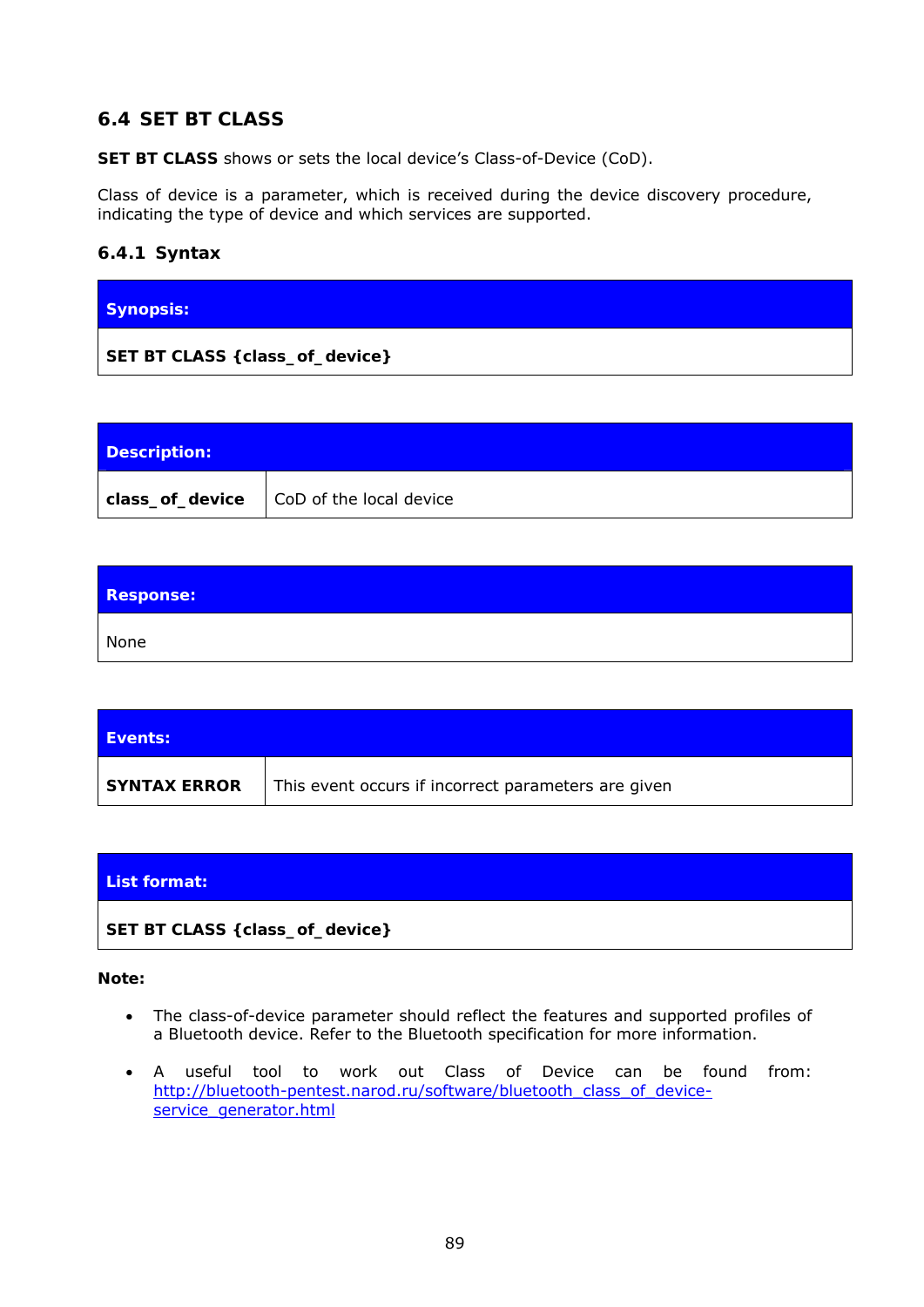# **6.5 SET BT AUTH**

**SET BT AUTH** shows or sets the local device's PIN code.

# **6.5.1 Syntax**

# **Synopsis:**

**SET BT AUTH {***mode***} {***pin\_code***}** 

| <b>Description:</b> |                                                                                                                                           |
|---------------------|-------------------------------------------------------------------------------------------------------------------------------------------|
| mode                | Pin code usage mode:                                                                                                                      |
|                     | $\star$                                                                                                                                   |
|                     | Pin code will be displayed by "SET" command.                                                                                              |
|                     |                                                                                                                                           |
|                     | Pin code will NOT be displayed by "SET" command.                                                                                          |
| pin_code            | PIN code for authorized connections. Authorization is required if this<br>option is present. The PIN code can be from 0 to 16 characters. |

| <b>Response:</b>    |                                                     |
|---------------------|-----------------------------------------------------|
| <b>SYNTAX ERROR</b> | This event occurs if incorrect parameters are given |

| Events: |  |
|---------|--|
| None    |  |

| List format:              |                                                      |  |
|---------------------------|------------------------------------------------------|--|
|                           | If PIN code is not, SET BT AUTH $*$ is not displayed |  |
| SET BT AUTH * { pin_code} | If PIN code is set                                   |  |
| <b>SET BT AUTH *</b>      | If pin code set with "SET BT AUTH -"                 |  |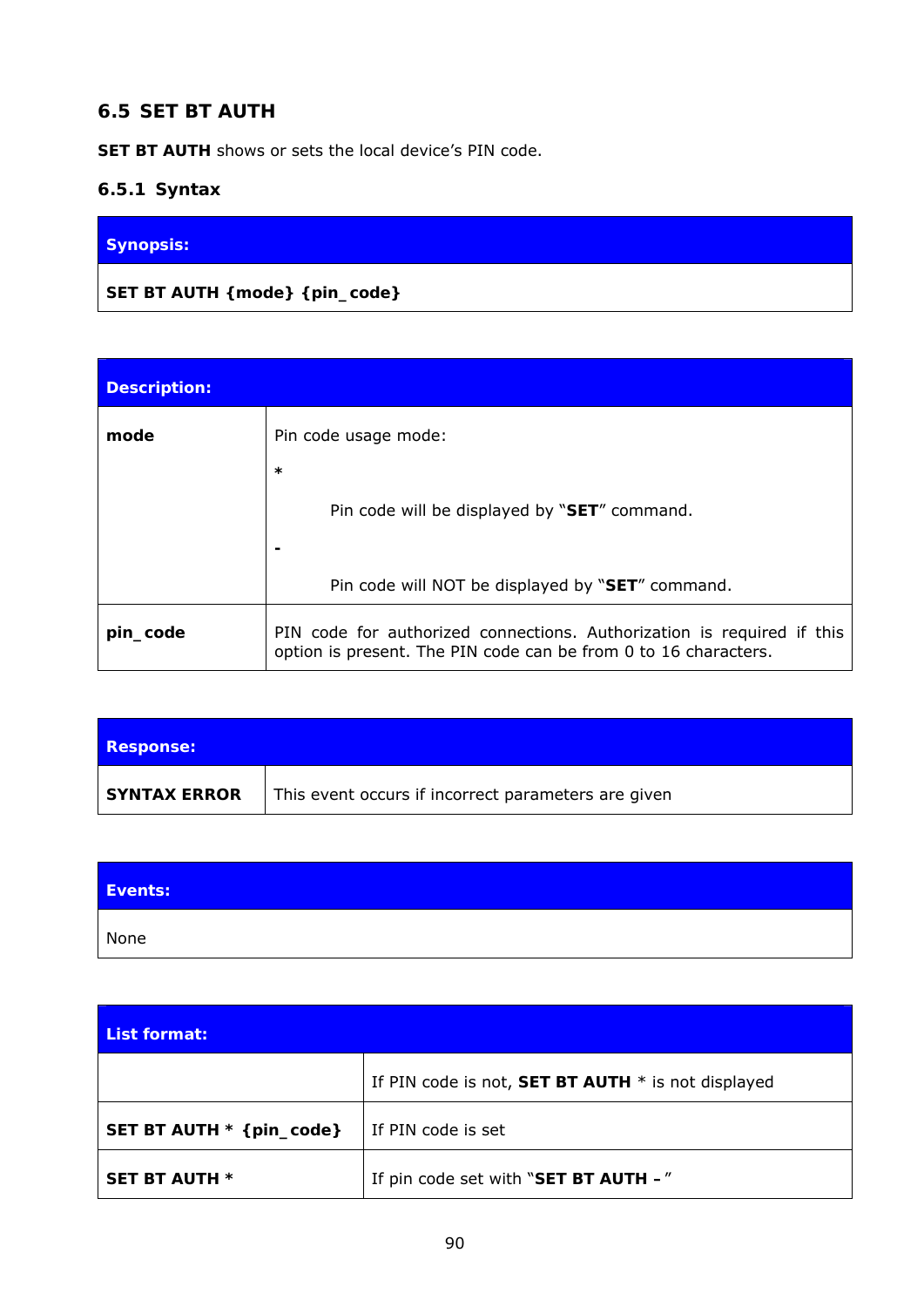#### **Note:**

If command "*SET BT AUTH \**" is given, PIN code will be disabled and no encryption can be used during *Bluetooth* connections.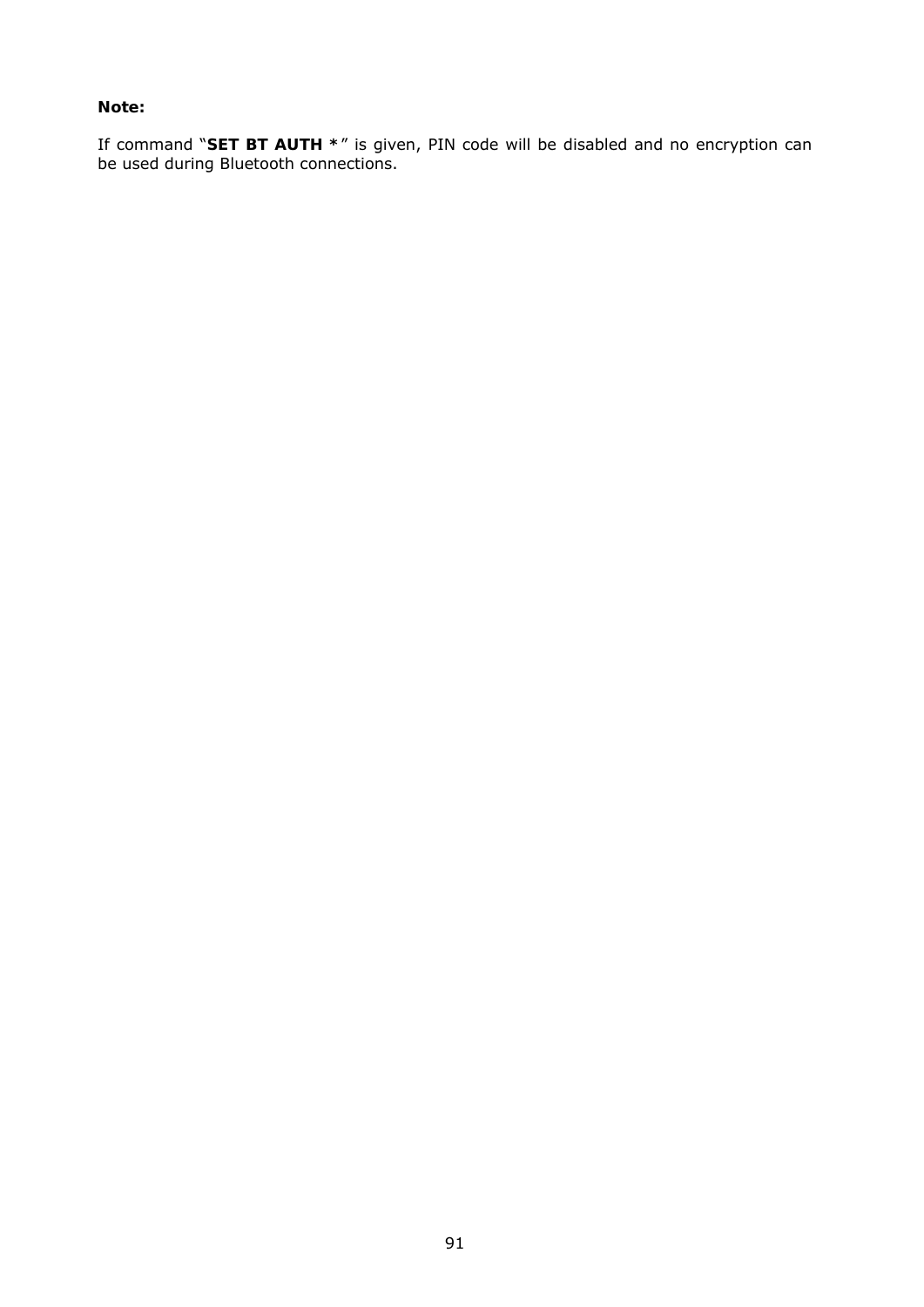# **6.6 SET BT LAP**

This command configures the Inquiry Access code (IAC) that iWRAP uses. IAC is used in inquiries and inquiry responses.

# **6.6.1 Syntax**

| Synopsis:                 |  |
|---------------------------|--|
| SET BT LAP { <i>iac</i> } |  |

| <b>Description:</b> |                                                                                 |
|---------------------|---------------------------------------------------------------------------------|
| iac                 | Value for the inquiry access code. The following values are possible:<br>9e8b33 |
|                     | General/Unlimited Inquiry Access Code (GIAC). This is the<br>default value.     |
|                     | 9e8b00                                                                          |
|                     | Limited Dedicated Inquiry Access Code (LIAC).                                   |
|                     | 9e8b01 - 9e8b32 and 9e8b34-9e8b3f                                               |
|                     | Reserved for future use.                                                        |

| <b>Response:</b>    |                                                     |
|---------------------|-----------------------------------------------------|
| <b>SYNTAX ERROR</b> | This event occurs if incorrect parameters are given |

| Events: |  |
|---------|--|
| None.   |  |

# **List format: SET BT LAP {***iac***}**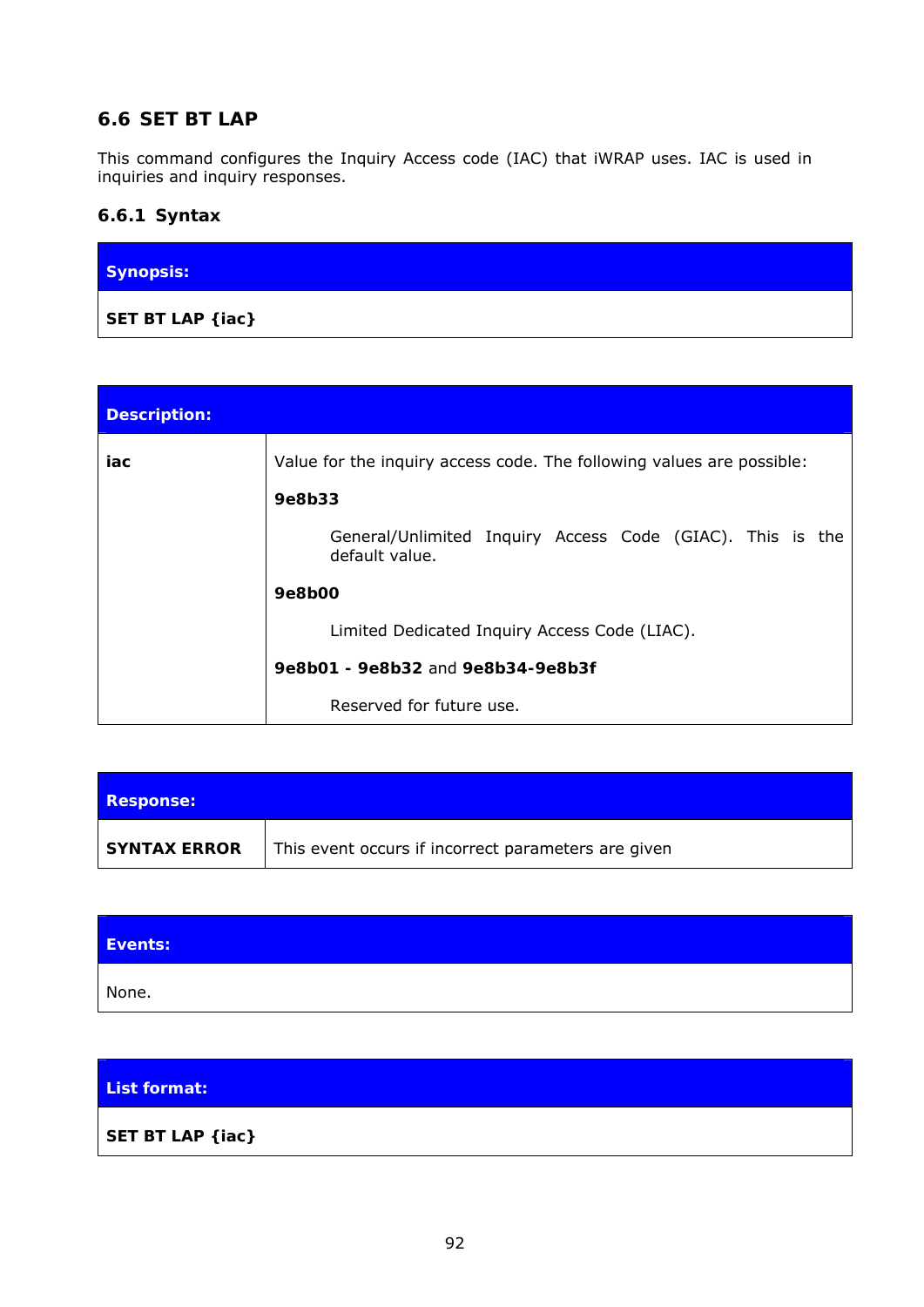#### **Note:**

 IAC is very useful in cases where the module needs to be visible in the inquiry but only for dedicated devices, such as other iWRAP modules, but not for standard devices like PCs or mobile phones. When the value of IAC is left to default value (**0x9e8b33**) iWRAP will be visible for all devices capable of making an inquiry. On the other, hand when IAC is set to 0x9e8b00 (LIAC), only devices capable of making limited inquiry will be able to discover iWRAP. Using LIAC will usually speed up the inquiry process since standard *Bluetooth* device like mobile phones and PC will normally not respond to inquiry.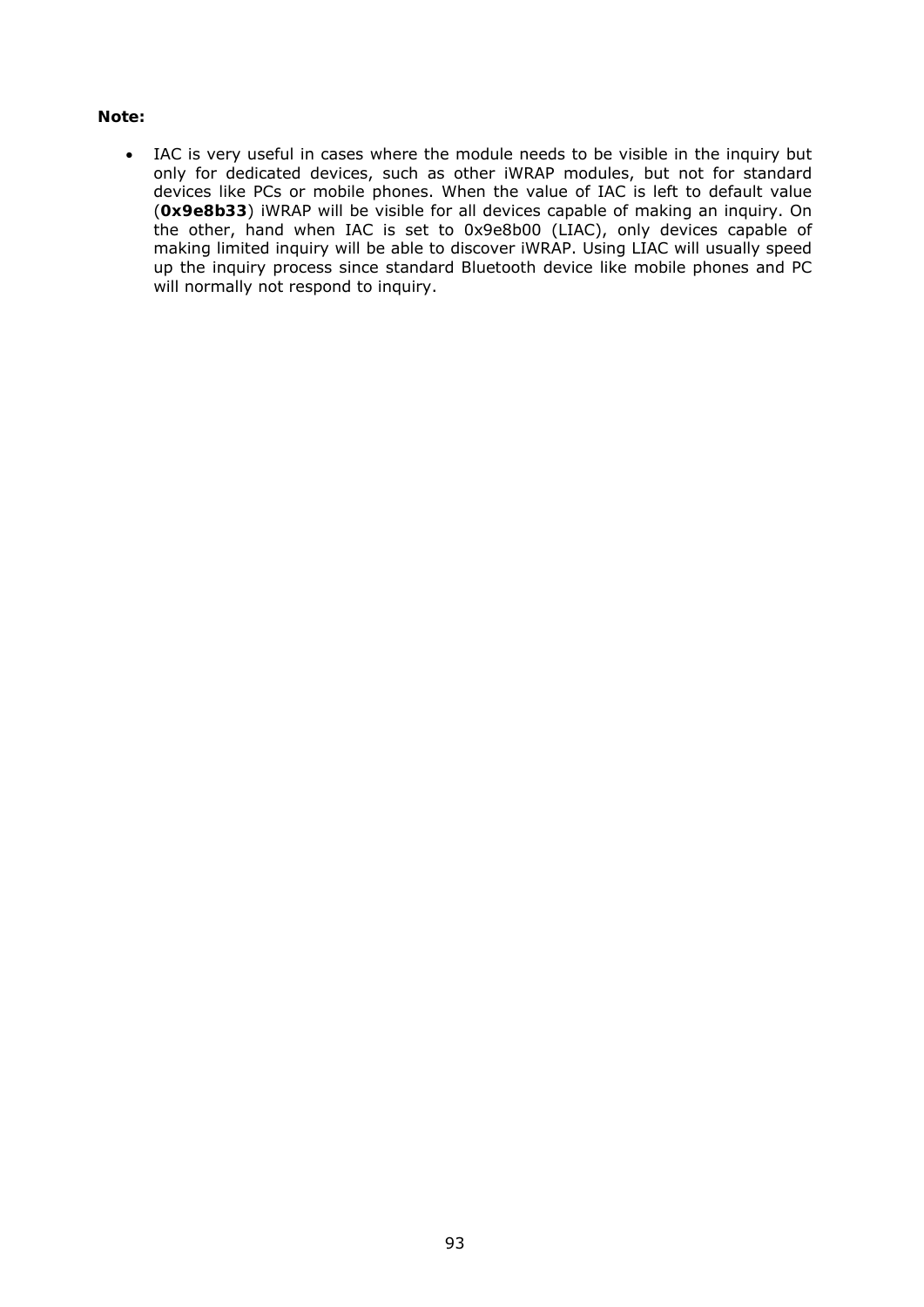# **6.7 SET BT PAGEMODE**

**SET BT PAGEMODE** configures or displays the local device's page mode.

Page mode controls whether iWRAP can be seen in the inquiry and whether it can be connected. This command can also be used to change the page timeout.

## **6.7.1 Syntax**

#### **Synopsis:**

**SET BT PAGEMODE {***page\_mode***} {***page\_timeout***} {***page\_scan\_mode***}** 

| <b>Description:</b> |                                                                                                                                                                                                    |  |  |
|---------------------|----------------------------------------------------------------------------------------------------------------------------------------------------------------------------------------------------|--|--|
| page_mode           | This parameter defines the <i>Bluetooth</i> page mode.                                                                                                                                             |  |  |
|                     | $\mathbf 0$                                                                                                                                                                                        |  |  |
|                     | iWRAP is NOT visible in the inquiry and does NOT answers calls                                                                                                                                     |  |  |
|                     | 1                                                                                                                                                                                                  |  |  |
|                     | iWRAP is visible in the inquiry but does NOT answers calls                                                                                                                                         |  |  |
|                     | $\mathbf{2}$                                                                                                                                                                                       |  |  |
|                     | iWRAP is NOT visible in the inquiry but answers calls                                                                                                                                              |  |  |
|                     | 3                                                                                                                                                                                                  |  |  |
|                     | iWRAP is visible in the inquiry and answers calls<br>4                                                                                                                                             |  |  |
|                     | Just like mode 3 if there are NO connections. If there are                                                                                                                                         |  |  |
|                     | connections, it is like mode 0. (default value)                                                                                                                                                    |  |  |
| page_timeout        | $0001 - FFFF$                                                                                                                                                                                      |  |  |
|                     | Page timeout defines how long the connection establishment can<br>take before an error occurs. Page timeout is denoted as a<br>hexadecimal number (HEX) and calculated as in the example<br>below: |  |  |
|                     | 2000 (HEX) equals 8192 (DEC). Multiply it by 0.625 and you get<br>the page timeout in milliseconds. In this case, it is 5120 ms<br>$(8192 * 0,625ms).$                                             |  |  |
| page_scan_mode      | This parameter configures the <i>Bluetooth</i> page scan mode. The possible<br>values are:                                                                                                         |  |  |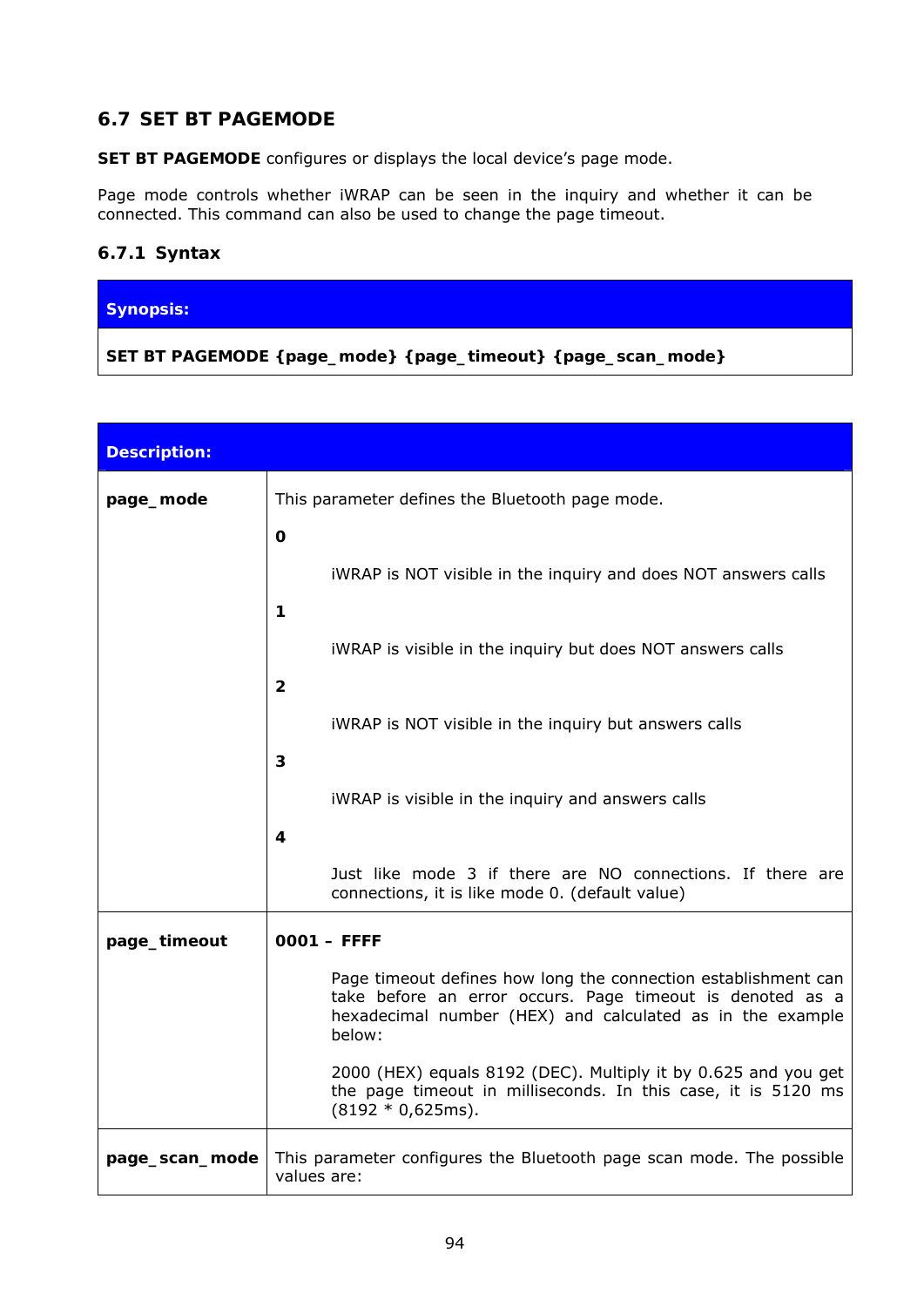| O |                                                                                      |
|---|--------------------------------------------------------------------------------------|
|   | Mode R0 means that iWRAP IS connectable all the time. High<br>current consumption!   |
|   |                                                                                      |
|   | Mode R1 means that iWRAP is connectable every 1.28 sec (the<br>default value)        |
| 2 |                                                                                      |
|   | Mode R2 means that iWRAP is connectable every 2.56 sec<br>(lowest power consumption) |

| <b>Response:</b>    |                                                     |
|---------------------|-----------------------------------------------------|
| <b>SYNTAX ERROR</b> | This event occurs if incorrect parameters are given |

| Events: |  |
|---------|--|
| None    |  |

## **List format:**

**SET BT PAGEMODE {***page\_mode***} {***page\_timeout***} {***page\_scan\_mode***}**

#### **Note:**

Command "**SET BT PAGEMODE**" returns default values.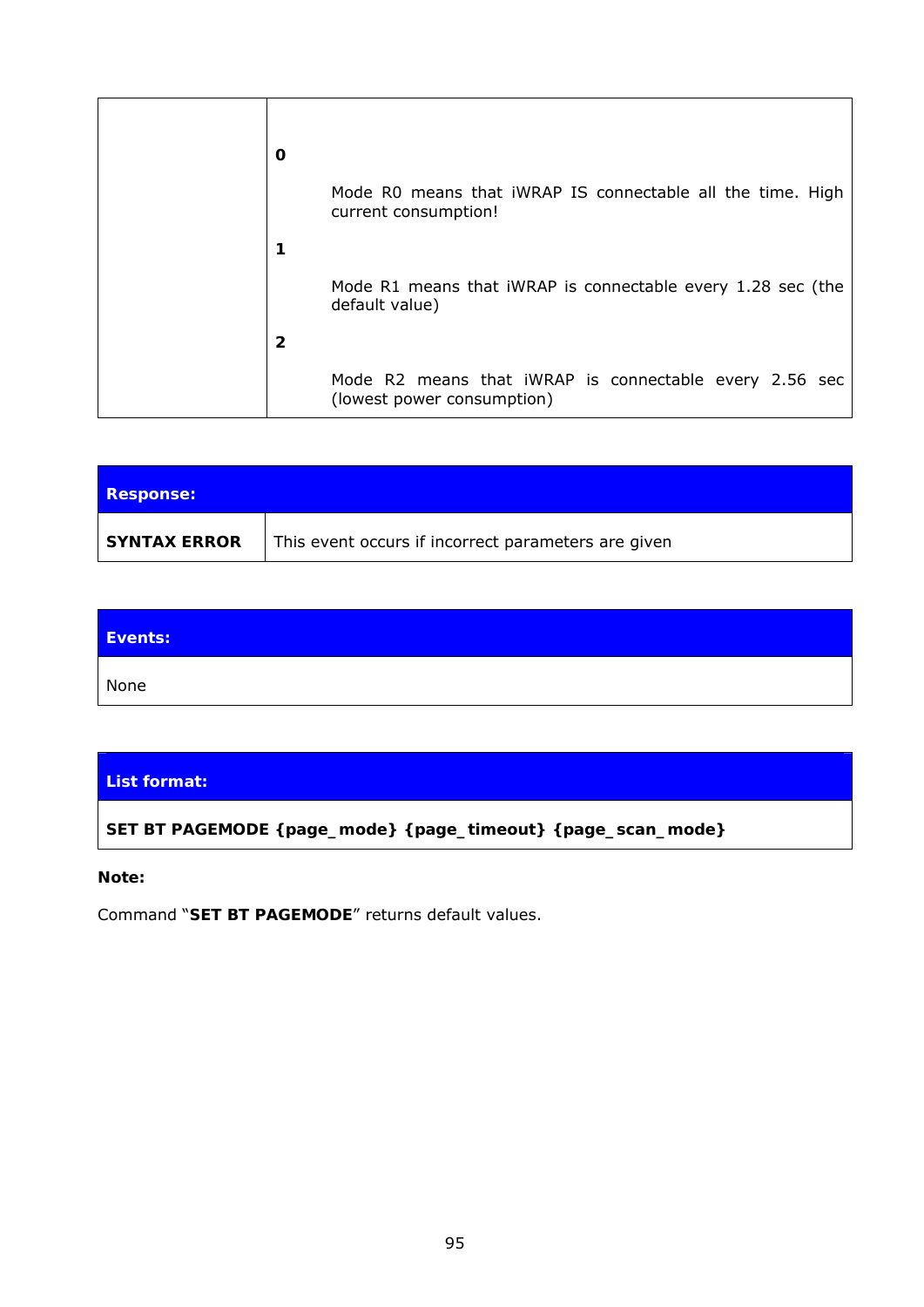# **6.8 SET BT PAIR**

**SET BT PAIR** displays or configures the local device's pairing information.

#### **6.8.1 Syntax**

#### **Synopsis:**

**SET BT PAIR {***bd\_addr***} {***link\_key***}** 

| <b>Description:</b> |                                                                                                                                                                                |
|---------------------|--------------------------------------------------------------------------------------------------------------------------------------------------------------------------------|
| bd addr             | Bluetooth address of the paired device                                                                                                                                         |
| link_key            | Link key shared between the local and the paired device.<br>If this value is empty, pairing for the given Bluetooth address will be<br>removed. Link key is 32hex values long. |

| <b>Response:</b>    |                                                     |
|---------------------|-----------------------------------------------------|
| <b>SYNTAX ERROR</b> | This event occurs if incorrect parameters are given |

| Events: |  |
|---------|--|
| None    |  |

| List format:                       |                                                          |
|------------------------------------|----------------------------------------------------------|
|                                    | SET BT PAIR is not displayed if there are no<br>pairings |
| SET BT PAIR { bd_addr} { link_key} | One line per pairing is displayed                        |

**Note:** 

- iWRAP supports up to 16 simultaneous pairings. If 16 devices have been already paired, new pairings will not be stored.
- If command "**SET BT PAIR \***" is given, all pairings will be removed.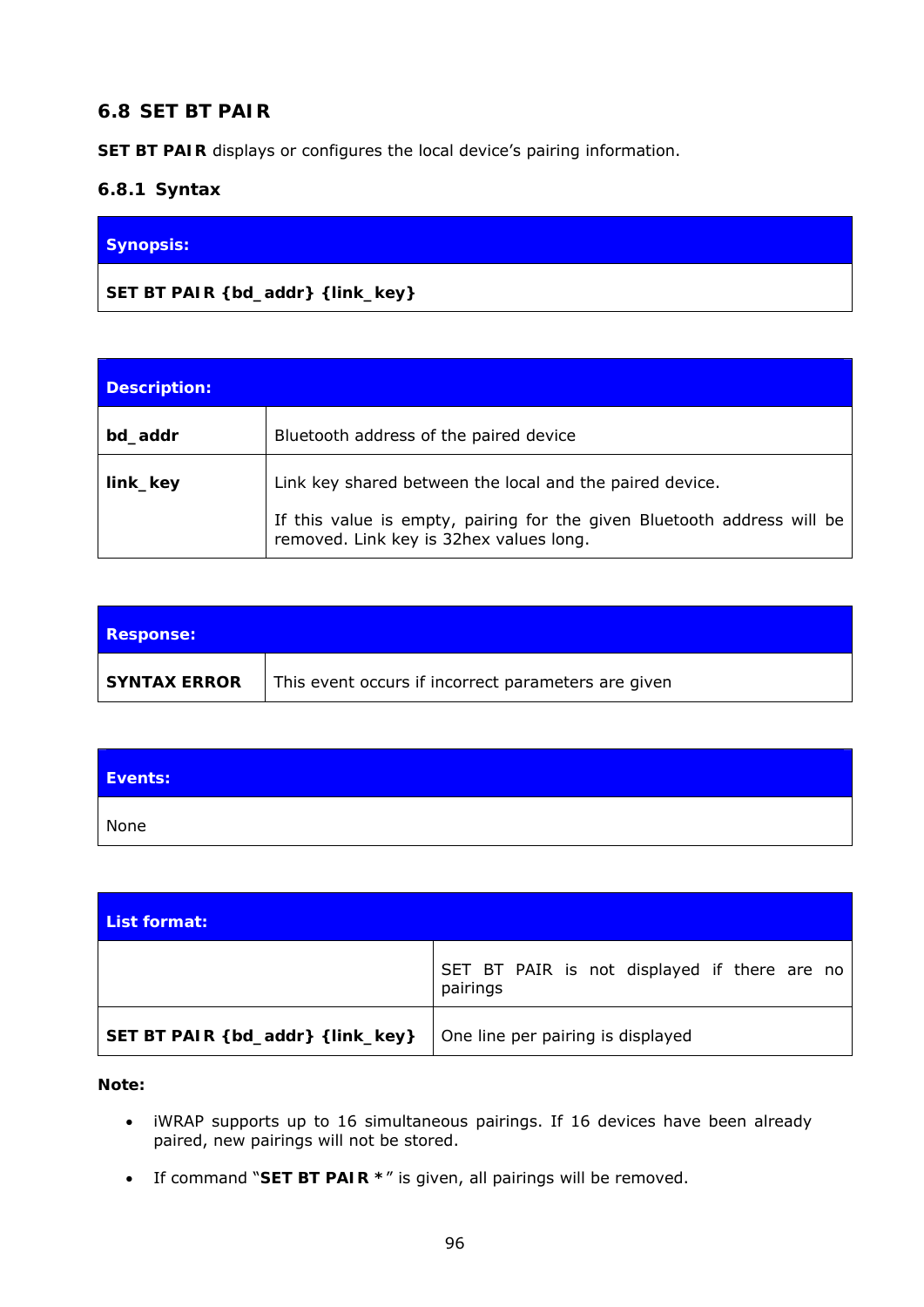# **6.9 SET BT ROLE**

This command configures or displays the local device's role configuration. With the "**SET BT ROLE**" command, iWRAP's master-slave behavior can be configured. This command can also be used to set the supervision timeout and link policy.

#### **6.9.1 Syntax**

#### **Synopsis:**

**SET BT ROLE {***ms\_policy***} {***link\_policy***} {***supervision\_timeout***}** 

| <b>Description:</b> |                                                                                                                      |  |  |
|---------------------|----------------------------------------------------------------------------------------------------------------------|--|--|
| ms_policy           | This parameter defines how the master-slave policy works.                                                            |  |  |
|                     | $\mathbf 0$                                                                                                          |  |  |
|                     | This value allows master-slave switch when calling, but<br>iWRAP does not request it when answering (default value). |  |  |
|                     | 1                                                                                                                    |  |  |
|                     | This value allows master-slave switch when calling, and<br>iWRAP requests it when answering.                         |  |  |
|                     | $\overline{2}$                                                                                                       |  |  |
|                     | If this value is set, master-slave switch is not allowed when<br>calling, but it is requested for when answering.    |  |  |
| link_policy         | This bitmask controls the link policy modes. It is represented in a<br>hexadecimal format.                           |  |  |
|                     | Bit 1                                                                                                                |  |  |
|                     | If this bit is set, Role switch is enabled                                                                           |  |  |
|                     | Bit 2                                                                                                                |  |  |
|                     | If this bit is set, Hold mode is enabled                                                                             |  |  |
|                     | Bit 3                                                                                                                |  |  |
|                     | If this bit is set, Sniff mode is enabled                                                                            |  |  |
|                     | Bit 4                                                                                                                |  |  |
|                     | If this bit is set, Park state is enabled                                                                            |  |  |
|                     | F                                                                                                                    |  |  |
|                     | This value enables all of the above modes (the default value)                                                        |  |  |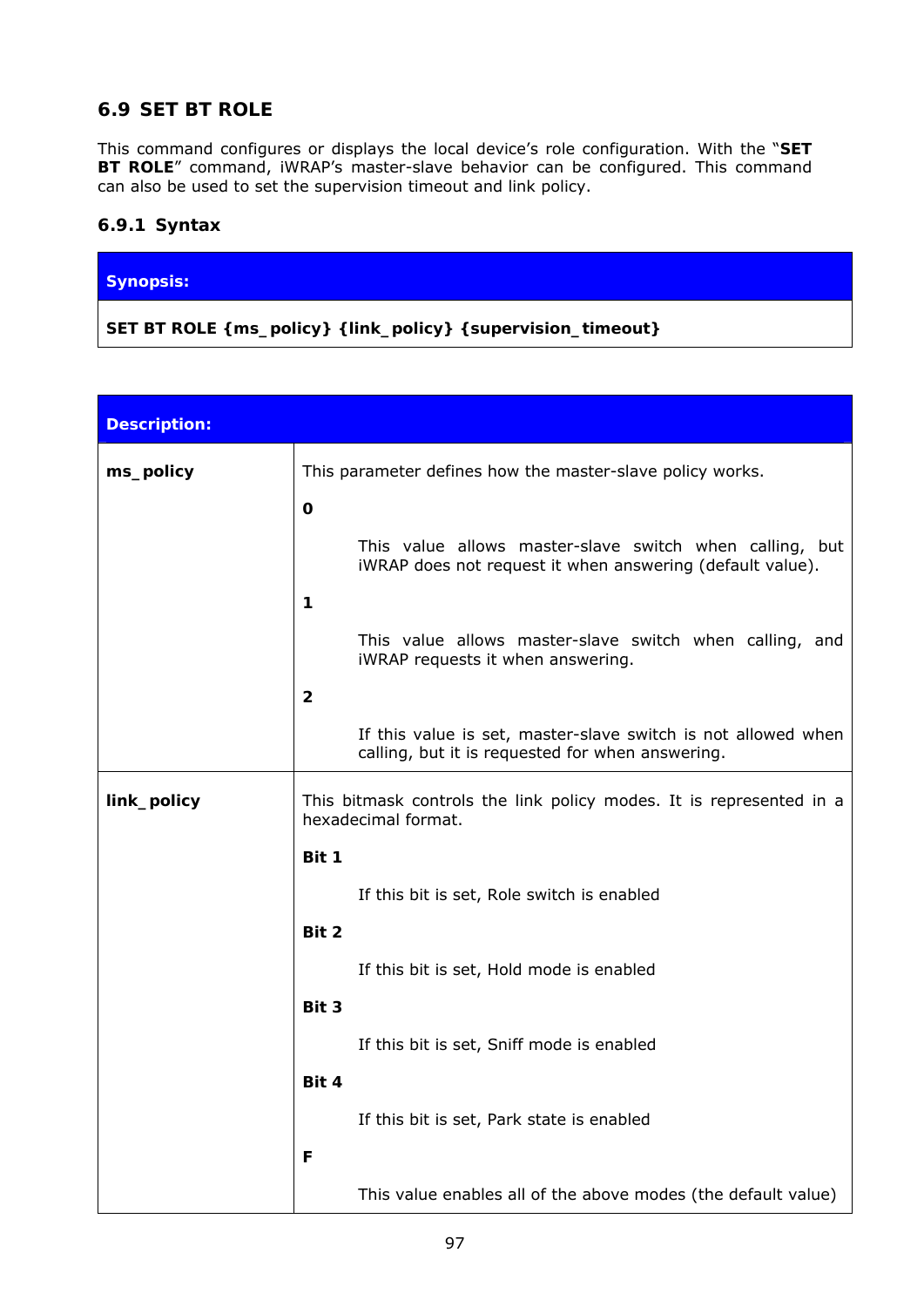|                                   | O                                                                                                                                                                                                                              |  |
|-----------------------------------|--------------------------------------------------------------------------------------------------------------------------------------------------------------------------------------------------------------------------------|--|
|                                   | This value disables all of the above modes                                                                                                                                                                                     |  |
| supervision_timeout   0001 - FFFF |                                                                                                                                                                                                                                |  |
|                                   | Supervision timeout controls how long a <i>Bluetooth</i> link is kept<br>open if the remote end does not answer. Supervision timeout<br>is denoted as a hexadecimal number (HEX) and is calculated<br>as in the example below: |  |
|                                   | 12C0 (HEX) is 4800 (DEC). Multiply it by 0.625 and you get<br>the supervision timeout in milliseconds. In this case, it is<br>3000 ms $(4800 * 0,625 \text{ms})$ .                                                             |  |
|                                   | In other words, the remote end can be silent for three<br>seconds until the connection is closed.                                                                                                                              |  |

| <b>Response:</b> |  |
|------------------|--|
| None             |  |

| <b>Events:</b>      |                                                     |
|---------------------|-----------------------------------------------------|
| <b>SYNTAX ERROR</b> | This event occurs if incorrect parameters are given |

| List format:                                                                           |
|----------------------------------------------------------------------------------------|
| SET BT ROLE {        ms_policy} {         link_policy} {          supervision_timeout} |

#### **Note:**

Command **"SET BT ROLE"** returns default values.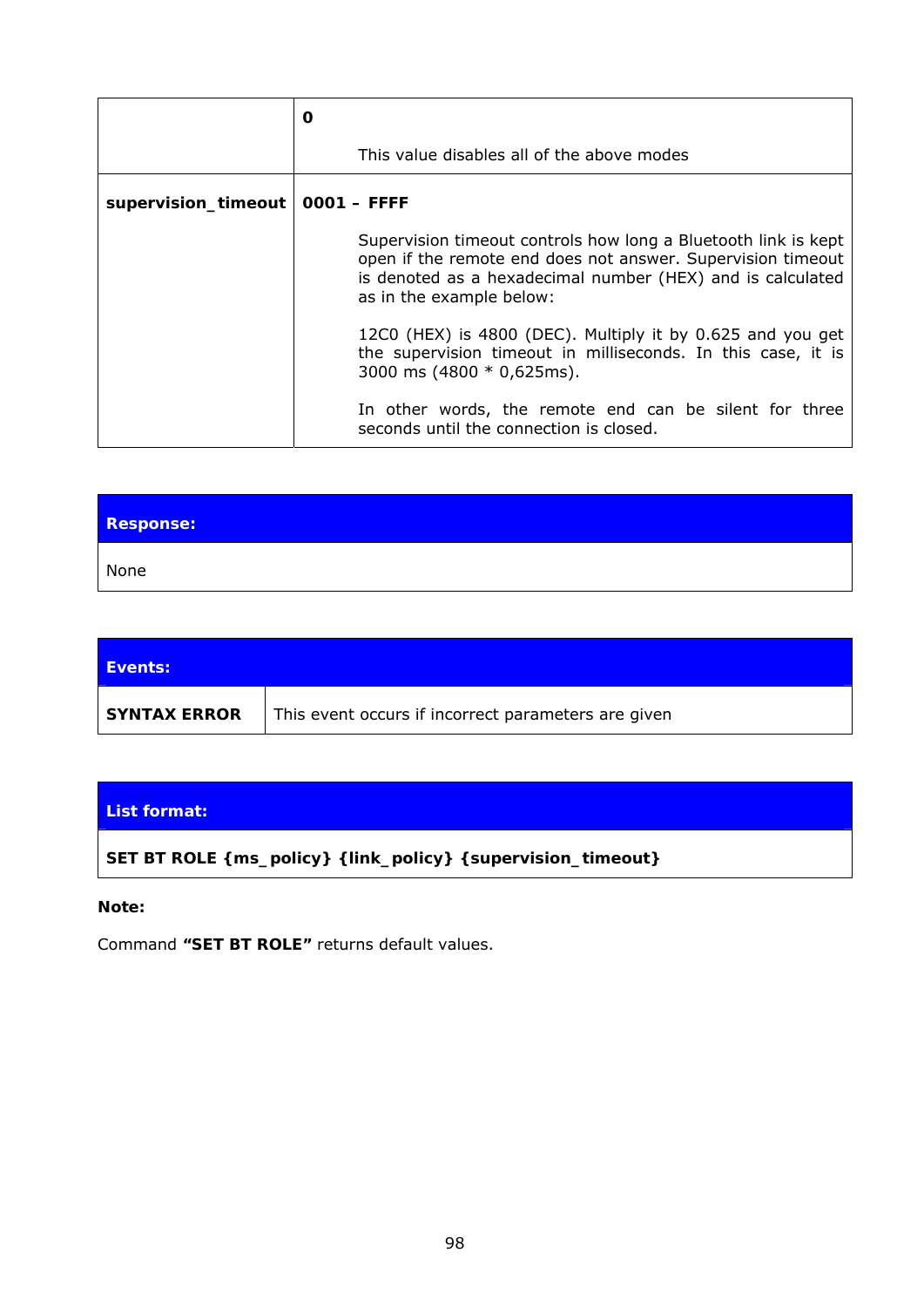# **6.10 SET BT SNIFF**

This command enables automatic sniff mode for *Bluetooth* connections. Notice that remote devices may not support sniff.

## **6.10.1 Syntax**

# **Synopsis: SET BT SNIFF {***max***}{***min***} [{***attempt***} {***timeout***}]**

or

**SET BT SNIFF {***avg***}** 

| <b>Description:</b> |                                                                                            |  |
|---------------------|--------------------------------------------------------------------------------------------|--|
| max                 | Maximum acceptable interval in milliseconds                                                |  |
|                     | Range: 0002 b FFFE; only even values are valid                                             |  |
|                     | Mandatory Range: 0006 to 0540                                                              |  |
|                     | Time = $N * 0.625$ msec                                                                    |  |
|                     | Time Range: 1.25 msec to 40.9 sec                                                          |  |
| min                 | Minimum acceptable interval in milliseconds                                                |  |
|                     | Range: 0002 to FFFE; only even values are valid                                            |  |
|                     | Mandatory Range: 0006 to 0540                                                              |  |
|                     | Time = $N * 0.625$ msec                                                                    |  |
|                     | Time Range: 1.25 msec to 40.9 sec                                                          |  |
| avg                 | Average value in milliseconds. You can use this as a shortcut for easier<br>sniff setting. |  |
| attempt             | Number of base band receive slots for sniff attempt.                                       |  |
|                     | Length = $N*$ 1.25 msec                                                                    |  |
|                     | Range for N: 0001 - 7FFF                                                                   |  |
|                     | Time Range: 0.625msec - 40.9 Seconds                                                       |  |
|                     | Mandatory Range for Controller: 1 to T <sub>sniff</sub> /2                                 |  |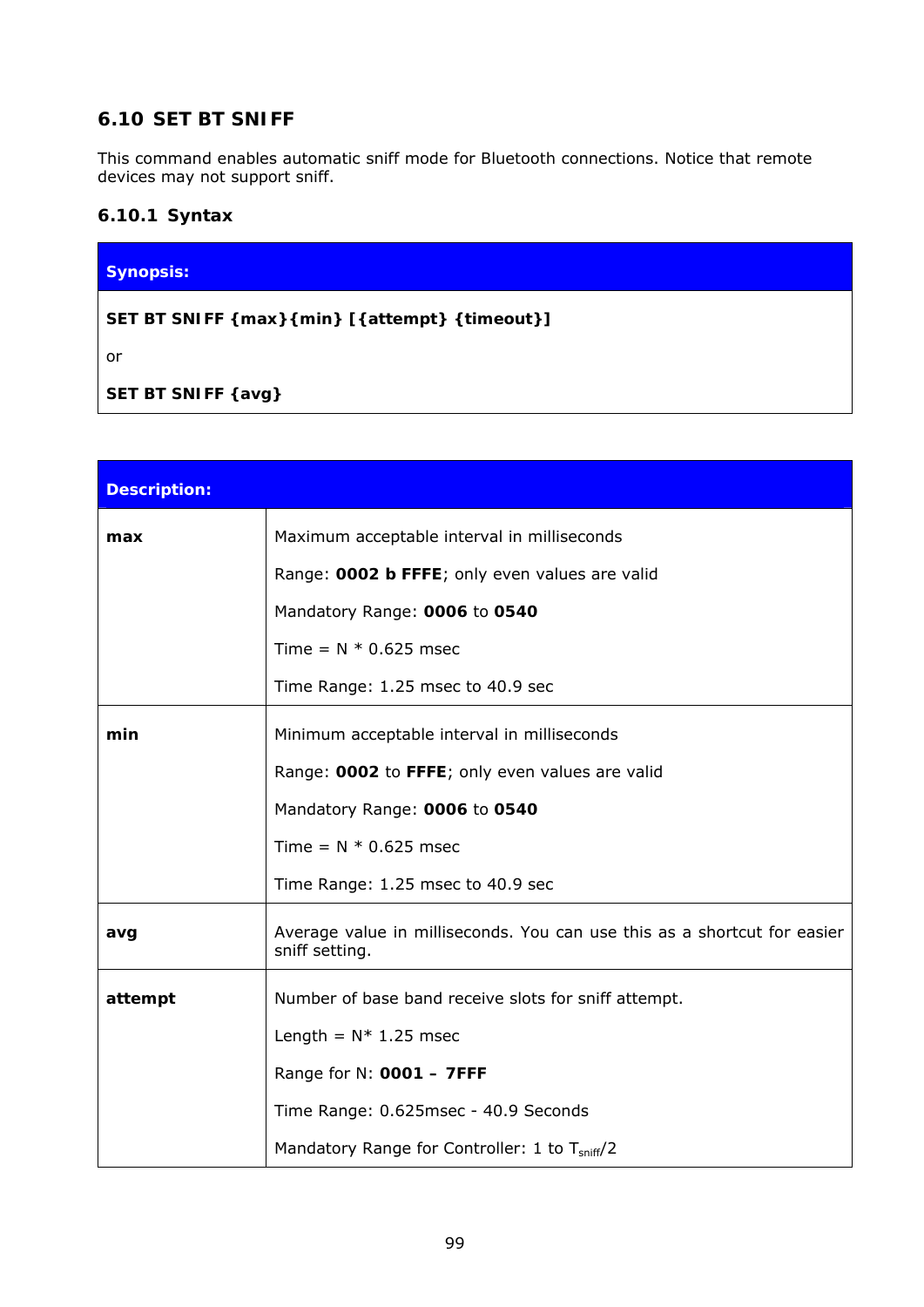| timeout | Number of Baseband receive slots for sniff timeout. |  |
|---------|-----------------------------------------------------|--|
|         | Length = $N * 1.25$ msec                            |  |
|         | Range for N: $0x0000 - 0x7$ FFF                     |  |
|         | Time Range: 0 msec - 40.9 Seconds                   |  |
|         | Mandatory Range for Controller: 0 to 0x0028         |  |

| <b>Response:</b> |  |
|------------------|--|
| None             |  |

| <b>Events:</b>      |                                                     |
|---------------------|-----------------------------------------------------|
| <b>SYNTAX ERROR</b> | This event occurs if incorrect parameters are given |

# **List format: SET BT SNIFF {***max***}{***min***} {***attempt***} {***timeout***}**

**Note:** 

- "**SET BT SNIFF**" disables automatic sniff mode (default settings).
- You can not change sniff mode on the fly with "**SET BT SNIFF**", but you need to close all active *Bluetooth* connections, then change the sniff setting and reopen the connections. If you want to be able to control the sniff mode and keep the connections active, disable "**SET BT SNIFF**" use command "**SET {link\_id} SNIFF**" instead.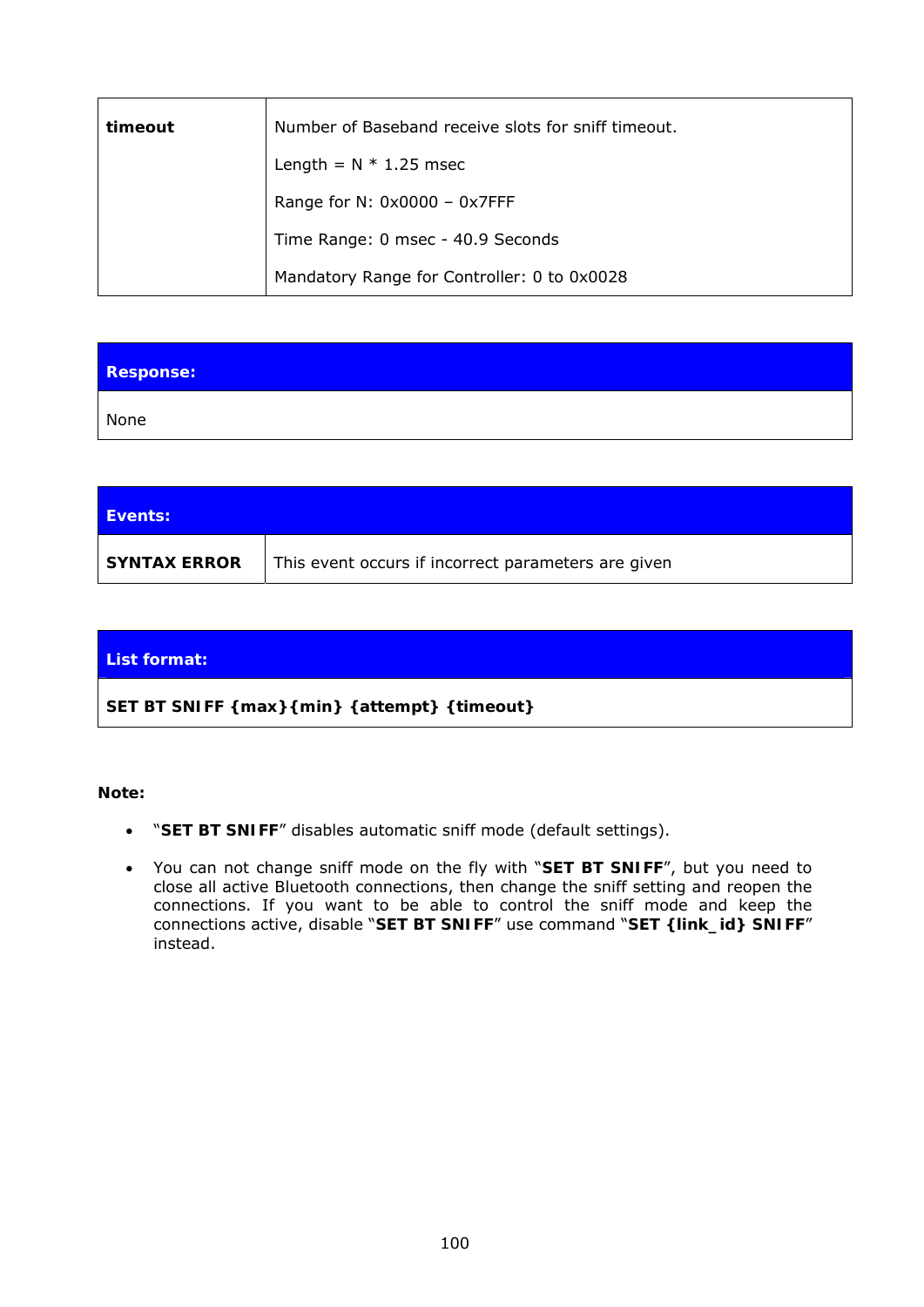# **6.11 SET BT POWER**

This command changes the TX power parameters of the WRAP THOR module.

## **6.11.1 Syntax**

#### **Synopsis:**

**SET BT POWER [RESET] | [{***default***} {***maximum***} [***inquiry***]]** 

| <b>Description:</b> |                                                                                                                                                                                                                        |  |  |  |
|---------------------|------------------------------------------------------------------------------------------------------------------------------------------------------------------------------------------------------------------------|--|--|--|
|                     | If no parameters are given, displays current TX power settings.                                                                                                                                                        |  |  |  |
| <b>RESET</b>        | Returns default TX power values and resets iWRAP                                                                                                                                                                       |  |  |  |
| default             | Default TX power in dBm (used for CALL and NAME operations and<br>when responding to inquiries)                                                                                                                        |  |  |  |
| maximum             | Maximum TX power in dBm                                                                                                                                                                                                |  |  |  |
| inquiry             | Transmit power in dBm used for <b>INQUIRY</b> operation. This is an optional<br>parameter introduced in iWRAP version 3.0.0: if not given, inquiry<br>power is unchanged; by default is equal to the default TX power. |  |  |  |

| <b>Respone:</b>     |                                                     |
|---------------------|-----------------------------------------------------|
| <b>SYNTAX ERROR</b> | This event occurs if incorrect parameters are given |

| Events: |  |
|---------|--|
| None    |  |

#### **List format:**

## **SET BT POWER {***default***} {***maximum***} {***inquiry***}**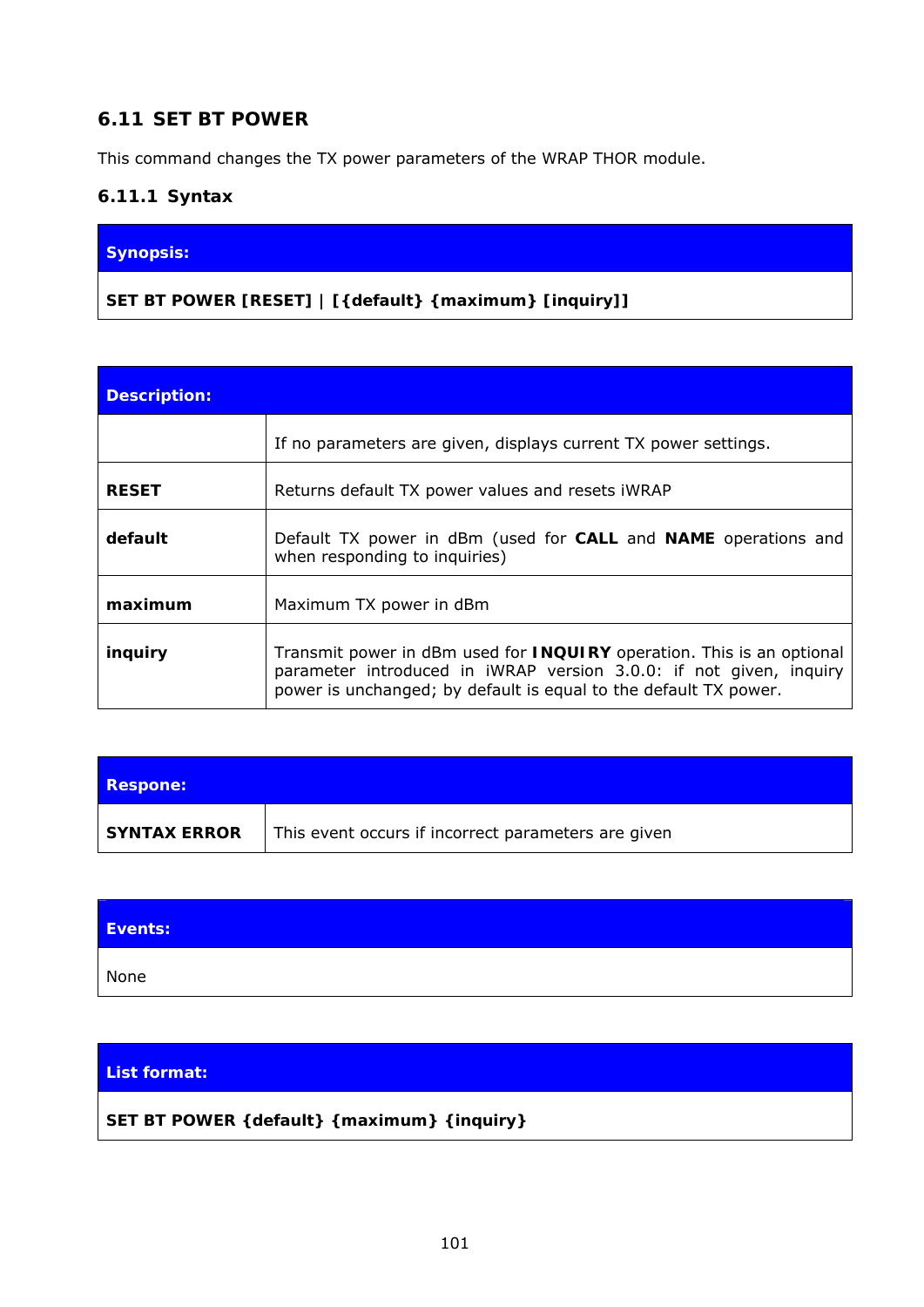## **6.11.2 Examples**

Change TX power to class 2 setting:

**SET BT POWER 0 4 0** 

#### **Note:**

Please see the table below for details on setting the requirements for TX power:

| <b>Power class:</b> | Max. TX power: | Nominal TX power: | <b>Minimum TX power:</b> |  |
|---------------------|----------------|-------------------|--------------------------|--|
|                     | 20 dBm         | N/A               | <b>OdBm</b>              |  |
| 2                   | 4dBm           | 0dBm              | $-6$ dBm                 |  |
| <b>Odbm</b><br>3    |                | N/A               | N/A                      |  |

**Table 8:** Power classes as defined in *Bluetooth* specification

- The values passed with "**SET BT POWER**" will always be rounded to the next available value in the radio power table.
- If possible, always use default values!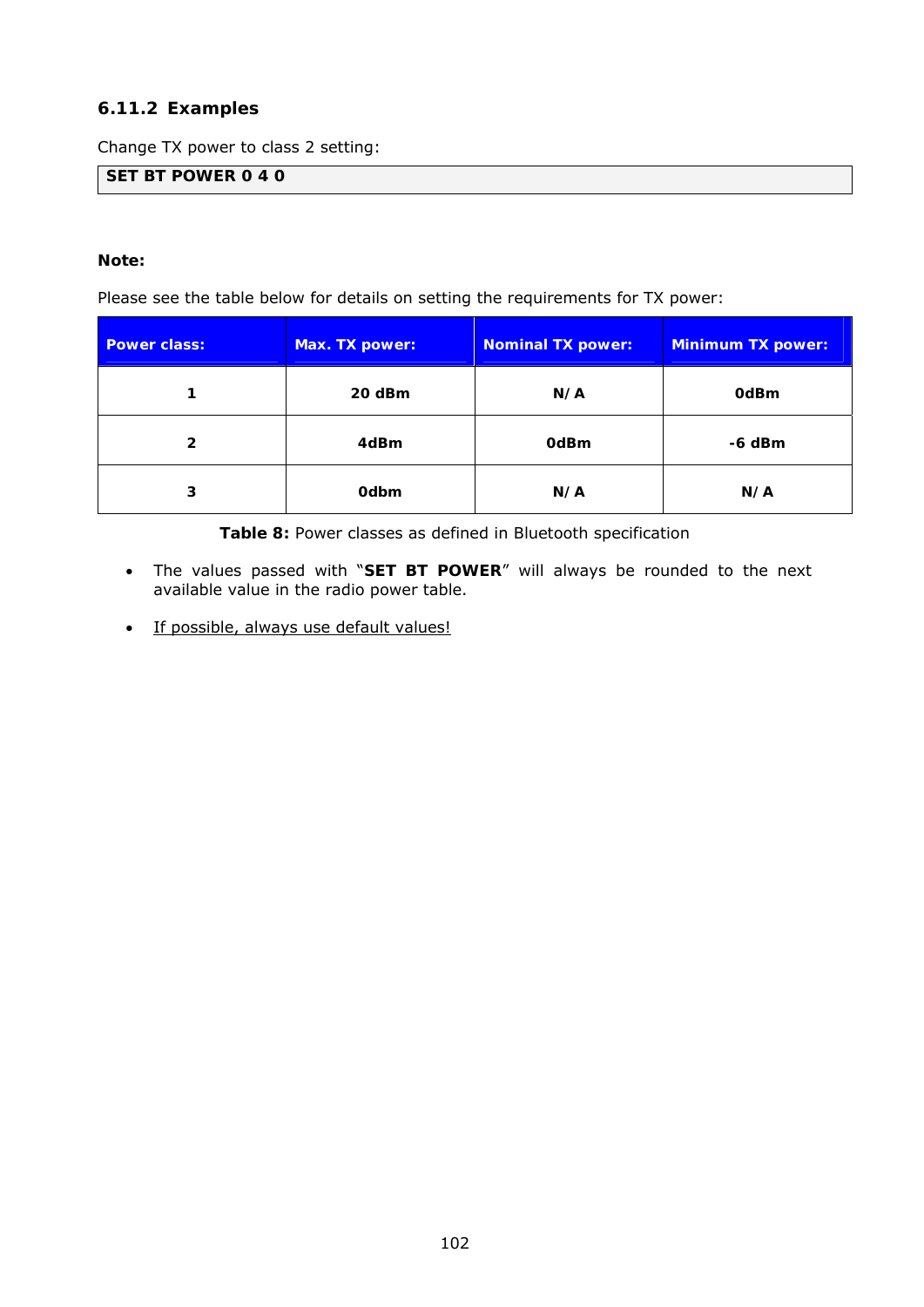# **6.12 SET BT IDENT**

This command changes the device identification information. Only the freeform description can be changed; the first four parameters exist for the sake of conformity.

## **6.12.1 Syntax**

#### **Synopsis:**

**SET BT IDENT {***src***}:{***vendor\_id***} {***product\_id***} {***version***} [***descr***]** 

| <b>Description:</b> |                                                                                                                                                                                                             |
|---------------------|-------------------------------------------------------------------------------------------------------------------------------------------------------------------------------------------------------------|
| <b>src</b>          | This attribute indicates which organization assigned the VendorID<br>attribute. There are two possible values: BT for the Bluetooth Special<br>Interest Group (SIG) or USB for the USB Implementer's Forum. |
| vendor_id           | Intended to uniquely identify the vendor of the device. The Bluetooth<br>SIG or the USB IF assigns VendorIDs. Bluegiga's VendorID is 47.                                                                    |
| product_id          | Intended to distinguish between different products made by the vendor<br>in question. These IDs are managed by the vendors themselves, and<br>should be changed when new features are added to the device.  |
| version             | Vendor-assigned version string indicating device version number. This is<br>given in the form of <i>major minor revision</i> , for example "3.0.0".                                                         |
| descr               | Optional freeform product description string.                                                                                                                                                               |

| <b>Respone:</b> |                                                     |
|-----------------|-----------------------------------------------------|
| SYNTAX ERROR    | This event occurs if incorrect parameters are given |

| Events: |  |
|---------|--|
| None    |  |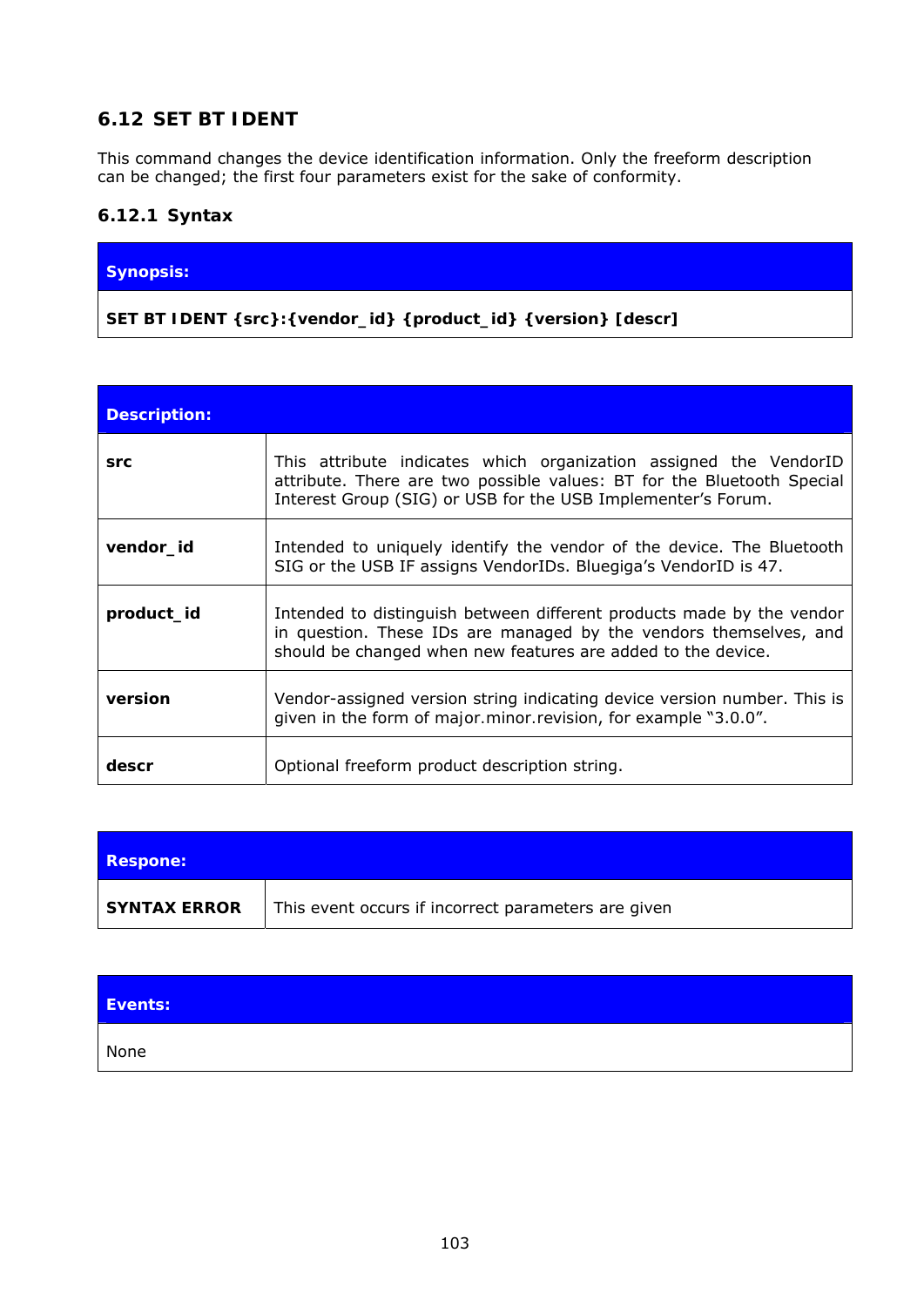#### **List format:**

**SET BT IDENT {***src***}:{***vendor\_id***} {***product\_id***} {***version***} [***descr***]**

# **6.12.2 Examples**

Changing the description string:

**SET BT IDENT BT:47 f000 3.0.0 My Description String**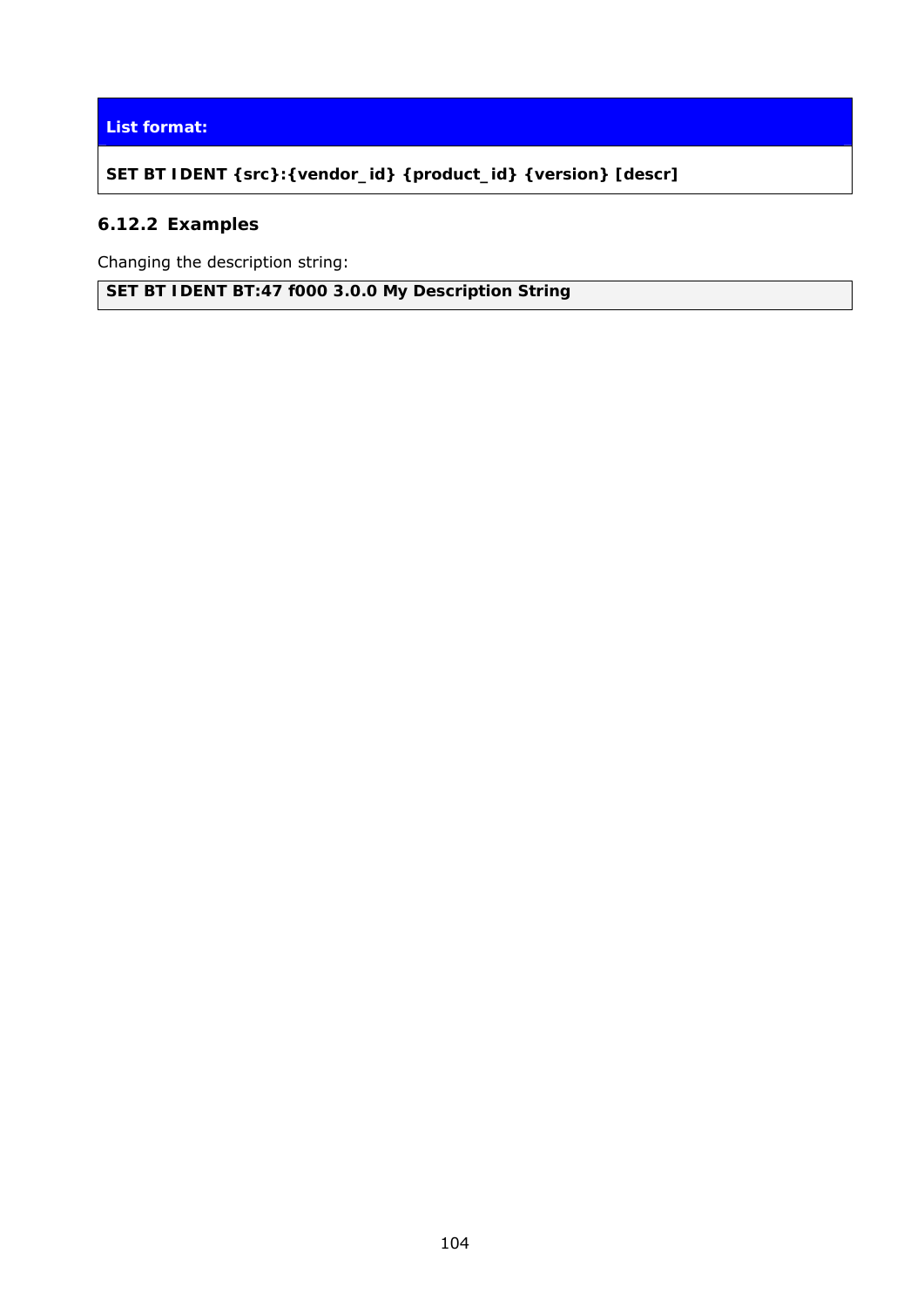# **6.13 SET CONTROL AUTOCALL**

**SET CONTROL AUTOCALL** enables or disables the AUTOCALL functionality in iWRAP.

When the AUTOCALL feature is enabled, iWRAP tries to form a connection with a paired (see **"SET BT PAIR"**) device until the connection is established. If the connection is lost or closed, iWRAP tries to reopen it.

If there are several paired devices in iWRAP memory, an inquiry (transparent to the user) is made and the first paired device found is connected.

#### **6.13.1 Syntax**

# **Synopsis:**

**SET CONTROL AUTOCALL {***target***} {***timeout***} {***profile***}** 

| <b>Description:</b> |                                                                                                          |
|---------------------|----------------------------------------------------------------------------------------------------------|
| target              | RFCOMM, HFP or HFP-AG, HID or A2DP target for the connection. The<br>target can be one of the following: |
|                     | channel                                                                                                  |
|                     | RFCOMM channel number                                                                                    |
|                     | HFP channel number                                                                                       |
|                     | HFP-AG channel number                                                                                    |
|                     | Format: xx (hex)                                                                                         |
|                     | uuid16                                                                                                   |
|                     | 16-bit UUID for searching channel                                                                        |
|                     | Format: xxxx (hex)                                                                                       |
|                     | uuid32                                                                                                   |
|                     | 32-bit UUID for searching channel                                                                        |
|                     | Format: xxxxxxxx (hex)                                                                                   |
|                     | uuid128                                                                                                  |
|                     | 128-bit UUID for searching channel                                                                       |
|                     | Format: xxxxxxxx-xxxx-xxxx-xxxxx-xxxxxxxxxxx (hex)                                                       |
|                     |                                                                                                          |
|                     |                                                                                                          |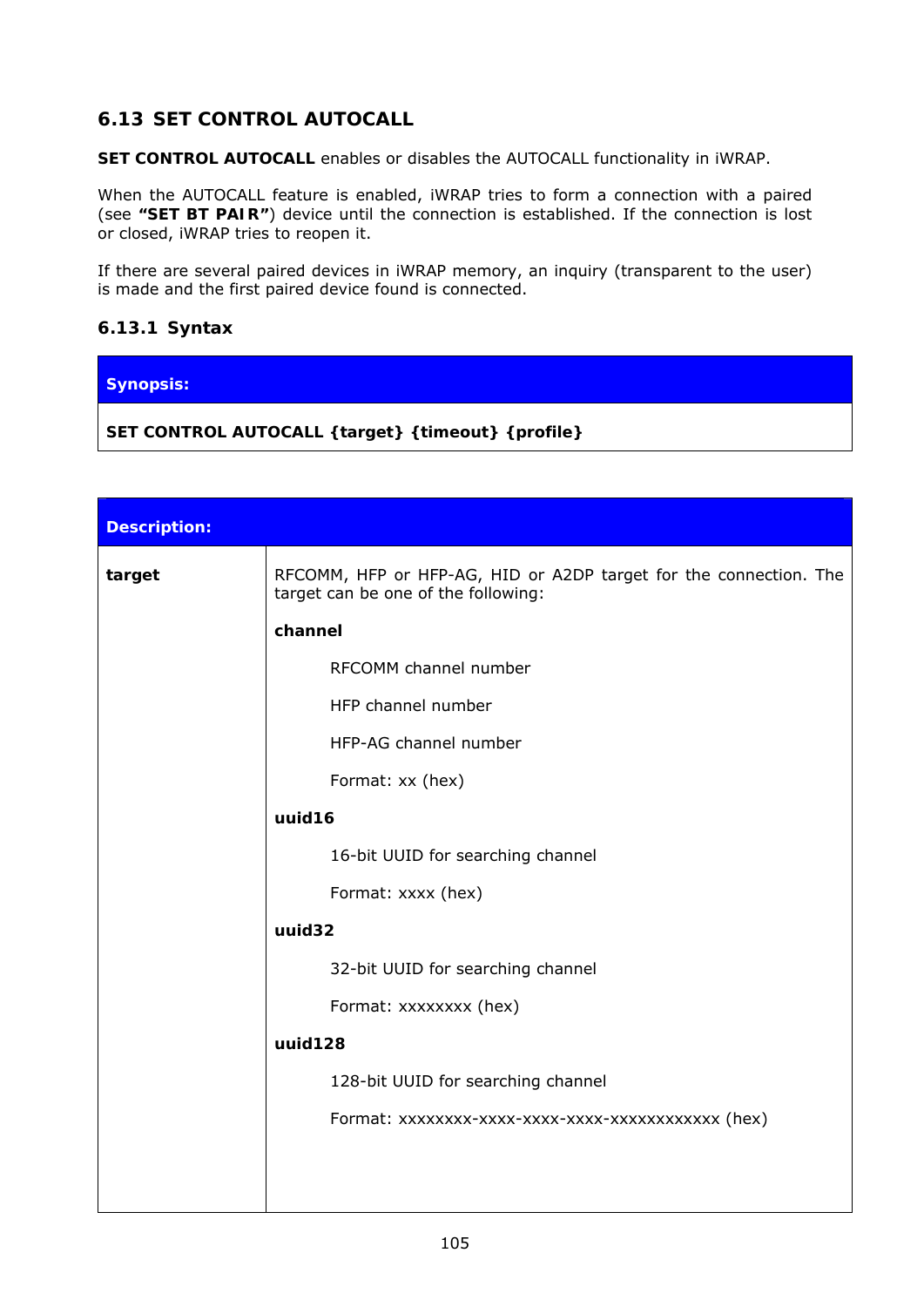|         | <b>L2CAP</b> psm                                                                                                                                                               |  |  |  |
|---------|--------------------------------------------------------------------------------------------------------------------------------------------------------------------------------|--|--|--|
|         | 16-bit L2CAP psm                                                                                                                                                               |  |  |  |
|         | Format: xxxx (hex)                                                                                                                                                             |  |  |  |
| timeout | Timeout between calls (in milliseconds)                                                                                                                                        |  |  |  |
| profile | Defines the connection mode to be established.                                                                                                                                 |  |  |  |
|         | Possible modes are:                                                                                                                                                            |  |  |  |
|         |                                                                                                                                                                                |  |  |  |
|         | <b>RFCOMM</b>                                                                                                                                                                  |  |  |  |
|         | Normal RFCOMM connection                                                                                                                                                       |  |  |  |
|         | <b>HFP</b>                                                                                                                                                                     |  |  |  |
|         | Opens a connection in the Hands Free device mode.                                                                                                                              |  |  |  |
|         | <b>HFP-AG</b>                                                                                                                                                                  |  |  |  |
|         | Opens a connection in the Hands Free Audio Gateway mode.                                                                                                                       |  |  |  |
|         | A2DP                                                                                                                                                                           |  |  |  |
|         | Opens a connection in the Advanced Audio Distribution Profile<br>(A2DP) mode or Audio Video Remote Control Profile (AVRCP)<br>mode. L2CAP psm for A2DP is 19 and for AVRCP 17. |  |  |  |
|         | <b>HID</b>                                                                                                                                                                     |  |  |  |
|         | Opens a connection in the HID keyboard mode or HID mouse<br>mode. L2CAP psm for HID is 11.                                                                                     |  |  |  |
|         | L <sub>2</sub> CAP                                                                                                                                                             |  |  |  |
|         | Opens a generic L2CAP connection.                                                                                                                                              |  |  |  |

| <b>Response:</b>    |                                                     |
|---------------------|-----------------------------------------------------|
| <b>SYNTAX ERROR</b> | This event occurs if incorrect parameters are given |

| Events: |  |  |  |
|---------|--|--|--|
| None    |  |  |  |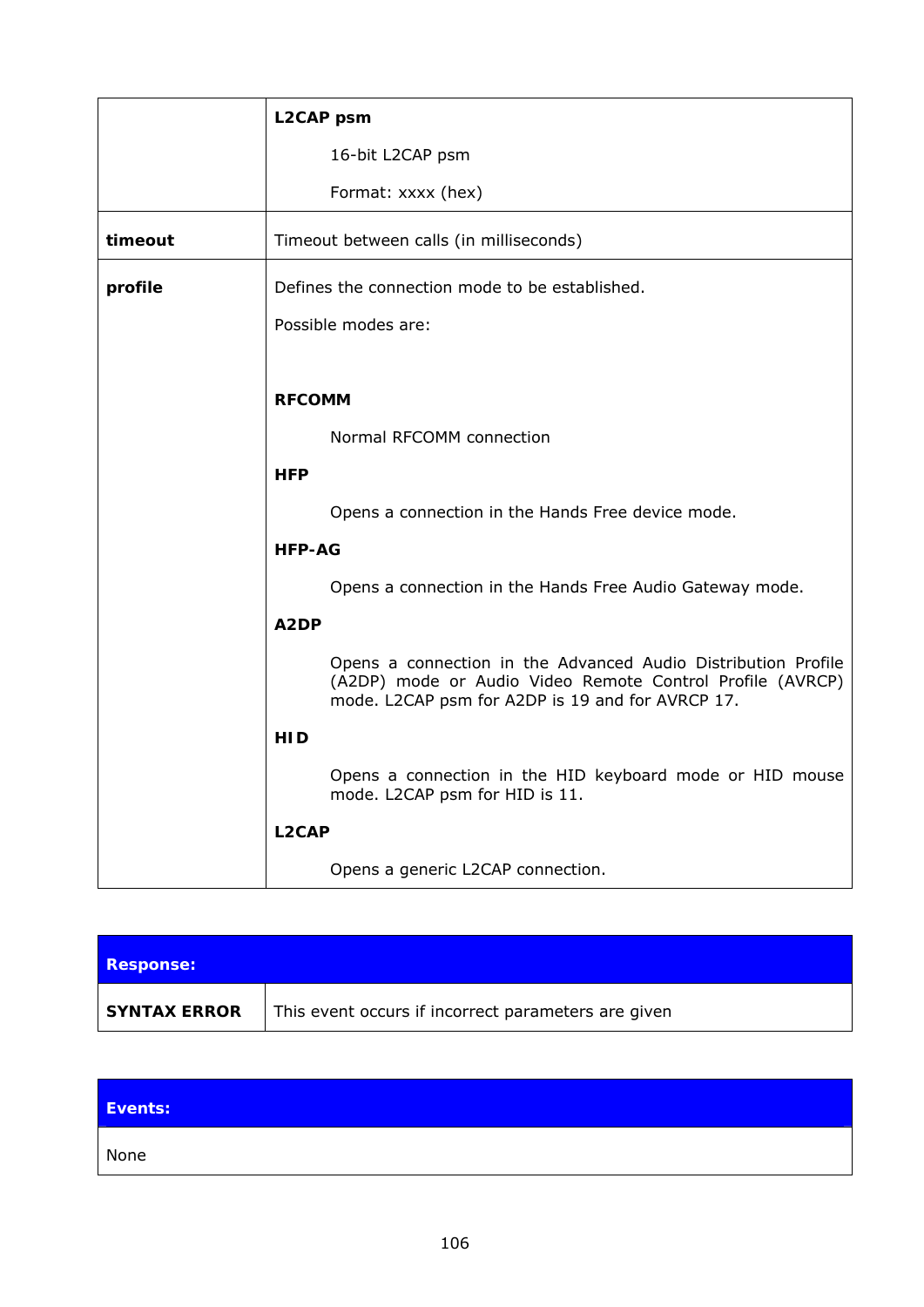| List format:                                           |                                                                                       |
|--------------------------------------------------------|---------------------------------------------------------------------------------------|
|                                                        | If AUTOCALL is not enabled, "SET<br><b>CONTROL AUTOCALL"</b> will not be<br>displayed |
| SET CONTROL AUTOCALL { target} { timeout}<br>{profile} | When AUTOCALL is enabled                                                              |

#### **6.13.2 Examples**

To enable AUTOCALL to Serial Port Profile (using UUID) with timeout of 5000 ms:

| SET CONTROL AUTOCALL 1101 5000 RFCOMM                          |  |  |
|----------------------------------------------------------------|--|--|
| <b>SET</b>                                                     |  |  |
| SET BT BDADDR 00:07:80:80:c2:37                                |  |  |
| SET BT NAME WT12                                               |  |  |
| SET BT CLASS 001f00                                            |  |  |
| SET BT AUTH $*1$                                               |  |  |
| SET BT LAP 9e8b33                                              |  |  |
| SET BT PAGEMODE 4 2000 1                                       |  |  |
| SET BT PAIR 00:60:57:a6:56:49 d36c481fb6eb76a139f64c403d821712 |  |  |
| SET BT ROLE 0 f 7d00                                           |  |  |
| SET BT SNIFF 0 20 1 8                                          |  |  |
| SET CONTROL AUTOCALL 1101 5000 RFCOMM                          |  |  |
| SET CONTROL BAUD 115200,8n1                                    |  |  |
| SET CONTROL CD 00 0                                            |  |  |
| <b>SET CONTROL ECHO 7</b>                                      |  |  |
| SET CONTROL ESCAPE 43 00 1                                     |  |  |
| <b>SET</b>                                                     |  |  |

Disabling AUTOCALL:

# **SET CONTROL AUTOCALL SET**

SET BT BDADDR 00:07:80:80:c2:37 SET BT NAME WT12 SET BT CLASS 001f00 SET BT AUTH \* 1 SET BT LAP 9e8b33 SET BT PAGEMODE 4 2000 1 SET BT PAIR 00:60:57:a6:56:49 d36c481fb6eb76a139f64c403d821712 SET BT ROLE 0 f 7d00 SET BT SNIFF 0 20 1 8 SET CONTROL BAUD 115200,8n1 SET CONTROL CD 00 0 SET CONTROL ECHO 7 SET CONTROL ESCAPE 43 00 1 SET

#### **Note:**

- If AUTOCALL is enabled no manual "CALL" commands should be given to iWRAP.
- INQUIRY commands may fail when AUTOCALL is enabled, because AUTOCALL makes inquiries (transparent to the user) if multiple devices are paired.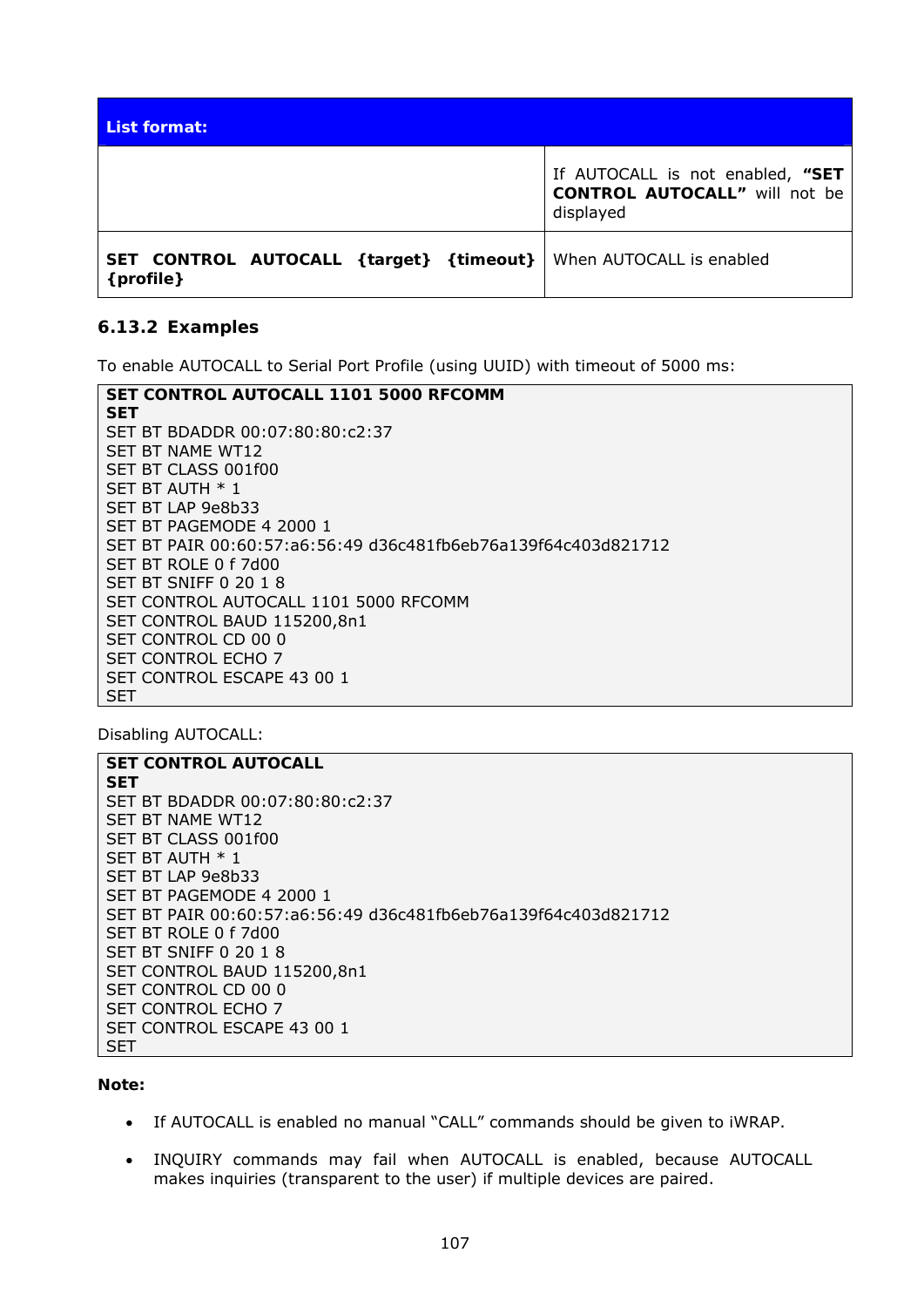# **6.14 SET CONTROL BAUD**

This command changes the local device's UART settings.

# **6.14.1 Syntax**

## **Synopsis:**

**SET CONTROL BAUD {***baud\_rate***},8{***parity***}{***stop\_bits***}** 

| <b>Description:</b> |                                                                    |
|---------------------|--------------------------------------------------------------------|
| baud_rate           | UART baud rate in bps. See modules data sheet for suitable values. |
| parity              | UART parity setting                                                |
|                     | n                                                                  |
|                     | No parity                                                          |
|                     | $\mathbf e$                                                        |
|                     | Even parity                                                        |
|                     | $\mathbf{o}$                                                       |
|                     | Odd parity                                                         |
| stop_bits           | Number of stop bits in UART communications                         |
|                     | 1                                                                  |
|                     | One stop bit                                                       |
|                     | $\overline{\mathbf{2}}$                                            |
|                     | Two stop bits                                                      |

# **Response:**

None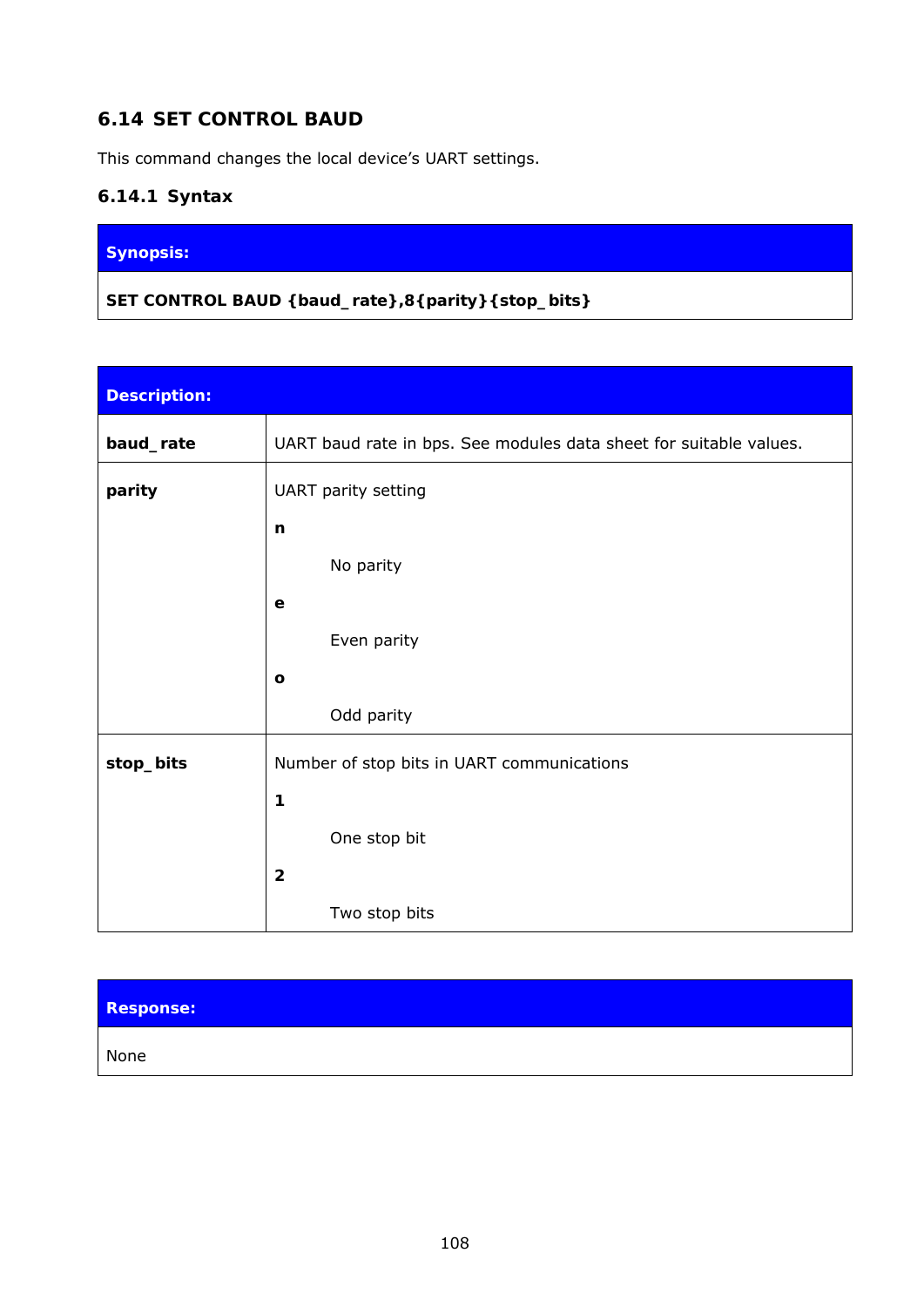| Events:             |                                                     |
|---------------------|-----------------------------------------------------|
| <b>SYNTAX ERROR</b> | This event occurs if incorrect parameters are given |

#### **List format:**

**SET CONTROL BAUD {***baud\_rate***},8{***parity***}{***stop\_bits***}**

### **6.14.2 Examples**

Configuring local UART to 9600bps, 8 data bits, no parity and 1 stop bit

**SET CONTROL BAUD 9600,8N1**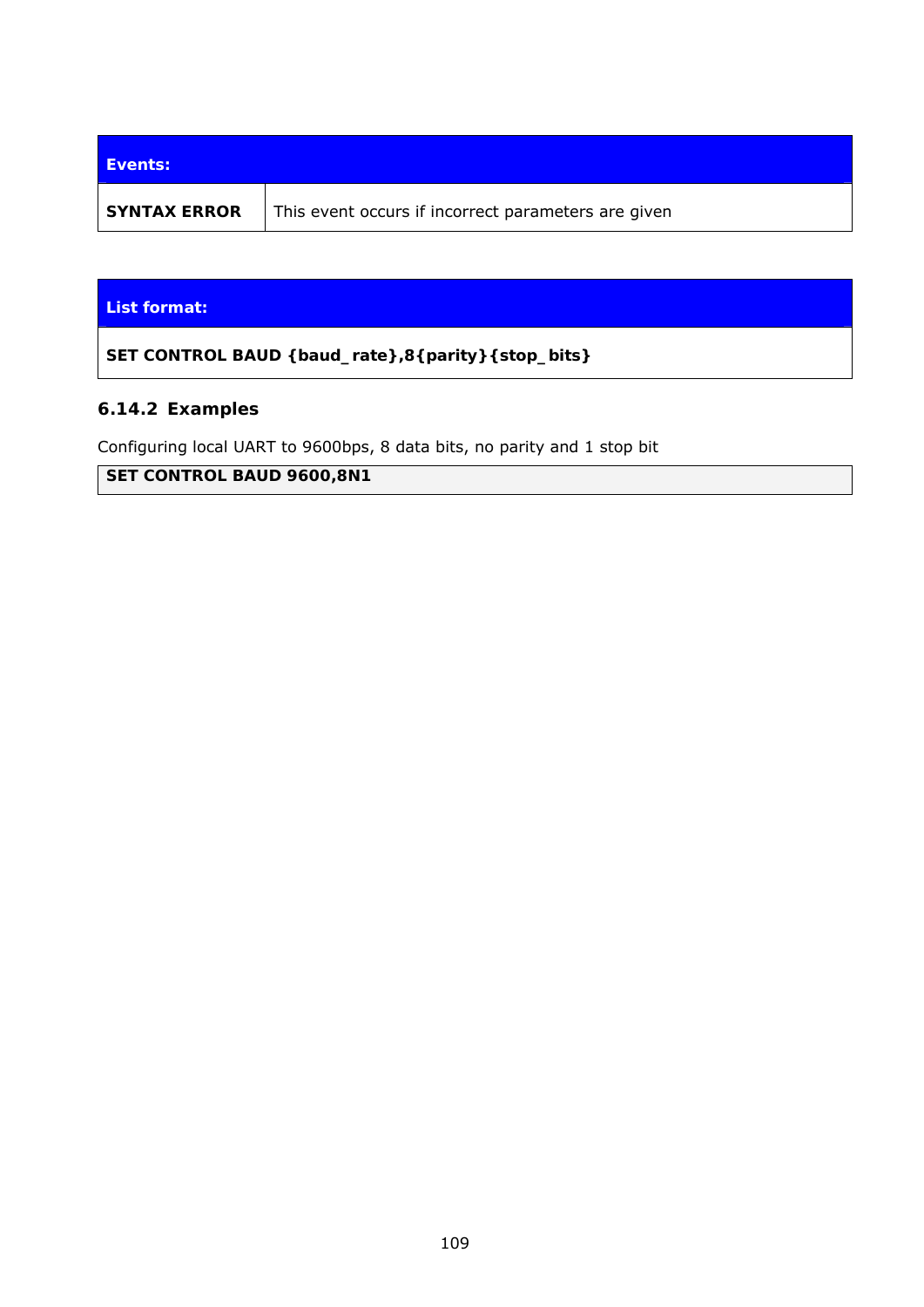## **6.15 SET CONTROL CD**

This command enables or disables the carrier detect signal (CD) in iWRAP.

Carrier detect signal can be used to indicate that iWRAP has an active *Bluetooth* connection. With "**SET CONTROL CD**" command, one PIO line can be configured to act as a CD signal.

### **6.15.1 Syntax**

### **Synopsis:**

**SET CONTROL CD {***cd\_mask***} {***datamode***}** 

| <b>Description:</b> |                                                                        |  |  |
|---------------------|------------------------------------------------------------------------|--|--|
| cd_mask             | This is a bit mask, which defines the GPIO lines used for CD signaling |  |  |
|                     | For example, value 20 (HEX) must be used for PIO5.                     |  |  |
|                     | $20$ (HEX) = 100000 (BIN)                                              |  |  |
|                     | For PIO6, the value is 40                                              |  |  |
|                     | 40 (HEX) = $1000000$ (BIN)                                             |  |  |
| datamode            | This parameter defines how the carrier detect signal works.            |  |  |
|                     | O                                                                      |  |  |
|                     | CD signal is driven high if there are one or more connections.         |  |  |
|                     | 1                                                                      |  |  |
|                     | CD signal is driven high only in data mode.                            |  |  |

| <b>Events:</b>      |                                                     |
|---------------------|-----------------------------------------------------|
| <b>SYNTAX ERROR</b> | This event occurs if incorrect parameters are given |

#### **List format:**

**SET CONTROL CD {***cd\_mask***} {***datamode***}**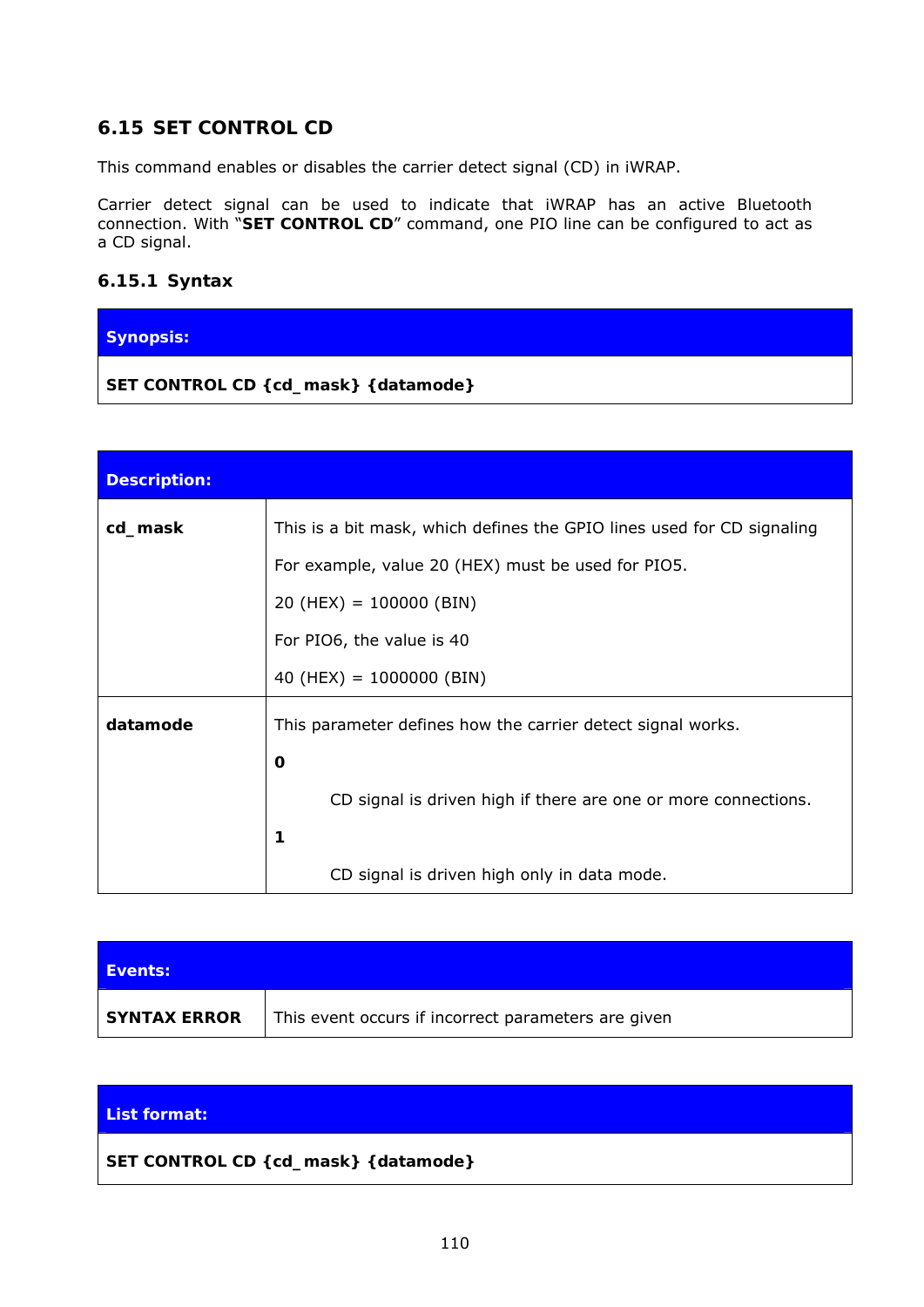# **6.16 SET CONTROL CONFIG**

## **6.16.1 Syntax**

This command enables or disables various functional features in iWRAP. These features are described below.

#### **Synopsis:**

**SET CONTROL CONFIG [***optional\_configuration***] {***configuration\_value***} [LIST]** 

| <b>Description:</b> |       |                                                                                                                                                                                                                          |
|---------------------|-------|--------------------------------------------------------------------------------------------------------------------------------------------------------------------------------------------------------------------------|
| configuration_value |       | This value is a bit field (represented as a hexadecimal value),<br>which is used to control various features in iWRAP. These features<br>are described below:                                                            |
|                     | Bit 0 |                                                                                                                                                                                                                          |
|                     |       | If this bit is set, the RSSI value will be visible in the inquiry<br>results                                                                                                                                             |
|                     | Bit 1 |                                                                                                                                                                                                                          |
|                     |       | "Bluetooth clock caching". If this bit is set, iWRAP will store<br>the clock states of devices discovered in inquiry. This may<br>speed up connection establishment if the connected device<br>has responded to inquiry. |
|                     | Bit 2 |                                                                                                                                                                                                                          |
|                     |       | "Interlaced inquiry scan". If this bit is set, interlaced<br>inquiry will be used. As a rule, interlaced inquiry is a little<br>bit faster than regular inquiry.                                                         |
|                     | Bit 3 |                                                                                                                                                                                                                          |
|                     |       | "Interlaced page scan". If this bit is set, interlaced page<br>(call) will be used. As a rule, interlaced page is a little bit<br>faster than regular page.                                                              |
|                     | Bit 4 |                                                                                                                                                                                                                          |
|                     |       | "Deep sleep enabled". If this bit is set, 'Deep sleep' power<br>saving mode will be used. Deep sleep is an aggressive<br>power saving mode used when there are no connections.                                           |
|                     | Bit 5 |                                                                                                                                                                                                                          |
|                     |       | "Bluetooth address in CONNECT". If this bit is set, the<br>Bluetooth address of the remote end will be displayed on<br>the CONNECT event.                                                                                |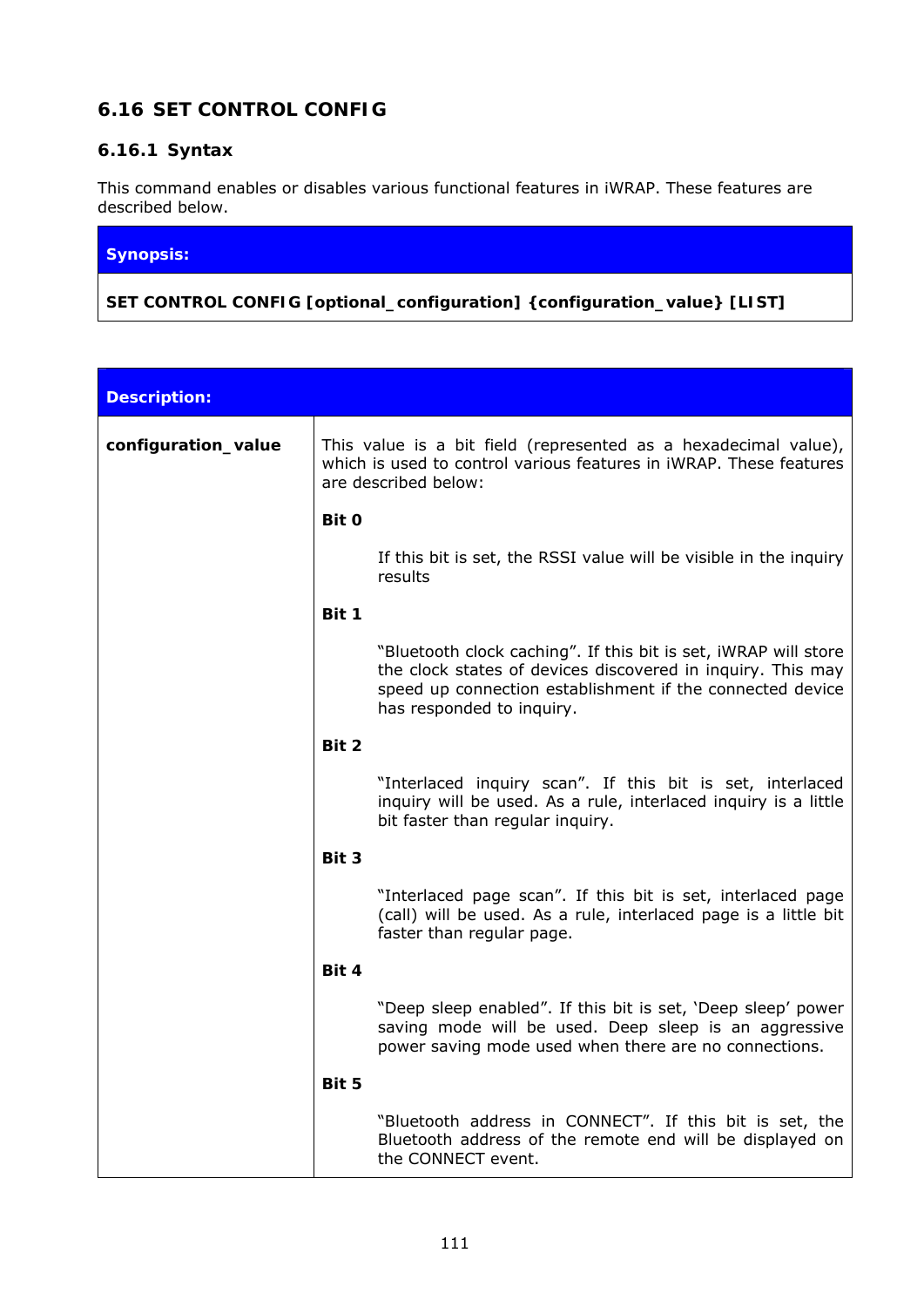|                        | Bit 6         |                                                                                                                                                                                            |
|------------------------|---------------|--------------------------------------------------------------------------------------------------------------------------------------------------------------------------------------------|
|                        |               | Not used. Must be set to 0.                                                                                                                                                                |
|                        | Bit 7         |                                                                                                                                                                                            |
|                        |               | Displays the <b>PAIR</b> event after successful pairing.                                                                                                                                   |
|                        | Bit 8         |                                                                                                                                                                                            |
|                        |               | Enables SCO links. This bit must be 1 if you use audio<br>profiles.                                                                                                                        |
|                        | Bit 9         |                                                                                                                                                                                            |
|                        |               | Must be set to 0.                                                                                                                                                                          |
|                        | <b>Bit 10</b> |                                                                                                                                                                                            |
|                        |               | Must be set to 0.                                                                                                                                                                          |
|                        | <b>Bit 11</b> |                                                                                                                                                                                            |
|                        |               | Enables interactive pairing mode. Where pin code is<br>prompted rather then pin code set with "SET BT AUTH"<br>used.                                                                       |
|                        | <b>Bit 12</b> |                                                                                                                                                                                            |
|                        |               | If this bit is set iWRAP randomly replaces one of the<br>existing pairings, when $17th$ pairing occurs (max number of<br>pairings is 16).                                                  |
|                        | <b>Bit 13</b> |                                                                                                                                                                                            |
|                        |               | If this bit is set CLOCK event will be displayed on CONNET<br>and RING events.                                                                                                             |
|                        | <b>Bit 14</b> |                                                                                                                                                                                            |
|                        |               | If this bit is set UART will be optimized for low latency<br>instead of throughput.                                                                                                        |
|                        | <b>Bit 15</b> |                                                                                                                                                                                            |
|                        |               | If this bit is set low inquiry priority is used. This feature<br>reduces inquiry priority and number of inquiry responses<br>but improves simultaneous data transfer performance.          |
| optional_configuration | Bit 0         |                                                                                                                                                                                            |
|                        |               | If this bit is set. All changing iWRAP configuration with SET<br>commands will be disabled. The only way to enable SET<br>commands are by deleting PS-key: "user configuration<br>data 30" |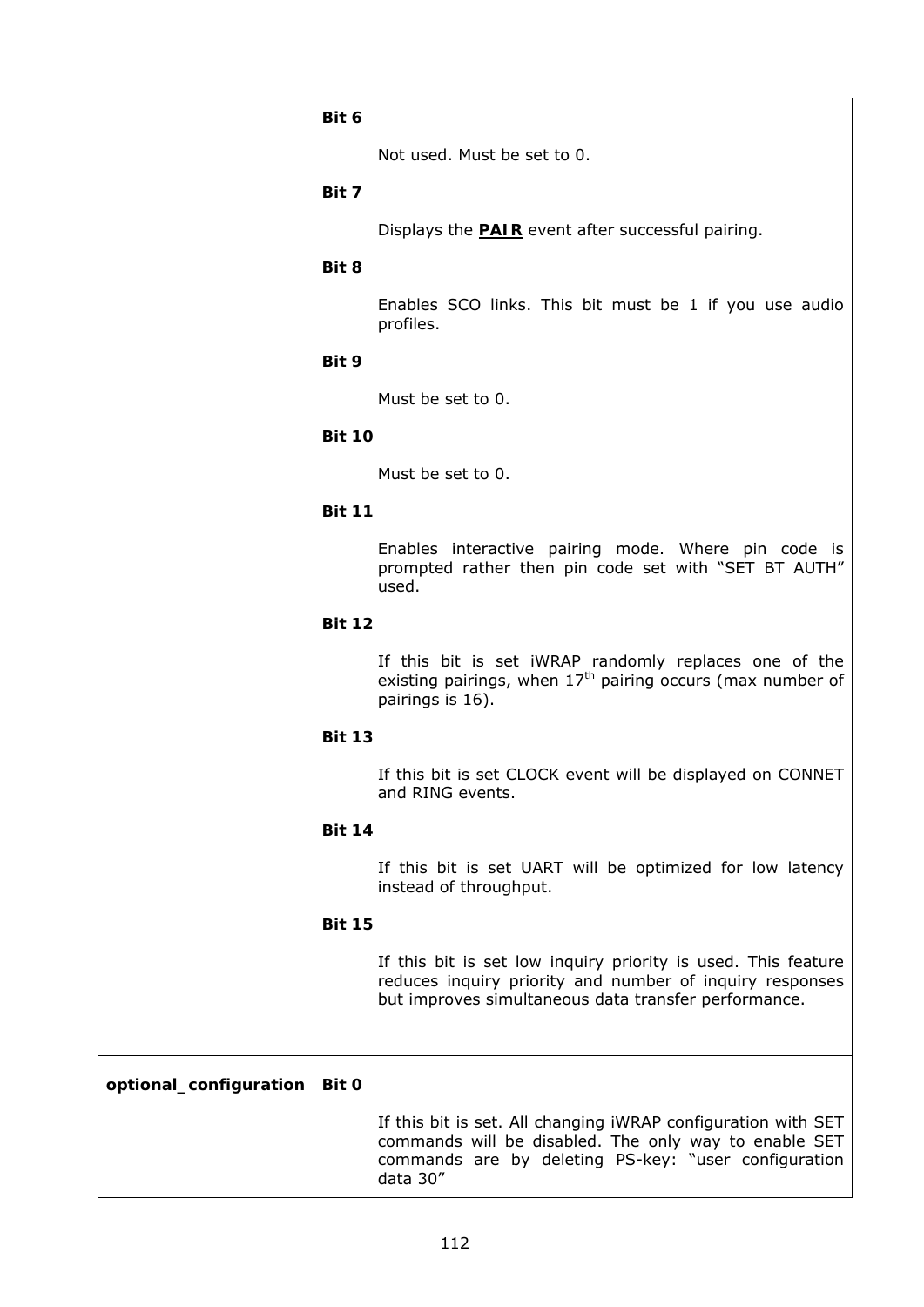|        | Bit 1                                                                                                             |
|--------|-------------------------------------------------------------------------------------------------------------------|
|        | "Enhanced Inquiry Response". If this bit is set, iWRAP<br>display <b>INQUIRY EXTENDED</b> reports during inquiry. |
| l LIST | Static text that prints the configuration in human readable format.                                               |

| <b>Response:</b>                                                                                                              |                                          |
|-------------------------------------------------------------------------------------------------------------------------------|------------------------------------------|
| <b>SYNTAX ERROR</b>                                                                                                           | Occurs if incorrect parameters are given |
| <b>CONTROL</b><br><b>CONFIG</b><br>SET<br>[optional_configuration]<br>{configuration_value}                                   | If no parameters given                   |
| <b>CONTROL</b><br><b>CONFIG</b><br><b>SET</b><br>{optional_configuration}<br>{configuration_value}<br>{human readable output} | If "SET CONTROL CONFIG LIST" issued      |

| Events: |  |
|---------|--|
| None    |  |

### **List format:**

None

# **6.16.2 Examples**

RSSI, deep sleep, interlaced inquiry, and page scans enabled.

## **SET CONTROL CONFIG 1D**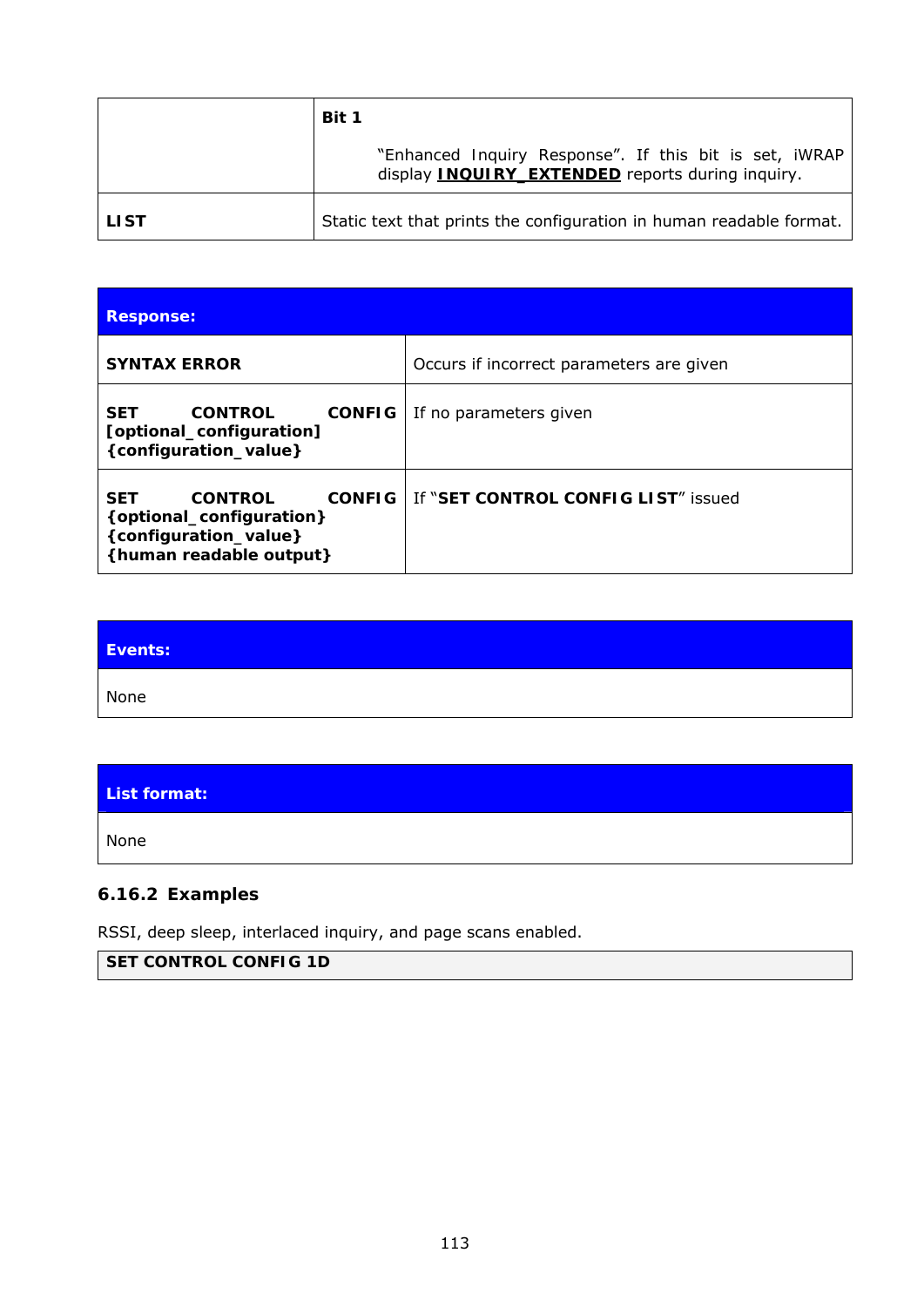## **6.17 SET CONTROL ECHO**

This command changes the echo mode of iWRAP.

### **6.17.1 Syntax**

### **Synopsis:**

### **SET CONTROL ECHO {***echo\_mask***}**

| <b>Description:</b> |       |                                                                              |
|---------------------|-------|------------------------------------------------------------------------------|
| echo_mask           |       | Bit mask for controlling the display of echo and events                      |
|                     | Bit 0 |                                                                              |
|                     |       | If this bit is set, the start-up banner is visible.                          |
|                     | Bit 1 |                                                                              |
|                     |       | If this bit is set, characters are echoed back to client in command<br>mode. |
|                     | Bit 2 |                                                                              |
|                     |       | This bit indicates if set events are displayed in command mode.              |

| Events:             |                                                     |
|---------------------|-----------------------------------------------------|
| <b>SYNTAX ERROR</b> | This event occurs if incorrect parameters are given |

#### **List format:**

### **SET CONTROL ECHO {***echo\_mask***}**

#### **Warning!**

If every bit is set off (value 0), it is quite impossible to know the iWRAP status.

If Bit 2 is set off, it is very hard to detect whether iWRAP is in command mode or in data mode. This can, however, be solved if one IO is used to indicate that iWRAP is in data mode (**"SET CONTROL CD"**).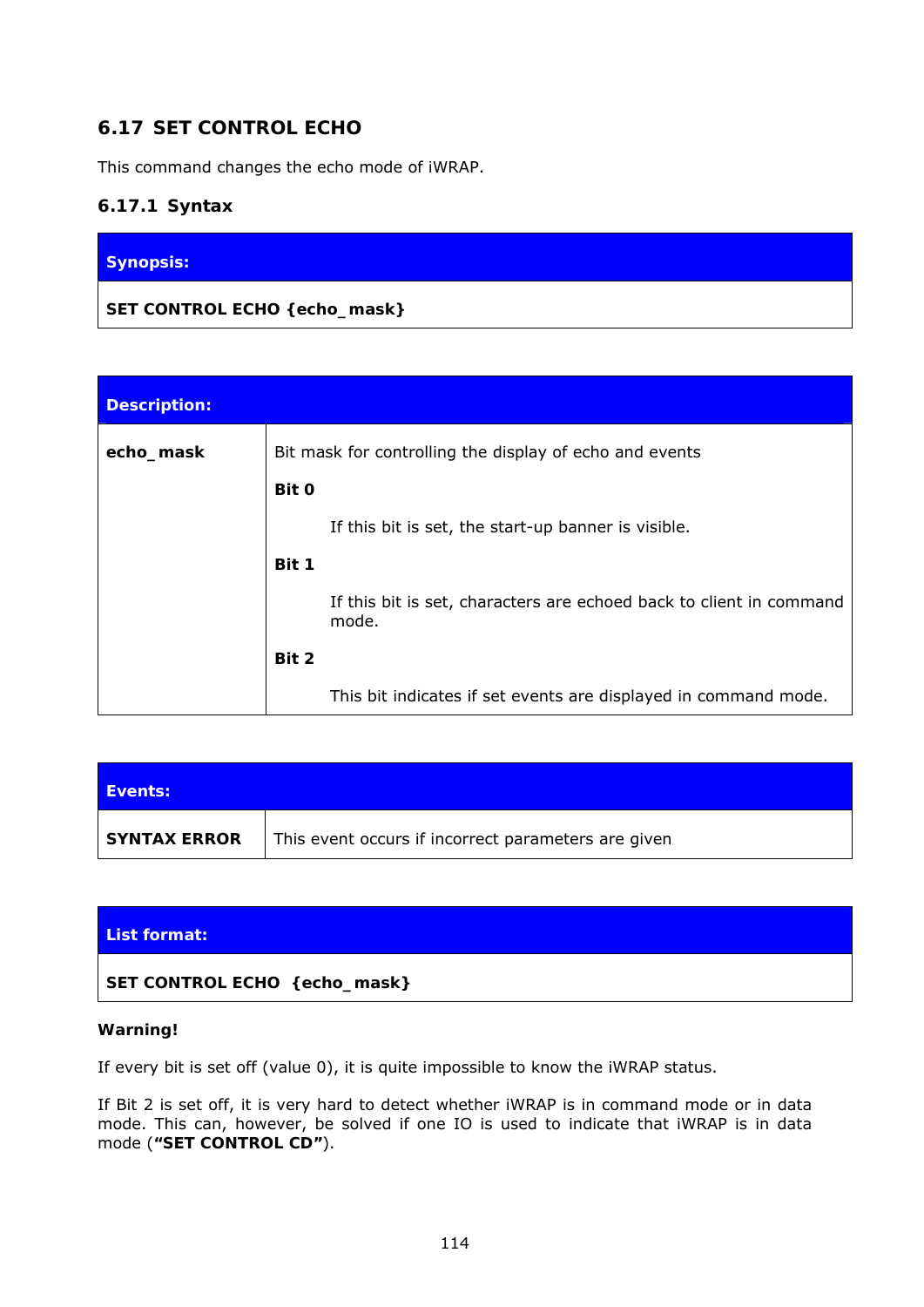## **6.18 SET CONTROL ESCAPE**

### **6.18.1 Syntax**

This command is used to change the escape character used to switch between command and data mode. This command also enables and disables DTR signaling.

#### **Synopsis:**

**SET CONTROL ESCAPE** *{esc\_char} {dtr\_mask} {dtr\_mode}*

| <b>Description:</b> |                                                                                                                                                                          |  |  |
|---------------------|--------------------------------------------------------------------------------------------------------------------------------------------------------------------------|--|--|
| esc_char            | Decimal ASCII character to define the escape character used in the<br>escape sequence. Use "-" to disable escape sequence (the default value<br>is 43, which is $"+'$ ). |  |  |
| dtr_mask            | Bit mask for selecting I/O pins used for DTR.                                                                                                                            |  |  |
|                     | For example for IO5, the bit mask is 00100000 and dtr_mask is 20<br>(HEX).                                                                                               |  |  |
| dtr_mode            | O                                                                                                                                                                        |  |  |
|                     | <b>DTR Disabled</b>                                                                                                                                                      |  |  |
|                     | 1                                                                                                                                                                        |  |  |
|                     | Return to command mode when DTR is dropped.                                                                                                                              |  |  |
|                     | $\overline{2}$                                                                                                                                                           |  |  |
|                     | Close the active connection when DTR is dropped.                                                                                                                         |  |  |
|                     | 3                                                                                                                                                                        |  |  |
|                     | Reset iWRAP when DTR is dropped.                                                                                                                                         |  |  |

| Events:             |                                                     |
|---------------------|-----------------------------------------------------|
| <b>SYNTAX ERROR</b> | This event occurs if incorrect parameters are given |

#### **List format:**

**SET CONTROL ESCAPE** *{esc\_char} {dtr\_mask} {dtr\_mode}*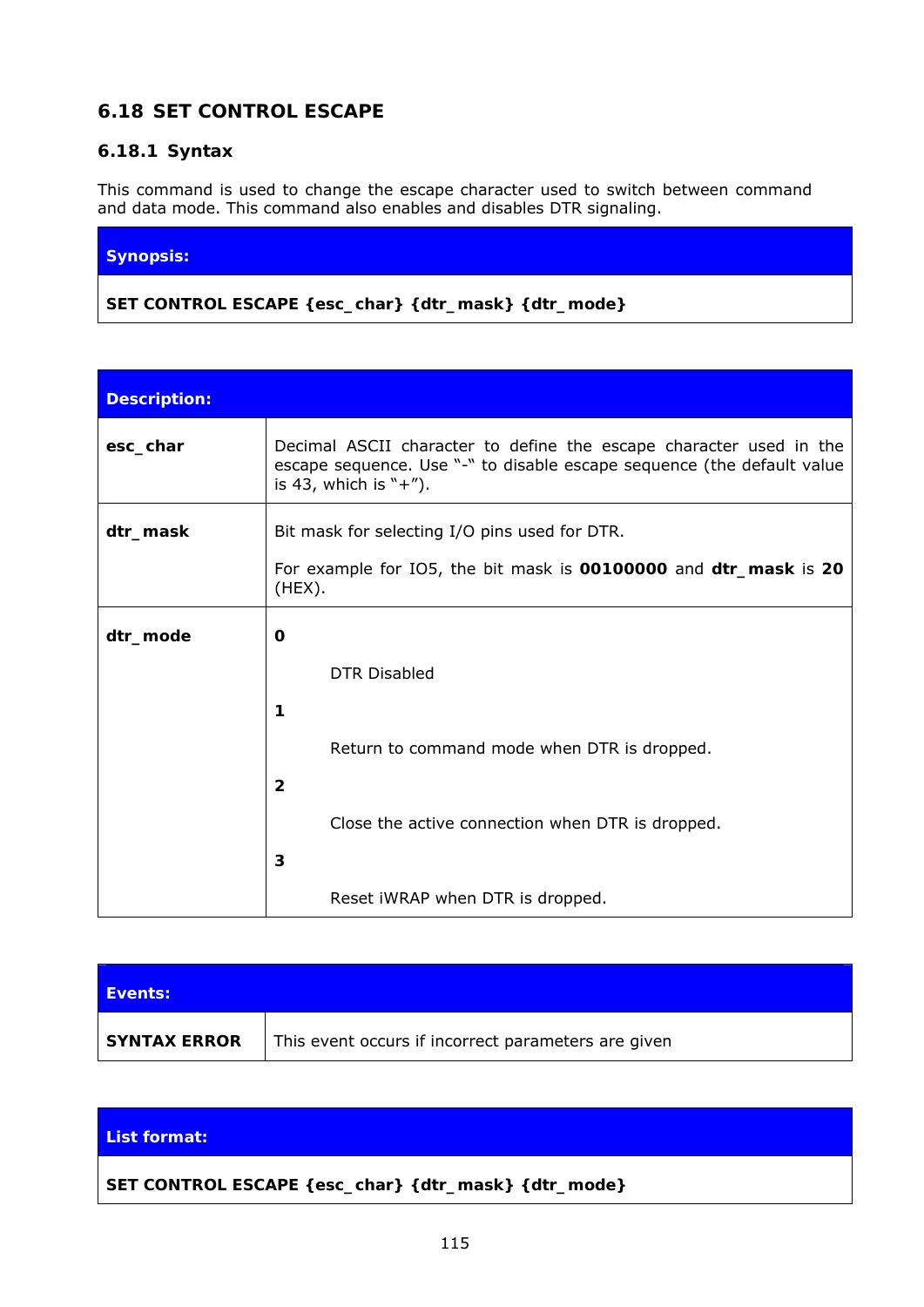## **6.18.2 Examples**

How to disable default escape character "+" and configure DTR to PIO5.

**SET CONTROL ESCAPE – 20 1**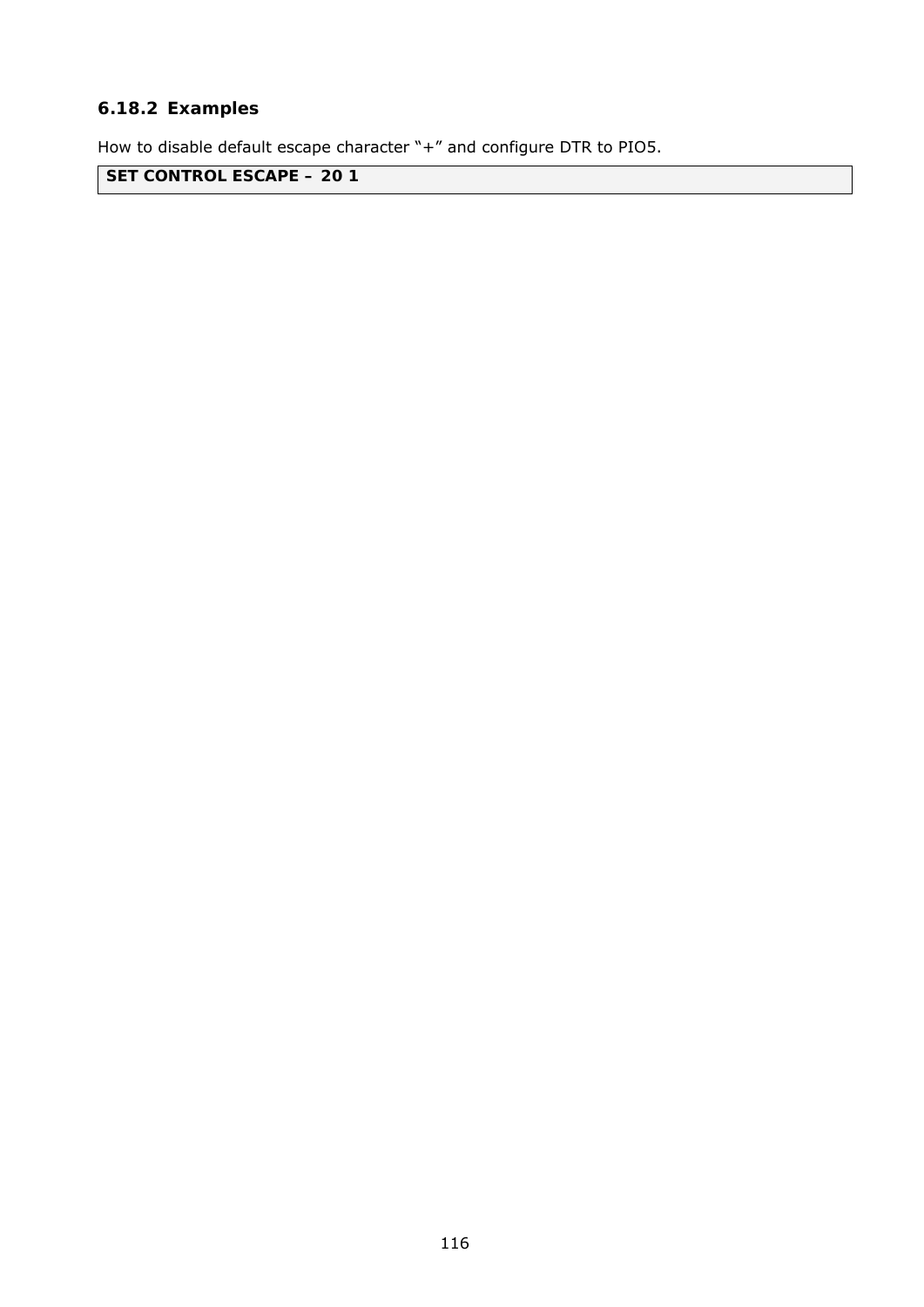# **6.19 SET CONTROL INIT**

**SET CONTROL INIT** lists or changes the initialization command in iWRAP. This command is run when iWRAP is started or reset.

### **6.19.1 Syntax**

| Synopsis:                  |  |
|----------------------------|--|
| SET CONTROL INIT [command] |  |

| <b>Description:</b> |                                                                                                             |
|---------------------|-------------------------------------------------------------------------------------------------------------|
|                     | If no command is given, will erase the initialization command.                                              |
| command             | Any of the available iWRAP commands.                                                                        |
|                     | This command is automatically executed every time iWRAP starts (after<br>power-on, RESET or watchdog event) |

| Events: |  |
|---------|--|
| None    |  |

## **List format:**

**SET CONTROL INIT {***command***}**

### **6.19.2 Examples**

To remove all pairings after reset:

## **SET CONTROL INIT SET BT PAIR \***

To change baud rate to 115200 bps after reset:

#### **SET CONTROL INIT SET CONTROL BAUD 115200,8n1**

#### **Warning!**

Issuing **SET CONTROL INIT RESET** will cause iWRAP to enter an infinite reset loop, rendering it unusable until the persistent store user key #27 is removed by hand.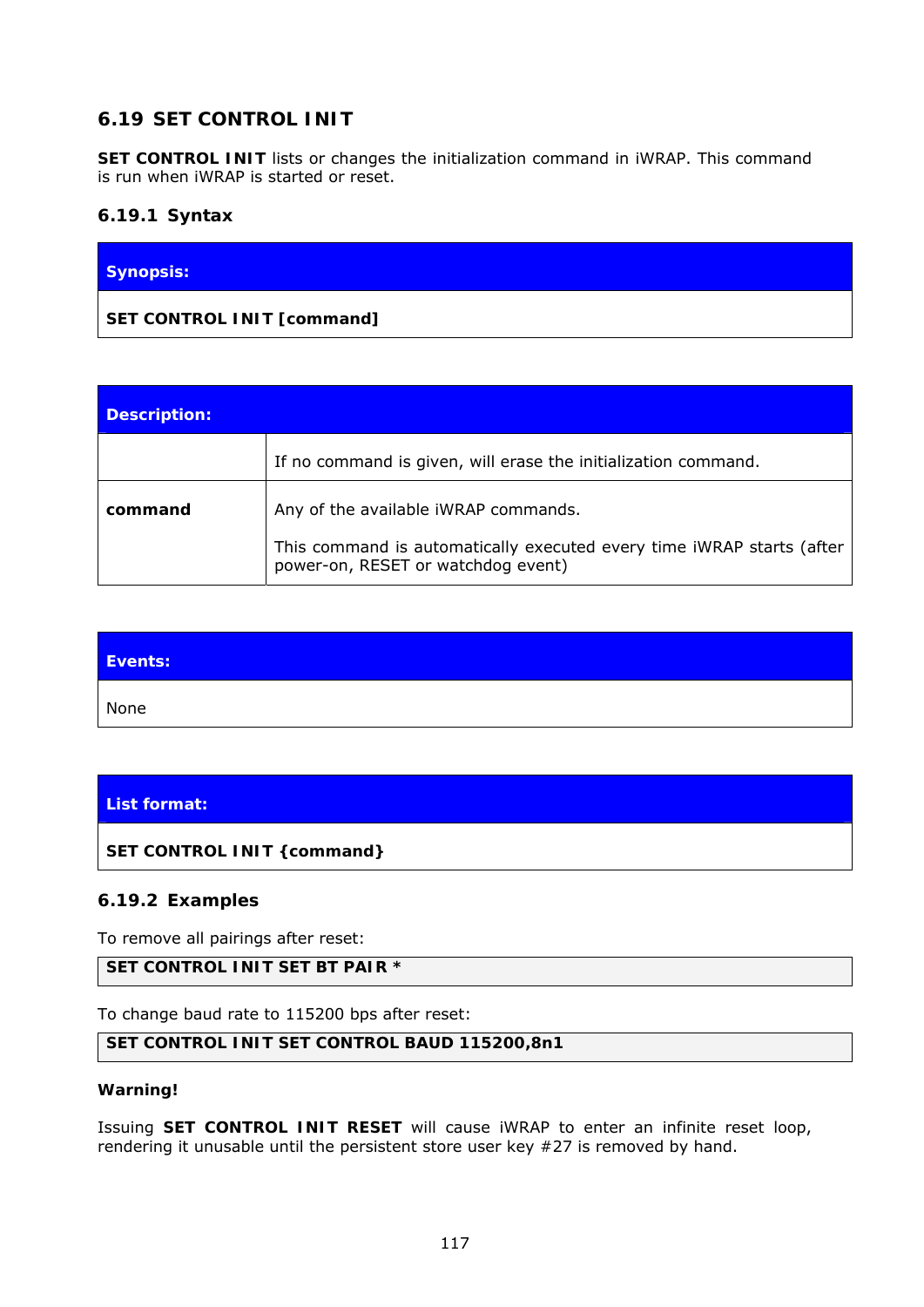# **6.20 SET CONTROL MUX**

**SET CONTROL MUX** can be used to enable or disable the multiplexing mode. This chapter describes the usage of the command as well as the operation of multiplexing mode.

### **6.20.1 Syntax**

| Synopsis:               |  |
|-------------------------|--|
| SET CONTROL MUX { mode} |  |

| <b>Description:</b> |                                                                                            |
|---------------------|--------------------------------------------------------------------------------------------|
| mode                | Multiplexing mode                                                                          |
|                     | O                                                                                          |
|                     | Multiplexing mode disabled. Normal (data-command)<br>mode<br>enabled                       |
|                     | 1                                                                                          |
|                     | Multiplexing mode enabled. Multiplexing protocol must be used<br>to talk to <i>i</i> WRAP. |

| <b>Events:</b> |                                                    |
|----------------|----------------------------------------------------|
| <b>READY</b>   | READY event occurs after a successful mode change. |

| List format:             |                                                             |
|--------------------------|-------------------------------------------------------------|
|                          | Nothing is displayed when multiplexing mode is disabled.    |
| <b>SET CONTROL MUX 1</b> | This string is displayed when multiplexing mode is enabled. |

### **6.20.2 Examples**

To enable multiplexing mode:

```
SET CONTROL MUX 1 
¿READY
```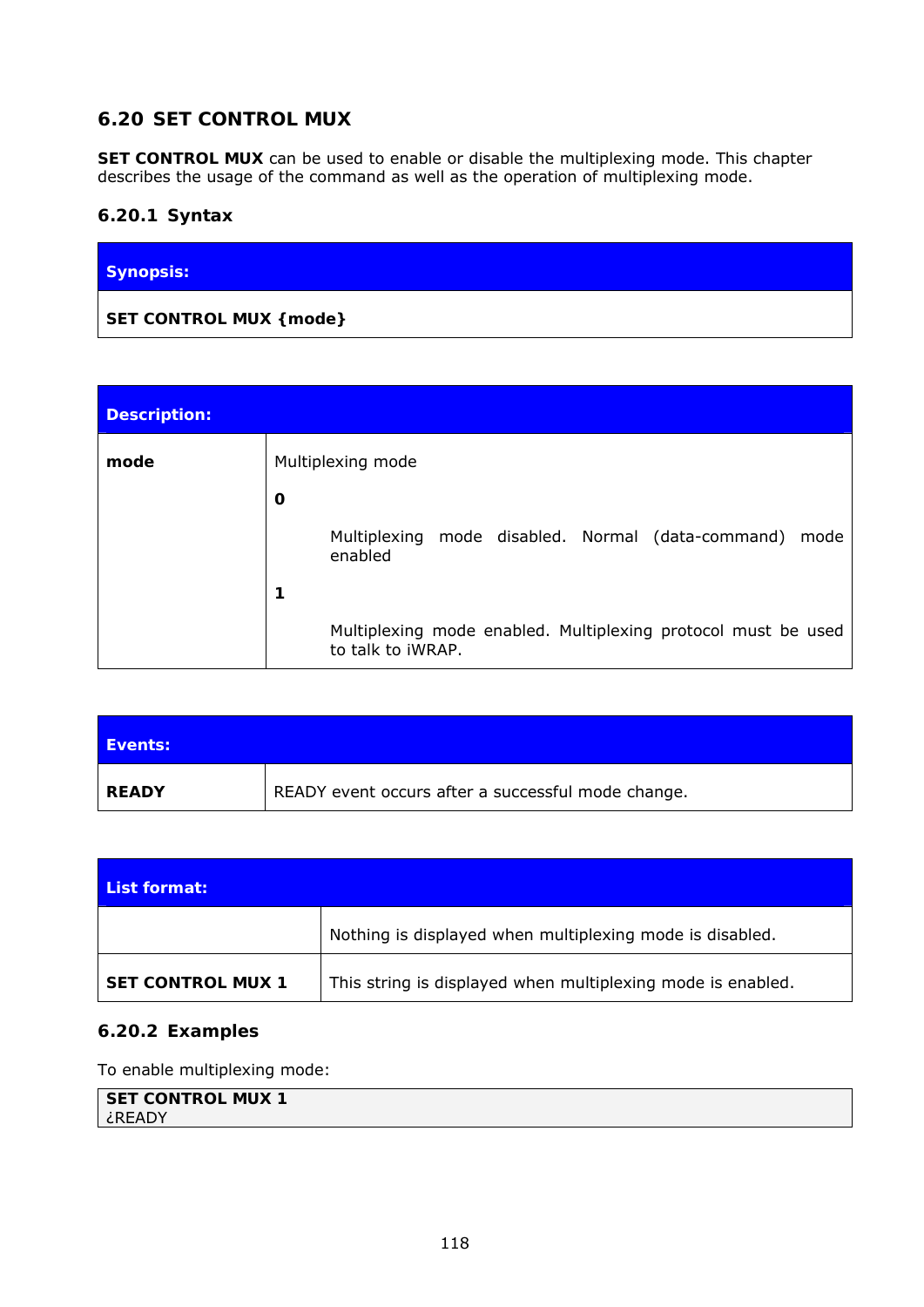To disable multiplexing mode:

**BF FF 00 11 53 45 54 20 43 4f 4e 54 52 4f 4c 20 4d 55 58 20 30 00**  READY

The command is "**SET CONTROL MUX** 0" in the frame format used by MUX mode. The command must be sent in hex format, not in ASCII format.

#### **Note:**

- When multiplexing mode is enabled, no ASCII commands can be given to iWRAP but the multiplexing protocol must be used. Multiplexing mode can be disabled by deleting PSKEY\_USR3 with PSTool.
- ASCII commands do not need to end with"\r" when multiplexing mode is used.

#### **6.20.3 Using Multiplexing Mode**

The multiplexing protocol format is presented below:

| Length:    | Name:         | <b>Description:</b>         | <b>Value:</b>  |
|------------|---------------|-----------------------------|----------------|
| 8 bits     | <b>SOF</b>    | Start of frame              | 0xBF           |
|            |               | 0x00 - 0x08 or              |                |
| 8 bits     | <b>LINK</b>   | Link ID                     | 0xFF (control) |
| 6 bits     | <b>FLAGS</b>  | Frame flags                 | 0x00           |
| 10 bits    | <b>LENGTH</b> | Size of data field in bytes | -              |
| 0-800 bits | <b>DATA</b>   | Data                        |                |
| 8 bits     | nLINK         | {LINK} XOR OxFF             |                |

**Table 9:** Multiplexing frame format

When multiplexing mode is enabled, all the commands and data sent from host to iWRAP must be sent by using the frame format described above instead of plain ASCII commands. Also, the responses and data coming from iWRAP to the host are sent using the same format. iWRAP firmware autonomously processes the frames and decides whether they contain control commands or data which should be forwarded to its destination.

The advantage of multiplexing mode is that there is no need to do special command-data –command mode switching since data and commands are transmitted in the same mode. This saves a lot of time especially in multipoint scenarios, where - in the worst case switching from data mode to command mode can take more than two seconds.

Also in scenarios where there are several connections, receiving data simultaneously from several devices is difficult if multiplexing mode is not used. In normal (data/command) mode, only one connection can be active (in data mode) at a time, and it can only be used to transmit or receive data. If there is any data received from the other connection during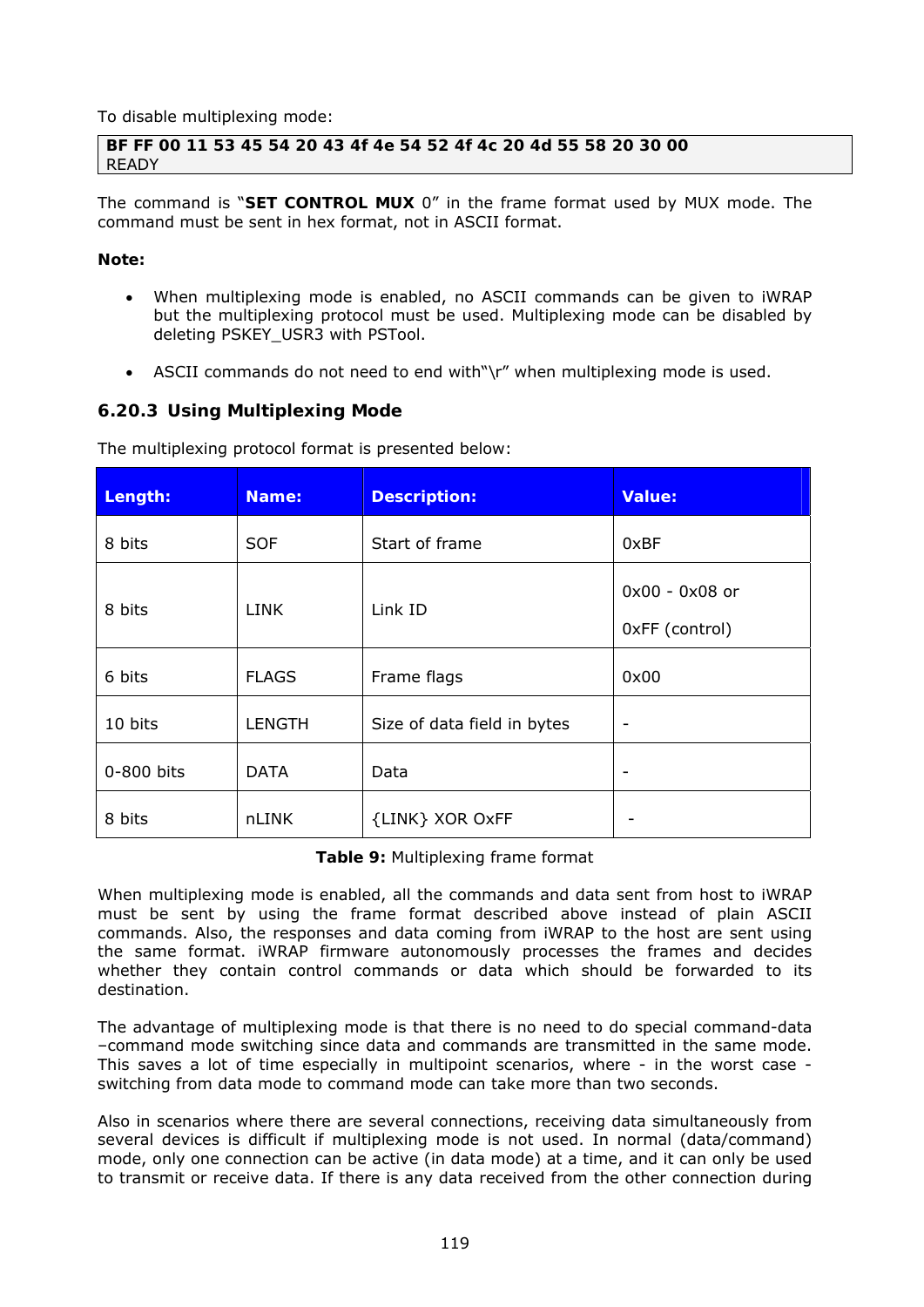normal mode, the data is stored to small iWRAP buffers and received when the connections become active (data mode of the connection enabled).

The next figure illustrates the host-iWRAP-host communications in multiplexing mode.



<0xBF> <0xFF> <0x00> <2> <OK> <0x00>

**Figure 4:** Host-iWRAP-Host communication

The figure below illustrates host-iWRAP-remote device communication when multiplexing mode is in use. The key thing is that the remote device does not need to know anything about the multiplexing communication and frame format, but it sees the connection as a standard *Bluetooth* connection.



 $<$ 0xBF> $<$ 0x00> $<$ 0x00> $<$ len> $<$ Data> $<$ 0xFF>



At the moment, four (4) simultaneous connections can be used in multiplexing mode.

#### **Tips:**

In MUX mode the processor of the module is highly utilized and on the edge of its performance. This may be seen as a instability of *Bluetooth* connections, especially if 3 or more connections are used or data rate is high. There are however a few tricks how the stability of the *Bluetooth* connections can be improved:

- 1. Use SNIFF mode: Using sniff mode reduces the rate the master device needs to poll the active connections are leaves more time for the processor to parse or generate the multiplexing protocol. Therefore as aggressive as possible sniff mode should be used.
- 2. Optimize *Bluetooth* packet size by using MTU option in CALL command: Using smaller *Bluetooth* packet size improves the multiplexing performance.

On the next page, there is a simple C-code example on how to create a simple multiplexing frame containing an iWRAP command.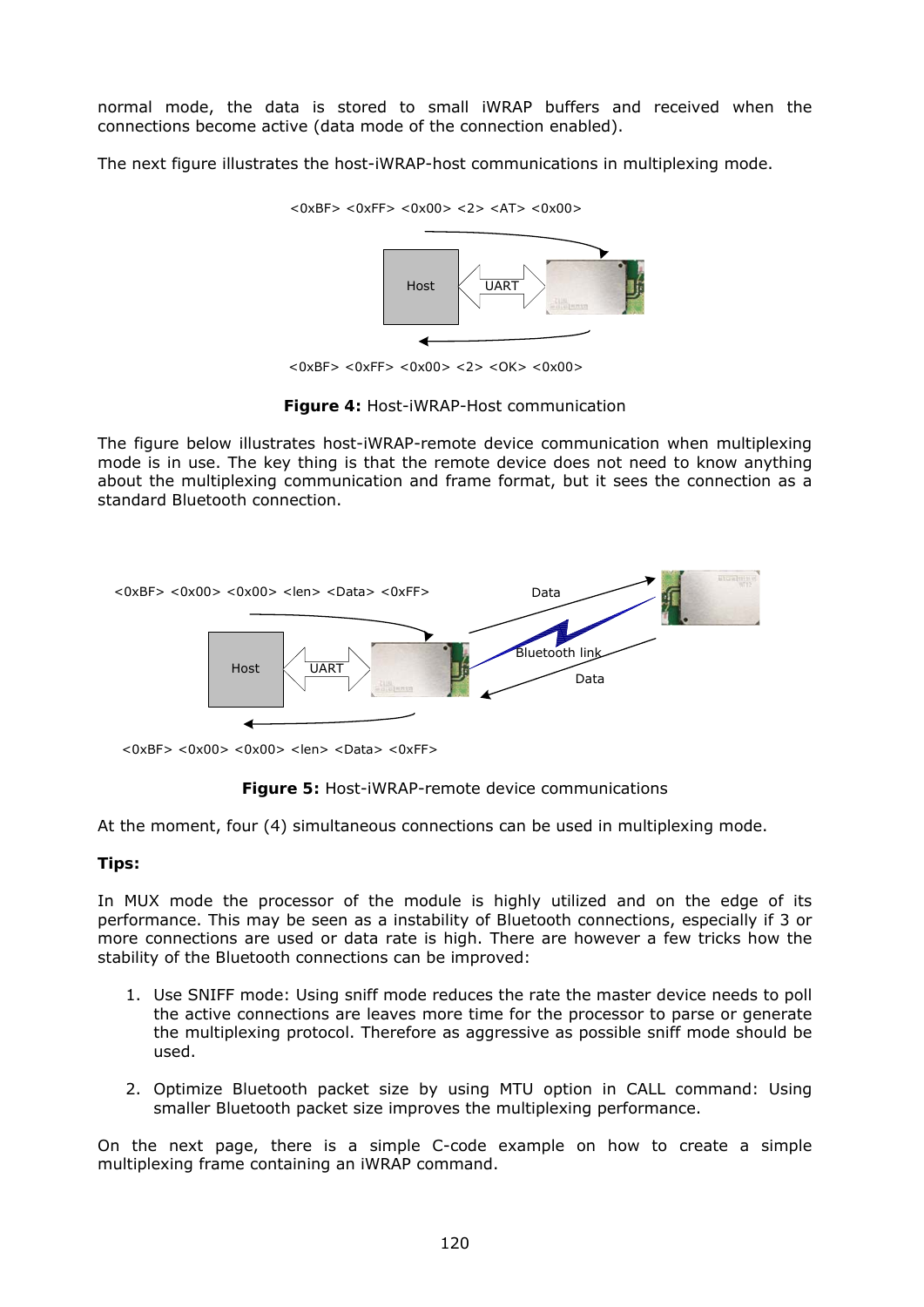#### *//HOW TO CREATE A SIMPLE FRAME*

| char outbuf[128]; //Buffer for frame             |                                                                 |
|--------------------------------------------------|-----------------------------------------------------------------|
| $char*$ cmd = "SET"; //ASCII command             |                                                                 |
|                                                  | int link = $0xff$ , $pos=0$ ; //0xFF for control channel        |
|                                                  | int len = strlen(cmd); $\qquad$ //Calc. length of ASCII command |
| //Generate packet                                |                                                                 |
| $outbuf[pos++]-Oxbf;$                            | //SOF                                                           |
| $outbuf[pos++]{=}link;$                          | //Link (0xFF=Control, 0x00 = connection 1, etc.)                |
| $outbuf[pos++]-0;$                               | //Flags                                                         |
| $outbuf[pos++] = len;$                           | //Length                                                        |
| //Insert data into correct position in the frame |                                                                 |
| memmove(outbuf+pos cmd, len);                    |                                                                 |
| $pos += len;$                                    | //Move to correct position                                      |

*outbuf[pos++]=link^0xff; //nlink*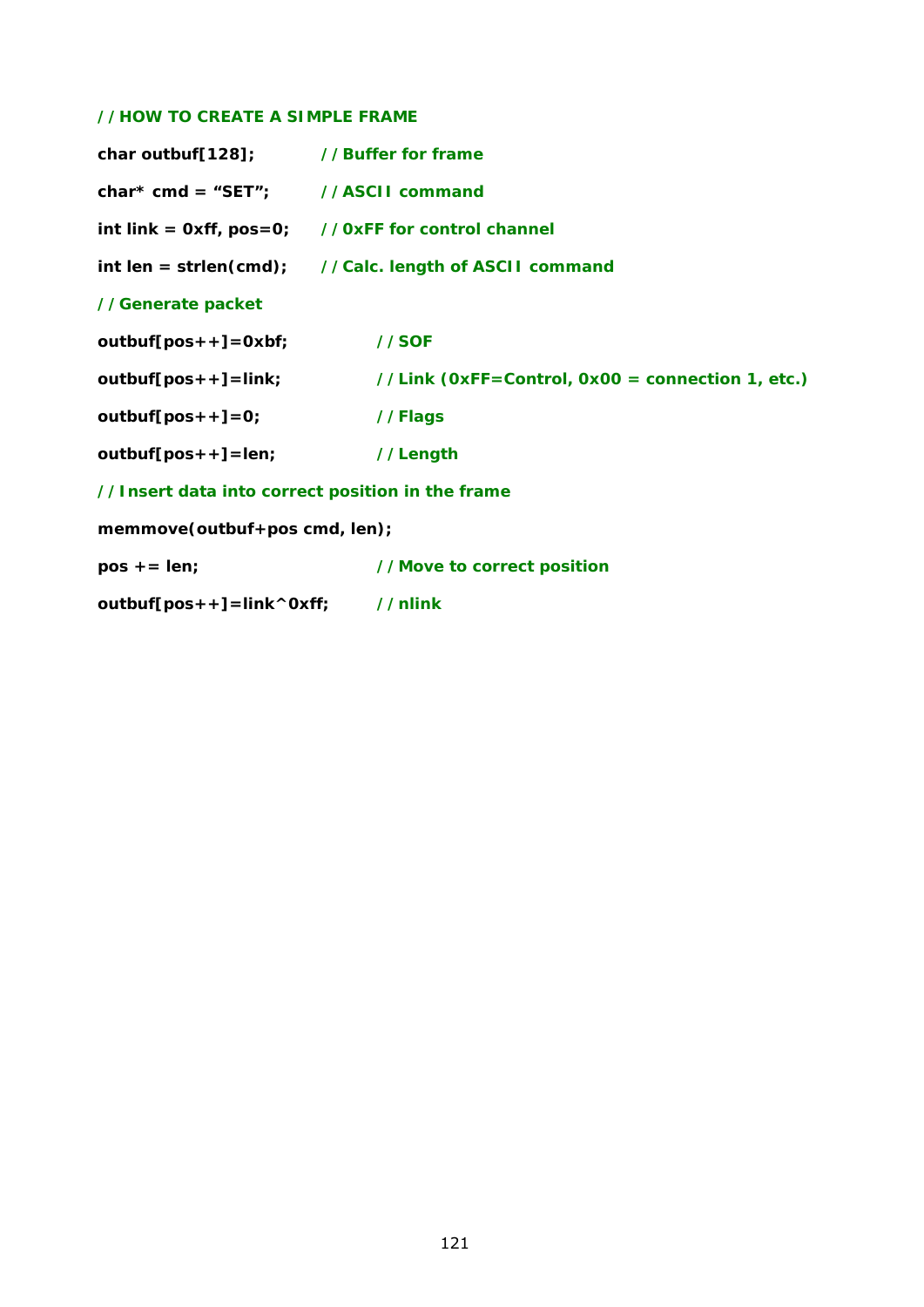# **6.21 SET CONTROL BIND**

With **SET CONTROL BIND**, it is possible to bind iWRAP commands to GPIO pins.

## **6.21.1 Syntax**

## **Synopsis:**

**SET CONTROL BIND {***pri***} [***io\_mask***] [***direction***] [***command***]** 

| <b>Description:</b> |                                                                                            |  |
|---------------------|--------------------------------------------------------------------------------------------|--|
| pri                 | Command priority. Determines the order in which the commands bound<br>to PIO are executed. |  |
|                     | WT12 and WT11 value range: PIO2-PIO7                                                       |  |
|                     | WT32 value range: PIO0-PIO10                                                               |  |
|                     | If only <i>pri</i> parameter is given the current bind will be removed.                    |  |
| io_mask             | Determines which PIO is to be bind.                                                        |  |
|                     | This is a hexadecimal value.                                                               |  |
|                     | Example: Set PIO5. 100000bin ( $5th$ bit is one) = 20hex                                   |  |
| direction           | Determines whether PIO is triggered on rising, falling, or on both edges of<br>the signal. |  |
|                     | Possible values:                                                                           |  |
|                     | <b>RISE</b>                                                                                |  |
|                     | Command is executed on rising edge.                                                        |  |
|                     | <b>FALL</b>                                                                                |  |
|                     | Command is executed on falling edge.                                                       |  |
|                     | <b>CHANGE</b>                                                                              |  |
|                     | Command is executed on rising and falling edge.                                            |  |
| command             | Standard iWRAP command or string to be sent to the active Bluetooth<br>link.               |  |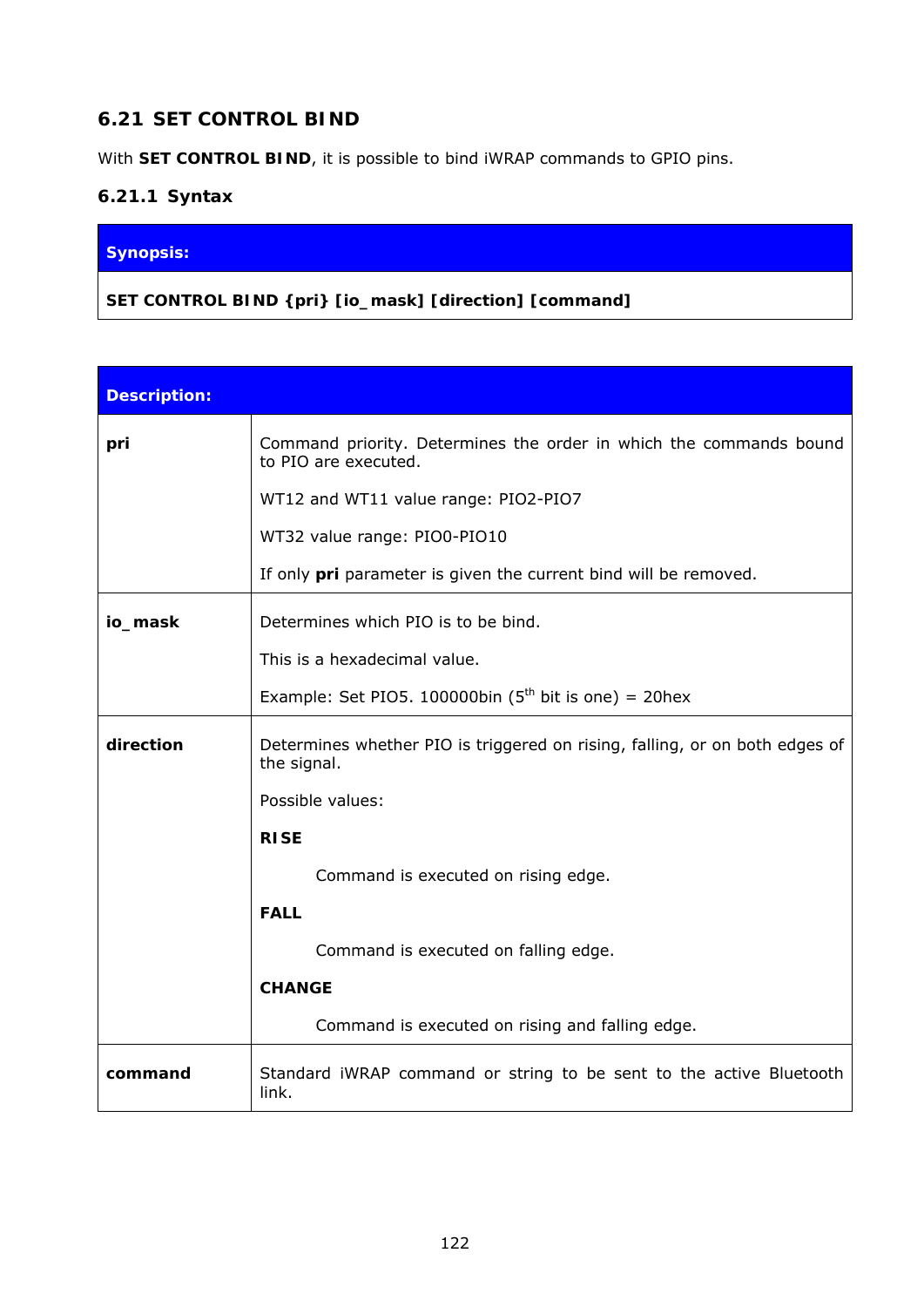**Response:** 

No response

#### **6.21.2 Examples**

Example usage of binding PIOs:

**SET CONTROL BIND 0 20 FALL CLOSE 0 SET CONTROL BIND 1 20 FALL SET BT PAIR \* SET**  SET BT BDADDR 00:07:80:81:62:2a SET BT NAME EKWT11\_PR SET BT CLASS 001f00 SET BT AUTH \* 1234 SET BT LAP 9e8b33 SET BT PAGEMODE 4 2000 1 SET BT ROLE 0 f 7d00 SET BT SNIFF 0 20 1 8 SET CONTROL BAUD 115200,8n1 SET CONTROL BIND 0 20 F close 0 SET CONTROL BIND 1 20 F set bt pair \* SET CONTROL CD 80 0 SET CONTROL ECHO 7 SET CONTROL ESCAPE - 20 1 SET CONTROL MSC DTE 00 00 00 00 00 00 SET PROFILE HFP WT12 Hands Free SET PROFILE SPP *Bluetooth* Serial Port SET

*Example of binding PIO5 to close the connection and delete all pairings after PIO5 has fallen. The SET command indicates that the binding of commands was successful.*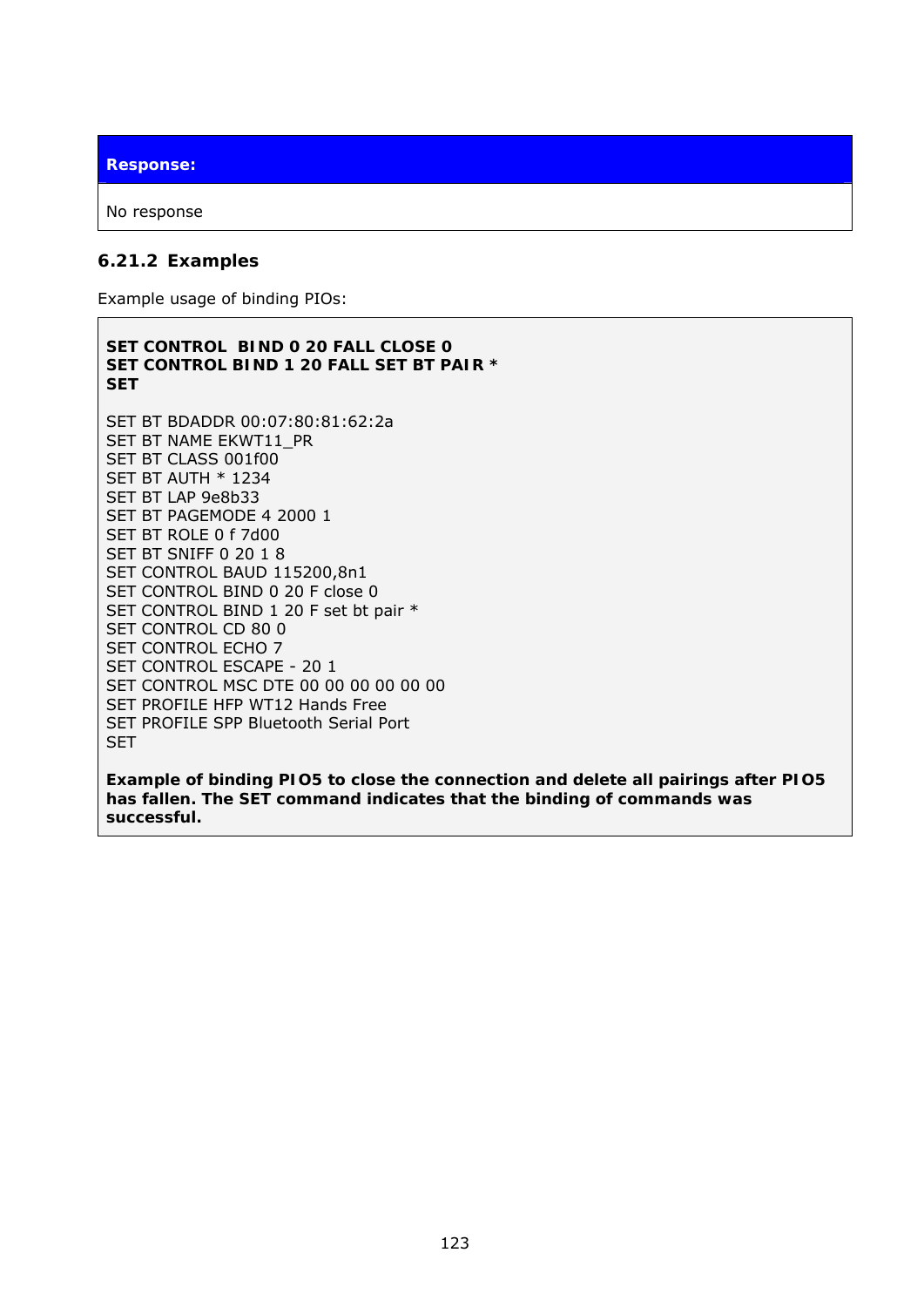# **6.22 SET CONTROL MSC**

With iWRAP firmware, it is possible to transmit all the UART modem signals over the SPP (Serial Port Profile) *Bluetooth* link. The signals DSR, DTR, RTS, CTS, RI and DCD can be specified to GPIO pins on the WRAP THOR modules. The **SET CONTROL MSC** command is used to do this.

### **6.22.1 Syntax**

#### **Synopsis:**

**SET CONTROL MSC [[***mode***] [[***DSR***] [[***DTR***] [[***RTS***] [[***CTS***] [[***RI***] [***DCD***]]]]]]]** 

| <b>Description:</b> |                                                                                                                                                                                          |
|---------------------|------------------------------------------------------------------------------------------------------------------------------------------------------------------------------------------|
| mode                | Mode of the device iWRAP connects to.                                                                                                                                                    |
|                     | The mode can be:                                                                                                                                                                         |
|                     | <b>DTE</b> or nDTE                                                                                                                                                                       |
|                     | and                                                                                                                                                                                      |
|                     | DCE or nDCE                                                                                                                                                                              |
|                     | <b>NOTE:</b>                                                                                                                                                                             |
|                     | DTE means that remote <i>Bluetooth</i> device is DTE (so iWRAP is DCE and<br>device connected to iWRAP is DTE). nDTE and nDCE means that the<br>signals are active low, not active high. |
| <b>DSR</b>          | Data Set Ready. Select PIO with a bitmask. See the note below on how<br>to select the PIO.                                                                                               |
| <b>DTR</b>          | Data Terminal Ready. See the note below on how to select the PIO.                                                                                                                        |
| <b>RTS</b>          | Request To Send. See the note below on how to select the PIO.                                                                                                                            |
| <b>CTS</b>          | Clear To Send. See the note below on how to select the PIO.                                                                                                                              |
| RI                  | Ring Indicator. See the note below on how to select the PIO.                                                                                                                             |
| DCD                 | Data Carrier Detect. See the note below on how to select the PIO.                                                                                                                        |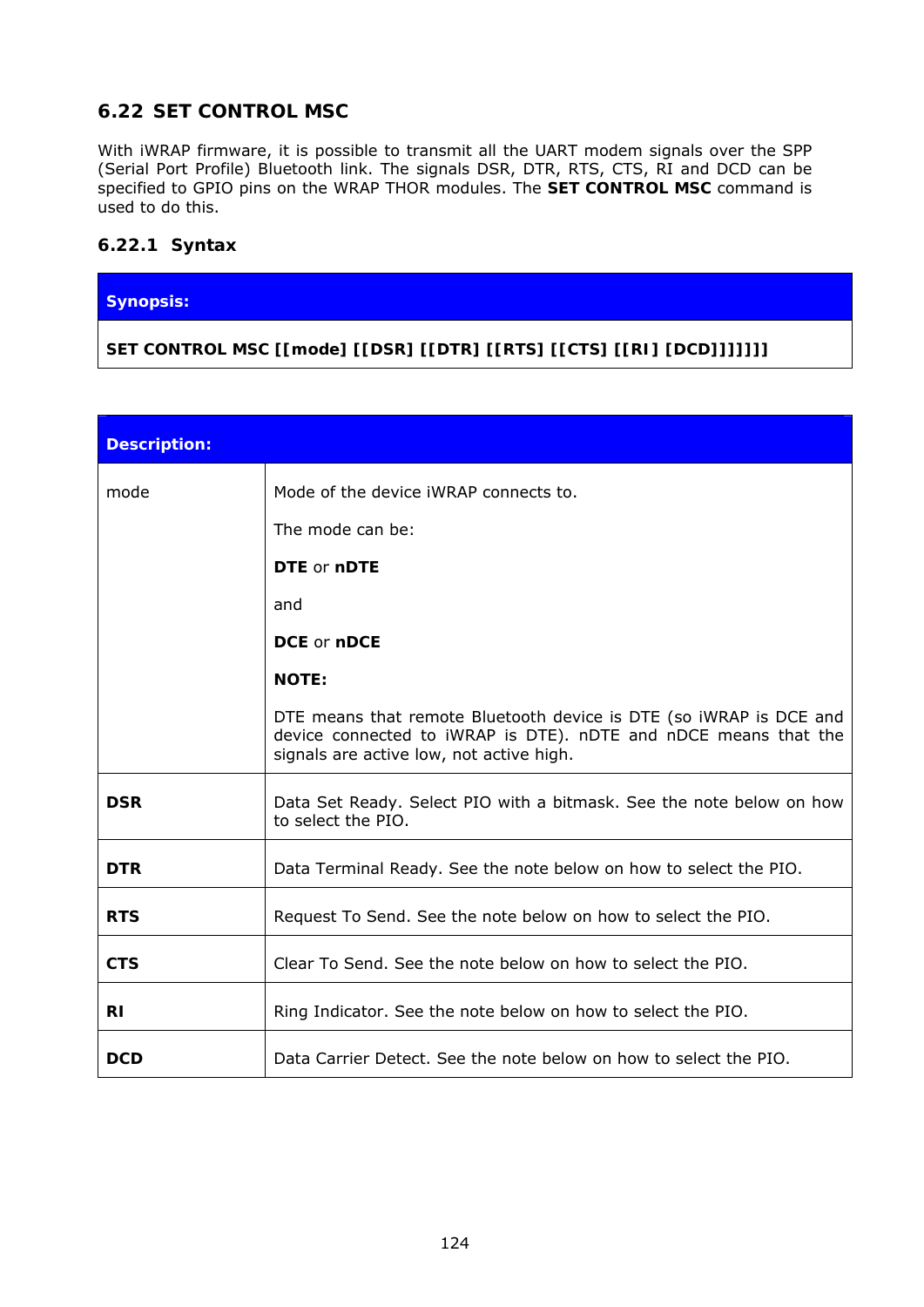| <b>Response:</b> |                                                                          |
|------------------|--------------------------------------------------------------------------|
|                  | <b>SYNTAX ERROR</b> This event occurs if incorrect parameters are given. |

| Events: |  |
|---------|--|
| None    |  |

**Note:** 

- The PIO pin is selected with a bit mask. For example, if you want to use PIO3, you will then have a bit mask where the third bit is 1, that is, 1000. This bit mask value is then given in the command in hexadecimal format.  $1000(bin) = 8(hex)$ .
- If MUX mode is in use physical PIO statuses do not change even if SET CONTROL MSC is used, since in MUX mode it would be hard tell which of the connections defines the MSC signal statuses.



**Figure 6:** MSC signal directions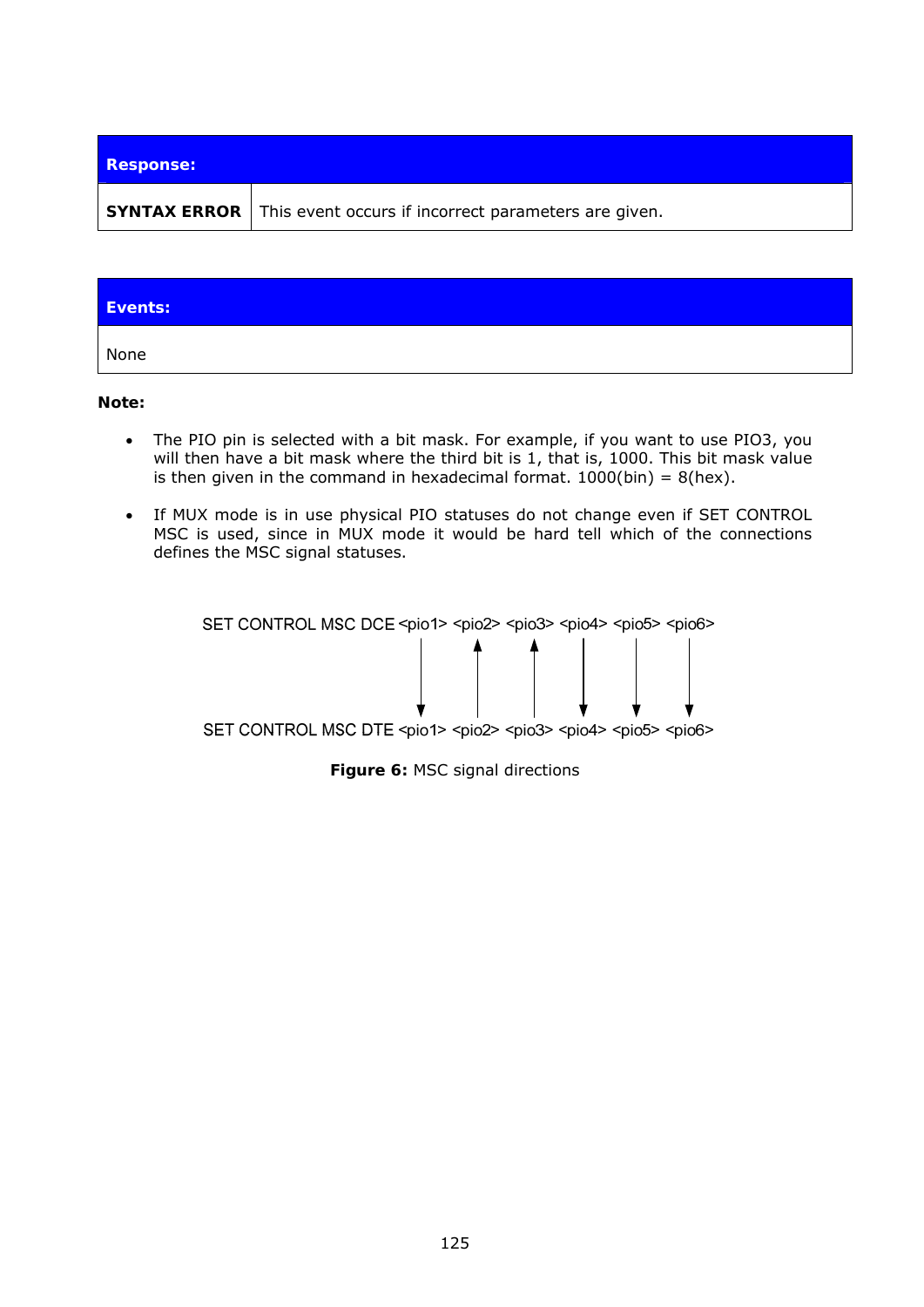# **6.23 SET CONTROL GAIN**

**SET CONTROL GAIN** is used to control the internal input and output gain.

### **6.23.1 Syntax**

#### **Synopsis:**

**SET CONTROL GAIN [{***input***} {***output***} [***DEFAULT***]]** 

| <b>Description:</b> |                                                                                                       |
|---------------------|-------------------------------------------------------------------------------------------------------|
|                     | If no parameters are given, returns the input and output gain ranges in<br>decimal.                   |
| input               | Input gain. Range: 0-17 (hex)                                                                         |
| output              | Output gain. Range: 0-17 (hex)                                                                        |
| <b>DEFAULT</b>      | If given, set given input and output gain as default values and save<br>them in the persistent store. |

| <b>Response:</b> |                                                                          |
|------------------|--------------------------------------------------------------------------|
|                  | <b>SYNTAX ERROR</b> This event occurs if incorrect parameters are given. |

| Events: |  |
|---------|--|
| None:   |  |

### **List format:**

#### **SET CONTROL GAIN {***default input***} {***default output***}**

**Note:**

 On A2DP sink the gain should be set to very low value or otherwise the A2DP audio quality will suffer radically.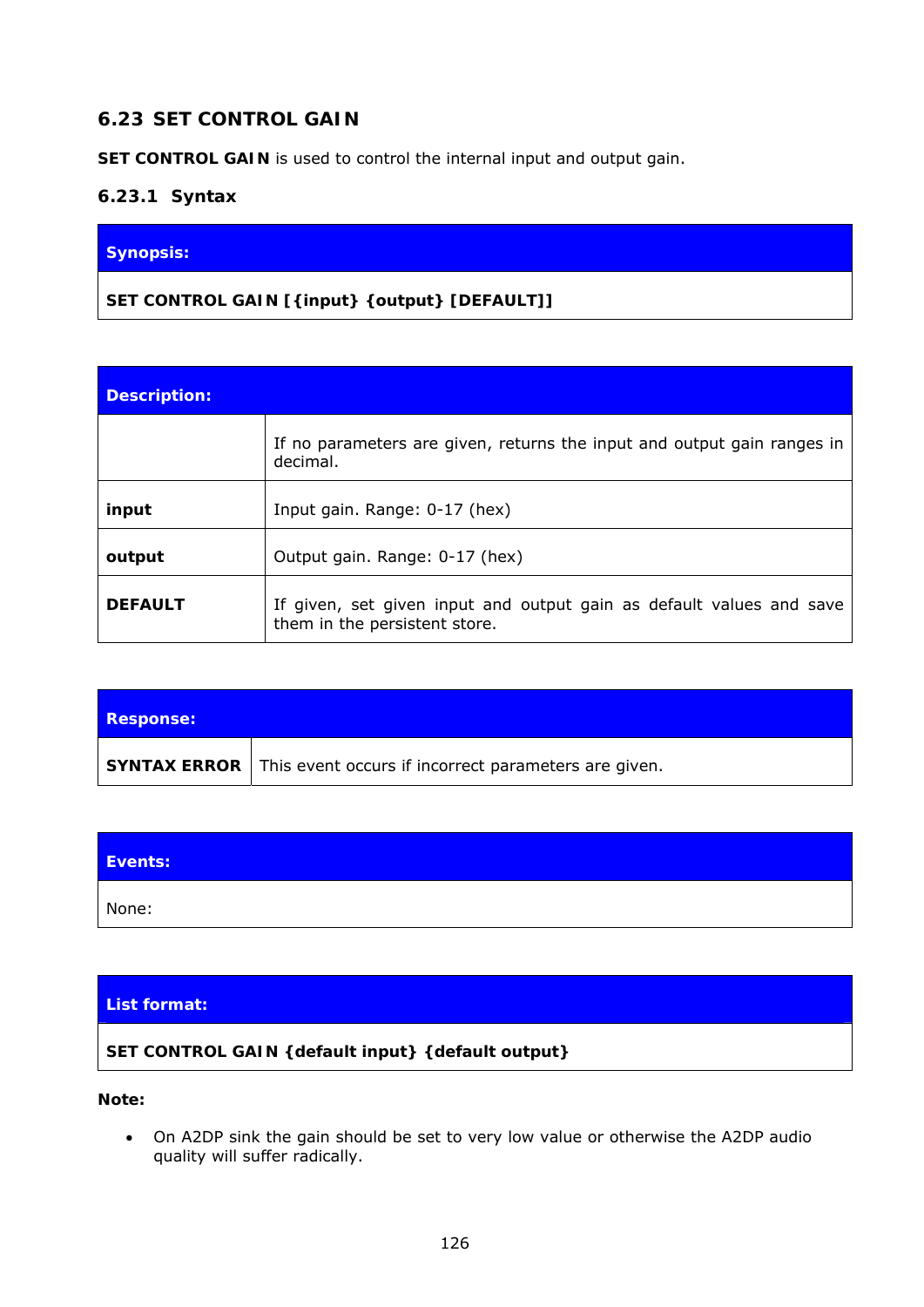# **6.24 SET CONTROL VREGEN**

**SET CONTROL VREGEN** is used to set the behavior of the internal software-controlled regulator on the module. The PIO's specified by the *PIO mask* parameter will be pulled high by the regulator as specified by the *mode* parameter.

### **6.24.1 Syntax**

#### **Synopsis:**

### **SET CONTROL VREGEN {***mode***} {***PIO mask***}**

| <b>Description:</b> |                                                                                                                                                                                                      |
|---------------------|------------------------------------------------------------------------------------------------------------------------------------------------------------------------------------------------------|
| mode                | O                                                                                                                                                                                                    |
|                     | Regulator is enabled on rising edge when its input voltage<br>(VREG_ENA) rises past around 1V and will hold the PIO's high.                                                                          |
|                     | Warning: using this mode may or may not, depending on your<br>setup, keep the module powered on until its power source is<br>disconnected or regulator mode is switched!                             |
|                     | 1                                                                                                                                                                                                    |
|                     | Regulator is enabled on rising edge (of VREG_ENA) and holds the<br>PIO voltage up until a falling edge is encountered, at which point<br>the regulator will pull the voltage down.                   |
|                     | $\mathbf{2}$                                                                                                                                                                                         |
|                     | Regulator is enabled on rising edge and holds the voltage up<br>until another rising edge followed by a falling edge is<br>encountered, at which point the regulator will bring the voltage<br>down. |
| PIO mask            | Bit mask used to specify which PIO's are held up by the regulator. This<br>parameter is given in hexadecimal format.                                                                                 |

| <b>Response:</b> |                                                                     |
|------------------|---------------------------------------------------------------------|
|                  | SYNTAX ERROR   This event occurs if incorrect parameters are given. |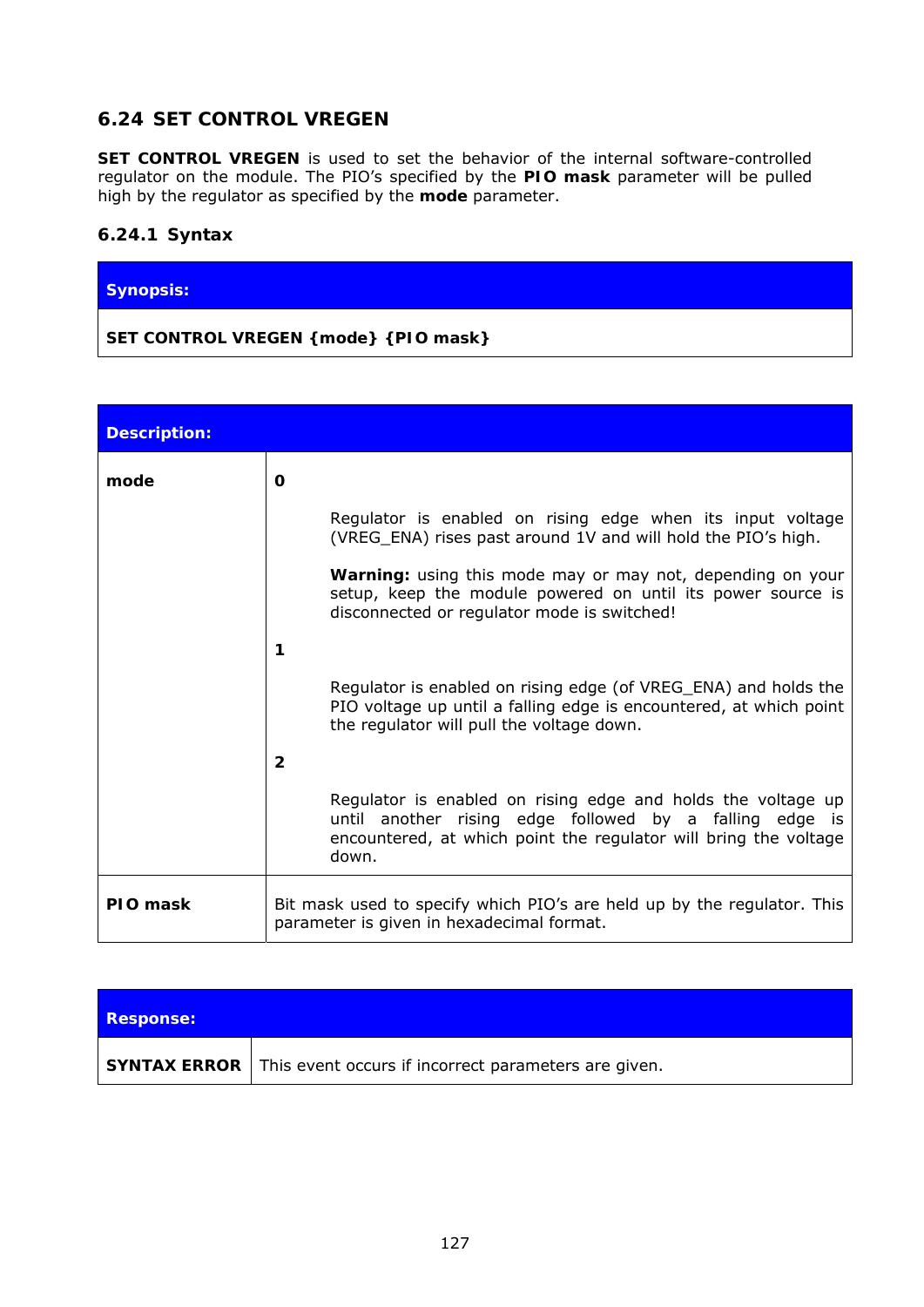**Events:**  None

## **List format:**

### **SET CONTROL VREGEN {***mode***} {***PIO mask***}**

## **6.24.2 Examples**

Building a setting in which a switch is toggled to power on the module, and keep it powered on until the switch is first toggled back, then toggled up and down again (rising edge followed by falling edge); PIO2 is pulled high to hold up an external regulator

**SET CONTROL VREGEN 2 4** (4 in hexadecimal is 100 in binary)

#### **Note:**

- Valid for WT32 only
- See the WT32 Design Guide located at [http://techforum.bluegiga.com](http://techforum.bluegiga.com/) for further information on the design of the module and regulator**.**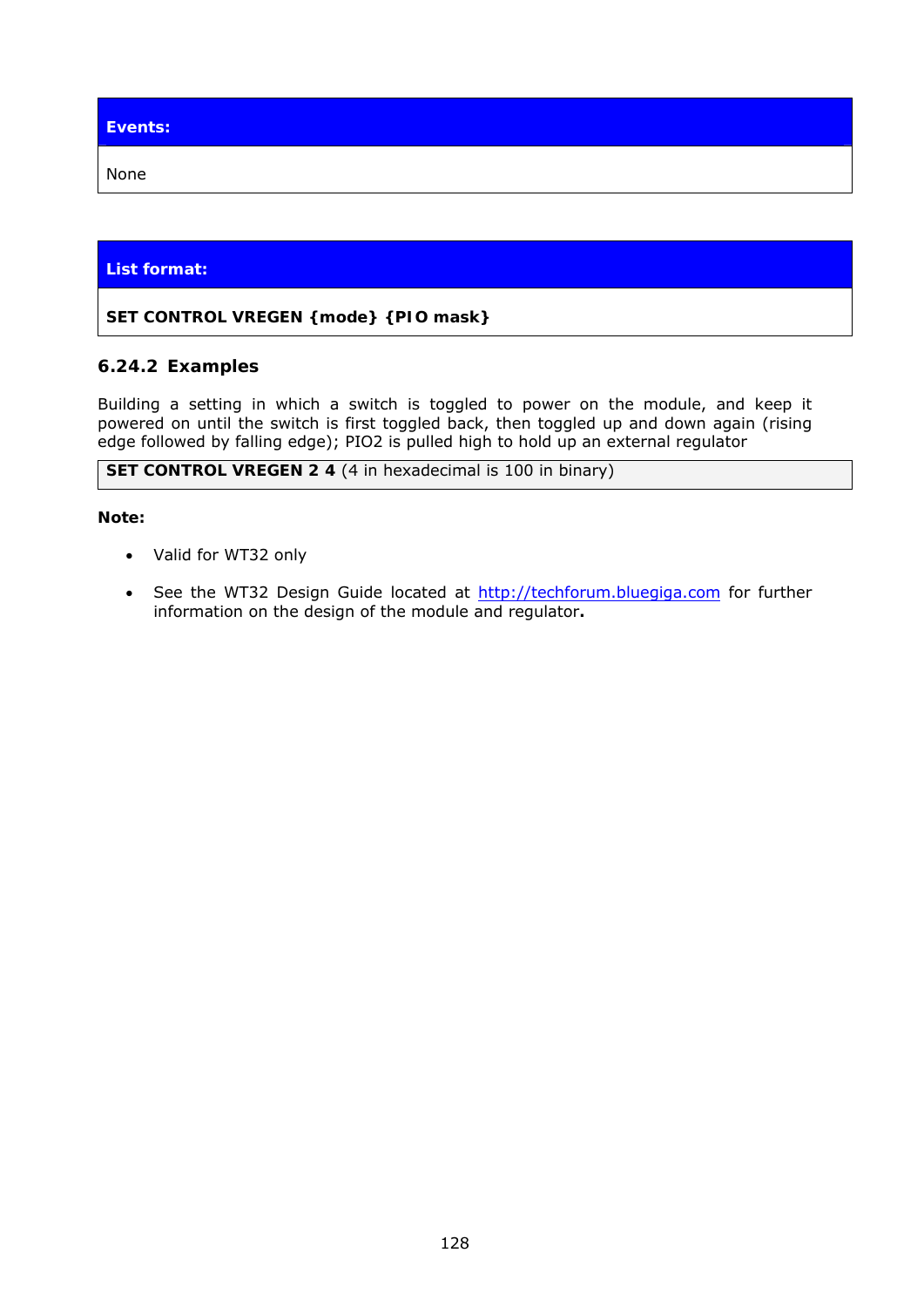## **6.25 SET CONTROL MICBIAS**

**SET CONTROL MICBIAS** controls the linear regulator that drives current through the dedicated mic bias pin.

### **6.25.1 Syntax**

### **Synopsis:**

## **SET CONTROL MICBIAS [{***voltage***} {***current***}]**

| Description: |                                                                                                          |
|--------------|----------------------------------------------------------------------------------------------------------|
|              | If no parameters are given, returns current mic bias settings.                                           |
| voltage      | Voltage driven through the mic bias pin. Range 0-F (hex).                                                |
| current      | Current driven through the mic bias pin. Range: 0-F (hex).                                               |
|              | The setting values and their corresponding typical voltage and current<br>ranges are in the table below. |

| <b>Value</b>   | Voltage (V)   | <b>Current (mA)</b> |
|----------------|---------------|---------------------|
| 0              | 1.61 - 1.80   | $0.237 - 0.394$     |
| 1              | $1.65 - 1.86$ | $0.296 - 0.492$     |
| $\overline{2}$ | $1.71 - 1.93$ | $0.354 - 0.589$     |
| 3              | $1.76 - 1.98$ | $0.412 - 0.687$     |
| 4              | $1.84 - 2.06$ | $0.471 - 0.785$     |
| 5              | $1.89 - 2.14$ | $0.530 - 0.883$     |
| 6              | $1.97 - 2.23$ | $0.589 - 0.980$     |
| 7              | $2.04 - 2.32$ | $0.647 - 1.078$     |
| 8              | $2.18 - 2.46$ | $0.706 - 1.176$     |
| 9              | $2.27 - 2.58$ | $0.764 - 1.273$     |
| 10             | $2.39 - 2.72$ | $0.823 - 1.371$     |
| 11             | $2.50 - 2.87$ | $0.882 - 1.469$     |
| 12             | $2.70 - 3.09$ | $0.940 - 1.566$     |
| 13             | $2.85 - 3.29$ | $0.998 - 1.664$     |
| 14             | $3.07 - 3.56$ | $1.057 - 1.762$     |
| 15             | $3.28 - 3.84$ | 1.116 - 1.859       |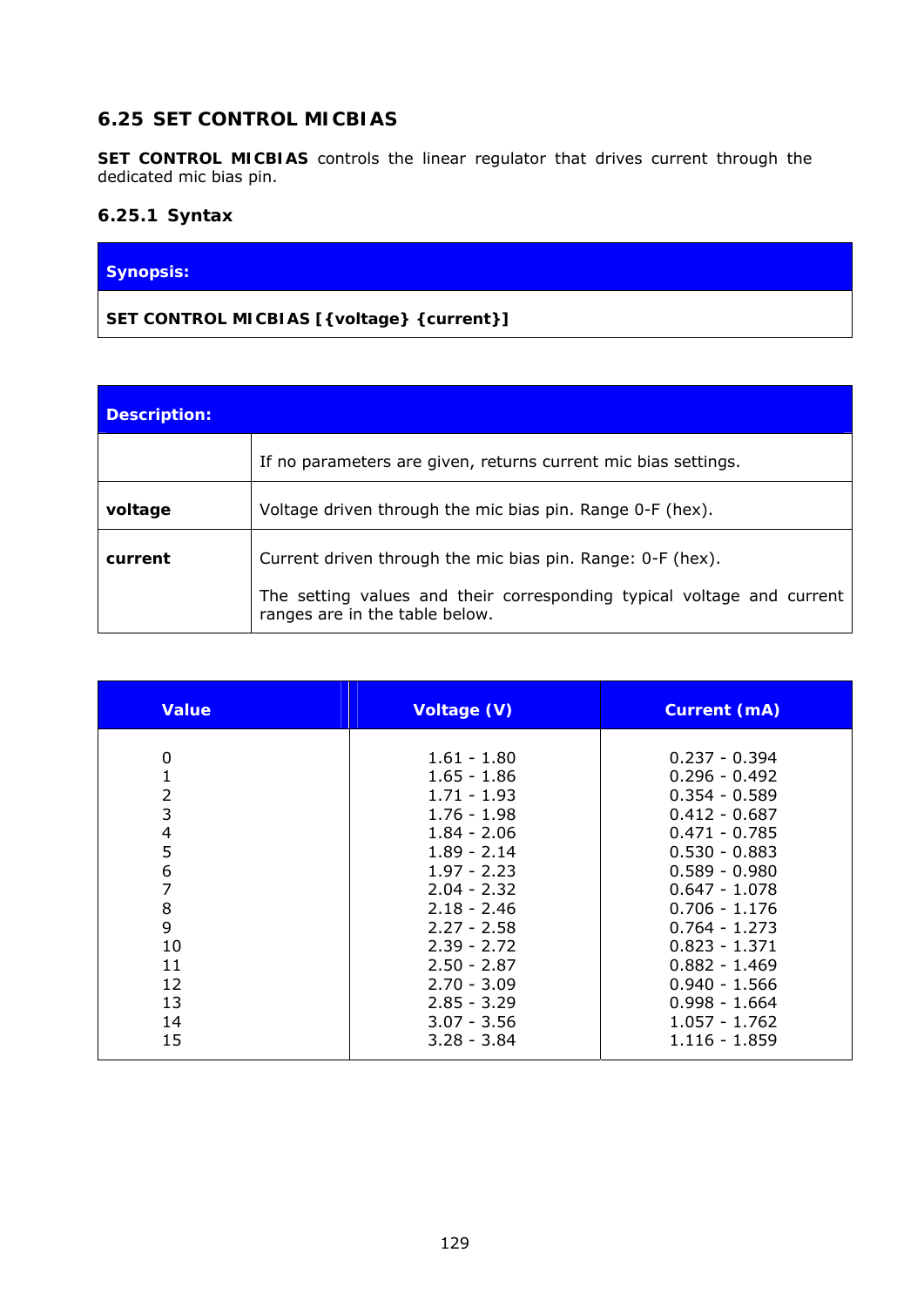| <b>Response:</b> |                                                                          |
|------------------|--------------------------------------------------------------------------|
|                  | <b>SYNTAX ERROR</b> This event occurs if incorrect parameters are given. |

| Events: |  |
|---------|--|
| None    |  |

**List format:** 

**SET CONTROL MICBIAS {***voltage***} {***current***}**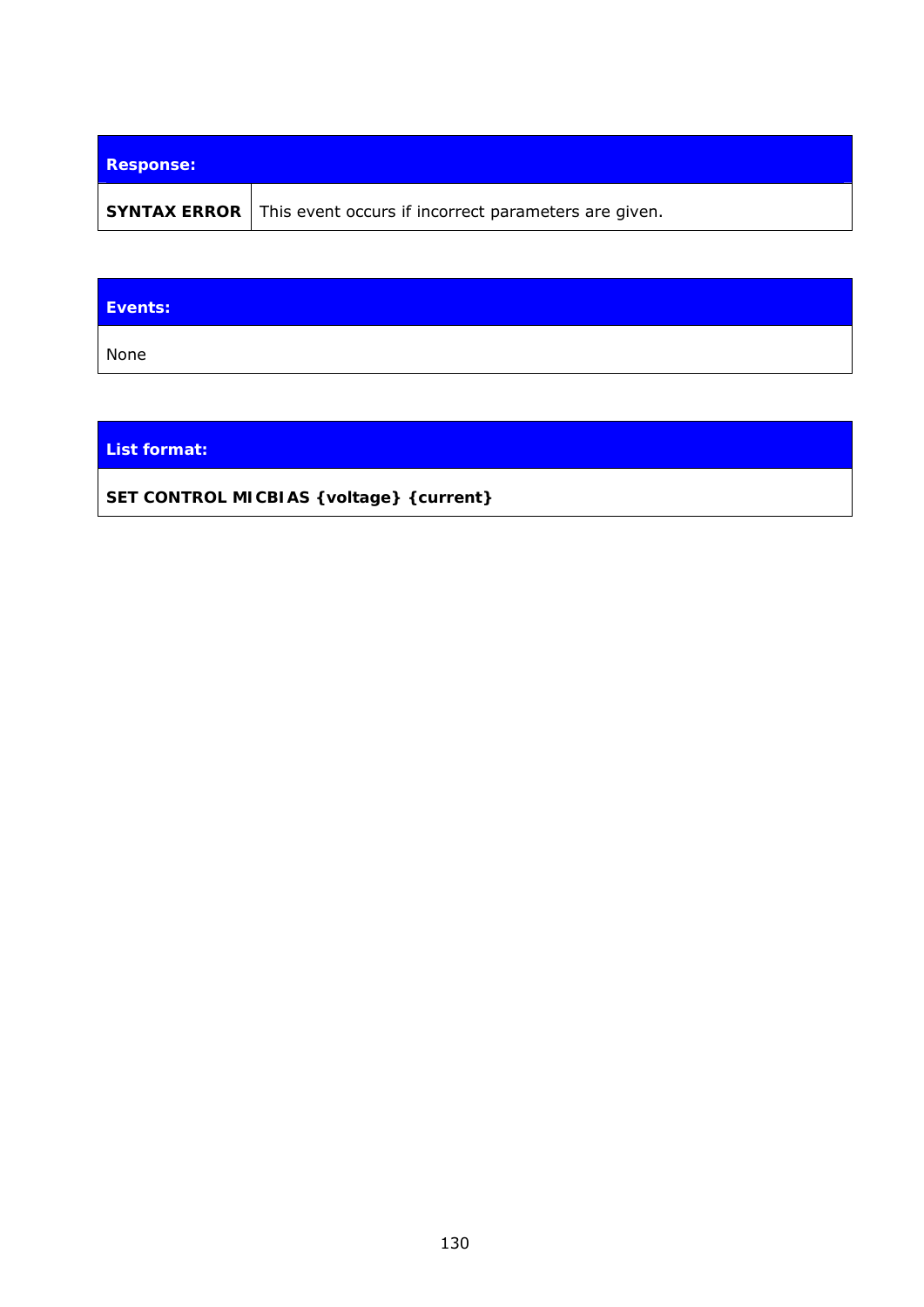## **6.26 SET CONTROL PCM**

This command configures the physical PCM hardware interface settings and PCM data format.

### **6.26.1 Syntax**

#### **Synopsis:**

**SET CONTROL PCM {***config***} {***data***}** 

| <b>Description:</b> |                                                                                                              |
|---------------------|--------------------------------------------------------------------------------------------------------------|
|                     | If no parameters are given lists the current settings.                                                       |
| config              | Value for the PCM interface configuration. Corresponds to PS-key:<br>PSKEY_PCM_CONFIG32                      |
| data                | data<br><b>PCM</b><br>PS-key:<br>Value<br>format.<br>Corresponds<br>for<br>$\mathsf{to}$<br>PSKEY PCM FORMAT |

| <b>Response:</b> |                                                                          |
|------------------|--------------------------------------------------------------------------|
|                  | <b>SYNTAX ERROR</b> This event occurs if incorrect parameters are given. |

| Events: |  |
|---------|--|
| None:   |  |

#### **List format:**

**SET CONTROL PCM {***config***} {***data***}**

#### **Note:**

- Use PCM configuration tool available at [http://techforum.bluegiga.com](http://techforum.bluegiga.com/) to determine correct value for *config*.
- See corresponding modules data sheet for description of *config* and *data.*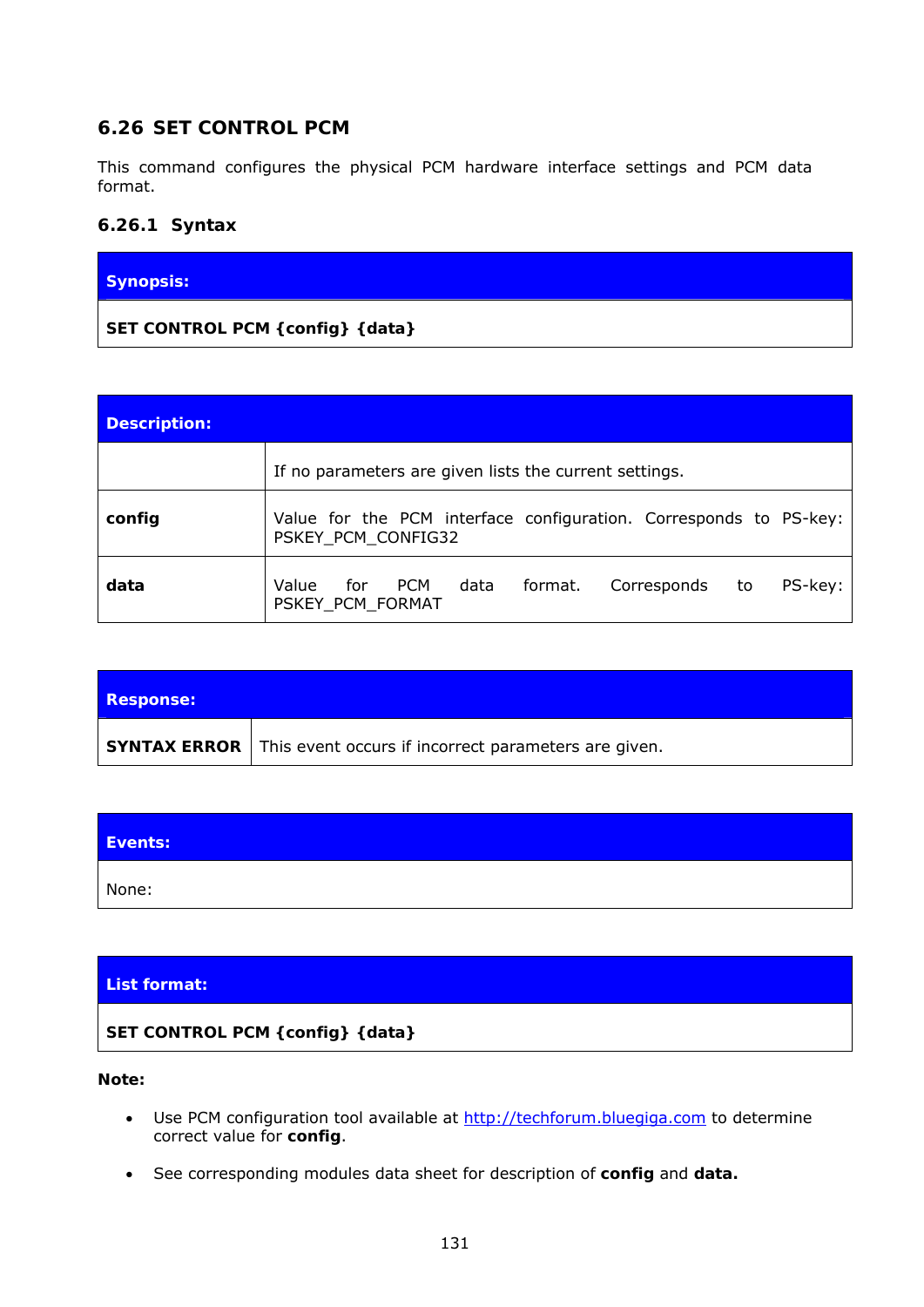## **6.27 SET PROFILE**

The **SET PROFILE** command can be used to enable or disable the available *Bluetooth* profiles: SPP, OPP, HFP and HFP-AG, A2DP, AVRCP and HID.

## **6.27.1 Syntax**

### **Synopsis:**

**SET PROFILE {***profile\_name***} [***SDP\_name***]** 

| <b>Description:</b> |                                                                                                 |
|---------------------|-------------------------------------------------------------------------------------------------|
| profile_name        | Specify the profile to be enabled or disabled. Possible profile acronyms<br>are:                |
|                     | <b>HFP</b>                                                                                      |
|                     | <b>Hands Free Profile</b>                                                                       |
|                     | <b>HFP-AG</b>                                                                                   |
|                     | Hands Free Profile Audio Gateway                                                                |
|                     | <b>SPP</b>                                                                                      |
|                     | Serial Port Profile                                                                             |
|                     | <b>OPP</b>                                                                                      |
|                     | Object Push Profile (server)                                                                    |
|                     | <b>A2DP SINK</b>                                                                                |
|                     | Advanced Audio Distribution Profile Sink mode. SDP name can not<br>be changed with A2DP sink.   |
|                     | <b>A2DP SOURCE</b>                                                                              |
|                     | Advanced Audio Distribution Profile Source mode. SDP name can<br>not be changed with A2DP sink. |
|                     | <b>HID</b>                                                                                      |
|                     | HID keyboard and mouse profiles.                                                                |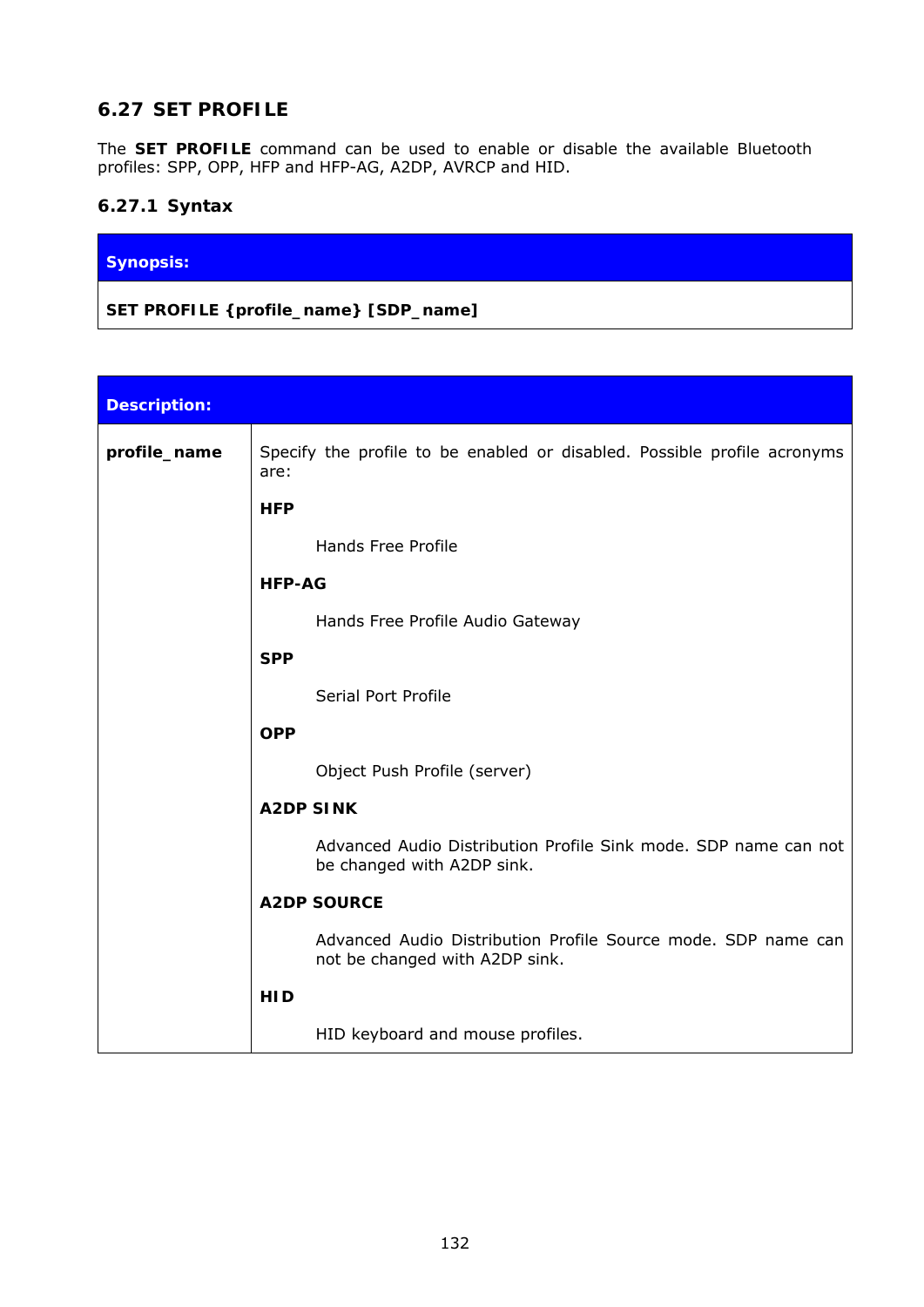| SDP_name | on                                                                                 |
|----------|------------------------------------------------------------------------------------|
|          | Enables the profile with default SDP name. With A2DP enabled<br>A2DP in sink mode. |
|          | $\langle string \rangle$                                                           |
|          | Enables the profile with <i>string</i> used as SDP name.                           |
|          | If this parameter is not given, the profile will be disabled.                      |

| <b>Response:</b> |  |  |
|------------------|--|--|
| No response      |  |  |

### **6.27.2 Examples**

Example of enabling HFP profile.

```
SET PROFILE HFP My Hands-Free 
SET 
SET BT BDADDR 00:07:80:80:c2:37 
SET BT NAME WT12 
SET BT CLASS 001f00 
SET BT AUTH * 6666 
SET BT LAP 9e8b33 
SET BT PAGEMODE 4 2000 1 
SET BT ROLE 0 f 7d00 
SET BT SNIFF 0 20 1 8 
SET CONTROL BAUD 115200,8n1 
SET CONTROL CD 80 0 
SET CONTROL ECHO 7 
SET CONTROL ESCAPE 43 00 1 
SET CONTROL MSC DTE 00 00 00 00 00 00 
SET PROFILE HFP My Hands-Free 
SET PROFILE SPP Bluetooth Serial Port 
SET 
RESET
```
**Note:** 

- iWRAP must be reset for the profile to be activated or deactivated.
- If you want to use the HFP or HFP-AG audio profiles, enable also the support for SCO links, by setting "**SET CONTROL CONFIG**" bit 8 to 1. This is "**SET CONTROL CONFIG 100**" if no other configuration bits are enabled. This is only required with iWRAP 2.2.0.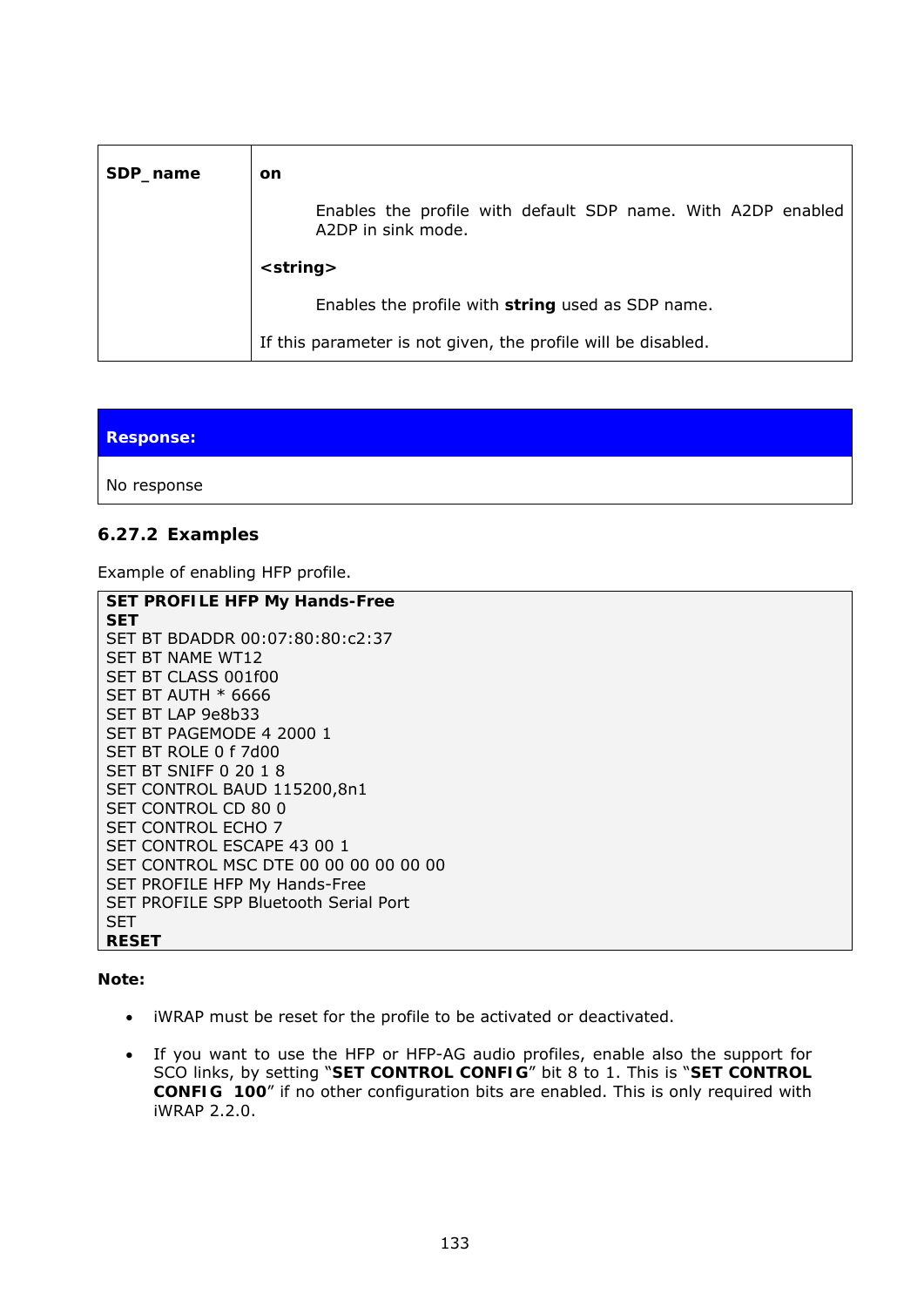# **6.28 SET {link\_id} ACTIVE**

This command disables all the power save modes for the defined, active *Bluetooth* link and sets it into active mode.

### **6.28.1 Syntax**

| Synopsis:                     |  |
|-------------------------------|--|
| SET { <i>link_id</i> } ACTIVE |  |

| Description: |                               |
|--------------|-------------------------------|
| link_id      | Numeric connection identifier |

| Events: |  |
|---------|--|
| None    |  |

#### **6.28.2 Examples**

Changing from SNIFF to active:

**LIST**  LIST 1 LIST 0 CONNECTED RFCOMM 320 0 0 3 8d 8d 00:60:57:a6:56:49 1 OUTGOING SNIFF MASTER PLAIN **SET 0 ACTIVE LIST**  LIST 0 CONNECTED RFCOMM 320 0 0 3 8d 8d 00:60:57:a6:56:49 1 OUTGOING ACTIVE MASTER PLAIN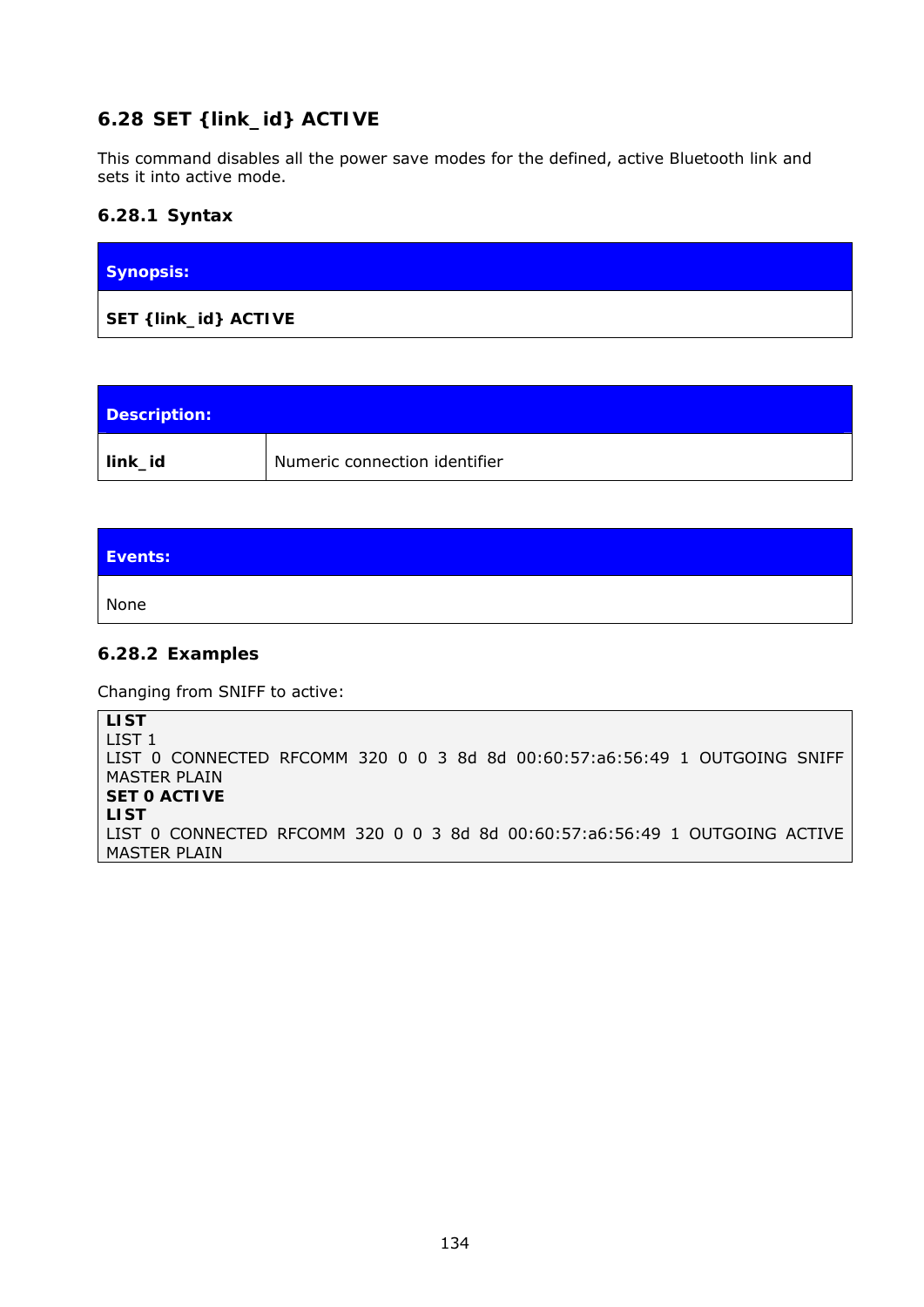## **6.29 SET {link\_id} MASTER**

This command attempts to switch the link to Piconet master. Notice that this may not be allowed by the remote end.

### **6.29.1 Syntax**

| <b>Synopsis:</b>      |  |  |
|-----------------------|--|--|
| SET { link_id} MASTER |  |  |

| Description: |                               |
|--------------|-------------------------------|
| link_id      | Numeric connection identifier |

| Events: |  |
|---------|--|
| None    |  |

#### **6.29.2 Examples**

Changing from slave to master:

**LIST**  LIST 1 LIST 0 CONNECTED RFCOMM 320 0 0 3 8d 8d 00:60:57:a6:56:49 1 OUTGOING ACTIVE SLAVE PLAIN **SET 0 MASTER LIST**  LIST 0 CONNECTED RFCOMM 320 0 0 3 8d 8d 00:60:57:a6:56:49 1 OUTGOING ACTIVE MASTER PLAIN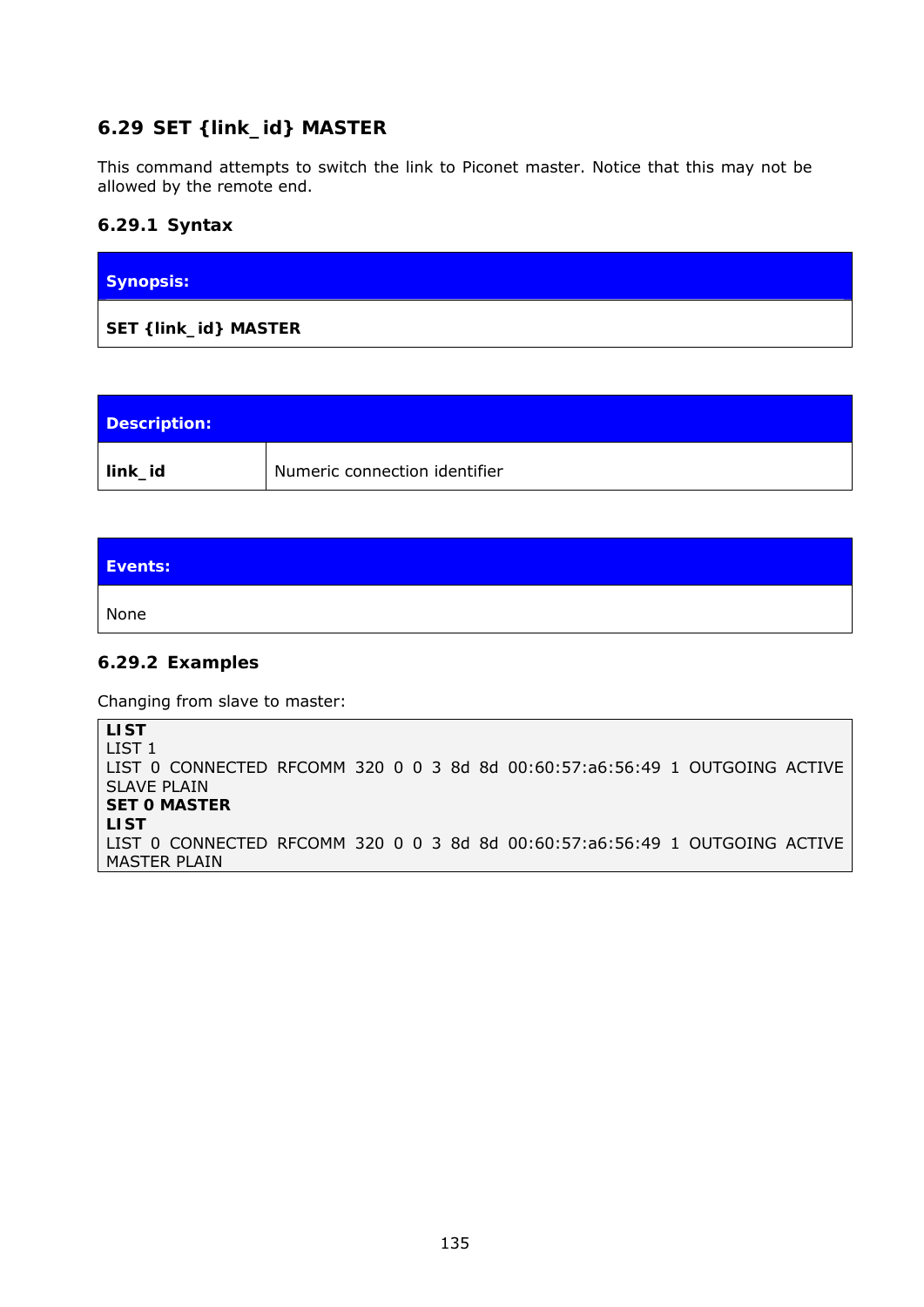# **6.30 SET {link\_id} SLAVE**

This command attempts to switch the link to Piconet slave. Notice that this may not be allowed by the remote end.

## **6.30.1 Syntax**

| <b>Synopsis:</b>     |  |
|----------------------|--|
| SET { link_id} SLAVE |  |

| Description: |                               |
|--------------|-------------------------------|
| link_id      | Numeric connection identifier |

| Events: |  |
|---------|--|
| None    |  |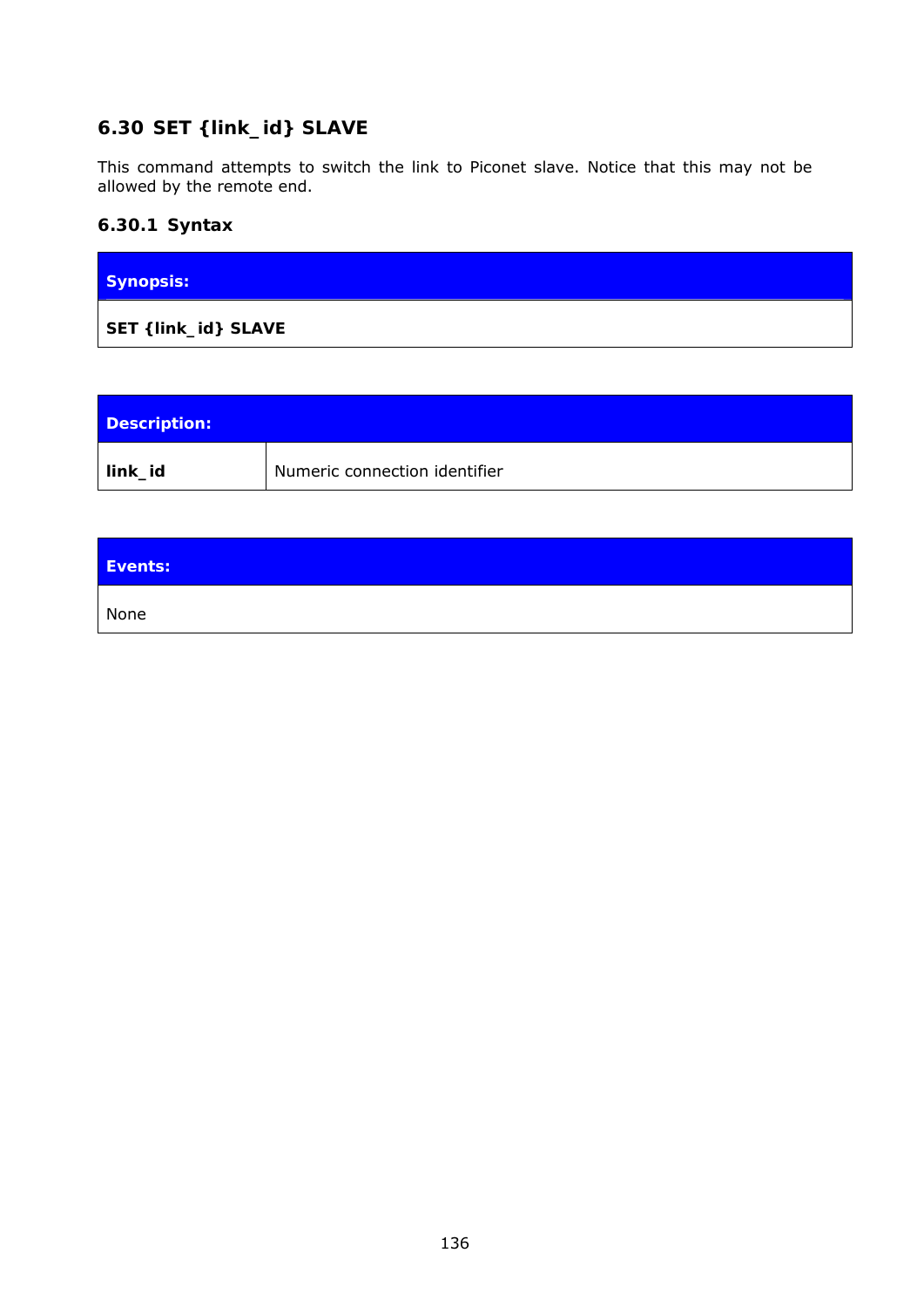# **6.31 SET {link\_id} SNIFF**

This command attempts to enable SNIFF mode for the defined *Bluetooth* link. Whether this command is successful or not, depends on if the remote end allows sniff to be used.

### **6.31.1 Syntax**

| <b>Synopsis:</b>                                               |  |
|----------------------------------------------------------------|--|
| SET { <i>link_id</i> } SNIFF {max} {min} [{attempt} {timeout}] |  |

or

**SET {***link\_id***} SNIFF {avg}** 

| <b>Description:</b> |                                                                   |
|---------------------|-------------------------------------------------------------------|
| link_id             | Numeric connection identifier                                     |
| max                 | Maximum acceptable interval in milliseconds                       |
| min                 | Minimum acceptable interval in milliseconds                       |
| avq                 | Average value is milliseconds. Shortcut for easier SNIFF setting. |
| attempt             | Number of SNIFF attempts (default value 1)                        |
| timeout             | SNIFF timeout (default value 8)                                   |

| Events: |  |
|---------|--|
| None    |  |

#### **Note:**

Refer to the *Bluetooth* specification for more information.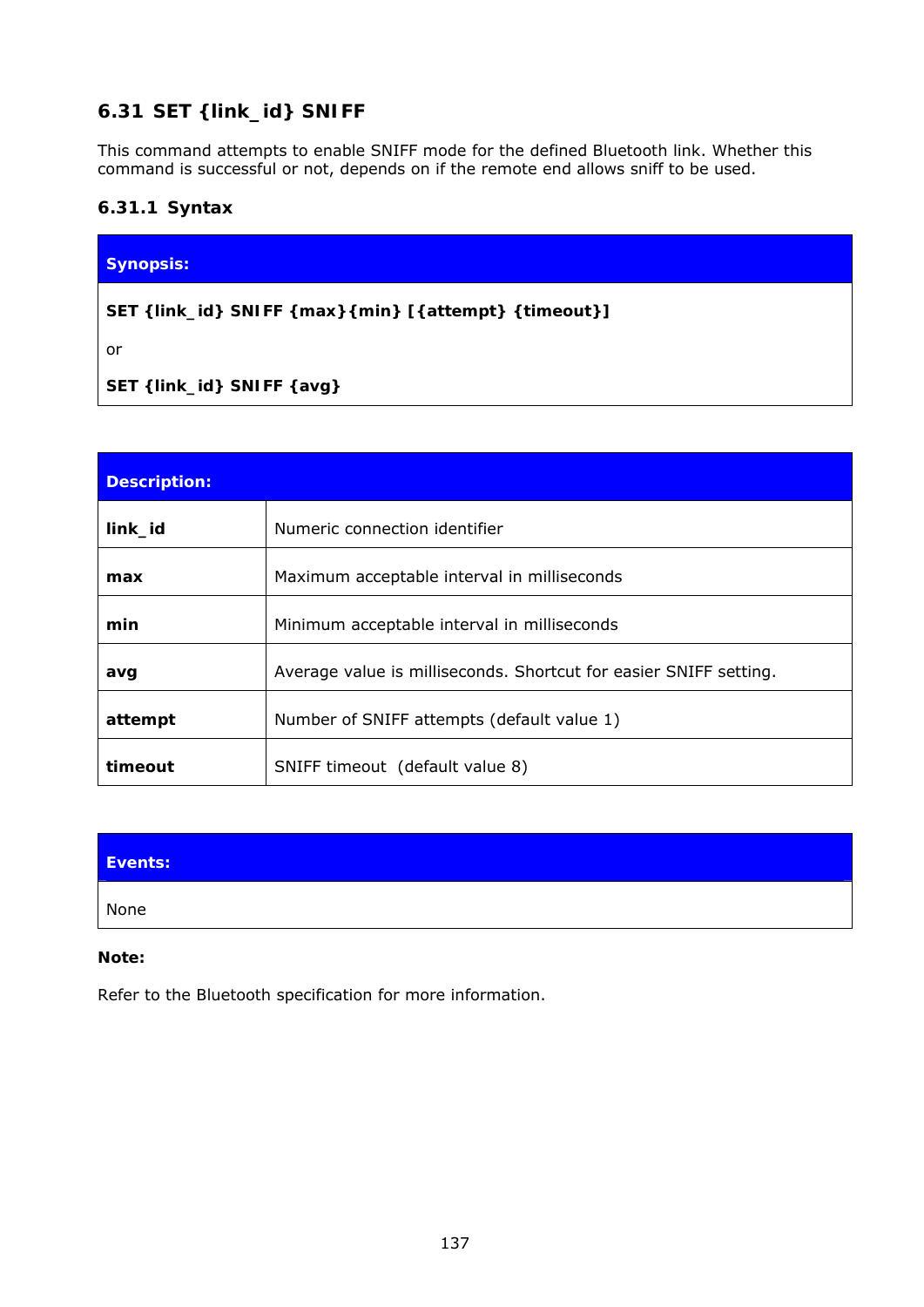# **6.32 SET {link\_id} MSC**

With this command, it is possible to send 07.10 Modem Status Command to the remote device without having the signals actually connected to the module.

## **6.32.1 Syntax**

| Synopsis:                    |  |
|------------------------------|--|
| SET { link_id} MSC { status} |  |

| Description: |                                                                                    |
|--------------|------------------------------------------------------------------------------------|
| link_id      | Numeric connection identifier of the link where the modem status is to be<br>sent. |
| status       | Status of the signals according to 07.10 standards.                                |

| <b>Response:</b> |  |
|------------------|--|
| No response      |  |

### **6.32.2 Examples**

Example usage of sending MSC:

**SET 0 MSC 8D** 

*Normal MSC status was sent.*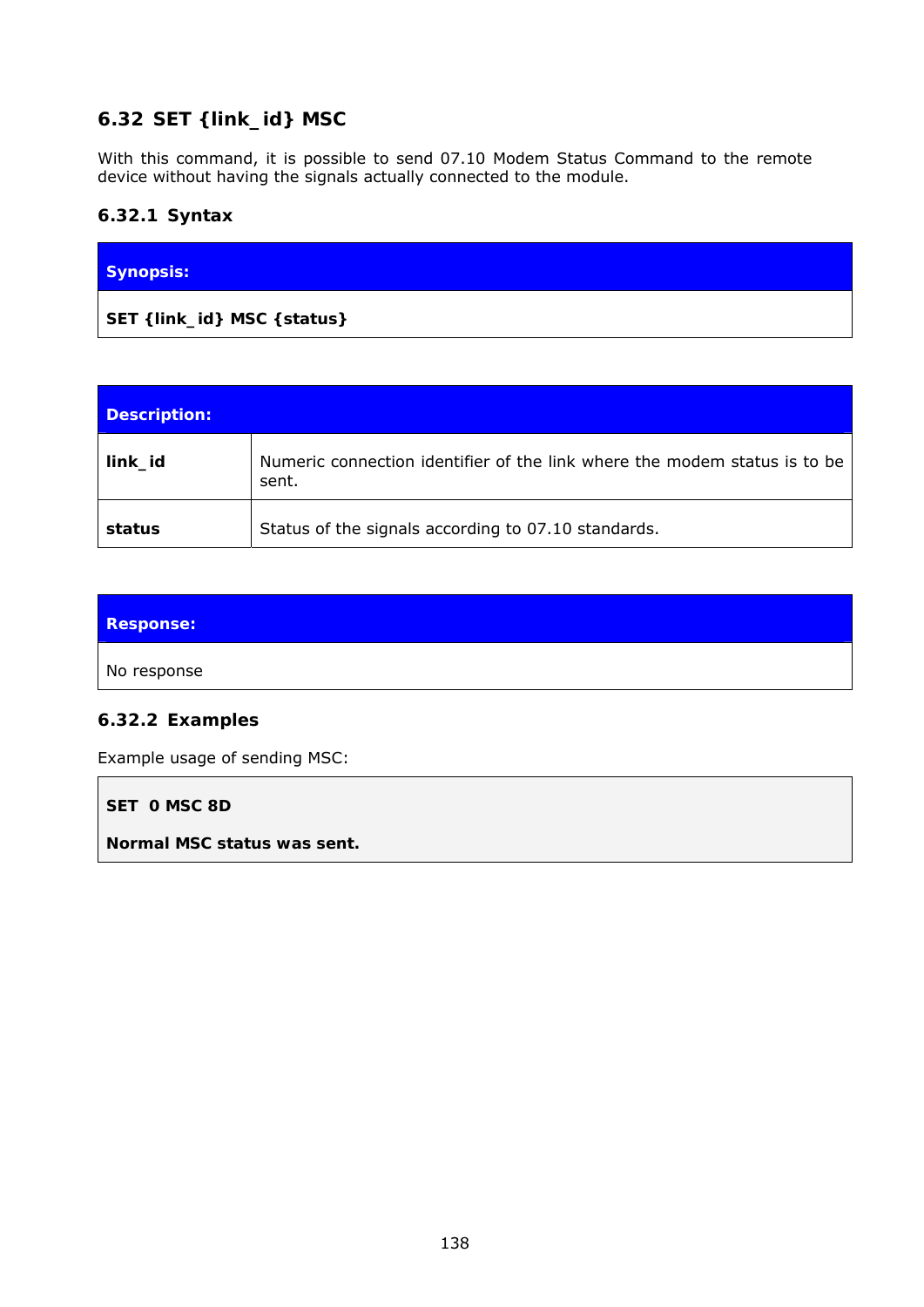# **6.33 SET {link\_id} SELECT**

With this command, you can define the active Bluetooth connection for the iWRAP command wrapped. This command is useful for example when two simultaneous Hands-Free connections or one Hands-Free connection and one A2DP connection is used

### **6.33.1 Syntax**

| <b>Synopsis:</b> |  |  |
|------------------|--|--|
|                  |  |  |

| Description: |                                                                                    |
|--------------|------------------------------------------------------------------------------------|
| link_id      | Numeric connection identifier of the link where the modem status is to be<br>sent. |

| <b>Response:</b> |  |
|------------------|--|
| No response      |  |

**Note:** 

 iWRAP uses an internal command parser/wrapped with some Bluetooth profiles like Hands-Free profile. The internal parser handles commands like HANGUP, VOLUME etc. and transfers them into AT-commands defined in the Hands Free profile specification. To be able to send the commands you need to have correct Bluetooth link / parser selected and this can be done with **SET {link\_id} SELECT** command.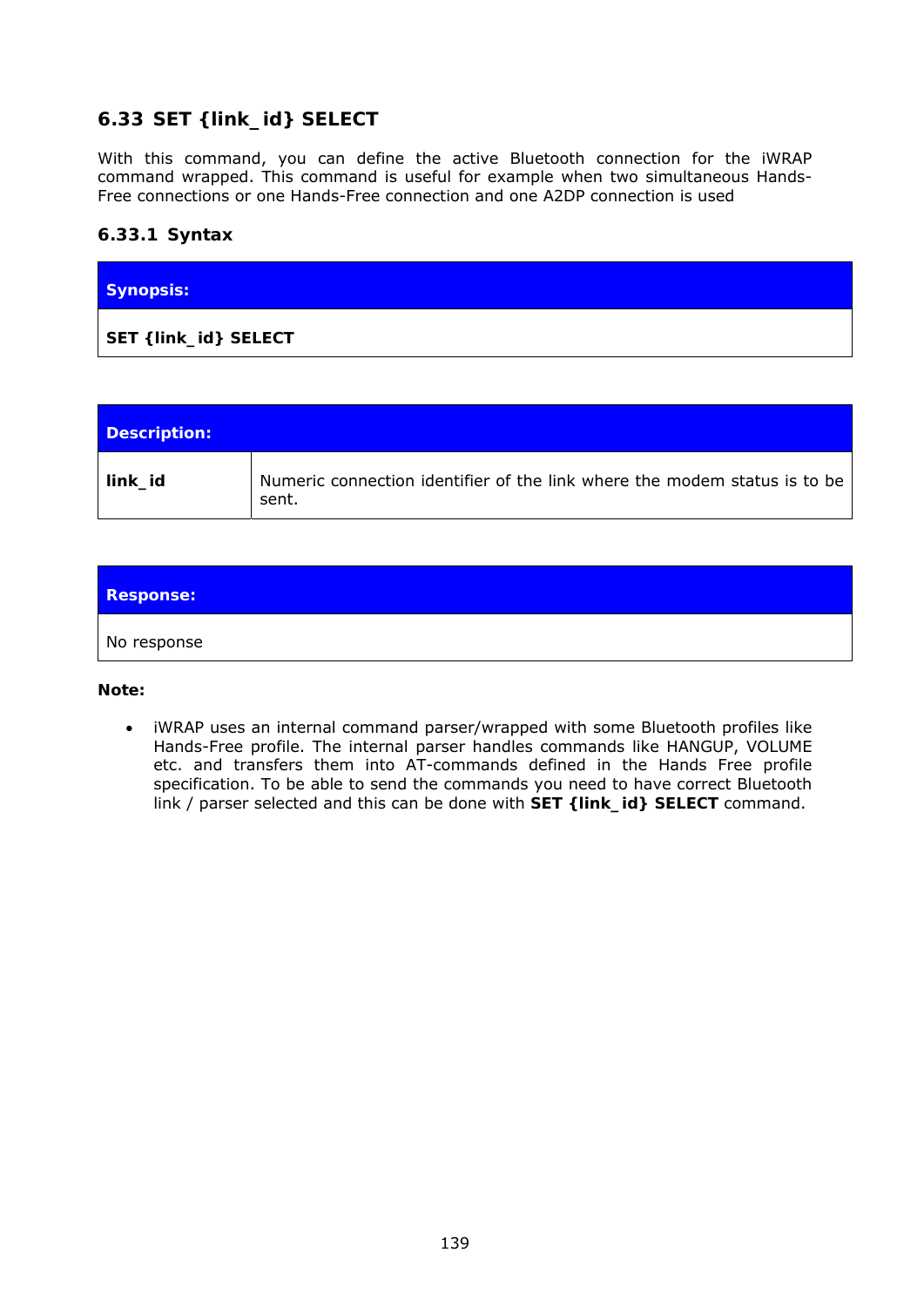# **7. IWRAP EVENTS**

Events are a mechanism that iWRAP uses to notify the user for completed commands, incoming connections, and so on.

If iWRAP is in data mode (data is being transmitted and no multiplexing mode is used) the only possible event is **NO CARRIER** indicating that connection was closed or lost.

#### **Note:**

- iWRAP is designed so that unwanted events can be safely ignored. Events **CONNECT**, **NO CARRIER** and **RING** change the mode of operation and therefore they cannot be ignored.
- Events can be masked away by removing **Bit 2** from command **[SET CONTROL](http://black/beta/ai-manual.html#cmd_set_control_echo#cmd_set_control_echo)  [ECHO](http://black/beta/ai-manual.html#cmd_set_control_echo#cmd_set_control_echo)**.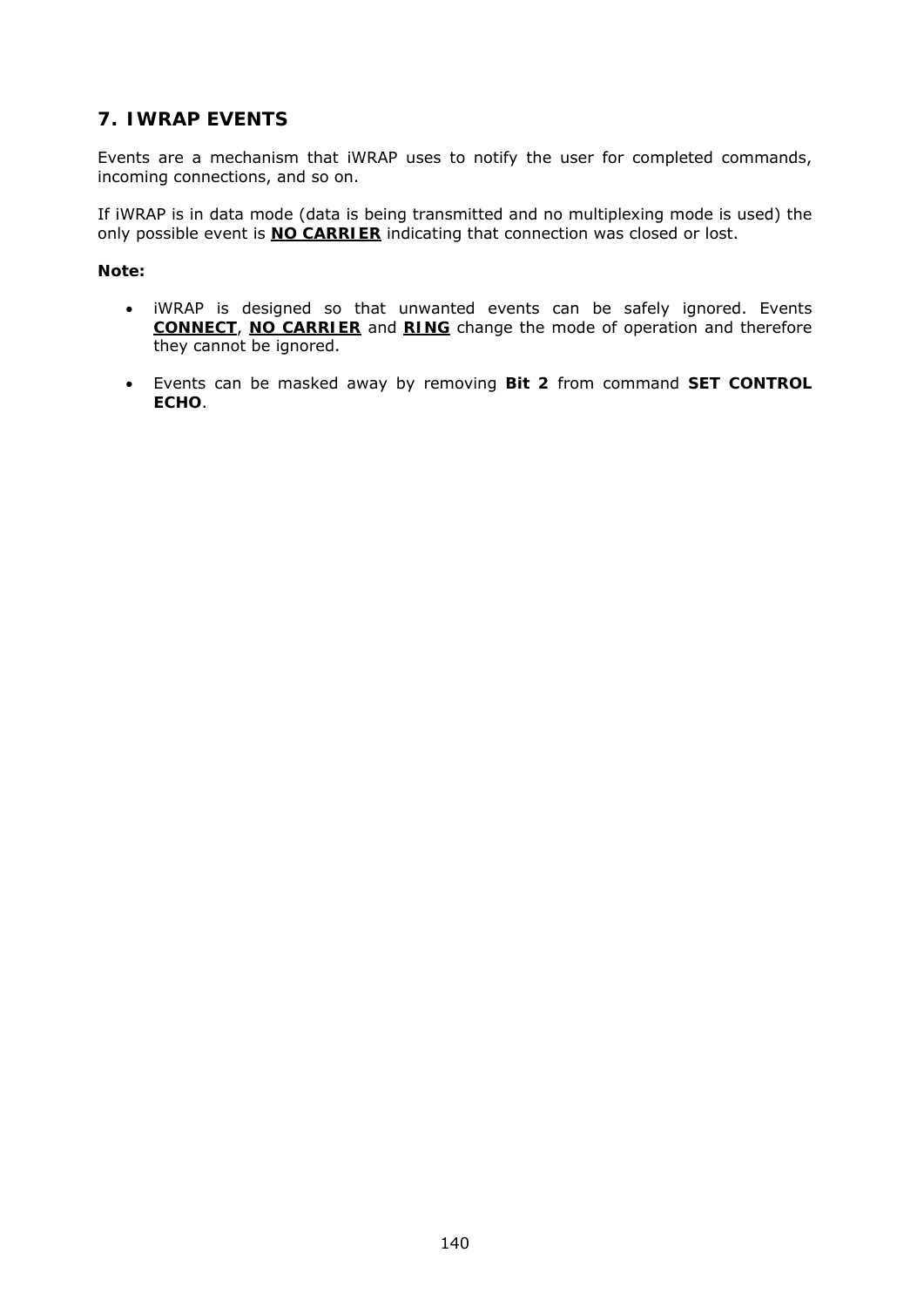# **7.1 CONNECT**

The **CONNECT** event is used to notify the user for a successful link establishment.

### **7.1.1 Syntax**

#### **Synopsis:**

**CONNECT {***link\_id***} {SCO | RFCOMM | A2DP | HID | HFP | HFP-AG {***target***} [***address***]}** 

| <b>Description:</b> |                                                                                                      |
|---------------------|------------------------------------------------------------------------------------------------------|
| link_id             | Numeric connection identifier                                                                        |
| target              | Connected RFCOMM channel number or L2CAP psm                                                         |
| address             | Address of the remote end. This is displayed only if bit 5 is set in "SET<br><b>CONTROL CONFIG".</b> |

#### **Note:**

iWRAP automatically enters data mode after the **CONNECT** event if multiplexing mode is disabled.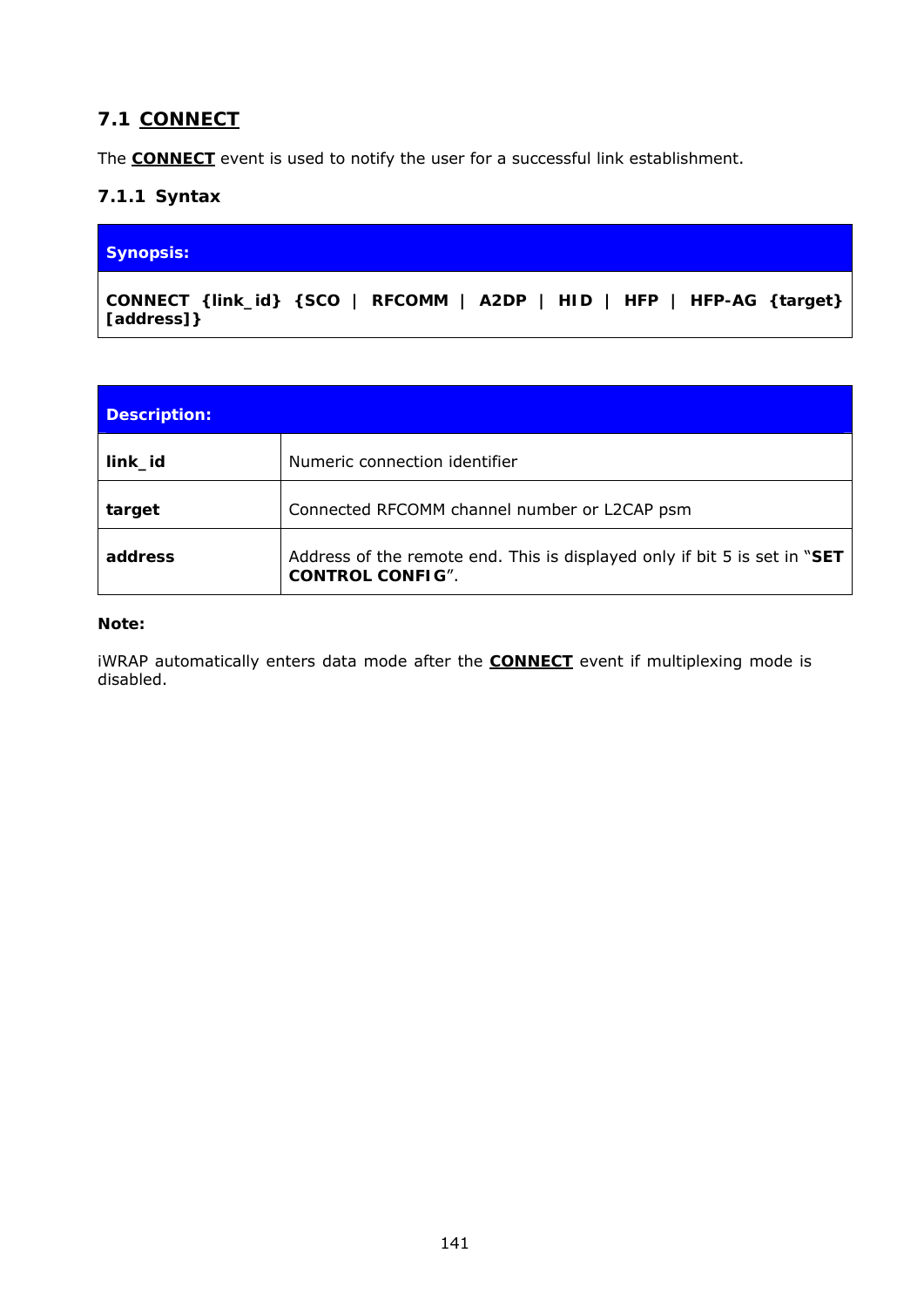# **7.2 INQUIRY\_PARTIAL**

The **INQUIRY PARTIAL** event is used to notify the user for a found *Bluetooth* device. This event precedes response for the **[INQUIRY](http://black/beta/ai-manual.html#cmd_inquiry#cmd_inquiry)** command.

### **7.2.1 Syntax**

### **Synopsis:**

**INQUIRY\_PARTIAL {***address***} {***class\_of\_device***} [{***cahced\_name***} {***rssi***}]** 

| <b>Description:</b> |                                                         |
|---------------------|---------------------------------------------------------|
| address             | <i>Bluetooth</i> address of the found device            |
| class_of_device     | C Bluetooth Class of Device of the found device         |
| cached_name         | User friendly name of the found device if already known |
| $rssi*$             | Received Signal Strength of the found device            |

\*) RSSI is a value between -128 and 0. The lower the value, the lower the signal strength.

**Note:** 

 *cached\_name* and *rssi* are only visible if "Inquiry with RSSI" is enabled with "**SET CONTROL CONFIG"**.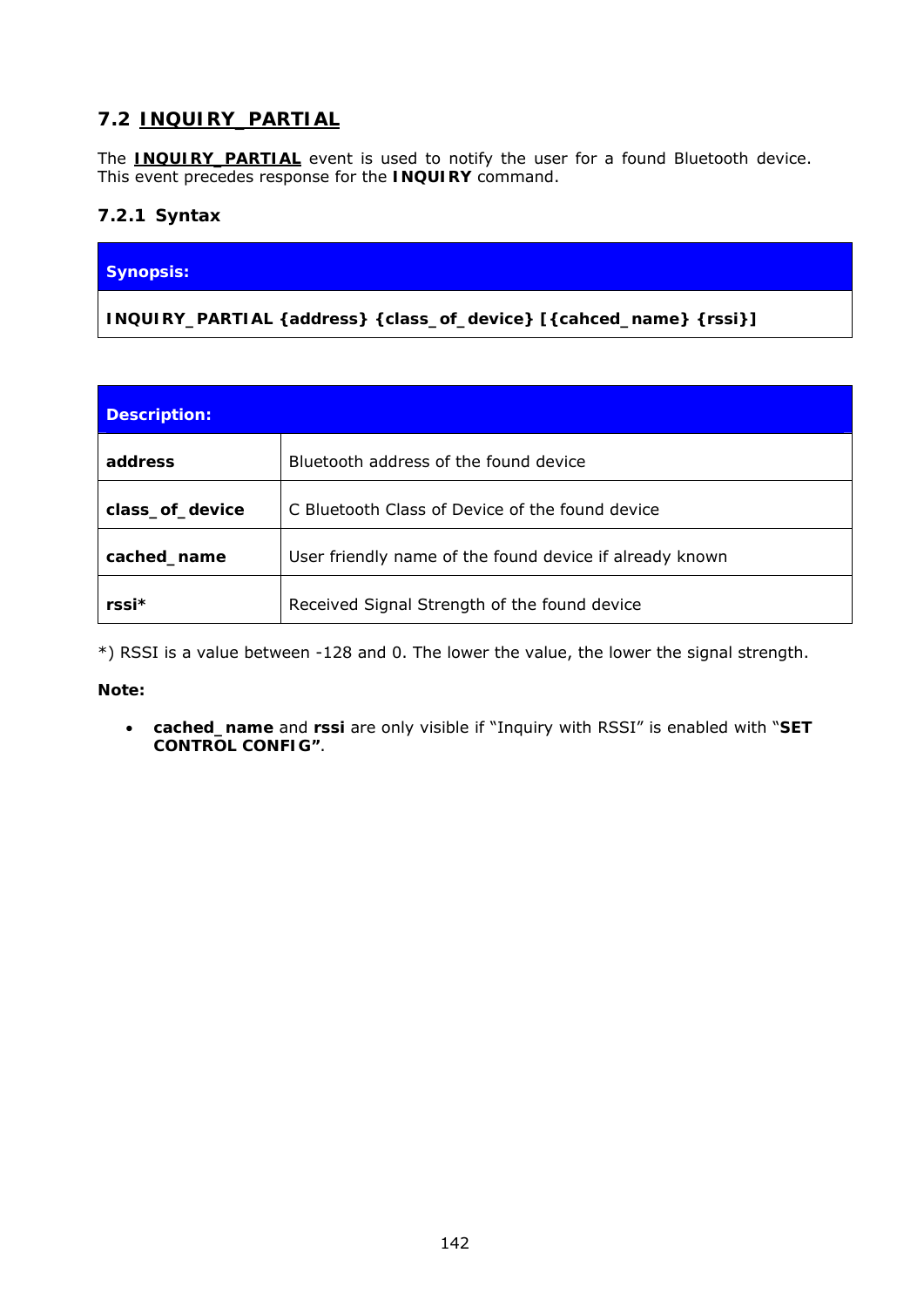# **7.3 NO CARRIER**

The **NO CARRIER** event is used to notify the user for a link loss or, alternatively, a failure in the link establishment.

### **7.3.1 Syntax**

### **Synopsis:**

**NO CARRIER {***link\_id***} ERROR {***error\_code***} [***message***]** 

| <b>Description:</b> |                                |
|---------------------|--------------------------------|
| link_id             | Numeric connection identifier  |
| error_code          | Code describing the error      |
| message             | Optional verbose error message |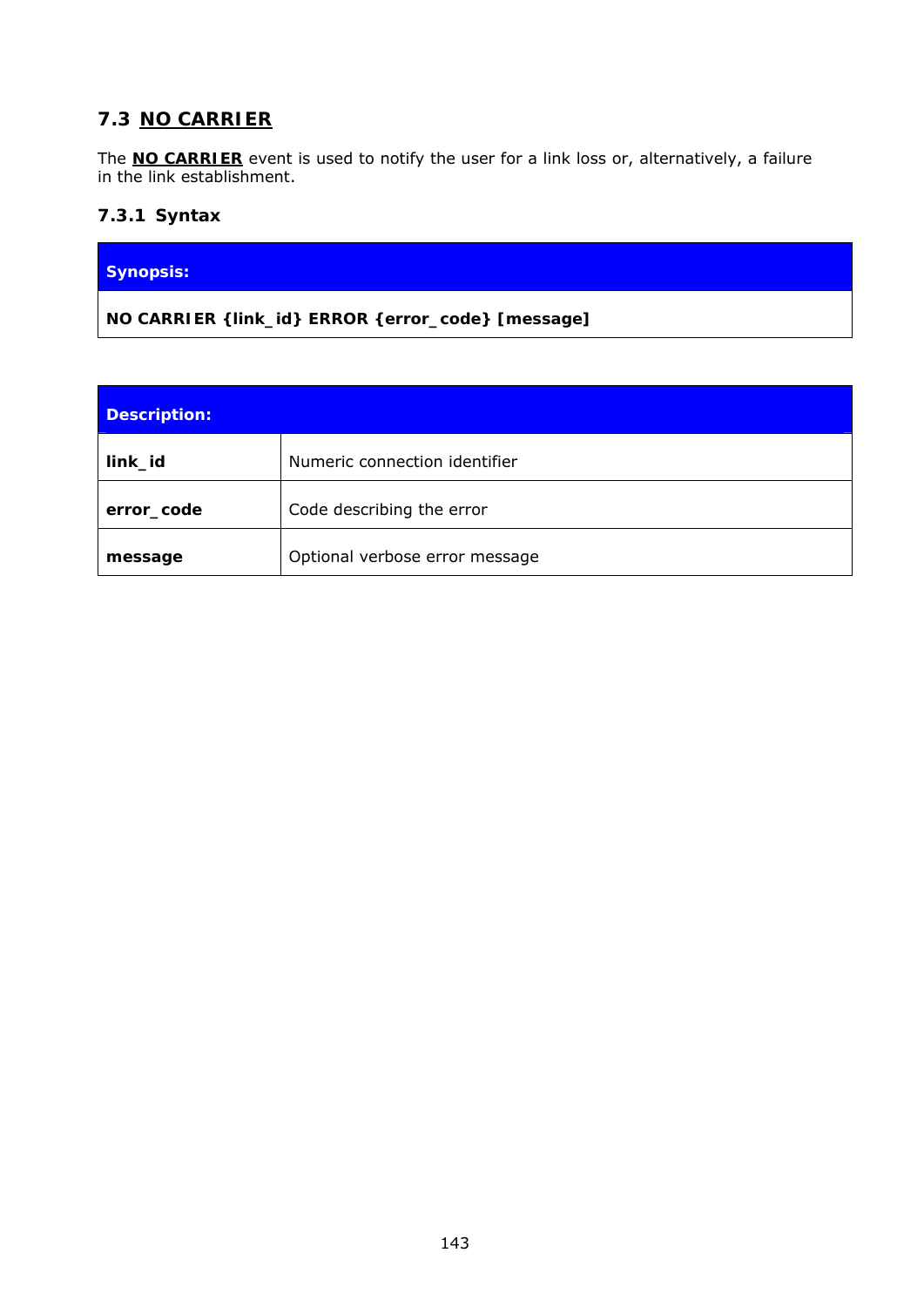## **7.4 READY**

The **READY** event is used to notify the user for switching to command mode or to indicate that iWRAP is ready to be used after a reset or after a successful switch between normal or multiplexing mode has been done.

### **7.4.1 Syntax**

| Synopsis: |  |
|-----------|--|
| READY.    |  |

**Description:** 

None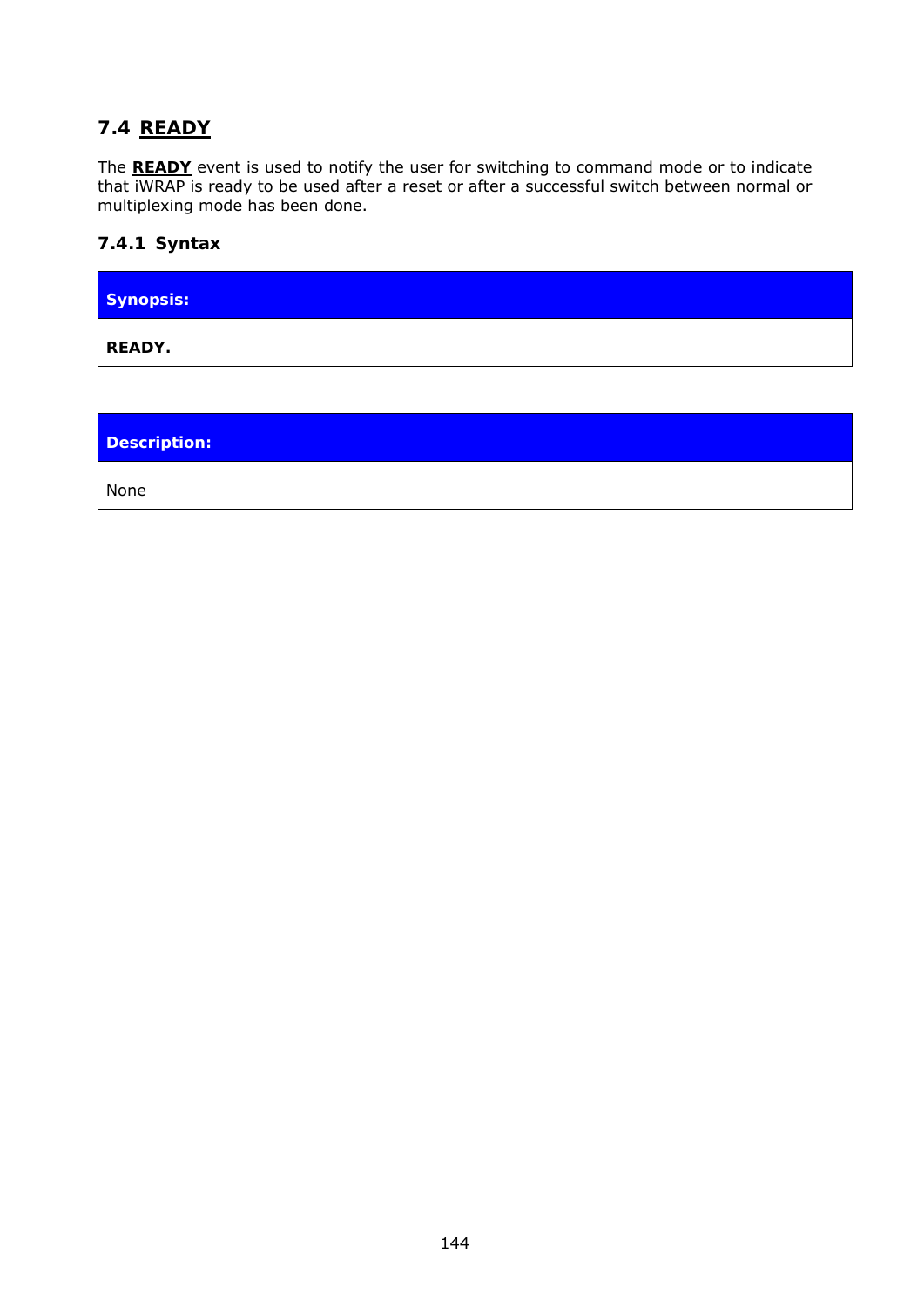# **7.5 NAME**

The **NAME** event is used to notify the user for a successful lookup for *Bluetooth* friendly name of the remote device.

# **7.5.1 Syntax**

| Synopsis:                           |  |
|-------------------------------------|--|
| NAME { address} { "friendly_name" } |  |

| Description:  |                                               |
|---------------|-----------------------------------------------|
| address       | <i>Bluetooth</i> device address of the device |
| friendly_name | Friendly name of the device                   |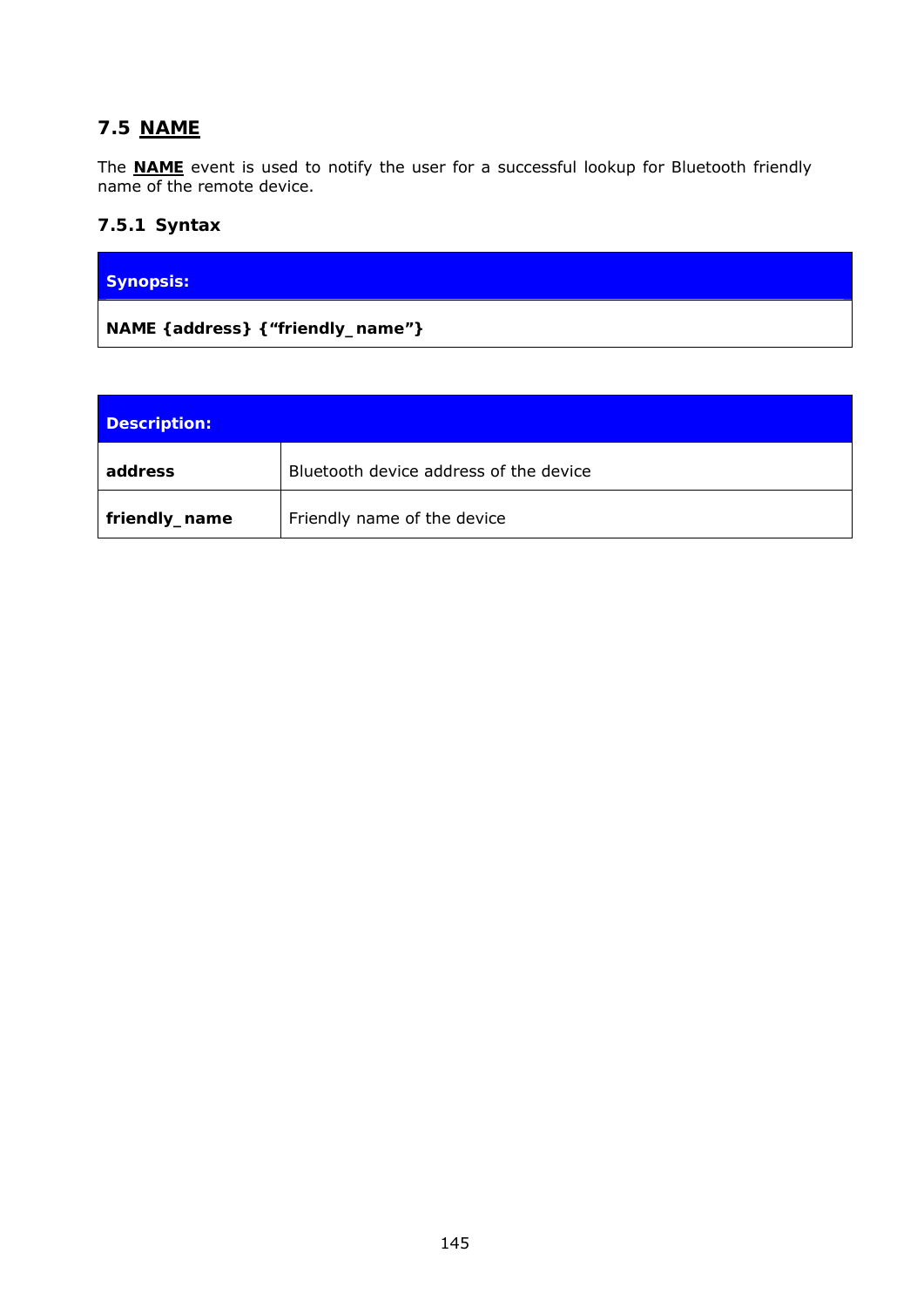### **7.6 NAME ERROR**

The **NAME ERROR** event is used to notify the user for a *Bluetooth* friendly name lookup failure.

### **7.6.1 Syntax**

### **Synopsis:**

**NAME ERROR {***error\_code***} {***address***} [***message***]** 

| <b>Description:</b> |                                 |
|---------------------|---------------------------------|
| error_code          | Code describing the error       |
| address             | Bluetooth address of the device |
| message             | Optional verbose error message  |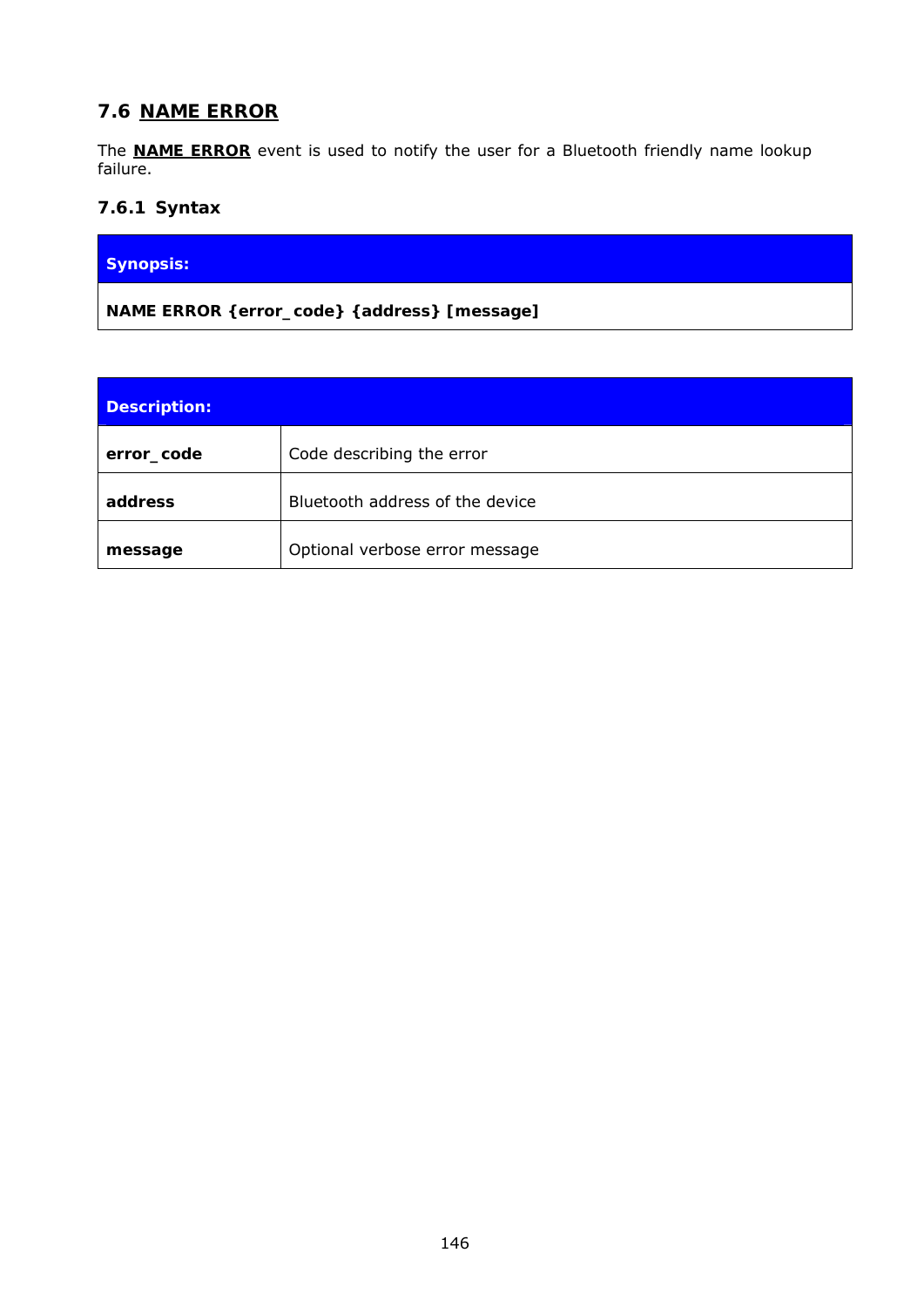# **7.7 PAIR**

The **PAIR** event is used to notify the user for a successful pairing.

# **7.7.1 Syntax**

### **Synopsis:**

**PAIR {***address***} {***key\_type***} {***link\_key***}** 

| <b>Description:</b> |                                                         |  |
|---------------------|---------------------------------------------------------|--|
| address             | Bluetooth device address of the paired device           |  |
| key_type            | Type of link key                                        |  |
|                     | $\mathbf 0$                                             |  |
|                     | Combination key                                         |  |
|                     | 1                                                       |  |
|                     | Local unit key                                          |  |
|                     | $\overline{2}$                                          |  |
|                     | Remote unit key                                         |  |
|                     | ff                                                      |  |
|                     | Unknown key                                             |  |
| link_key            | Link key shared between the local and the paired device |  |

#### **Note:**

The **PAIR** event is enabled or disabled with the "**SET CONTROL CONFIG**" command.

If the **PAIR** event is enabled the event will also be shown during the **CALL** procedure and also before the **RING** event, if pairing occurs.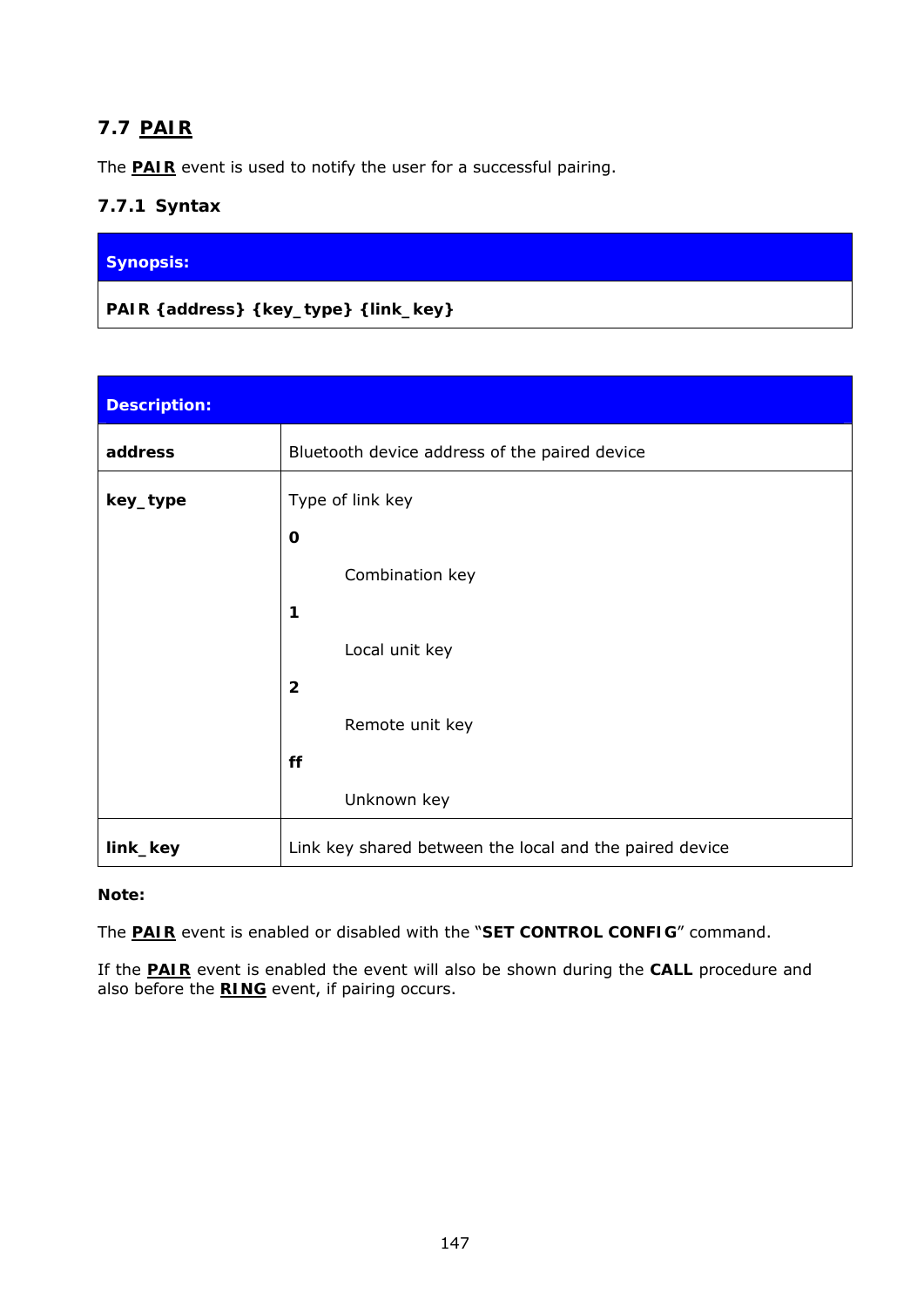# **7.8 RING**

The **RING** event is used to notify the user for an incoming connection. Incoming connections are only accepted if there is no existing links.

### **7.8.1 Syntax**

### **Synopsis:**

**RING {***link\_id***} {***address***} {SCO | {***channel***} RFCOMM}** 

| <b>Description:</b> |                                               |
|---------------------|-----------------------------------------------|
| link_id             | Numeric connection identifier                 |
| address             | <i>Bluetooth</i> device address of the device |
| channel             | Local RFCOMM or SCO channel                   |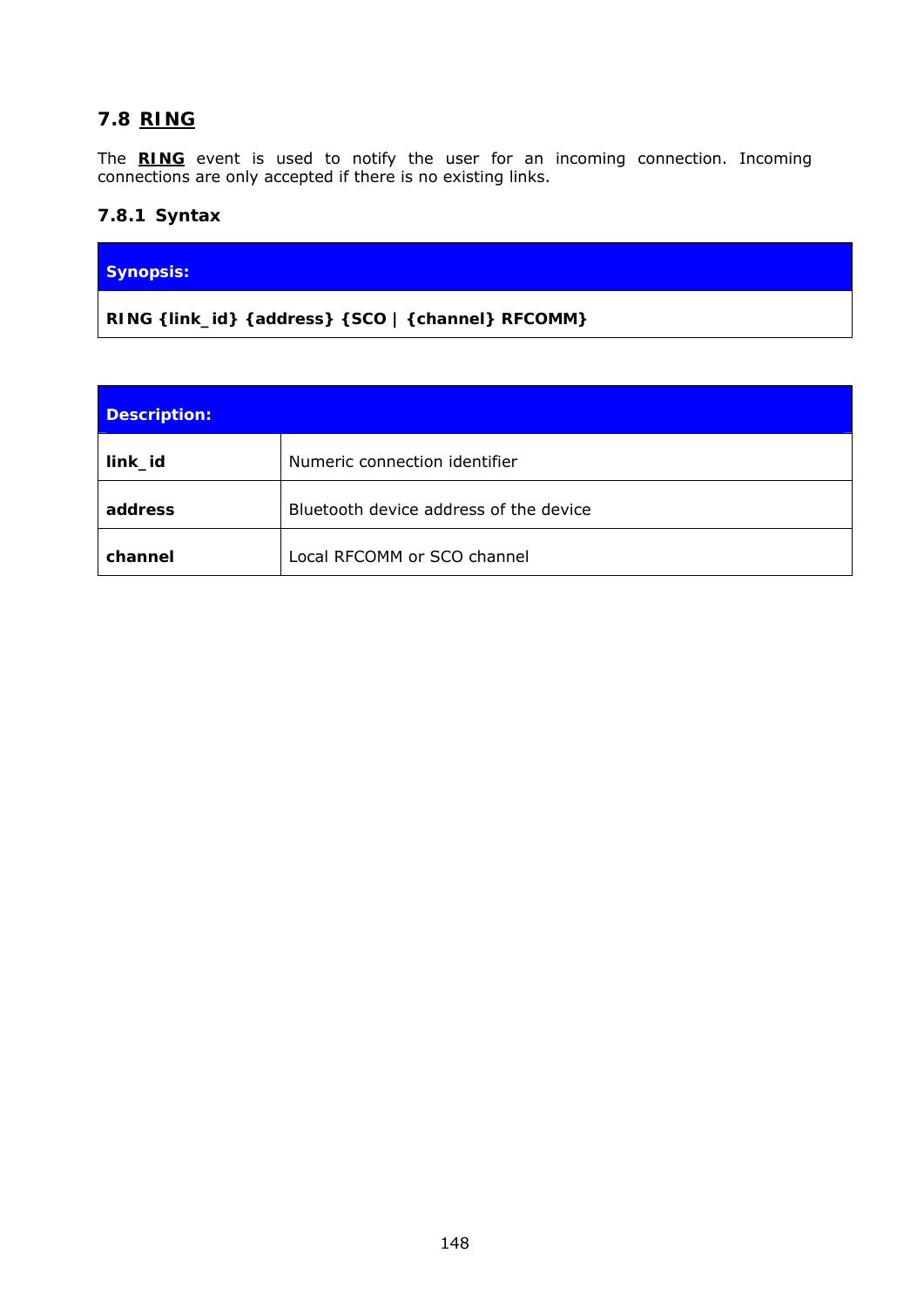# **7.9 SYNTAX ERROR**

**SYNTAX ERROR** is not an actual event, but an error message describing a faulty typed command or an error in command parameters.

### **7.9.1 Syntax**

**Synopsis:** 

**SYNTAX ERROR**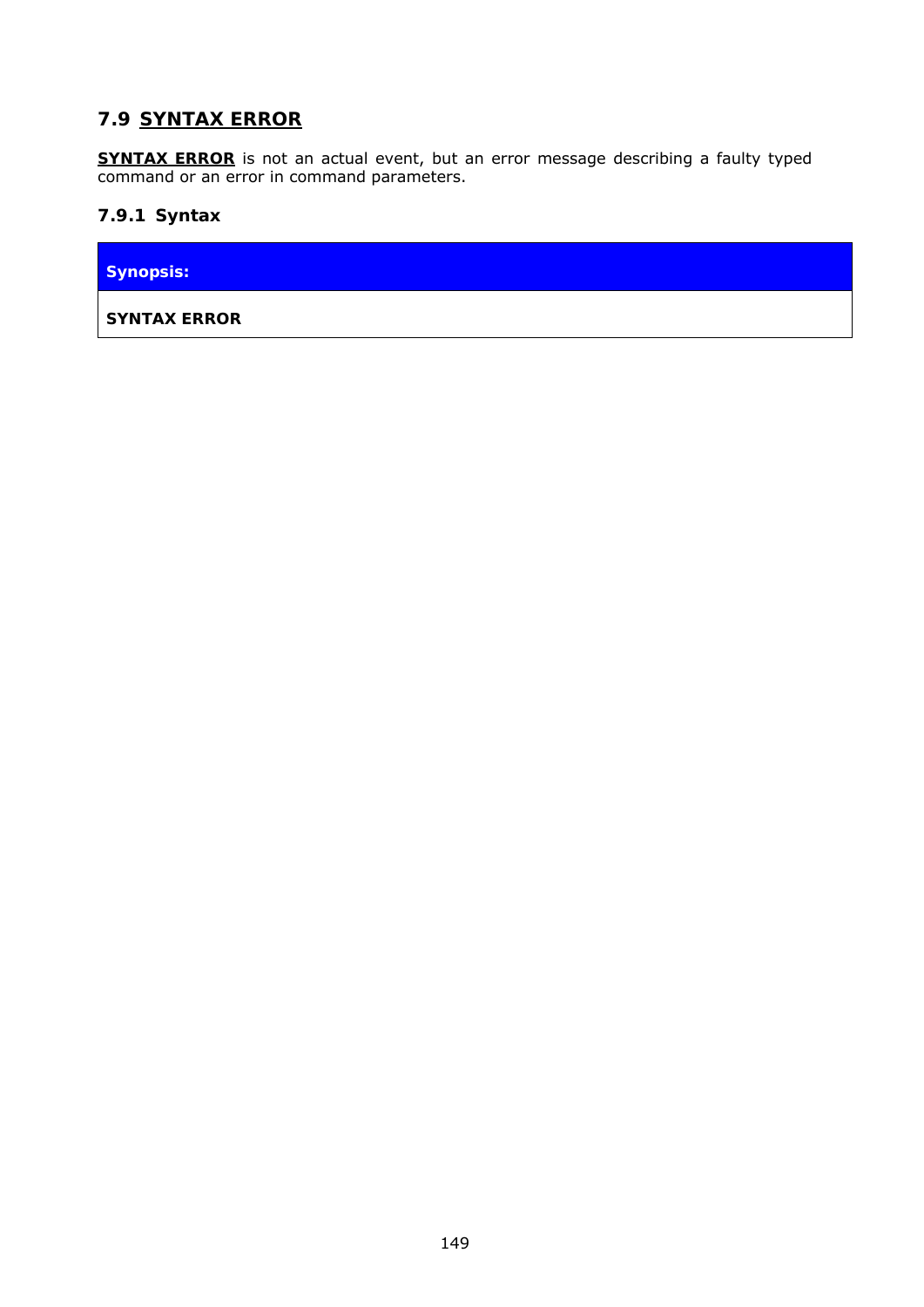# **7.10 AUTH**

**AUTH** event indicates that someone is trying to pair with iWRAP.

### **7.10.1 Syntax**

| <b>Synopsis:</b> |  |
|------------------|--|
| AUTH { bd_addr}? |  |

| Description: |                                               |
|--------------|-----------------------------------------------|
| bd_addr      | Bluetooth device address of the remote device |

The **AUTH** event occurs only if interactive pairing is enabled with "**SET CONTROL CONFIG**" command.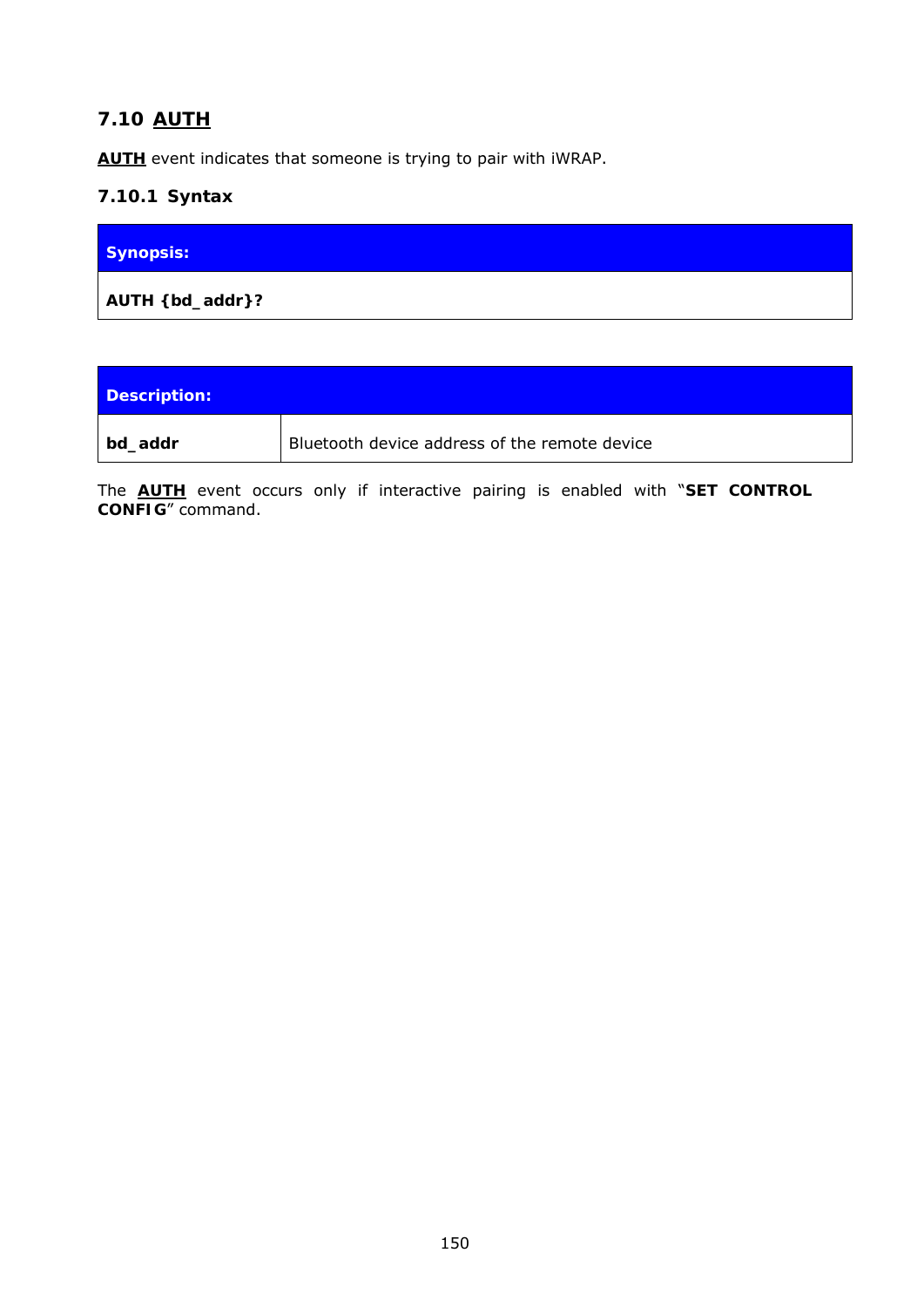# **7.11 CLOCK**

**CLOCK** event indicates the Piconet clock value for a specific *Bluetooth* connection.

# **7.11.1 Syntax**

| Synopsis: |  |
|-----------|--|
|           |  |

| Description: |                                               |  |
|--------------|-----------------------------------------------|--|
| bd_addr      | Bluetooth device address of the remote device |  |
| clock        | Piconet clock value                           |  |

All the devices in a *Bluetooth* Piconet are synchronized to a same clock (master clock). The CLOCK event displays the clock value and it can for example be used for time synchronization of the Piconet slaves and master. The accuracy of the Piconet clock is 625us.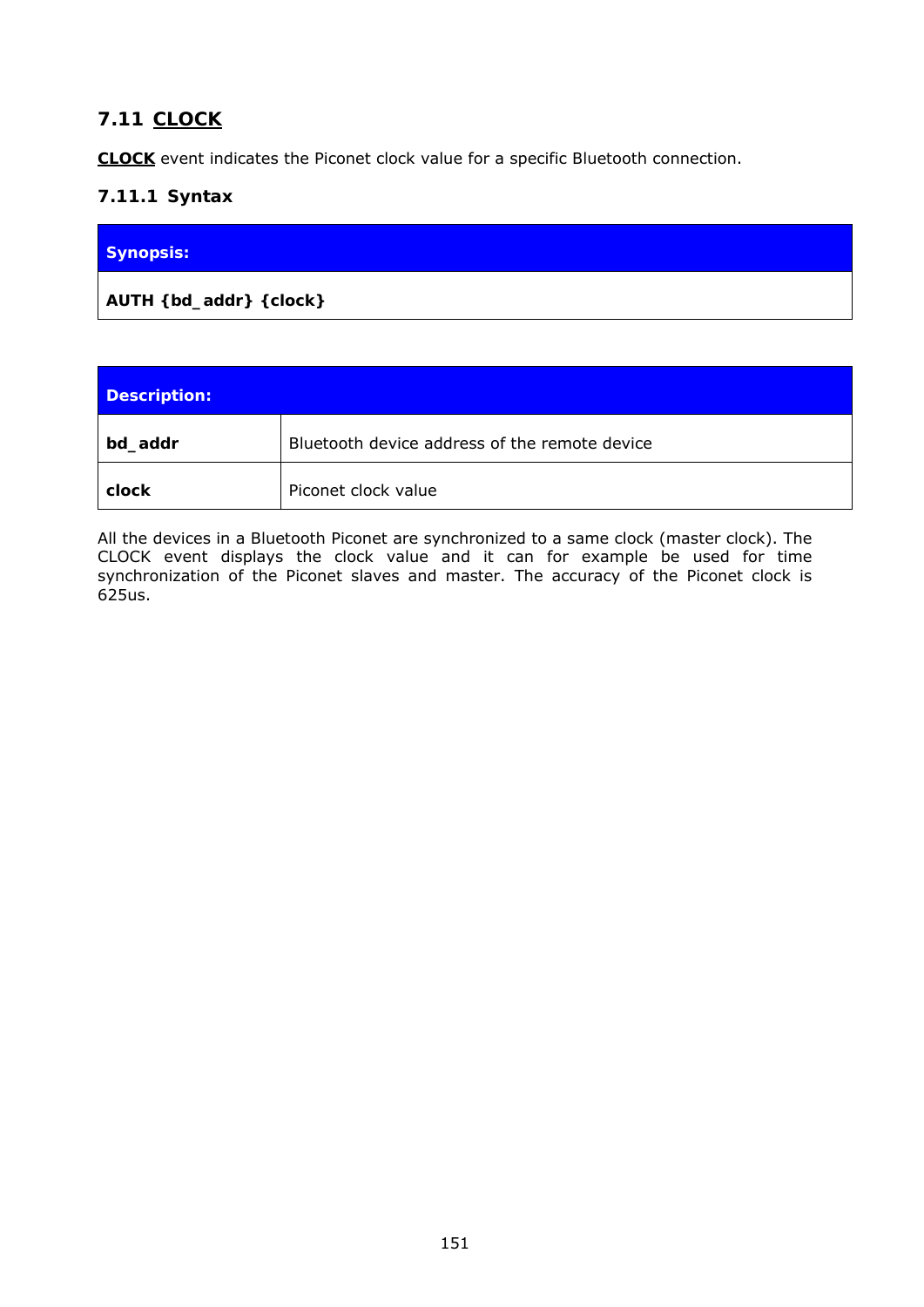# **7.12 IDENT**

**IDENT** event informs that a remote *Bluetooth* device has been identified by using the Device ID profile and reports the identification data sent by the remote device.

### **7.12.1 Syntax**

#### **Synopsis:**

**IDENT {***src***}:{***vendor\_id***} {***product\_id***} {***version***} "[***descr***]"** 

| <b>Description:</b> |                                                                                                                                                                                                               |
|---------------------|---------------------------------------------------------------------------------------------------------------------------------------------------------------------------------------------------------------|
| src                 | This attribute indicates which organization assigned the VendorID<br>attribute. There are two possible values: BT for the Bluetooth Special<br>Interest Group (SIG) or USB for the USB Implementer's Forum.   |
| vendor_id           | Intended to uniquely identify the vendor of the device. The Bluetooth<br>SIG or the USB IF assigns VendorIDs. Bluegiga's VendorID is 47.                                                                      |
| product id          | Intended to distinguish between different products made by the<br>vendor in question. These IDs are managed by the vendors<br>themselves, and should be changed when new features are added to<br>the device. |
| version             | Vendor-assigned version string indicating device version number.                                                                                                                                              |
| descr               | Optional freeform product description string.                                                                                                                                                                 |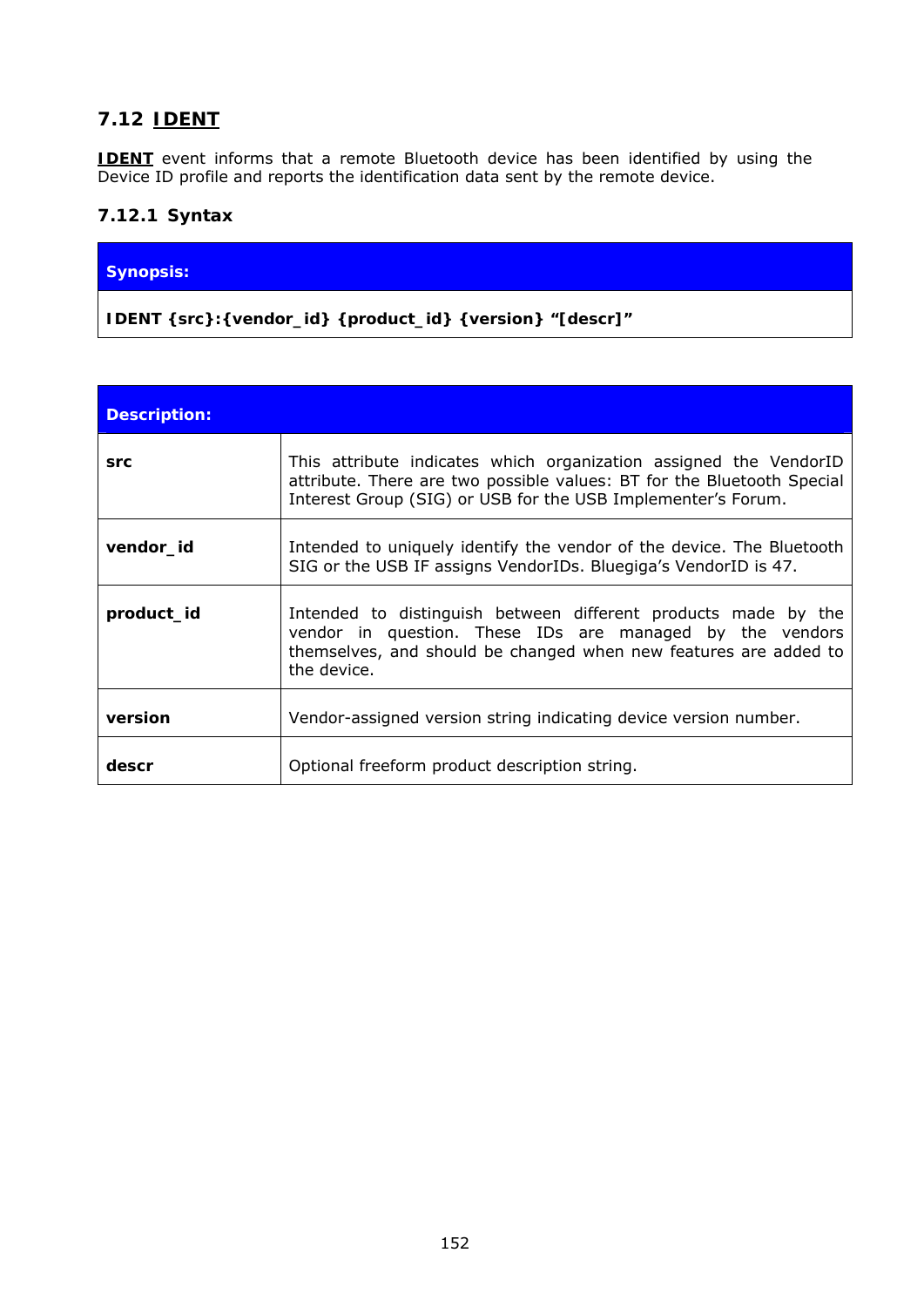# **7.13 IDENT ERROR**

**IDENT ERROR** event informs that a remote *Bluetooth* could not be identified by the Device ID profile.

### **7.13.1 Syntax**

### **Synopsis:**

**IDENT ERROR {***error\_code***} {***address***} [***message***]** 

| <b>Description:</b> |                                 |
|---------------------|---------------------------------|
| error_code          | Code describing the error       |
| address             | Bluetooth address of the device |
| message             | Optional verbose error message  |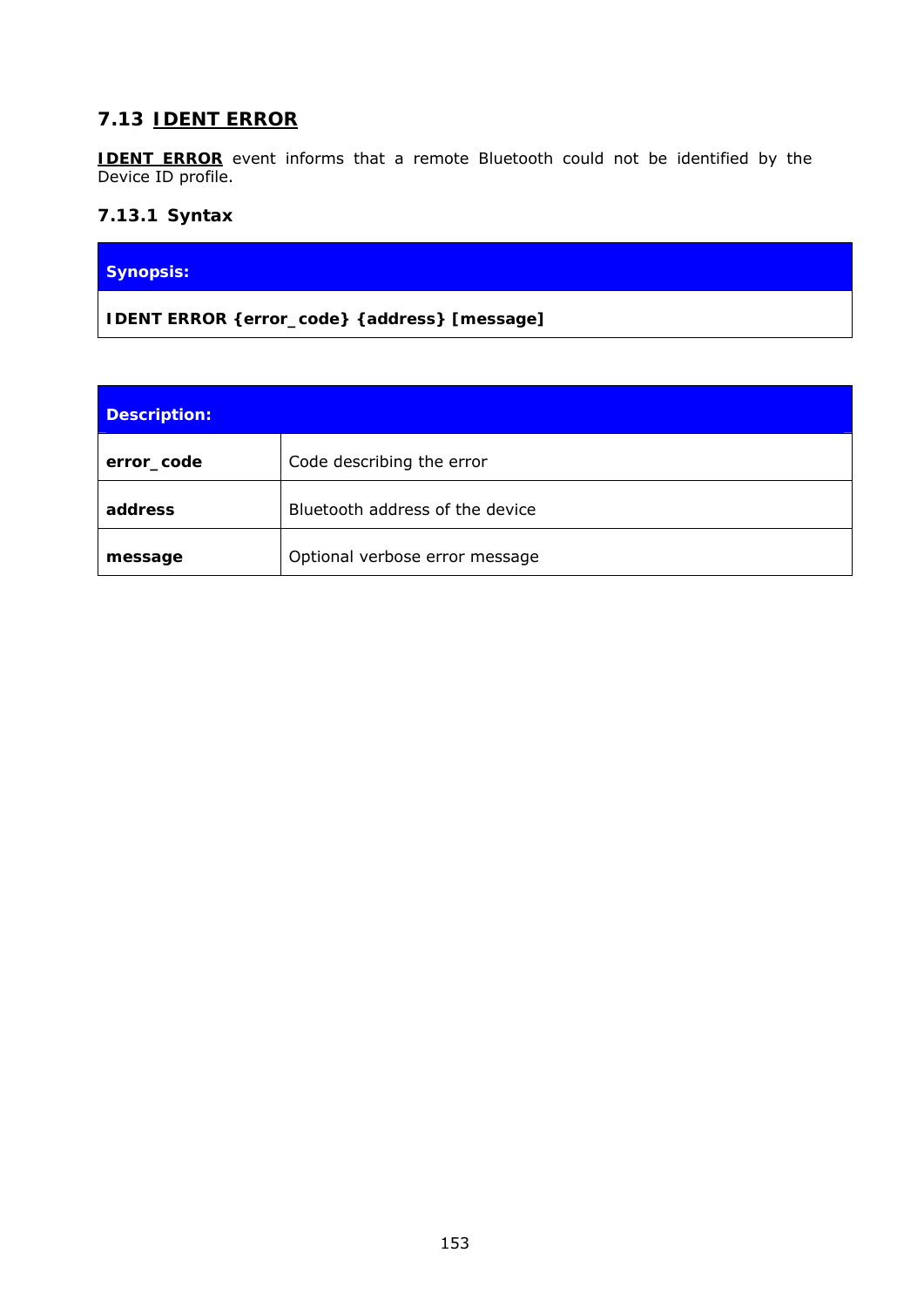# **7.14 BATTERY**

The **BATTERY** event is used to report the current battery voltage to the user.

# **7.14.1 Syntax**

| <b>Synopsis:</b>        |  |
|-------------------------|--|
| <b>BATTERY</b> { $mv$ } |  |

| Description: |                                        |
|--------------|----------------------------------------|
| mv           | Current battery voltage in millivolts. |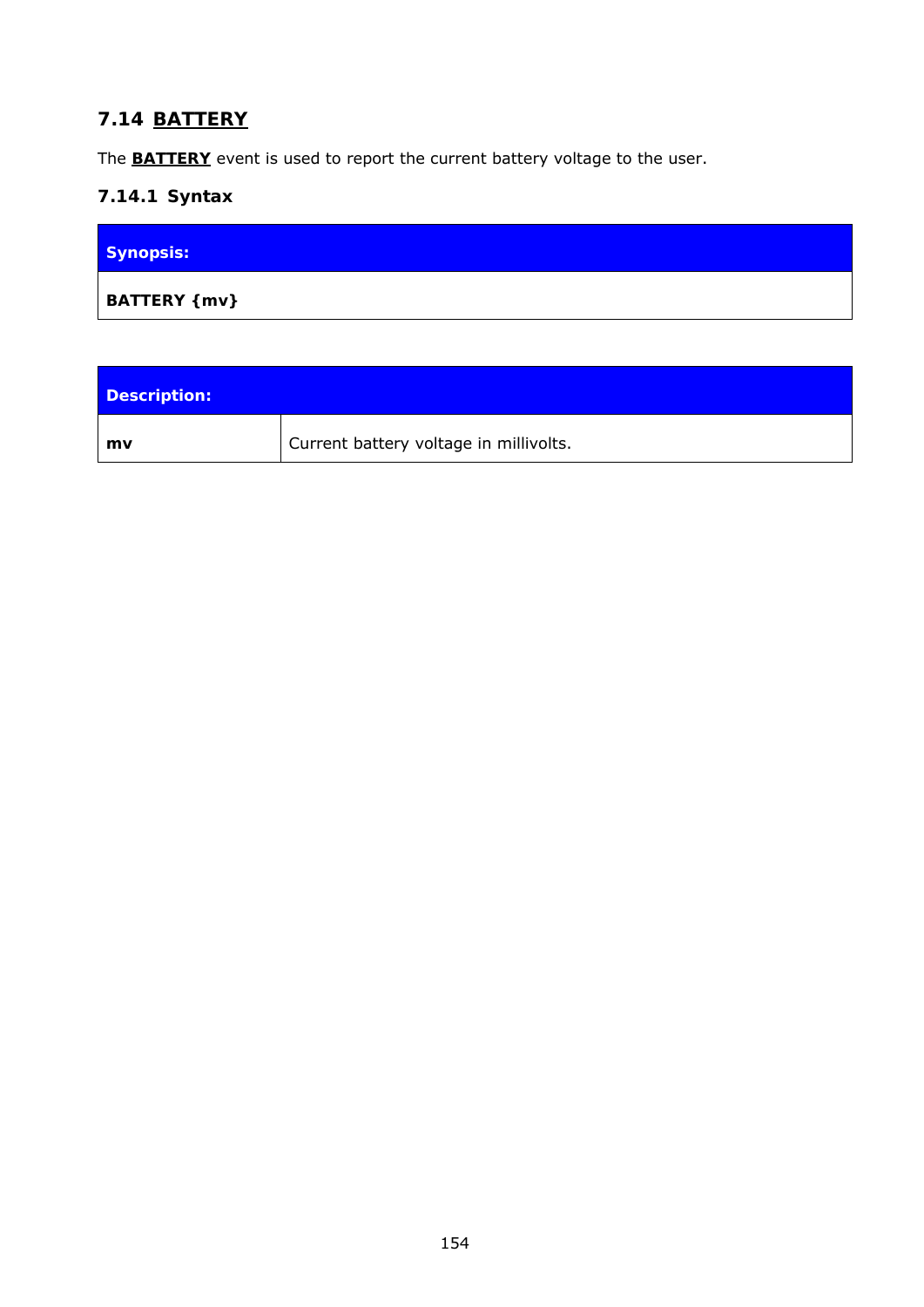# **7.15 PIO**

The **PIO** event is used to report the current PIO data, direction and bias register states.

# **7.15.1 Syntax**

| <b>Synopsis:</b>     |  |
|----------------------|--|
| $ $ PIO { reg value} |  |

| <b>Description:</b> |                                                                                           |
|---------------------|-------------------------------------------------------------------------------------------|
| reg                 | Which register is read: GET for data, GETDIR for direction, GETBIAS<br>for bias register. |
| value               | Register's value in hexadecimal.                                                          |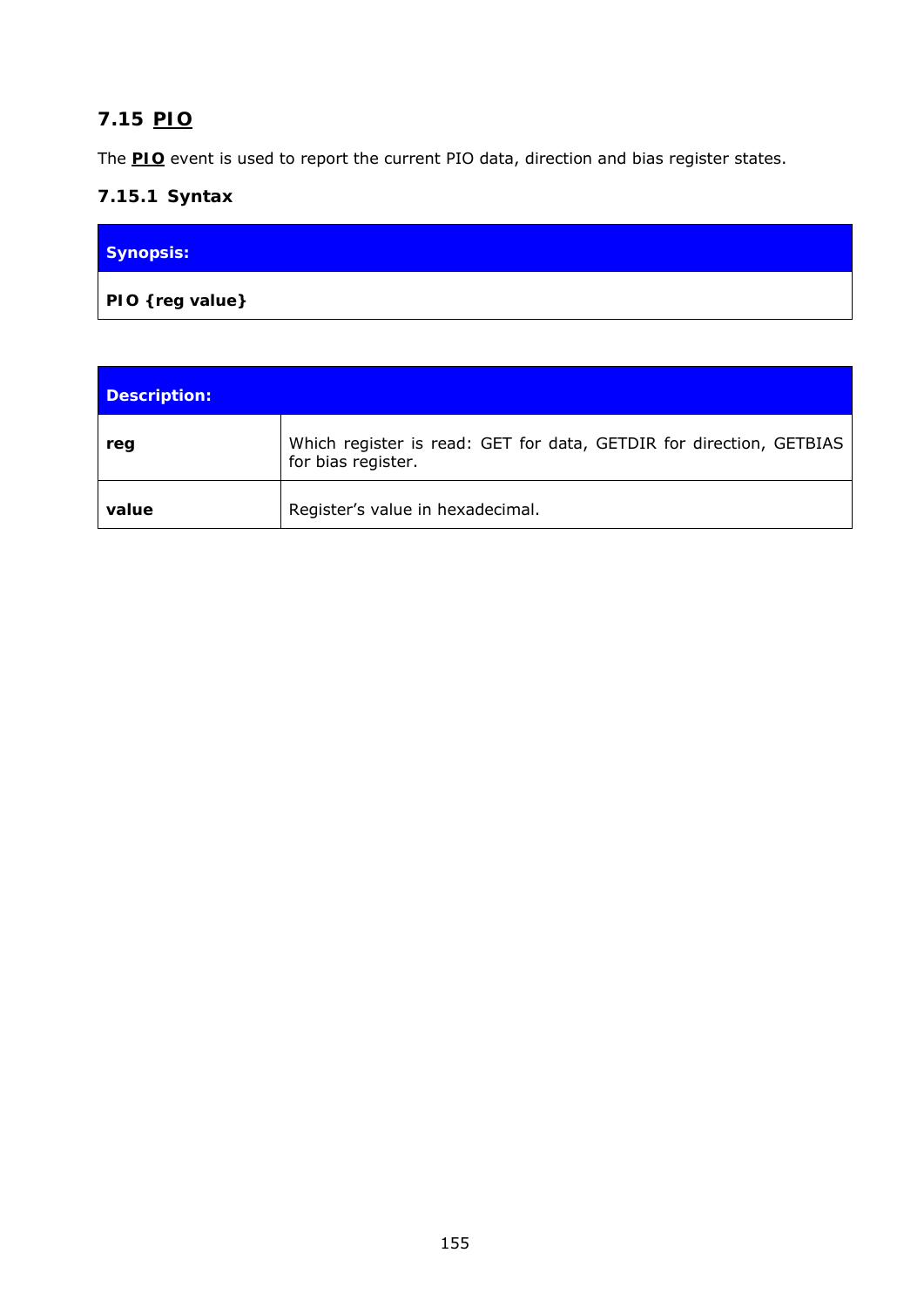# **7.16 VOLUME**

The **VOLUME** event is used to report the current line out volume to the user.

# **7.16.1 Syntax**

| Synopsis:     |  |
|---------------|--|
| VOLUME { vol} |  |

| <b>Description:</b> |                            |
|---------------------|----------------------------|
| vol                 | Current volume, range 0-9. |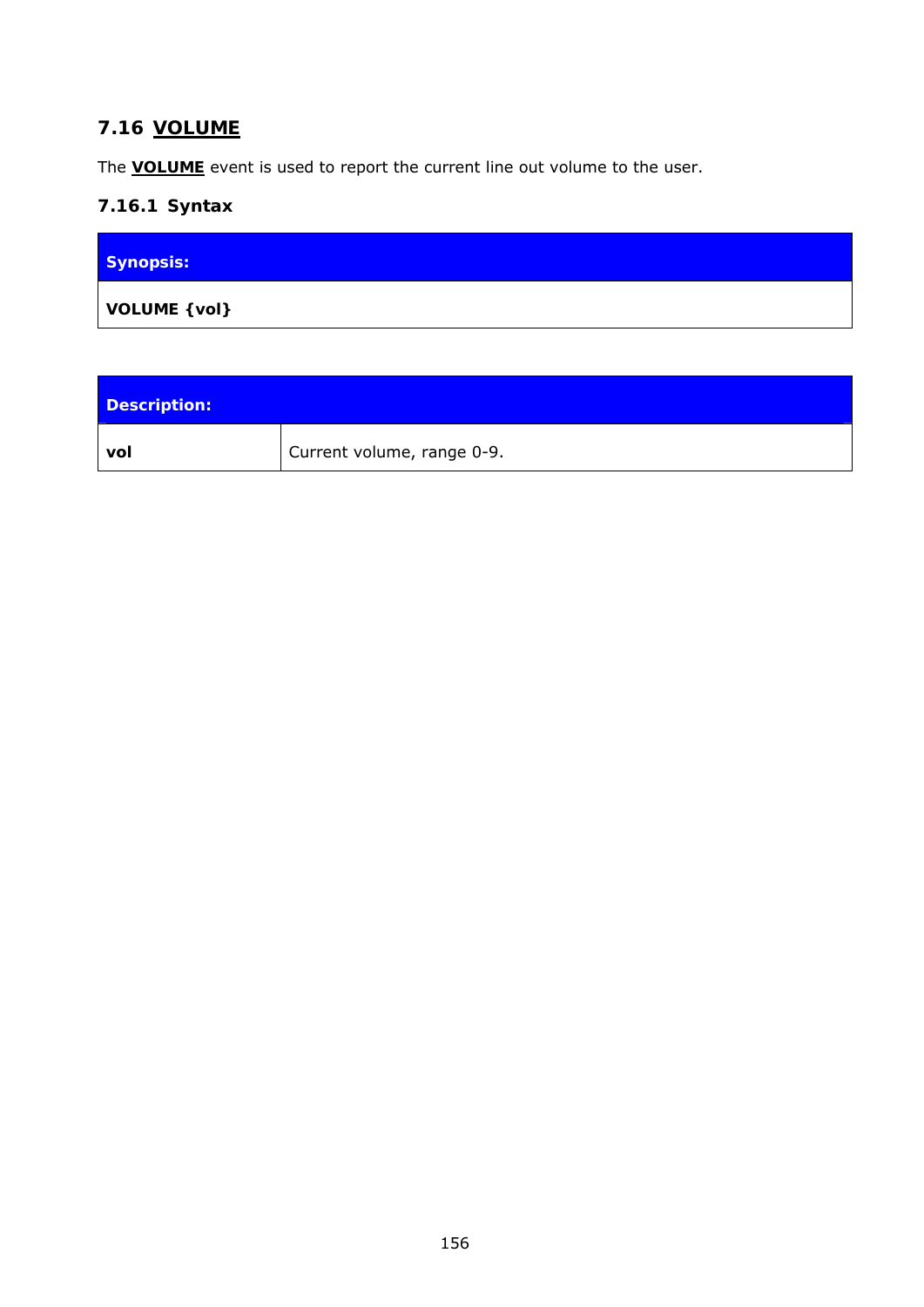# **8. IWRAP ERROR MESSAGES**

This chapter briefly presents the iWRAP error messages.

# **8.1 HCI Errors**

#### HCI errors start with code: *0x100*

| <b>ERROR MESSAGE</b>           | <b>CODE</b> | <b>Explanation</b>                                              |
|--------------------------------|-------------|-----------------------------------------------------------------|
| <b>HCI_SUCCESS</b>             | 0x00        | <b>Success</b>                                                  |
| HCI_ERROR_ILLEGAL_COMMAND      | 0x01        | Unknown HCI command                                             |
| HCI_ERROR_NO_CONNECTION        | 0x02        | Unknown connection identifier                                   |
| HCI_ERROR_HARDWARE_FAIL        | 0x03        | <b>Hardware Failure</b>                                         |
| HCI_ERROR_PAGE_TIMEOUT         | 0x04        | Page timeout                                                    |
| HCI_ERROR_AUTH_FAIL            | 0x05        | Authentication failure                                          |
| HCI ERROR KEY MISSING          | 0x06        | PIN or key missing                                              |
| HCI ERROR MEMORY FULL          | 0x07        | Memory capacity exceeded                                        |
| HCI_ERROR_CONN_TIMEOUT         | 0x08        | Connection timeout                                              |
| HCI_ERROR_MAX_NR_OF_CONNS      | 0x09        | <b>Connection Limit Exceeded</b>                                |
| HCI_ERROR_MAX_NR_OF_SCO        | 0x0a        | Synchronous connection limit to<br>a device exceeded            |
| HCI_ERROR_MAX_NR_OF_ACL        | 0x0b        | <b>ACL Connection Already Exists</b>                            |
| HCI_ERROR_COMMAND_DISALLOWED   | 0x0c        | <b>Command Disallowed</b>                                       |
| HCI ERROR REJ BY REMOTE NO RES | 0x0d        | Connection<br>Rejected<br>due<br>to<br><b>Limited Resources</b> |
| HCI_ERROR_REJ_BY_REMOTE_SEC    | 0x0e        | Connection<br>Rejected<br>Due<br>To<br>Security Reasons         |
| HCI_ERROR_REJ_BY_REMOTE_PERS   | 0x0f        | Connection<br>Rejected<br>due<br>to<br>Unacceptable BD_ADDR     |
| HCI_ERROR_HOST_TIMEOUT         | 0x10        | Connection<br>Accept<br>Timeout<br>Exceeded                     |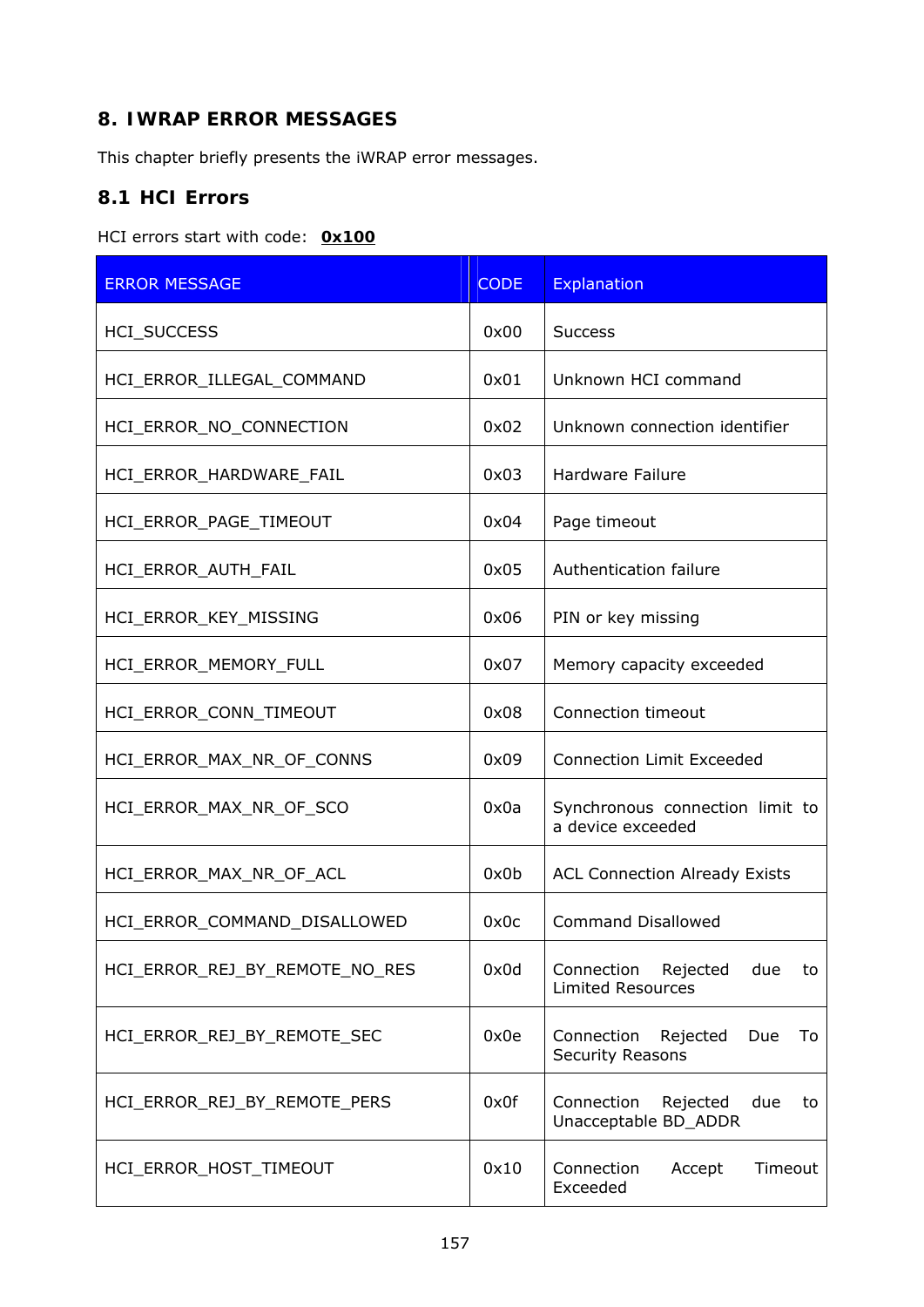| HCI ERROR UNSUPPORTED FEATURE       | 0x11 | Unsupported Feature<br>or.<br>Parameter Value                     |
|-------------------------------------|------|-------------------------------------------------------------------|
| HCI_ERROR_ILLEGAL_FORMAT            | 0x12 | <b>Invalid HCI Command Parameter</b>                              |
| HCI_ERROR_OETC_USER                 | 0x13 | Remote User<br>Terminated<br>Connection                           |
| HCI ERROR OETC LOW RESOURCE         | 0x14 | Terminated<br>Remote<br>Device<br>Connection due to Low Resources |
| HCI_ERROR_OETC_POWERING_OFF         | 0x15 | Device Terminated<br>Remote<br>Connection due to Power Off        |
| HCI_ERROR_CONN_TERM_LOCAL_HOST      | 0x16 | Connection Terminated By Local<br>Host                            |
| HCI_ERROR_AUTH_REPEATED             | 0x17 | <b>Repeated Attempts</b>                                          |
| HCI_ERROR_PAIRING_NOT_ALLOWED       | 0x18 | Pairing Not Allowed                                               |
| HCI_ERROR_UNKNOWN_LMP_PDU           | 0x19 | Unknown LMP PDU                                                   |
| HCI_ERROR_UNSUPPORTED_REM_FEATURE   | 0x1a | Unsupported Remote Feature /<br>Unsupported LMP Feature           |
| HCI ERROR SCO OFFSET REJECTED       | 0x1b | SCO Offset Rejected                                               |
| HCI_ERROR_SCO_INTERVAL_REJECTED     | 0x1c | SCO Interval Rejected                                             |
| HCI_ERROR_SCO_AIR_MODE_REJECTED     | 0x1d | SCO Air Mode Rejected                                             |
| HCI_ERROR_INVALID_LMP_PARAMETERS    | 0x1e | <b>Invalid LMP Parameters</b>                                     |
| HCI_ERROR_UNSPECIFIED               | 0x1f | <b>Unspecified Error</b>                                          |
| HCI_ERROR_UNSUPP_LMP_PARAM          | 0x20 | Unsupported<br>LMP<br>Parameter<br>Value                          |
| HCI_ERROR_ROLE_CHANGE_NOT_ALLOWED   | 0x21 | Role Change Not Allowed                                           |
| HCI_ERROR_LMP_RESPONSE_TIMEOUT      | 0x22 | <b>LMP Response Timeout</b>                                       |
| HCI_ERROR_LMP_TRANSACTION_COLLISION | 0x23 | <b>LMP Error Transaction Collision</b>                            |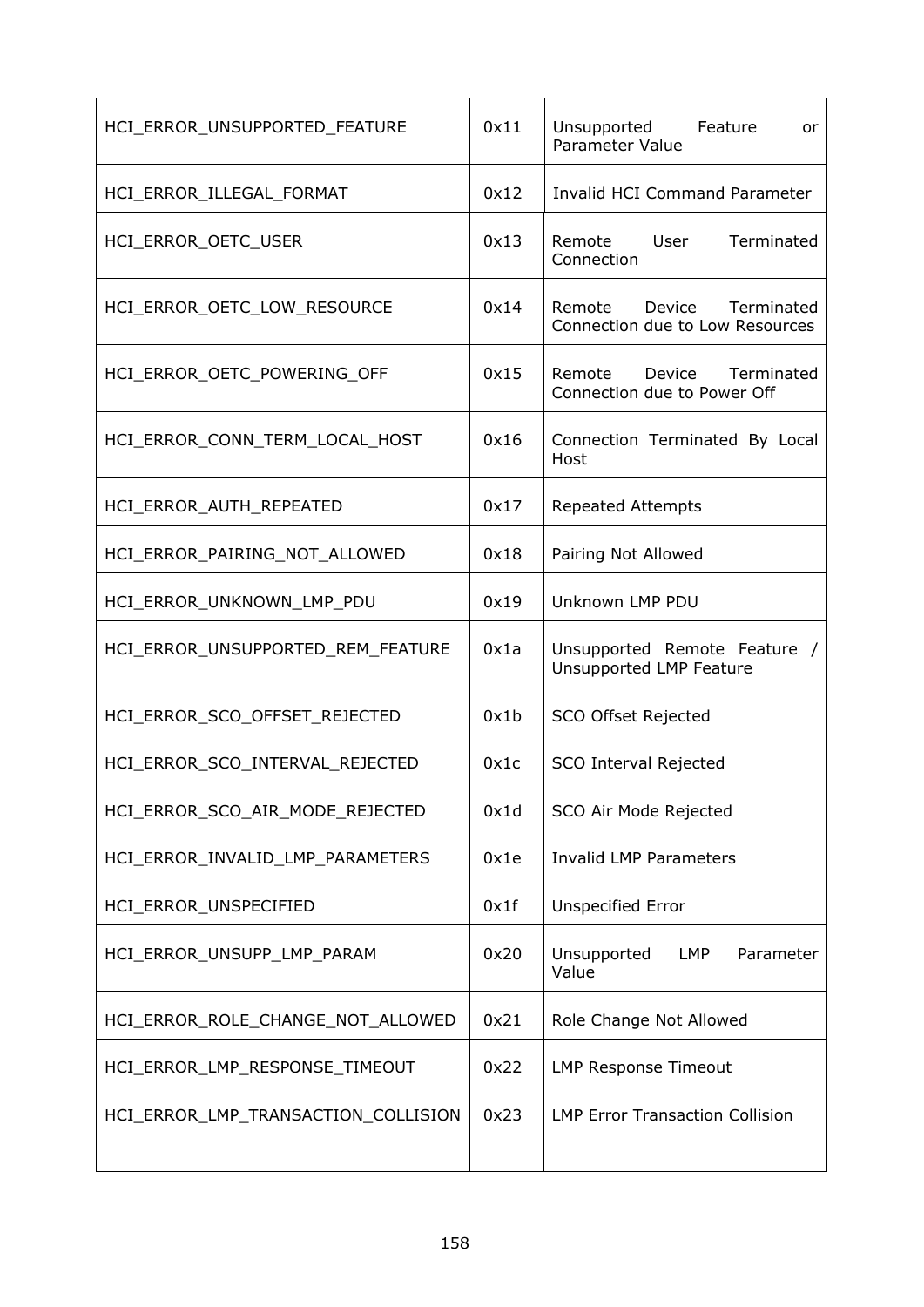| HCI ERROR LMP PDU NOT ALLOWED      | 0x24 | LMP PDU Not Allowed                                |  |
|------------------------------------|------|----------------------------------------------------|--|
| HCI ERROR ENC MODE NOT ACCEPTABLE  | 0x25 | Encryption Mode Not Acceptable                     |  |
| HCI ERROR UNIT KEY USED            | 0x26 | Link Key Can Not be Changed                        |  |
| HCI ERROR QOS NOT SUPPORTED        | 0x27 | Requested QoS Not Supported                        |  |
| HCI ERROR INSTANT PASSED           | 0x28 | Instant Passed                                     |  |
| HCI ERROR PAIR UNIT KEY NO SUPPORT | 0x29 | Pairing<br>With<br>Not<br>Unit<br>Kev<br>Supported |  |

#### **Table 10:** HCI errors

Please see *Bluetooth* 2.0+EDR core specification page 493 for more information about error codes.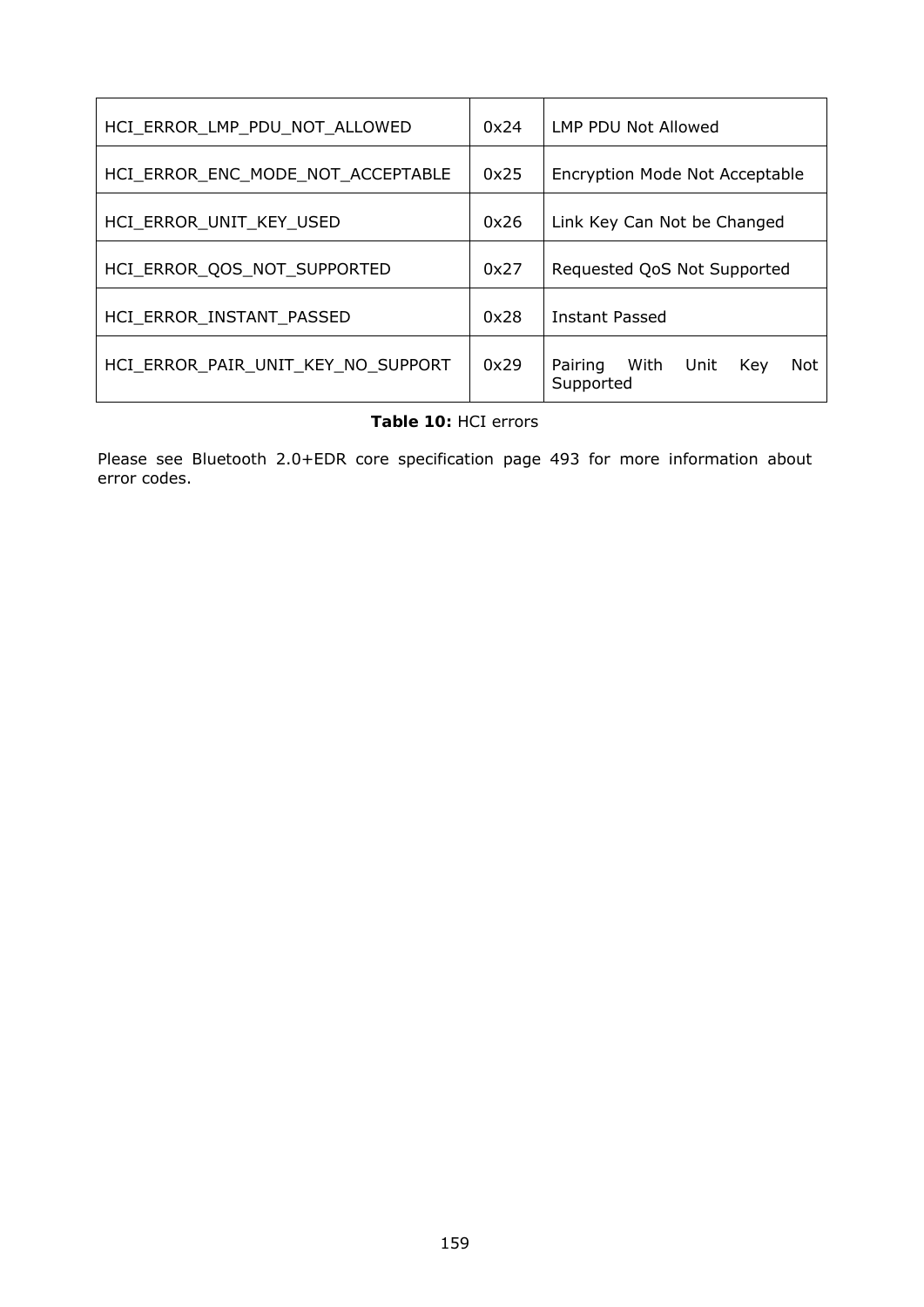# **8.2 SDP Errors**

SDP errors start with code: *0x300*

| <b>ERROR MESSAGE</b>                  | <b>CODE</b> | <b>Explanation</b>                       |
|---------------------------------------|-------------|------------------------------------------|
| SDC_OK                                | 0x00        |                                          |
| SDC_OPEN_SEARCH_BUSY                  | 0x01        |                                          |
| SDC_OPEN_SEARCH_FAILED                | 0x02        | SDP search failed                        |
| SDC_OPEN_SEARCH_OPEN                  | 0x03        |                                          |
| SDC_OPEN_DISCONNECTED                 | 0x04        |                                          |
| SDC_OPEN_SEARCH_FAILED_PAGE_TIMEOUT   | 0x05        |                                          |
| SDC_OPEN_SEARCH_FAILED_REJ_PS         | 0x06        |                                          |
| SDC_OPEN_SEARCH_FAILED_REJ_SECURITY   | 0x07        | SDP search failed because of<br>security |
| SDC_OPEN_SEARCH_FAILED_REJ_RESOURCES  | 0x08        |                                          |
| SDC_OPEN_SEARCH_FAILED_SIGNAL_TIMEOUT | 0x09        |                                          |
| SDC_ERROR_RESPONSE_PDU                | 0x10        |                                          |
| SDC_NO_RESPONSE_DATA                  | 0x11        |                                          |
| SDC_CON_DISCONNECTED                  | 0x12        |                                          |
| SDC_CONNECTION_ERROR                  | 0x13        |                                          |
| SDC_CONFIGURE_ERROR                   | 0x14        |                                          |
| SDC_SEARCH_DATA_ERROR                 | 0x15        |                                          |
| SDC_DATA_CFM_ERROR                    | 0x16        |                                          |
| SDC_SEARCH_BUSY                       | 0x17        |                                          |
| SDC_RESPONSE_PDU_HEADER_ERROR         | 0x18        |                                          |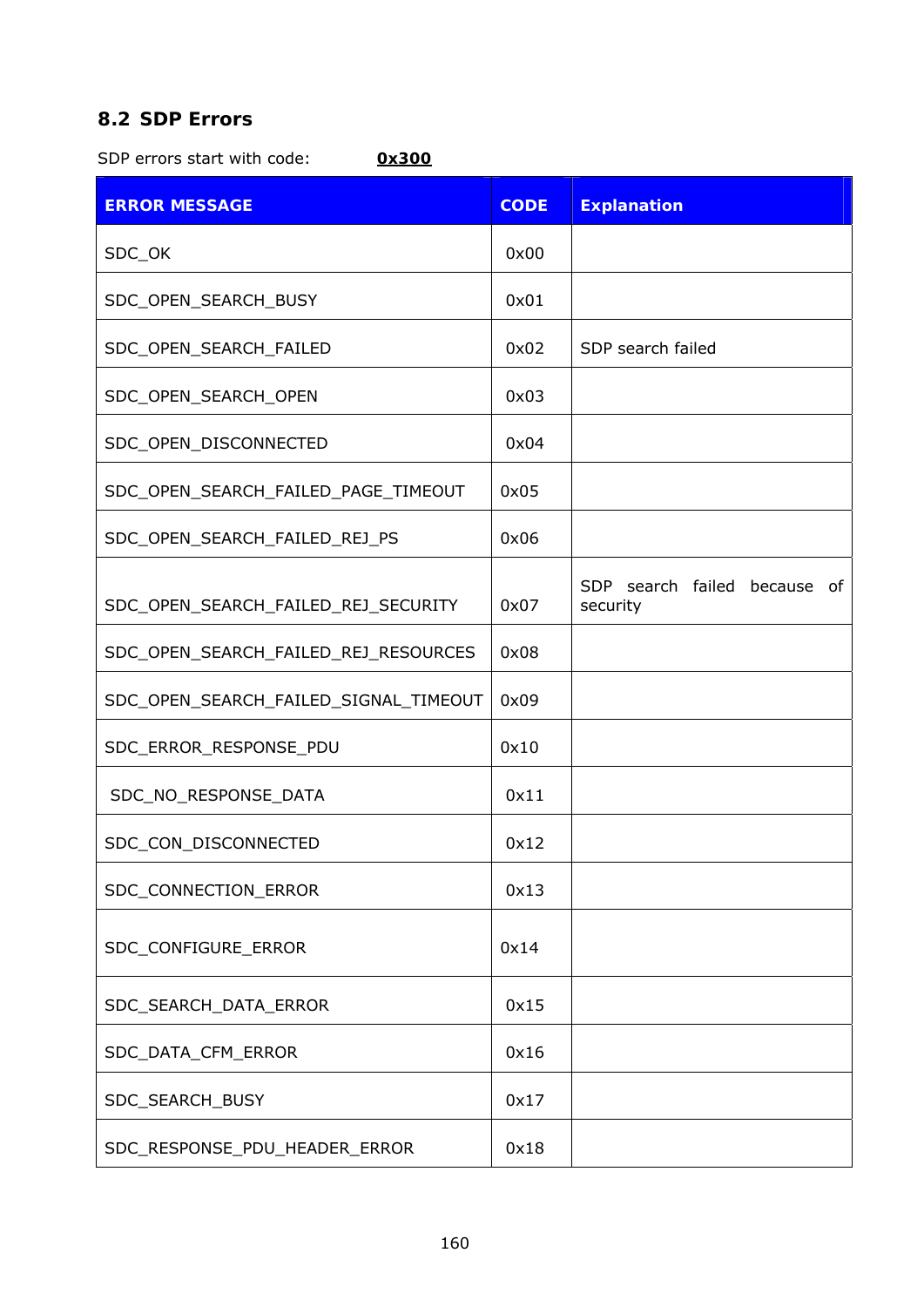| SDC_RESPONSE_PDU_SIZE_ERROR         | 0x19 |                                              |
|-------------------------------------|------|----------------------------------------------|
| SDC_RESPONSE_TIMEOUT_ERROR          | 0x1a |                                              |
| SDC_SEARCH_SIZE_TOO_BIG             | 0x1b |                                              |
| SDC RESPONSE OUT OF MEMORY          | 0x1c |                                              |
| SDC_RESPONSE_TERMINATED             | 0x1d |                                              |
| SDC_OPEN_SEARCH_FAILED_PAGE_TIMEOUT | 305  | SDP search failed because of<br>page timeout |
| SDC_OPEN_SEARCH_FAILED_REJ_TIMEOUT  | 305  | SDP search failed because of<br>page timeout |

**Table 11:** SDP errors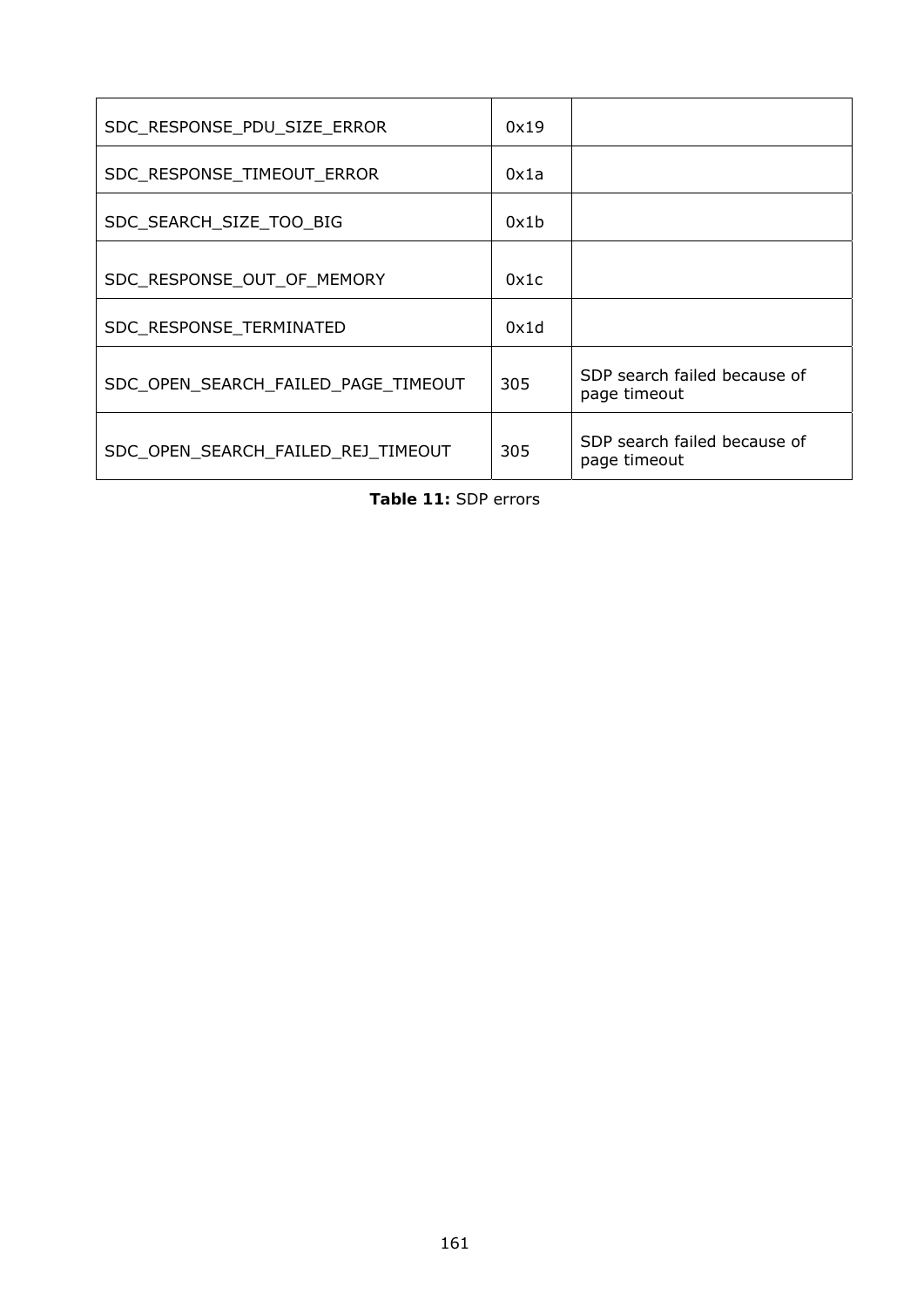# **8.3 RFCOMM Errors**

RFCOMM errors start with code: *0x400* 

| <b>ERROR MESSAGE</b>                     | <b>CODE</b> |
|------------------------------------------|-------------|
| RFC_OK                                   | 0x00        |
| RFC_CONNECTION_PENDING                   | 0x01        |
| RFC_CONNECTION_REJ_PSM                   | 0x02        |
| RFC_CONNECTION_REJ_SECURITY              | 0x03        |
| RFC_CONNECTION_REJ_RESOURCES             | 0x04        |
| RFC_CONNECTION_REJ_NOT_READY             | 0x05        |
| RFC_CONNECTION_FAILED                    | 0x06        |
| RFC CONNECTION TIMEOUT                   | 0x07        |
| RFC_NORMAL_DISCONNECT                    | 0x08        |
| RFC_ABNORMAL_DISCONNECT                  | 0x09        |
| RFC_CONFIG_UNACCEPTABLE                  | 0x0a        |
| RFC_CONFIG_REJECTED                      | 0x0b        |
| RFC_CONFIG_INVALID_CID                   | 0x0c        |
| RFC_CONFIG_UNKNOWN                       | 0x0d        |
| RFC_CONFIG_REJECTED_LOCALLY              | 0x0e        |
| RFC_CONFIG_TIMEOUT                       | 0x0f        |
| RFC_REMOTE_REFUSAL                       | 0x11        |
| RFC_RACE_CONDITION_DETECTED              | 0x12        |
| RFC_INSUFFICIENT_RESOURCES               | 0x13        |
| RFC_CANNOT_CHANGE_FLOW_CONTROL_MECHANISM | 0x14        |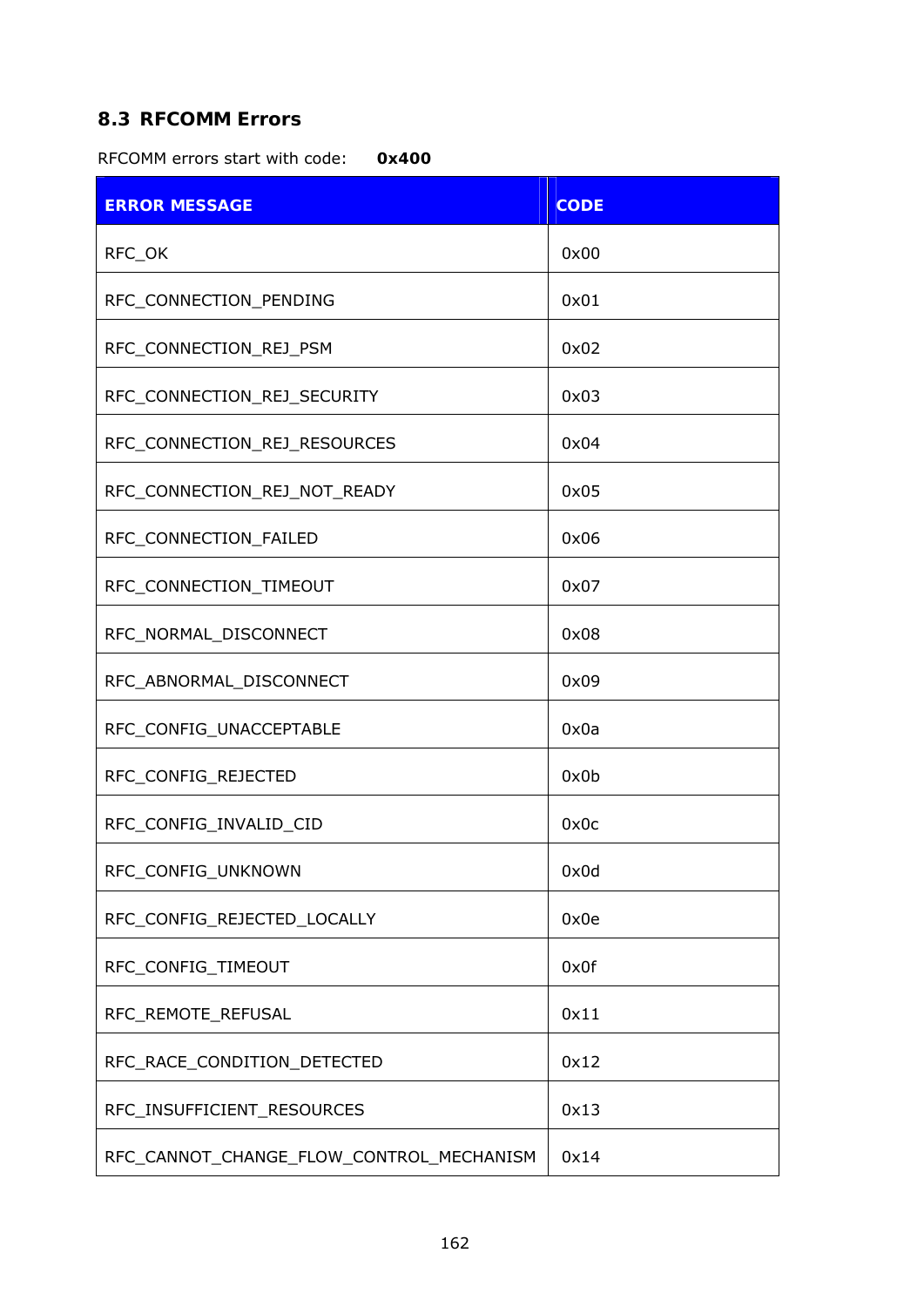| RFC_DLC_ALREADY_EXISTS                     | 0x15 |
|--------------------------------------------|------|
| RFC_DLC_REJ_SECURITY                       | 0x16 |
| RFC_GENERIC_REFUSAL                        | 0x1f |
| RFC_UNEXPECTED_PRIMITIVE                   | 0x20 |
| RFC_INVALID_SERVER_CHANNEL                 | 0x21 |
| RFC_UNKNOWN_MUX_ID                         | 0x22 |
| RFC_LOCAL_ENTITY_TERMINATED_CONNECTION     | 0x23 |
| RFC_UNKNOWN_PRIMITIVE                      | 0x24 |
| RFC_MAX_PAYLOAD_EXCEEDED                   | 0x25 |
| RFC INCONSISTENT PARAMETERS                | 0x26 |
| RFC INSUFFICIENT CREDITS                   | 0x27 |
| RFC_CREDIT_FLOW_CONTROL_PROTOCOL_VIOLATION | 0x28 |
| RFC RES ACK TIMEOUT                        | 0x30 |

|  | Table 12: RFCOMM errors |  |
|--|-------------------------|--|
|--|-------------------------|--|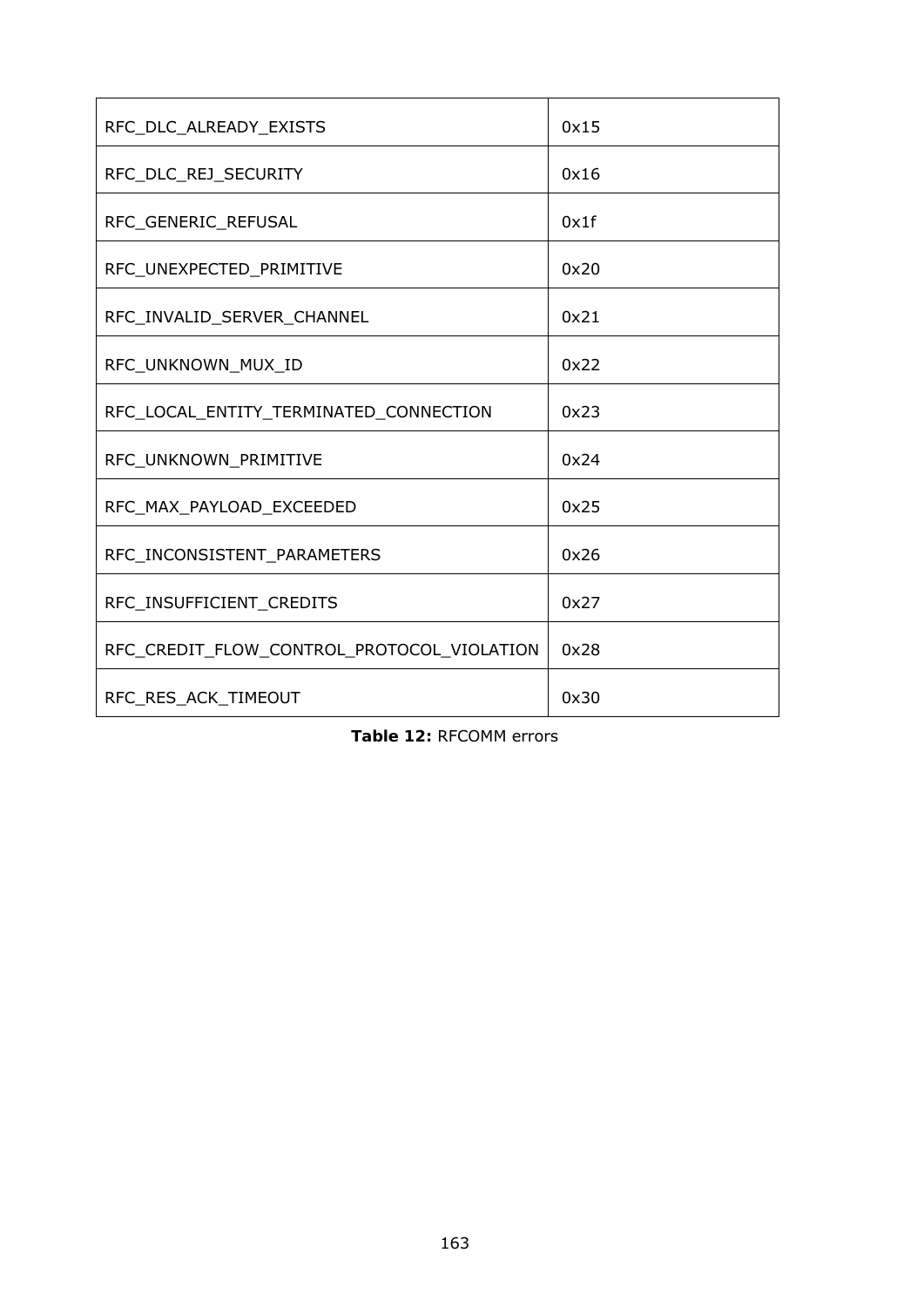# **9. GENERAL INFORMATION**

This chapter contains a lot of useful information about iWRAP and its usage.

#### <span id="page-163-0"></span>**9.1 Changing Parameters over RS232 with PSTool**

PSTool software allows the user to change the internal parameters (PS keys) of the module. Most of the parameters should not be touched, since they can affect the performance of the module. On the other hand, there are some useful parameters, which can not be accessed from iWRAP, such as hardware flow control, host interface parameters and so on.

Notice that although the parameters can be easily changed over the UART interface, incorrect configuration may prevent iWRAP from working and block any other than SPI communications with the module.

iWRAP has a useful feature called AutoBCSP. With AutoBCSP, iWRAP can automatically recognize BCSP (BlueCore Serial Protocol) traffic and is able to interpret it. BCSP can be used to change the internal parameters and is also supported by the PSTool software.

To change the internal parameters, proceed as follows:

- 1. Connect an RS2323 cable between your WTxx Bluetooth module and your PC
- 2. Power up the Bluetooth module
- 3. Open PSTool application
- 4. Use the default connection settings: **BCSP**, **COMn** and **115200**
- 5. Change the needed parameters (remember to press 'SET' after changing the parameter value)
- 6. Close PSTool and reset WRAP THOR

iWRAP is automatically activated after a reset, unless parameters affecting iWRAP operation are changed.

#### **NOTE:**

- When using BCSP, the UART baud rate does NOT depend on the configuration set with "**SET CONTROL BAUD**" command, but is defined by using PS key "PSKEY\_UART\_BAUD RATE". By default, the parameter value is 115200 bps.
- The AutoBCSP feature only works if PSKEY\_UART\_BAUD\_RATE and "SET CONTROL BAUD" have same UART baud rate values values.
- PSTool can be also used through the SPI interface. A cable called *Onboard Installation Kit* is needed.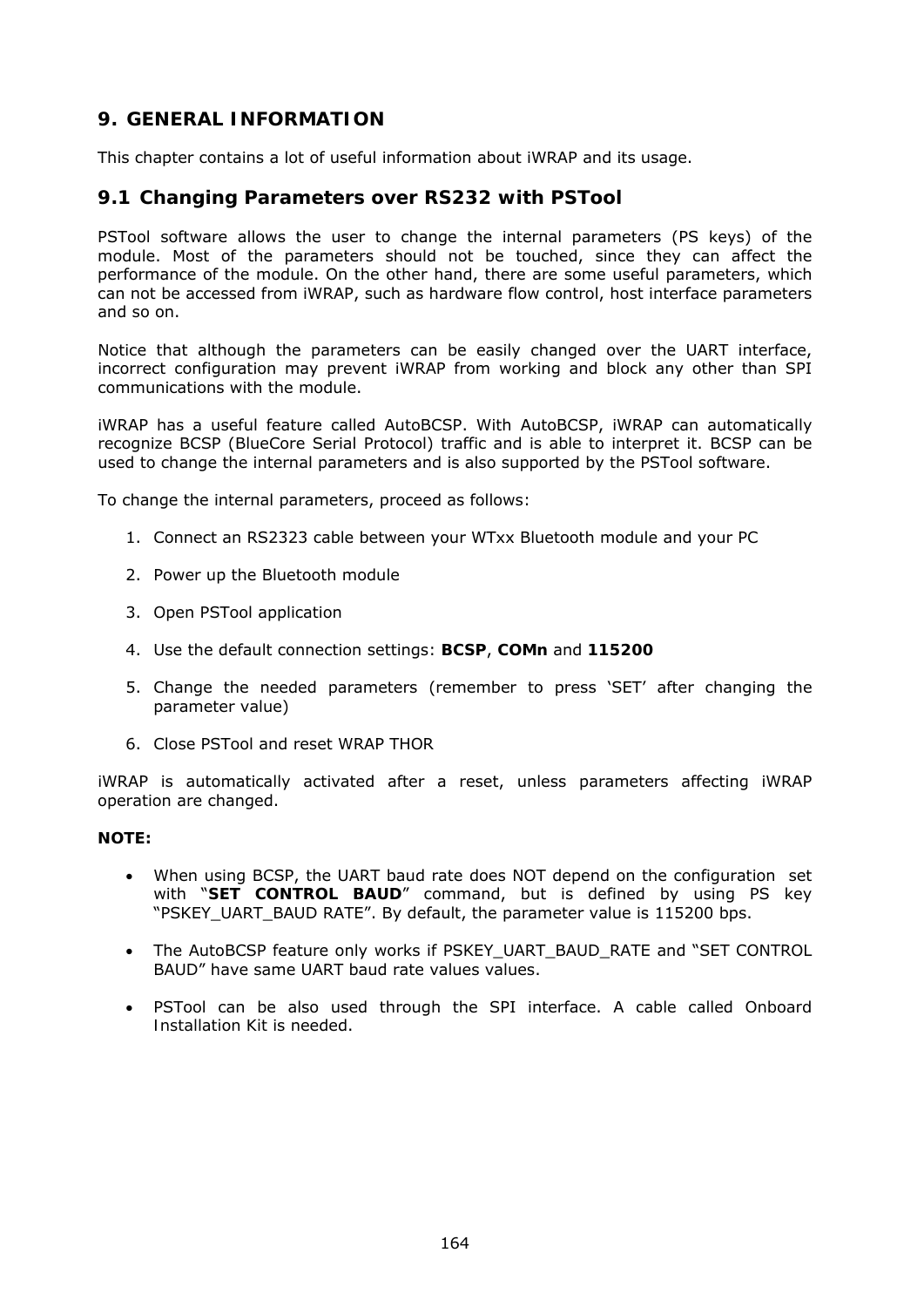# **9.2 Using BlueTest over RS232**

BlueTest is a piece of software, which can be used to perform several built-in radio tests, such as Bit Error Rate (BER) measurements, TX power measurements and RX measurements. BlueTest also uses the BCSP protocol to talk to the module and can be used in a similar way as PSTool. i

To use BlueTest:

- 1. Connect an RS2323 cable between the WTxx module and your PC
- 2. Power up the Bluetooth module
- 3. Open BlueTest
- 4. Use the default connection settings: **BCSP**, **COMn** and **115200**
- 5. Perform the necessary tests
- 6. Close BlueTest and reset WTxx module.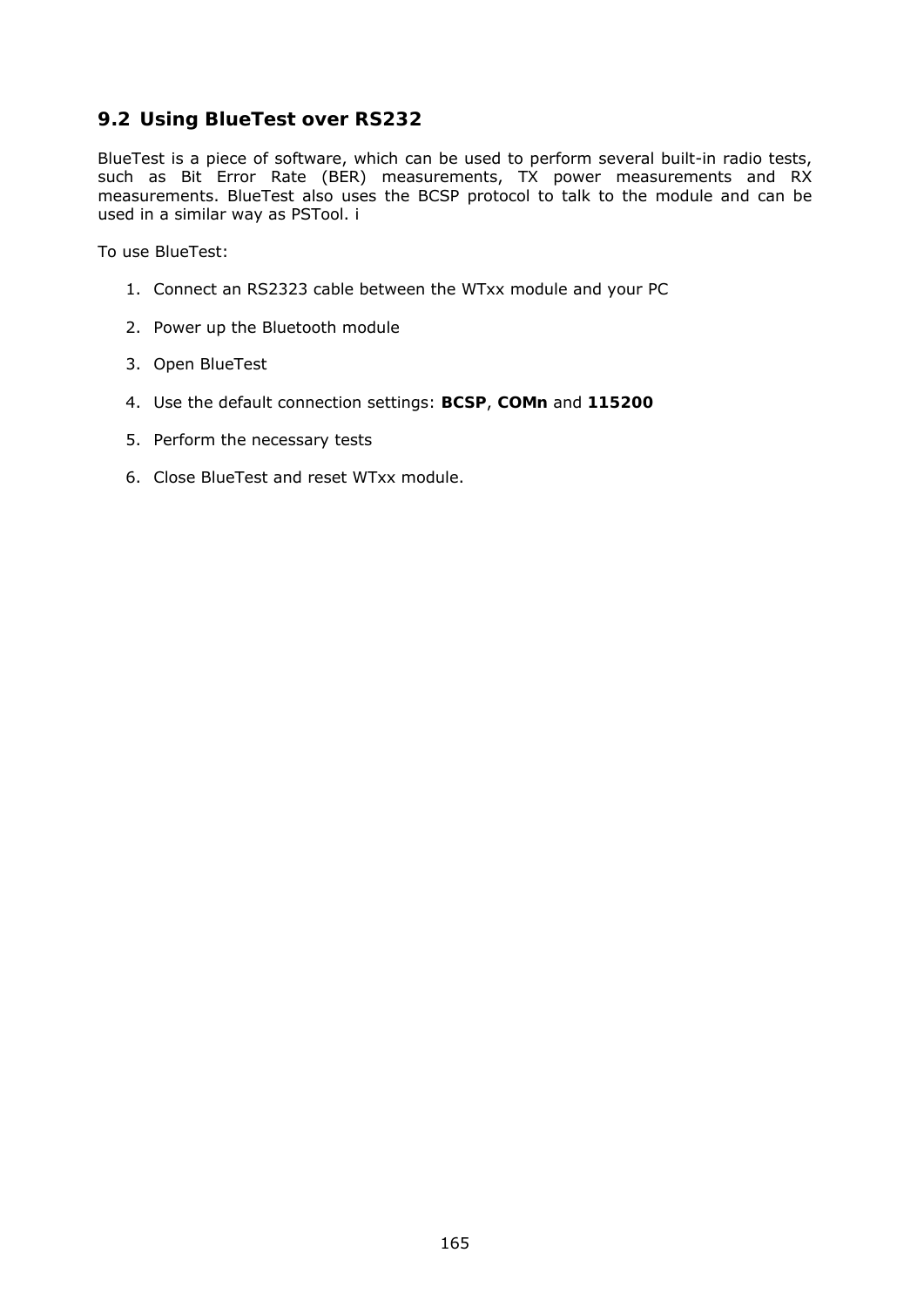# **9.3 Switching to HCI Firmware**

New iWRAP firmware builds use a so called *unified firmware (*iWRAP firmware 2.1.0 and newer*).* This means that the firmware contains all iWRAP firmware, RFCOMM and HCI stacks. Selecting the active part is done by using PS keys and there is no need to reflash the actual firmware as with older versions of iWRAP.

Switching can be done by using PSTool software.

- 1. Connect the WTxx Bluetooth module as instructed in chapter [9.1.](#page-163-0)
- 2. Change the following parameters to switch to HCI mode
	- a. PSKEY\_INITIAL\_BOOTMODE
		- i. 0000 = iWRAP
		- ii. 0001 = HCI, BCSP, 115800,8n1
		- iii.  $0003 = HCI$ , USB
		- iv. 0004 = HCI, H4, 115200,8n1
	- b. PSKEY\_UART\_BAUDRATE (Suitable value if H4 or BCSP used)
	- c. PSKEY\_UART\_CONFIG\_H4 PSKEY\_UART\_CONFIG\_BCSP (Suitable key/value) d. PSKEY\_USB\_XXXX (If USB is used, configure the necessary

#### **Note:**

keys)

PSTool 1.21 or later is needed to change the parameters mentioned above.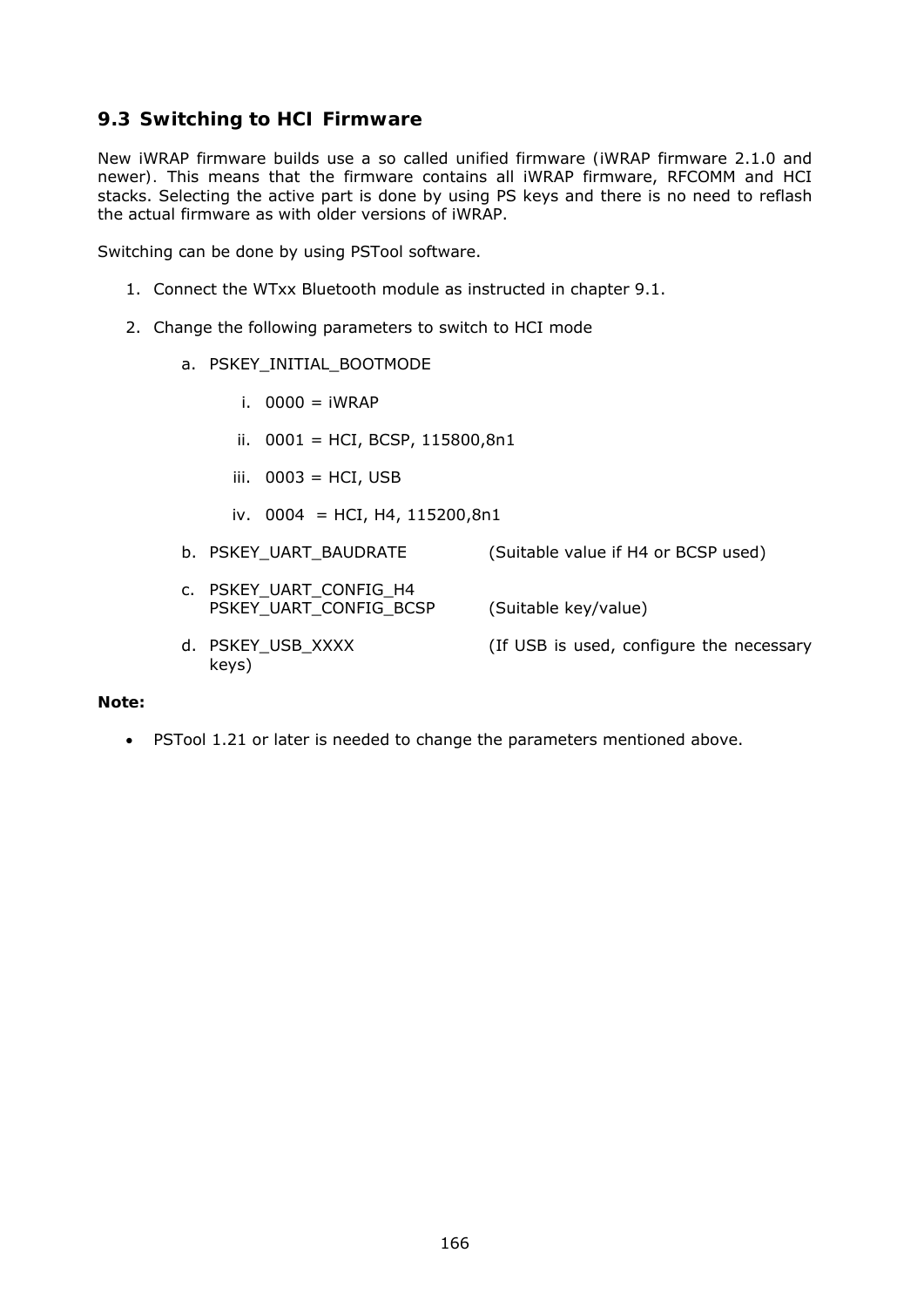# **9.4 Firmware Updates over SPI**

The SPI interface is dedicated to firmware updates. The Onboard Installation Kit (SPI cable) and a Windows™ software called iWRAP update client (or BlueTest) can be used to update / restore the firmware.

iWRAP update client is an easier and the suggested way to do the firmware upgrade. instead of BlueFlash. iWRAP update client can recognize the hardware and software version of the module and reflash correct firmware and parameters into the module, and the user just needs to select the firmware version.

### **9.5 Firmware Updates over UART**

The firmware can also be updated over the UART or RS232 interface. A method called Device Firmware Upgrade (DFU) is needed. Bluegiga has a DFU Wizard tool, which allows the updates to be made from a Windows™ based PC in a similar way as with iWRAP update client.

There is also a possibility the write the DFU support into a host processor connected to the WTxx Bluetooth module. In this way, the firmware can be updated even if the module cannot be accessed from a PC.

The DFU protocol is open and the description can be requested from [support@bluegiga.com](mailto:support@bluegiga.com).

#### **DFU file sizes:**

- $\bullet$  iWRAP update:  $\sim$ 20-30kB
- *Bluetooth* stack update: ~700kB
- Full update (max DFU size):  $\sim$ 1MB

#### **Note:**

 Please refer to *Firmware & Parameters User Guide* for more information about iWRAP update client and DFU Wizard.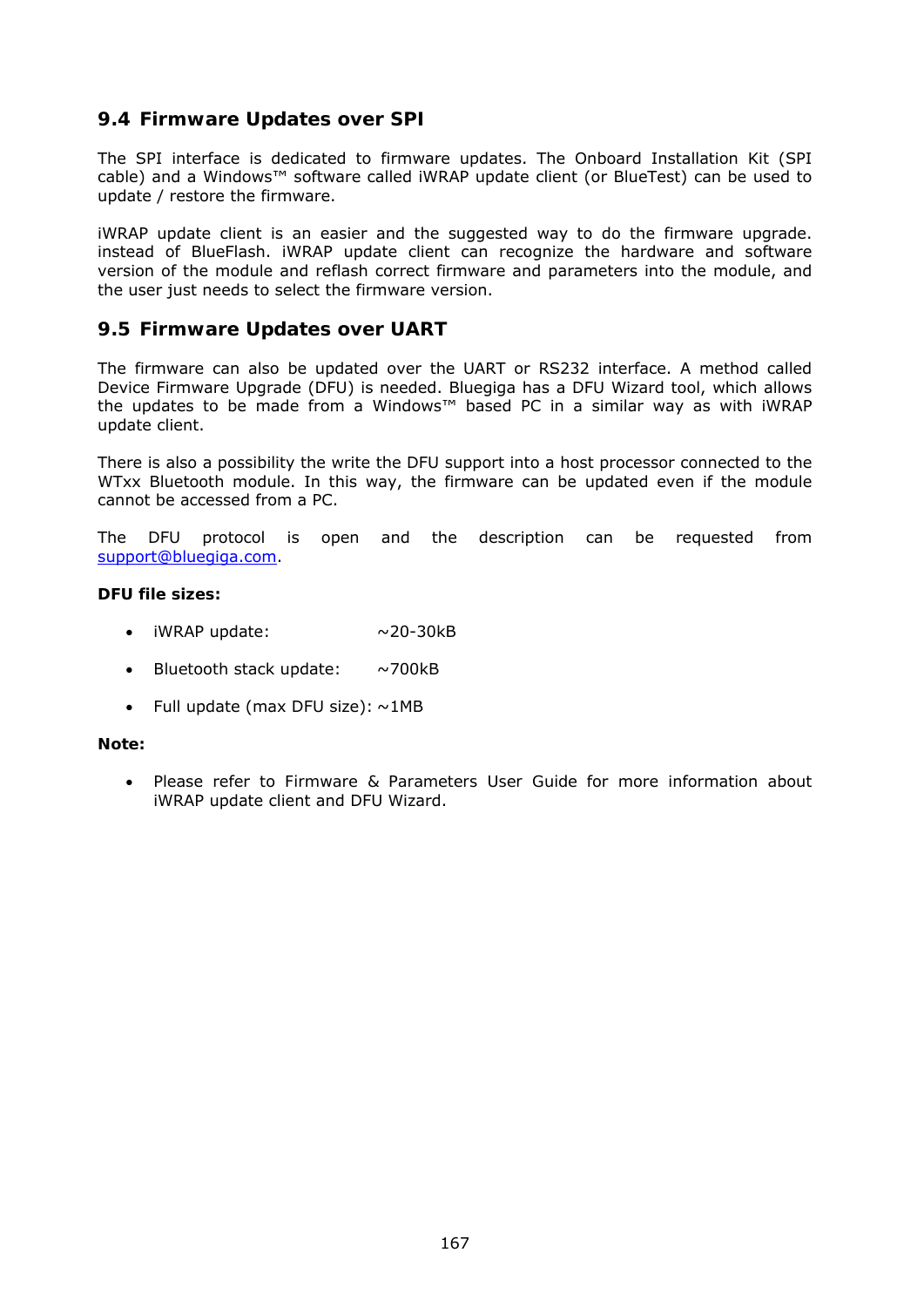# **9.6 UART Hardware Flow Control**

Hardware flow control is enabled by default. It can be disabled by changing the value of PSKEY\_UART\_CONFIG\_XXX (XXX = USR, H4, H5 or BCSP). With iWRAP, the PS key is PSKEY\_UART\_CONFIG\_USR.

- If PSKEY\_UART\_CONFIG\_USR is **08a8**, HW flow control is enabled
- If PSKEY\_UART\_CONFIG\_USR is **08a0**, HW flow control is disabled

Hardware flow control can be disabled also with a proper hardware design. If the flow control is enabled from PS-keys, but no flow control is used, the following steps should be implemented in the hardware design:

- CTS pin must be grounded
- RTS pin must be left floating

#### **WARNING:**

- If hardware flow control is disabled and iWRAP buffers are filled (in command or data mode), the firmware will hang and needs a physical reset to survive. Therefore, hardware flow control should be used whenever possible to avoid this situation.
- However, if hardware flow control must be disabled, the host system should be designed in a way that it can recognize that the firmware has hung and is able to survive it.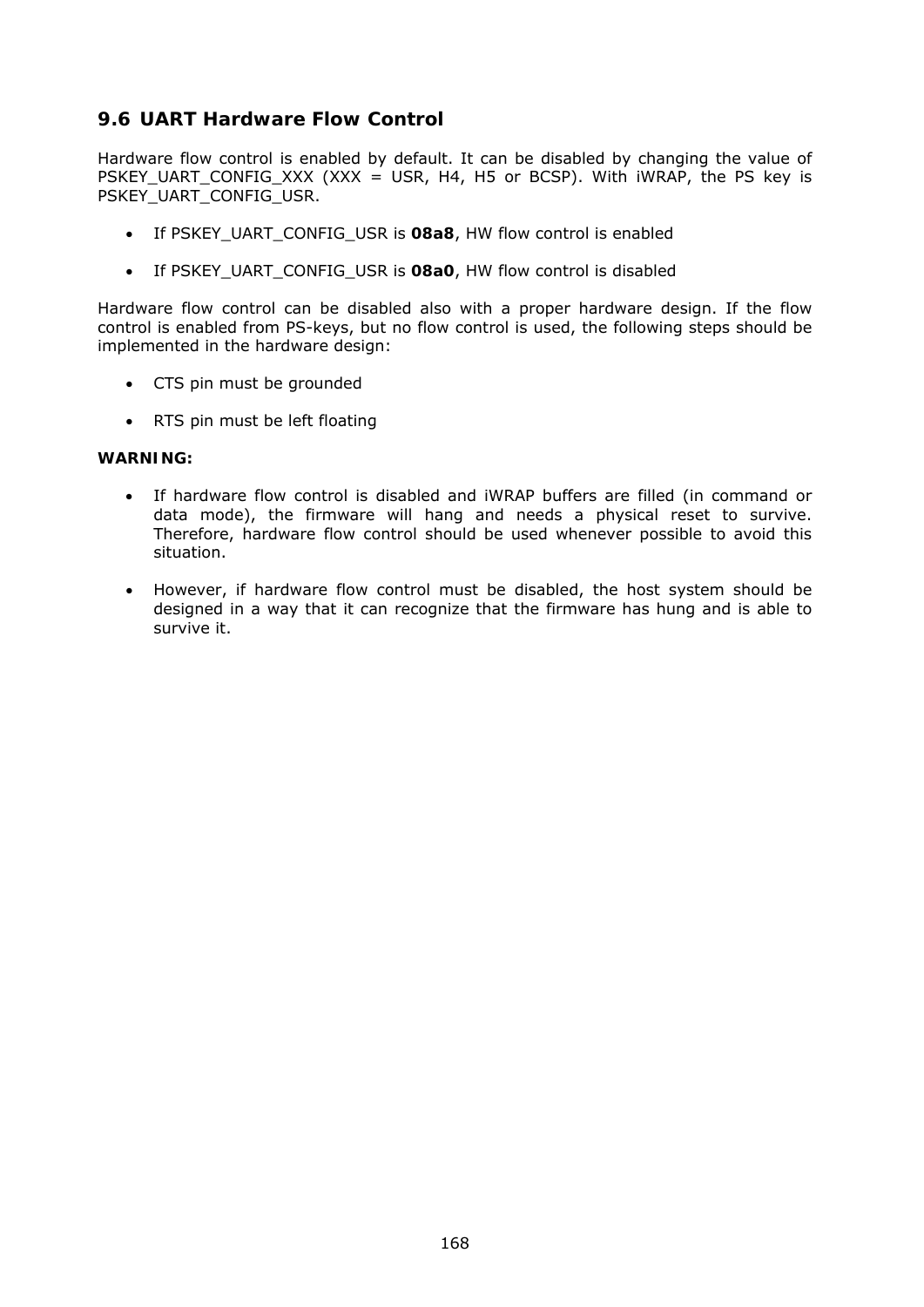# **9.7 RS232 Connections Diagram**



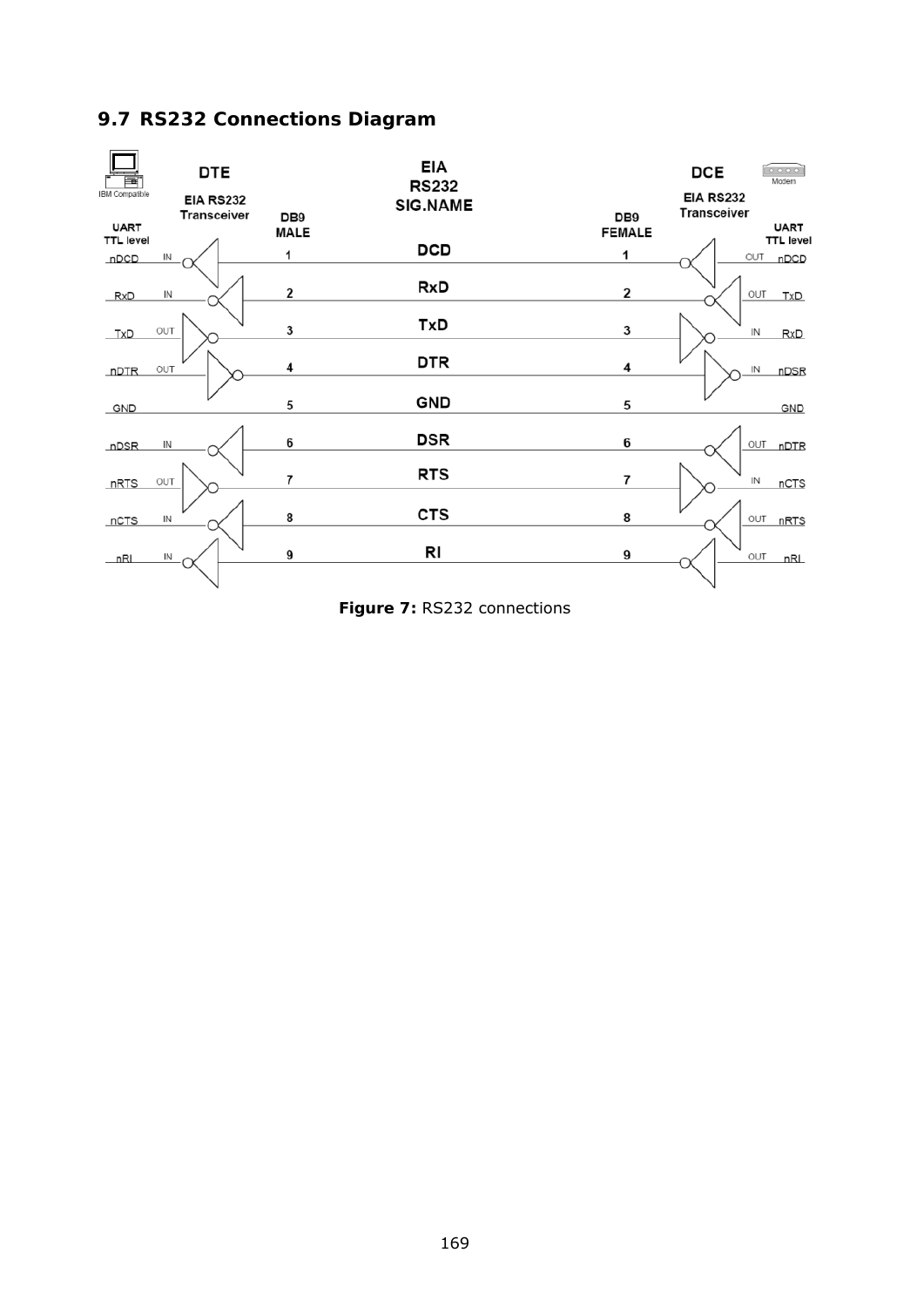## **9.8 Supported** *Bluetooth* **Profiles Overview**

#### **9.8.1 RFCOMM with TS07.10**

The RFCOMM protocol emulates the serial cable line settings and status of an RS-232 serial port and is used for providing serial data transfer. RFCOMM connects to the lower layers of the *Bluetooth* protocol stack through the L2CAP layer.

By providing serial-port emulation, RFCOMM supports legacy serial-port applications while also supporting the OBEX protocol among others. RFCOMM is a subset of the ETSI TS 07.10 standard, along with some *Bluetooth* specific adaptations.

The RFCOMM protocol supports up to 60 simultaneous connections between two *Bluetooth* devices. The number of connections that can be used simultaneously in a *Bluetooth* device is implementation-specific.

For the purposes of RFCOMM, a complete communication path involves two applications running on different devices (the communication endpoints) with a communication segment between them. The figure above shows the complete communication path. (In this context, the term application may mean other things than end-user application; e.g. higher layer protocols or other services acting on behalf of end-user applications.)

RFCOMM is intended to cover applications that make use of the serial ports of the devices in which they reside. In the simple configuration, the communication segment is a Bluetooth link from one device to another (direct connect), see the figure to the left. Where the communication segment is another network, Bluetooth wireless technology is used for the path between the device and a network connection device like a modem. RFCOMM is only concerned with the connection between the devices in the direct connect case, or between the device and a modem in the network case.

RFCOMM can support other configurations, such as modules that communicate via Bluetooth wireless technology on one side and provide a wired interface on the other side, as shown in the figure below. These devices are not really modems but offer a similar service. They are therefore not explicitly discussed here.

Basically two device types exist that RFCOMM must accommodate. Type 1 devices are communication end points such as computers and printers. Type 2 devices are those that are part of the communication segment; e.g. modems. Though RFCOMM does not make a distinction between these two device types in the protocol, accommodating both types of devices impacts the RFCOMM protocol.

#### **Source: Bluetooth SIG, URL:**

<http://www.bluetooth.com/Bluetooth/Technology/Works/RFCOMM.htm>

#### **9.8.2 Service Discovery Protocol (SDP)**

SDAP describes how an application should use SDP to discover services on a remote device. It illustrates several approaches to managing the device discovery via Inquiry and Inquiry Scan and service discovery via SDP. The ideas contained in the SDAP specification augment the basic specifications provided in GAP, SDP, and the basic processes of device discovery. The use cases for SDAP are intended to encompass the majority of service discovery scenarios associated with all profiles and devices.

#### **Source: Bluetooth SIG, URL:**

<http://www.bluetooth.com/Bluetooth/Technology/Works/SDAP.htm>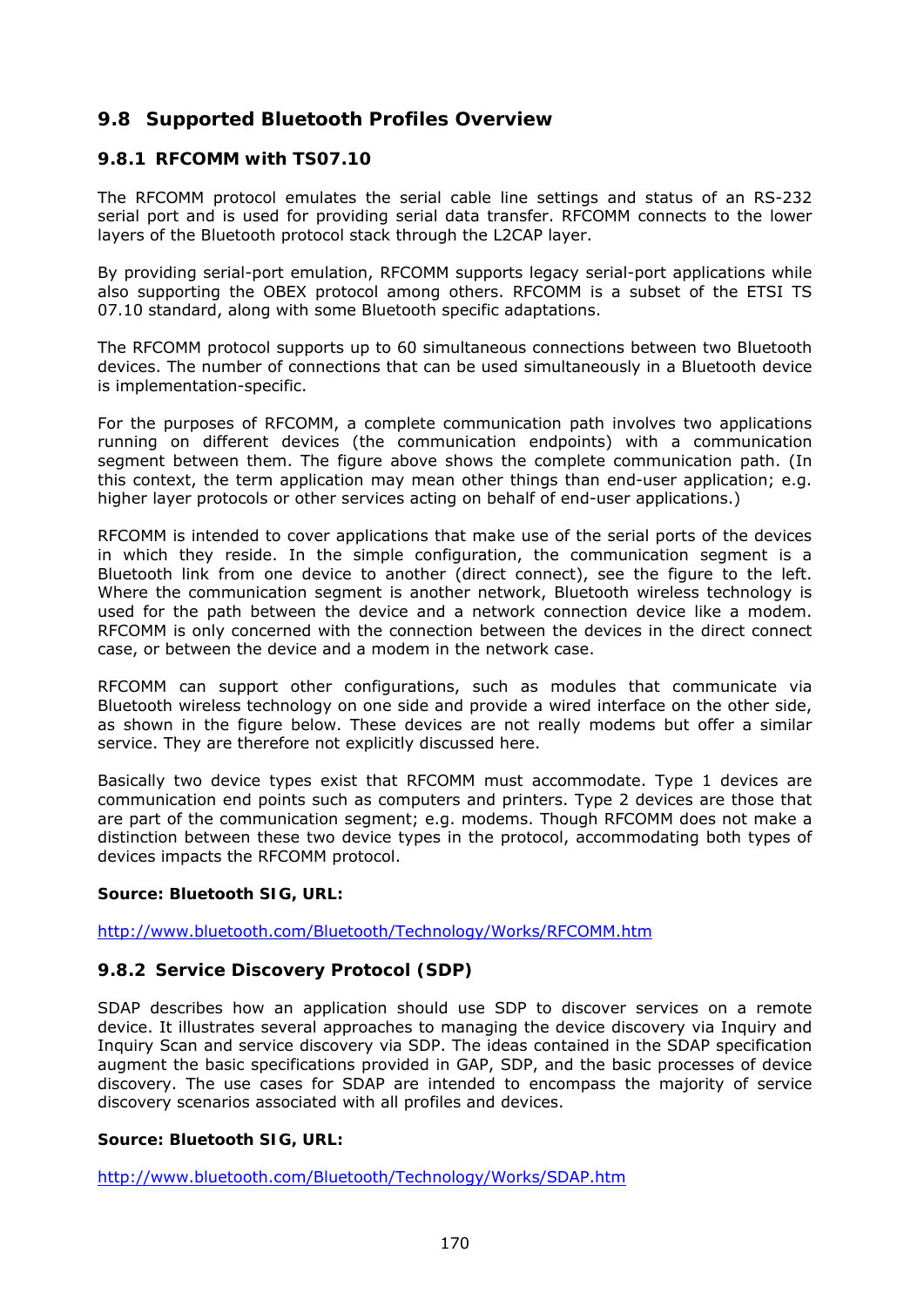### **9.8.3 Serial Port Profile (SPP)**

A scenario would be using two devices, such as PCs or laptops, as virtual serial ports and then connecting the two devices via Bluetooth technology.

The SPP defines two roles, Device A and Device B.

- Device A This is the device that takes initiative to form a connection to another device (initiator).
- Device B This is the device that waits for another device to take initiative to connect (acceptor).

The applications on both sides are typically legacy applications, able and wanting to communicate over a serial cable (which in this case is emulated). But legacy applications cannot know about Bluetooth procedures for setting up emulated serial cables, which is why they need help from some sort of Bluetooth aware helper application on both sides. (These issues are not explicitly addressed in this profile; the major concern here is for Bluetooth interoperability.)

#### **Source: Bluetooth SIG, URL:**

<http://www.bluetooth.com/Bluetooth/Technology/Works/SPP.htm>

#### **9.8.4 Hands-Free Profile (HFP)**

HFP describes how a gateway device can be used to place and receive calls for a hand-free device.

The HFP defines two roles, that of an Audio Gateway (AG) and a Hands-Free unit (HF):

- Audio Gateway (AG) This is the device that is the gateway of the audio, both for input and output, typically a mobile phone.
- Hands-Free Unit (HF) This is the device acting as the Audio Gateway's remote audio input and output mechanism. It also provides some remote control means.

Hands-Free control is the entity responsible for Hands-Free unit specific control signaling; this signaling is AT command based.

Although not shown in the model to the left, it is assumed by this profile that Hands-Free Control has access to some lower layer procedures (for example, Synchronous Connection establishment).

The audio port emulation layer shown in the figure to the left is the entity emulating the audio port on the Audio Gateway, and the audio driver is the driver software in the Hands-Free unit.

For the shaded protocols/entities in the figure to the left, the Serial Port Profile is used as the base standard. For these protocols, all mandatory requirements stated in the Serial Port Profile apply except in those cases where this specification explicitly states deviations.

#### **Source: Bluetooth SIG, URL:**

<http://www.bluetooth.com/Bluetooth/Technology/Works/HFP.htm>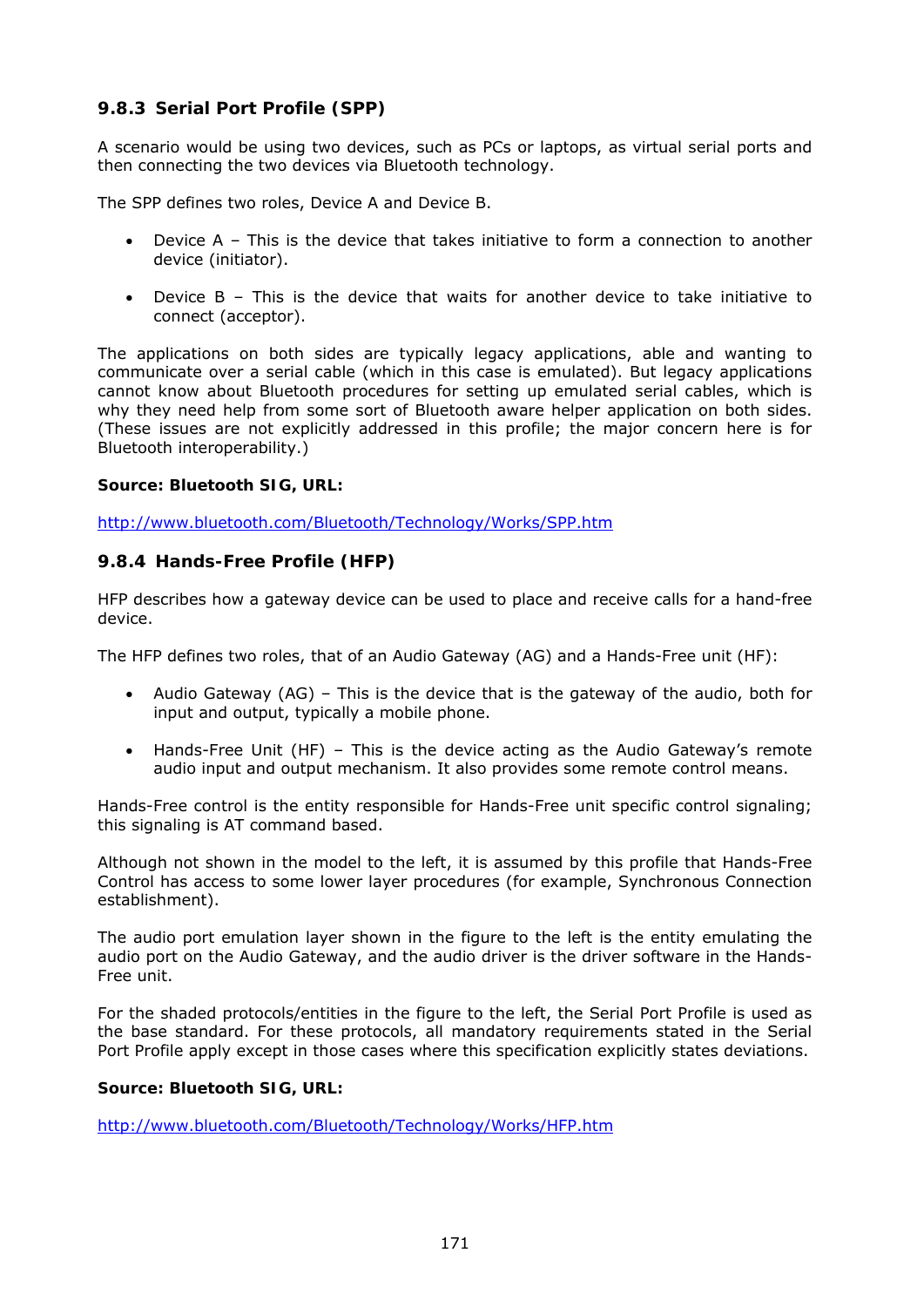### **9.8.5 Dial-up Networking Profile (DUN)**

DUN provides a standard to access the Internet and other dial-up services over *Bluetooth* technology. The most common scenario is accessing the Internet from a laptop by dialing up on a mobile phone wirelessly. It is based on SPP and provides for relatively easy conversion of existing products, through the many features that it has in common with the existing wired serial protocols for the same task. These include the AT command set specified in ETSI 07.07 and PPP.

Like other profiles built on top of SPP, the virtual serial link created by the lower layers of the *Bluetooth* protocol stack is transparent to applications using the DUN profile. Thus, the modem driver on the data-terminal device is unaware that it is communicating over *Bluetooth* technology. The application on the data-terminal device is similarly unaware that it is not connected to the gateway device by a cable.

DUN describes two roles, the gateway and terminal devices. The gateway device provides network access for the terminal device. A typical configuration consists of a mobile phone acting as the gateway device for a personal computer acting as the terminal role.

#### **Source: Bluetooth SIG, URL:**

<http://www.bluetooth.com/Bluetooth/Technology/Works/DUN.htm>

#### **9.8.6 Object Push Profile (OPP)**

OPP defines the roles of push server and push client. These roles are analogous to and must interoperate with the server and client device roles that GOEP defines. It is called push because the transfers are always instigated by the sender (client), not the receiver (server). OPP focuses on a narrow range of object formats to maximize interoperability. The most common acceptable format is the vCard. OPP may also be used for sending objects such as pictures or appointment details.

#### **Source: Bluetooth SIG, URL:**

<http://www.bluetooth.com/Bluetooth/Technology/Works/OPP.htm>

#### **9.8.7 Advanced Audio Distribution Profile**

A2DP describes how stereo-quality audio can be streamed from a media source to a sink.

The profile defines two roles of an audio device: source and sink.

- Source (SRC) A device is the SRC when it acts as a source of a digital audio stream that is delivered to the SNK of the Piconet.
- Sink (SNK) A device is the SNK when it acts as a sink of a digital audio stream delivered from the SRC on the same Piconet.

A2DP defines the protocols and procedures that realize distribution of audio content of high-quality in mono or stereo on ACL channels. The term "advanced audio," therefore, should be distinguished from "Bluetooth audio," which indicates distribution of narrow band voice on SCO channels as defined in the baseband specification.

This profile relies on GAVDP. It includes mandatory support for low complexity subband codec (SBC) and supports optionally MPEG-1,2 Audio, MPEG-2,4 AAC and ATRAC.

The audio data is compressed in a proper format for efficient use of the limited bandwidth. Surround sound distribution is not included in the scope of this profile.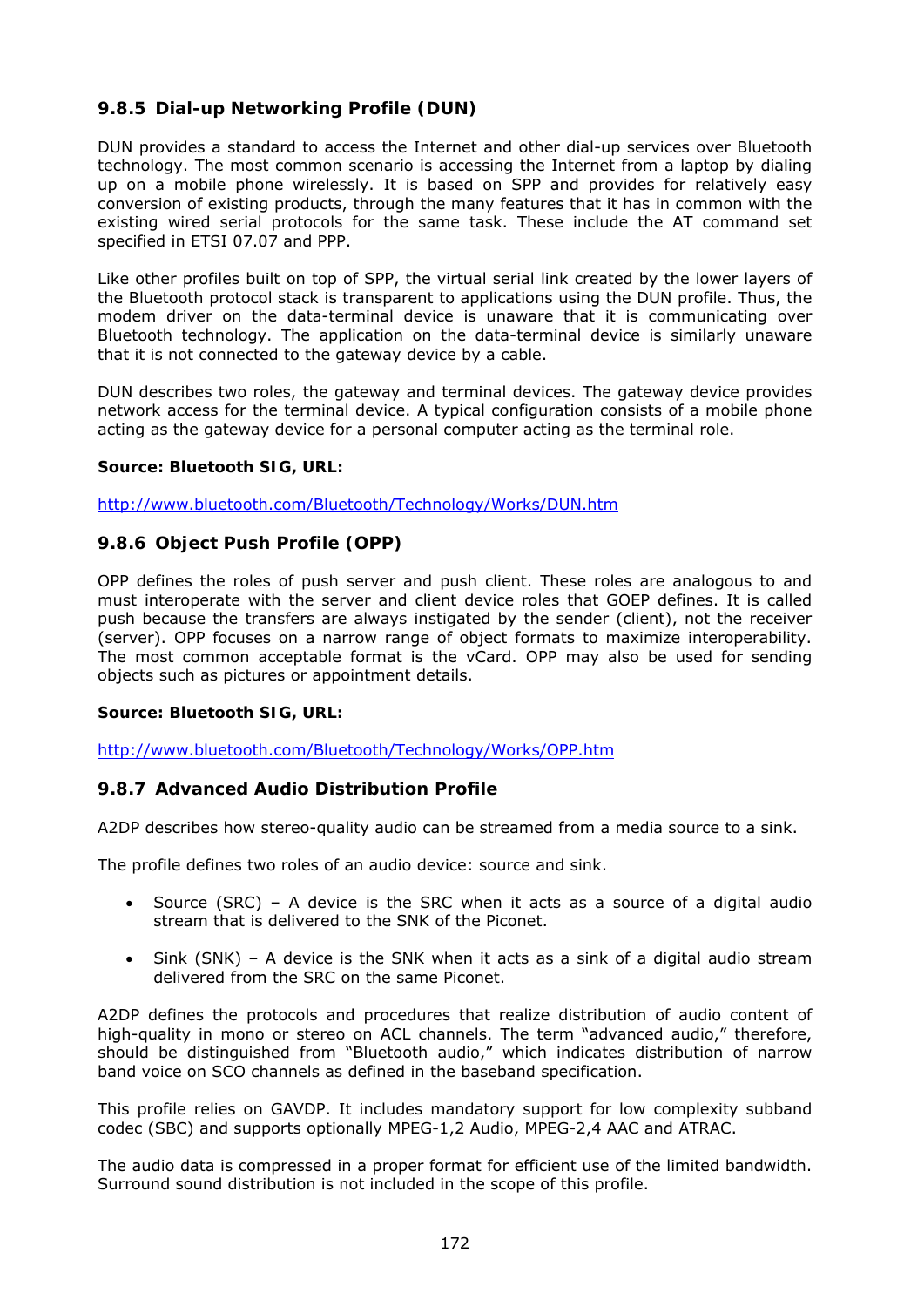#### **Source: Bluetooth SIG, URL:**

<http://www.bluetooth.com/Bluetooth/Technology/Works/A2DP.htm>

#### **9.8.8 Audio Video Remote Control Profile**

AVRCP is designed to provide a standard interface to control TVs, hi-fi equipment, or others to allow a single remote control (or other device) to control all the A/V equipment to which a user has access. It may be used in concert with A2DP or VDP.

The AVRCP defines two roles, that of a controller and target device.

- Controller The controller is typically considered the remote control device.
- Target The target device is the one whose characteristics are being altered.

This protocol specifies the scope of the AV/C Digital Interface Command Set (AV/C command set, defined by the 1394 trade association) to be applied, realizing simple implementation and easy operability. This protocol adopts the AV/C device model and command format for control messages and those messages are transported by the Audio/Video Control Transport Protocol (AVCTP).

In AVRCP, the controller translates the detected user action to the A/V control signal, and then transmits it to a remote Bluetooth enabled device. The functions available for a conventional infrared remote controller can be realized in this protocol. The remote control described in this protocol is designed specifically for A/V control only.

#### **Source: Bluetooth SIG, URL:**

<http://www.bluetooth.com/Bluetooth/Technology/Works/AVRCP.htm>

#### **9.8.9 Human Interface Device Profile**

The HID profile defines the protocols, procedures and features to be used by Bluetooth HID such as keyboards, pointing devices, gaming devices and remote monitoring devices.

The HID defines two roles, that of a Human Interface Device (HID) and a Host:

- Human Interface Device (HID) The device providing the service of human data input and output to and from the host.
- Host The device using or requesting the services of a Human Interface Device.

The HID profile uses the universal serial bus (USB) definition of a HID device in order to leverage the existing class drivers for USB HID devices. The HID profile describes how to use the USB HID protocol to discover a HID class device's feature set and how a Bluetooth enabled device can support HID services using the L2CAP layer. The HID profile is designed to enable initialization and control self-describing devices as well as provide a low latency link with low power requirements.

The Bluetooth HID profile is built upon the Generic Access Profile (GAP), specified in the Bluetooth Profiles Document; see Referenced Documents. In order to provide the simplest possible implementation, the HID protocol runs natively on L2CAP and does not reuse Bluetooth protocols other than the Service Discovery Protocol.

#### **Source: Bluetooth SIG, URL:**

<http://www.bluetooth.com/Bluetooth/Technology/Works/HID.htm>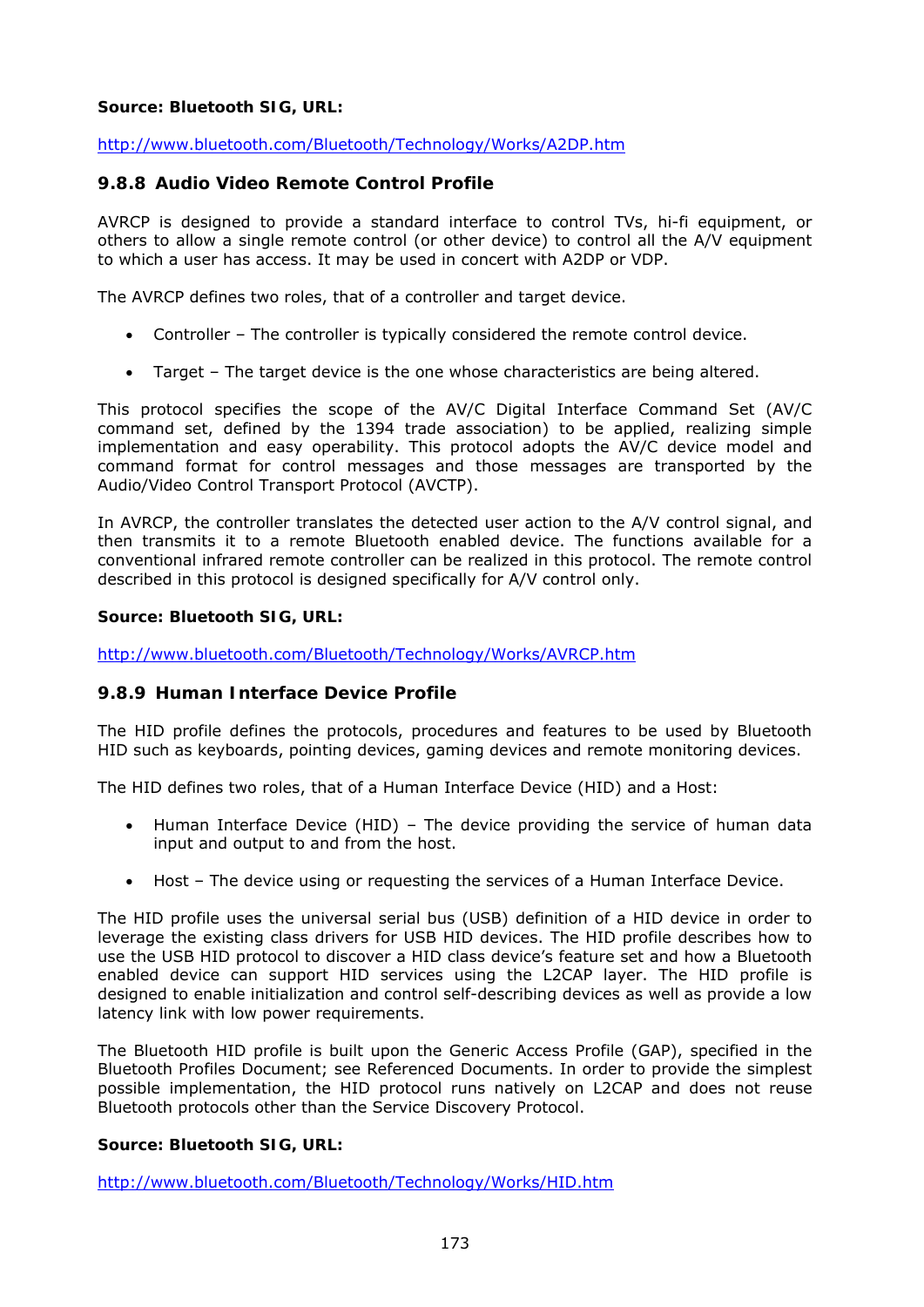### **9.9 Power Saving**

#### **SNIFF mode:**

Once a *Bluetooth* device is connected to a Piconet, it can enter one of three power saving modes. In SNIFF mode, the activity of a *Bluetooth* device is lowered, enabling it to listen at a reduced rate to the Piconet. The interval or period between SNIFF is configurable.

The SNIFF mode is the least power efficient of all three power saving modes.

#### **Deep sleep:**

iWRAP supports a also a power saving mode called deep sleep. In deep sleep state the main processor is put into reduced operation mode and this radically affects the current consumption of WTxx modules. Deep sleep can be used in generally in two operational modes:

- iWRAP is in "idle" state i.e. no Bluetooth connections are active.
- iWRAP has active Bluetooth connections, which are in high sniff power saving modes.

Deep sleep can reduce the current consumption to as low as 0.01mA.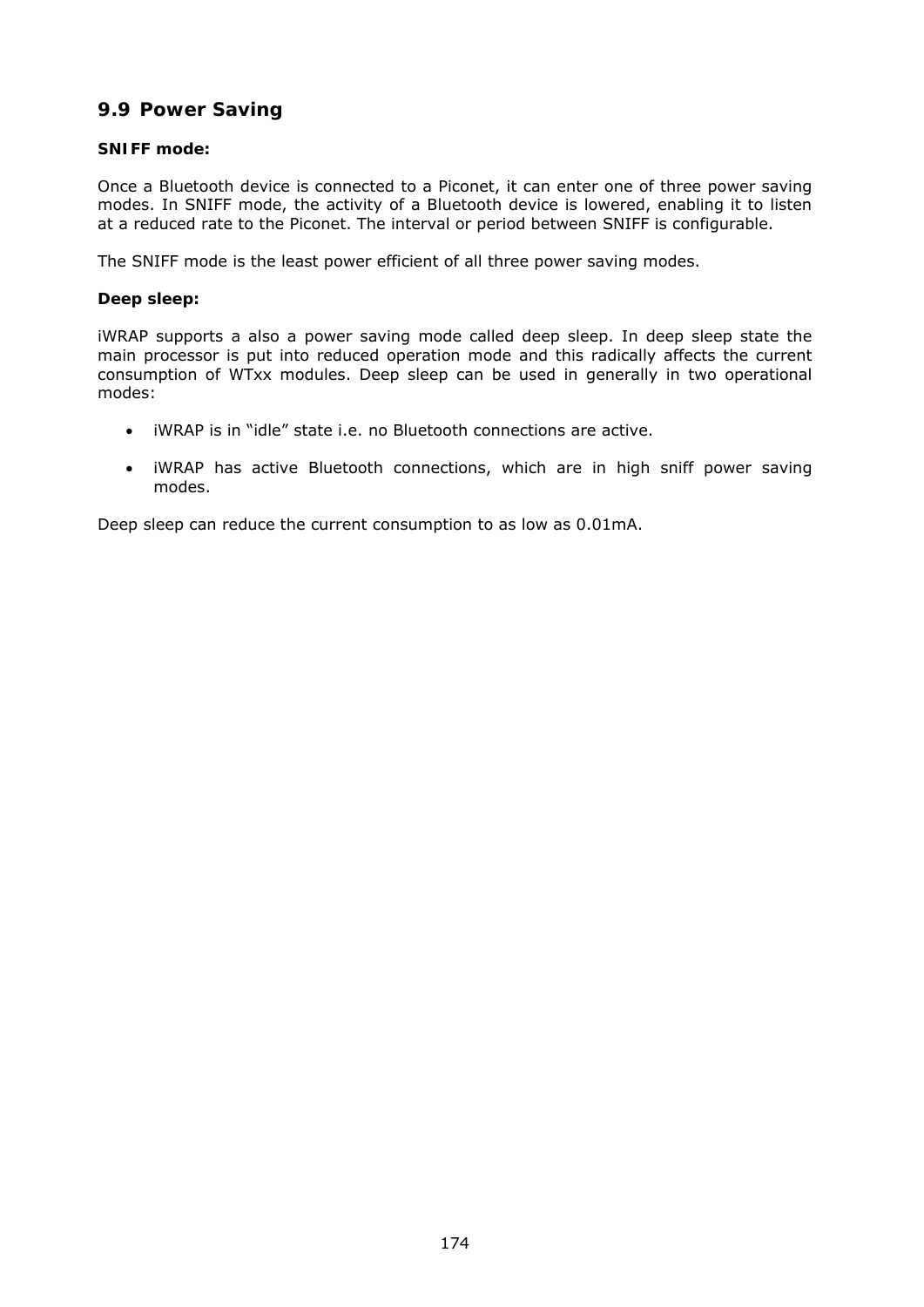# **9.10** *Bluetooth* **profile UUIDs**

| <b>UUID:</b> | <b>Bluetooth Profile:</b>                |
|--------------|------------------------------------------|
| 0001         | <b>SDP</b>                               |
| 0003         | <b>RFCOMM</b>                            |
| 0008         | <b>OBEX</b>                              |
| 000C         | <b>HTTP</b>                              |
| 000F         | <b>BNEP</b>                              |
| 0100         | L <sub>2</sub> CAP                       |
| 1000         | Service Discovery Server Service ClassID |
| 1001         | Browse Group Descriptor Service ClassID  |
| 1002         | Public Browse Group                      |
| 1101         | Serial Port Profile                      |
| 1102         | LAN Access Using PPP                     |
| 1103         | Dial up Networking                       |
| 1104         | IrMC Sync                                |
| 1105         | OBEX Object Push Profile                 |
| 1106         | <b>OBEX File Transfer Profile</b>        |
| 1107         | IrMC Sync Command                        |
| 1108         | Headset                                  |
| 1109         | Cordless Telephony                       |
| 110A         | Audio Source                             |
| 110B         | <b>Audio Sink</b>                        |
| 110C         | A/V_Remote Control Target                |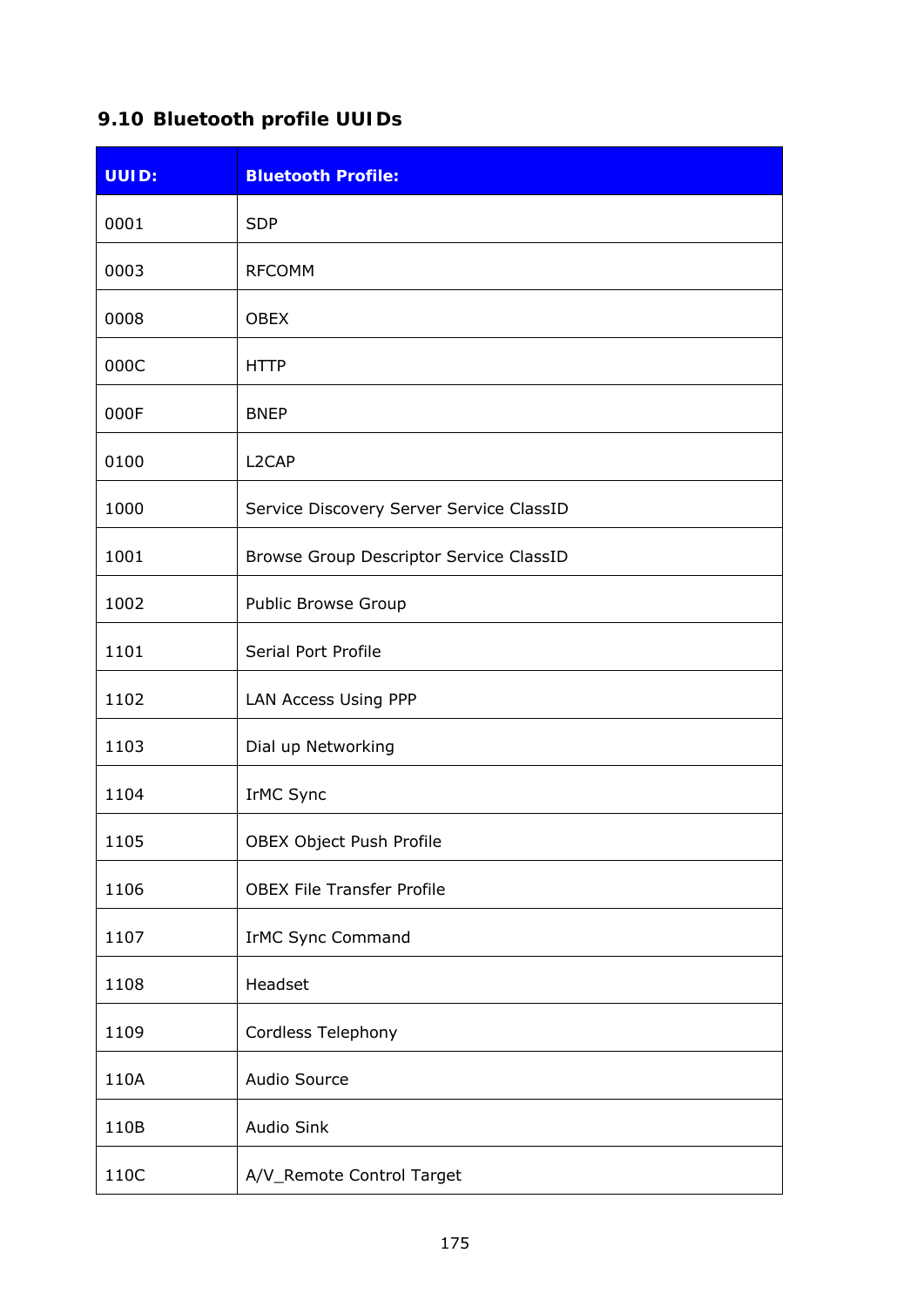| 110D | Advanced Audio Distribution Profile (A2DP) |
|------|--------------------------------------------|
| 110E | A/V_Remote Control                         |
| 110F | Video Conferencing                         |
| 1110 | Intercom                                   |
| 1111 | Fax                                        |
| 1112 | Headset Audio Gateway                      |
| 1113 | <b>WAP</b>                                 |
| 1114 | WAP_CLIENT                                 |
| 1115 | Personal Area Networking User              |
| 1115 | PANU                                       |
| 1116 | <b>Network Access Point</b>                |
| 1116 | <b>NAP</b>                                 |
| 1117 | Group Network                              |
| 1117 | GN                                         |
| 1118 | <b>Direct Printing</b>                     |
| 1119 | Reference Printing                         |
| 111A | Imaging                                    |
| 111B | Imaging Responder                          |
| 111C | Imaging Automatic Archive                  |
| 111D | Imaging Referenced Objects                 |
| 111E | Hands-Free                                 |
| 111F | Hands-Free Audio Gateway                   |
| 1120 | Direct Printing Reference Objects Service  |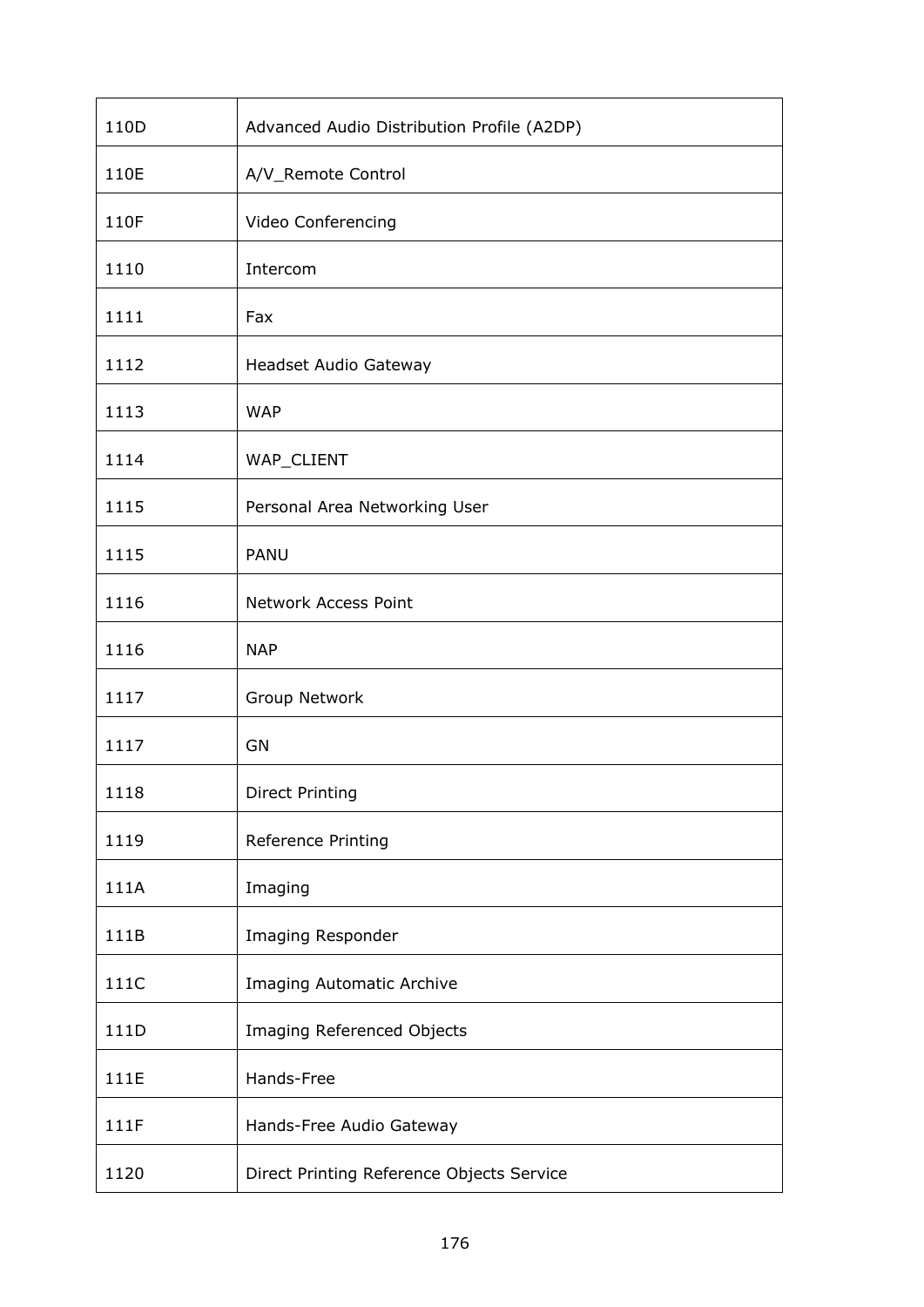| 1121 | ReflectedUI                    |
|------|--------------------------------|
| 1122 | <b>Basic Printing</b>          |
| 1123 | <b>Printing Status</b>         |
| 1124 | Human Interface Device Service |
| 1125 | Hardcopy Cable Replacement     |
| 1126 | HCR_Print                      |
| 1127 | HCR_Scan                       |
| 1128 | Common_ISDN_Access             |
| 1129 | Video Conferencing GW          |
| 112A | UDI_MT                         |
| 112B | UDI_TA                         |
| 112C | Audio/Video                    |
| 112D | SIM_Access                     |
| 112E | Phonebook Access - PCE         |
| 112F | Phonebook Access - PSE         |
| 1130 | Phonebook Access               |
| 1200 | PnP Information                |
| 1201 | <b>Generic Networking</b>      |
| 1202 | Generic File Transfer          |
| 1203 | Generic Audio                  |
| 1204 | Generic Telephony              |
| 1205 | UPNP_Service                   |
| 1206 | UPNP_IP_Service                |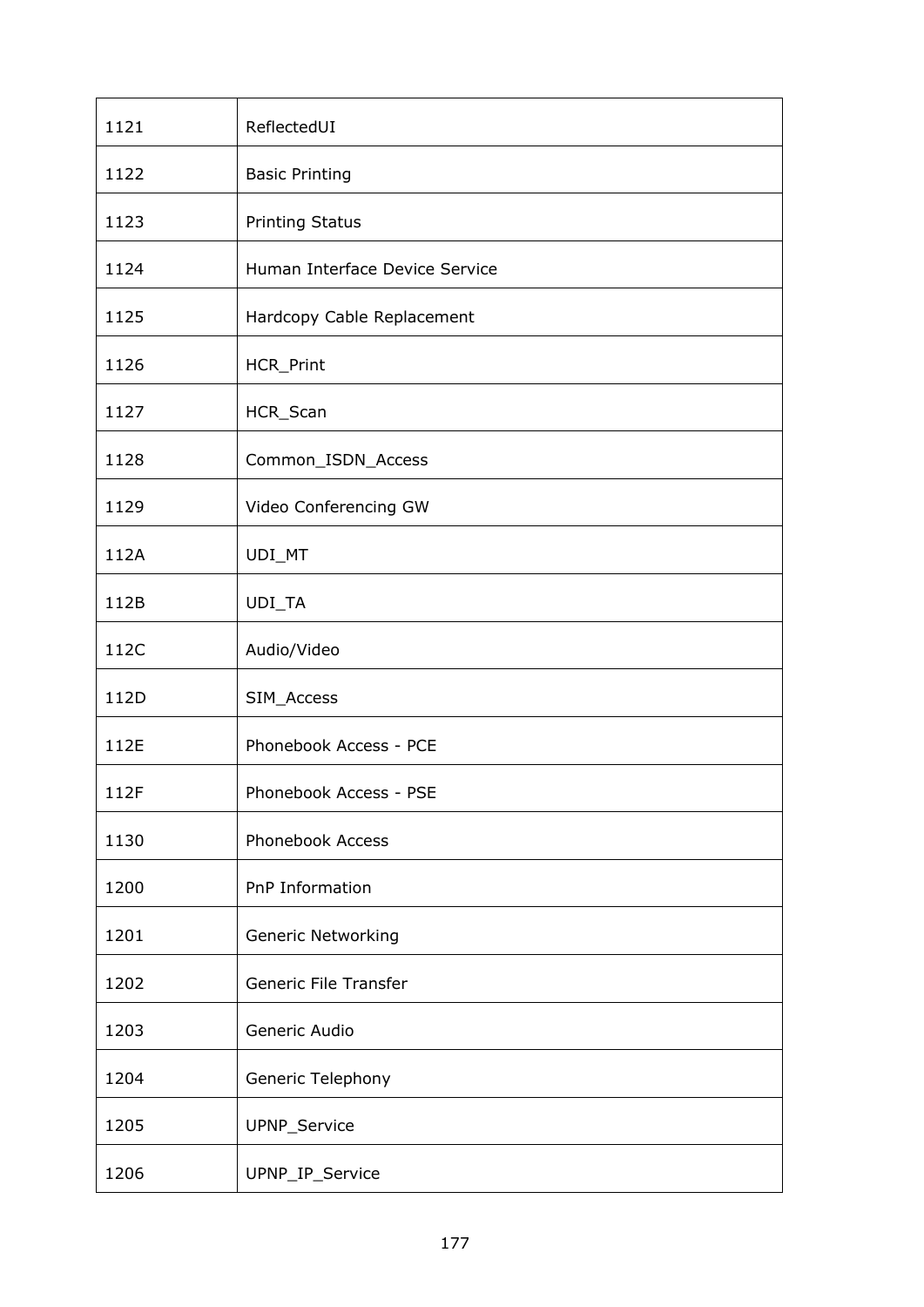| 1300 | ESDP_UPNP_IP_PAN   |
|------|--------------------|
| 1301 | ESDP_UPNP_IP_LAP   |
| 1302 | ESDP_UPNP_L2CAP    |
| 1303 | Video Source       |
| 1304 | Video Sink         |
| 1305 | Video Distribution |

### **Table 13:** UUIDs and Profiles

For more information, please go to:

https://programs.*Bluetooth*[.org/apps/content/?doc\\_id=49709](https://programs.bluetooth.org/apps/content/?doc_id=49709)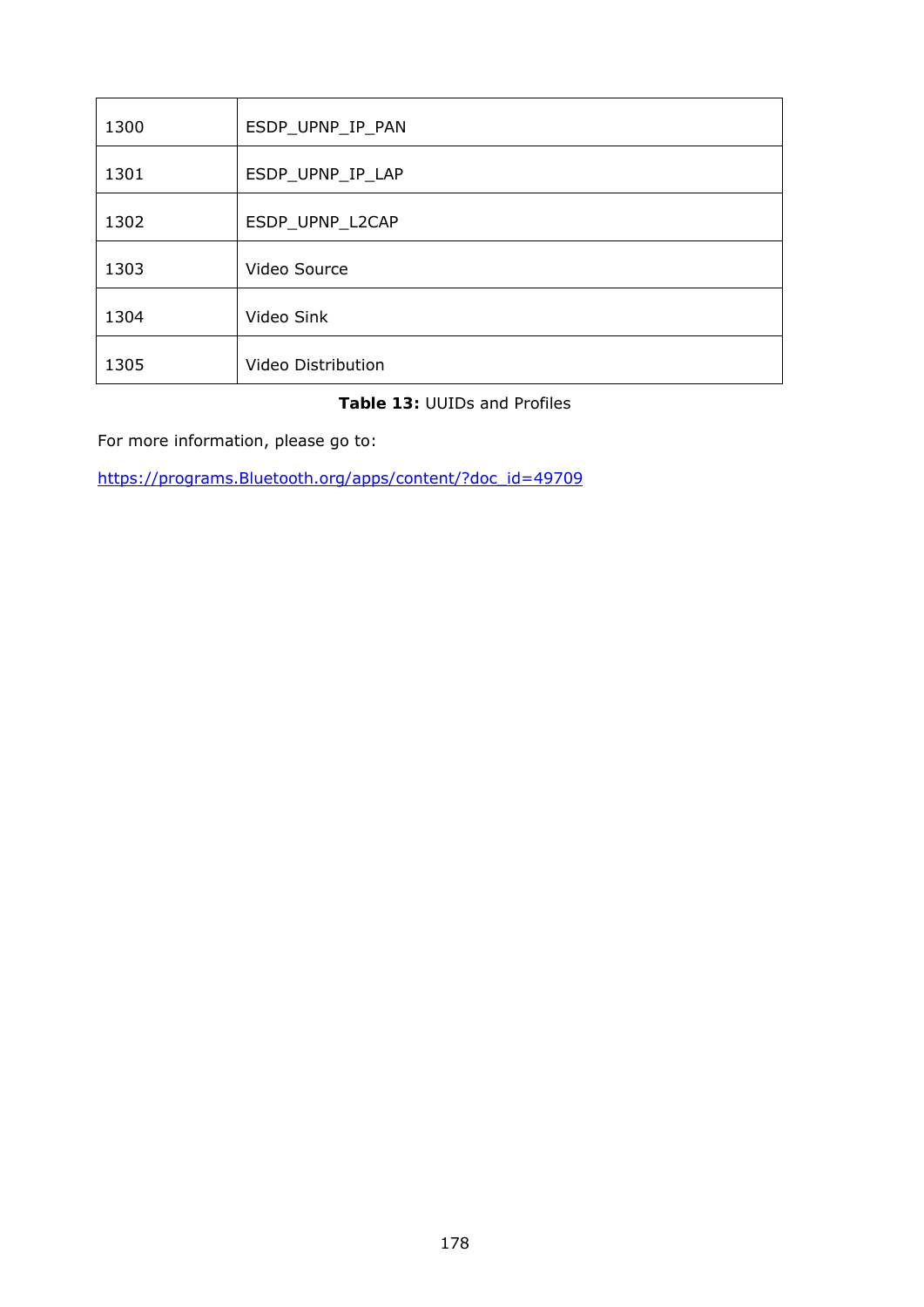# **10. KNOWN ISSUES**

| <b>Issue</b> |                                                    | <b>Explanation</b>                                                                                                                                                                                                                                                           |
|--------------|----------------------------------------------------|------------------------------------------------------------------------------------------------------------------------------------------------------------------------------------------------------------------------------------------------------------------------------|
|              | Using multiple DLCs can crash<br>iWRAP             | Opening several connections to iWRAP using the same<br>channel may crash the firmware. UUID should be used<br>instead of a channel. This is a bug in the CSR firmware.                                                                                                       |
|              | Listing remote SDP record may run<br>out of memory | When a service discovery is made by using the SDP<br>command and if root mode is used and remote device<br>supports many services, iWRAP may run out of memory<br>and reset. To overcome this, only a specific service should<br>be searched for instead of using root mode. |
|              | Do not force sniff                                 | If sniff is enabled by using the 'SET BT SNIFF' command,<br>iWRAP cannot unsniff if remote end requests for it.                                                                                                                                                              |
|              | Frame mode flow control hangs                      | In multiplexing mode, the firmware will hang if data length<br>is longer than 100 bytes. A physical reset is needed. This<br>is a bug in the CSR firmware.                                                                                                                   |
|              | Inquiry RSSI and clock caching                     | If RSSI in the inquiry and clock offset caching are enabled,<br>connections can not be opened. This is a bug in the CSR<br>firmware.                                                                                                                                         |
|              | HW flow control                                    | If HW flow control is not used and iWRAP buffers are filled<br>either in data or command mode, the firmware will hang<br>and needs a physical reset. This is a bug in the CSR<br>firmware.                                                                                   |
|              | Simultaneous connection between<br>two iWRAPs      | Two simultaneous ACL connections can not be opened<br>between two iWRAPs.                                                                                                                                                                                                    |
|              | SET CONTROL INIT RESET                             | Issuing SET CONTROL INIT RESET will result in an infinite<br>reset loop. PSKEY_USR_27 must be deleted to survive this<br>condition.                                                                                                                                          |
| 238          | SELECT [link_id] with MUX mode                     | SELECT [link_id] can be issued in MUX mode and it puts<br>iWRAP into normal data mode.                                                                                                                                                                                       |
| 387          | Interactive pairing                                | Pin code should be enabled even if interactive pairing<br>mode is used. If pin code is disabled with "SET BT PAIR<br>*", Bluetooth security mode 0 is used and interactive<br>pairing does not produce "AUTH" vent.                                                          |
| 337          | Link IDs get mixed                                 | If an existing <i>Bluetooth</i> connection is lost while opening a<br>new connection and exactly between "CALL [link_id]" and<br>"CONNECT [link_id]" events, the Link IDs the mixed.<br>Example:                                                                             |
|              |                                                    | CALL 00:00:00:00:00:00 1101 rfcomm<br>CALL 1<br>NO CARRIER 0 ERROR 0<br>CONNECT 0 RFCOMM 1                                                                                                                                                                                   |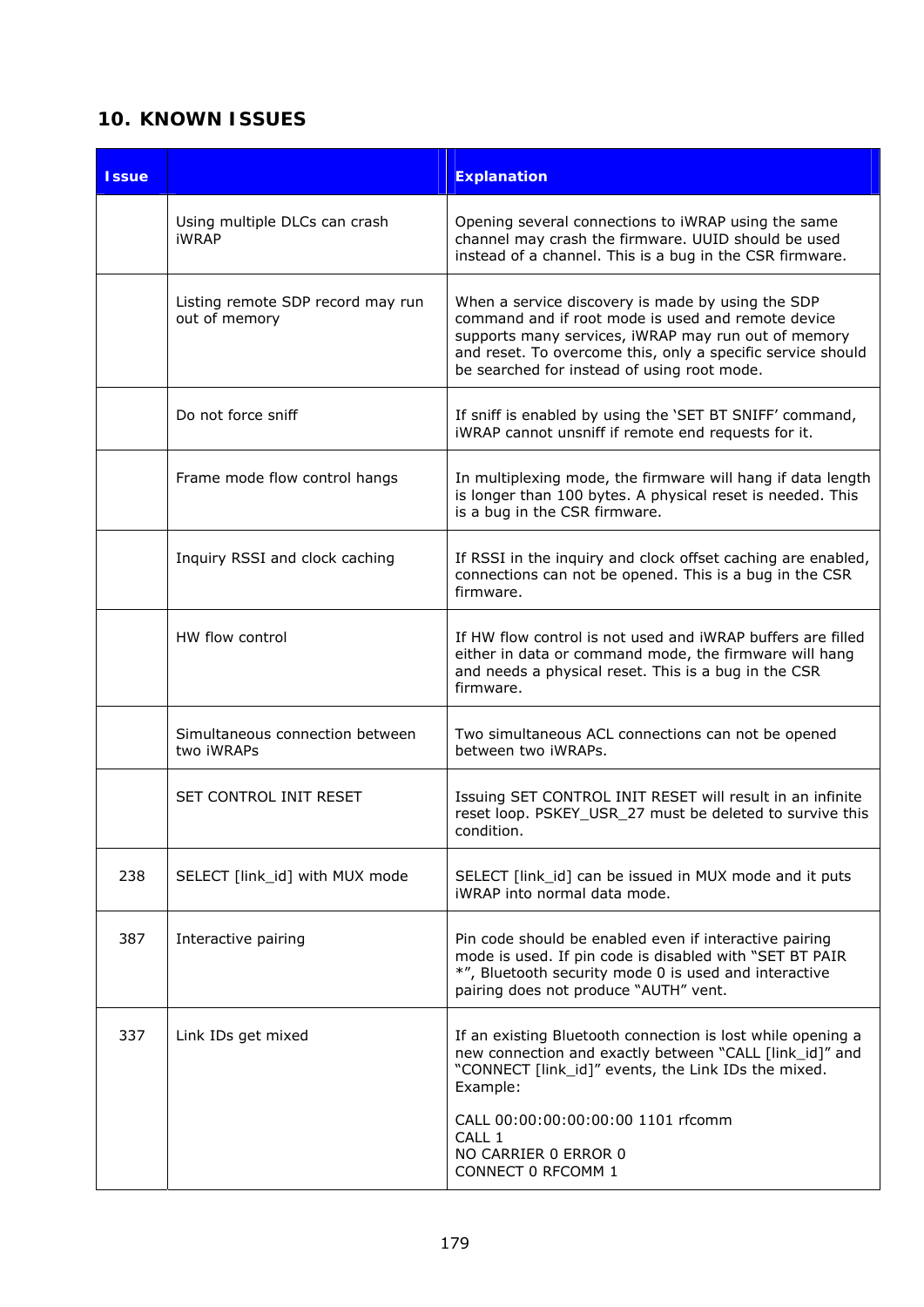| 459 | Outgoing connections                        | Outgoing HFP, HID, A2DP etc. connections can be made<br>even if the profile is not locally enabled.                                                    |
|-----|---------------------------------------------|--------------------------------------------------------------------------------------------------------------------------------------------------------|
| 379 | Data received before CD signal goes<br>high | There is a 30ms delay between RING event and CD signal.<br>In some rare cases data can be received from the<br>Bluetooth connection is this 30ms slot. |

|  | Table 14: Known issues in iWRAP |  |  |
|--|---------------------------------|--|--|
|  |                                 |  |  |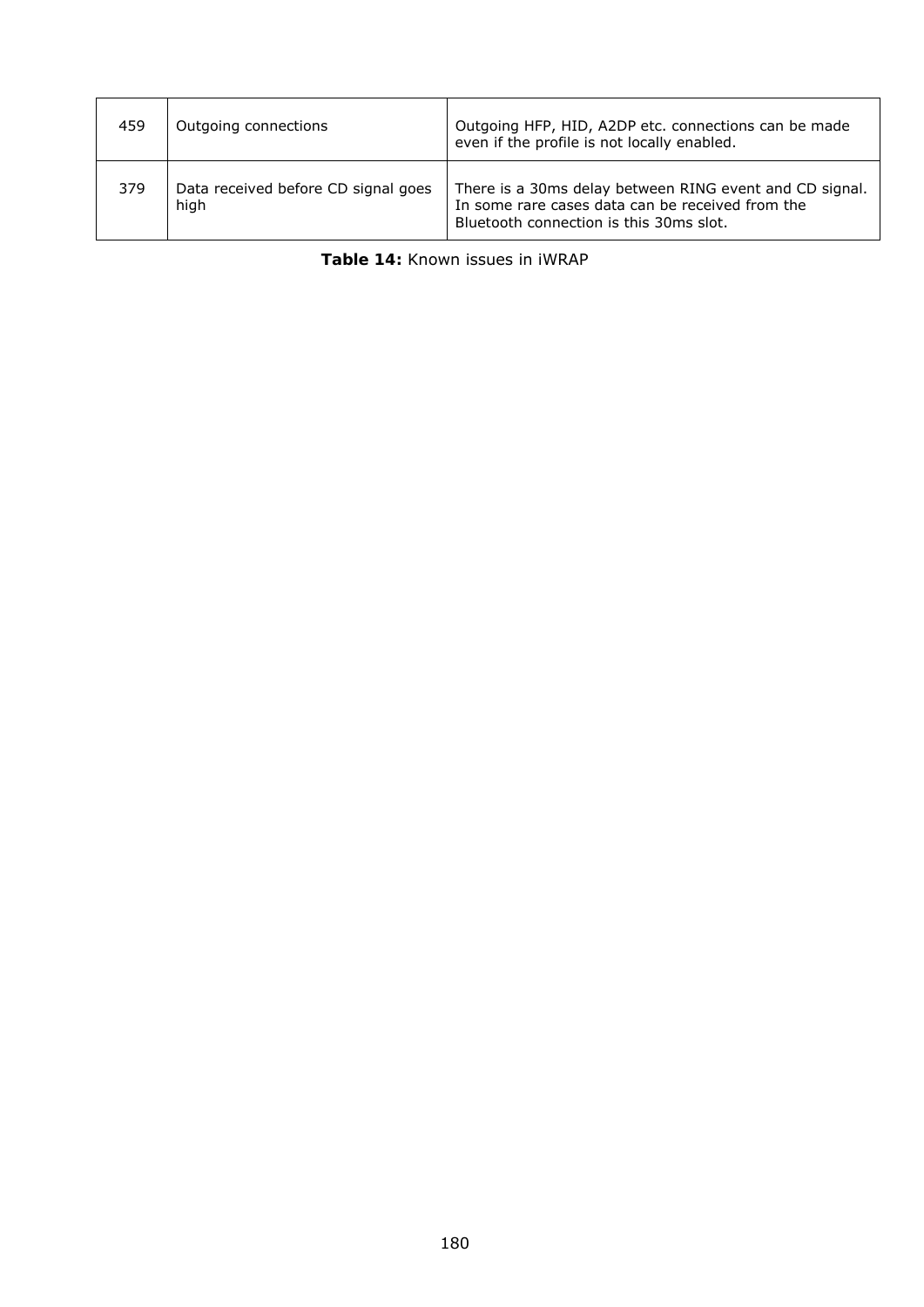# **11. TROUBLESHOOTING**

### **Q: I get no response from iWRAP?**

Make sure your terminal settings are correct. Use *PSTool* to check the UART settings from the WRAP THOR *Bluetooth* module and make similar settings to your terminal software.

Check also your ECHO MODE settings. If you have set ECHO MODE to 0, you should not be able to see any responses.

You can also use iWRAP update to restore the firmware and default settings.

### **Q: I changed 'UART Baud rate' key, but it didn't seem to work?**

UART baud rate is stored now into user keys instead of '*UART baud rate'* key. Delete '*User configuration data 26*' in order to return back to default settings *115200,8n1*.

Notice also that if you change the baud rate with "SET CONTROL BAUD", it does not affect the baud rate you need to use with PSTool, if you want to access parameters. This baud rate is defined by the **'***UART baud rate'* key.

AutoBCSP requires that iWRAP baud rate is same as '*UART baud rate*' key.

#### **Q: Data coming from the UART is corrupted**

If you are using 'Deep sleep' the minimum baud rate that can be used is 19200. Lower baud rates will corrupt the data.

### **Q: I'm missing characters when I type ASCII commands.**

If deep sleep is used, the first character written to UART wakes the module from the 'Deep sleep' and that's why the character is lost. There are two ways to overcome this problem:

- 1. If you command iWRAP with a micro controller or processor, add 'space' or 'line break' characters in front of every command.
- 2. In PSTool, set parameter 'EXIT deep sleep on CTS line activity' to TRUE. Now 'Deep sleep' does not lose characters any more, but current consumption will increase.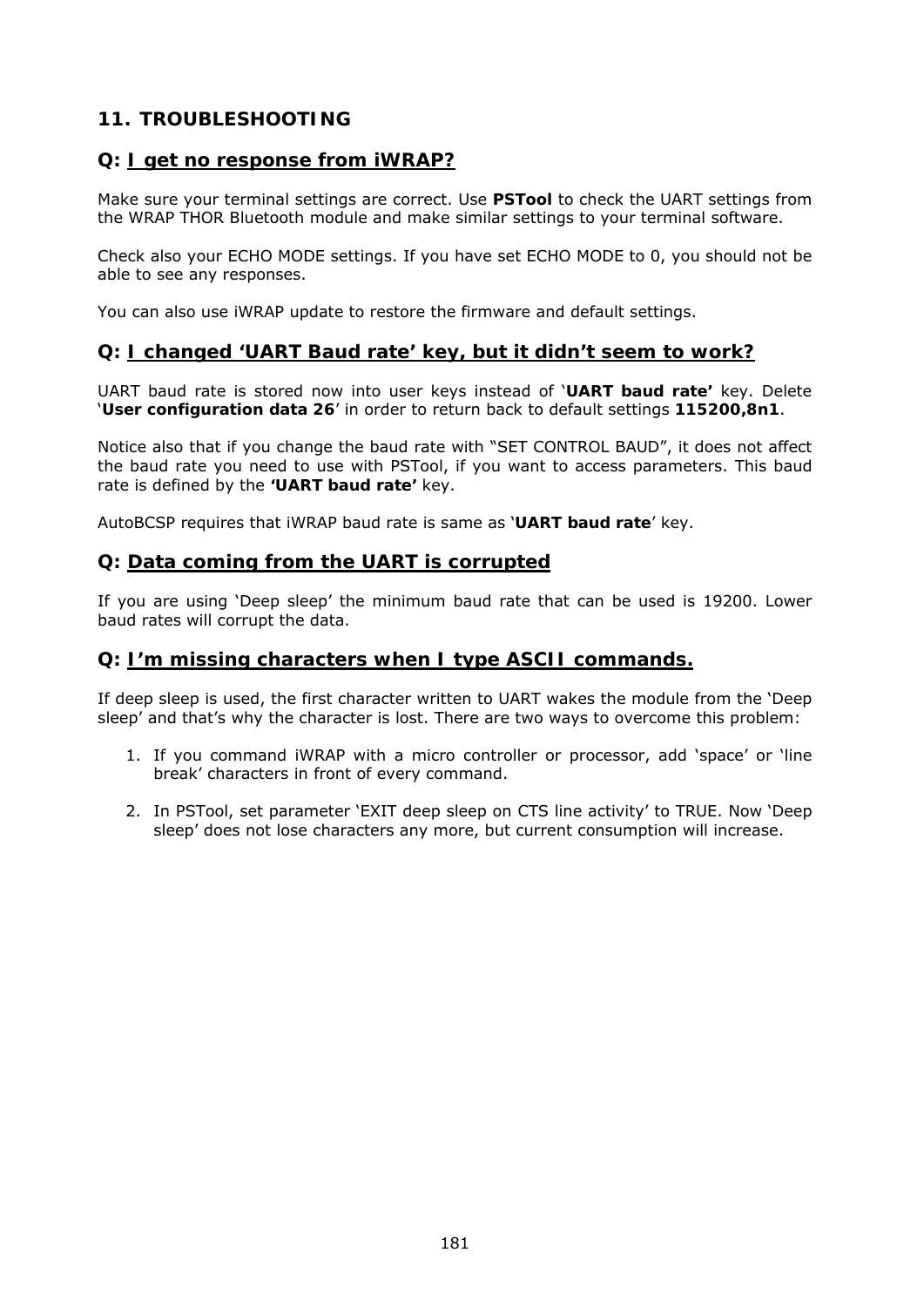## **12. IWRAP USAGE EXAMPLES**

This section contains various iWRAP configuration and usage examples.

### **12.1 Serial Port Profile – Slave mode**

This example shows how to set up iWRAP into a simple Serial Port Profile slave mode. In this mode iWRAP accepts Bluetooth connections and transmits data. The basic configuration steps are displayed in the figure below:



**Figure 8:** SPP slave example

In the initialization section, Bluetooth Serial Port Profile is enabled, Bluetooth pin code set and finally reset is needed to active the profile change.

The example above illustrates the simplest setup, which could be tweaked with a lot of different iWRAP settings. Some of most common settings are discussed below:

#### **SET BT PAGEMODE 3 2000 1**

With this setting, iWRAP is configured to be visible in the inquiry and to be connectable as a slave device should be.

On the other hand, in some cases the slave device does not need to be visible in the inquiry i.e. In this case, our setting would be: **SET BT PAGEMODE 2 2000 1**. If iWRAP is not visible in the inquiry, the current consumption will be 1-2mA lower.

#### **SET BT ROLE 0 f 7d00**

This setting configures the master / slave mode in iWRAP. With the default values iWRAP will stay as a slave. In some cases it is needed or is at least useful to perform a master-salve switch when connection is received. The two main reasons for this are: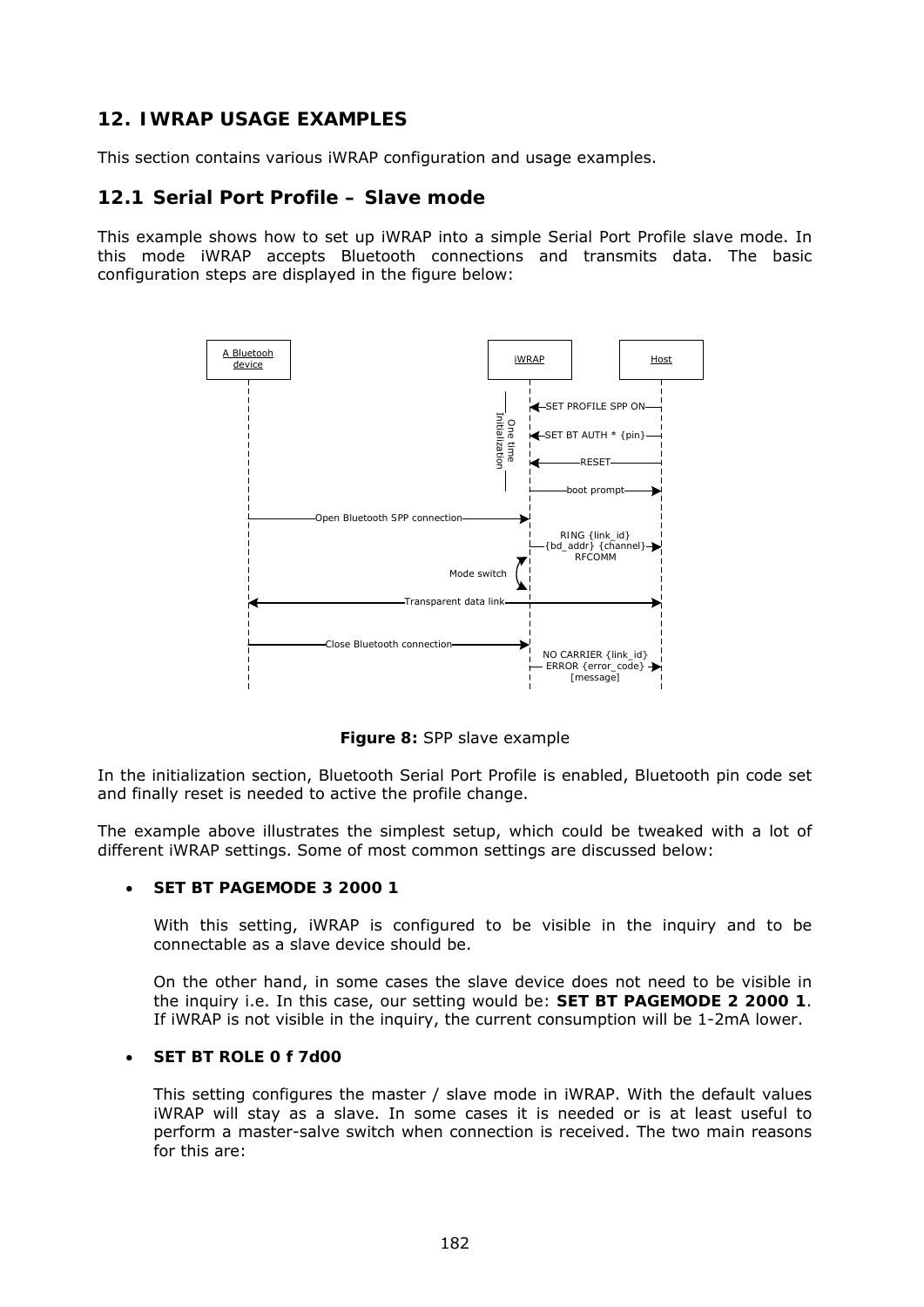- 1. If sniff mode is not used master uses around three times lass current then slave
- 2. If iWRAP needs to host more then 2 connections (3 or 4) it needs to be master for all the connections i.e. master slave switch is needed when connections are received.

#### **SET CONTROL ECHO {***mode}*

This setting allows controlling the amount of feedback iWRAP sends to the host. In the default setting all possible information like events is sent to the host over UART interface. If iWRAP needs to be controlled totally transparent i.e. only the actual data should be sent to the host *mode* should be set to 0.

#### **SET CONTROL CD**

Carrier detect signal can be used to indicate active Bluetooth connection with one of the GPIO pins. This can be used instead of **RING** event to monitor if Bluetooth connections exist.

#### **SET CONTROL ESCAPE**

Escape setting can be used to define the escape character or GPIO pin to make command-data mode switches or alternatively to close active Bluetooth connections.

#### **SET BT SNIFF**

This setting enables automatic sniff mode i.e. all active connections will be out to power saving mode automatically.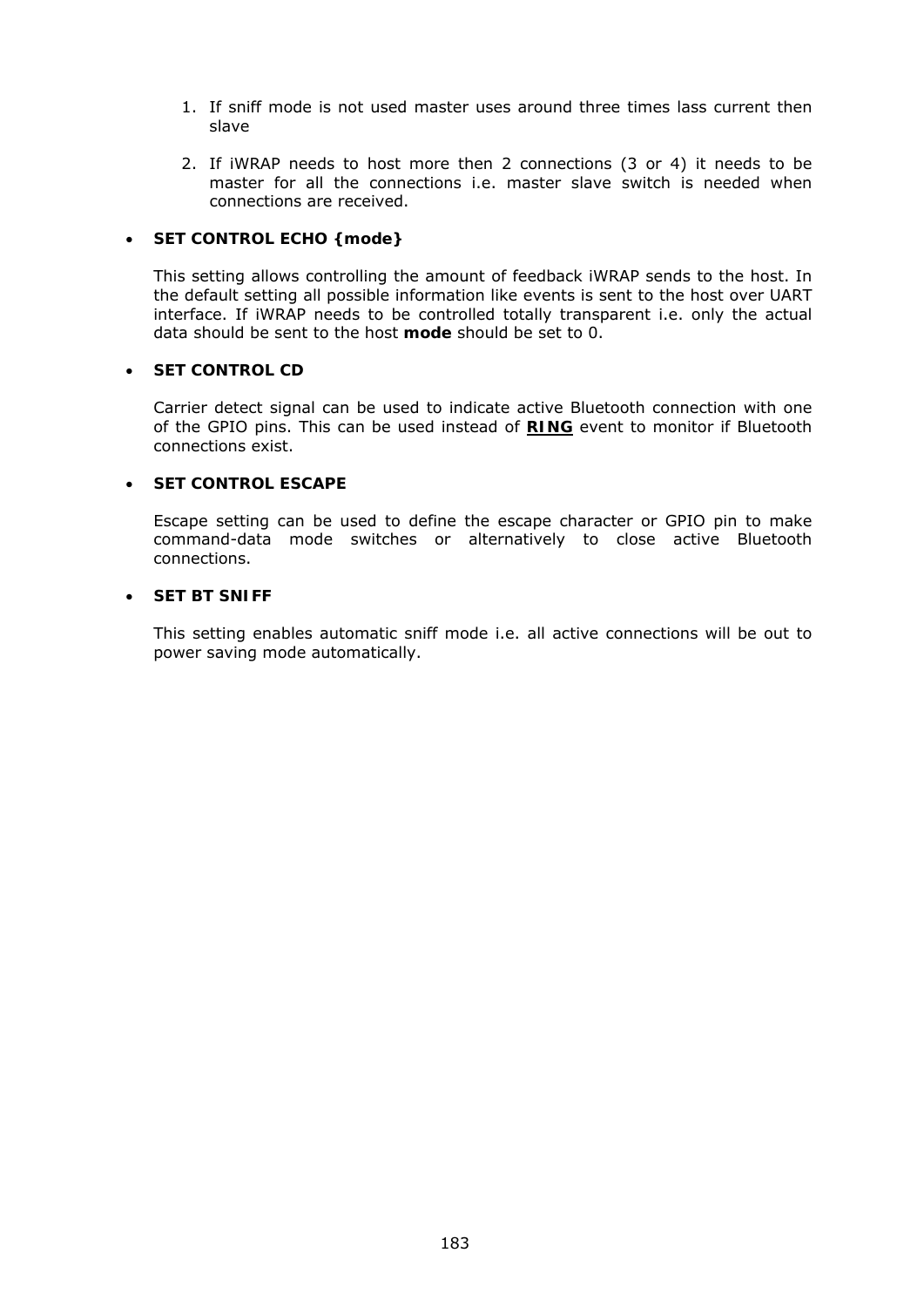## **12.2 Serial Port Profile – Master mode**

This example shows how to set up iWRAP into a simple Serial Port Profile master mode. In this mode iWRAP opens Bluetooth connection(s) and transmits data. The basic configuration steps are displayed in the figure below:



**Figure 9:** SPP master example

In the initialization section, Bluetooth Serial Port Profile is enabled, Bluetooth pin code set and finally reset is needed to active the profile change.

Again lot of iWRAP settings exists to modify the basic master functionality. The same settings apply for master mode as for salve mode and they are not discussed again. However some extra configurations might be useful:

#### **SET CONTROL AUTOCALL**

Autocall enables so called "cable replacer" functionality in iWRAP. In this mode iWRAP monitors the status of a Bluetooth connection and if it is lost iWRAP tries to reestablish it automatically. Autocall configuration allows one to configure the type of connection one tries to open (SPP, DUN, A2DP, etc.) and the timeout between connection attempts.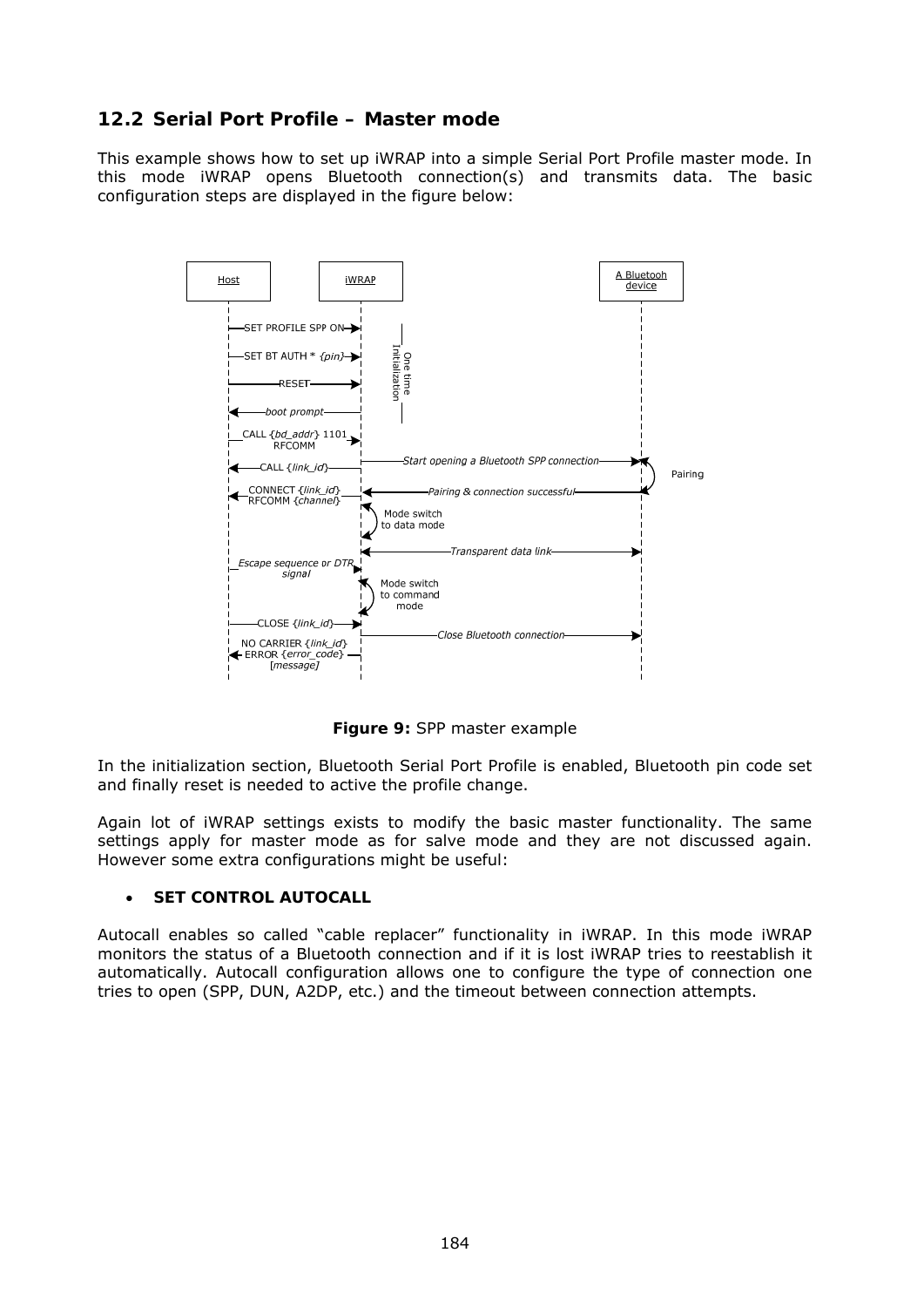# **12.3 Dial-up Networking**

The Dial-Up Networking (DUN) profile allows you for example to connect to phone phones and control their GSM modem with AT commands. The most common use cases for DUN are sending SMS messages or connecting to Internet via GPRS or 3G. The simple below shows how to open a Dial-Up Networking connection to a phone and how to send an AT command to the phone.



**Figure 10:** How to open a DUN connection to a mobile phone

In iWRAP the *Bluetooth* code must be set, since most of the mobile phones always require the PIN code authentication, before allowing the Dial-Up Networking connection.

It may be wise to do the pairing from the mobile phone and make the iWRAP module 'trusted'. Once this is done, the phone does not ask for the PIN code every time the connection is opened.

Notice that not all the mobile phones support the same AT commands, since some of the commands are optional and some mandatory.

Refer to the following AT command specifications for more information and examples: 3GPP TS 27.005 and 3GPP TS 07.07.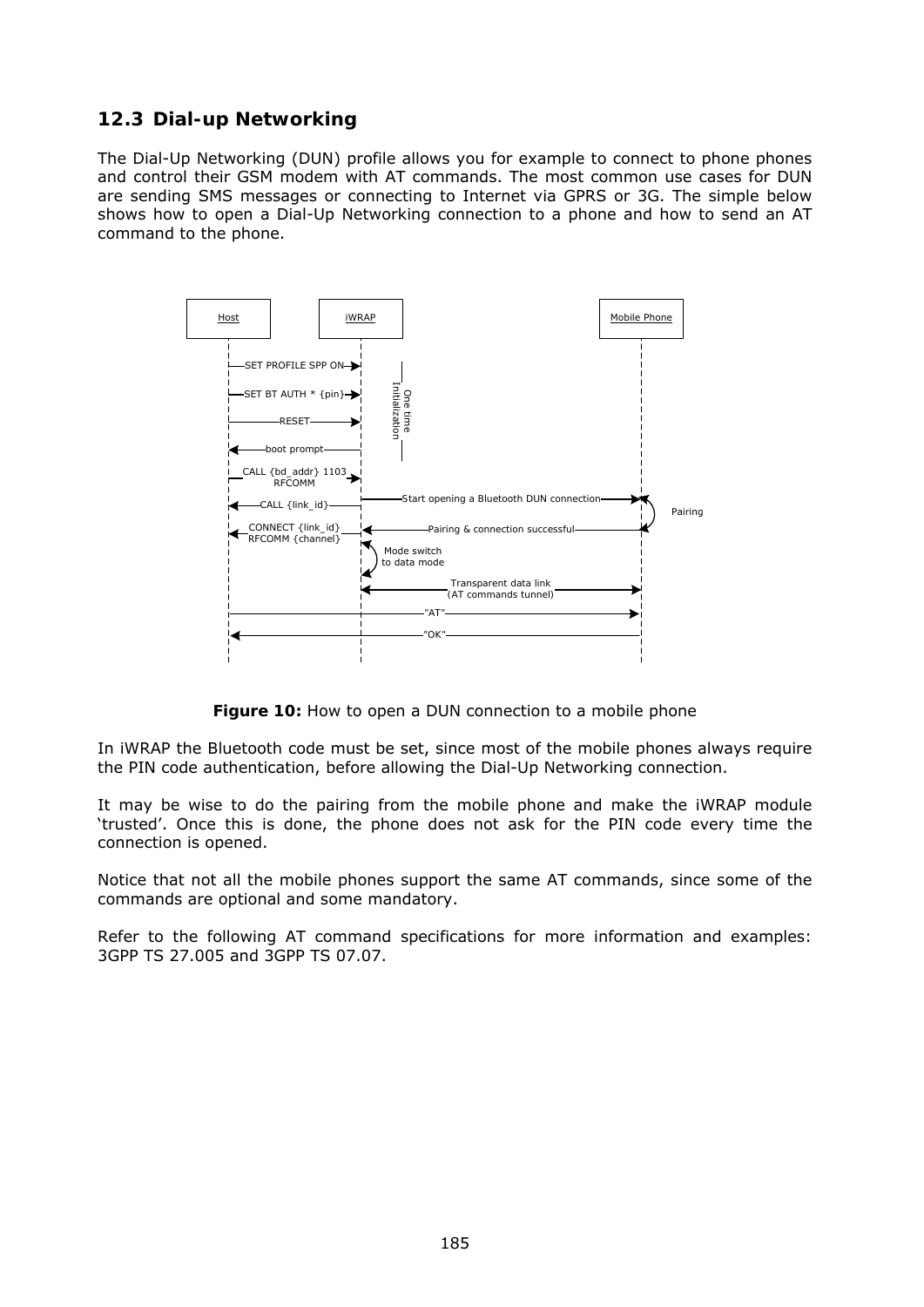# **12.4 OBEX Object Push Profile Server**

This example shows how to set up a simple Object Push Profile (OPP) server for receiving files over *Bluetooth*.



**Figure 11:** Receiving files through OPP

#### **SET PROFILE OPP on**

This command enables OBEX OPP profile in iWRAP needed for receiving files. In the example, the PIN code is disabled so that the phone does not prompt for the PIN when sending the file.

When file reception starts iWRAP will produce an event:



| <b>Description:</b> |                       |
|---------------------|-----------------------|
| size                | Size of file in bytes |
| mime                | Type of file          |
| filename            | Name of file          |

Some devices also require that that Class of Device (CoD) is configured correctly before they are able to send files via OBEX. A correct class of device setting can be found from the *Bluetooth* specification.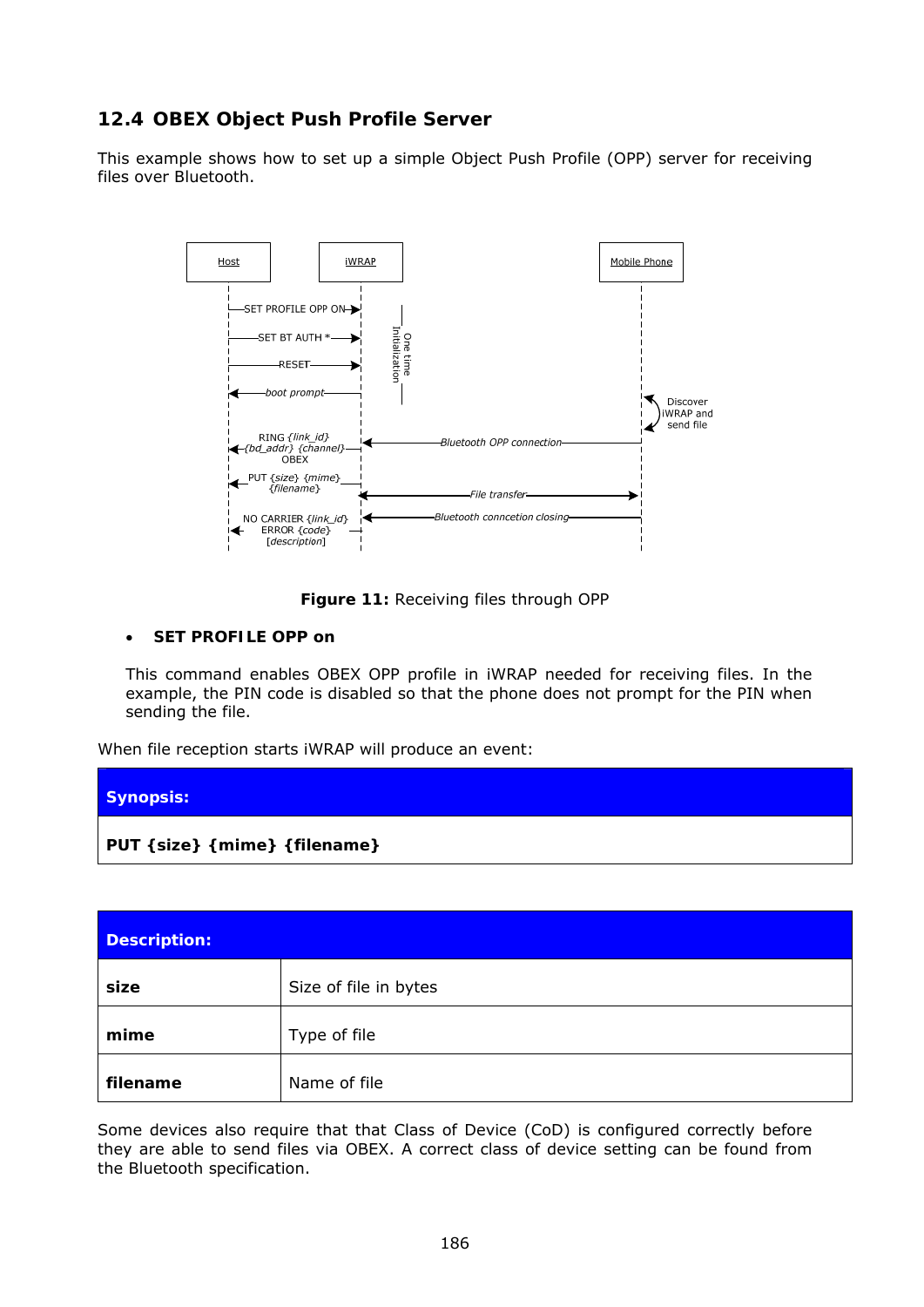Example trace of file reception via OPP:

COM6:115200baud - Tera Term VT  $CDD$ File Edit Setup Control Window Help URAP THOR AI (3.0.0 build 106)<br>Copyright (c) 2003-2008 Bluegiga Technologies Inc.<br>READY.<br>OBEX 2<br>RING 0 00:1f:00:bc:73:99 2 OBEX<br>PUT 204 text/X-vCard Technologies, Bluegiga.vcf<br>BEGIN:VCARD<br>VERSION:2.1<br>VERSION:2.1  $\overline{\mathbf{z}}$ WERSION:2.1<br>N:Technologies;Bluegiga<br>TEL;CELL:+358 941240452<br>TEL;CELL:+358 941240450<br>TEL;WOICE:+358 941240450<br>TEL;FAX;WORK:+358 941240452<br>URL:http://www.bluegiga.com<br>X-NICKNAME:8704<br>X-CLASS:PUBLIC<br>END:VCARD<br>NO CARRIER 0 ERR

**Figure 12:** Receiving a vCard over OPP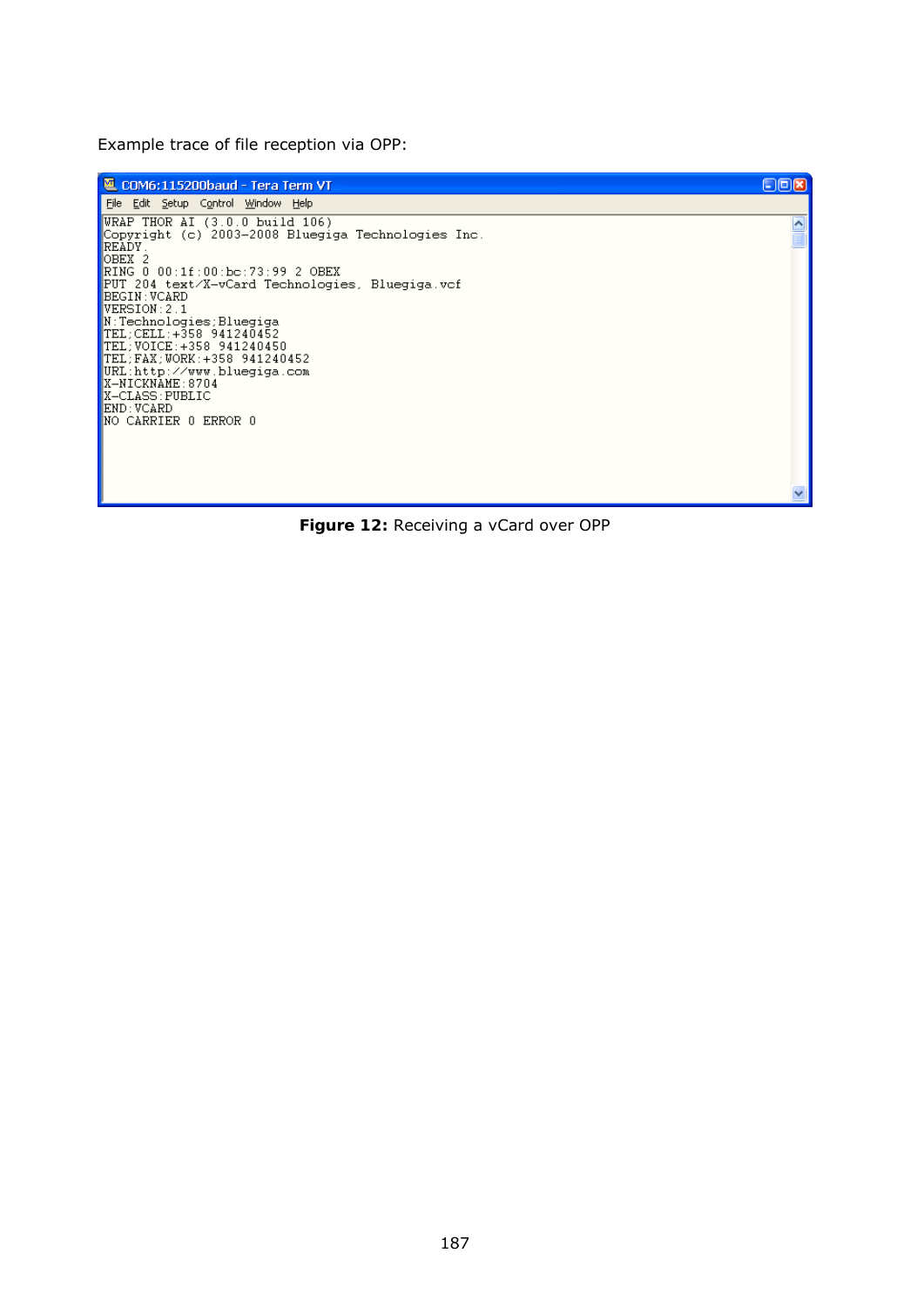## **12.5 Hands-Free Audio Gateway Connection to a Headset Device**

This example shows how the Hands-Free audio gateway mode in iWRAP can be used to set up a Hands-Free connection to a headset device.



**Figure 13:** iWRAP to headset Hands-Free connection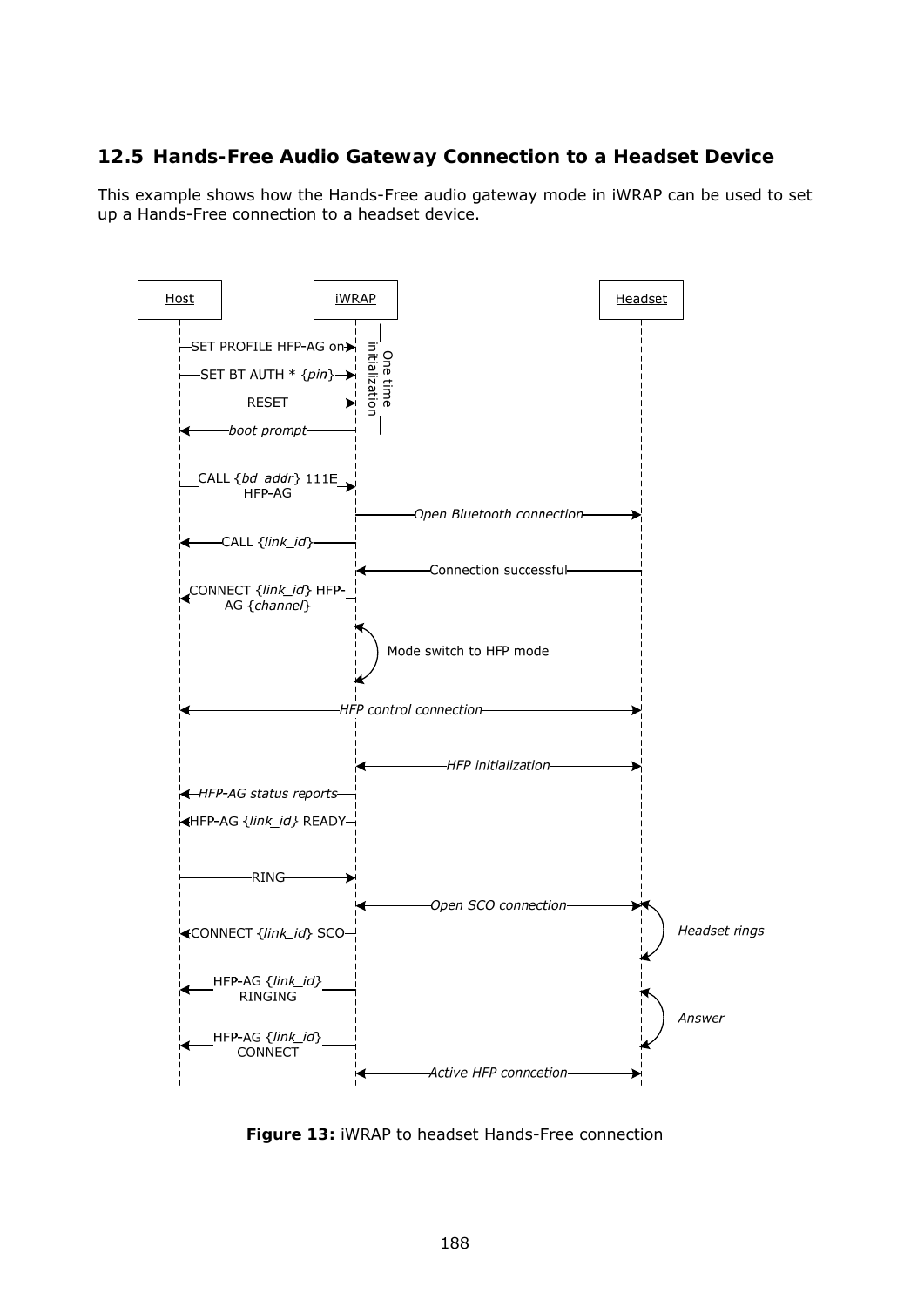Hands-Free profile consists of two connections: a control connection (RFCOMM) an audio connection (SCO). **CALL {***bd\_addr***} 111E HFP-AG** opens a HFP control connection, which allows HFP messaging between iWRAP and the headset. The possible HFP messages are:

| <b>Command</b>                 | <b>Function</b>                                                                                                                                                                                                         | <b>AT command mapping</b>                                                                                      |
|--------------------------------|-------------------------------------------------------------------------------------------------------------------------------------------------------------------------------------------------------------------------|----------------------------------------------------------------------------------------------------------------|
| <b>ANSWER</b>                  | Answer to call                                                                                                                                                                                                          | callsetup 0, call 1                                                                                            |
| <b>DISCONNECT</b>              | Hang-up call                                                                                                                                                                                                            | callsetup 0, call 0                                                                                            |
| <b>ERROR</b>                   | Send ERROR result to Hands Free                                                                                                                                                                                         | error                                                                                                          |
| <b>HANGUP</b>                  | Hang-up call                                                                                                                                                                                                            | callsetup 0, call 0                                                                                            |
| <b>REJECT</b>                  | Reject call                                                                                                                                                                                                             | callsetup 0, call 0                                                                                            |
| <b>OK</b>                      | Send OK result to Hands Free                                                                                                                                                                                            | ok                                                                                                             |
| RING [count]<br>[number]       | Notify Hands Free for incoming<br>call. Optional parameter [count]<br>indicates the amount<br>of ring<br>indications. Optional parameter<br>[ <i>number</i> ] displays the number<br>from where the call is coming from | callsetup 1, ring, AT+CLIP<br>ring is sent [count] times, if<br>[ <i>number</i> ] is given, AT+CLIP is<br>sent |
| <b>STATUS</b><br>{status}      | Set status and send it to Hands<br>Free. status 0 means no GSM<br>connectivity and status 1 means<br>active GSM connection.                                                                                             | AT+CIND                                                                                                        |
| <b>AT</b><br>{raw<br>command } | Sends the raw AT command to the<br>headset                                                                                                                                                                              |                                                                                                                |

#### **Table 15:** Supported HFP-AG commands

Once the **RING** command is sent and answer is pressed on the headset also the SCO connection will be opened to transmit audio.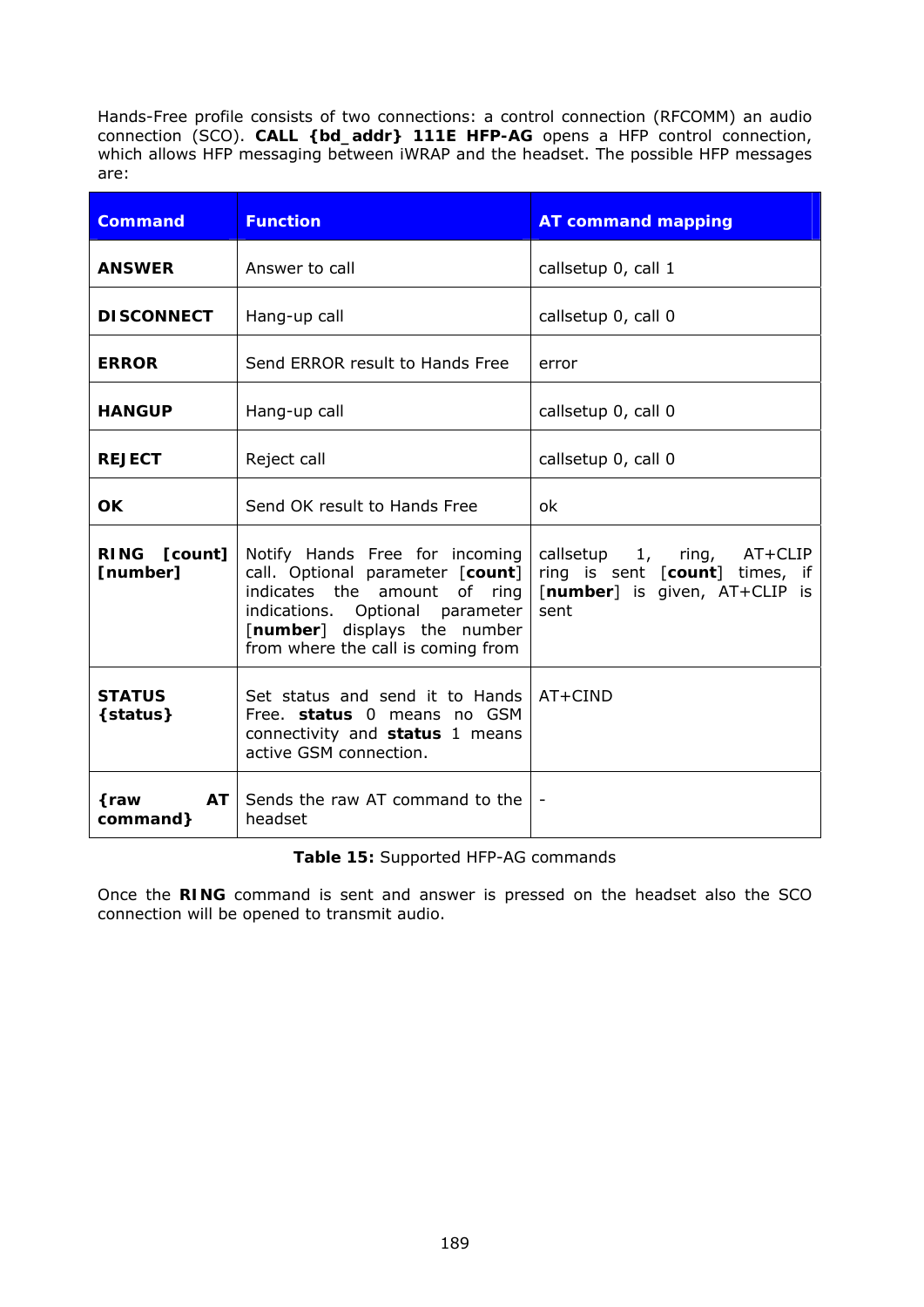The possible HFP-AG status reports mentioned in the example are described below:

| <b>Event</b>                      | <b>Explanation</b>                       |
|-----------------------------------|------------------------------------------|
| HFP-AG {link_id} READY            | Service Level Connection open, HFP ready |
|                                   | link_id                                  |
|                                   | Numeric connection identifier            |
| HFP-AG {link_id} VOLUME {level}   | Volume level information                 |
|                                   | link_id                                  |
|                                   | Numeric connection identifier            |
|                                   | level                                    |
|                                   | Volume level information                 |
| HFP-AG {link_id} MIC {level}      | Headset microphone gain information      |
|                                   | link_id                                  |
|                                   | Numeric connection identifier            |
|                                   | level                                    |
|                                   | Volume level information                 |
| HFP-AG { link_id} RINGING         | Incoming call / headset ringing          |
|                                   | link_id                                  |
|                                   | Numeric connection identifier            |
| HFP-AG { link_id} CONNECT         | HFP connection / call active             |
|                                   | link_id                                  |
|                                   | Numeric connection identifier            |
| HFP-AG { link_id} NO CARRIER      | Call ended                               |
|                                   | link_id                                  |
|                                   | Numeric connection identifier            |
| HFP-AG { link_id} UNKNOWN { data} | Unrecognized AT command                  |
|                                   | link_id                                  |
|                                   | Numeric connection identifier            |
|                                   | data                                     |
|                                   | Raw input data                           |

**Table 16:** HFP-AG status messages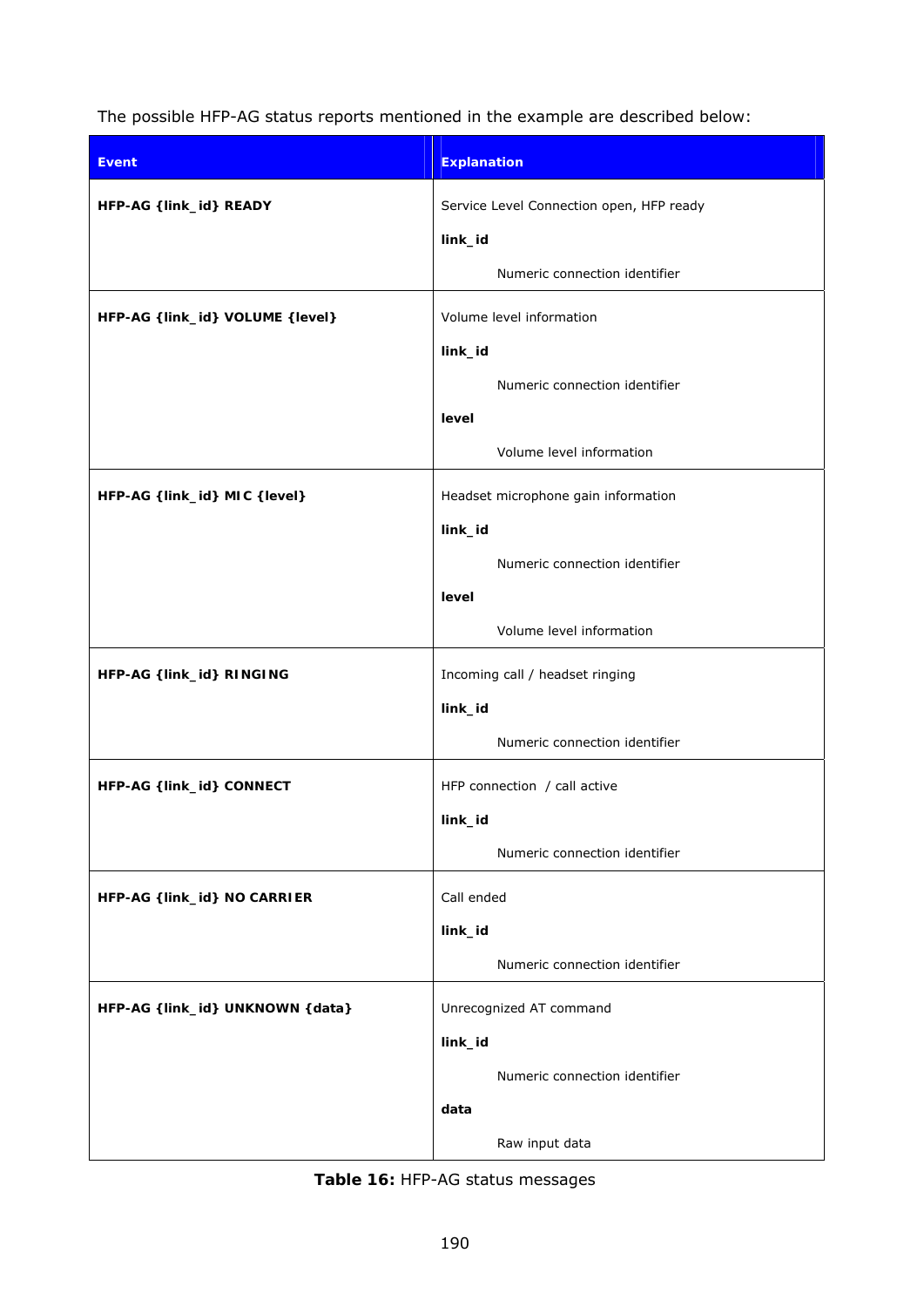*"%s %d CALLING\r\n"* 

Outgoing call

 *"%s %d BUSY\r\n"* 

The supported AT-commands for hands Free profile can be found from the specification document: https://www.*Bluetooth*[.org/foundry/adopters/document/HFP\\_1.5\\_SPEC\\_V10](https://www.bluetooth.org/foundry/adopters/document/HFP_1.5_SPEC_V10) or requested from [support@bluegiga.com](mailto:support@bluegiga.com).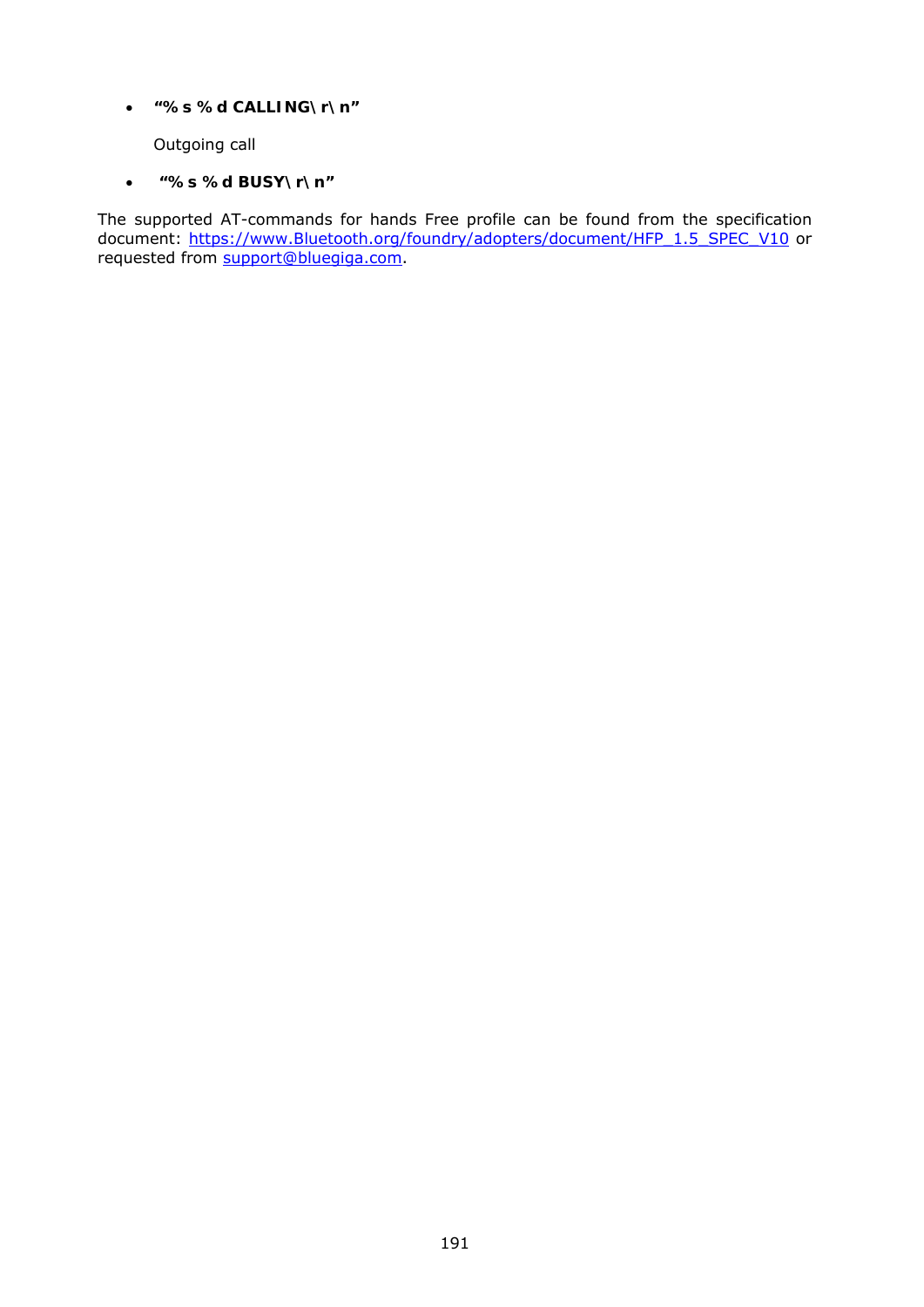## **12.6 Hands-Free connection to a Mobile Phone**

iWRAP can act as a hands-free device and send audio to a mobile phone. The example below reveals how that is done.



**Figure 14:** HFP connection to a mobile phone

HFP connection works in a similar fashion as HFP-AG connection. First the control connection (RFCOMM) is set up and when the GSM call is made then also the audio link (SCO) is activated. As in HFP-AG mode also if HFP mode several commands are supported and also several HFP events are displayed. Both commands and events are described in the two tables below.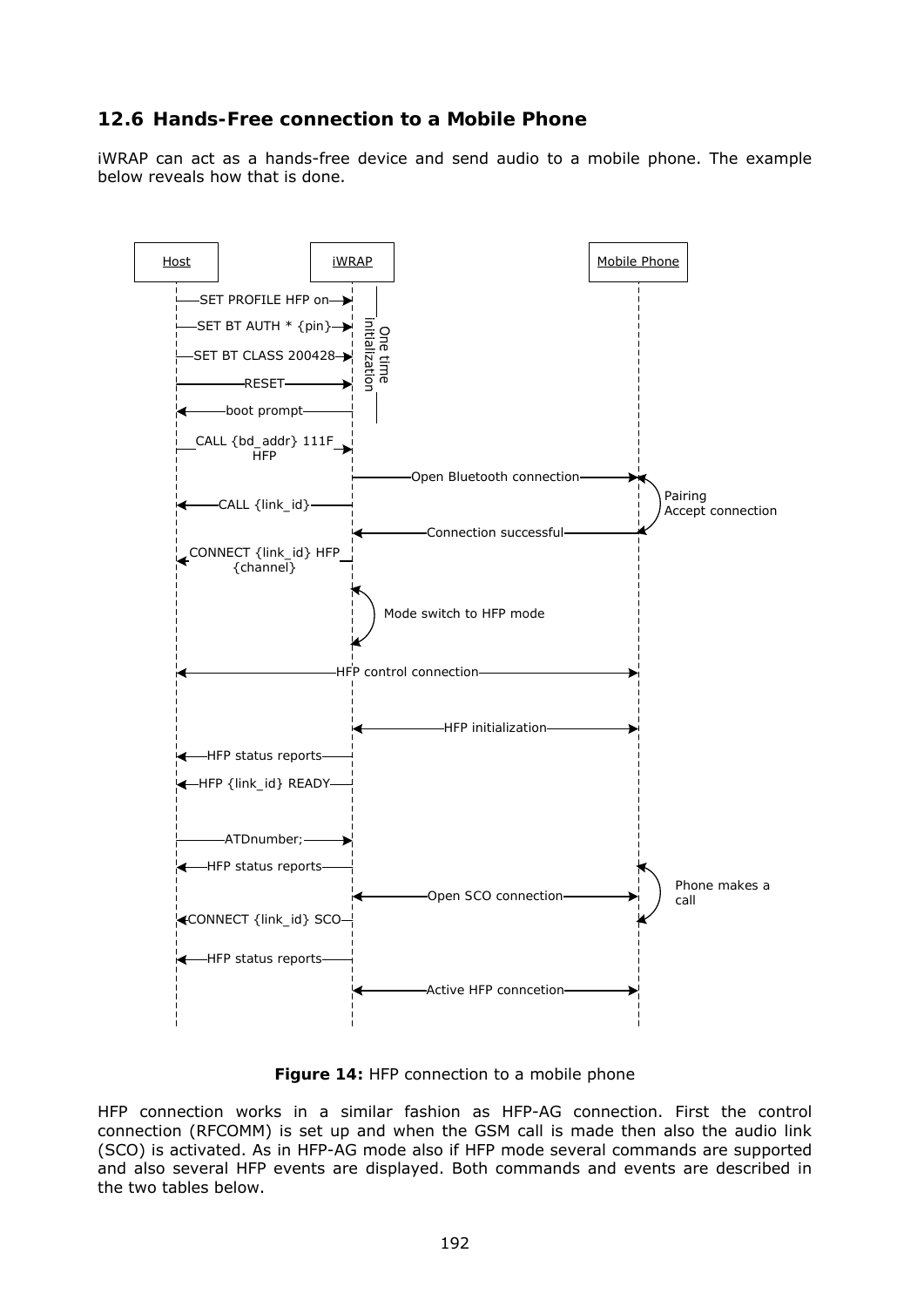| <b>Command</b>          | <b>Function</b>                                                                                                                       | <b>AT command mapping</b> |
|-------------------------|---------------------------------------------------------------------------------------------------------------------------------------|---------------------------|
| <b>ANSWER</b>           | Answer to call                                                                                                                        | callsetup 0, call 1       |
| <b>DISCONNECT</b>       | Hang-up call                                                                                                                          | callsetup 0, call 0       |
| <b>HANGUP</b>           | Hang-up call                                                                                                                          | callsetup 0, call 0       |
| <b>REJECT</b>           | Reject call                                                                                                                           | callsetup 0, call 0       |
| DMTF { code}            | Set status and send it to Hands   AT+CIND<br>Free. status 0 means no GSM<br>connectivity and status 1 means<br>active GSM connection. |                           |
| AT<br>{raw<br>command } | Sends the raw AT command to the<br>headset                                                                                            | $\overline{\phantom{a}}$  |

### **Table 17:** Supported HFP commands

The possible HFP status reports mentioned in the example are described below:

| <b>Event</b>                              | <b>Explanation</b>                       |
|-------------------------------------------|------------------------------------------|
| HFP {link_id} STATUS "{feature}" {status} | Status of <i>feature</i>                 |
|                                           | feature                                  |
|                                           | HFP-AG feature:                          |
|                                           | $s$ ervice = Network status              |
|                                           | $call = call status$                     |
|                                           | $call_setup = call setup$                |
|                                           | $call\_held = call hold status$          |
|                                           | $signal = signal status$                 |
|                                           | $roam = roaming status$                  |
|                                           | $batt_chg = battery status$              |
|                                           | status                                   |
|                                           | Status identifier                        |
| HFP {link_id} READY                       | Service Level Connection open, HFP ready |
|                                           | link_id                                  |
|                                           | Numeric connection identifier            |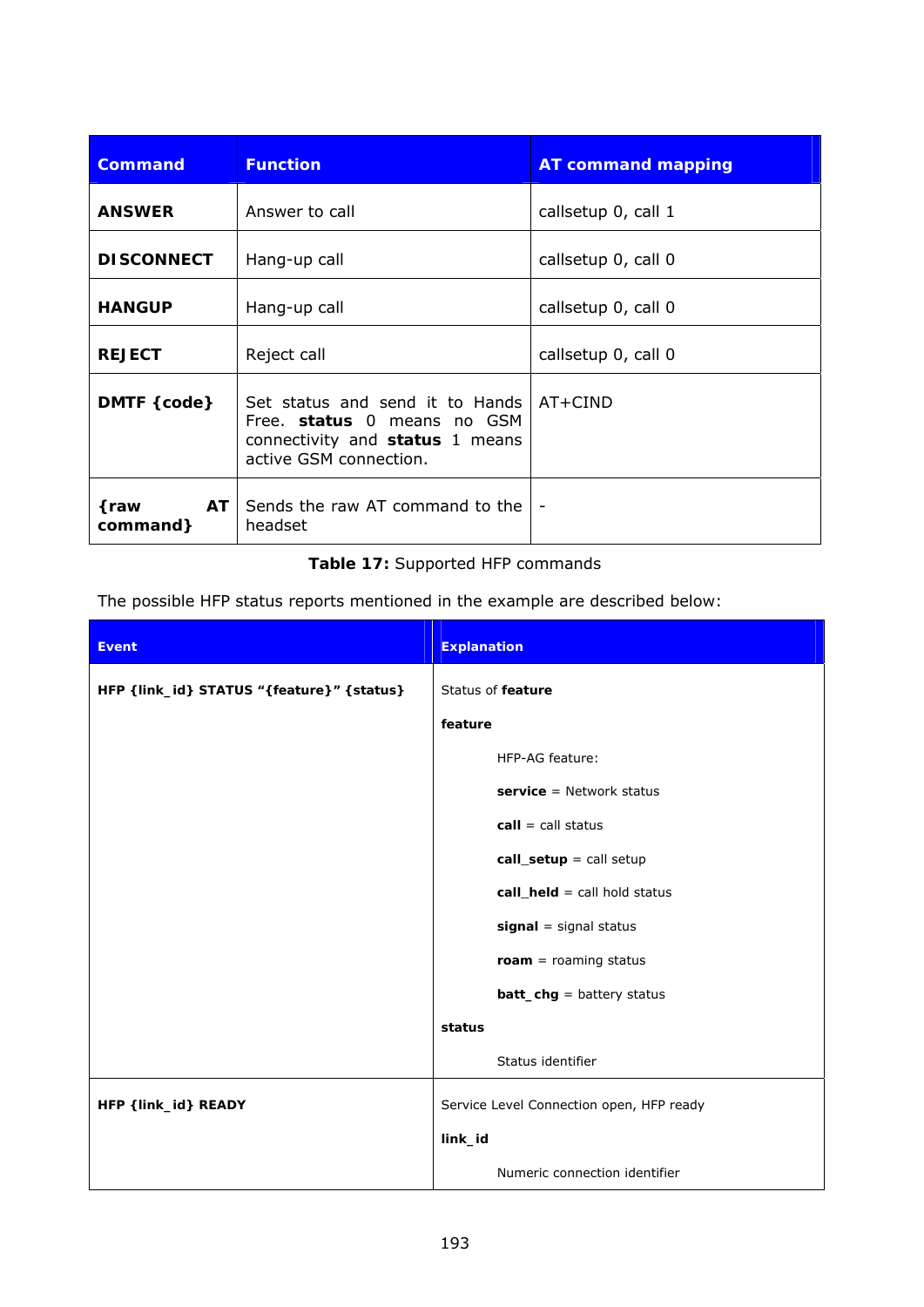| HFP {link_id} NETWORK "{name}"                                             | Network operator name         |
|----------------------------------------------------------------------------|-------------------------------|
|                                                                            | link_id                       |
|                                                                            | Numeric connection identifier |
|                                                                            | name                          |
|                                                                            | Network operator name string  |
| HFP { link_id} OK                                                          | OK response from HFP-AG       |
|                                                                            | link_id                       |
|                                                                            | Numeric connection identifier |
| HFP { link_id} RING                                                        | Incoming call                 |
|                                                                            | link_id                       |
|                                                                            | Numeric connection identifier |
| {link_id} CALLERID "{number}"<br>$\boldsymbol{u}$<br><b>HFP</b><br>{entry} | Caller ID                     |
|                                                                            | link_id                       |
|                                                                            | Numeric connection identifier |
|                                                                            | number                        |
|                                                                            | Phone number                  |
|                                                                            | entry                         |
|                                                                            | Phone book entry              |
| HFP { link_id} UNKNOWN { data}                                             | Unrecognized AT command       |
|                                                                            | link_id                       |
|                                                                            | Numeric connection identifier |
|                                                                            | data                          |
|                                                                            | Raw input data                |

### **Table 18:** HFP-AG status messages

The supported AT-commands for hands Free profile can be found from the specification document: https://www.*Bluetooth*[.org/foundry/adopters/document/HFP\\_1.5\\_SPEC\\_V10](https://www.bluetooth.org/foundry/adopters/document/HFP_1.5_SPEC_V10) or requested from [support@bluegiga.com](mailto:support@bluegiga.com).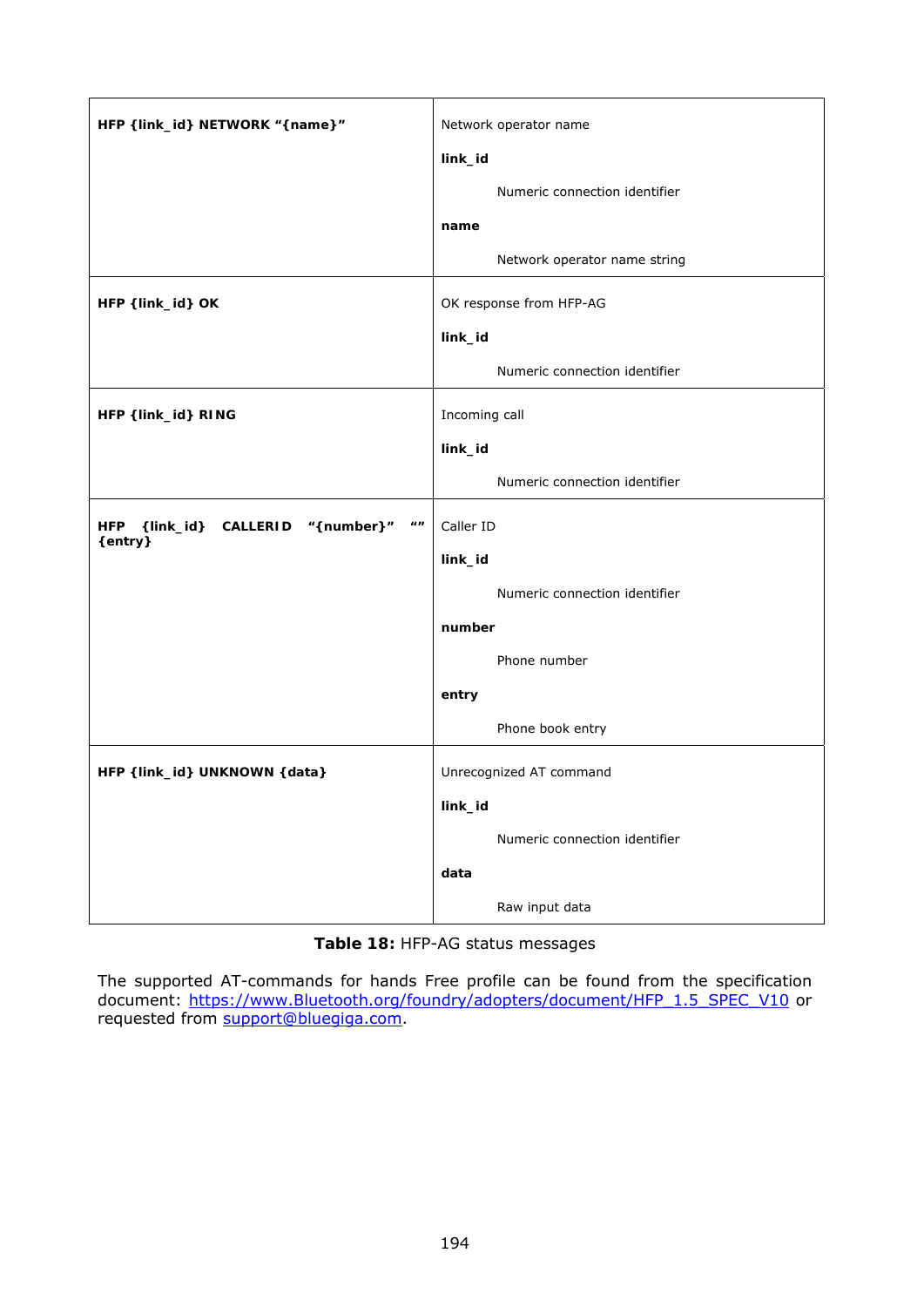# **12.7 iWRAP to iWRAP Serial Port Profile + SCO connection**

iWRAP also supports SCO (audio) connections. This example shows how to open a simultaneous Serial Port Profile and SCO audio connection between two iWRAP modules.



**Figure 15:** Simultaneous SPP and SCO connection between two iWRAP modules

#### **SET CONTROL CD 80**

This configuration enables Carrier Detect (CD) signal to PIO7. The purpose is to raise PIO7 when the Serial Port Profile connection becomes active.

#### **SCO ENABLE**

This command is needed to generally enable SCO connections. Alternatively one time configuration **SET CONTROL INIT SCO ENABLE** could be use, which causes iWRAP to execute **SCO ENABLE** in every restart. If HFP profile is enabled **SCO ENABLE** is not needed

#### **SET CONTROL BIND 0 80 RISE SCO OPEN 0**

This setting binds **SCO OPEN 0** command to PIO7. The command gets priority 0 and is executed on the rising edge. So when PIO7 is raised by **SET CONTROL CD** command iWRAP executed **SCO OPEN 0** and opens and activates SCO connection between the iWRAP modules. This setting assumes (0 used as link id) that the Serial Port Profile connection is the first and only connection iWRAP has. Alternatively the command could be given manually to iWRAP using syntax **SCO OPEN {link\_id}**.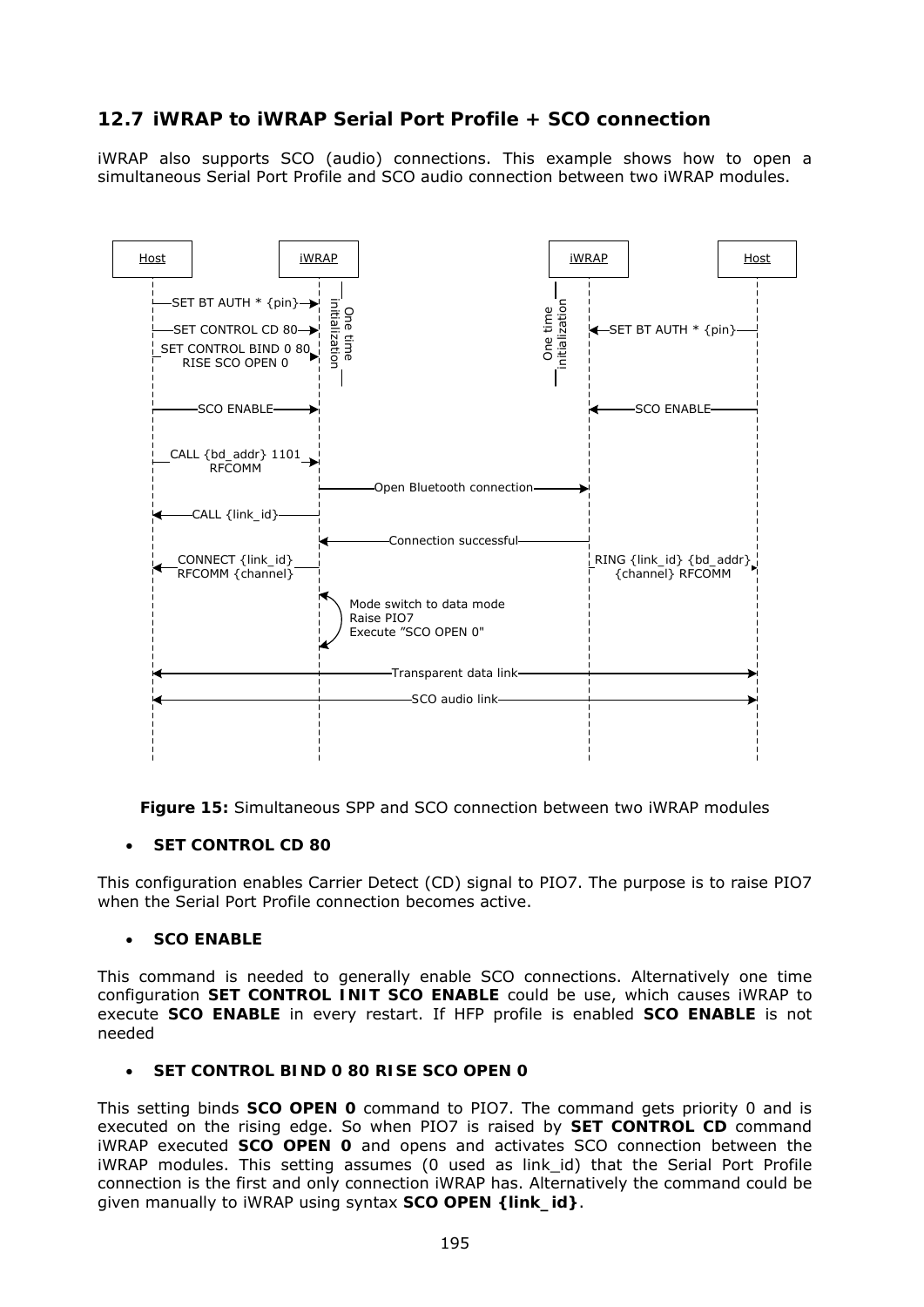### **12.8 Wireless IO Replacement**

iWRAPs can be used to do wireless IO replacement, that is, to transmit the status of GPIO PINs over the SPP link. This means that if the status of the local IO changes, so does the status of the remote IO. This functionality can be accomplished by using the MSC (Modem Status Control) feature in iWRAP.



**Figure 16:** Wireless IO replacement connection

The example above was done with WT12 evaluation kits. In the evaluation kit, there is a DSR button in PIO5 and a LED in PIO7. Parameter 80 matches with PIO7 and parameter 20 with PIO5. So whenever DSR button is pressed in the local device, the LED status changes in the remote end.

#### **NOTE:**

- Switching the IO status very rapidly may reset iWRAP as the GPIO interrupts are handled with low priority. Therefore MSC feature is not feasible for radio GPIO sampling application.
- There is also a delay when transmitting the MSC status over the *Bluetooth* link. Without power saving in use, this delay is roughly 20ms and if power saving is in use, the delay depends on SNIFF mode parameters.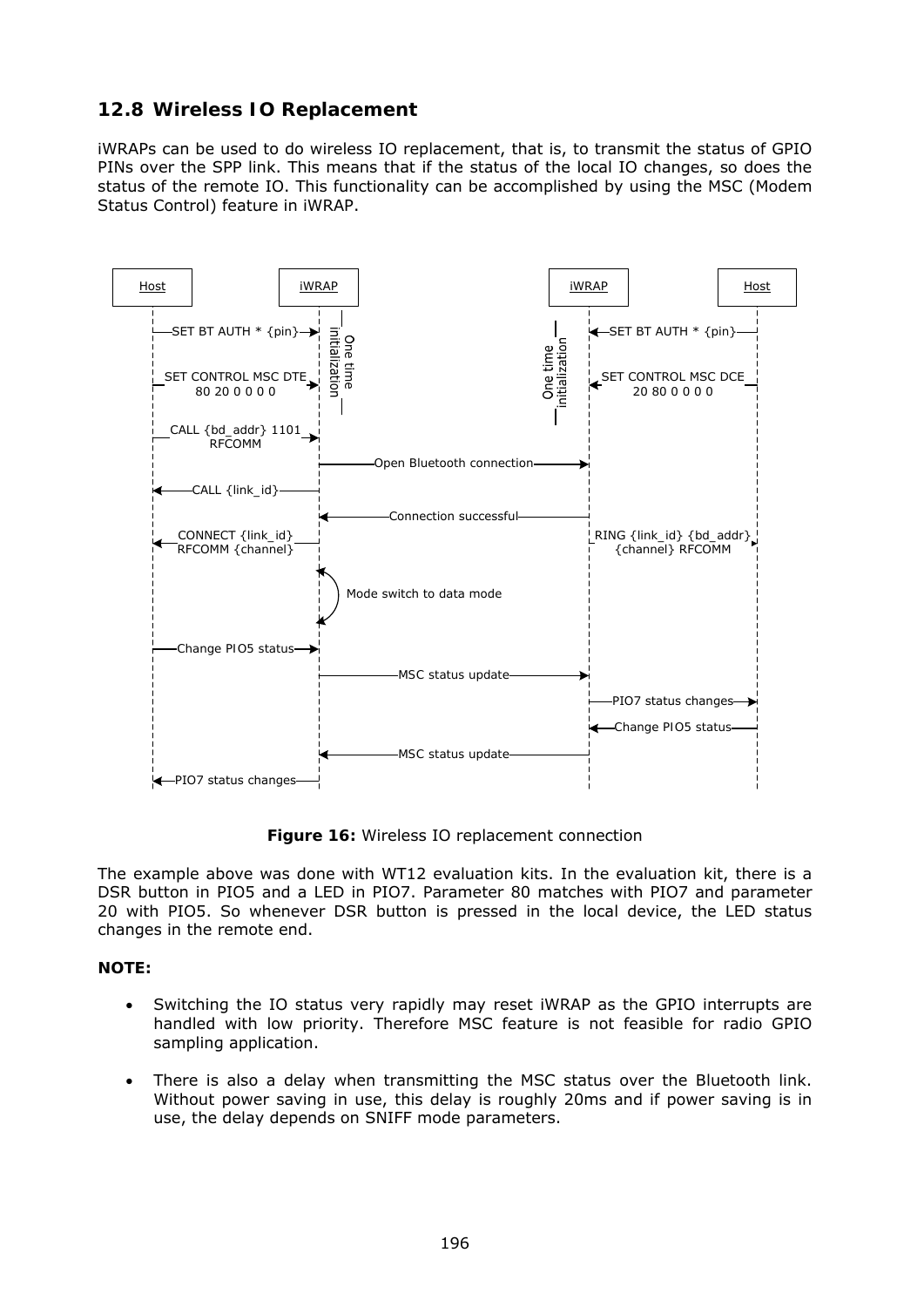

**Figure 17:** MSC signal directions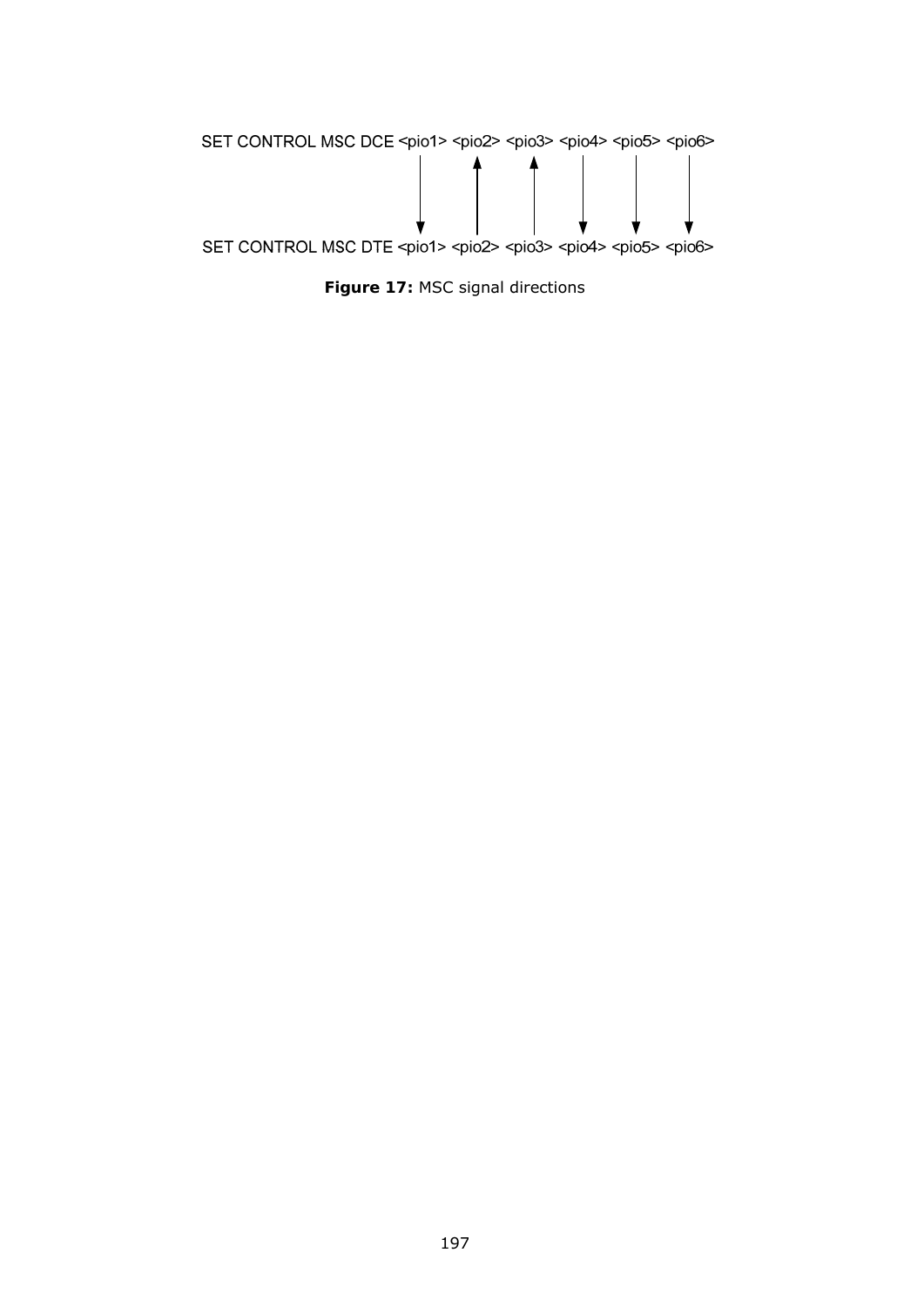## **12.9 A2DP Sink**

This example shows how to set up iWRAP into A2DP source mode i.e. to audio transmitter. In this mode iWRAP can open Bluetooth A2DP connections to A2DP sink(s) or receive connections from them. The basic configuration steps are displayed in the figure below:



**Figure 18:** A2DP sink example

A2DP initialization is done in a similar fashion as with other profiles. However for mobile phones and PCs the Class of Device needs to be set to 200428 or 240428 otherwise they might not be able to open A2DP connection.

When audio streaming is enabled **A2SP STRAMING START** event will be displayed and when streaming is stopped **A2SP STRAMING STOP** is displayed.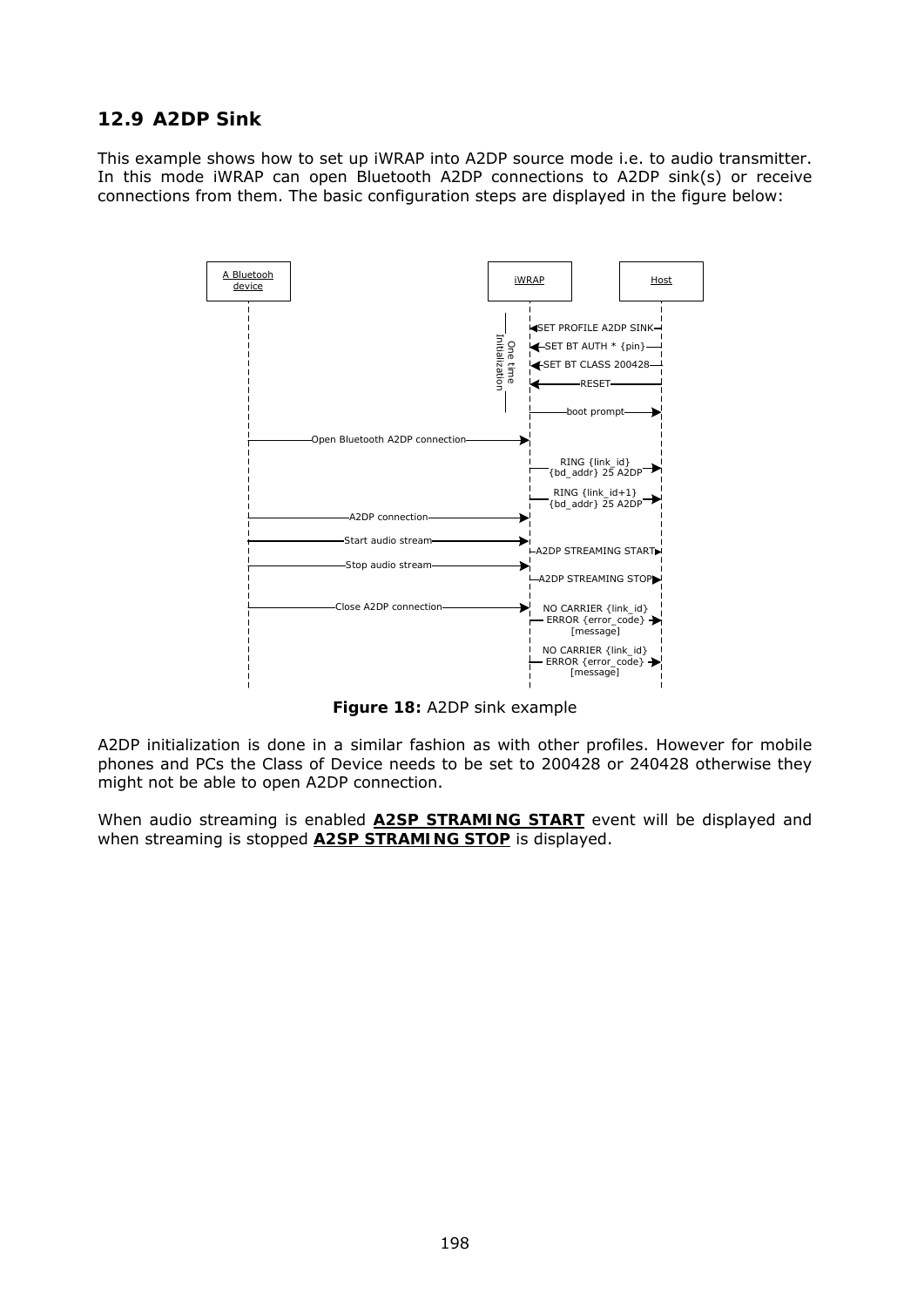## **12.10 A2DP Source**

This example shows how to set up iWRAP into A2DP sink mode i.e. to receive audio. In this mode iWRAP can accept Bluetooth A2DP connections or connect an A2DP source. The basic configuration steps are displayed in the figure below:



**Figure 19:** A2DP source example

When audio streaming needs to be enabled **A2SP STRAMING START** command needs to be given to iWRAP and on the other hand when streaming needs to be stopped **A2DP STRAMING STOP** command should be issued.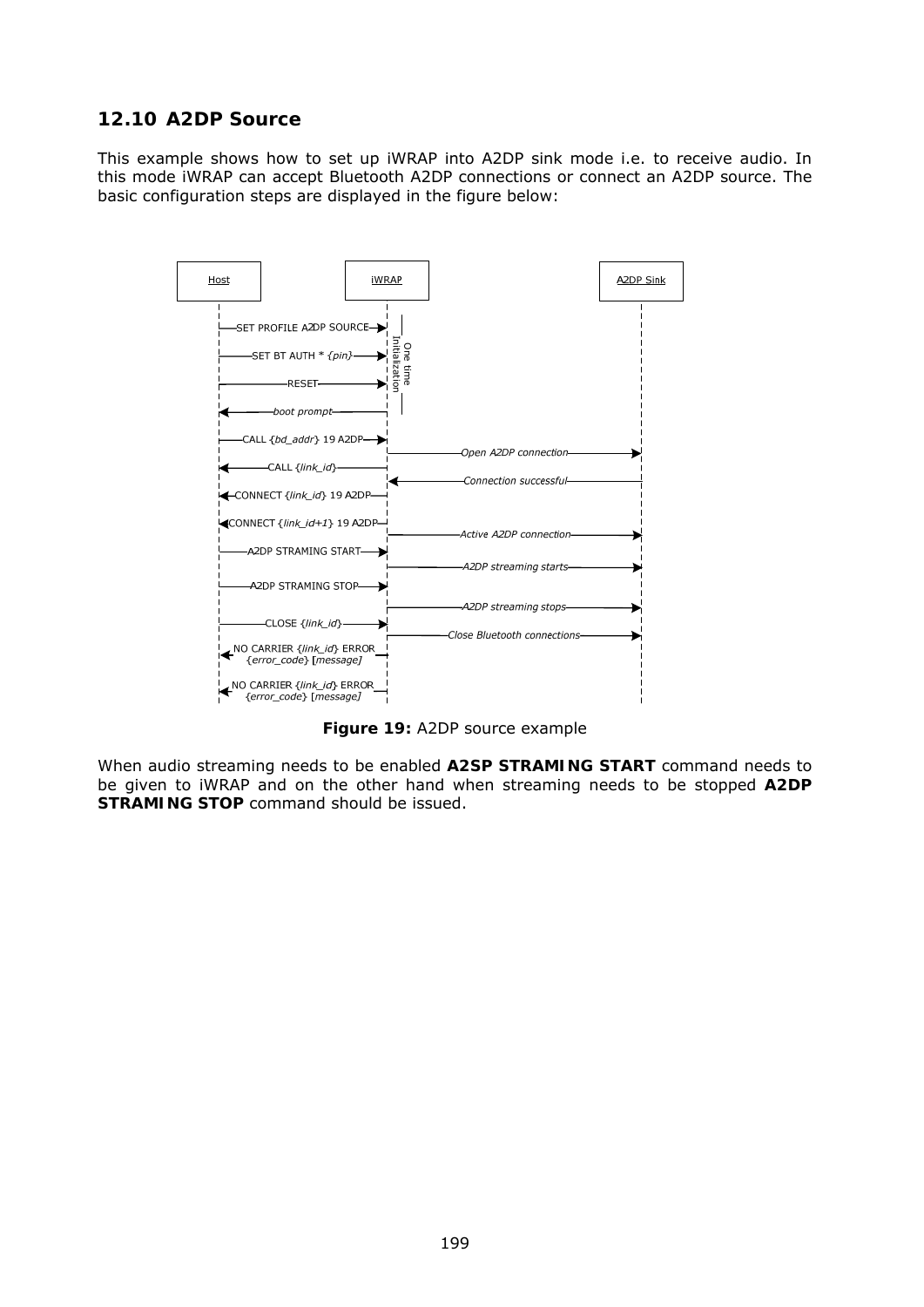# **12.11 AVRCP Connection**

This example shows how to set up an AVRCP connection from iWRAP to AVRCP target like a mobile phone. When AVRCP connection is set up remote control commands like play, pause etc. can be send from iWRAP to the remote device. The basic configuration steps are displayed in the figure below:



**Figure 20:** AVRCP example

The available AVRCP commands are described in the table below.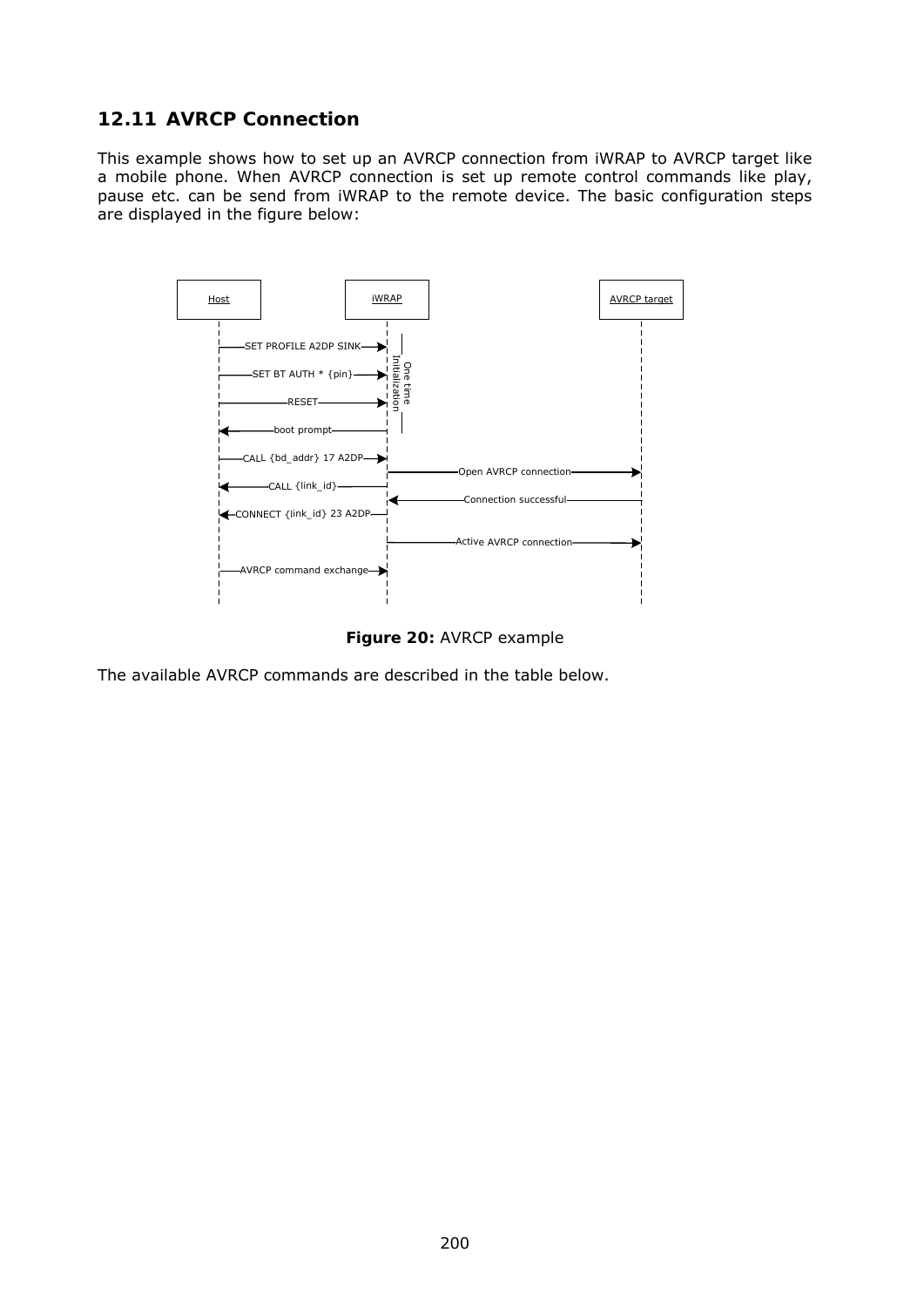| <b>Command</b>            | <b>Description</b>                              |
|---------------------------|-------------------------------------------------|
| <b>AVRCP UP</b>           | Volume up                                       |
| <b>AVRCP DN</b>           | Volume down                                     |
| <b>AVRCP MUTE</b>         | Mute                                            |
| <b>AVRCP STOP</b>         | Stop                                            |
| <b>AVRCP PLAY</b>         | Play                                            |
| <b>AVRCP PAUSE</b>        | Pause                                           |
| <b>AVRCP REWIND</b>       | Rewind                                          |
| <b>AVRCP FAST_FORWARD</b> | <b>Fast Forward</b>                             |
| <b>AVRCP FORWARD</b>      | Forward (next song)                             |
| <b>AVRCP BACKWARD</b>     | Backward (previous song)                        |
| AVRCP {raw}               | AVRCP command in raw hex mode.                  |
|                           | <b>Available codes:</b>                         |
|                           | 00-13, 20-2c, 30-37, 40-4B, 50-51, 71-75 and 7e |

**Table 19:** Available AVRCP commands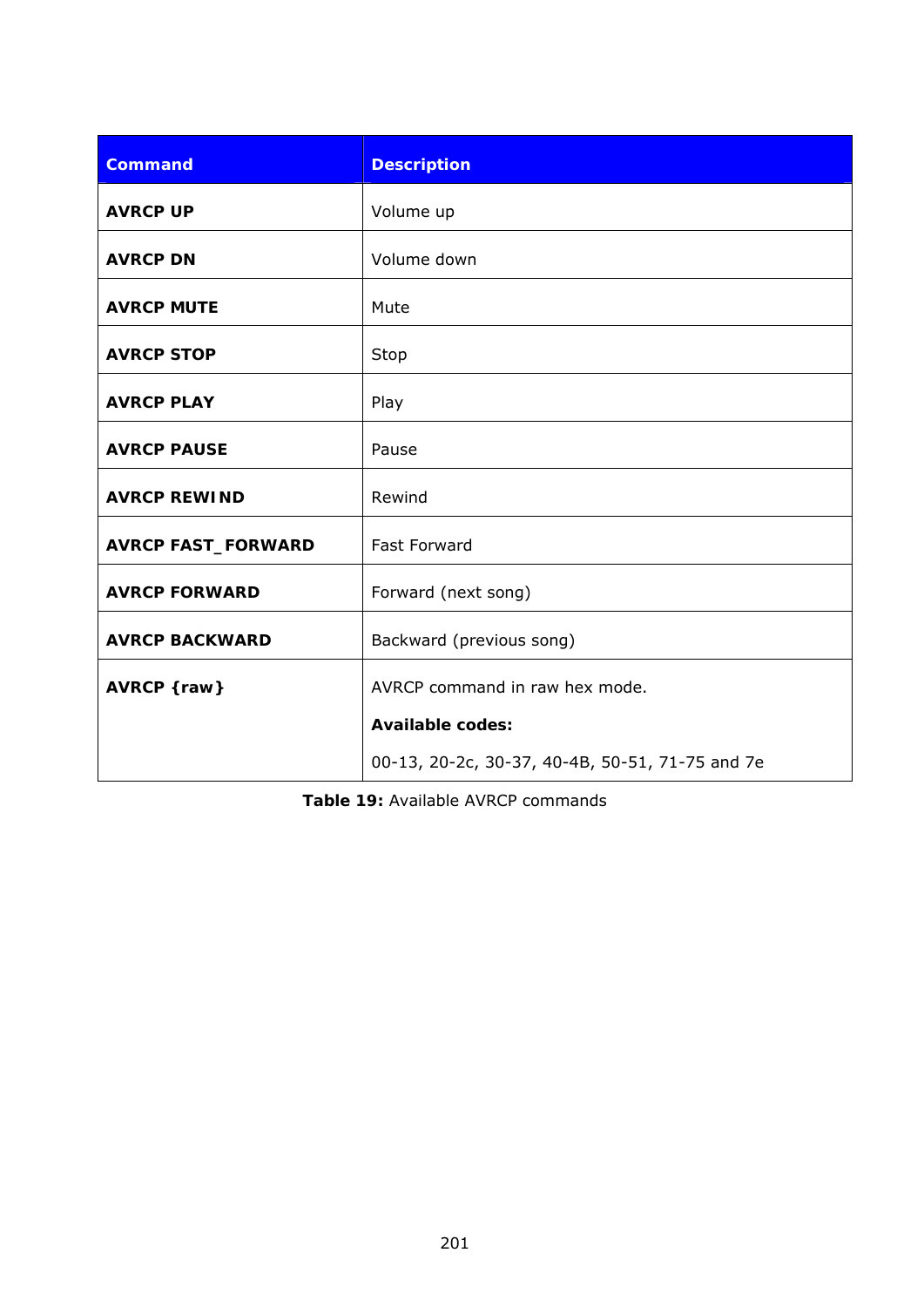# **12.12 Human Interface Device (HID) Example**

This HID keyboard and mouse modes allows iWRAP to be used as a wireless *Bluetooth* keyboard or *Bluetooth* mousre. iWRAP can be connected to a PC, PDA or a mobile phone that supports HID host profile and then iWRAP can be used to simulate a keyboard or a mouse. An example is provided in the figure below.



**Figure 21:** HID keyboard example

In the configuration part pin code needs to be disabled and interactive pairing mode enabled with **SET CONTROL CONFIG 800** as with HID keyboard the HID host will provide a random pin code, which needs to be typed with the keyboard.

The connection needs to be established from the PC and iWRAP will show **CONNECT** and **AUTH** events. Host must respond to the **AUTH** event with **AUTH** command and the pin code shown by the PC. After pairing has been completed the HID control connection needs to be activated.

The above example was made using Broadcom (Widcomm) Bluetooth stack and the operation may vary a little bit with different stacks.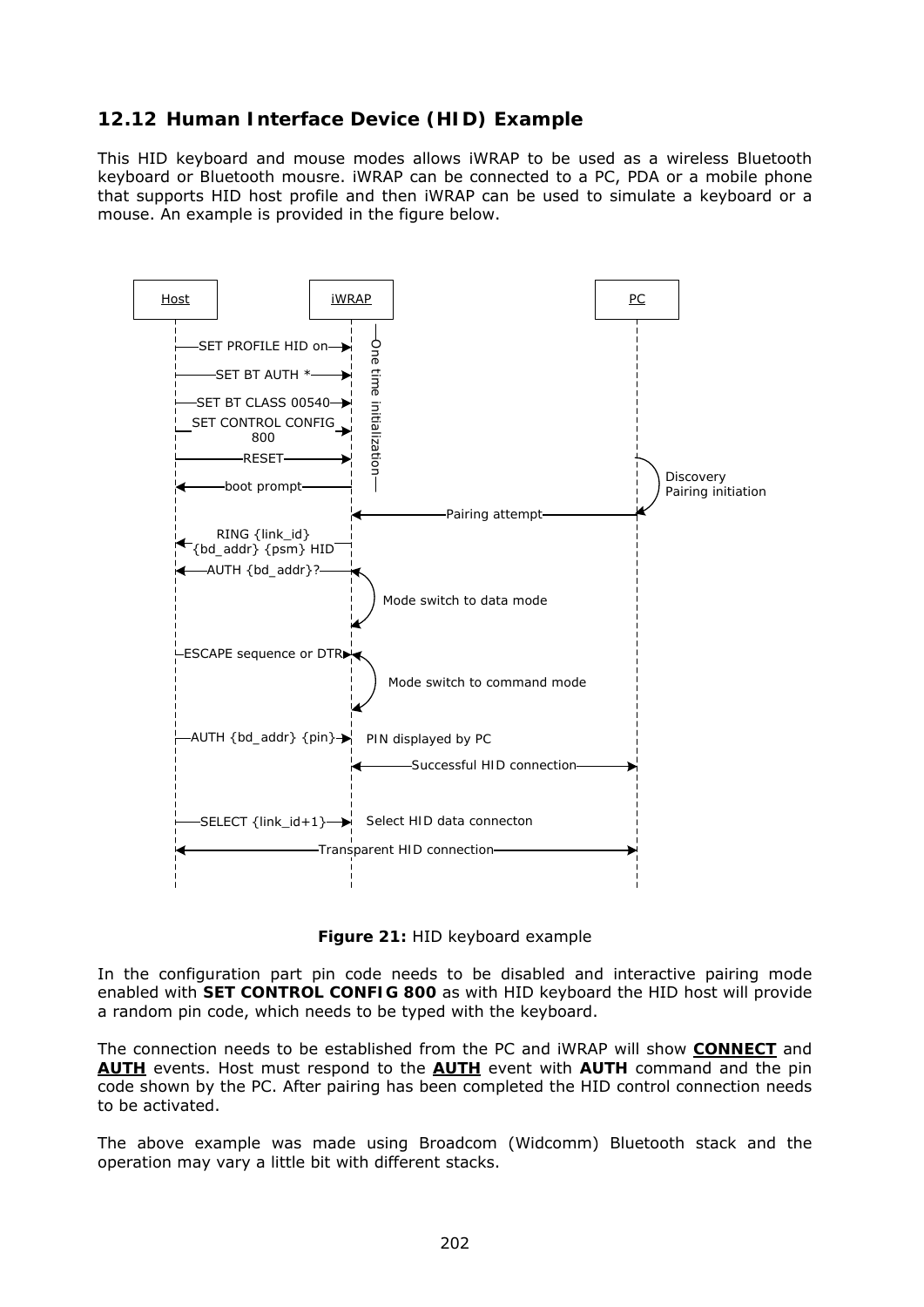The HID keyboard layout is US and the following key codes are supported.

| Code                    | <b>Description</b>   |
|-------------------------|----------------------|
| 0                       | Left control + space |
| $\mathbf{1}$            | Left control $+$ a   |
| $\mathbf{2}$            | Left control $+ b$   |
| 3                       | Left control $+ c$   |
| 4                       | Left control + d     |
| 5                       | Left control $+$ e   |
| 6                       | Left control $+$ f   |
| $\overline{\mathbf{z}}$ | Left control $+$ g   |
| 8                       | Backspace            |
| 9                       | Tab                  |
| $10$                    | Enter                |
| $11$                    | Left control $+ k$   |
| 12                      | Left control + I     |
| 13                      | Enter                |
| 14                      | Left control + n     |
| 15                      | Left control $+$ o   |
| 16                      | Left control $+$ p   |
| $17$                    | Left control + q     |
| 18                      | Left control + r     |
| 19                      | Left control $+$ s   |
| 20                      | Left control $+$ t   |
| 21                      | Left control + u     |
| 22                      | Left control $+$ v   |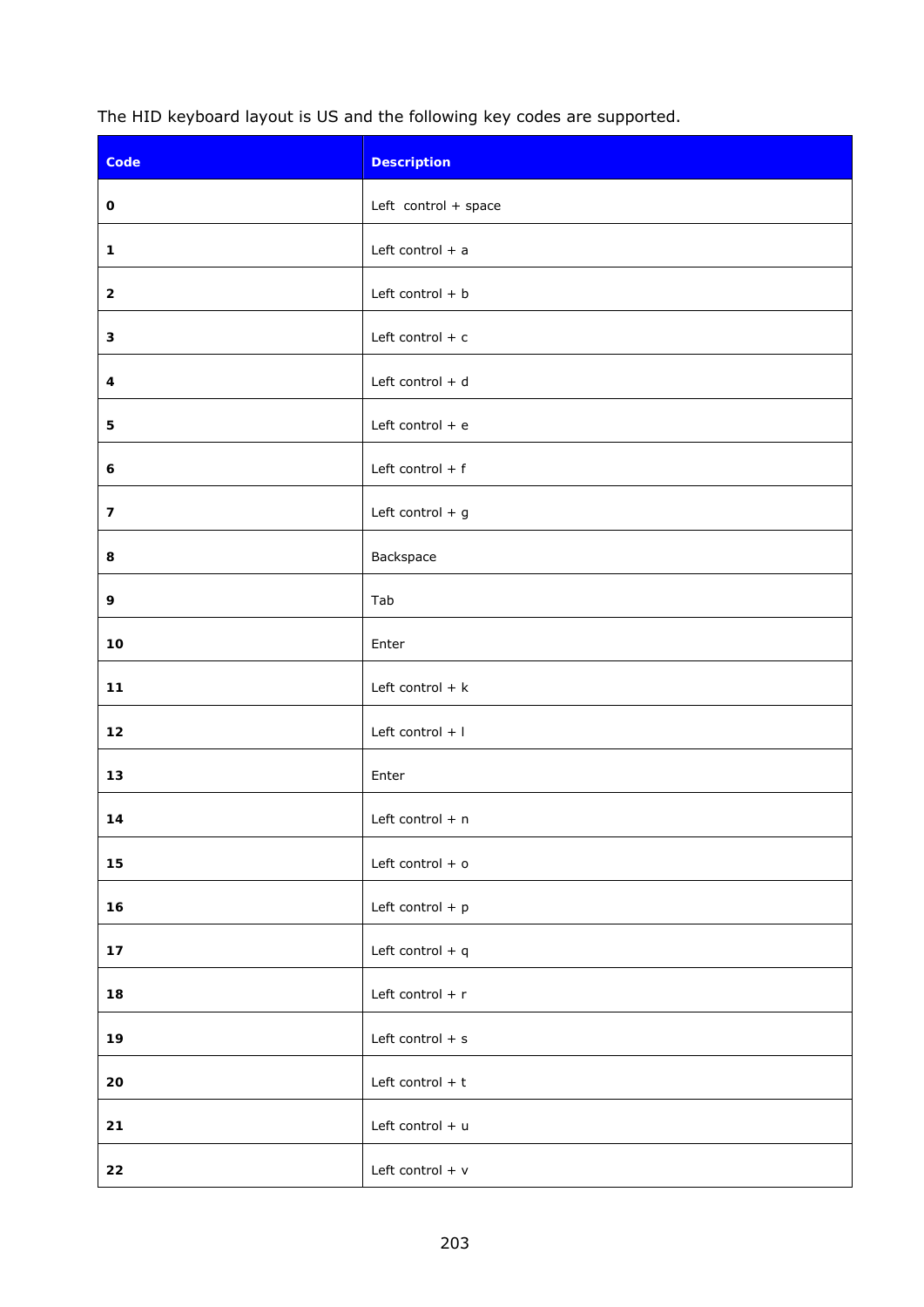| 23     | Left control $+ w$                    |
|--------|---------------------------------------|
| 24     | Left control $+ x$                    |
| 25     | Left control $+$ y                    |
| 26     | Left control $+ z$                    |
| 0      | Left control + space                  |
| 28     | Esc                                   |
| 28-31  | N/A                                   |
| 32-126 | Corresponding ASCII character         |
| 127    | backspace                             |
| 128    | Cursor up                             |
| 129    | Cursor right                          |
| 130    | Cursor down                           |
| 131    | Cursor left                           |
| 132    | Insert                                |
| 133    | Delete                                |
| 134    | Home                                  |
| 135    | End                                   |
| 136    | Page up                               |
| 137    | Page down                             |
| 138    | Mouse buttons up                      |
| 139    | Mouse up (10px)                       |
| 140    | Mouse right (10px)                    |
| 141    | Mouse down (10px)                     |
| 142    | Mouse left (10px)                     |
| 143    | Mouse button 1 (first clear with 138) |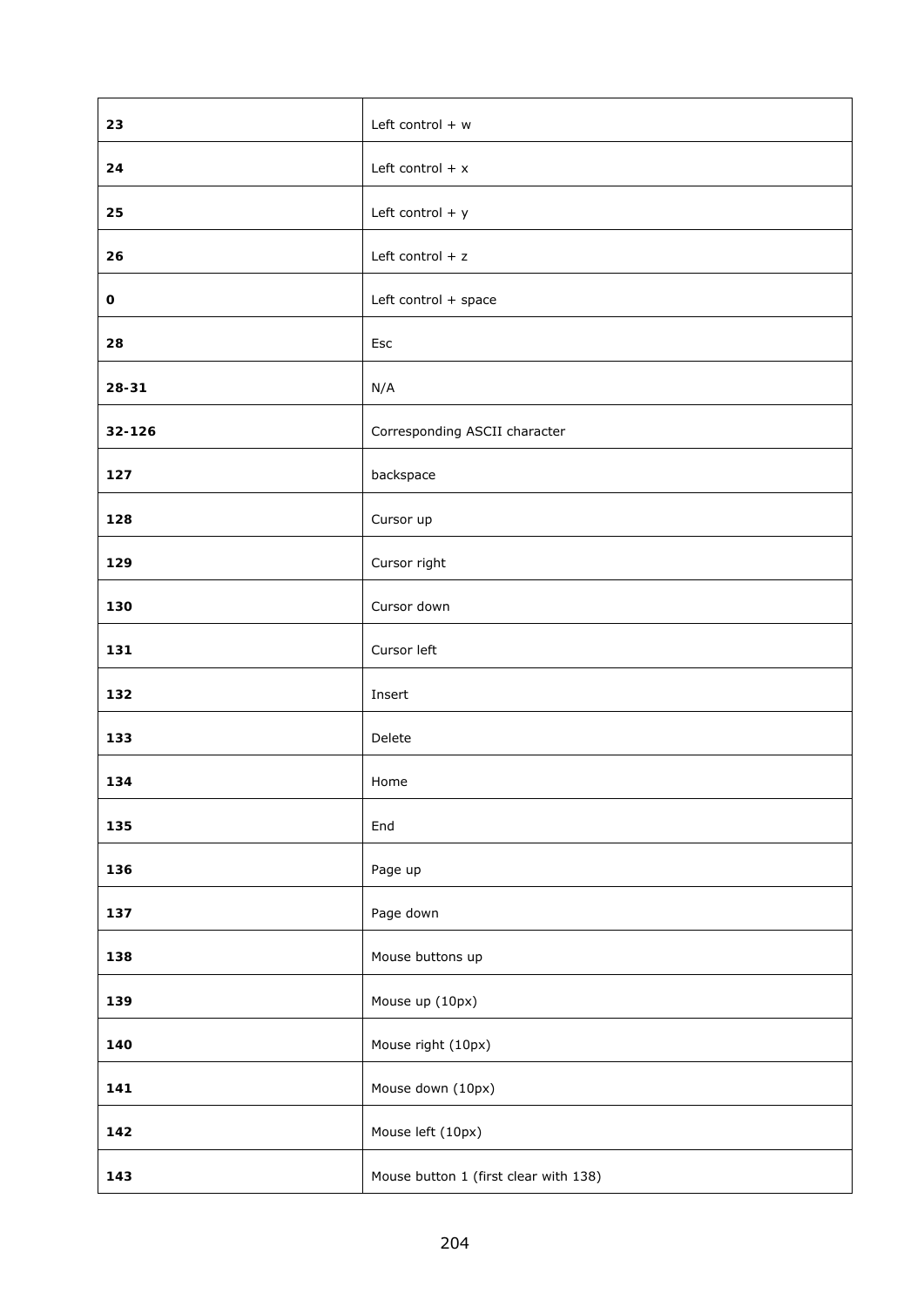| 144     | Mouse button 2 (first clear with 138) |
|---------|---------------------------------------|
| 145     | Mouse button 3 (first clear with 138) |
| 146-158 | $\overline{\phantom{a}}$              |
| 159     | raw mode*                             |
| 160-255 | $\overline{\phantom{a}}$              |

**Table 20:** Available HID key codes and mouse events

Raw mode enables sending of raw HID reports, one report at a time. After the rawmode byte (159) you need to give the length of the report which is in keyboard report's case 10 and in mouse report's case 5. The reports must use the following format:

#### **Keyboard report:**

| 0x01   modifier   0x00   key code   key code   key code   key code   key code   key code<br>Oxa1 |  |  |  |
|--------------------------------------------------------------------------------------------------|--|--|--|
|--------------------------------------------------------------------------------------------------|--|--|--|

### **Figure 22:** Raw HID keyboard report

#### **Mouse report:**

|--|

#### **Figure 23:** Raw HID mouse report

Key codes can be found from document *USB HID Usage Tables.*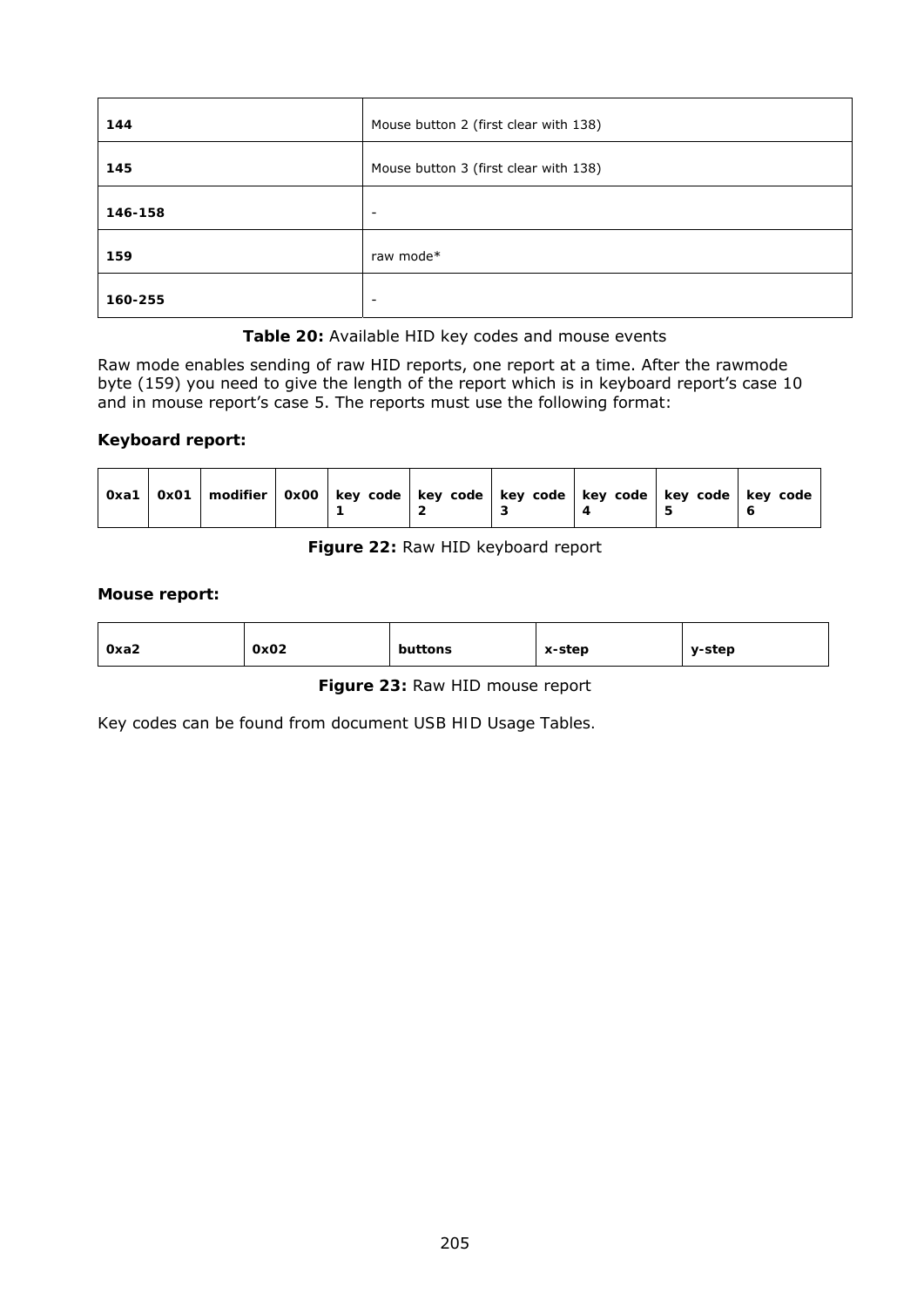# **12.13 Over-the-Air Configuration**

iWRAP3 has Over-the-Air (OTA) configuration interface, which allows one to configure iWRAP settings over a *Bluetooth* SPP connection. OTA gives one access to standard iWRAP commands which also available over UART interface. This example shows how OTA interface can be accessed from another iWRAP device.



**Figure 24:** Over-the-Air connection example

On a remote iWRAP OTA is simply activated by issuing iWRAP command: **SET PROFILE OTA {***password***}** and by performing a reset.

In the *Bluetooth* interface OTA is seen as a standard Bluetooth Serial Port Profile service with a fixed service name "*Bluegiga iWRAP*".

When OTA connection is opened the first thing that needs to be done is to send the password from the controlling device to the controlled iWRAP. If the password is correct iWRAP boot prompt will be displayed, otherwise the connection will be closed.

There is a special use case for OTA to remotely read/write the GPIO pins of the iWRAP under control.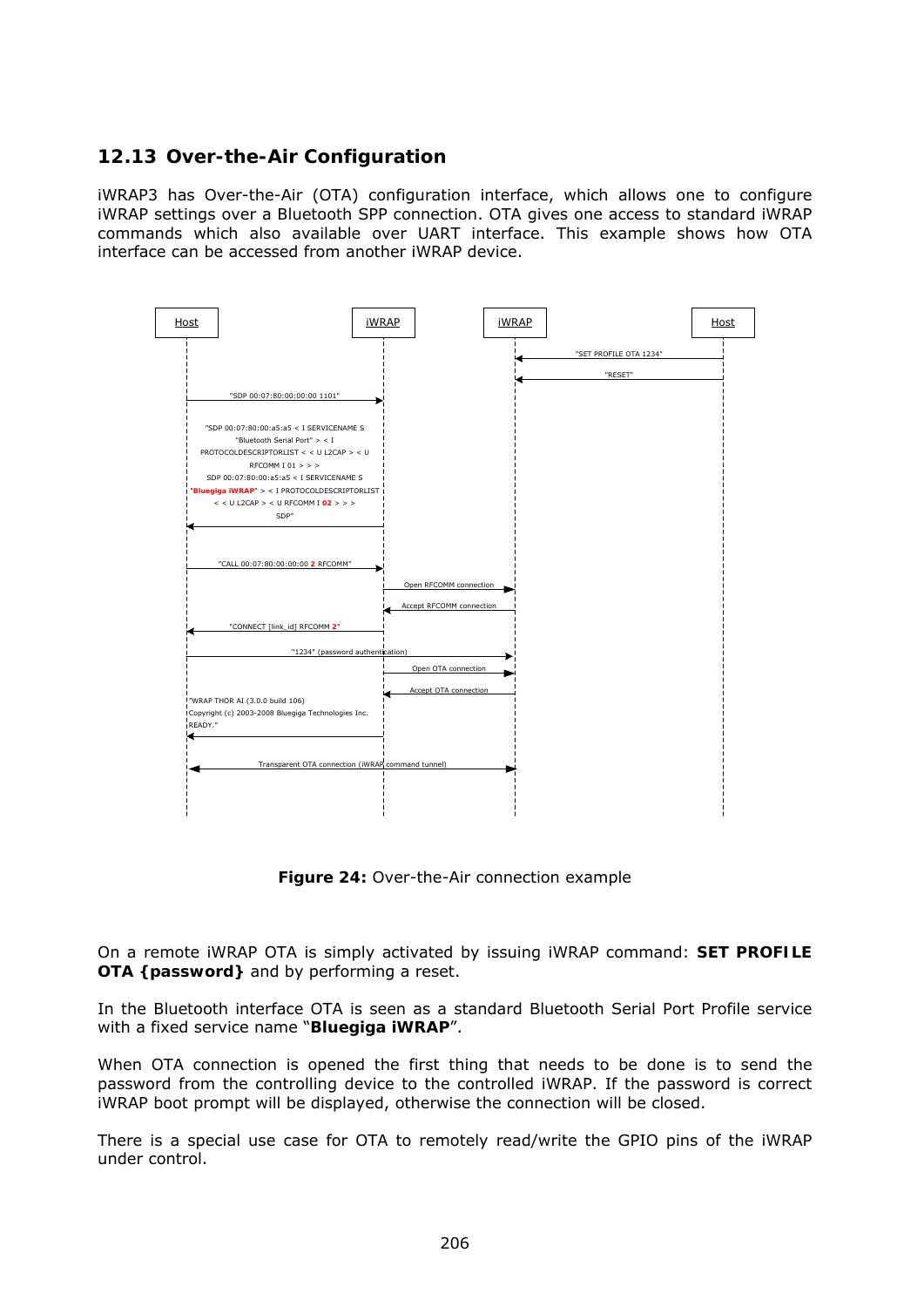### **12.14** *Bluetooth* **Networking with iWRAP and WRAP Access Server**

In this example, a *Bluetooth* network with WRAP Access Servers and iWRAP master modules is built. The network consists of several access servers and several iWRAP modules. The purpose of this network is to provide a transparent 'always on' connectivity from iWRAP modules to a PC over *Bluetooth* and Local Area Network. The figure below illustrates this kind of a network set up:



The configuration in iWRAP is similar to the one in our second example.

Also the WRAP Access Servers must be configured correctly. The application providing the connectivity between the PC and iWRAPs is know as SPP-over-IP and it is a standard feature in the WRAP Access Server with software version 2.0.4 and later.

Please refer to SPP-over-IP documentation to see how access servers are configured.

Now, if there are several WRAP Access Servers in our network and iWRAP devices are mobile, a little bit more configuration in iWRAP modules is needed. In a mobile situation, we want the iWRAP to connect to the WRAP Access Server which is in its range.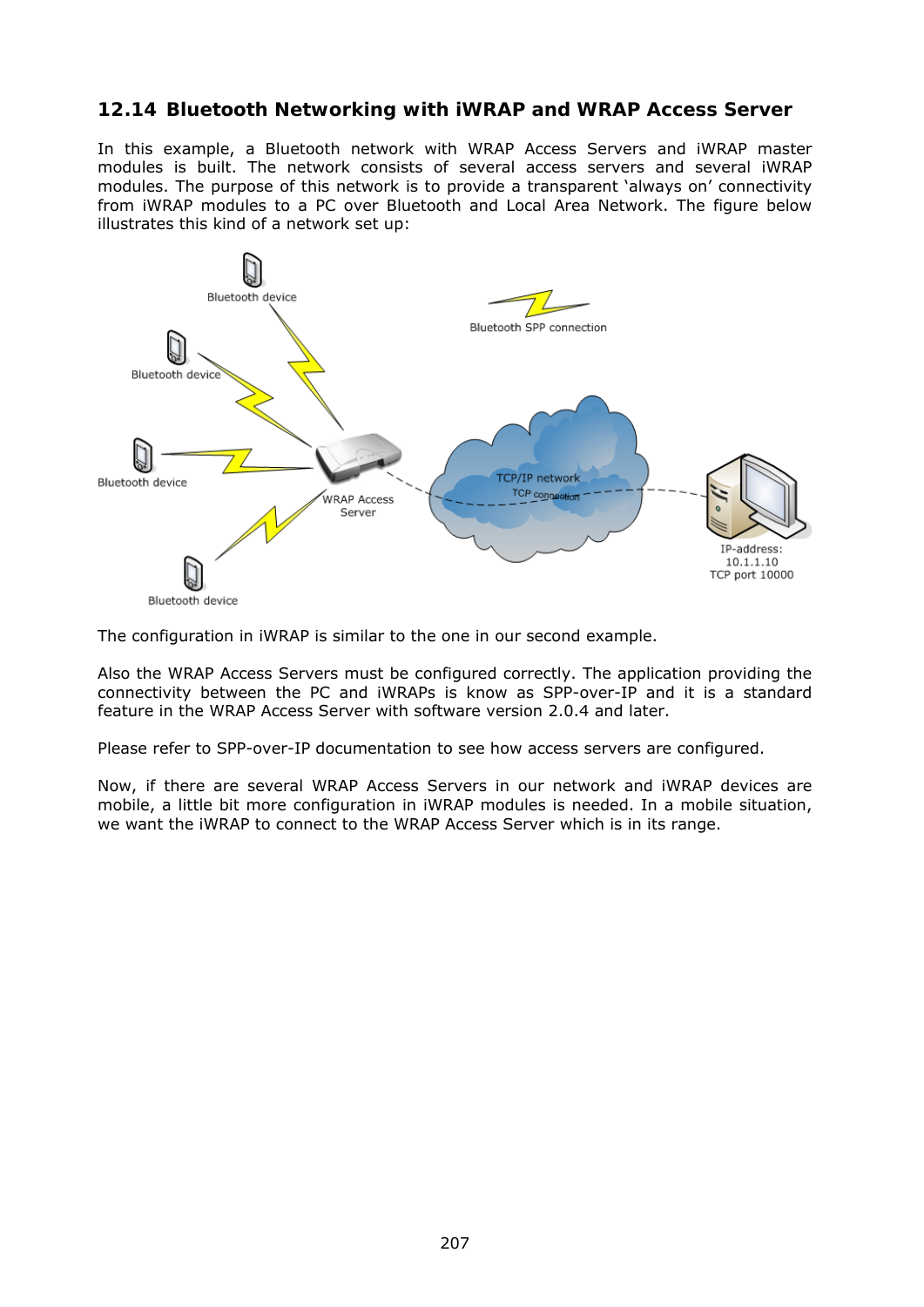| Tera Term Web 3.1 - COM2 VT                                                                                                                                                                                                                                                                                                                                                                                                                                                                     |  |
|-------------------------------------------------------------------------------------------------------------------------------------------------------------------------------------------------------------------------------------------------------------------------------------------------------------------------------------------------------------------------------------------------------------------------------------------------------------------------------------------------|--|
| File Edit<br>Setup Web Control Window Help                                                                                                                                                                                                                                                                                                                                                                                                                                                      |  |
| SET BT BDADDR 00:07:80:01:11:43<br> SET<br>BT NAME WT-master<br> SET<br>BT CLASS 301f00<br>SET<br>$BT$ AUTH $*$ 0666<br> SET<br>BT PAGEMODE 0 2000 2<br>SET<br>BT PAIR 00:07:80:04:00:ae 4dcab77aaa01758661c669a341a3faf4<br><b>SET</b><br>BT PAIR 00:60:57:a6:56:49 8d511188326fcdf821f2fd142edff33f<br> SET<br>BT ROLE 0 f 7d00<br> SET<br>CONTROL AUTOCALL 1<br> SET<br>CONTROL BAUD 115200.8n1<br>SET<br>CONTROL CD 80 0<br>CONTROL ECHO 0<br> SET<br>CONTROL ESCAPE 43 00 1<br> SET<br>SET |  |
|                                                                                                                                                                                                                                                                                                                                                                                                                                                                                                 |  |

**Figure 25:** Configuration for multiple slaves

As you see, the configuration is similar to the configuration in the second example. The only difference is that now there are two pairings in iWRAP, that is, iWRAP is paired with two access servers.

If there are several pairings in iWRAP and the autocall feature is enabled, a transparent inquiry is made. When the first paired device is found in the inquiry, iWRAP ends the inquiry and tries to connect to this device. If the connection is successful, iWRAP stays connected until the connection is closed or lost.

If all the access servers in this network are paired with all the iWRAPs, it is possible to achieve a transparent 'data only, always on' network with this configuration. Of course, there will be a short break in the connection if the connection is closed or lost and iWRAP is searching for a connection to a new access server.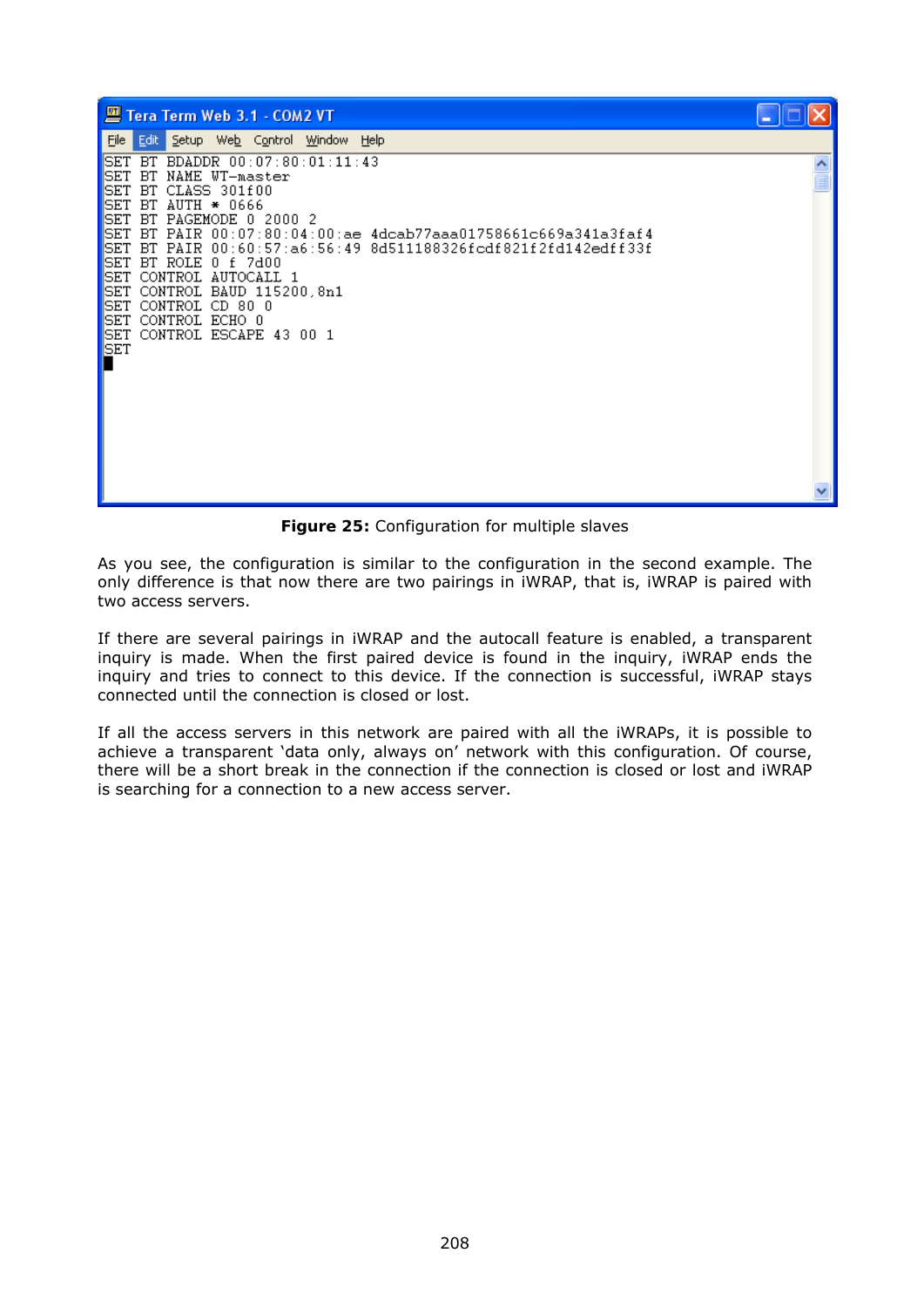# **13. SUPPORT**

- For technical questions and problems, please contact: [support@bluegiga.com](mailto:support@bluegiga.com)
- Firmware, parameters, tools and documentation can be downloaded from: [http://techforum.bluegiga.com](http://techforum.bluegiga.com/)
- iWRAP FAQ can be found from:<http://techforum.bluegiga.com/faq>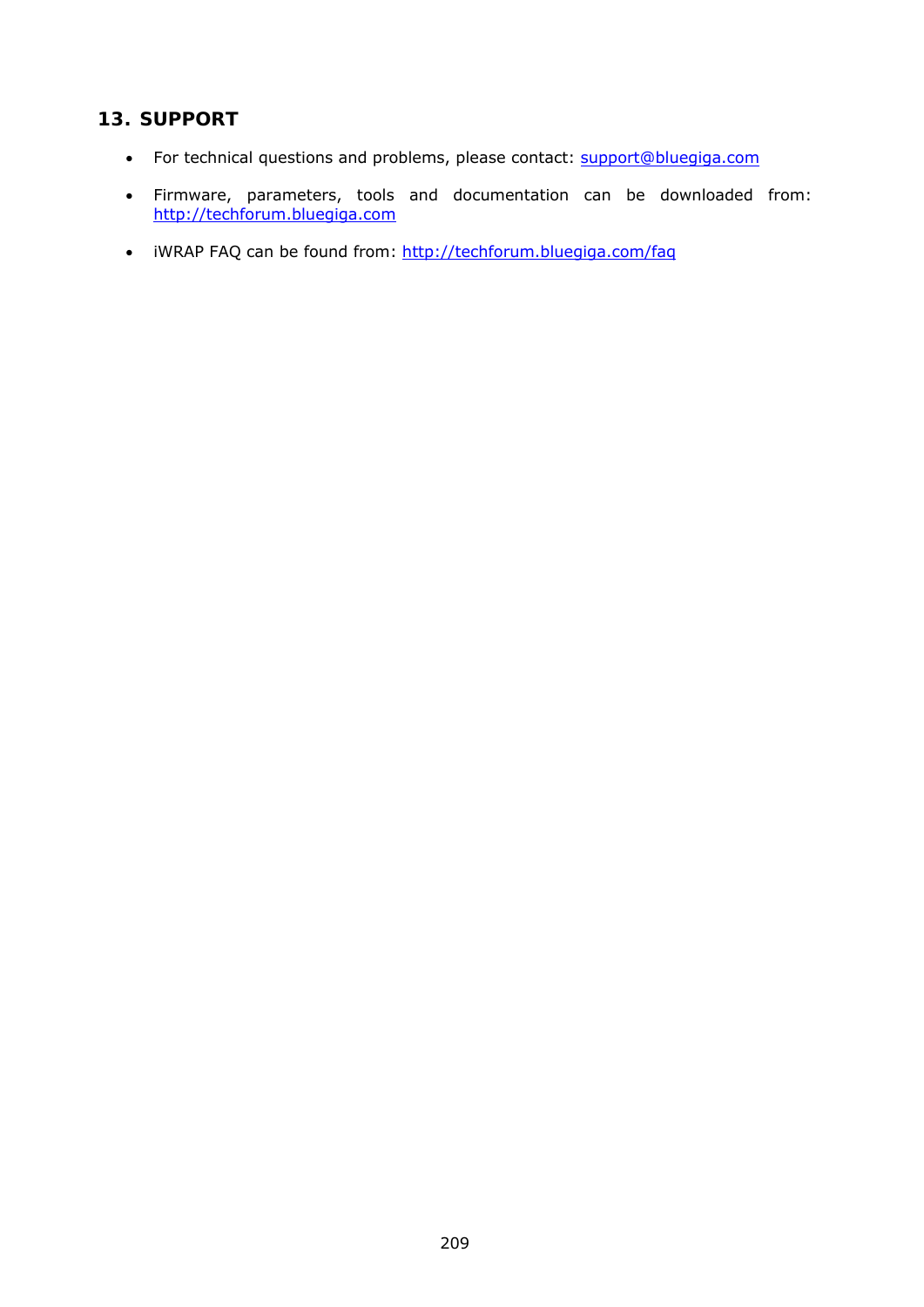## **14. RELATED DOCUMENTATION**

Please also take a look at the following documentation:

- **iWRAP Update Client User Guide**
- **Firmware & PS-key Guide**
- *Bluetooth* **specification: [http://www.bluetooth.org](http://www.bluetooth.org/)**

Visit also Tech Forum for additional information and design references: [http://techforum.bluegiga.com](http://techforum.bluegiga.com/).